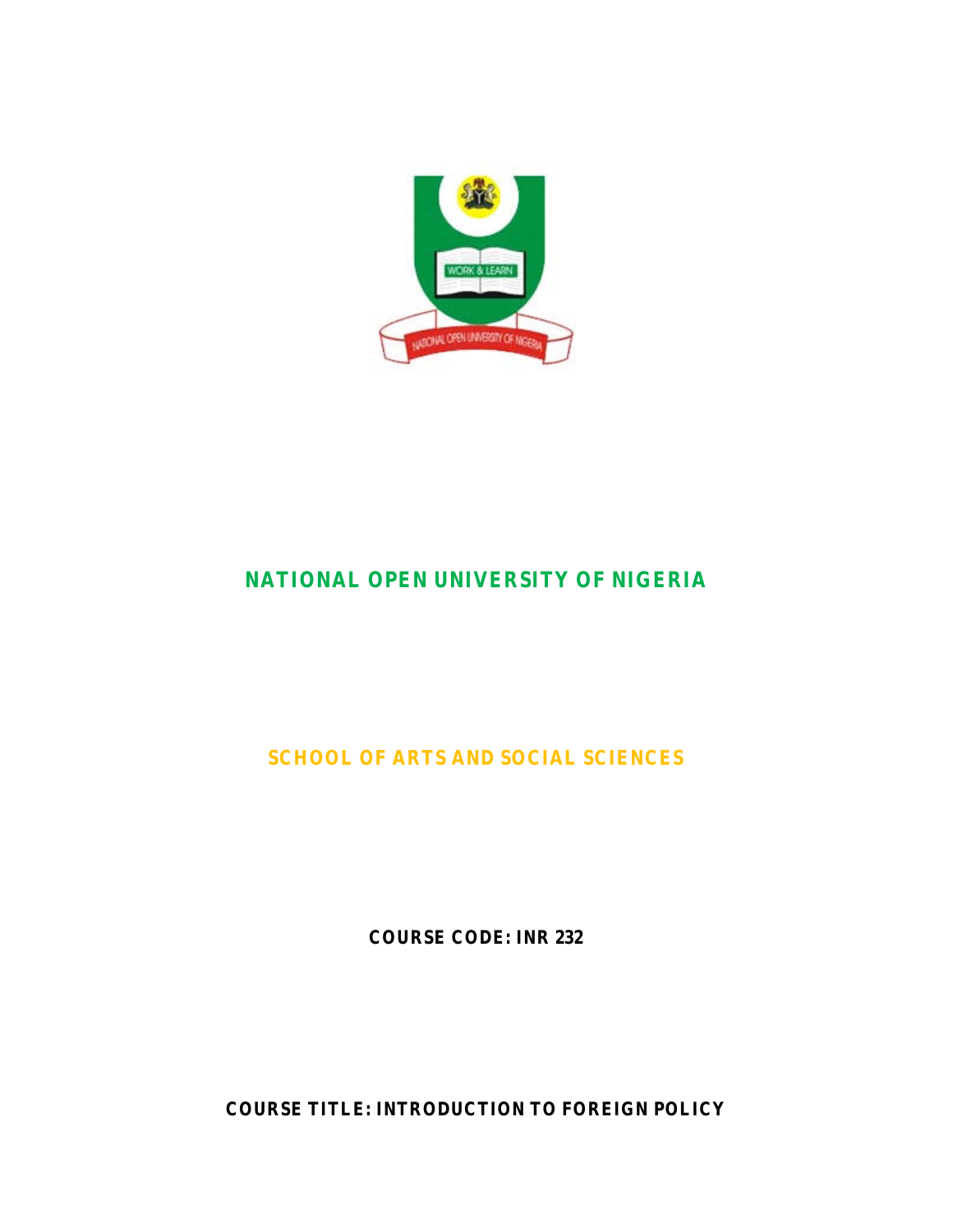## **COURSE GUIDE**

# **INR 232 INTRODUCTION TO FOREIGN POLICY**

| <b>Course Developer</b> | Dr. Felix Nwabueze Unaji<br>Department of Civics and Politics<br>University of Mumbai<br>Kalina, Santacruz (East)<br>Mumbai - 400098, INDIA                       |
|-------------------------|-------------------------------------------------------------------------------------------------------------------------------------------------------------------|
| <b>Unit Writer</b>      | Dr. Felix Nwabueze Unaji<br>Department of Civics and Politics<br>University of Mumbai<br>Kalina, Santacruz (East)<br>Mumbai - 400098, INDIA                       |
| <b>Course Editor</b>    | Dr. Abolade Adeniji<br><b>Associate Professor</b><br>Department of History and International<br>Relations<br><b>Lagos Sate University</b><br>Ojo, Lagos - Nigeria |
| <b>Programme Leader</b> | Dr. Olu Akeusola<br><b>School of Arts and Social Sciences</b><br>National Open University of Nigeria<br>Ahmadu Bello Way, Victoria Island,<br>Lagos – Nigeria     |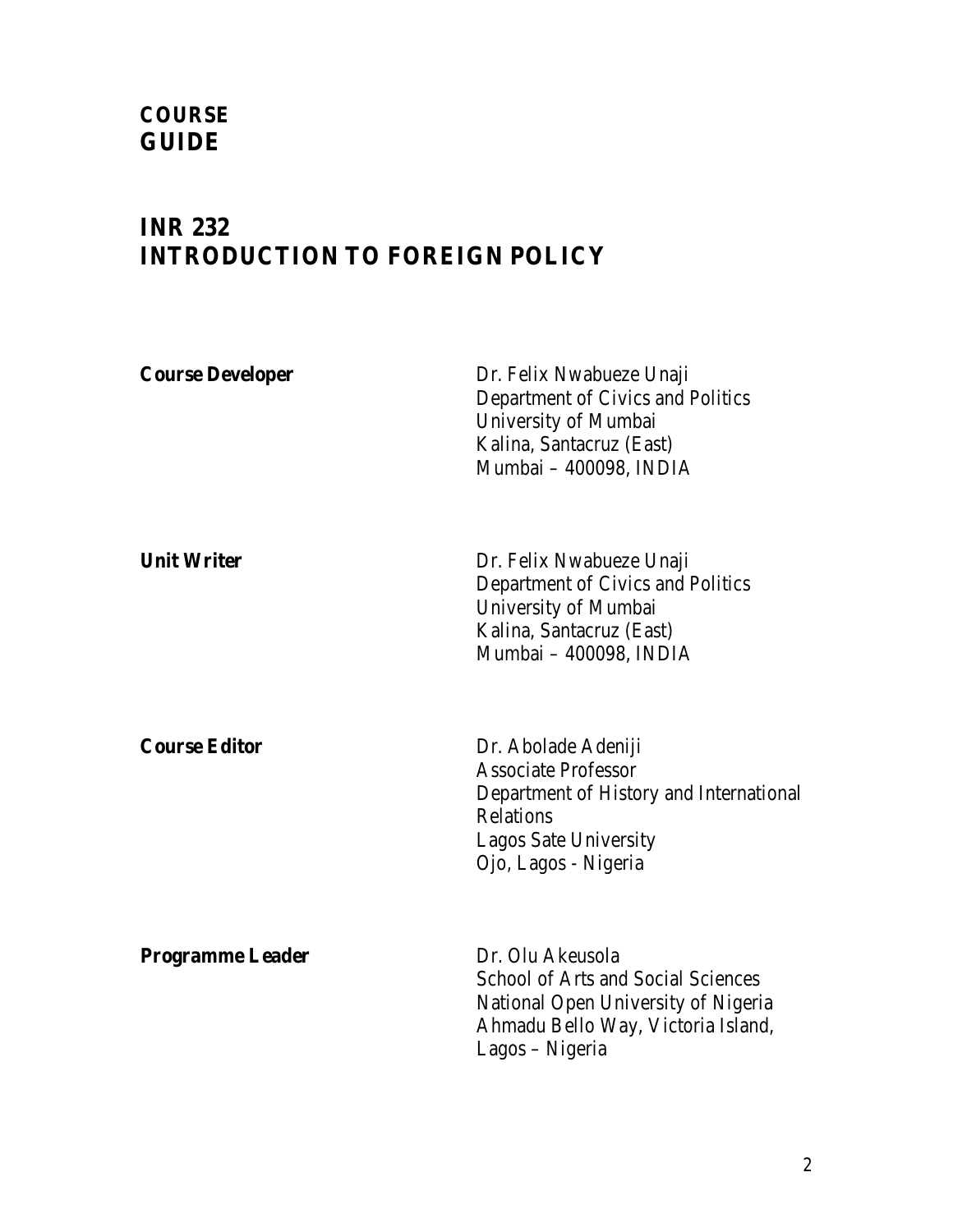National Open University of Nigeria Headquarters 14/16 Ahmadu Bellow Way Victoria Island Lagos - Nigeria

Abuja Annex 245 Samuel Adesujo Ademulegun Street Central Business District Opposite Arewa Suites Abuja - Nigeria

e-mail: [centralinfo@nou.edu.ng](mailto:centralinfo@nou.edu.ng)

URL: [www.nou.edu.ng](http://www.nou.edu.ng/)

National Open University of Nigeria 2007

First Printed 2007

ISBN: 978 – 058-793 – 4

All Rights Reserved

Printed by…………………. For National Open University of Nigeria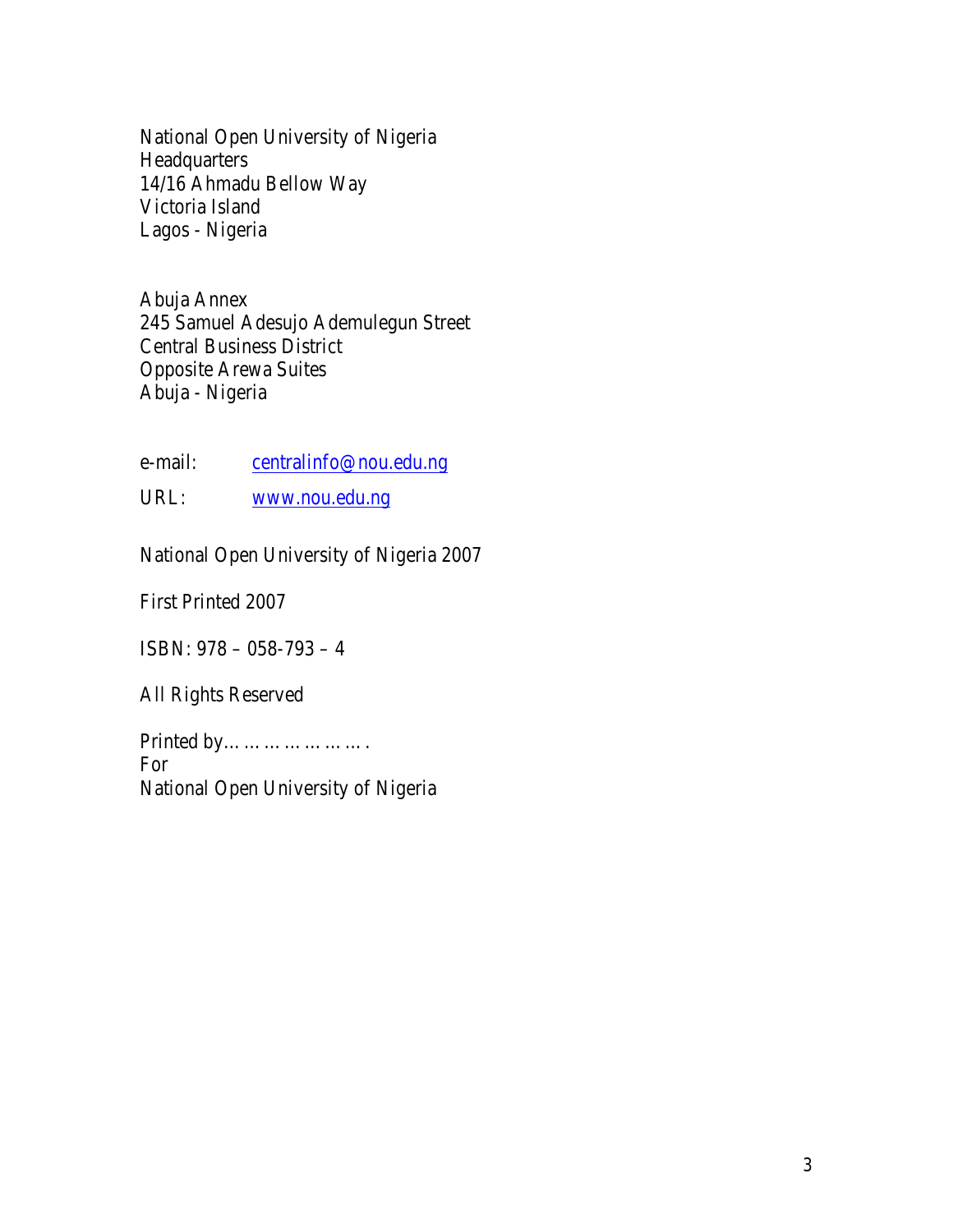# **INR 232: INTRODUCTION TO FOREIGN POLICY**

## **CONTENTS PAGE**

| <b>MODULE 1</b> |                                                        | $\overline{2}$ |
|-----------------|--------------------------------------------------------|----------------|
| Unit 1:         | Meaning, Nature and Scope of International Relations   | $2 - 11$       |
| Unit 2:         | Development of the Study of International Relations    | $12 - 18$      |
| Unit 3:         | Approaches to the Study of International Relations     | 19-25          |
| Unit 4:         | Power in International Relations                       | $26 - 36$      |
| <b>MODULE 2</b> |                                                        | 37             |
| Unit 1:         | Levels of Analysis                                     | 37-48          |
| Unit 2:         | <b>Actors in International Relations</b>               | 49-57          |
| Unit 3:         | Foreign Policy                                         | 58-66          |
| Unit 4:         | Foreign Policy and National Interest                   | 67-73          |
| <b>MODULE 3</b> |                                                        | 74             |
| Unit 1:         | <b>Fundamental Objectives of Foreign Policy</b>        | 74-81          |
| Unit 2:         | Process of Formulation of Foreign Policy               | 82-91          |
| Unit 3:         | <b>Instruments for Conducting Foreign Policy</b>       | 91-102         |
| Unit 4:         | <b>Structures and Institutions for Foreign Policy</b>  |                |
|                 | Implementation                                         | 103-110        |
| <b>MODULE 4</b> |                                                        | 111            |
| Unit 1:         | Nigeria's Foreign Policy                               | 111-120        |
| Unit 2:         | Africa as the Center-Piece of Nigeria's Foreign Policy | 121-128        |
| Unit 3:         | Nigeria and ECOWAS                                     | 129-137        |
| Unit 4:         | Concept of Collective Security                         | 138-145        |
| <b>MODULE 5</b> |                                                        | 146            |
| Unit 1:         | Global and International Security: Traditional Road    | 146-156        |
| Unit 2:         | Global and International Security: Alternative Views   | 157-165        |
| Unit 3:         | The United Nations: Political and Security Issues      | 166-175        |
| Unit 4:         | <b>International Regimes</b>                           | 176-184        |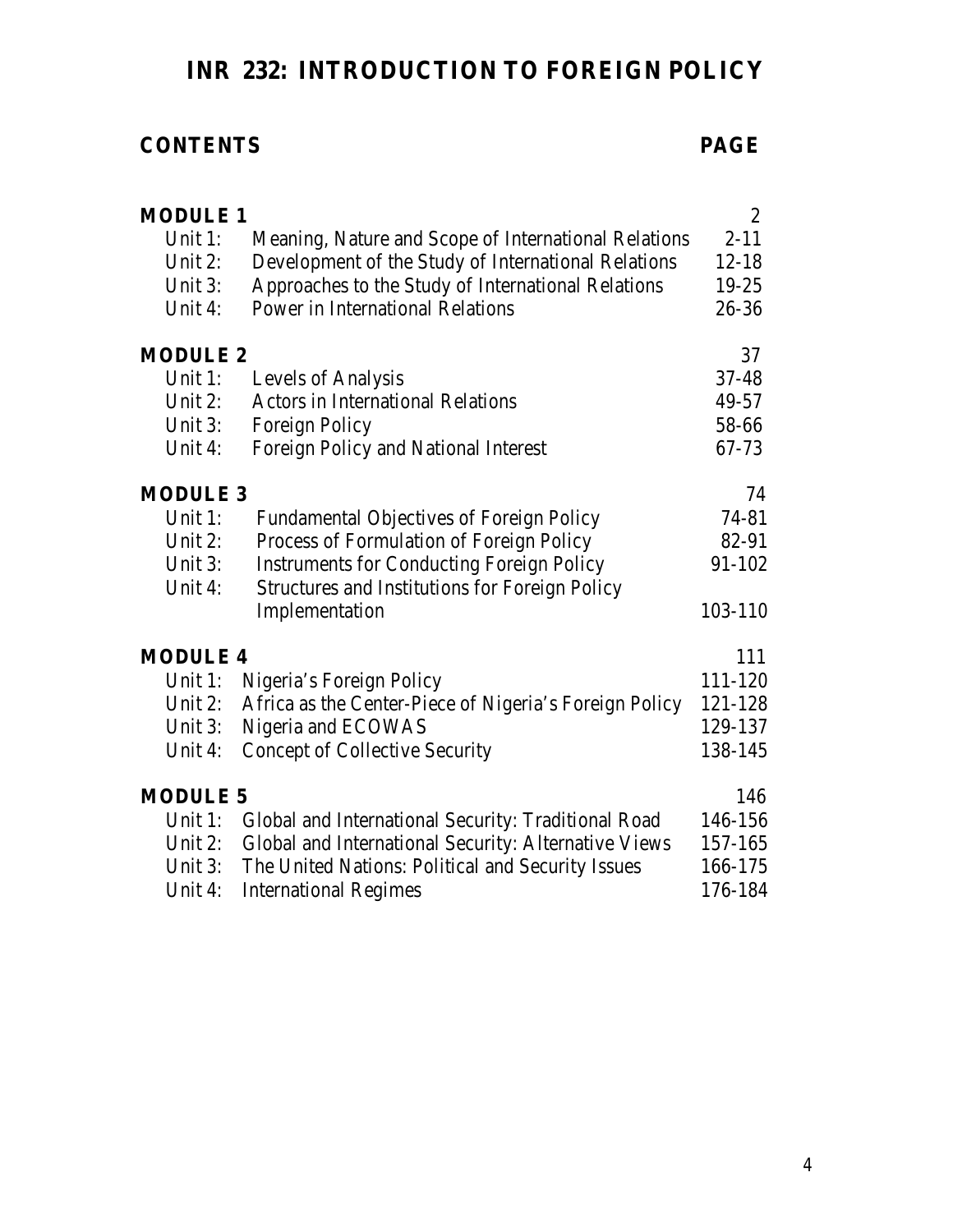#### **MODULE 1**

#### **UNIT 1 MEANING, NATURE AND SCOPE OF INTERNATIONAL RELATIONS**

#### **CONTENTS**

- 1.0 Introduction
- 2.0 Objective
- 3.0 Main Body
	- 3.1 Meaning
	- 3.2 Nature
	- 3.3 Scope
		- 3.3.1 International Organization
		- 3.3.2 International Law
		- 3.3.3 Foreign Policy
		- 3.3.4 International Conflict
		- 3.3.5 International Economic Relations
		- 3.3.6 Military thought and strategy
- 4.0 Conclusion
- 5.0 Summary
- 6.0 Tutor Marked Assignment
- 7.0 Reference/Further Reading

#### **1.0 INTRODUCTION**

Nation States (in the sense of government endeavor to attain the legitimacy and political stability especially in the Third World in their quest for socio-economic development) are endowed differently with resources. These resources, which are in various forms, and are at different levels, are needed by others for their power, development and survival. Thus the interdependent nature of the relations among nation states (asymmetry in some cases) necessitate the need for states to strategize their policies vis-a-avis others. This must be done in an international environment of the ever-present threat of war and destruction.

In a world where absolute sovereignty, independence and self isolationism, do not exist, the unfolding of events and phenomena transforming the international society have made it even more challenging to International relations itself.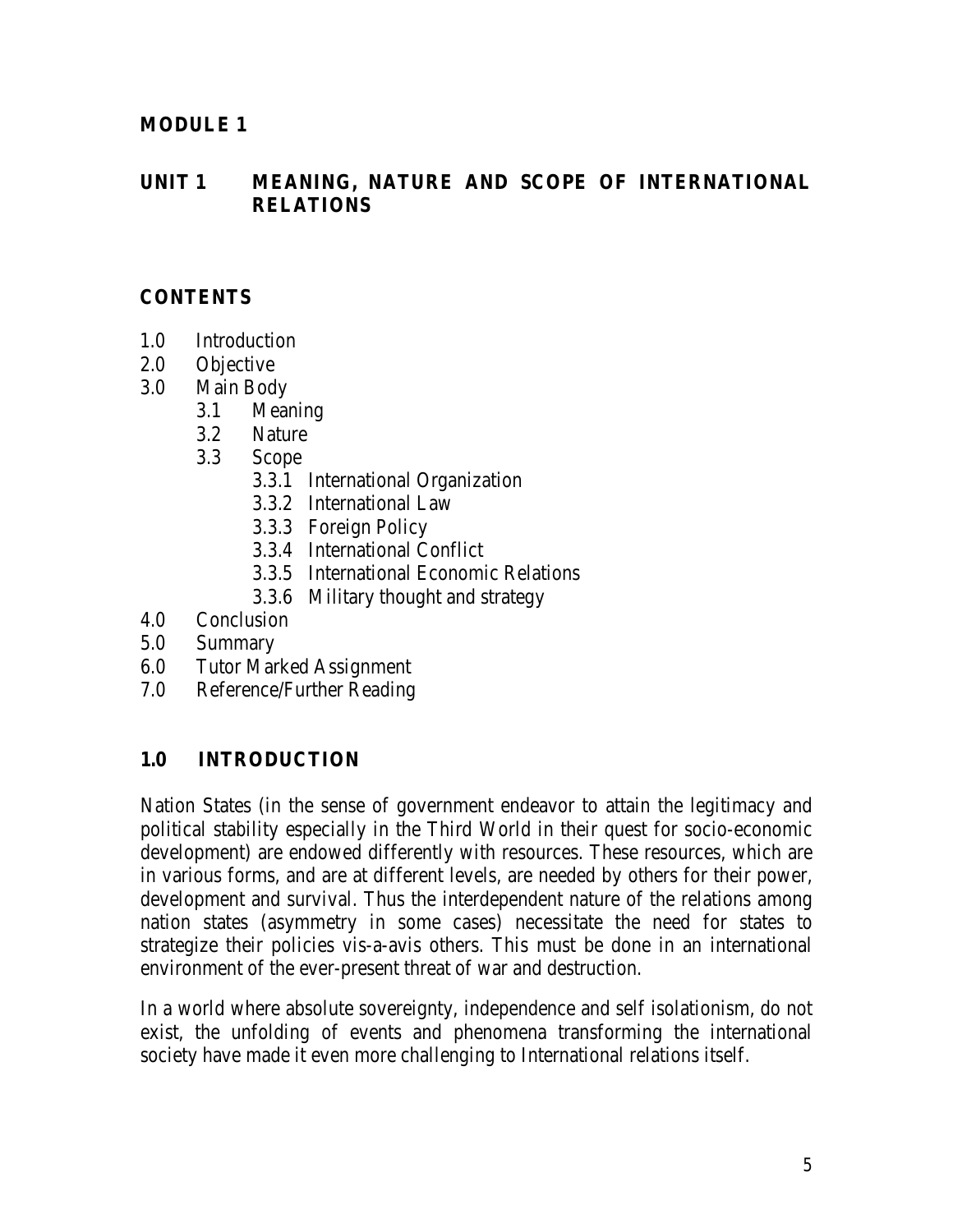In this unit, we shall examine the boundaries of international relations in its attempt to capture definitions that are much more universal. This will expose the meaning and the nature of the subject, its relevance to the student in terms of objectivity and the overall assessment of the unit self-assessment exercise, Tutor Marked Assignment (TMAs) and references for further reading, are inclusive in this study.

## **2.0 OBJECTIVE**

Objectivity is important for the student of international relations. The student should fairly analyze and appraise the great problems of the world. He should accept without question certain goals and values which may be anything but acceptable to most other societies. This study expects the student to, without prejudice, apply rigid standards to our analyses of international problems and phenomena without abandoning the basic values and principles that we associate with the democratic way of life.

The student should be able to reflect on the present state of the world and embark on the general survey of existing conditions and trends. He is also to keep alert for the appearance of any paradoxes, inconsistencies and conflicting trends that might confront the student of international relations. The student should not be an onlooker but see himself not only as a productive member of his immediate society in some way but also see himself as a significant citizen and a player or potential player that can influence or cause to influence the course of events in the world. The student is expected to become familiar with the interdisciplinary nature of international relations

## **3.0 MAIN BODY**

#### **3.1 Meaning**

No nation is an island. Because domestic policies are constantly affected by developments outside, nations are compelled to (rather than sit on the fence or outrightly isolate themselves) enter into dialogue with target or initiating entities or form alliance(s) for the purpose of enhancing their status quo, or increasing their power or prestige and survival in' the international system.

Because international relations is in transition following emerging realities in the international system, it has become complex and even more difficult arriving at a more universally acceptable definition of the subject. But this is not peculiar to international relations as there are more intense disagreements over the definition of political sciences itself. Nevertheless scholars have persisted in their attempt to define international relations.

Trevor Taylor (1979) defines International Relations as "a discipline, which tries to explain political activities across state boundaries". According to Ola, Joseph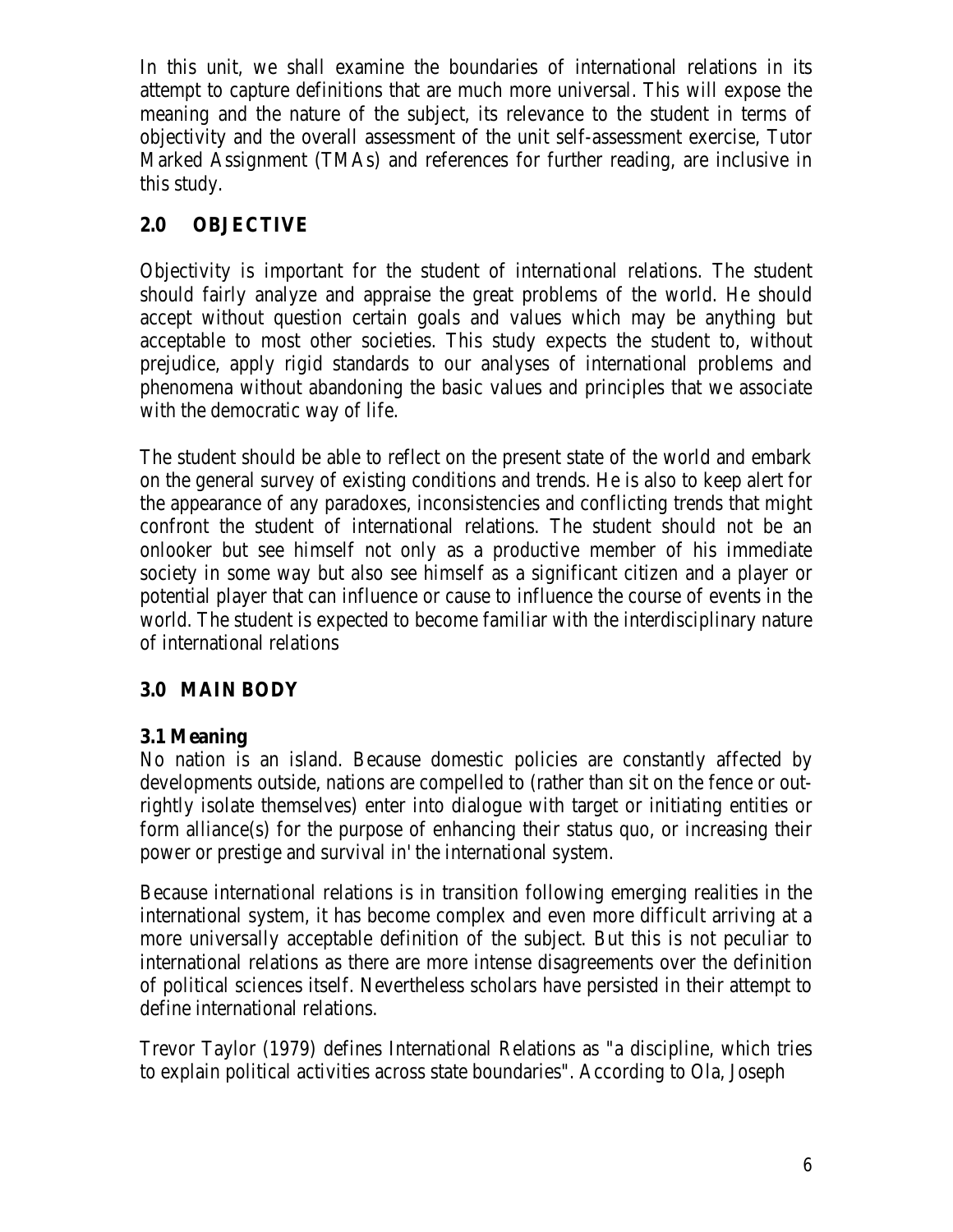(1999), "International relations is the study of all forms of interactions that exist between members of separate entities or nations within the international system".

International relations are thus concerned with every form of interaction between and amongst nations. Such interactions can also occur between corporation and social groups. Examples are interactions between member states of the OPEC or the International Human Rights Commissions. The moment such interactions cross a state boundary it is of interest to the study of International Relations. International relations recognize and respond to the fact that the foreign policy goals that nations pursue can be a matter of permanent consequences to some or all of the others.

Seymon Brown (1988) thus defines international relations as "the investigating and study of patterns of action and 'reactions among sovereign states as represented by their governing elites."

Some scholars see power as the key to International politics. Thus, they define International relations as the subject that deals with those relations among nations, which involve power status. As Stanley Hoffman writes "the discipline of international relations is concerned with the factors and the activities which affect the external policies and power of the basic units into which the world is divided." Thus, international relations is concerned with all the exchange transactions, contacts, flow of information and the resulting behavioral responses between and among separate organized societies. International relations could encompass many different activities- social, economic, religious and so forth in so far as they have implications for international political relations

In the words of Karl Wolfgang Deutsch (1968), "An introduction to the study of international relations in our time is an introduction to the art and science of the survival of mankind. If civilization is killed in the nearest future, it will not be killed by famine or plague, but by foreign policy and international relations."

The point expressed here is that we can cope with hunger and pestilence, but we cannot deal with the power of our own weapons and our own behavior as nation states.

It is important to note that since the end of World War 1, nation states have possessed unprecedented instruments for national action in the form of ideologies and weapons, and they have become even more dangerous vehicles of international conflict, carrying the potential for its escalation to mutual destruction and ultimate annihilation. The nation state holds the power to control most events within its borders, but few events beyond them.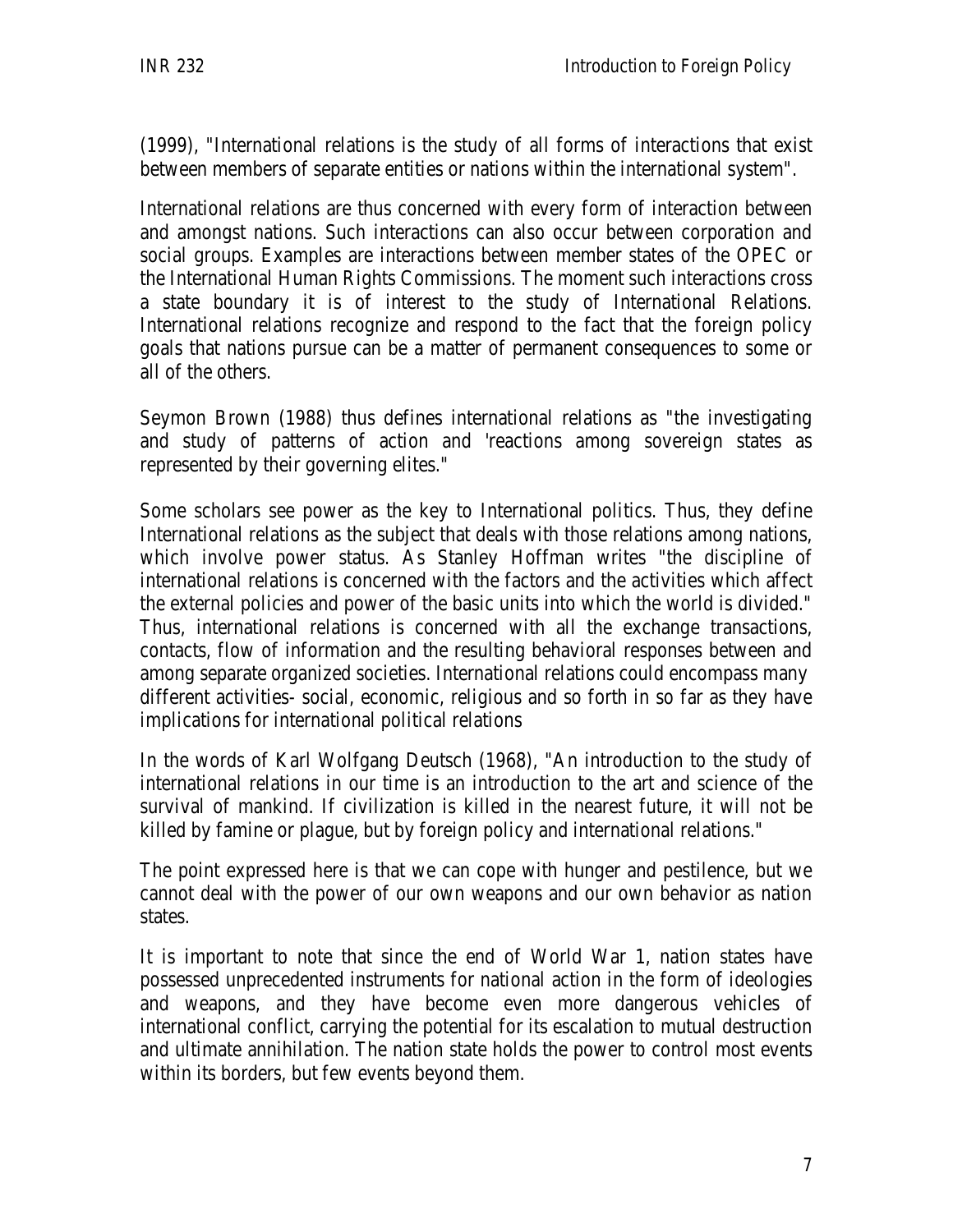It is thus decisively important for the student of international relations to understand that the world of today is marked by two factors. One fact has to do with the nature of power in the age of the atom; the other concerns the interdependence of mankind in an age of the individual.

#### **3.2 Nature of International Relations**

International Relations, like the world community itself are in transition. In a rapidly changing and increasingly complex world, it encompasses much more than relations among nation states and international organization and groups. It includes a variety of transitional relationships at various levels, above and below the level of the nation states. International relations are a multidisciplinary field gathering together the international aspects of politics, economics, geography, history, law, sociology, psychology and more. It is a meta-discipline.

#### **3.3 Scope of International Relations**

It is known by now that international relations encompass a myriad of discipline. Attempts to structure and intellectualize it have often been thematically and analytically confined to boundaries determined by data. This segment of the unit will address the core concepts of international relations with their thematic headings i.e. International Organization, International Law, Foreign Policy, International Conflict, International Economic Relations and Military Thought and Strategy. International/Regional Security, Strategic Studies, International Political Economy, Conflict/War and Peace Studies, Globalization, International Regimes.

These have been grounded in various schools of thought (or traditions) notably Realism and Idealism. These headings as stated above are not exhaustive. Besides, each of them has its basic books which can be referred to as supplements It must be borne in mind that each or a combination of these headings form part of the considerations that joggle for position in a nation's foreign policy formulation and conduct. The schools of thought are treated in subsequent units.

#### **3.3.1 International Organizations**

The evolution of international organizations dates back to medieval history, and the modern pattern of international organization has been evolving ever since the nation states system emerged several centuries ago and especially since the Congress of Westphalia of 1648. Westphalia has come to be a term used for separation of the domestic and international spheres such that states may not legitimately intervene in the domestic affairs of another, whether in the pursuit of self-interest or by appeal to a higher notion of sovereignty, be it religion, ideology, or other supranational ideal.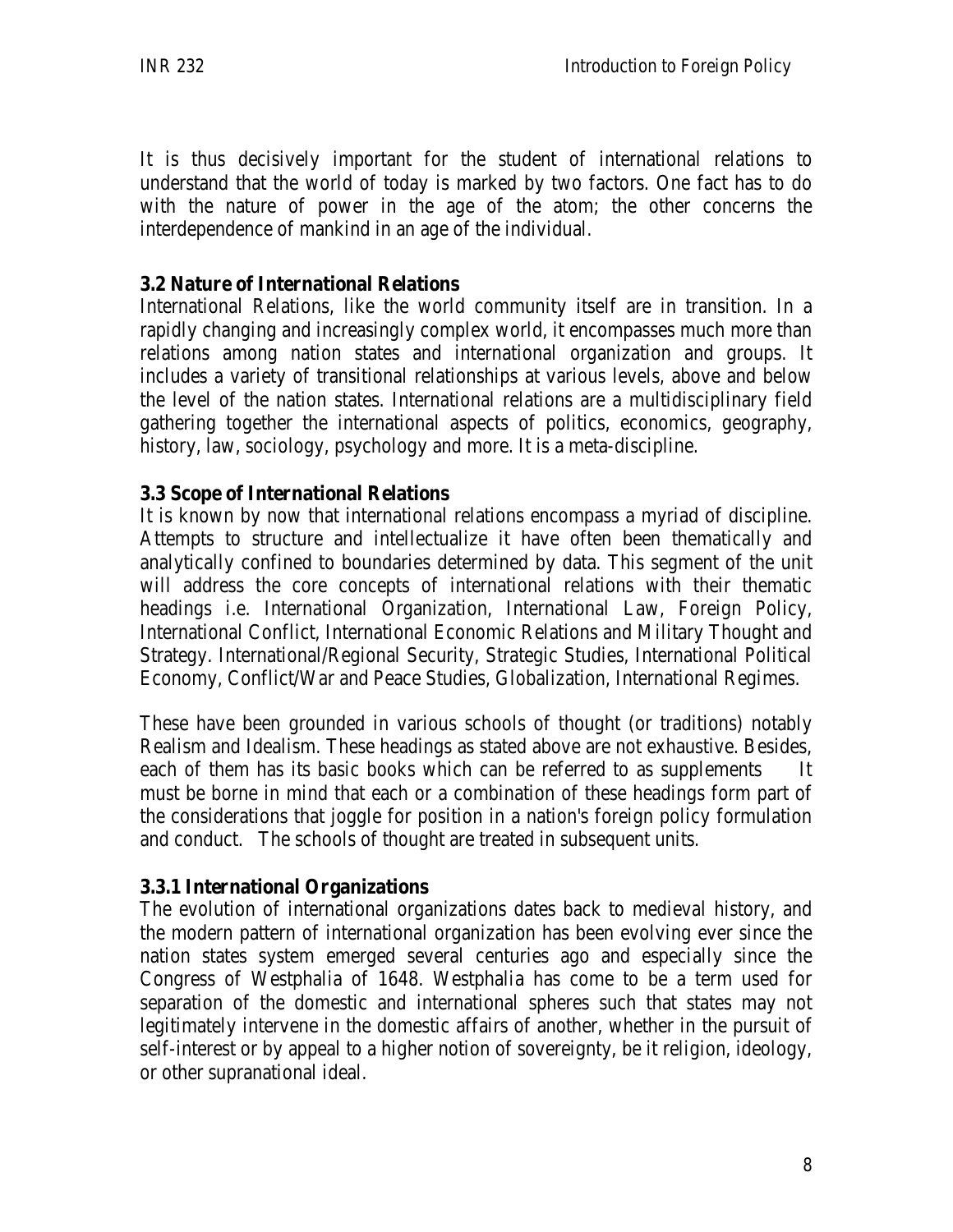International Organizations are trans-national organizations created by two or more sovereign states regardless of their geographical locations, cultural, political, economic, social or religious differences. Their accredited representatives represent articulated national interests of member states when they meet. Members gather to promote international solidarity in matters that serve the interest of mankind. Such interests would include: health, protection of the flora and fauna of the earth, education, monetary, trade, intellectual property protection, and so forth.

International organization is a product of three lines of development: that humans should live in peace and mutual support, that the big powers have a special responsibility of maintaining order, and the growth of specialized international organizations to deal with narrow nonpolitical issues.

The rapid growth of all types of international organizations stems from increased international contact among states and people, increased economic interdependence, the growing importance of transnational issues and political movements, the inadequacy of state-centered system for dealing with world problems, small states attempting to gain strength by joining together.

International organizations seek to achieve different common goals in pursuit of aims and objectives and in so doing, like nation states, are drawn into the international relations domain. International Organization can be categorized as global e.g. The UN, or Regional EU, AU, OAS, ECOWAS, SADC, ASEAN, SARC. All of these have diplomatic implications when it comes to structures, and institutions not only for foreign policy implementation but also as instrument or vehicle for conducting foreign policy.

#### **3.3.2 International Law**

International law is a set of agreements and rules generally recognized by nations as governing their conduct towards each other and towards each other's citizens. International law is primarily the body of rules accepted by the general community of nations as defining their rights and the means of procedure by which those rights may be protected or violation of them redressed.

Felix Oppenheim, a political theorist, defined international law in 1905 as "The name for the body of customary and conventional rules which are considered legally binding by" civilized states" in their intercourse with one another". The expression "civilized states" was used to distinguish the politically independent European nations from the then colonized Third World Countries. In recent times and as the colonies became independent political units; the United Nations replaced the words "civilized states" with "peace-loving states." As all the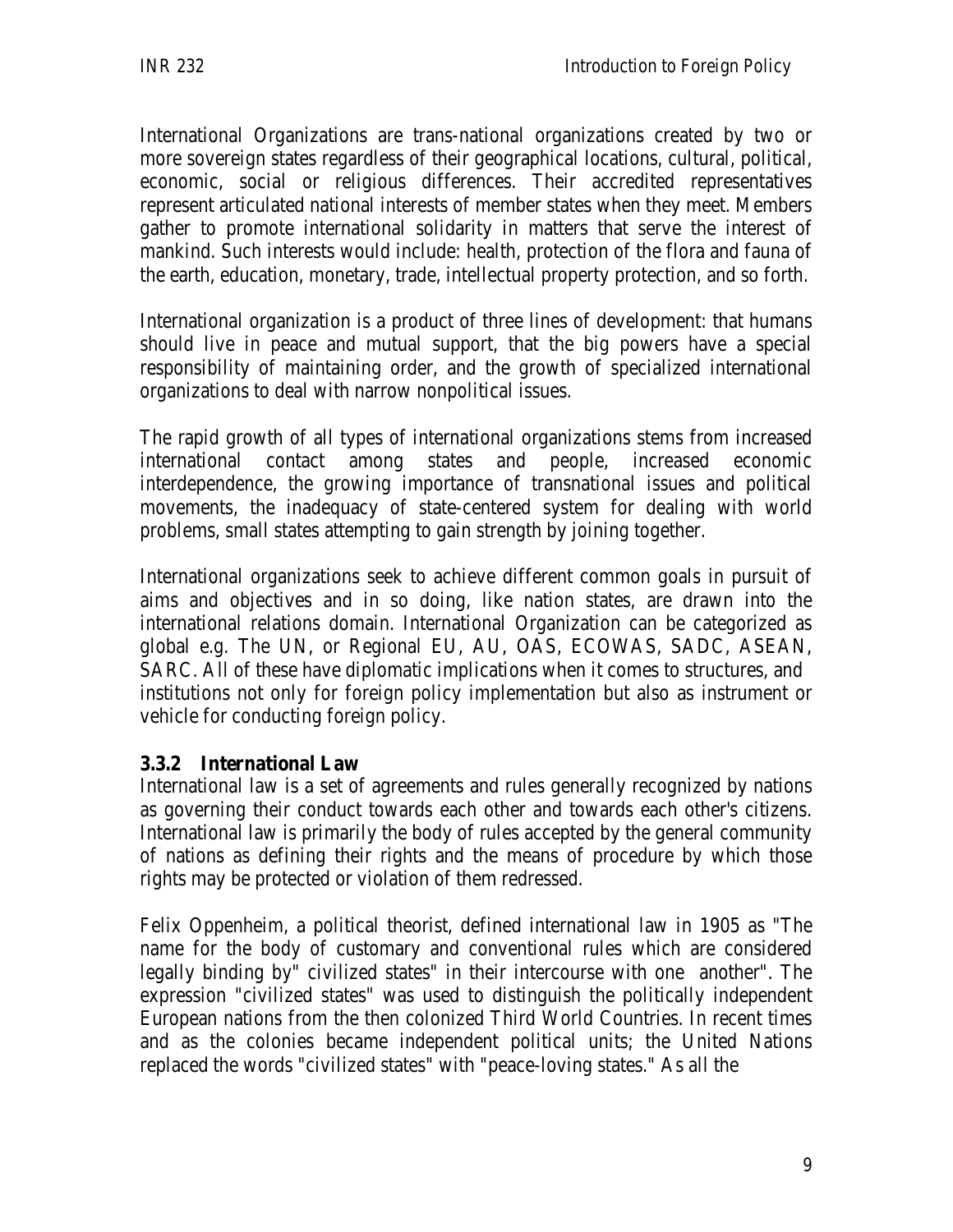counties of the world are civilized states, such usage of words by the European scholars lost application and relevance in he issue of classification.

Malanezuk categorized International Law into three;

- i. *The General or Universal International Law:* these are rules of principles applicable to a large number of states based on multilateral treaties.
- ii. *The Regional International Law:* This applies only to a certain group of states usually within a particular region or locality.
- iii. *The particular International Law:* This is made up of rules principles binding on two or a few countries

The bilateral agreement between Senegal and Gambia -Senegambia is an example of particular international law. The OAU/AU Charter and ECOWAS Treaties are examples of regional international law and the UNO Charter is an example of general or universal international law. This classification only serves as a guide to understanding the different nature of international law.

Sources of International Law focus on Article 38(1) of the Statute of the International Court of Justice (ICJ) in The Hague, The Netherlands. It provides for four major categories of sources of International law, viz:

*a. International Conventions:* These are the same as binding treaties and agreements made by states. Such conventions touch on matters of common interest. Agreements between states are binding according to the doctrine of "pacts sunt servanda" (obligation undertaken must be carried out). In a situation whereby treaties entered into by two states (bilateral) eventually become binding on other states not party to it, there is provision for multilateral treaties. Conventions or treaties have become most powerful sources of international law in contemporary time for engendering co-operation and positive changes in the international system.

International Law now covers a wide range of subjects including territory, the sea, human rights, treaties, dispute settlements, and the use of force. International law relating to territory covers not only demarcation of frontier but air space and outer space. For example, the 1982 Convention on the Law of the Sea provides law relating to shipping, coastlines, territorial water, exclusive economic zones, and rights to resources and responsibilities of states to each other's citizens covers both the care of refugees and asylum seekers and the expropriation and compensation of multinational corporations.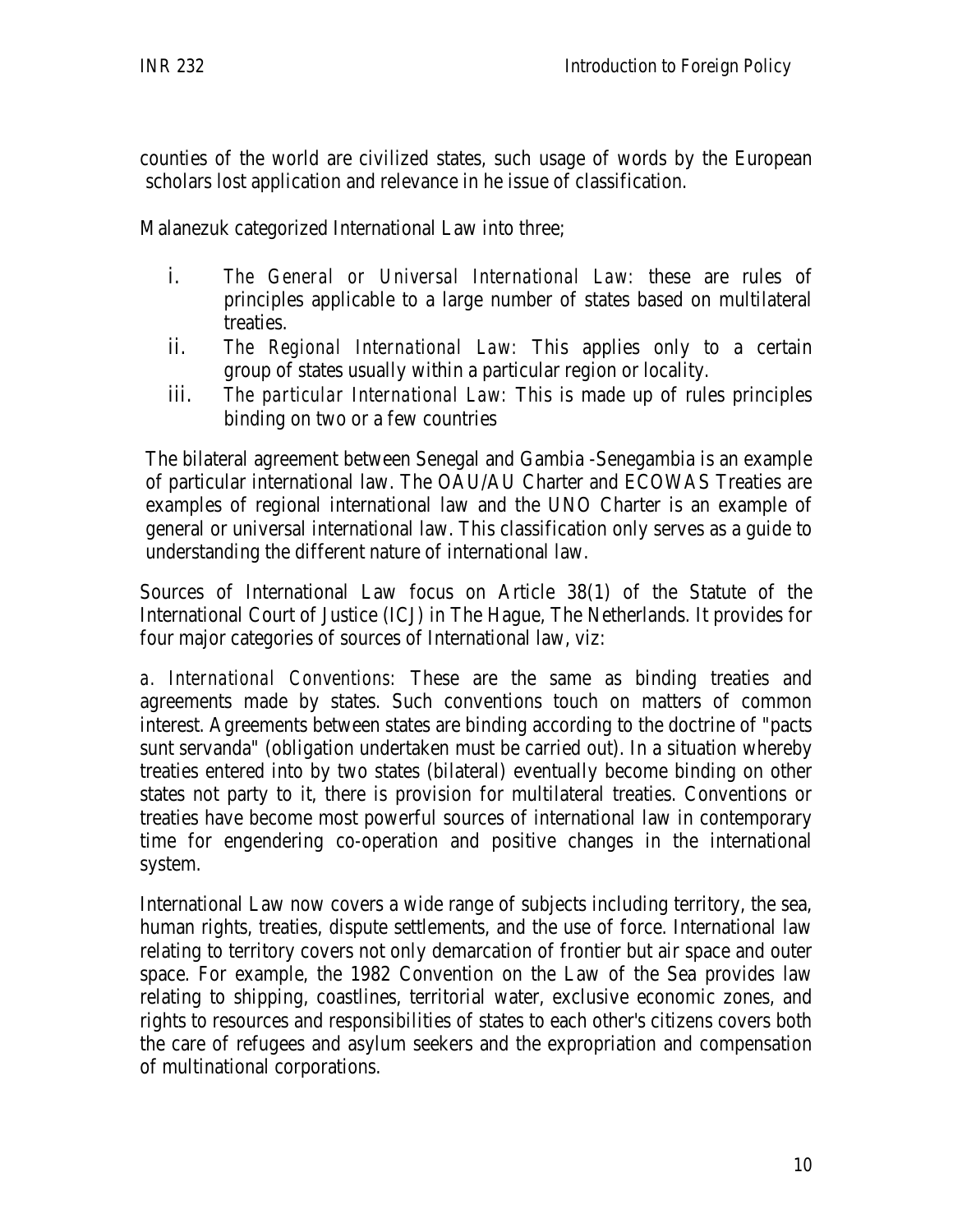*b. International Custom:* Custom is one of the oldest sources of international law. For a customs to be regarded as such, it must have evidence of general or universal practice and acceptability or recognition both in nature and in scope. In precolonial Africa, whenever a container containing a human head was sent from community A to another Community B, it was an indication of war. The rule that territorial waters extend three miles from the shore grew from the distance a cannon could fire. If you were outside the land-based artillery, then you were in *international waters.*

*c. General Principles of Law:* The ancient Roman concept of juris genitium (the law of peoples) is the foundation of the general principles of law. This law encompasses "external" sources of law, such as the idea that freedom of religion and freedom from attack are among the inherent rights of people. More than any other standard, it is for violating these general principles that Slobodan Milosevic, the former president of Yugoslavia was brought to trial in 2002 at the international tribunal in The Netherlands.

*d. Judicial Decision and Scholarly Writing:* These are previous decisions of courts whether international or national delivered by eminent jurist. This is known as case law or juridical precedent. These are products of sound judgment or fair judgments that might relatively have general or universal acceptability previous decision of international court taken as precedent and cited in cases among nations.

*e. Teachings and Writings of Publicist:* These are renowned legal scholars who research and review the philosophy of intentional law and expand such philosophy. Once there is consensus in their arguments, it becomes accepted as sources of international law. Examples of international and legal luminaries include, Taslim O. Elias and Gani Fawehinmi.

International Law is often enforced by multinational political institutions like the UNO, AU, ECOWAS, EU. The law that they enforce implicates the foreign policy objectives, which their individual member nations or a combination of them pursue

#### **3.3.3.Foreign Policy**

Foreign policy is essentially the instrumentality by which states influence or seek to influence the external world and to attain objectives that are in conformity with their perceived national interest. Foreign policy is conditioned by environmental or systemic characteristics, actions by others, which impinge on the interests or values of a state or groups of states, and domestic social and economic needs.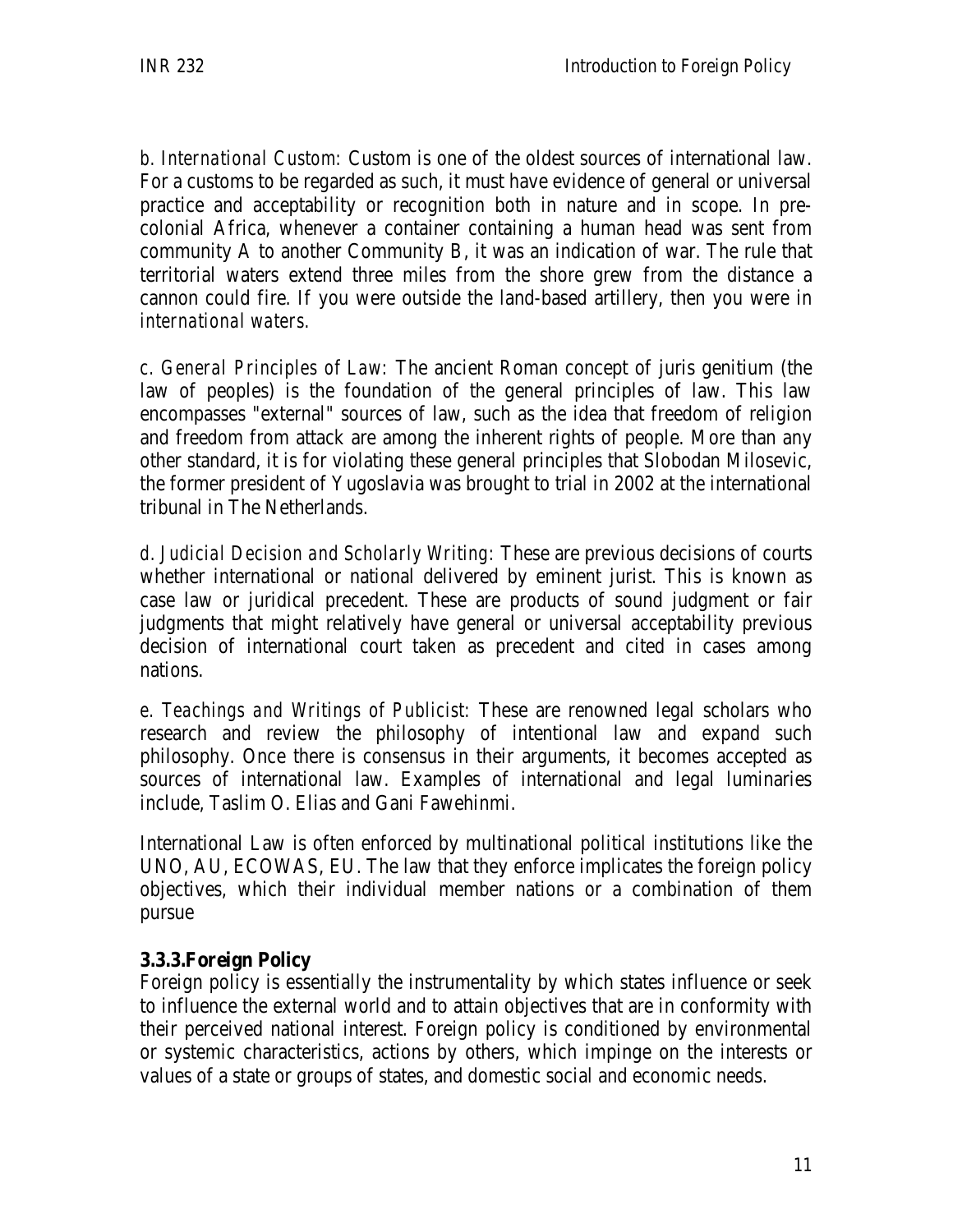Foreign policy as a concept of international relations are being structured into factors, processes, dynamics and goals. These are treated in greater detail in Module 2 and Module 3.

#### **3.3.4 International Conflict**

This refers to an act of conscious disagreement between or among different states. It involves the attempt by one state to neutralize the other through maiming or incapacitation usually over the control of scarce resources. Conflict is an inescapable by-product of societal complexities and irreconcilable antagonism found among humans. This is most pertinent and prevalent in the realm of international relations.

#### **3.3.5 International Economic Relations**

IER involves how different states relate with one another in economic activities. This involves the examination of the methods and instrumentalities by which states carry on business with each other. A state perceives its international economic interest on the basis of a set of ideas or beliefs about how the world economy works and what opportunities exist within it. Economic factor is thus a major determinant of a nation's foreign policy.

#### **3.3.6 Military Thought and Strategy**

This is the strategic study of war, military build-up, armament and so forth. This is done to enhance the status of states and to accord it recognition in the international realm. It is this that affords nation the chance to influence international decision and relations. A nation's general strategy results form a series of cumulative decisions made in an effort to adjust objectives, values, and interests in some conditions and characteristics of the domestic and external environment. External environment is a factor that is considered in the process of foreign policy formulation.

\_\_\_\_\_\_\_\_\_\_\_\_\_\_\_\_\_\_\_\_\_\_\_\_\_\_\_\_\_\_\_\_\_\_\_\_\_\_\_\_\_\_\_\_\_\_\_\_\_\_\_\_ \_\_\_\_\_\_\_\_\_\_\_\_\_\_\_\_\_\_\_\_\_\_\_\_\_\_\_\_\_\_\_\_\_\_\_\_\_\_\_\_\_\_\_\_\_\_\_\_\_\_\_\_ \_\_\_\_\_\_\_\_\_\_\_\_\_\_\_\_\_\_\_\_\_\_\_\_\_\_\_\_\_\_\_\_\_\_\_\_\_\_\_\_\_\_\_\_\_\_\_\_\_\_\_\_ \_\_\_\_\_\_\_\_\_\_\_\_\_\_\_\_\_\_\_\_\_\_\_\_\_\_\_\_\_\_\_\_\_\_\_\_\_\_\_\_\_\_\_\_\_\_\_\_\_

#### **Self Assessment Exercise**

- Q1 Why are nation states drawn to play in international relations?
- Q2 International relations is a meta-discipline. Briefly discuss.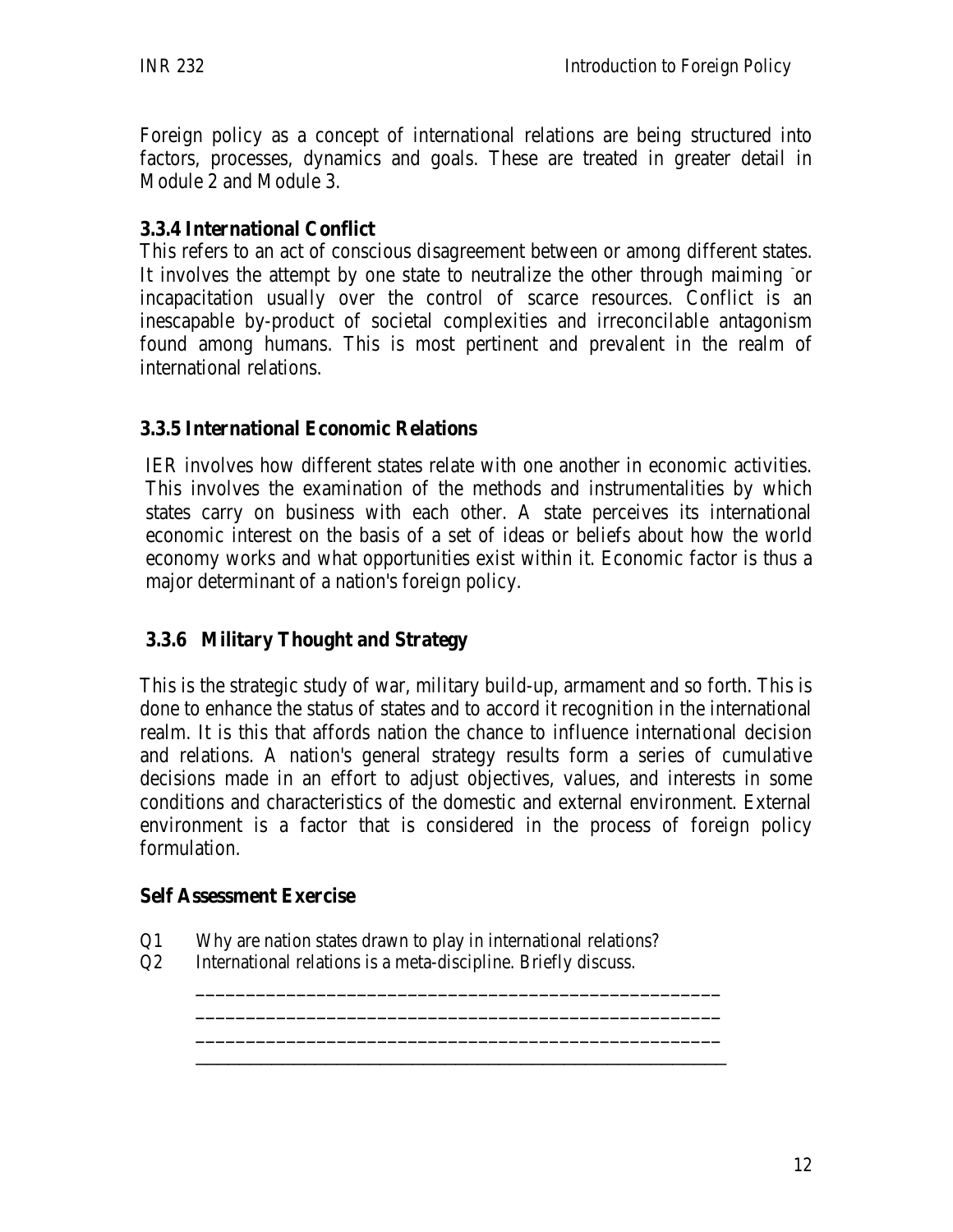#### **Possible Answers**

- Q1 Answer found in 3.1 (Meaning -first paragraph)
- Q2 Answer found in 3.2(Nature)

#### **4.0 CONCLUSION**

In this unit, you have been introduced to the meaning, nature and scope of international relations. It must be emphasized that the nature and scope of international relations as presented in this course are not exhaustible. It is expected that you begin to apply your mind on the world around as you mentally discard certain conservative and parochial mindset. The unit has given you what you need for the purpose.

#### **5.0 SUMMARY**

In summation, apart from learning about the meaning, nature and scope of International Relations in general, you also gained an insight of what international relations is all about. You have by now understood better why nations behave in the way they do when it comes to international relations. Foreign policy is one out of the myriad of concepts of international relations. Some others include International Law, International Organization. The Self Assessment Exercise would help you assess yourself, whether you did really understand what you learnt.

#### **6.0 TUTOR MARKED ASSIGNMENT**

- Q1 What do you understand by International relations?
- Q2 Discuss the relevance of the study of International relations to the student.
- Q3 Write brief notes on the scope of International relations that you have learnt.
- Q4 Is International relations a discipline?

Each correct answer carries  $2\frac{1}{2}$  marks. The total score is 10 marks.

#### **7.0 REFERENCES/FURTHER READING**

Deutsch, Karl Wolfgang, The Analysis of International Relations (Eaglewood, Cliffs: N.J Prentice-Hall, 1960).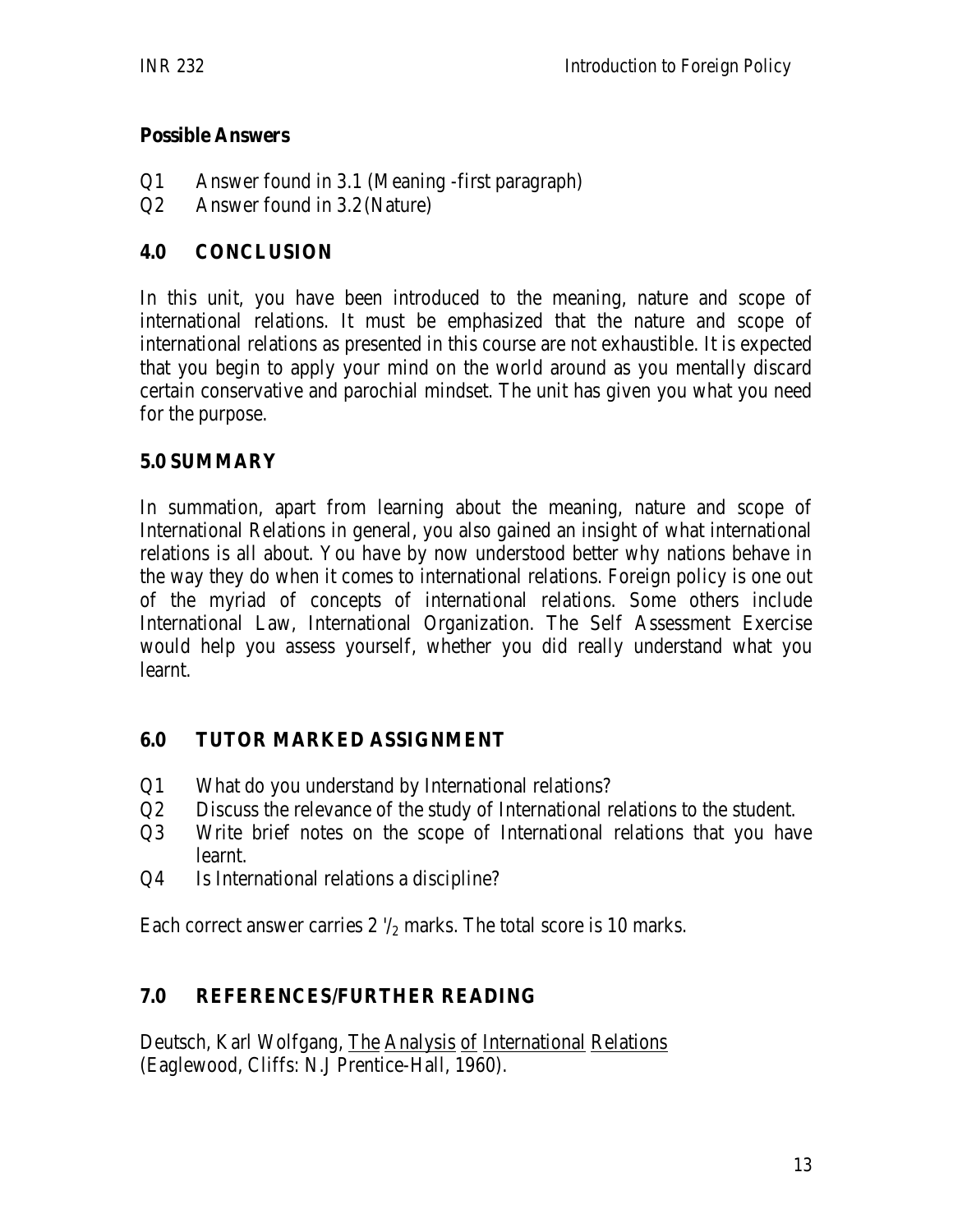Dougherty, James and Robert L. Pfalsgraff, Contending Theories of International Relations, (New York: Harper and Row Publishers 1981

John T. Rourke and Boyer, Mark, A. International Politics on the World Stage (New York 10020: McGraw Hill, 2003).

Kaplan, Morton, "Is International Relations a Discipline?" The Journal of Politics, xxiii (August 1961).

Ola, Joseph The Concept and Practice of International Relations, (Abuja: Joe Cryss Ventures, Nigeria, 1999).

Palmer, Norman D. and Howard Perkins, International Relations: The World Community in Transition (New Delhi: CBS Publishers and Distributors, 2001)

Training of Specialists in International Relations. Washington, D.C. American Council on Education 1957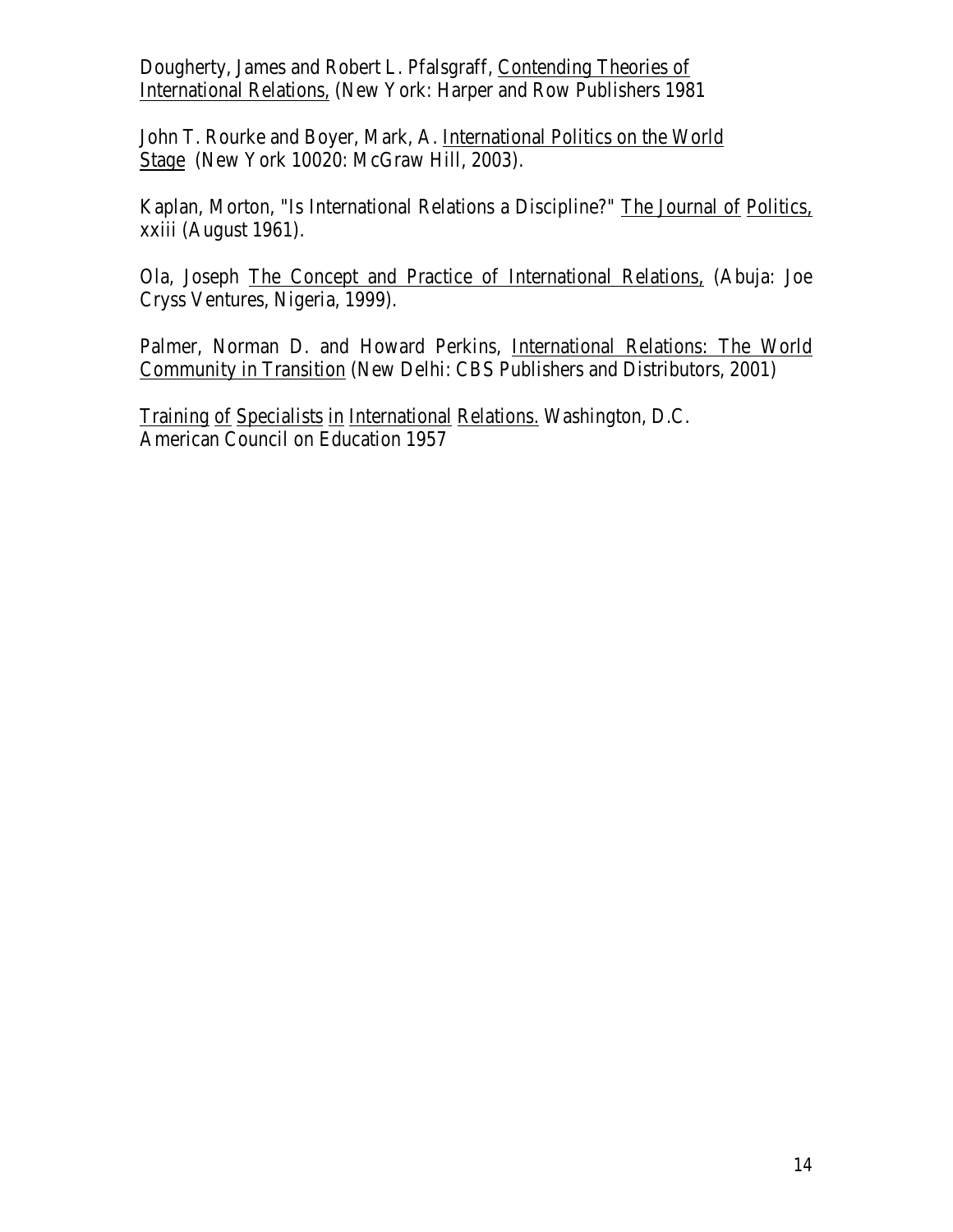### **MODULE 1**

#### **UNIT 2 DEVELOPMENT OF THE STUDY OF INTERNATIONAL RELATIONS**

#### **CONTENTS**

- 1.0 Introduction
- 2.0 Objective
- 3.0 Main body
	- 3.1 World War I The Organizational Period
	- 3.2 World War II The Behavioral Phase
	- 3.3 Content of the study
	- 3.4 Concerning Theory and Philosophy of Internal Relations
- 4.0 Conclusion
- 5.0 Summary
- 6.0 Tutor Marked Assignments
- 7.0 References/Further Reading

## **1.0 INTRODUCTION**

In order to understand the contemporary body of knowledge and the significance of the progress and direction of international relations studies, we need to consider the evolution of the study as it develops into an established discipline. This is largely historical and, theories and philosophies antecedent to the study of international relations have consciously been eschewed until a more advanced level of the course. The study of international relations has continued to transit form one period to another. This unit looks into the contemporary state of the field as it has progressed through time and considering our need in this course.

The unit examines the various aspects of the main body of the study. It concludes and summaries what you have learnt. There is a self-assessment exercise meant for the student to assess him or herself on what has been learnt. The Tutor- Marked Assignments are to be answered and submitted including the form to your tutor for formal assessment. The references/further readings are for you to expand your horizon on the subject of the unit.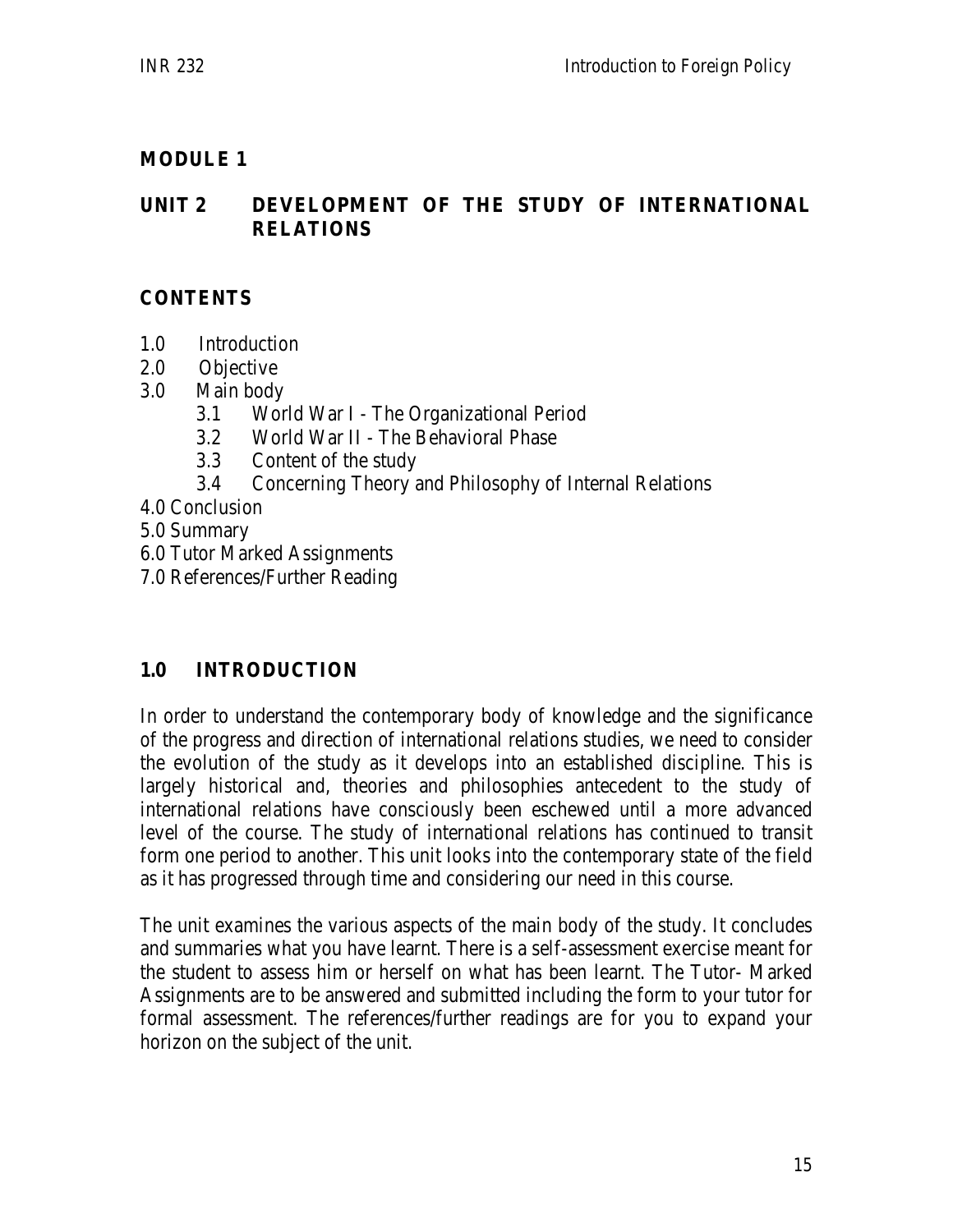#### **2.0 OBJECTIVE**

The objective of this study is for the student to familiarize and acquaint him or herself with the historical and perhaps the philosophical perspectives of the development of the study of international relations as it is bifurcated into periods. The student should understand that many of the basic principles and underlying factors of international relations have not altered, but the international environment has changed and is still changing. International relations is attempting to grapple with the changes.

The students would understand that International relations is in transition. Methods of analysis and data processing in research interest have increased even more markedly than interest in theory. Technological advancement by mankind has introduced the use of computers for input analyses to say the least.

## **3.0 MAIN BODY**

#### **3.1 World War I- Organizational Period**

Historically, international relations was part of diplomatic history and international law i.e. it was largely historical and legalistic. At the beginning of the twentieth century, renewed interest in international problems had developed among scholars due to the effects of the World War I. In the aftermath of that war, scholars, politicians, lawyers and commentators on public international affairs become interested in preventing a repeat of the calamity of the First World War. This phase in the development of international relations was described as "organizational period".

It was this period that saw scholars devoting their attention to a new set of international institutions. These institutions developed into Treaty of Versailles and the eventual establishment of the League of Nations. This period also saw the establishment of institutes in Switzerland, Great Britain and United States of America such as Carnegie Endowment for International Peace, the Chattan House in London as well as Council of Foreign Relations in New York. These institutions and foundations provided generous financial support for the study of international relations. During this stage, the overriding purpose of the discipline was the promotion of peace and friendly relations throughout the world. And to do this, knowledge of international problems and international had to be spread. This was the stage of idealism and most of the works that were done were excessively normative. They were normative because they were prescriptions of a moral standard of what "should", "ought" or "must' be, rather than a descriptive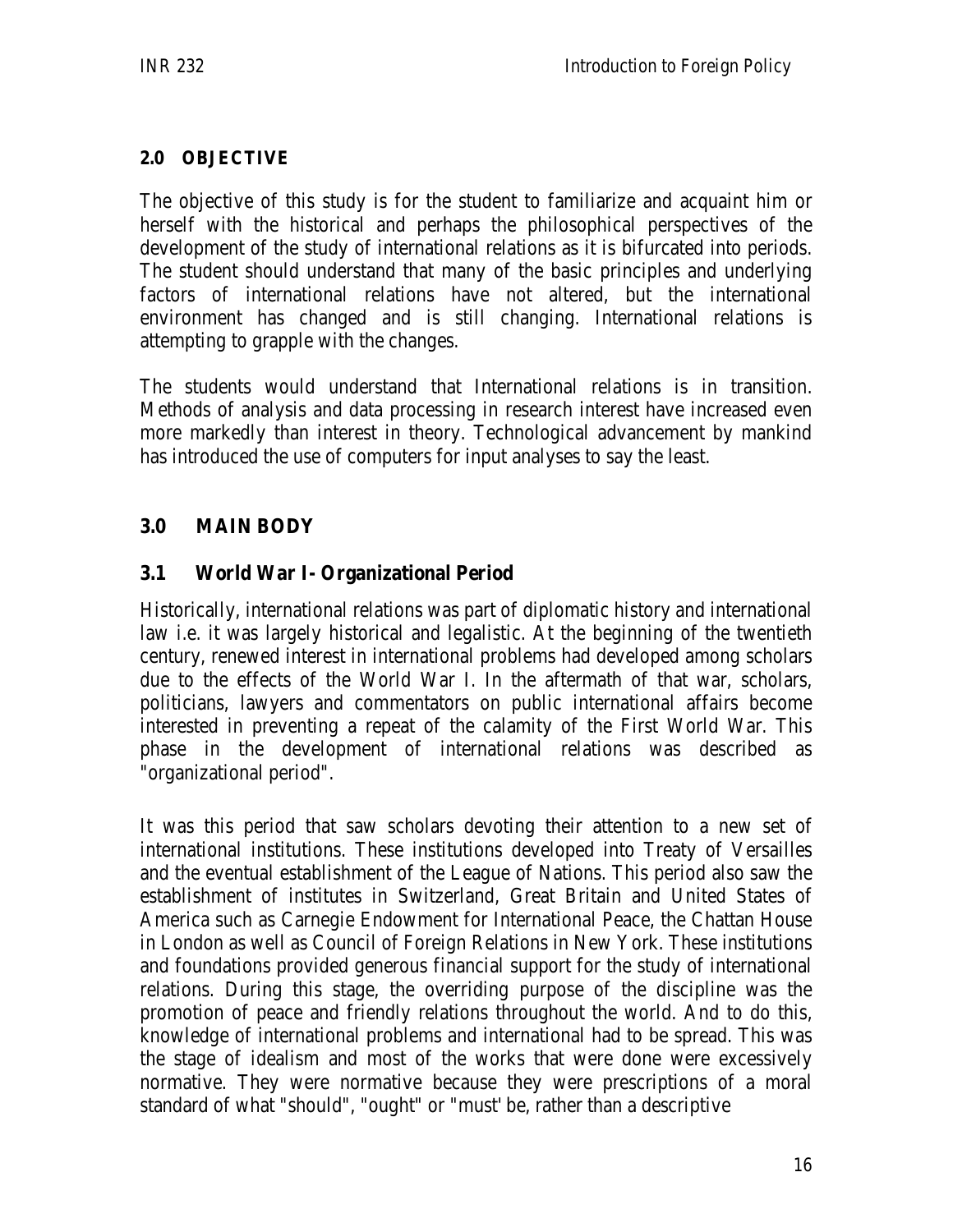statements of what "is". Normative principles give guidance and show the idealistic of measures of actions. This trend continued until the World War II.

#### **3.2 World War II - Behavioral Phase**

In the aftermath of the World War II, the international system witnessed a number of significant changes. These include:

- 1. The emergence of the super powers (i.e. USA and former USSR)
- 2. The revolution in technology particularly in the areas of transportation, communication and weaponry
- 3. The advent of communism

Far-reaching as these developments were, writers and scholars began to discard the earlier approach in favor of more systematic and comparative studies of the processes as well as the forces of international relations.

The study was more analytical and concepts more clearly defined and employed. This period was dominated by the Cold War and colored by controversies over the role of ideology in the study of world politics.

From the 1950s, a new orientation in the social sciences had already emerged. This was known as Behavioral Revolution. The objective of the behavioralists was to bring out patterns and regularities in human behavior and social life as a whole. In order to do this, behavioralists resorted to the methods of the natural sciences.

This developments had a spill-over effect on the study of international relations scientifically. In order worlds, it was possible to discern patterns and regularities in international behavior.

Gradually the study become "scientific" as scholars tried to make generalizations on theories about international relations. This was the behavioral stage or scientific stage in the evolution of international relations. The scholars extended their studies to other areas such as objectives of international relations such as security and expansion processes, diplomacy and trade, means of achieving the goal such as propaganda and subversion. Despite the so-called movement towards post behavioralism, the behavioral approach continues to dominate most of the works in international relations.

By about 1962, the trends discerned earlier had gained greater prominence. There was stress of themes as the ways by which governments attempt to maintain sovereignty and security of nations, and the patterns of behavior, which arise in pursuit of these objectives. Others include the profound effects on all types of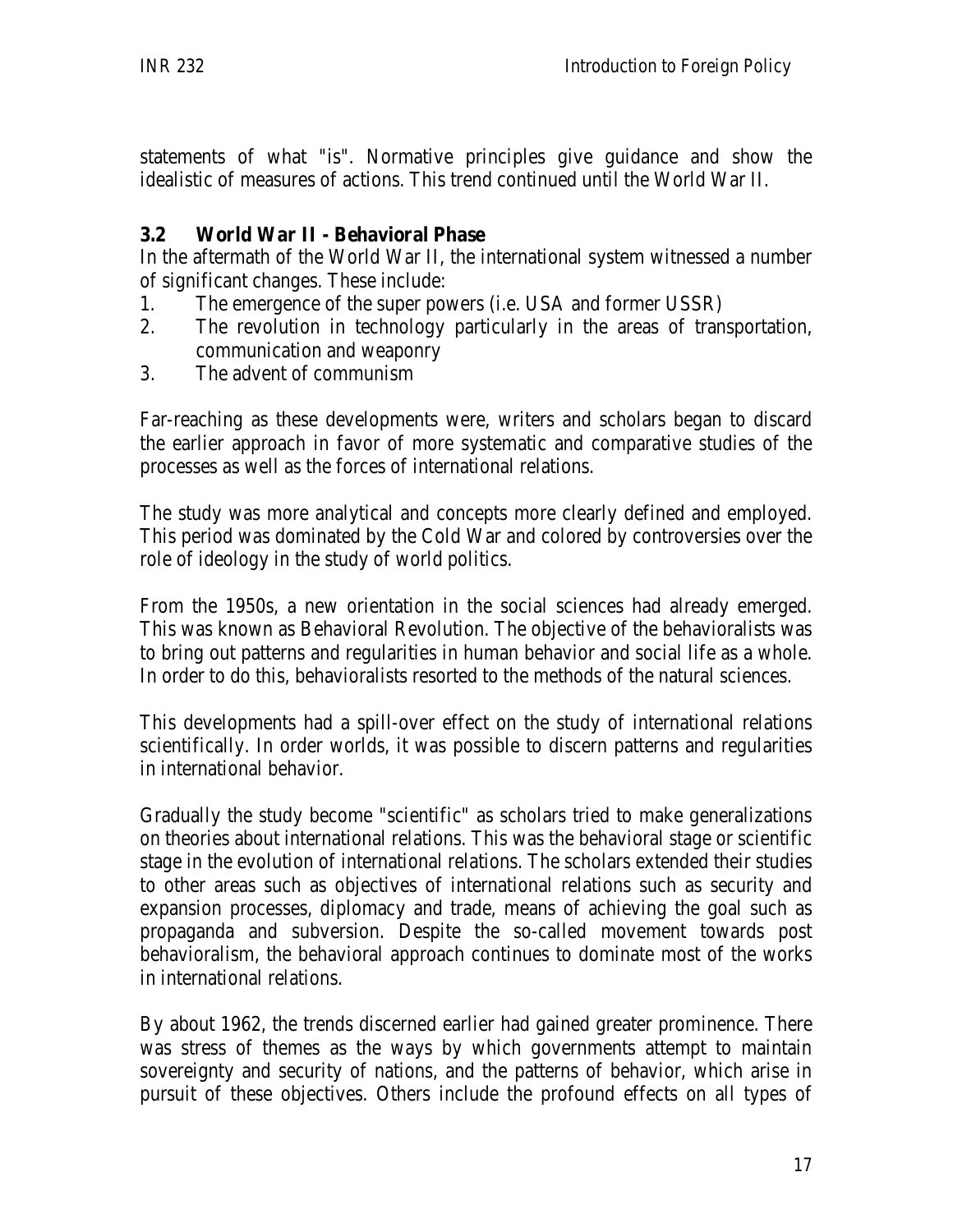international relations brought about by the spread and growth of science and technology, the network of interactions generated by the continuing increase in world population, the growth of production and consumption of material resources. To these must be included the changing social and technical arrangements in the production, distribution and consumption processes, the concomitant shifts and adjustments of nations between the poles of isolation and international collaboration as they face these economic and social situations. Lastly in the list are about the civilized accomplishments, past and present, of the peoples of Africa and Asia and the psychological responses to international situations.

This list calls attention to the widening dimension of the study of international relations, resulting largely from the impact of the behavioral sciences upon the field. A direct result of this was the explosion in the United States, of scholarly activity directed towards making the study of international relations more rigorous and systematic.

## **3.3 Content of the Study**

The content of the study of international relations is mainly historical. The discipline acquired its own identity after the First World War. Its principal branches additional to theory include: international political economy, international organization, foreign policy-making, strategic (or security studies), and, more arguably peace research. The emphasis is often on relations between states, though other collective actors such as transnational interest groups, international organizations and multinational corporations, also play an important role.

By 1947, five more areas of interest were added to the basic course. These were: i. the nature and operation of the state system; ii. factors which affect the power of the state; iii. the international position and the foreign policies of the great powers; iv. the history and policies of the great powers v. the history of the recent international relations and vi. the building of a more stable world order. Later, a survey under the auspices of the Carnegie Endowment for International Peace found that "the following ingredients seem now to appear in most courses": i. the nature and principal sources of international relations, ii. the political, social and economic organization of international life, iii. the elements of national power, iv. the instruments available for the promotion of the national power v. the limitation and control of national power; vi. the foreign policy of one or more major powers and occasionally of a small state; and vii the historical ingredient as a background for other factors and as a history of recent international events.

Other trends noticed were the growing concern with theory, the increased emphasis in the policy-making process, a tendency to draw more heavily upon other disciplines, and the more frequent use of case studies of various types.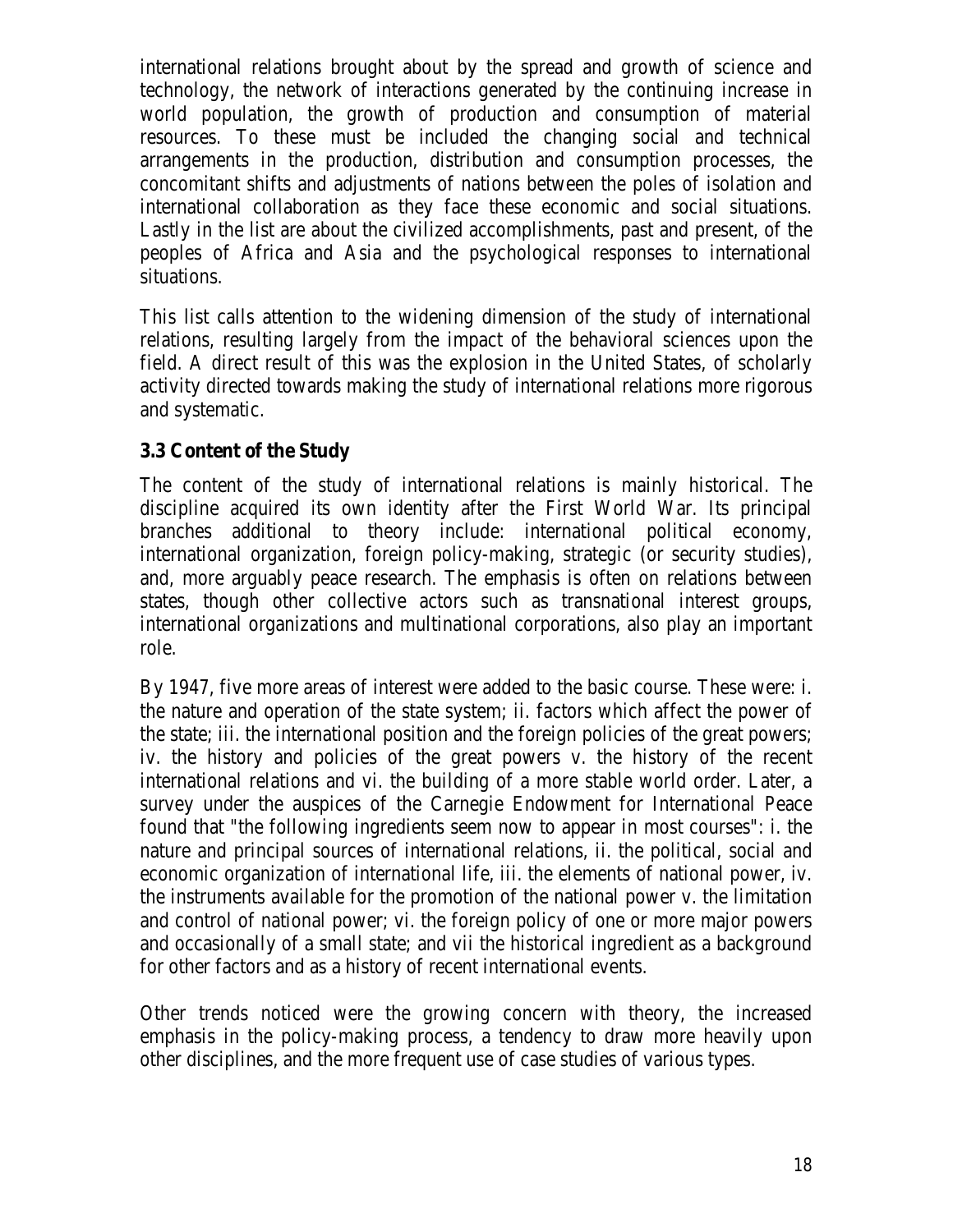#### **3.4 Concerning Theory and Philosophy of International Relations**

Theories function to provide analysts in international relations the conceptual lenses through which they look at the level of interactions between nation states. Scientific otherwise known as behavioral theories help actors in international relations to reasonably single out relevant and important variables in foreign policy decisions they want to initiate and apply. This concern with theory reflects the desire to arrive at a more understanding of international relations and foreign policy than is possible through gathering fact about the most recent international problems. Thus, an applicable body of theory is necessary for the conduct of a more effective foreign policy.

This is a course for fresh students of international relations and should not be primarily a course in theory- though arguable- but it should challenge the student to probe for the limitations and the possibilities of some of the theories that have been advanced.

Theory is closely allied to philosophy. Philosophy starts with certain promises and, through a process of reasoning tries to construct a theory of the state and government. In international relations, a philosophy is perhaps even more important than a theory. The subject deals with important aspects of human nature and conduct, with the behavior and standards of groups, with the principles and forces underlying and motivating national and international actions, with ideological considerations, with ends and means, and with values and value judgments and hypothesis.

All of there interests and many related considerations are of deep concern to the social science philosopher. Thus a philosophy of international relations, may be an appropriate term for this area of ideology, visions values, principles, future plans and solutions in the area of international relations.

#### **Self Assessment Exercise**

Q1 What is your understanding of the objective of a study of this kind?

\_\_\_\_\_\_\_\_\_\_\_\_\_\_\_\_\_\_\_\_\_\_\_\_\_\_\_\_\_\_\_\_\_\_\_\_\_\_\_\_\_\_\_\_\_\_\_\_\_ \_\_\_\_\_\_\_\_\_\_\_\_\_\_\_\_\_\_\_\_\_\_\_\_\_\_\_\_\_\_\_\_\_\_\_\_\_\_\_\_\_\_\_\_\_\_\_\_\_ \_\_\_\_\_\_\_\_\_\_\_\_\_\_\_\_\_\_\_\_\_\_\_\_\_\_\_\_\_\_\_\_\_\_\_\_\_\_\_\_\_\_\_\_\_\_\_\_\_ \_\_\_\_\_\_\_\_\_\_\_\_\_\_\_\_\_\_\_\_\_\_\_\_\_\_\_\_\_\_\_\_\_\_\_\_\_\_\_\_\_\_\_\_\_\_\_\_\_

Q2 In what way did the study of international relations become "scientific"?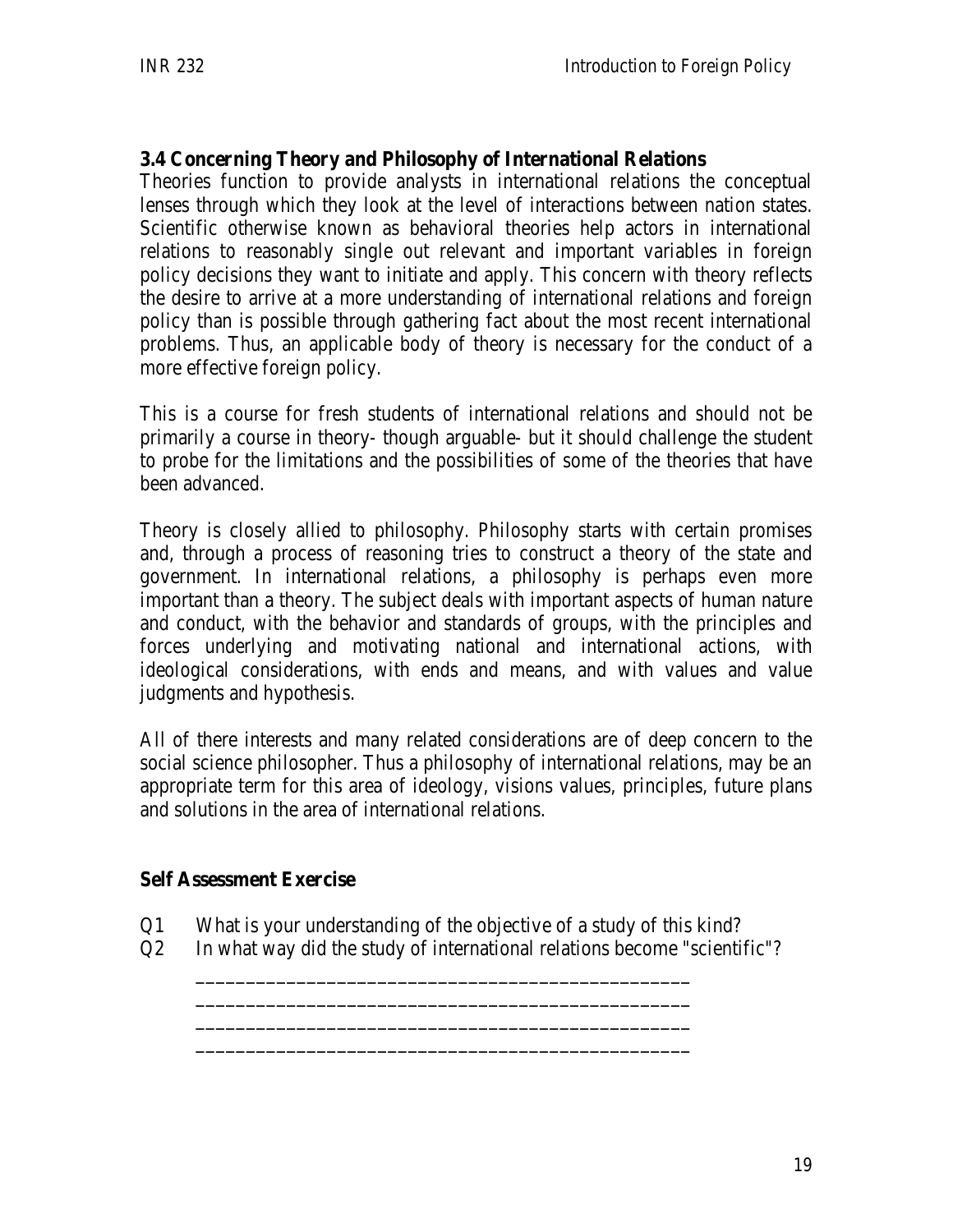Possible Answers

- Q1 Answer found in 2.0
- Q2 Answer found in 3.2 (fourth paragraph)

#### **4.0 CONCLUSION**

In this unit, you have learnt that the development of the study of international relations has a history. The study focuses on how international relations trees to grapple with the ever-changing international environment. This unit prefers the philosophy of the study while not discounting the relevance of theory in the formulation of effective foreign policy.

#### **5.0 SUMMARY**

In summary, you learnt about the history behind the development of the study of International relations. You now know that while international relations tries to keep pace with developments in the international environment as they unfold, study attempts to keep tap of the progress and direction of international relations. In historical context, the study of international relations can be located within different and yet related time periods i.e. this units is largely historical. The assessment exercise would help you understand all of these.

#### **6.0 TUTOR MARKED ASSIGNMENT**

- Q1 The study of international relations has continued to transit form one period to another. Explain.
- Q2. Trace the historical development of the study of international relations in the Organizational period.
- Q3 (a) What is the advantage of theory in the study of international relations? (b) Why did this unit prefer philosophy to theory in the study at this level?
- Q4. What are the three main changes in the international system in the aftermath of World War II

Each correct answer carries  $2^{1/2}$  marks. The total score is 10 marks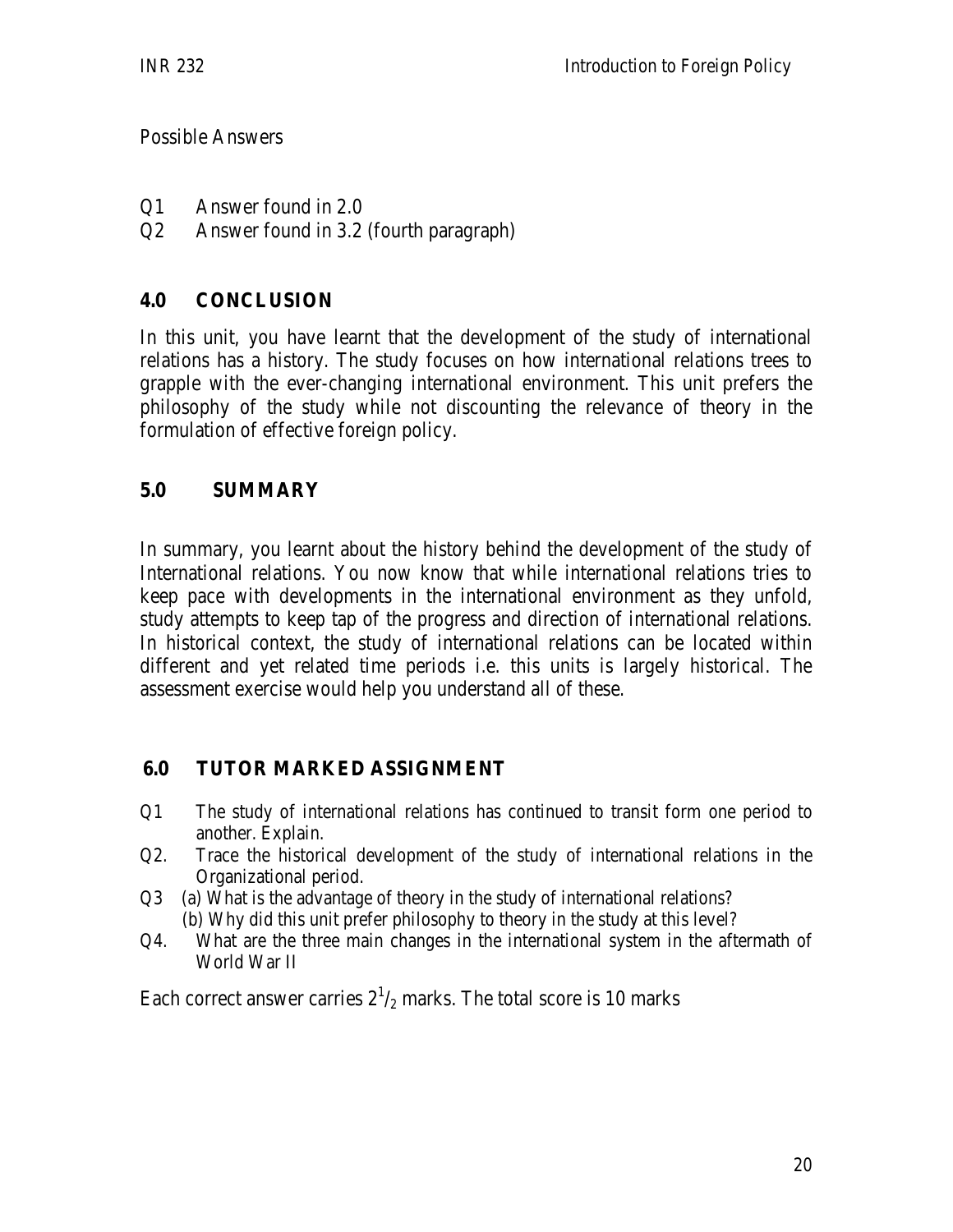#### **7.0 REFERENCES/FURTHER READING**

Feliks Gross, Foreign Policy Analysis (New York: Philosophical Library, 1954)

John, T. Rourke and Boyer, Mark, A. International Politics on the World, Stage (New York, 10020: McGraw Hill, 2003).

Kaplan, Morton, "Is International Relations a Discipline "The Journal of Politics XXI I I (August 1961)

Kenneth, W. Thompson, "Toward a Theory of International Politics," American Political Science Review, XLIX (September, 1955).

Perkins and Palmer, International Relations, The World Community in Transition (New Delhi: CBS Publishers and Distributors, 2001)

Vincent Baker, The Introductory Course in International Relations: Trends and Problems, Universities and World Affairs Document No. 62, Carnegie Endowment for International Peace, November 1, 1954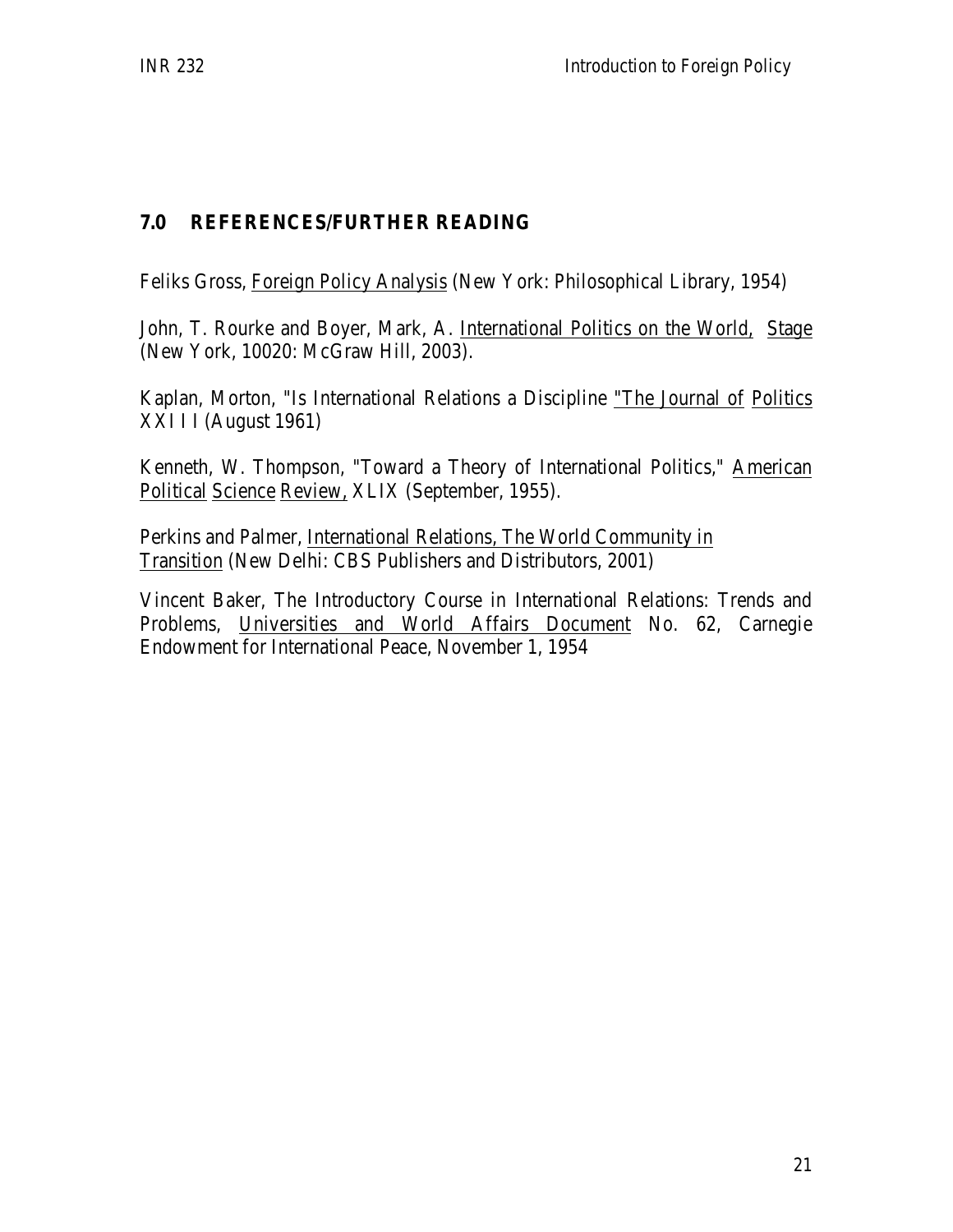## **MODULE 1**

#### **UNIT 3 APPROACHES TO THE STUDY OF INTERNATIONAL RELATIONS**

#### **CONTENTS**

- 1.0 Introduction
- 2.0 Objective
- 3.0 Main body
	- 3.1 Traditional/Historical Approach
	- 3.2 Legal/Idealist Approach
	- 3.3 Grand Theory/Realist Approach
	- 3.4 Behavioral Approach
- 4.0 Conclusion
- 5.0 Summary
- 6.0 Tutor Marked Assignments
- 7.0 References/Further Reading

### **1.0 INTRODUCTION**

The study of international relations involves an objective and systematic approach to the problems of international life. In order to make safe generalizations about international politics, one must learn about the ways policy-markers behave, - how they perceive the external environments, and how psychological characteristics impinge upon policy choices. There are many approaches to the study of international relations. In this course, we consider four of them. This is because they are most central to the others. These four approaches are:

- a. Traditional/Historical Approach
- b. Legal/Idealist Approach
- c. Grand Theory/Realist Approach
- d. Behavioral Approach

#### **2.0 OBJECTIVE**

It is important to understand that studying international relations brings into focus not only the relations among nations per se but the areas of interest that have foreign policy implications. These areas could be in defence and security spending, international institutions, communications, international trade and finances, to mention a few, and the difference that we can make. The course introduced students to the contending approaches to international relations. We borrow from other disciplines to help us understand what is going on politically.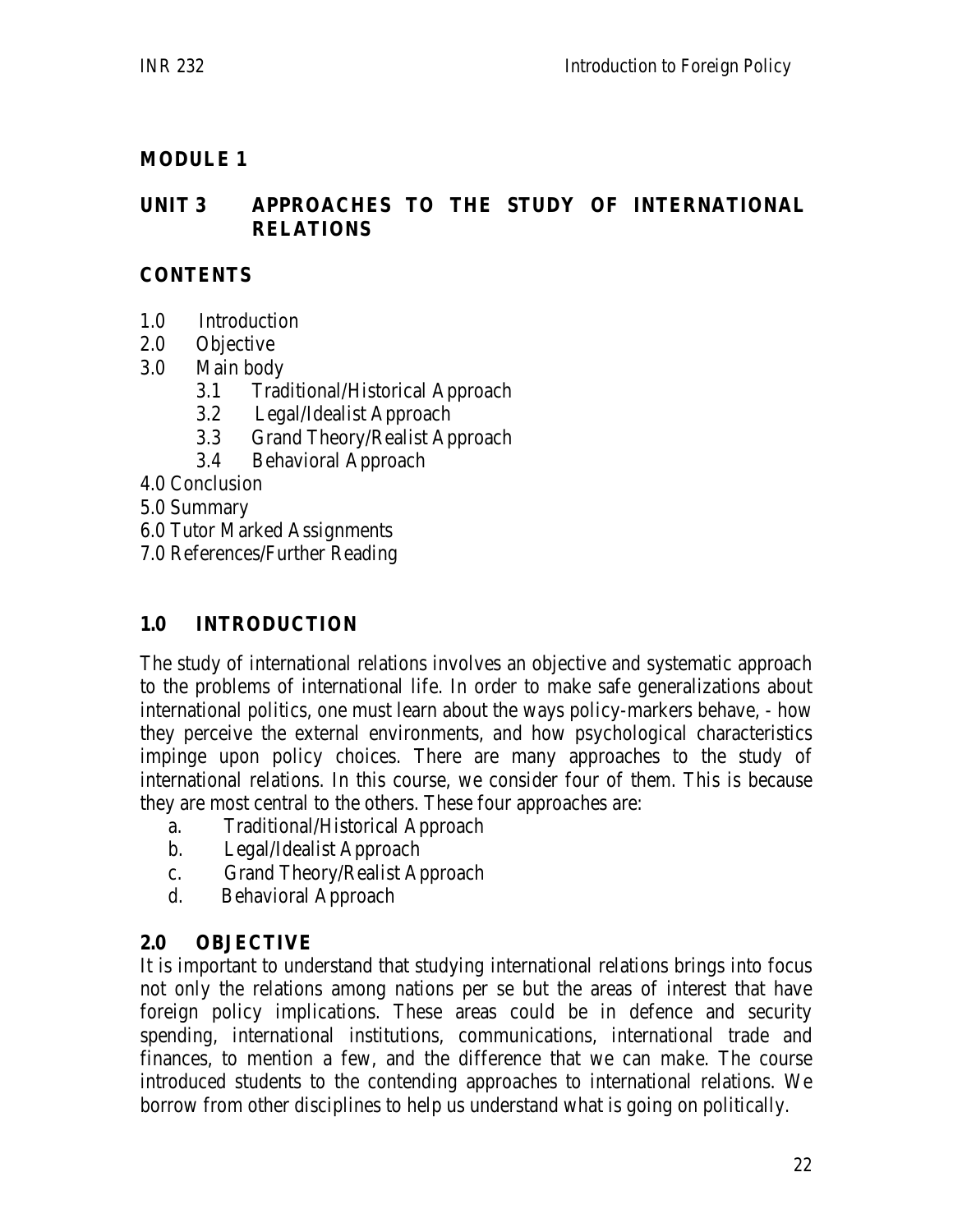Students must keep their emotions apart while carefully analyzing what is happening in order not to color their judgments. It is to introduce the student within a broader and more meaningful theoretical frameworks and to give him more adequate methodological and conceptual tools.

## **3.0 MAIN BODY**

## **3.1 Traditional/Historical Approach**

This approach is also known as the classical approach. The traditional perspective derives from history, law and philosophy and virtually all the earlier writings on international relations up till the middle of the  $20<sup>th</sup>$  century. Scholars of this approach are concerned with an explanation of what happened, they describe how it happened on this basis, and predict the trend to happen in future. They believe that with a knowledge of what happened, why it happened and how it happened, the likely trend of state's future action can be predicted.

Proponents of this approach attempt to uncover patterns of behavior and elements of recurrence in diplomatic relations. The traditional approach is descriptive and normative. It is largely concerned with preferring practical advice to policy makers. This approach suggests that past events are very relevant to understanding and predicting the future. Scholars of this perspective believe that the past should be reconciled with the present in order to tell the future. The outcomes of the analysis of this approach are usually based on speculations. Prominent scholars known for adopting this approach include: Raymond Aron, Stanley Hoffman as well as Hans Morgenthau.

Limitations /Criticism of the traditional approach are that:

- a. Contemporary international system differs significantly from the earlier system which probably was suited for the international relations of pre-20th century era.
- b. The approach cannot provide conceptualization or explanations on contemporary international phenomena.
- c. Every historical occurrence is unique; the situations in which statesmen construct alliances, decide to go to war, declare independence or make peace are different.
- d. In terms of methodology/concepts, traditionalists' horizon was narrow and limited. The approach was not capable of borrowing from other areas where significant breakthrough have occurred.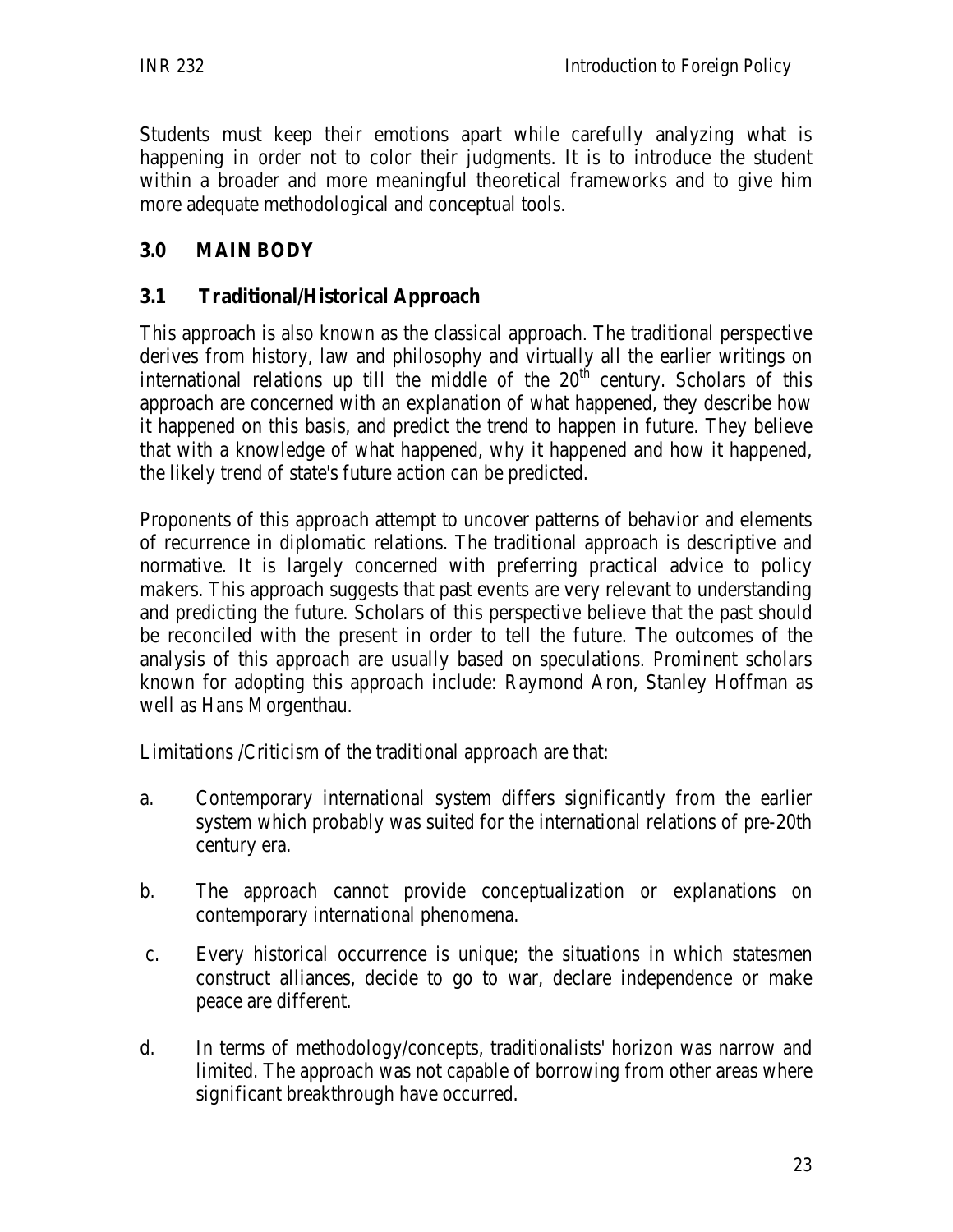e. Furthermore, the approach either ignores or is not aware of the formidable role played by transnational organization. Because it views states as the sole or main actor in international relations, it is therefore centered on state actions as an explanation for international political events. Trans-national organizations are also as powerful as the nation states hence, in most cases they dictate the trend of policies formulated by one state toward another.

But, regardless of historical or geographical content, policy-makers for different types of political units, whether tribes or modern nation states, have attempted to achieve objectives or defend their interests by fundamentally similar techniques of which the, use of force or constructions of alliances are only the most obvious examples.

#### **3.2 Legal/ Idealist Approach**

The significance of this approach was realized after World War II. The American political scientists were instrumental in adopting it. The legal/ idealist approach to the study of international relations first began in the United States who began taking serious interest in international problems following America's involvement in Asian and European politics at the turn of the century. Their studies alongside those of many Europeans before World War I, were oriented largely in the analysis of treaties and principles of international law. The approach assumed that most disputes were raised to be settled, and that peace and international stability, could be constructed through the instrument of democracy or construction of international organizations such as the World Court, with power to enforce their decisions.

Scholars of the legal/idealist approach concentrated on the text of treaties and analysis of the legal powers and procedures of international institutions. They studied the ways in which states use treaty arrangements and international organizations for their purposes i.e. the interaction of law, institutions and politics. The scholars suggest ways to improve this interaction so that it meets both national aspirations and the pre-requisites of international stability. This approach is legalistic and moral in tone. It assumes that conflicts existing between nationslates could best be controlled, managed and resolved through the instrumentality of international organization and international law. This, they hoped, would help in enhancing mutual respect for one another among nation states.

Scholars of the legal/idealist approach among them a one-time president of the United States, Woodrow Wilson, were instrumental to the establishment of the League of Nations. As a result of the ideas sponsored by these scholars, institutes dedicated to the study of international law and organization were formed in Switzerland, Great Britain and the United States.

#### **3.3 Grand Theory/Realist Approach**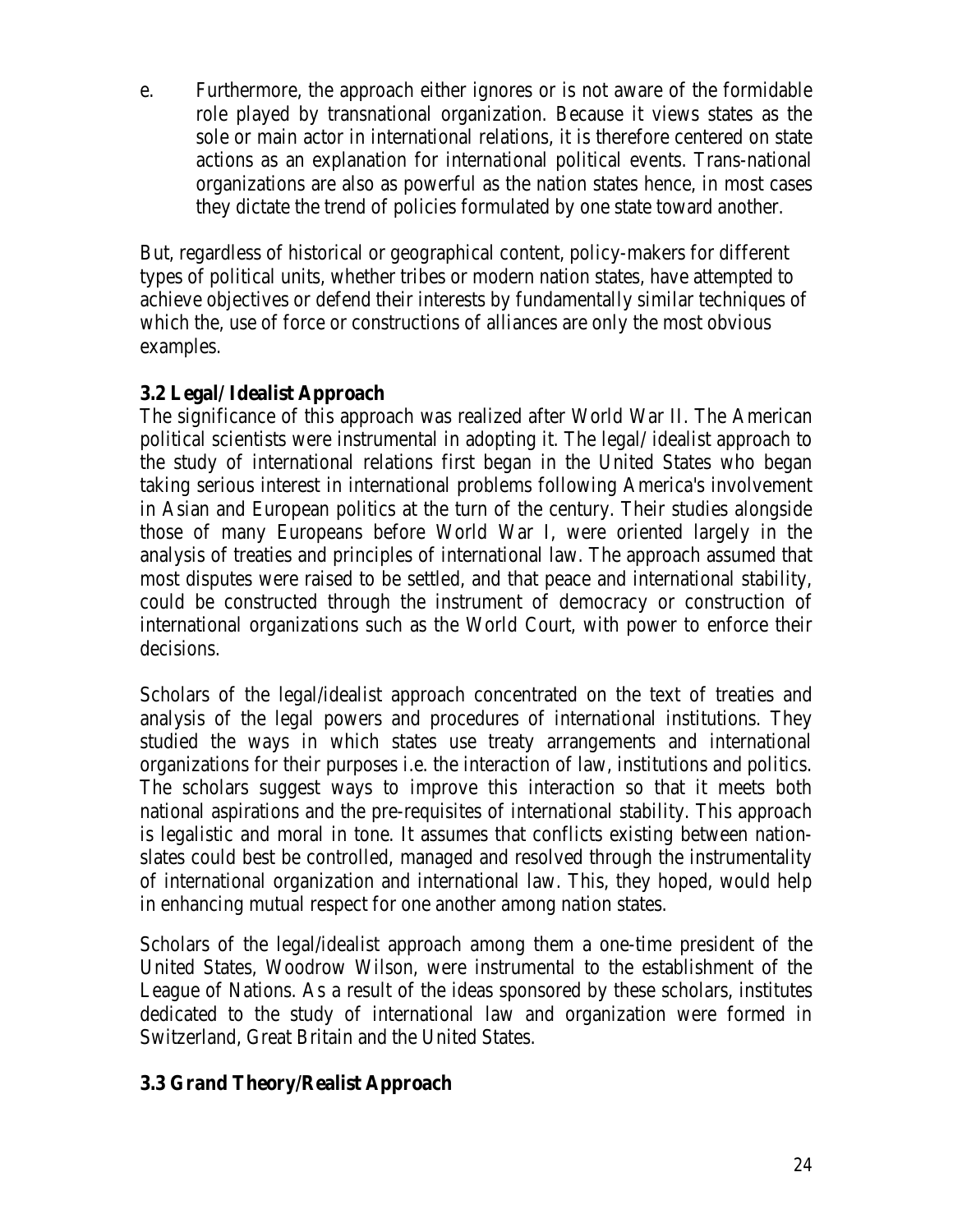As a result of the consequences of the World War II, many scholars of international relations became dissatisfied with the earlier approaches (the traditional and the idealistic approaches), because they were descriptive, moralistic and legalistic in orientation. The realist approach is of the view that although treaties and international organizations were important to the study of international relations, issues or objectives such as security and expansion, process such as trade and diplomacy, and means such as propaganda and subversion should be studied. This is because these interests, processes and means as well as their capabilities affect a states foreign policy behavior.

The central focus of the realist approach in the relations among states is the utilization of endowed resources or national power in order to increase national capabilities. They believe that international relations is predominantly the pursuit of power for policy expansions, influence, prestige or survival. Given that the essence of politics is the struggle for power, realists maintain that states and their leaders are virtually compelled to base their foreign policy on the existence of a world in which power is the key to the national survival of the fittest. The realist approach is sometimes called *realpolitik.* One principle of *realpolitik* is to secure your own country's interest first and worry about the welfare of other countries second. They assume that other countries will not help you unless it is in their own interest. Morgenthau (1986), self-sacrificing policies are not just foolish but dangerous because countries that shun *realpolitik* will "fall victim to the power of others". *Realpolitik* is also referred to as `self-help" politics.

On the principle of *realpolitik* or self-help politics, realists encourage countries to practice balance of power politics. By this, their diplomats would achieve equilibrium of power in the world. This would prevent any other country or coalition of countries from dominating the world system. This can be done through a variety of methods including building up your own strength, allying yourself with others, or dividing your opponents. Realists' policy prescription is that the best way to maintain the peace in the world is to be powerful. Thus they believe that it is necessary for a country to be armed because the world is dangerous. Other approaches reply that the world is dangerous because so many countries are so heavily armed. But going by all the approaches, it is doubtful whether there is any escape from conflicts.

#### **3.4 The Behavioral Approach**

The behavioral approach to the study of international relations emerged in the 1940s. It was dominant in the United States until the early 1970s. This approach turned always from the other earlier approaches (which we learnt in 3.2, and 3.3)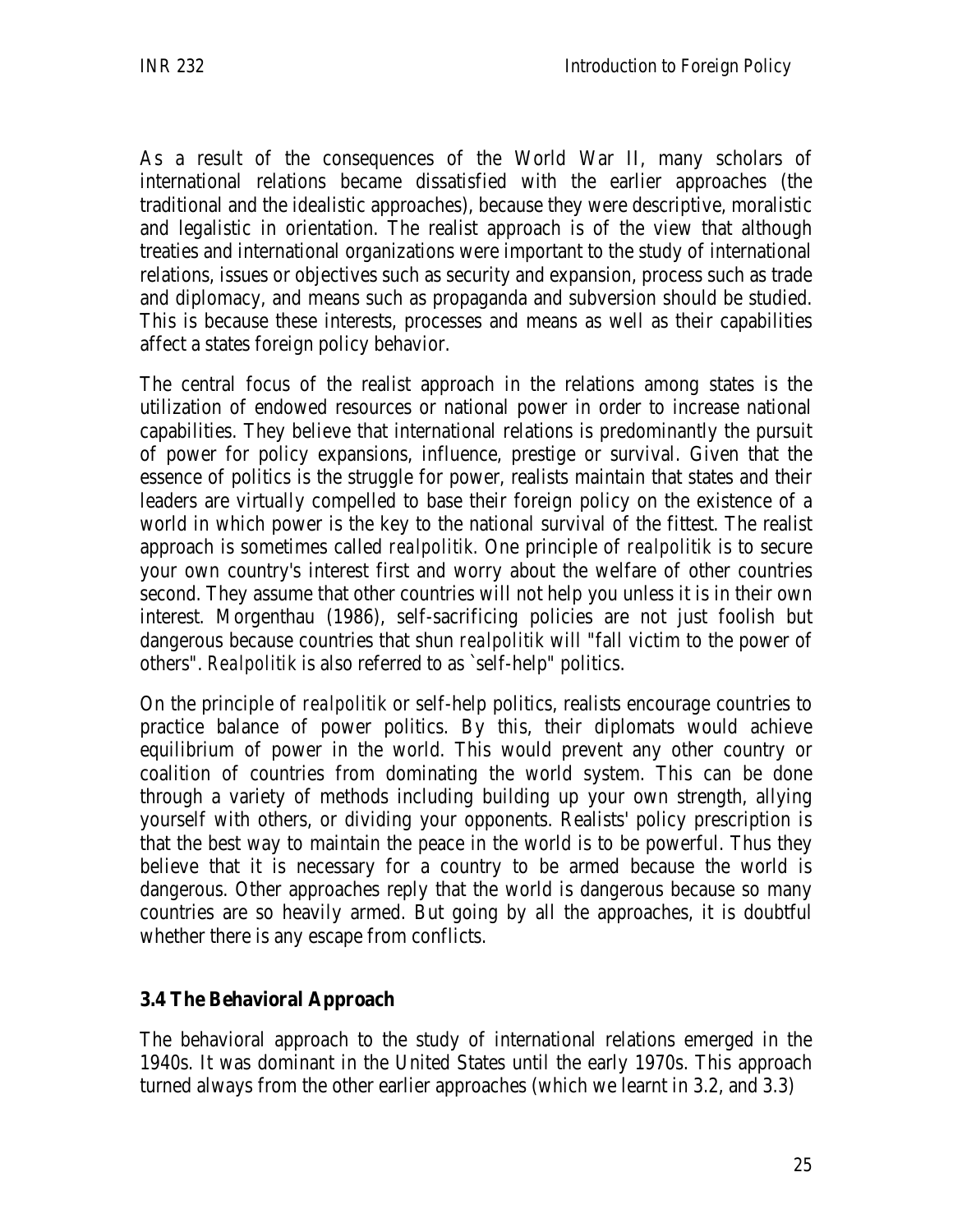to thee study of behavior of political actors. Behavioral otherwise known as scientific approach adopts quantitative methods and mathematical terms, which are used to explain the relationship between variables.

This scientific approach aspires to a theory of international relations whose propositions are based either upon logical or mathematical proof. They try to build upon strict, empirical procedures of verification. This involves methods and techniques. Common method or procedure for analyzing an issue is to establish some hypothesis and construct a conceptual framework. This is followed by the collection of data and test to accept or do away with such hypothesis. With this approach, a new and radical approach toward analyzing international relations is arrived at. Much of this new approach is due to the contributions of the behavioral sciences.

Behavioral approach emphasizes systematic observation, operationally derived evidence and replicate analytical procedure. The approach is now common in many disciplines but the contribution of fields of the social sciences, notably sociology, psychology, anthropology, administration, economics, mathematics and even biology are also particularly noteworthy. Because of this almost all problems and processes in international relations have to be analyzed within an interdisciplinary framework.

There are however, certain limitations of the behavioral approach. Unlike in the physical science, social phenomena are easily amenable to strict scientific procedures. A lot of issues in international relations cannot be treated with quantitative method. In addition, ambiguity in international relations materials imposes limitation to scientific approach. A number of occurrences are unique and because they are social forces i.e. product of human nature in action, they may not repeat themselves even under similar conditions.

Self Assessment Exercise

**Q1** What do you understand as the objective of the study of international relations?

**\_\_\_\_\_\_\_\_\_\_\_\_\_\_\_\_\_\_\_\_\_\_\_\_\_\_\_\_\_\_\_\_\_\_\_\_\_\_\_\_\_\_\_\_\_\_\_\_\_\_** \_\_\_\_\_\_\_\_\_\_\_\_\_\_\_\_\_\_\_\_\_\_\_\_\_\_\_\_\_\_\_\_\_\_\_\_\_\_\_\_\_\_\_\_\_\_\_\_\_\_ \_\_\_\_\_\_\_\_\_\_\_\_\_\_\_\_\_\_\_\_\_\_\_\_\_\_\_\_\_\_\_\_\_\_\_\_\_\_\_\_\_\_\_\_\_\_\_\_\_\_

\_\_\_\_\_\_\_\_\_\_\_\_\_\_\_\_\_\_\_\_\_\_\_\_\_\_\_\_\_\_\_\_\_\_\_\_\_\_\_\_\_\_\_\_\_\_\_\_\_\_

**Q2** What is *realpolitik?*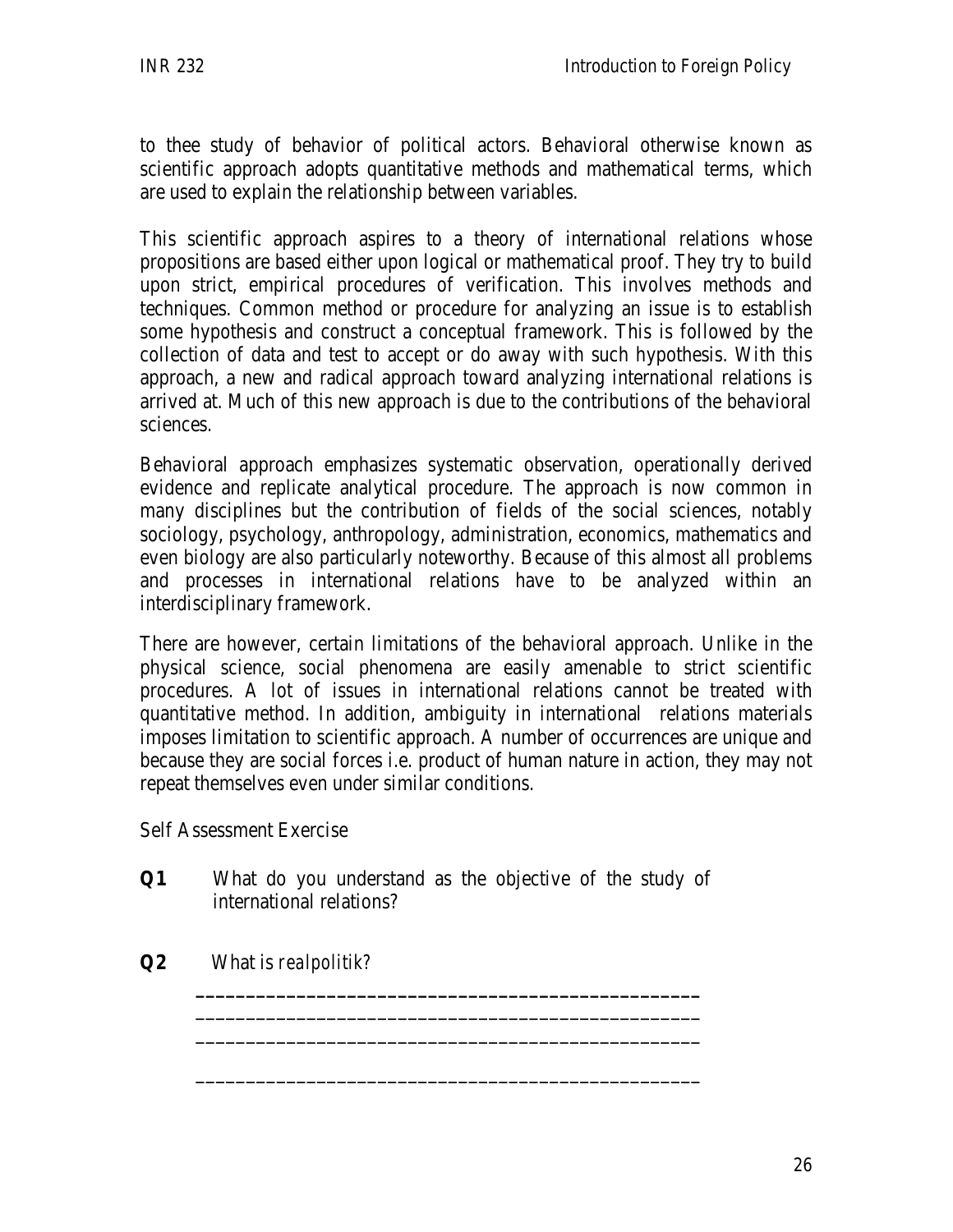#### **Possible Answers**

Q1 Answer found in 2.0

Q2 Answer found in 3.3 (second paragraph)

### **4.0 CONCLUSION**

Our efforts to become knowledgeable about the world and to try to shape its course to our liking are worthwhile because international politics does matter. It plays an important role in our life and we should be concerned. As a result of the new approaches, the study of international relations has become increasingly interdisciplinary, behavioralist, comparative and "scientific". The starting point of international relations is the existence of states or independent political communities. Each of these communities possesses a government and asserts sovereignty in relations to a particular portion of the earth's surface. Each portion has a particular segment of the human population that particular segment of the human population that many make demands, which are political or economic in nature.

### **5.0 SUMMARY**

The impact of international politics and international economics on individuals continue to expand, just as other disciplines continue to impact on the study of international relations. The ties between national and international affairs have become so close that many social scientists now use the term *intermestic* to symbolize the merger of international and domestic concerns. Other countries' roles in the world also affect the decisions about the allocation of huge budget. Some counties spend a great deal on military functions. Other countries spend relatively little on the military and devote almost all of their budget resources on domestic spending. World politics plays a part in determining our finances, our living spaces and so forth. Environmental degradation for example, would require political cooperation to halt or reverse the situation. Your life may be affected by world politics. You may be called on to serve in the military. Whether or not you are. War can kill you. Politics should not be considered as a spectator sport. More than that it should be treated as participant even a contact sport. We can make the difference by voting, joining issue-oriented groups, donating money to causes we support, or even by having our thoughts recorded in political polls.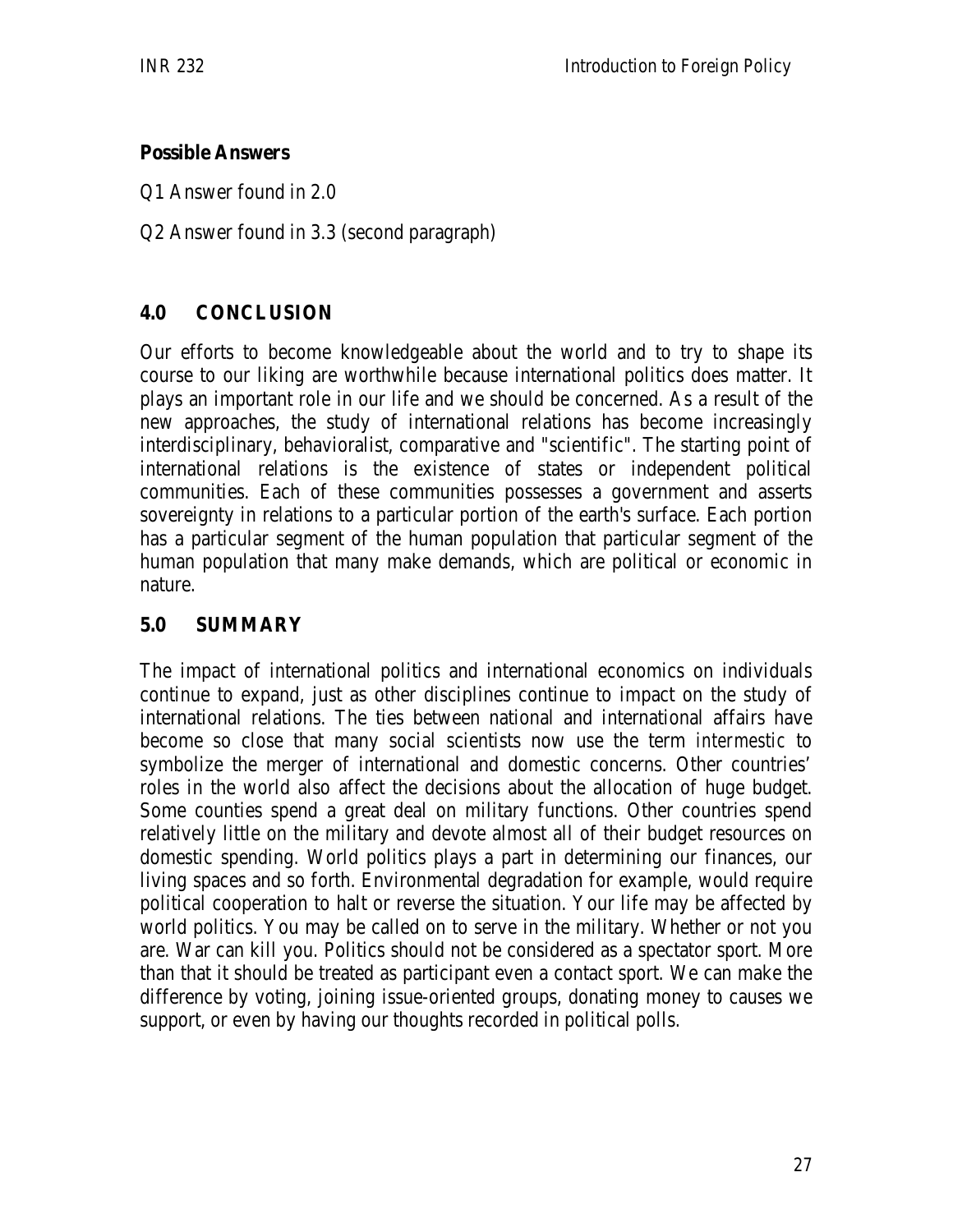#### **6.0 TUTOR MARKED ASSIGNMENT**

- Q1 What are the concerns of the Classical Approach to the study of international relations?
- Q2 Why do Grand theorists seek power in international relations?
- Q3 What is the Legal theory's solution to the peace and stability in the world?
- Q4. How is the Behavioral approach more preferable to the other approaches?.
- Q5. What are the limitations of the Behavioral approach?

Each correct answer carries 2 marks. The total score is 10 marks

## **7.0 REFERENCES/FURTHER READING**

Bull, Hedley and Adam Watson, The Expansion of International Society (London: Oxford University Press, 1982).

Cox, Robert, The New Realism: Perspectives on Multi-lateralism and World Order (New York, St. Martins, 1997).

John, T. Rourke and Mark, A. Boyer, International Politics on the World Stage (New York: McGraw Hill, 2003).

"The Place of Behavioral Sciences in Graduate Training of International Relations", Behavioral Sciences III (July, 1958).

Morgenthau, Hans, Politics Among Nations (New York: Knopf, 1973)

Norman, D. Palmer and Howard, C. Perkins, International Relations: The World Community in Transition (New Delhi: CBS Publishers and Distributors, 2001).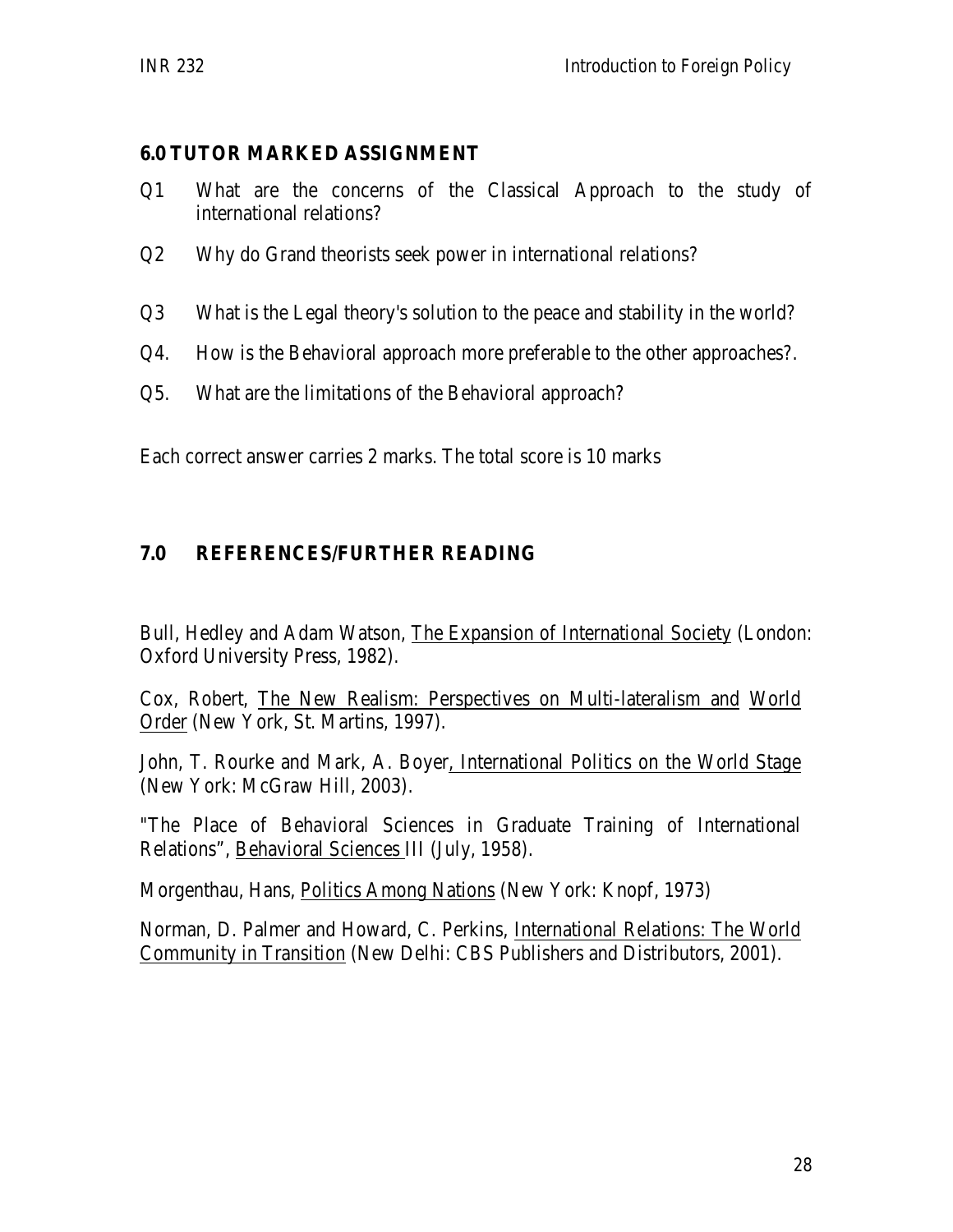### **MODULE 1**

## **UNIT 4 POWER IN INTERNATIONAL RELATIONS**

#### **CONTENTS**

- 1.0 Introduction
- 2.0 Objective
- 3.0 Main Body
	- 3.1 The National Core
		- 3.1.2 National Geography
		- 3.1.2 A Country's Topography
		- 3.1.4 People
		- 3.1.4 Government
	- 3.2 National Infrastructure/Economic Power
		- 3.2.1 Technology
		- 3.2.2 Transportation System
		- 3.2.3 Information and Communication System
	- 3.3 Military Capability
- 4.0 Conclusion
- 5.0 Summary
- 6.0 Tutor Marked Assignment
- 7.0 Reference/Further Reading

#### **1.0 INTRODUCTION**

Power is a central but much disputed concept in the discussion and analysis not only of domestic but also of international politics. This centrality accords international politics the description as "power politics" that, power plays a crucial part in international relations is implied in terminology as in the "Great Powers" "small powers", "balance of power" and so forth. In this unit, fresh students will be introduced to the various attributes of power in international relations terms and its tangible and intangible aspects.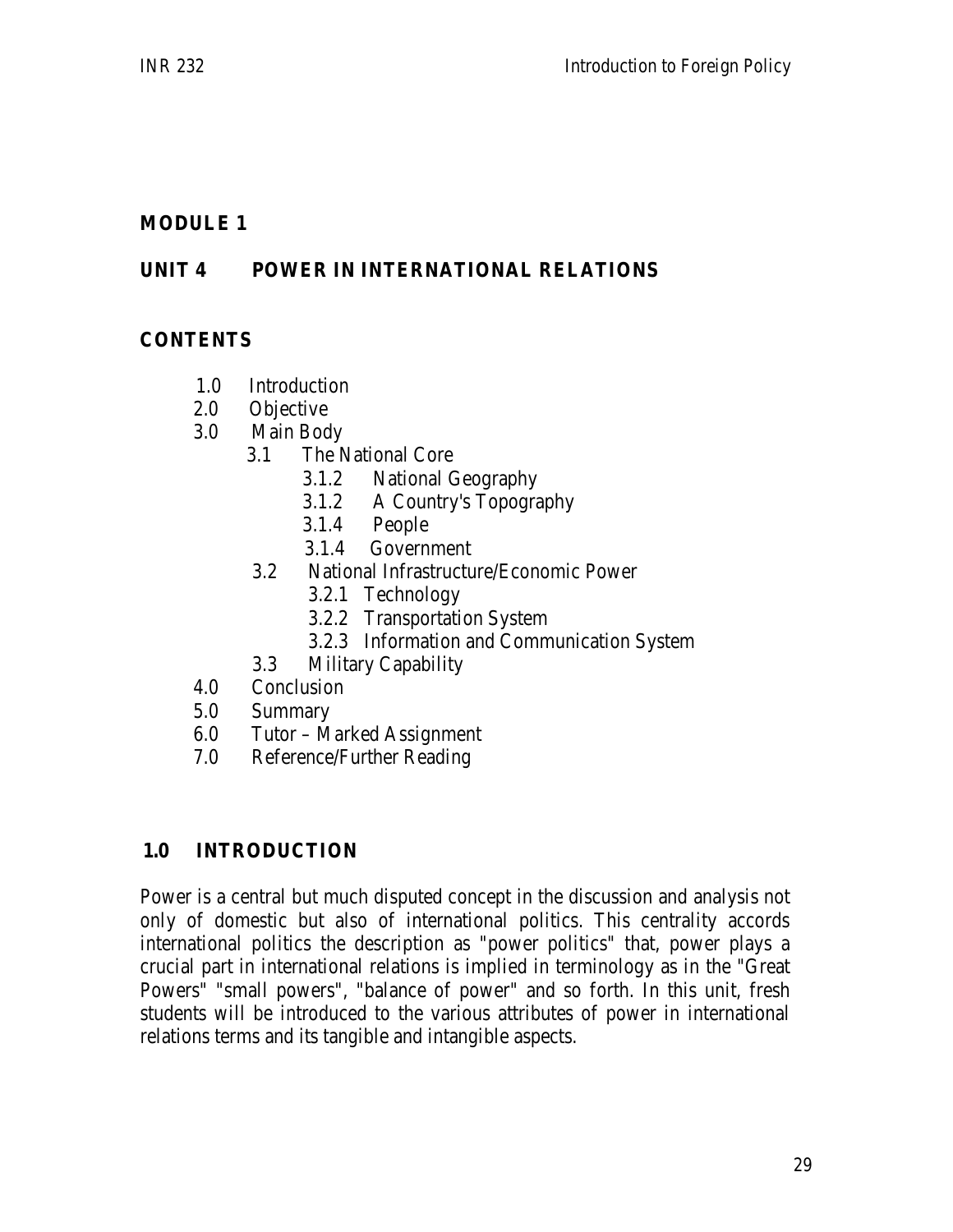### **2.0 OBJECTIVE**

At the end of this course unit, the student will learn that is the foundation of diplomacy, diplomacy underpins foreign, policy decisions in a system based on self-interested sovereignty. In our world, the actors that possess t he power to give rewards or inflict punishment are able to influence other actors. Power has many forms. Physical strength is one aspect of power, skill is another. Economic power is also important in diplomacy and the conduct of foreign policy.

## **3.0 MAIN BODY**

In this segment, we will learn about the nature character and- attributes of power in international relations under appropriate themathic headings.

Power is the ability to make people or things do what they would not otherwise have done. Politics is seen to be about power, power is about might, rather than right but might creates right. Power is concerned with which group or persons dominate, get their own way or are best able to pursue their own interests in societies. Power is the possibility of imposing one's will upon the behavior of the other(s). Carl J. Friedrich (1968) sees power as the capacity of an individual or groups of individuals to modify the conduct of others in the manner which he desires. It is the ability to get things done; to make others do what we want even if they do not want to do it.

A variety of means can be used to persuade people to do things, but power always has as its base the ability to reward or punish. Power is an asymmetrical relation between the influencer and the influenced. It is bilateral as well as relational. It is exercised with respect to other(s). For there to be leaders, there must be followers. For someone to have power, there must be those over whom power is exercised.

In international politics, power plays a central role. It is fundamentally an instrument for the achievement of national values, and an indispensable means to national ends and particularly a vital ingredient of foreign policy. Diplomats use power as an instrument in bargaining with other nations. It is the ability of power military, economic or even psychological - that underpins as a diplomat argues for his nation's policy, voices a protest or presents a claim. The possession of power will often lend credence to a diplomat whose government possesses it in great abundance. As Morgenthau, argues, national. power represents a relationship between two or more political actors where one actor has the ability to control the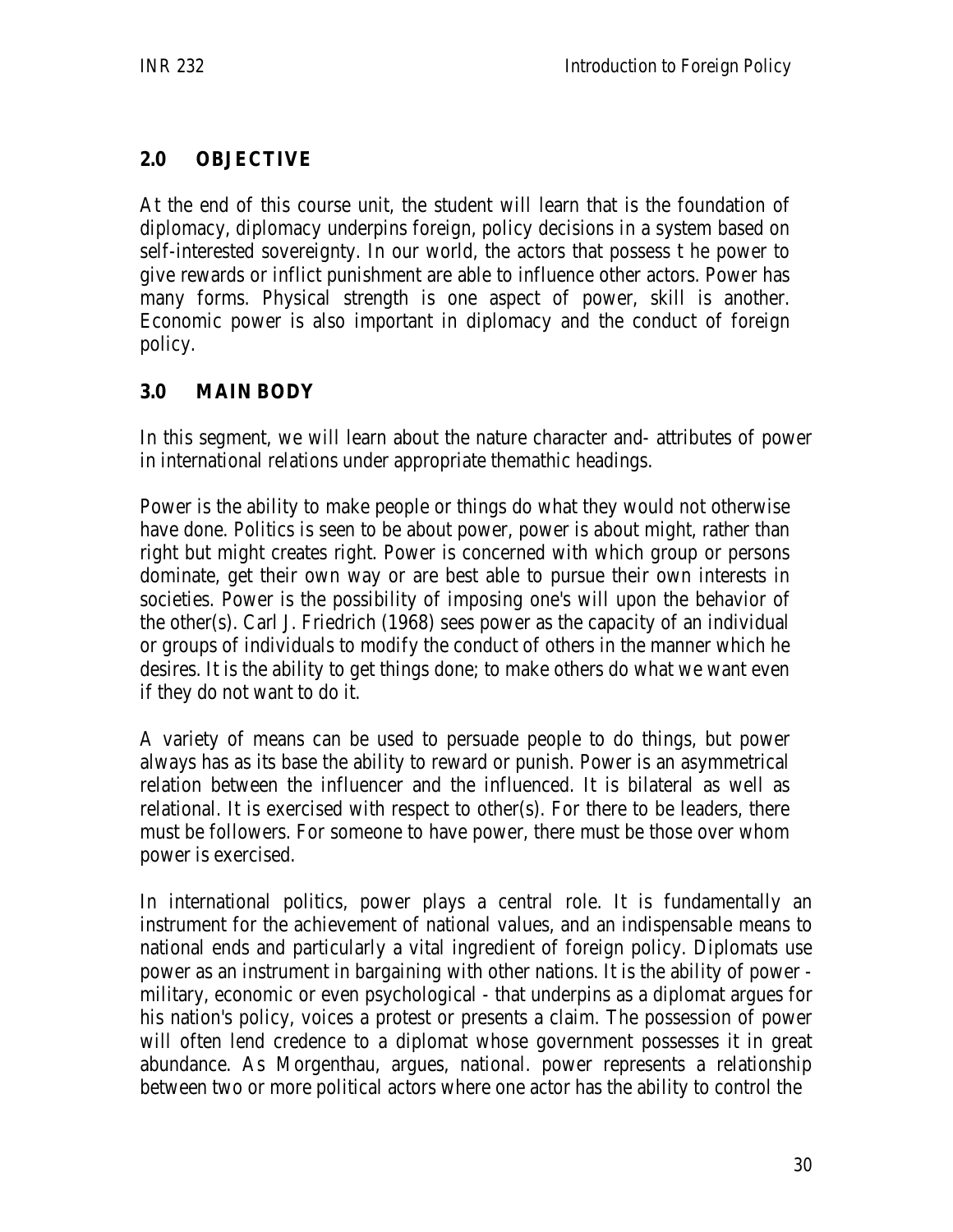main and behavior of other actor(s) in a way different from their original intent. He goes further to define politics both national and international as the struggle for power. To him, power refers to anything that establishes and maintains control of man over man and it covers all social relations by which one mind controls another.

Power is potential, mobilized or actual, and can be sub-divided into economic, political, military, diplomatic, moral and other types. Although the concept of power is central to the study of International Relations, a powerful person or nation-state who either. does not know his power, or is unwilling to use it, is for all intents and purposes, powerless. The mere possession of power does not constitute capability except when effectively utilized to achieve specific objectives.

Power is conceptually different both from influence and authority. Though power and influence are closely related they are not the same. Indeed, influence is an integral part of power because the state that possesses enough power intrinsically enjoys the influence accruing to it. While power can be defined as ability to exercise control and achieve the intended result, influence is the ability of a political actor to prevail on the behavior of another actor so as to make the latter (target) behave in a manner acceptable to the former (initiator). While power is closely linked with coercion, influence does not necessarily have to be a form of coercion, though the possession of coercive, power may be factor for successes in exercising influence. It is not necessarily a condition. Influence may be accompanied by persuasion, appeal, cajole and threat.

Influence is a very significant medium of interaction amongst states. It is normal for states to prefer the use of influence because the international system, particularly after the World War II, has developed weapons that now constitute threat both to the states that have them and those who do not have. Consequently, negotiation and bargaining often take the from of manipulation, punishment and reward to influence the behavior of states. It is only when this has failed that the application of force becomes inevitable.

Force in a narrow sense implies a control of the body rather than the person. We can kill, maim or render comatose without being able to get a person's action to conform to our will. Only when they comply because, of the threat of force can the relationship be called power and this becomes, strictly coercion. Coercion is perhaps the paradigm form of power and it is said to consist of controlling people through threat, whether overt or tacit, it is, though, extremely difficult to distinguished a threat from other form of relationship.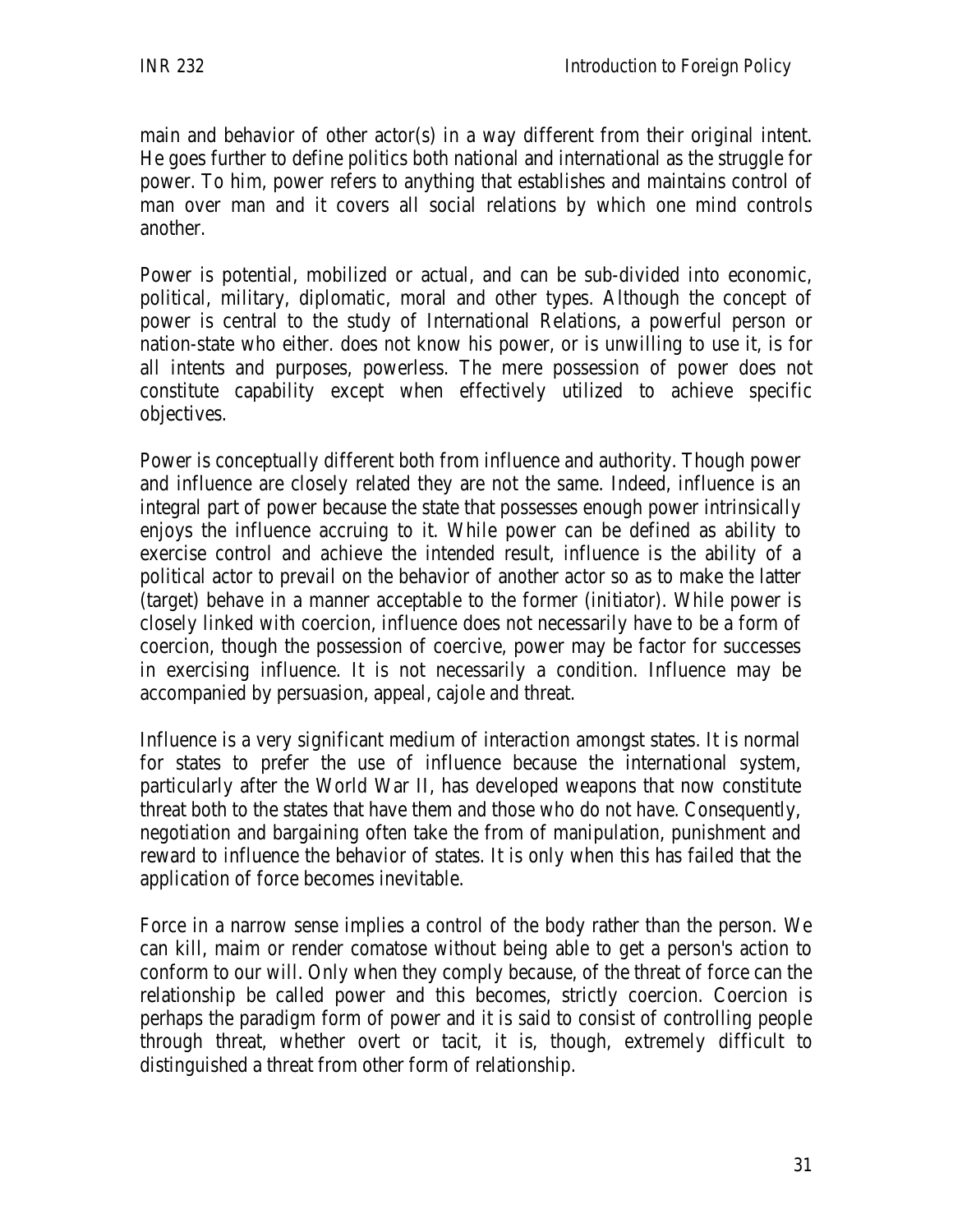Authority is sometimes defined as "Legitimate". But it can also be understood as the existence (in various senses) of rights to command and bonding duties to obey. Thus authority is the consent to the right of an individual to issue rules and command which are acceptable and complied with by its subjects or subordinates. It is the quality of being able to do things because they think the individual or group has the right to tell them what to do. Authority is therefore separate from power, though it constitutes a resource for power in the same way as does money. And a capacity for rational persuasion. It can exist in a pure form, without power, as, for instance, the authority of priest over his flock in a secular society.

Persuasion, by which the salve may persuade the emperor or the professor the President. In other words, the powerless may persuade the powerful: the offering of ideas is not control until it creates a dependency, and therefore, the capacity to manipulate.

Manipulate involves control exercised without threats, typically using resources of information and ideas. Usually, people do not realize they are being manipulated, o the process would not work. Arguably, it is a more durable form a power.

Categories of the multidinous elements of power can be done in many ways. One common way is to distinguish between objective (easily measurable, tangible) elements of power and the subjective (hard-to-measure, intangible) facts of power. Another approach is to group both the tangible and the intangible power assets into various functional categories. Two such categories, the national core and the national infrastructure, are central to the power of all countries because they serve as a foundation for the more utilitarian categories of national power, specifically military power and economic power.

## **3.1 The National Core**

The national core forms the basis of this power element. The essence of a state can be roughly divided into three elements; national geography, people and government. (Rourke and Boyer 2004).

#### **3.1.1 National Geography**

The location of a country, particularly in relation to other is significant. Great Britain has always benefited from the fact of its being an island, separated from the rest of Europe by the English Channel. It was this that prevented Hitler from invading England during the World War II. Spain was able to avoid involvement in either world war partly because of its relative isolated from the rent of Europe. Until the advert of air transportation, the United States was sufficiently isolated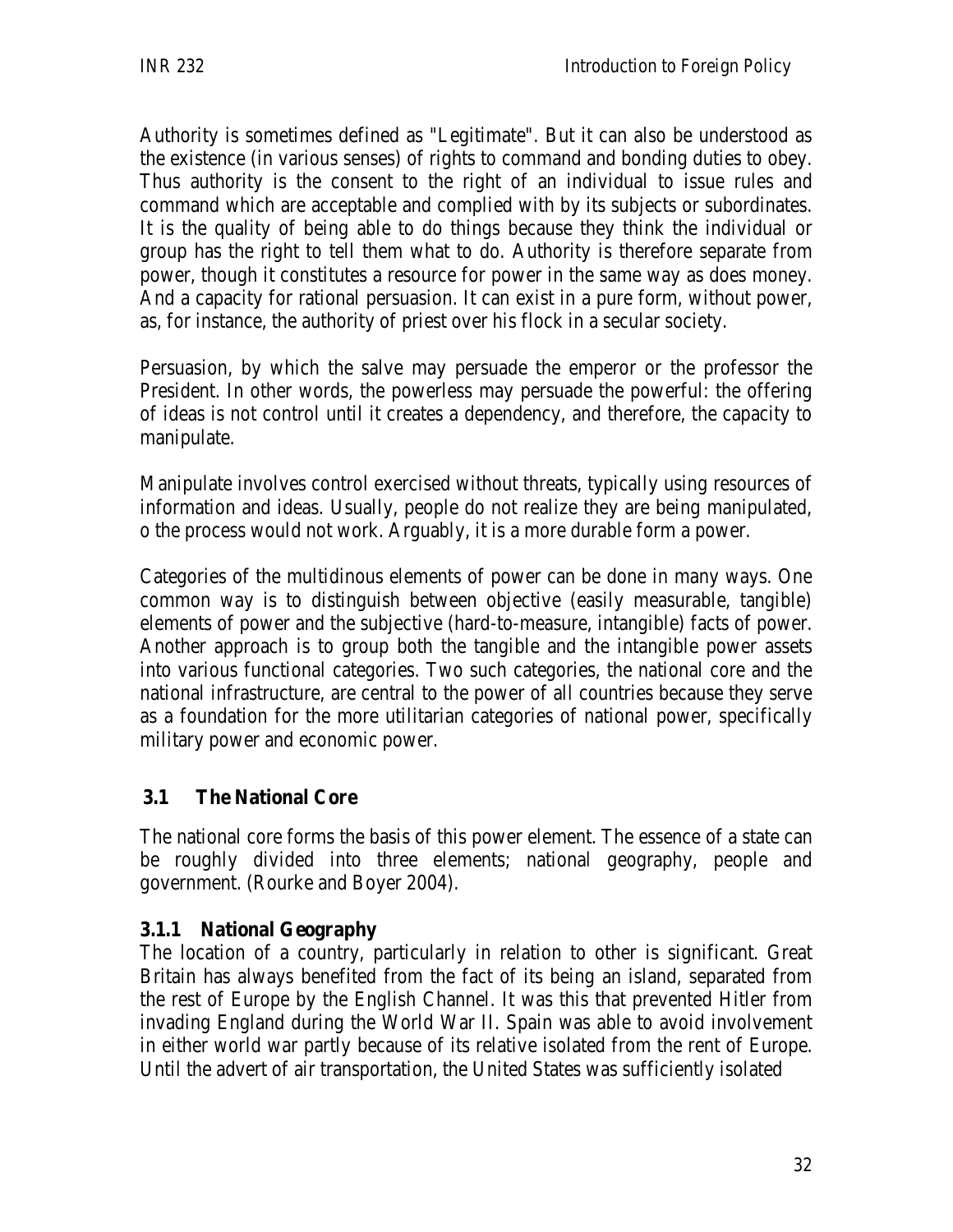from Europe that it could get with a small army. The Chinese army's significant as a power factor is different for the country's relations with the United States and with Russia. The huge Chinese army can do little a threaten the United States, far across the Pacific Ocean. By contrast, Russia and China share a border and Chinese soldiers could march into Siberia. Location can be an advantage or a disadvantage.

Poland sandwiched between Germany and Russia, and Korea, stuck between China and Japan, each has a distinctively unfortunately location. The Isrealis would almost certainly be better off it their promised land were almost anywhere else. And the Kuwaitis probably would not mind moving either providing they could take their oil fields with them. (Rourke and Boyer).

#### **3.1.2 A Country Topography**

It mountains, rivers and plains - is also important. The Alps from a barrier that has helped protect Switzerland from its large European neighbors, and spared the Swiss the ravages of both world wars. The rugged mountains of Afghanistan bedeviled British and soviet invaders in the past; and in 2001 and 2002, they frequently frustrated the efforts US - led coalition troops to corner and capture or kill remnants of the al-Qaida and Taliban forces.

A country's size is important. Bigger is often better. The immense expanse of Russia, for example, has repeatedly saved if from invasion. Although sometimes overwhelmed at first, the Russian armies have been able to go into the interior and buy time in exchange for geography while regrouping. By contrast, Israelis small size gives it no room to retreat.

A country's climate can also play a powerful role (Eichengreen 1998). The tropical climate of Vietnam, with its heavy monsoon rains and its dense vegetation, made it difficult for the Americans to use effectively much of the superior weaponry they possessed. At the other extreme; the bone chilling Russian winter has allied itself with Russia's geography and size to form a formidable defensive barrier.

A favorable topography, climate and land - mass may contribute to the possession of natural resources including food products, minerals and industrial raw materials. Large mass generally help a nation to disperse its industrial centers and population, as well as its military installation. The quasi - continental size of the United States, China and Russia affords them advantages of these elements as the elements translate into abundant sources of wealth and power for a nation. Natural resources should be rested on the concept of self-sufficiency.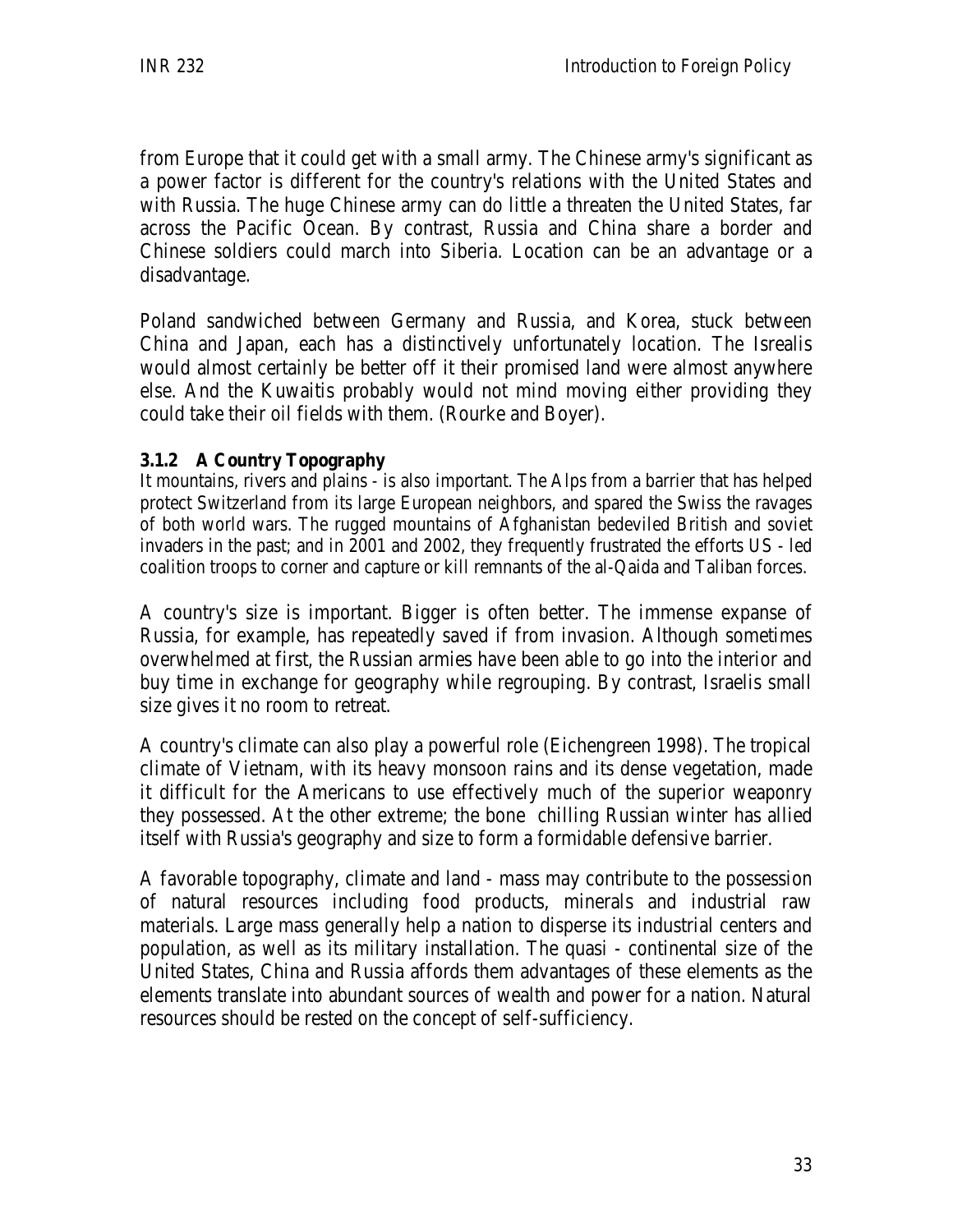## **3.1.3 People**

This is a second element of the national core. It consists of a country's human characteristics. Tangible demographic subcategories include member of people, age distribution, and such quantitative factors as health and education.

*Population:* Like geographic size, the size of a country's population can be a positive or a negative factors. A large population supplies military personnel and industrial workers. Sheer member of people, though do not tell much, area positive power factor.

*Age Distribution:* A country that has a large number and percentage of its population in the production years, say 15-64, has an advantage. It is a disadvantage for conclusion with booming populations with heavy percentage of children who must be supported or population with limited life expectancy. Finally, some countries are "ageing" with a geriatric population segment that consumes more resources than it produces.

*Education:* An educated population is important to national power. The huge education disparity between the Economically Developed Countries (EDCs) and the developing countries (DCs) place the EDCc in an advantageous position. There is a sharp contrast between Canada and Malawi and Japan and Bhutan. It may be hard, for example, for DCs to create educational program that will close the gap in research and developments  $(R&D)$  scientists' technicians are enormous in number and ratio as compared to those in DCs. To make matters worse, many DCs suffer a substantial "brain drain", and "outflow of highly educated individuals, "to EDCs, where professional opportunities are better.

*Health:* A healthy nation is a wealthy nation Health problems can sap a country's wealth and power. The health gap between the EDCs and DCs can be supplement by specific health problems that some countries face.. AIDS is a worldwide scourge, but more devastating in Africa. It has created more premature deaths and orphanages in Africa than elsewhere.

*Morale:* Intangible attribute s of national power includes national character and national morale. National characters are the inherent qualities in a country's citizenry. It distinguishes them from others and usually from a rallying print for all the people of a country. Russia, for example, has a tradition of loyalty to the government and a fear of foreigners. Consequently, the formation of a large military establishment is an acceptable trait of the entire Russian populace.

National morale is the extent to which the government carries the people in both of its domestic and foreign policies. It may be manifest in public opinion. Without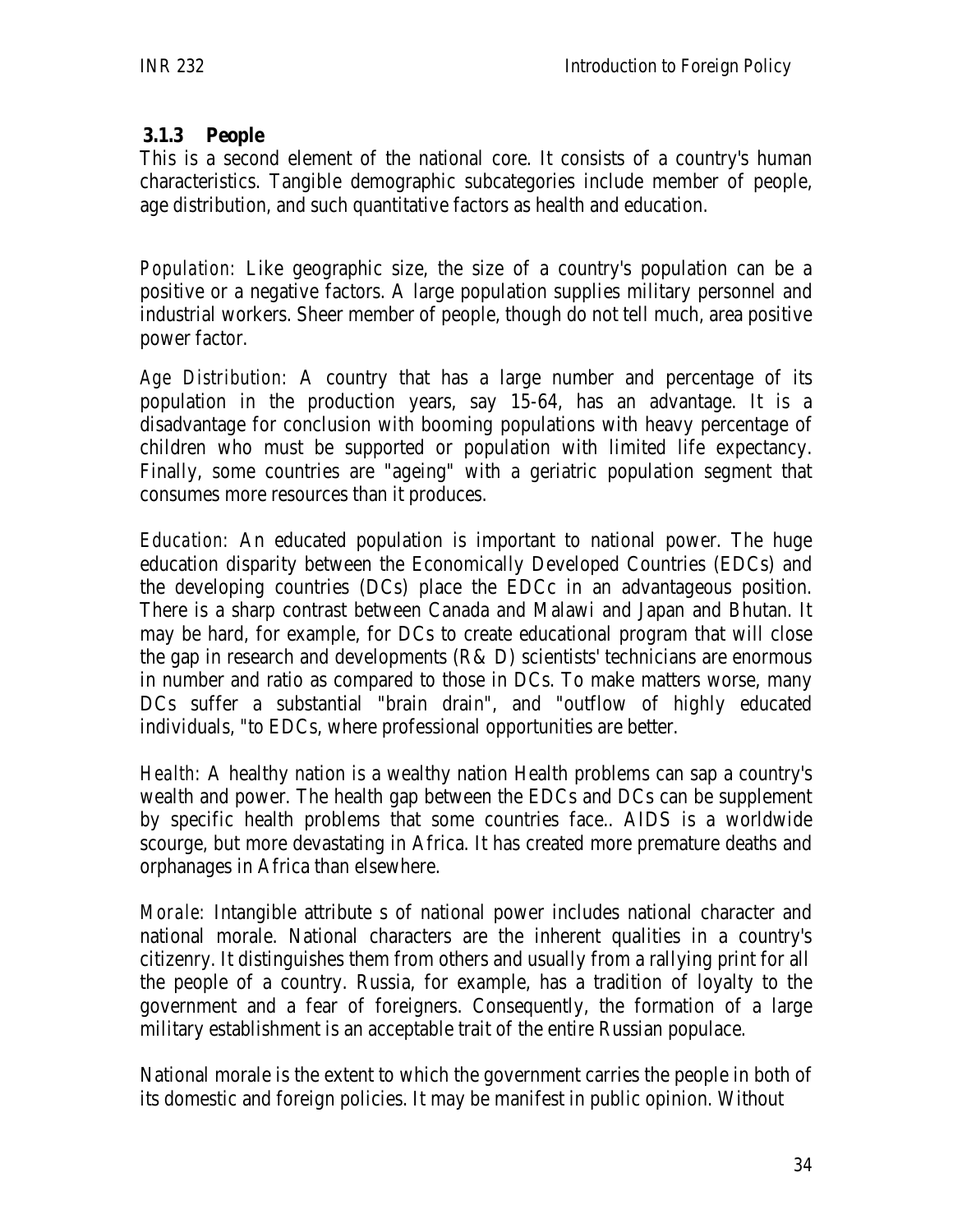significant support, governments whether democratic or authoritarian can hardly pursue its policies with maximum effectiveness. National morale is important especially when decisions that touch on the survival of a nation is to be taken. Conversely, the collapse of national morale can bring civil unrest and even the fall of governments.

## **3.1.4 Government**

The quality of a country's government is a power element in the natural core, irrespective of the government form. The issue is administrative competence as to a well-organized and effective administrative structure to utilize its power potential fully. The collapse of the Soviet Union was in part from its massive and inefficient bureaucratic structure and Russia continues to struggle under poor governance. Again leadership skill, one of the most intangible elements of national power, also adds to a government strength and can be critical, especially in times of crisis.

Political stability encourages both domestic and foreign investors participation in the state economy. Stability often accelerates development and security. This perhaps explain why most developed countries of the world usually have fairly stable political system while most developing countries have a history that is replete with incessant political instability.

## **3.2 The National Infrastructure/Economic Power**

(Rourke & Boyer) National infrastructure is another group of element that form the foundation of state power. Infrastructure is to a state what a skeleton is to human body. This section will discuss technological sophistication, transportation systems, and information and communications capabilities. Each of these factors strongly affects any a country's capacity in the other elements of power.

## **3.2.1 Technology**

Technology is an overarching factor and a tangible power element. It has revolutionized our life - style and the way we do and value, things. Air conditioning modifies the impact of whether, computers revolutionize education, robotics speed industry, synthetic fertilizers expand agriculture, new drilling techniques allow for undersea oil exploration, microwaves speed information, and lasers bring the military to a pin-point target precision.

#### **3.2.2 Transportation Systems**

This does with the ability to move people, raw materials, finished products, and sometimes the military throughout its territory. For example, one of the major huddles that Russia must overcome to invigorate its economy in its relatively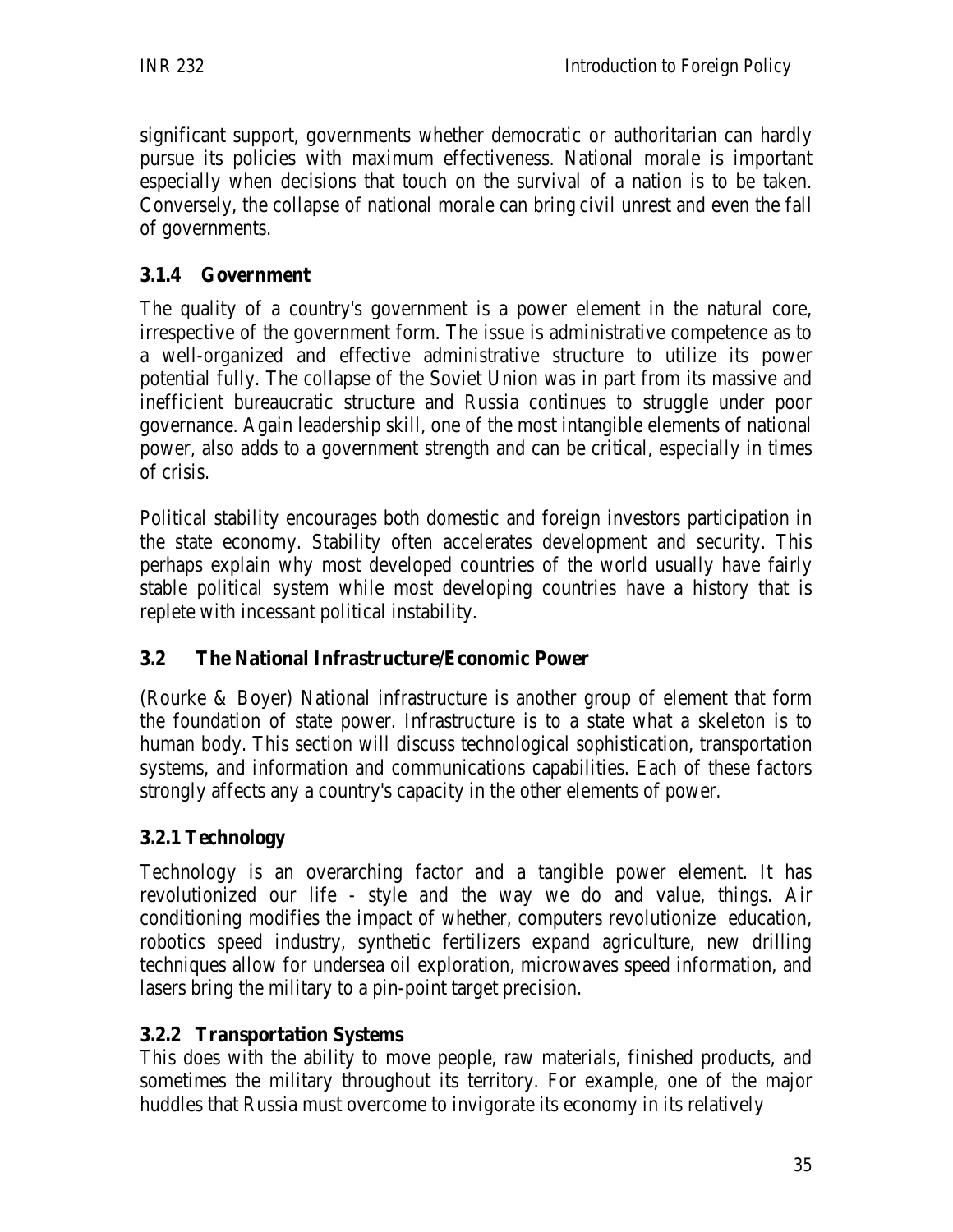limited and descript transportation system. The efficient and reliable transportation system moves the military - troops forces and logistics on schedule. It also enhance timely delivery of goods and services across the country. Inadequate transportation system is a challenge to developing countries like Nigeria, Bangladesh and Jamaica.

### **3.2.3 Information and Communication System**

A country's information and communications capabilities are increasingly important (Rothkopt, 1998) as statellites and computers have accelerated the revolution began with radio and television. Photocopying machine, then fax machine, and now the internet, have dramatically changed communications. This increases the ability of a society to commiunicate with itself and remain cohesive. It also increase effective and effectiveness the EDCs and the Development countries is wide, and is often called the "global digital divide".

#### **3.3 Military Capability**

A nation's military preparedness is a very important element of national power. A country must have a very dynamic and strong military establishment to be able to pursue a realistic foreign policy, in an international system replete anarchy or corporation, as well as, defend its territory against external aggression. The presence of a well-trained and well

equipped military with the "state of the art" weaponry is perhaps the most obvious elements of national power.

The military capacity of a nation depends strictly on its level of technological development. Thus, a country that possesses the technology of warfare is always the superior side. It is the factor of military technology that swung power to Europe vis-à-vis both Africa and the Far East, since the fifteenth century. Europe had acquired sophisticated firearms, artilleries and infantry while both Africa and Middle East relied on the Calvary and castle that were apparently inferior to those of Europe.

Both the US and Russia have large quantities of nuclear weapons and the delivery systems for short, medium and long-range missiles. The other members of the nuclear club are: France, China and the UK furthermore, India and Pakistan have tested nuclear devices, and it is generally assumed that Israel, South Africa and North Korea, have nuclear capacity. A number of other countries have nuclear capability though have refrained from going further with the programme. There are High - yield and Low yield nuclear weapons. High-yield nuclear weapons are instruments of indiscriminate mass destruction. On the other hand, low-yield nuclear weapons are those nuclear weapons which had been reduced to the degree that it could be used in a conventional warfare.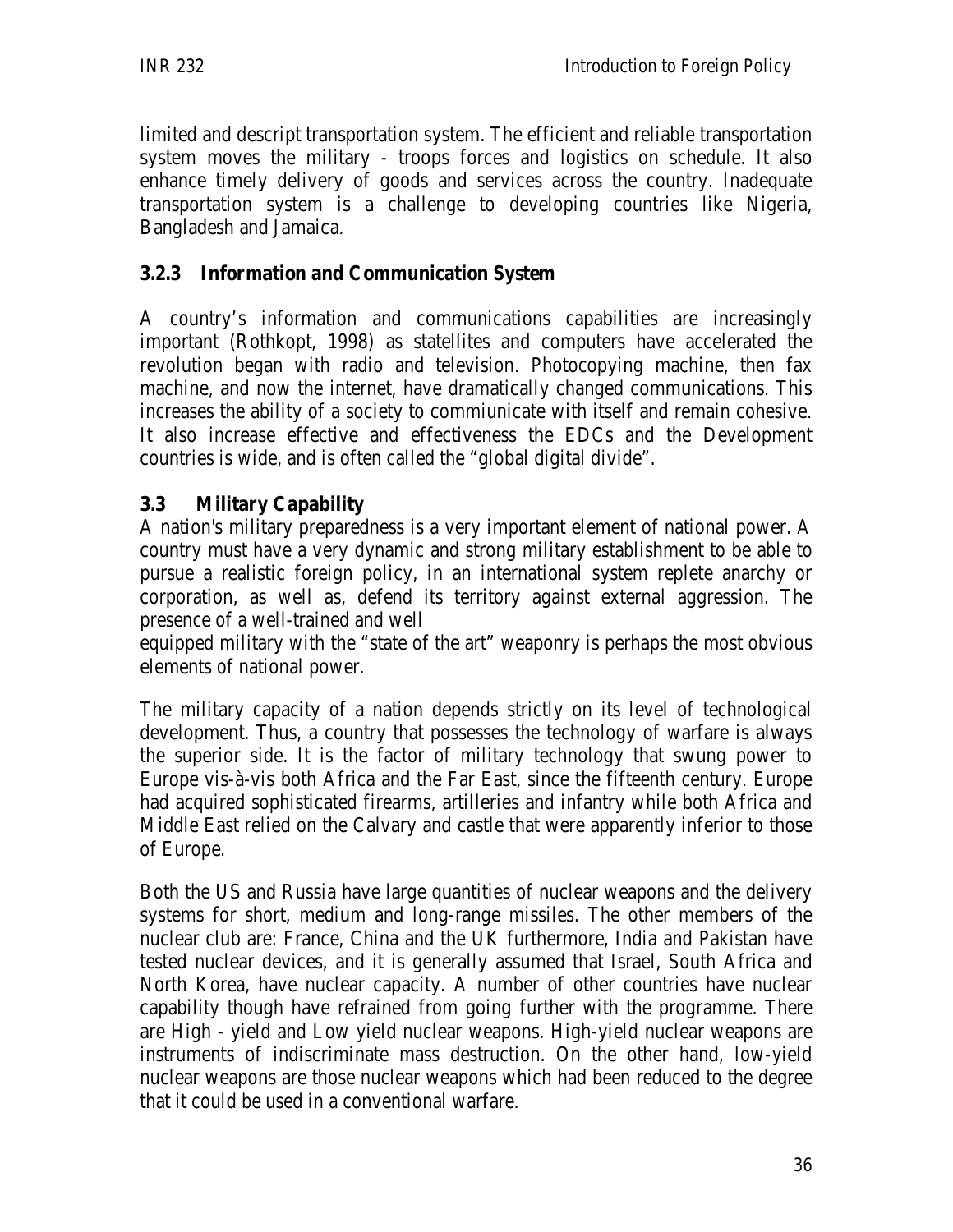Added to the military technology of a nation and the quality of its forces is also the quantity of the leadership of the forces particularly in terms of strategy and tactics of warfare. The leadership must have relevant information about the capabilities and vulnerabilities of the adversary state, its military as well as its economic situation and the internal political position. Little wonder that nations including Nigeria on intelligence alone.

#### **Self - Assessment Exercise**

- Q1 What is the place of power in international politics?
- Q2 How is the power conceptually different from influence and authority? \_\_\_\_\_\_\_\_\_\_\_\_\_\_\_\_\_\_\_\_\_\_\_\_\_\_\_\_\_\_\_\_\_\_\_\_\_\_\_\_\_\_\_\_\_\_\_\_\_\_\_

\_\_\_\_\_\_\_\_\_\_\_\_\_\_\_\_\_\_\_\_\_\_\_\_\_\_\_\_\_\_\_\_\_\_\_\_\_\_\_\_\_\_\_\_\_\_\_\_\_\_\_ \_\_\_\_\_\_\_\_\_\_\_\_\_\_\_\_\_\_\_\_\_\_\_\_\_\_\_\_\_\_\_\_\_\_\_\_\_\_\_\_\_\_\_\_\_\_\_\_\_\_\_ \_\_\_\_\_\_\_\_\_\_\_\_\_\_\_\_\_\_\_\_\_\_\_\_\_\_\_\_\_\_\_\_\_\_\_\_\_\_\_\_\_\_\_\_\_\_\_

#### **Possible Answers**

Q1 Answers found in 3.0 Q2 Answer found in 3.0

# **4.0 CONCLUSION**

Social scientist struggle to define and measure power and to describe exactly how it works. This course unit has taken us from the traditional meaning of power through the concept of power in international politics. Yet it is difficult to conceptualize power when it comes to where the emphasis lay. Sometimes the difficulty arises from the nature of the situation for which power is required. Emphasis could be on a stronger navy or outright preference for stronger economic power. In some cases, nature provides the defensive power, and in other cases, it is technology.

#### **5.0. SUMMARY**

Power is a central but much disputed concept of politics. Its is defined here as the production of intended effects i.e. the capacity of an individual or group, party, class [etc. to](http://etc.to/) get what it wants by security the compliance of other through whatever means. Power is a matter of degree - it can be acquired, conferred, delegated, shared or limited. It may even be based on " consent" or coercion power INR 232 Introduction to Foreign Policy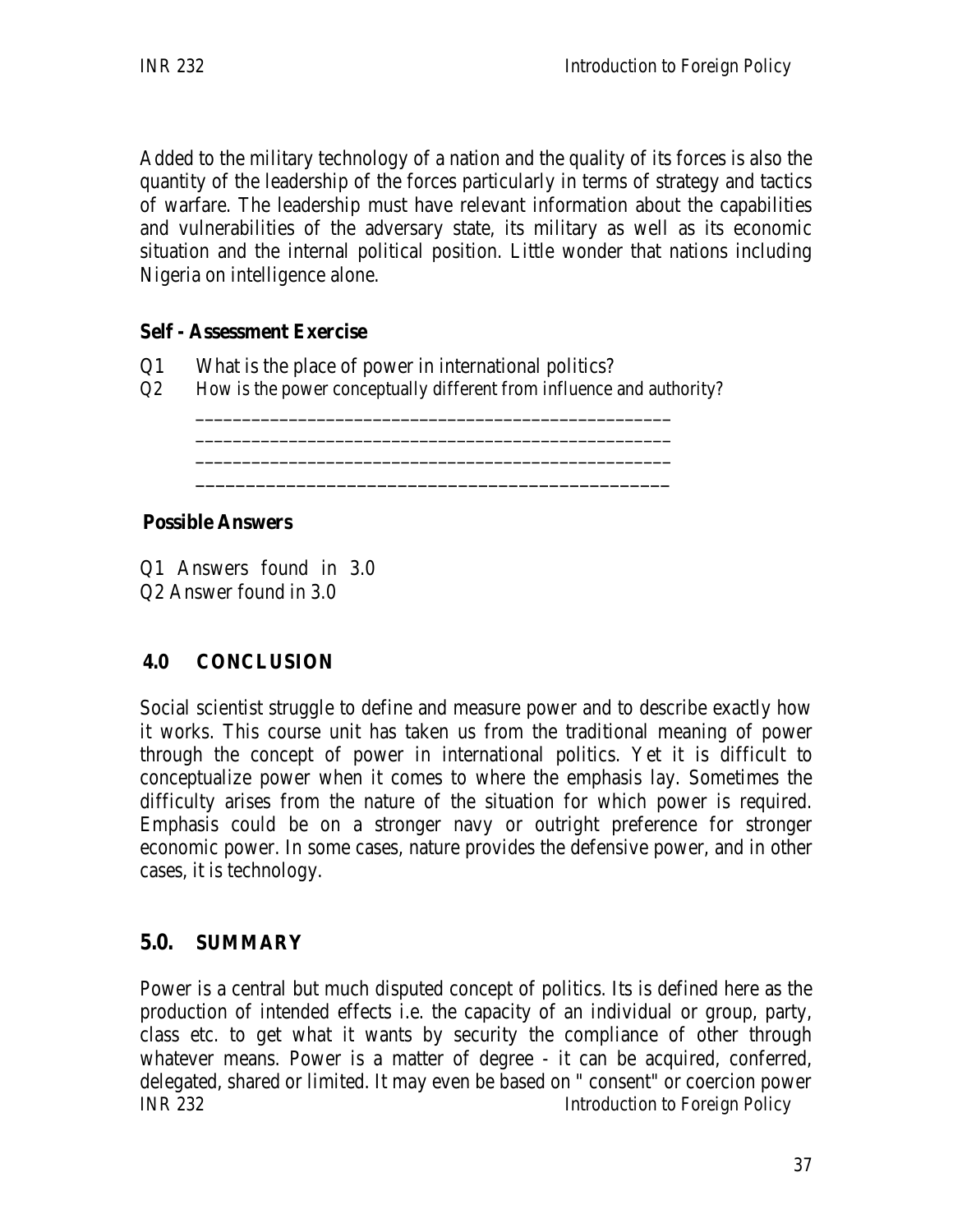may be political, economic, social, legal personal - each may have a process of legitimization or sanction by other.

Power is the foundation of diplomacy in a conflictual world. National power is the sum of a country's assets that enhance its ability to get its way even opposed by others with different interests and goals. Measuring power is especially difficult. The efforts to do so have not been successful, but they do help us see many of the complexities of analyzing the characteristics of power. These characteristic include the facts that power is dynamic, both objective and subjective relative, situational, and multidimensional.

The major elements of a country's power can be roughly categorized as those that constitute (1) it's national core, (2) its national infrastructure (3) its national economy and (4) its military. The core and infrastructure are discussed there and form the basis for economic and military power. The national core consist of a country geography, its people and its government. The national infrastructure consists of a country's technological sophistication, its transportation system, and its information and communications capabilities.

### **6.0 TUTOR-MARKED ASSIGNMENT**

- Q1 What do you understand by the difference between power and authority?
- Q2 In terms of national power elements, what are the advantages of national geography?
- Q3 From what you have learnt, how do people constitute a cove element of national power?
- Q4 How does national infrastructure form the foundation of state power?

Each answer carries  $2\frac{1}{2}$  marks. The total score is 10 marks.

# **7.0 REFERENCE/FURTHER READING**

Betts, Richard K. The New Sheat of Mass Destruction" Foreign Affairs Vol. 77 No. 1, 1998.

Chaffetz,Glenn "The Political Psychology of the Nuclear Nonproliferation Regime" Journal of Politics, Vol. 57, 1995.

Eichengreen, Barry, "Geography as Destiny" Foreign Affairs, Vol. 77, No. 2, 1998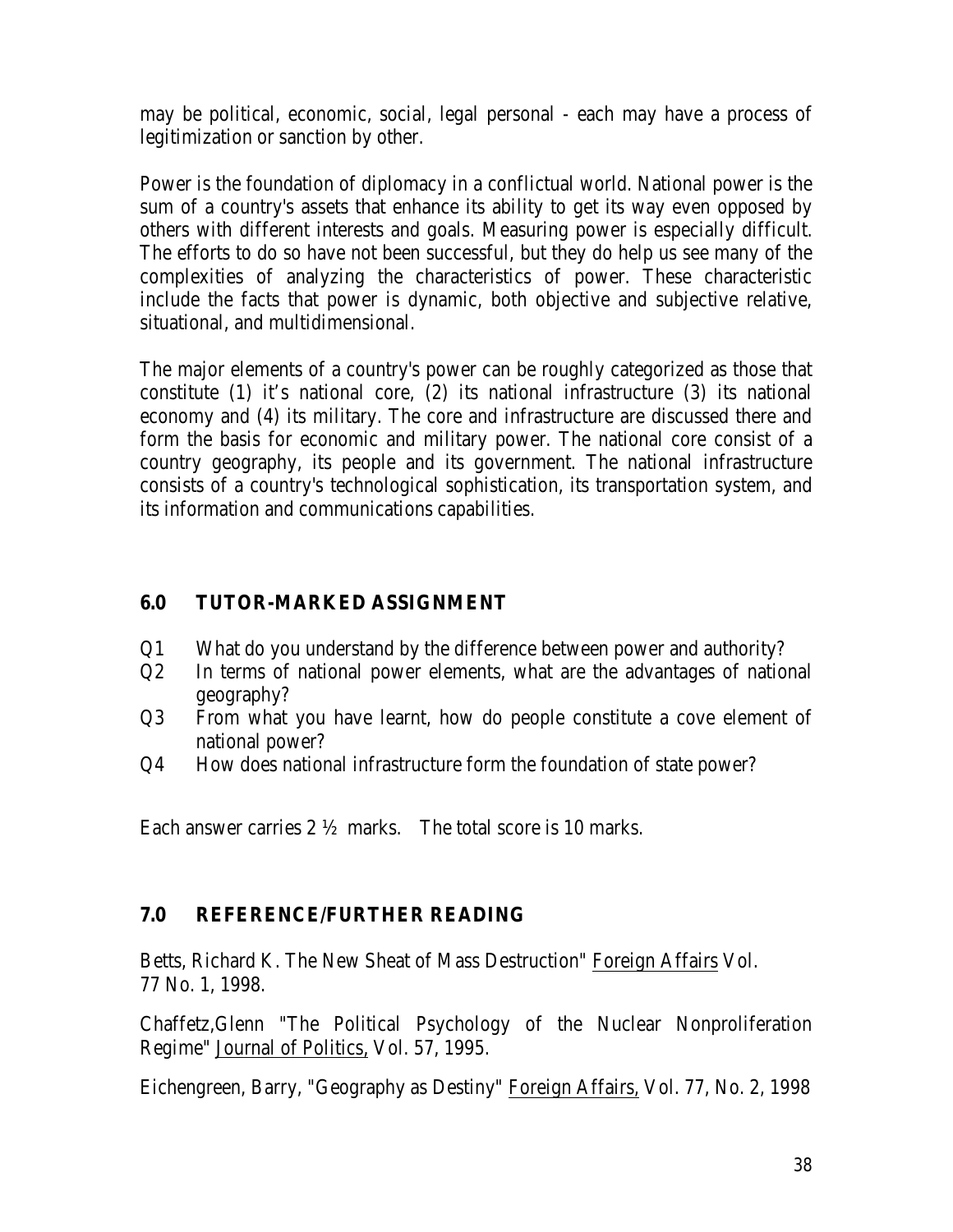Keohane, Robert and Nye, Josephs. Power and Interdependence (Ill: Glenview, 1989)

Rourke John T. and Mark A. Boyer, International Politics on the World Stage (New York: McGraw- Hill, 2004)

Shively, Philips W. Power and Choice: An Introduction to Political Science (New (New York: McGraw- Hill, 2005)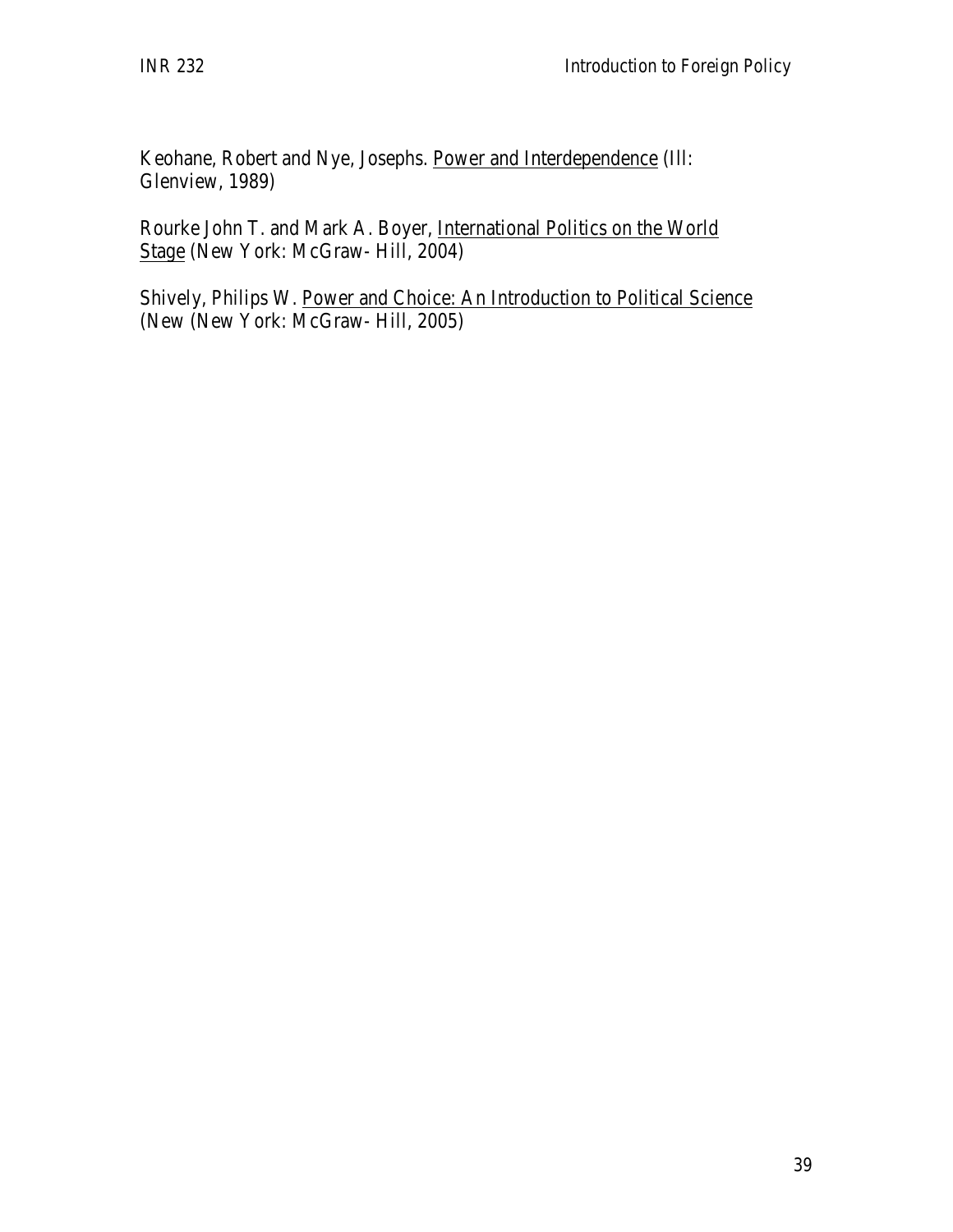### **MODULE 2**

### **UNIT 1 LEVELS OF ANALYSIS**

### **CONTENTS**

- 1.0 Introduction
- 2.0 Objective
- 3.0 Main Body
	- 3.1 System Level Analysis
		- 3.1.1 Structural Characteristics
		- 3.1.2 Norms of Behavior in the International System
	- 3.2 State Level Analysis
		- 3.2.1 Understanding State-Level Analysis
		- 3.2.2 Making of Foreign Policy: Types of Government, Situations and Policy.
		- 3.2.3 Making of Foreign Policy: Political Culture
		- 3.2.4 Making of Foreign Policy: Actors in the Process
	- 3.3 Individual Level Analysis
		- 3.3.1 The Human Element
		- 3.3.2 Organizational Behavior
		- 3.3.3 Leadership Idiosyncrasies
- 4.0 Conclusion
- 5.0 Summary
- 6.0 Tutor Marked Assignment
- 7.0 References/Further Reading

# **1.0 INTRODUCTION**

The dissemination in module 2 unit 2 of actors in international relations includes level of analysis as an analytical concept. In finding where to focus our study of relation among nations it becomes fruitful to study the nature of the world (system/level analysis) to study how countries make foreign policies (state-level analysis) or the study of the people as individuals or as persons (individual level analysis), this unit examines system level analysis by discussing it as theory. It then takes up state-level analysis, and lastly focuses on individual-level analysis.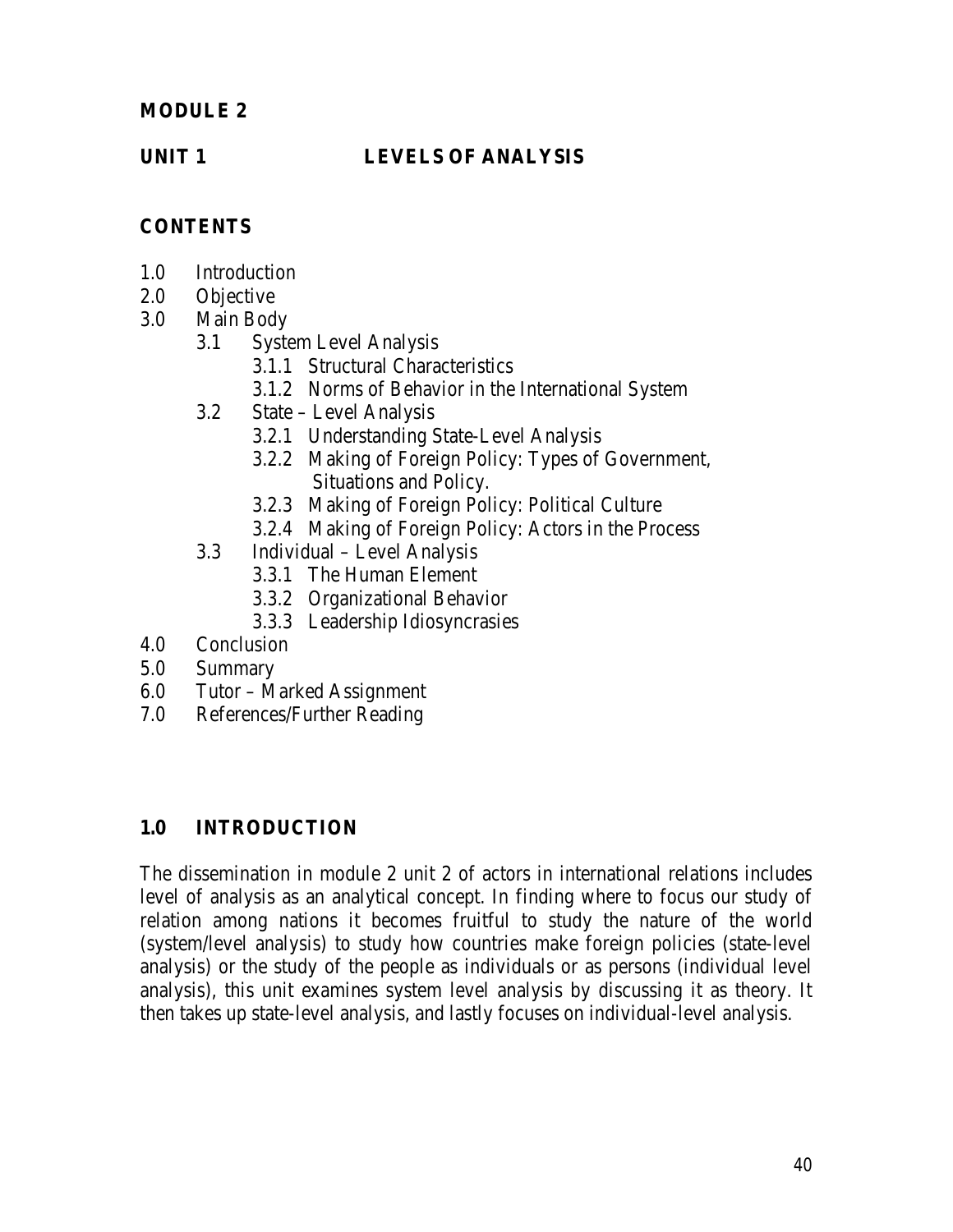# **2.0 OBJECTIVE**

The objective of this course is to equip students with a capacity of a better understanding of world politics because at one point or the other in this course (INR206) one or more segments units will almost always come into play. By the time this happens, the student would have been familiar with what is going on, and in which level of analysis. At the end of the course, the student will learn the relevance of all the levels of analysis to every level of decision making in the world politics.

# **3.0 MAIN BODY**

# **3.1 System – Level Analysis**

System-level analysis adopts a "top-down" approach to studying world politics. It begins with the view that countries and other international actors operates in a global socio-economic-political-geographic environment and that the specific characteristics of the system help determine the patterns of interaction among the actors. Systems analysts believe that any system operates in somewhat predictable ways-that there are behavioral tendencies that the actor countries usually follow.

Most people do not think much about systems, but they are an ever-present part of our lives. Although each of us has free will, each of us is also part of many overlapping systems that influence our behavior and make it reasonably predictable. These systems range from very local ones, such as your family and school, to much larger systems, such as your country and the world. Whatever its size, though, how each of these systems operates is based on four factors: structural characteristics, power relationships, economic realities, and norms.

# **3.1.1 Structural Characteristics·**

All systems have identifiable structural characteristics. These include how authority is organized, who the actors are, and what the scope and level of interaction among the actors is.

*(a) The Organization of Authority:* The authority structure of a system for making and enforcing rules, for allocating assets, and for conducting other authoritative tasks can range from very hierarchical to anarchical. Most systems, like your university and your country, are hierarchical. They have a vertical authority structure in which subordinate units answer to higher levels of authority. Vertical systems have central authorities that arc responsible for making, enforcing, and adjudicating rules that restrain subordinate actors. Other systems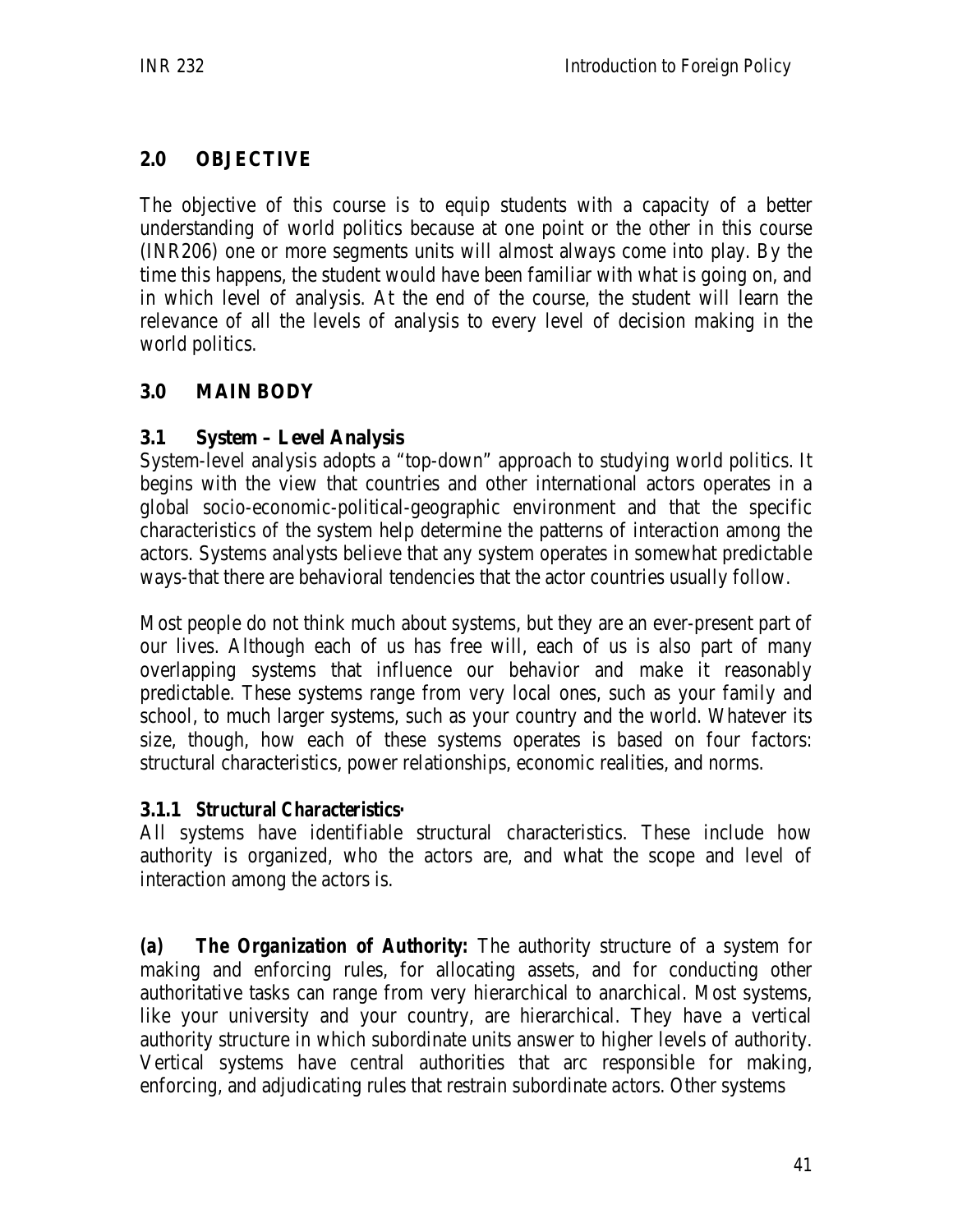have a horizontal authority structure in which authority is fragmented. The international system is one such system with a mostly horizontal authority structure. It is based on the sovereignty of states. *Sovereignty* means that countries are not legally answerable to any higher authority for their international or domestic conduct (Jackson, 1999). As such, the international system is anarchic; it has no overarching authority to make rules, settle disputes, and provide protection.

To see how horizontal and vertical structures operate differently, ask yourself why all countries arc armed and why few students bring guns to class. The reason is that states in the international system (unlike students in your college) depend on themselves for protection. If a state is threatened, there is no international 911 number that it can call for help. Given this self-help system, each state feels compelled to be armed.

While the authority structure in the international system remains decidedly horizontal, change is under way. Many analysts believe that sovereignty is declining and that even the most powerful states arc subject to an increasing number of authoritative rules made by intergovernmental organizations (IGOs) and by international law.

*(b) The Actors:* Another characteristic of any system is its actors. What organizations operate in the system, and impact do they have on the course of international relations? We can answer these questions by dividing actors into three general categories: nations actors, international actors, and transnational actors. (see unit 2).

*(c) Scope and Level of Interaction:* A third structural characteristic of any political system is the range (scope) of areas in which the actors interact and the frequency and intensity (level) of those interactions. One key to understanding the evolution of the international system is to see that the scope and level of international interaction are very much higher now than they were during the 1800s or even in the first half of the 1900s.

Economic interdependence provides the most obvious example of the escalating scope and level of interaction. It is nonsense today to imagine that any country can go it alone in splendid isolation. Even for a powerful country like the United States, a "fortress America" policy is impossible. Without foreign oil, to pick one obvious illustration, U.S. transportation and industry would literally soon come to a halt.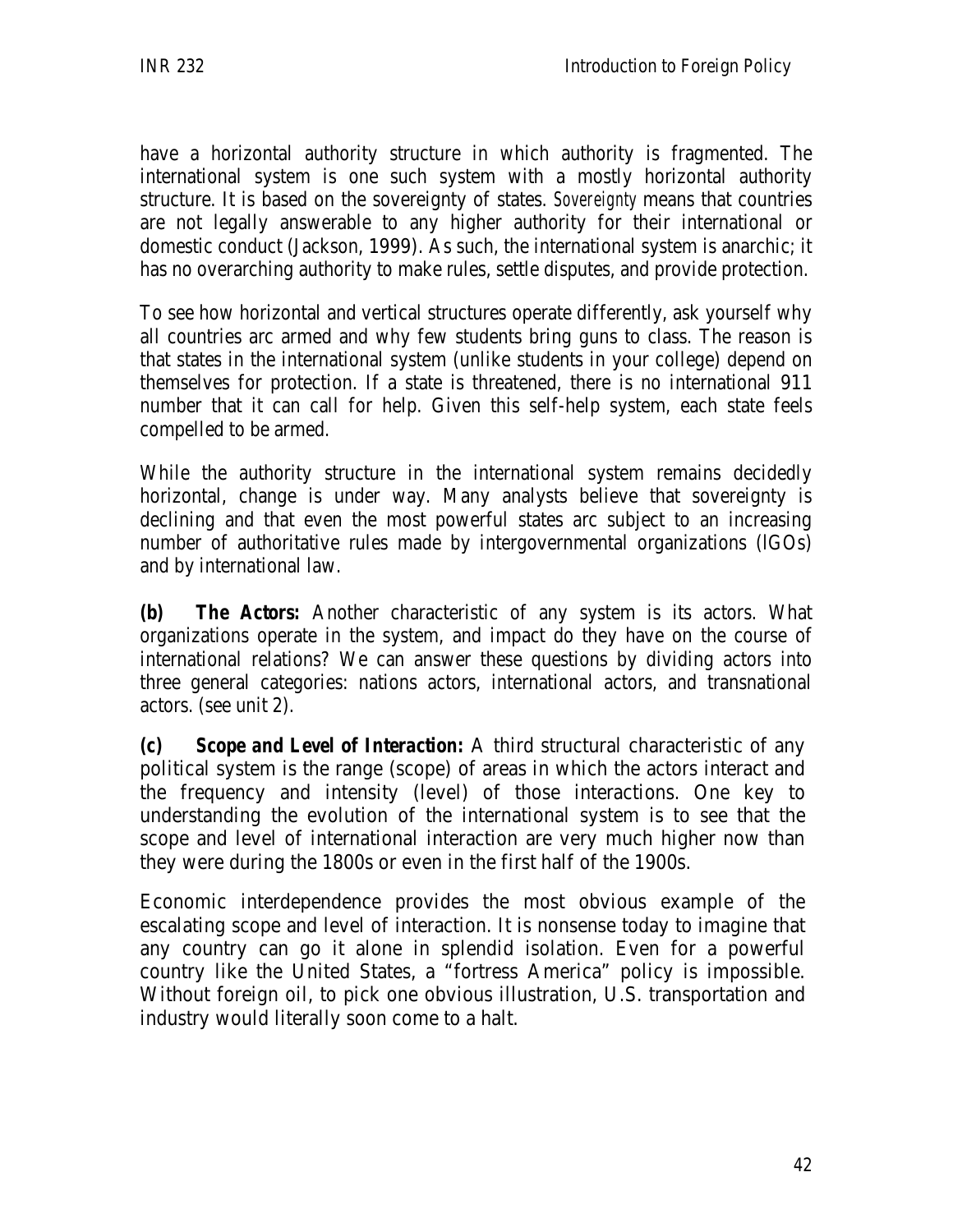# **3.1.2 Norms of behavior in the international system**

The widely accepted standards that help regulate behavior are the fourth major element of any system. These standards of behavior, or values, constitute the norms of a system. A caveat is that to be valid, norms must be generally recognized and followed, but they need not be either accepted or practiced universally.

Systems develop norms for two reasons. First, various psychological and social factors prompt humans to adopt values to define what is ethical and moral. Second, humans tend to favor regularized patterns of behavior because of the pragmatic need to interact and to avoid the anxiety and disruption caused by the random or unwanted behavior of others. Over the centuries, for instance, pragmatism led to norms (now supplemented by treaties) about how countries treat each other's diplomats even in times of war. When conflict broke out in the Persian Gulf in 1991, U.S. and other enemy diplomats in Baghdad were not rounded up and executed. Iraqi diplomats in Washington, D.C., and elsewhere were similarly safe from official reprisal.

Changes that occur in the norms of the international system arc an important aspect of how the system evolves. What is evident in the current system is that norms are becoming more universal while they are simultaneously being challenged.

The uniformity of norms is the result of the McWorld effect, the homogenization of global culture because of economic interdependence, global communications, and other factors. It would be a vast overstatement to contend that capitalist (freemarket) economies, democracy, and the precepts of individual human rights reign triumphant throughout the world. But these and other beliefs about the "right way" to do things have certainly become the dominant theme.

Yet it is also true that the exact nature of these precepts is being modified as a result of the dc-Westernization of the international system. Norms that have heretofore influenced the system were established by the dominant countries of the West. Now the countries of Asia, Africa, and elsewhere have become more assertive, and they sometimes disagree with and challenge some of the established values (Lensu & Fritz, 1999).

# **3.2 State-Level Analysis**

State-level analysis, a second approach to understanding world politics, emphasizes the national states and their internal processes as the primary determinants of the course of world affairs. As such, this approach focuses on midrange factors that are less general than the macro analysis of the international system but less individualistic than the micro analytical focus of human-level analysis.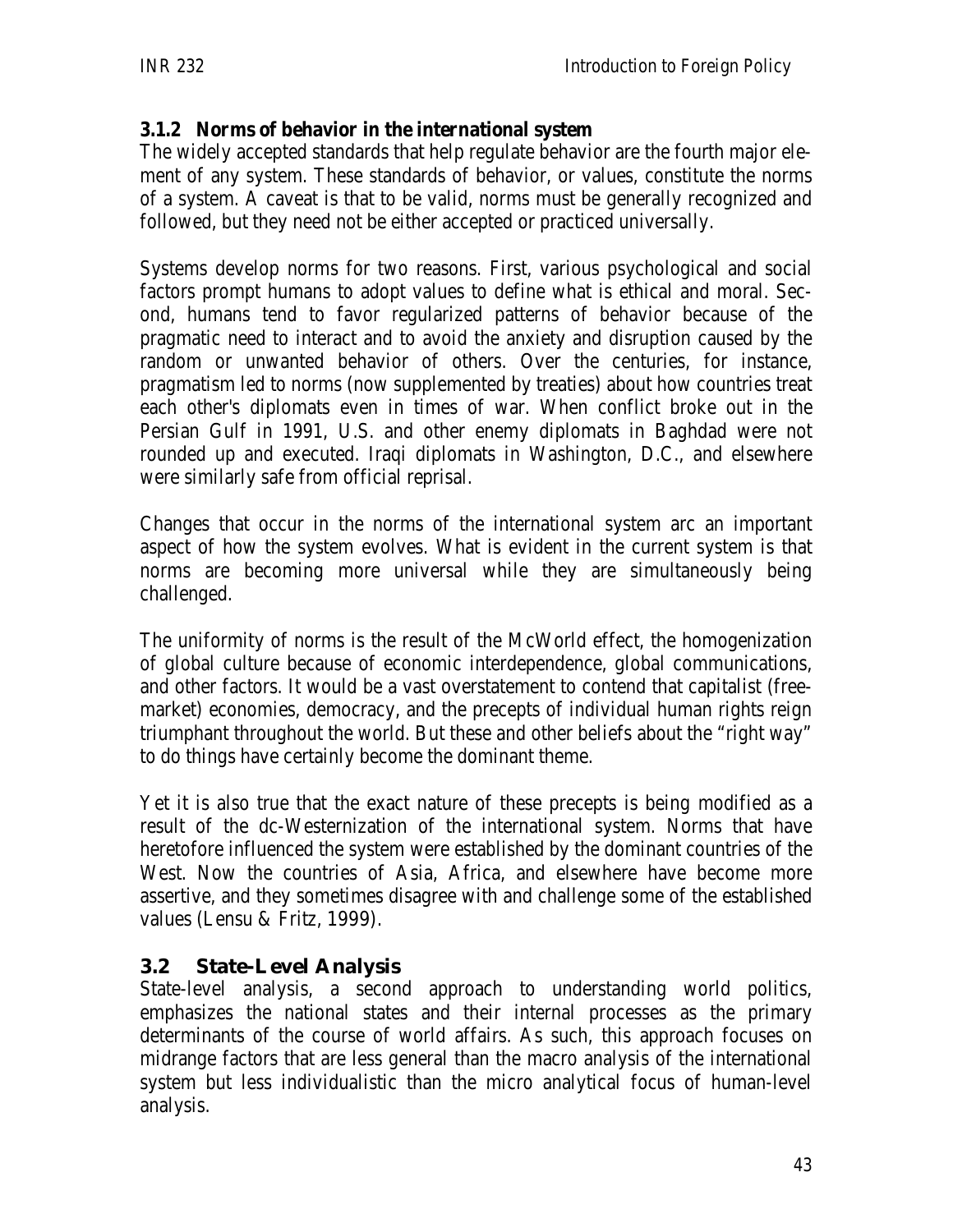# **3.2.1 Understanding state-level analysis**

State-level analysts, like system-level analysts, believe that states have long been and continue to be the most powerful actors on the world stage. The two approaches differ, however, on how much freedom of action states have.

Unlike system-level analysts, who believe that the international system pressures states to behave in certain ways, state-level analysts contend that states are relatively free to decide what policies to follow. In sum, state-level analysts concentrate on what countries do and how they decide which policy to follow (Bueno de Mesquita, 2002).

Studying what countries do is based on the view, as one study puts it, that "much of what goes on in world politics revolves around interactions between governments-two or more states trying to gauge the rationales behind the other's actions and anticipate its next move" (Hermann &. Hagan, 1998: 133). These interactions are called events, and these events and subsequent events (reactions and Counter reactions) are studied through event data analysis. This approach is useful for analyzing matters such as reciprocity between countries. For example, if country A upgrades its military (event), how will country B respond (event)? Will an arms race occur?

Decision-making analysis, or investigating how countries make policy choices, is the second concern of state-level analysts. Once again to contrast system and statelevel analyses, a system-level analyst would contend that, for example, the 1991 U.S. military response to Iraq's invasion of Kuwait was almost inevitable, given the realities of where oil was produced and consumed in the system. A state-leve1 analyst would differ strongly and insist that the U.S. response depended on the presidential-congressional rc1ations, the strength of. public opinion, and other factors internal to the United States. Therefore, state-level analysts would conclude that to understand the foreign policy of any country, it is necessary to understand that country's domestic factors and its foreign policy-making processes (Chittick & Pingel, *2002;* Milner, 1997). These factors, state-levc1 analysts say, combine to determine how states act and, by extension, how the international system works as a sum of these actions.

# **3.2.2 Making Foreign Policy: Types of Government, Situations, And Policy**

Most people do not think much about how foreign policy is made, and when they do, many imagine that presidents or prime ministers decide, and it is done. 1n reality, decision making is usually a complex process. Sometimes the national leader may be pivotal, but more often the leader does not play a decisive role.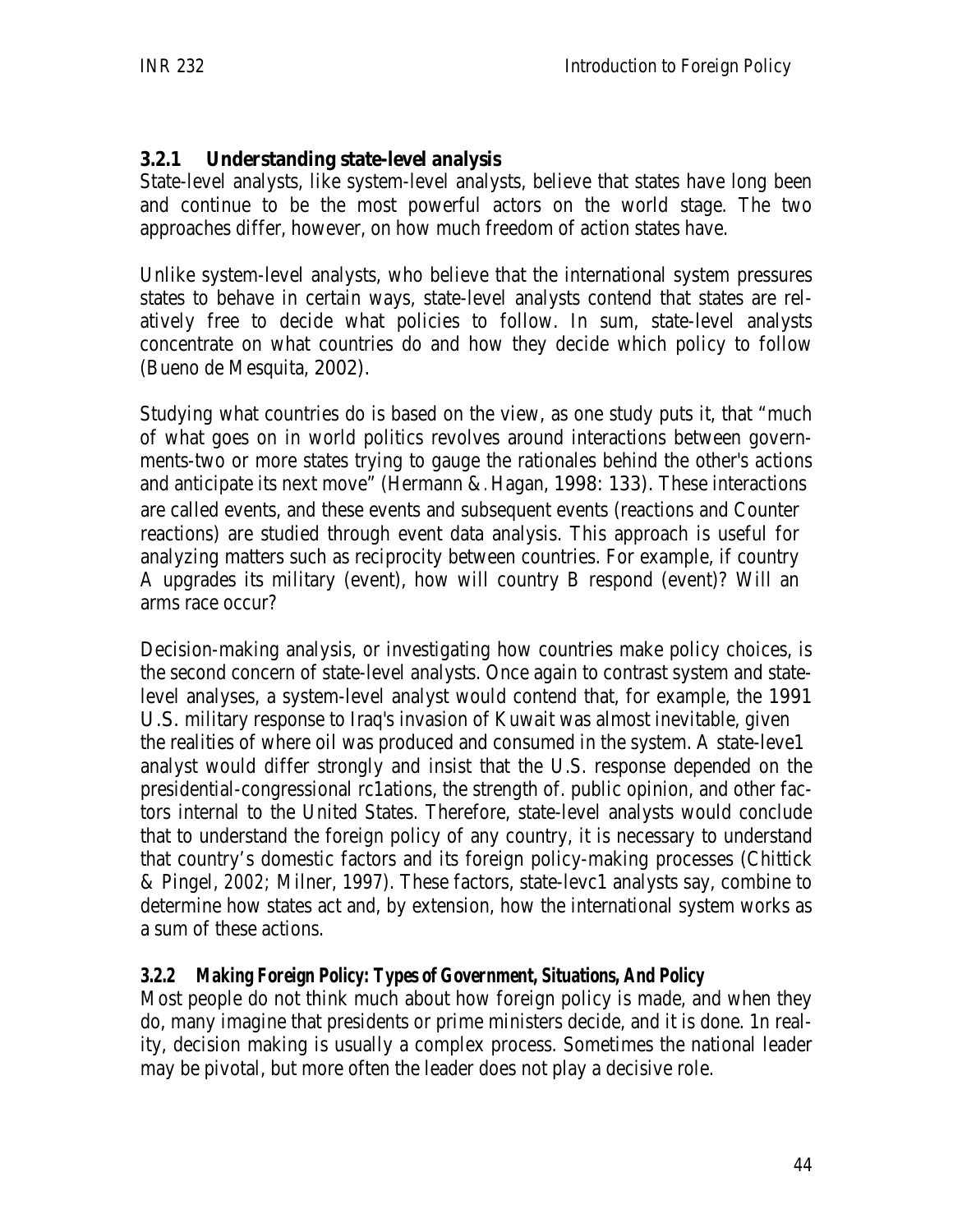The point is that all foreign policy decision makers, whether in democratic or dictatorial states, are limited by an intricate web of governmental and societal restraints. To understand this web, we will explore three general aspects of foreign policy making: (1) how differences in the type of government, the type of policy, or the type of situation influence the policy process; (2) the impact of political culture on foreign policy; and (3) the roles of the various political actors in making foreign policy.

*(a) Types of Government***:** One variable that affects the foreign policy process is a country's type of domestic political system. Classifying political systems, such as democratic and authoritarian governments, is an important preliminary step to studying how they vary in policy and process because there is strong evidence that differences in the process (how policy is decided) will result in differences in policy substance (which policy is adopted.

*Democratic and Authoritarian Governments*. The line between democratic governments and authoritarian governments is not precise. One standard that differentiates the two types, however, is how many and what types of people can participate in making political, decisions.

*(b) Types of Situations:* Whatever the form of government, the policy-making process is not always the same. Situation is one variable that determines the exact nature of the foreign policy process. There are a number of ways that political scientists have classified situations to try to study variations in the foreign policy process. Of these classifications, the most widely studied are the differences in policy making that can be observed in crisis situations compared to non crisis situations. A crises is a circumstance in which decision makers are (1) surprised by an event, (2) feel threatened (especially militarily), and (3) believe that they have only a short time in which to make a decision (Brecher & Wilkenfeld, 1997). The more Terrorism intense each of the three factors is, the more acute the sense of crisis.

*Types of policy:* how foreign policy is decided also varies according to the nature of the issue area involved. This type of analysis rests on the idea that address different subject areas will be decided by different decision makers and by different process. One theory about policy making hold that presidents and other leaders have greater power to decide foreign policy tan they do to determine domestic policy. The latter area is one in which legislatures, interest groups, and even public opinion play a greater role.

# **3.2.3 Making Foreign Policy: Political Culture**

To repeat an important point, the state is not a unitary structure. Even authoritarian states are complex political organisms. Therefore, as one scholar notes, "All foreign policy decisions occur in a particular domestic context. This environment includes the. . . political culture. . . of a society" (Gerner, 1995: 21).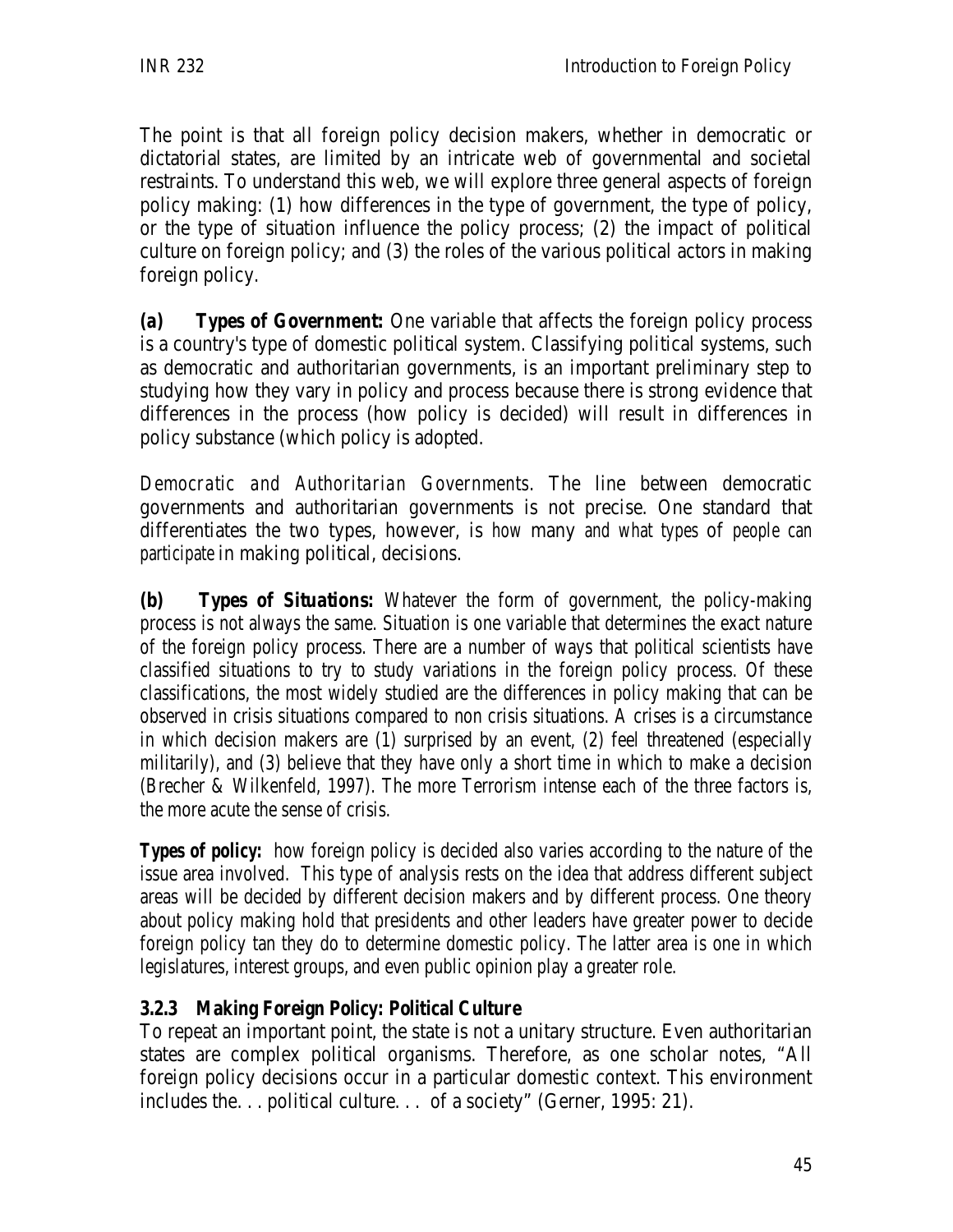Political culture refers to a society's general, long-held, fundamental practices and attitudes that are slow to change, It has two main sources, One is the national historical experience: the sum of events and practices that have shaped a country and its citizens. The fact that the United States has been invaded only once (in 1812) while China has been invaded many times makes American and Chinese attitudes about the world very different. The second source of political culture is the national belief system: the ideas and ideologies that people hold, Whether it is capitalism in the United States, Shiism in Iran, Sino centrism in China, Zionism in Israel, or Russia's sense of its greatness, these intellectual orientations are important determinants of how a country defines itself and decides its policy (Cooper, 1999; Hudson, 1997 Lapid & Kratochwil, 1996).

Before proceeding, some comments should be made. First, political culture does not usually create specific policy Instead, political culture is apt to pressure leaders or allow them to move or not move in a general direction (Breuning, 1995), In this sense, political culture is important in establishing a country's broad sense of its national interest. Second, political culture changes; shifts are usually evolutionary, though, because much of a country's political culture is rooted far back in its history and is resistant to change. Third, a society's political culture is not monolithic. American political culture, for example, includes both liberal humanitarian and isolationist impulses.

# **3.2.4 Making Foreign Policy: Actors In The Process**

No state (national actor) is a unitary structure, a so-called black box. Instead, the state is more of a "shell" that encapsulates a foreign policy process in which a variety of subnational actors take part. These subnational actors include political executives, bureaucracies, legislatures, political opposition, interest groups, and the people. It is the pattern of cooperation and conflict among these subnational actors that constitutes the internal foreign policy-making process.

*(a) Political Executives:* The beginning of this chapter showed President Franklin Roosevelt's frustrations with the limitations on his authority. Yet it can also be said that political executives (officials whose tenure is variable and dependent on the political contest for power in their country) are normally the strongest subnational actors in the foreign policy ·process. These leaders are located in the executive branch and are called president, prime minister, premier, chancellor, or perhaps king or emir.

Whatever their specific title, political executives have important formal powers, those granted by statutory law or the constitution. Most chief executives are, for example, designated as the commanders in chief of their countries' armed forces. This gives them important and often unilateral authority to use the military.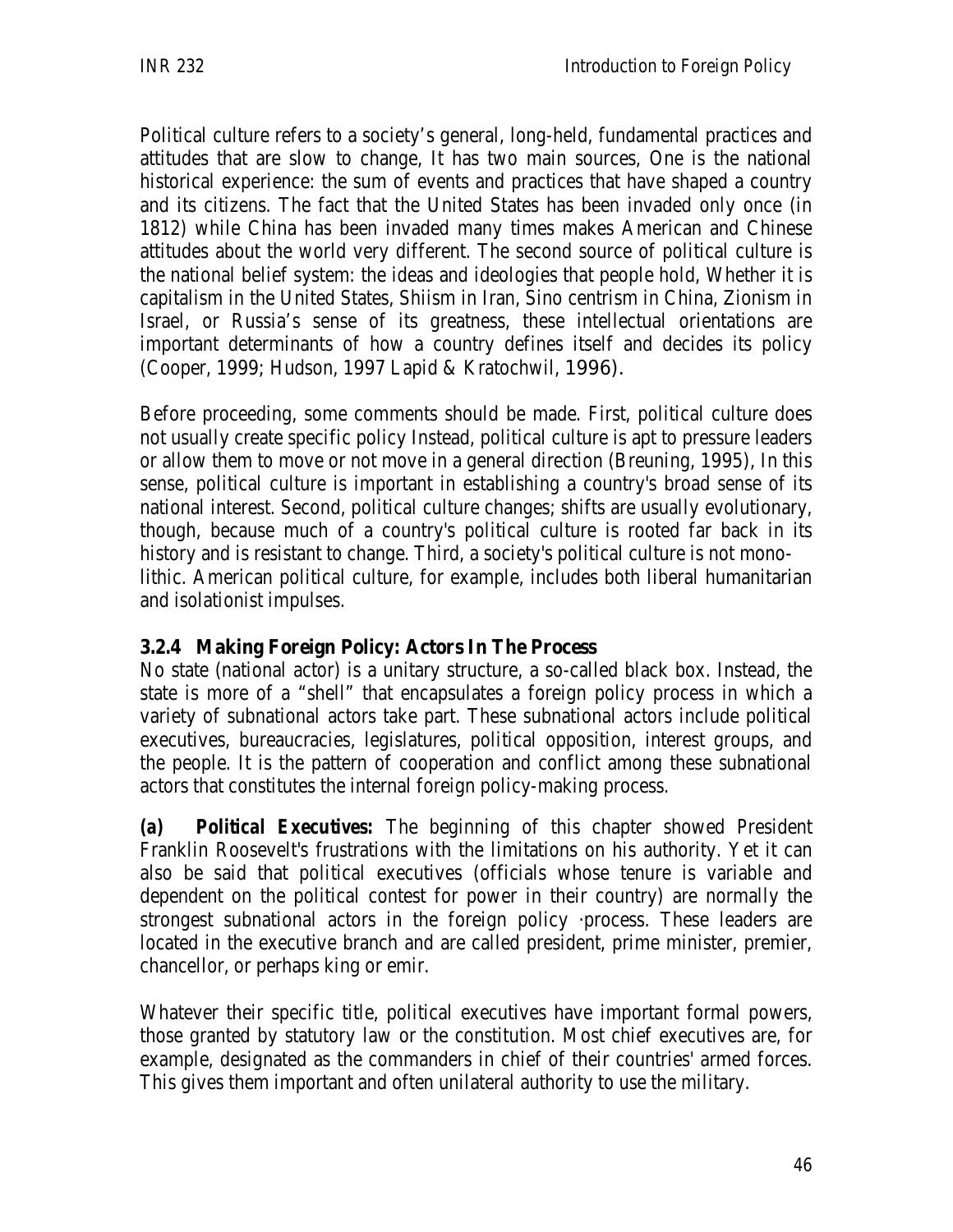Political executives also frequently posses important informal power. Their personal prestige is often immense, and skillful leaders can use public standing to win political support for their policies.

While the chief executives in most democratic countries posses formal and informal foreign policy powers that are greater than their domestic authority, presidents and premiers are not absolute monarchs. The spread of democracy and the increasingly *intermestic* nature of policy in an independent world mean that political leaders must often engage in a two-level game in which "each national leader plays both the international and domestic games simultaneously." (Trumbore, 1998: 546; Boyer, 1996).

*(b) Bureaucracies:* Every state, whatever its strength or type of government, is heavily influenced by its bureaucracy. The dividing line between decision makers and bureaucrats is often hazy, but we can say that bureaucrats are career governmental personnel, as distinguished from those who are political appointees or elected officials. Although political leaders legally command the bureaucracy, they find it difficult to control the vast understructures of their governments. Bureaucracies often favour one policy option over another based on their general sense of their unit's mission and how they should conduct themselves. However many given policy will affect the organization is also and important factor in creating bureaucratic perspective. Bureaucrats would often engage in filtering information recommendations of policy options and their implementation.

*(c) Legislatures:* In all countries, the policy role of legislatures is less than that executive branch decision makers and bureaucrats. This does not mean that all legislatures are powerless. But their exact influence varies greatly among countries.

*(d) Political Opposition:* In every political system, those who are in power face rivals who would replace them, either to change policy or to gain power. In democratic systems, this opposition is legitimate and is organized into political parties. Rival politicians may also exist in the leader's own party. Opposition is less overt and/or less peaceful in non democratic systems, but it exists nonetheless and in many varied forms. One distinction divides opposition between those who merely want to change policy and (hose who want to gain control or the government. A second division is between those who are located inside and outside of the government.

*(e) Interest Groups:* Interest groups are private (nongovernmental) associations of people who have similar policy views and who pressure the government to adopt those views as policy. The increasingly *intermestic* nature of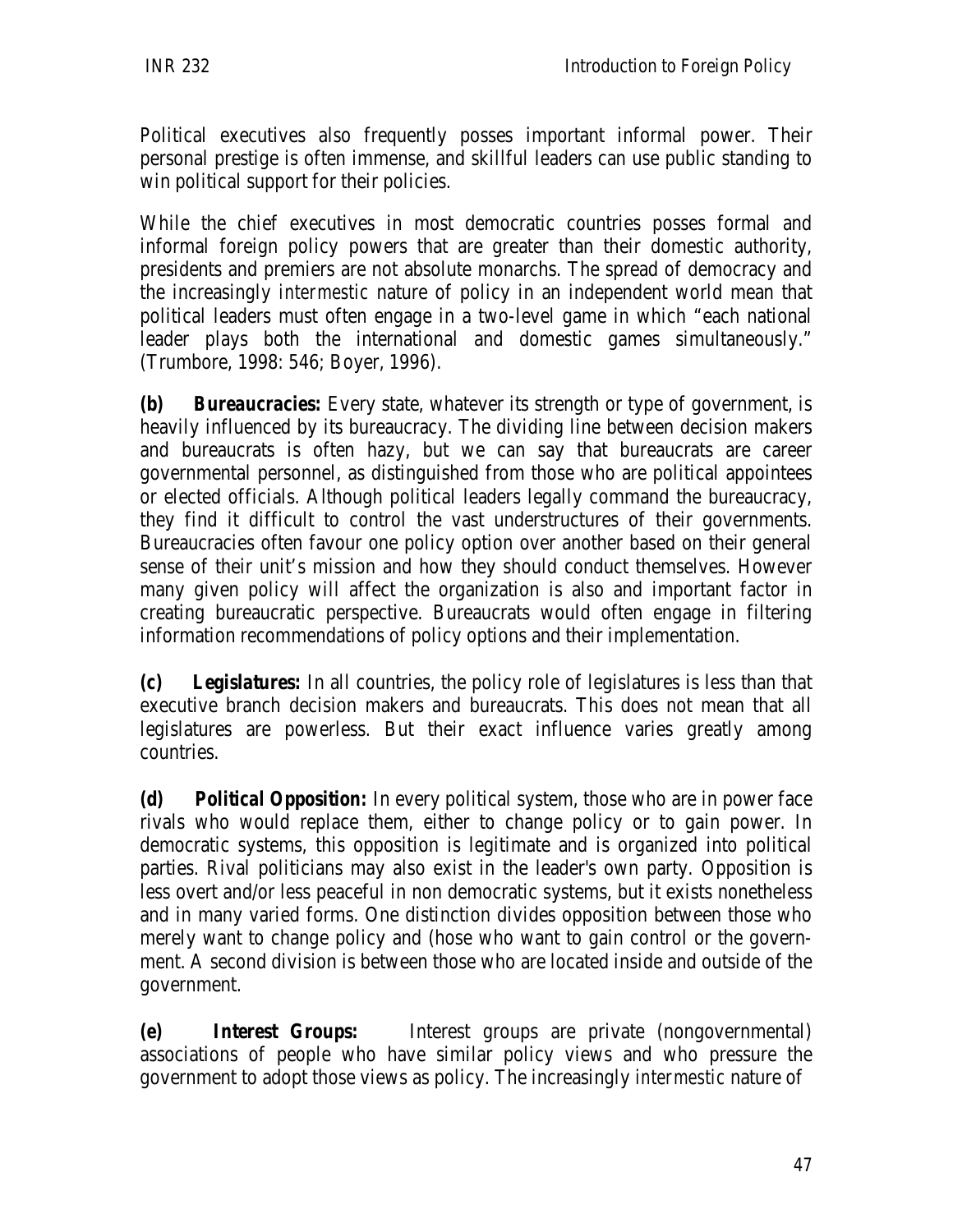policy is changing that, and interest groups are becoming important part of the foreign policy-making process. We can see this by looking at several types of interest groups.

# **3.3 Individual Level Analysis**

Individual level analysis studies international politics by examining the role of human as actors on the world stage. One individual level approach is of fundamental human nature. The second is how people act in organizations. The third is the motivations and actions of specific persons.

#### **3.3.1 The Human Element**

The Human Nature approach examines basic human characteristics. These include, cognitive, psychological and biological factors as they influence decisionmaking.

*(a) Cognitive factors:* include cognitive decision-making, cognitive consistency, wishful thinking, limiting the scope of decision, and using heuristic devices.

- *(b) Psychological factors*: primarily include: frustration aggression.
- *(c) Biological factors:* are about etiology and gender.

#### **3.3.2 Organizational Behaviour**

The organizational behaviour approach studies role factors that is, how people act in certain personal or professional positions. The approach is also concerned with how groups behave and how the interactions affect decisions.

Group/think is one is one possible outcome of organizational behaviour, and can lead to bad decisions. Ignoring or suppressing dissidents, discordant information and policy options are all causes of groupthink. Another is the reluctance subordinates to offer discordant.

The individual-level analysis is concerned here with identifying the characteristics of the complex process of human decision-making. This includes gathering information, analyzing that information, establishing goals, pondering options, and making policy choices. The individual – level analysis would include: the human element, organizational behaviour, and leaders and their idiosyncrasies.

#### **3.3.3 Leaders and Their Idiosyncrasies.**

The Idiosyncrasies Behavior approach is concerned, with the factors that determine the perceptions, decisions, and actions of specific leaders. A leaders personality, physical and mental health, ego and ambitions, understanding of history, personal experiences, and perceptions are all factors.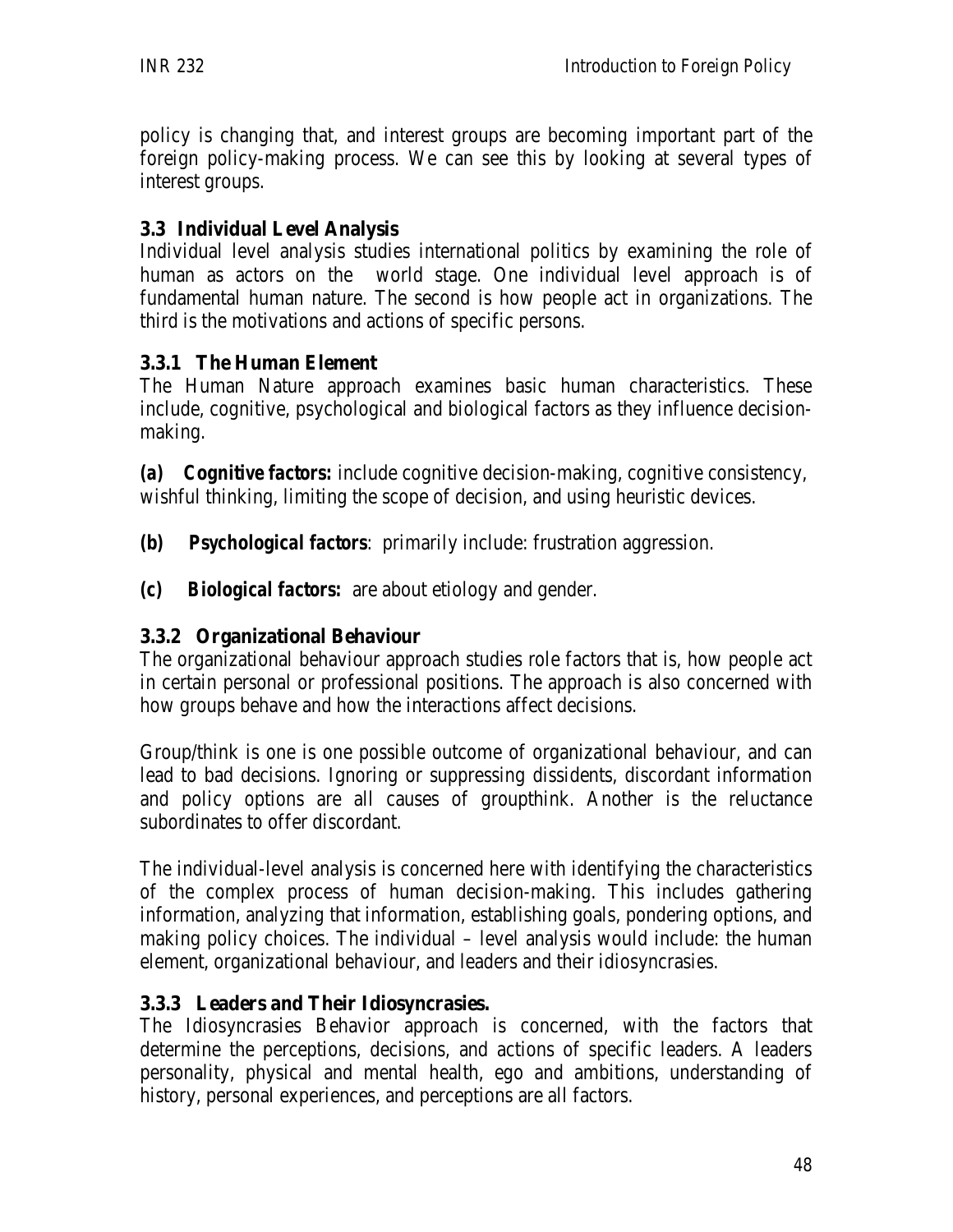#### **Self-Assessment Exercise**

- Q1. What is the difference between vertical and horizontal authority structures?
- Q2. How is state-level analysis relevant to foreign policy?

\_\_\_\_\_\_\_\_\_\_\_\_\_\_\_\_\_\_\_\_\_\_\_\_\_\_\_\_\_\_\_\_\_\_\_\_\_\_\_\_\_\_\_\_\_\_\_\_\_\_

\_\_\_\_\_\_\_\_\_\_\_\_\_\_\_\_\_\_\_\_\_\_\_\_\_\_\_\_\_\_\_\_\_\_\_\_\_\_\_\_\_\_\_\_\_\_\_\_\_\_

\_\_\_\_\_\_\_\_\_\_\_\_\_\_\_\_\_\_\_\_\_\_\_\_\_\_\_\_\_\_\_\_\_\_\_\_\_\_\_\_\_\_\_\_\_\_\_\_\_\_

\_\_\_\_\_\_\_\_\_\_\_\_\_\_\_\_\_\_\_\_\_\_\_\_\_\_\_\_\_\_\_\_\_\_\_\_\_\_\_\_\_\_\_\_\_\_\_\_\_\_

**Possible Answers**

- Q1. Answer found in 3.1.1
- Q2. Answer found in 3.2.1

### **4.0. CONCLUSION**

From what we have learnt, we can conclude that this course prevents the levels of analysis as very important in order to better understand what factors can affect decision-making at every level in world politics. It is these factors that influence results, and no result is in its best of forms. This is because the individual or groups involved in decision-making colour the process, wit their self-centeredness, and things can go bad.

# **5.0. SUMMARY**

System – level analysis is an approach to the study of world politics that argue that factors external to countries and the world political environment combine to determine the pattern of interaction among states and other transnational actors. Nation-states are often compelled to take certain courses of action by the realities of the world in which they exist. In the systems scope and level of interaction, the current system is becoming increasingly interdependent, with a rising number of interactions across an expanding range of issues.

Economic interdependence is especially significant. Norms are the values that help determine pattern of behaviour and create some degree of predictability in the new countries are, for instance, challenging some of the current norms, of the system, most of which are rooted in the western culture. System-level analysis is a valid approach to the study of work politics. It must, however, be used in conjunction with other approaches in order to understand world politics fully.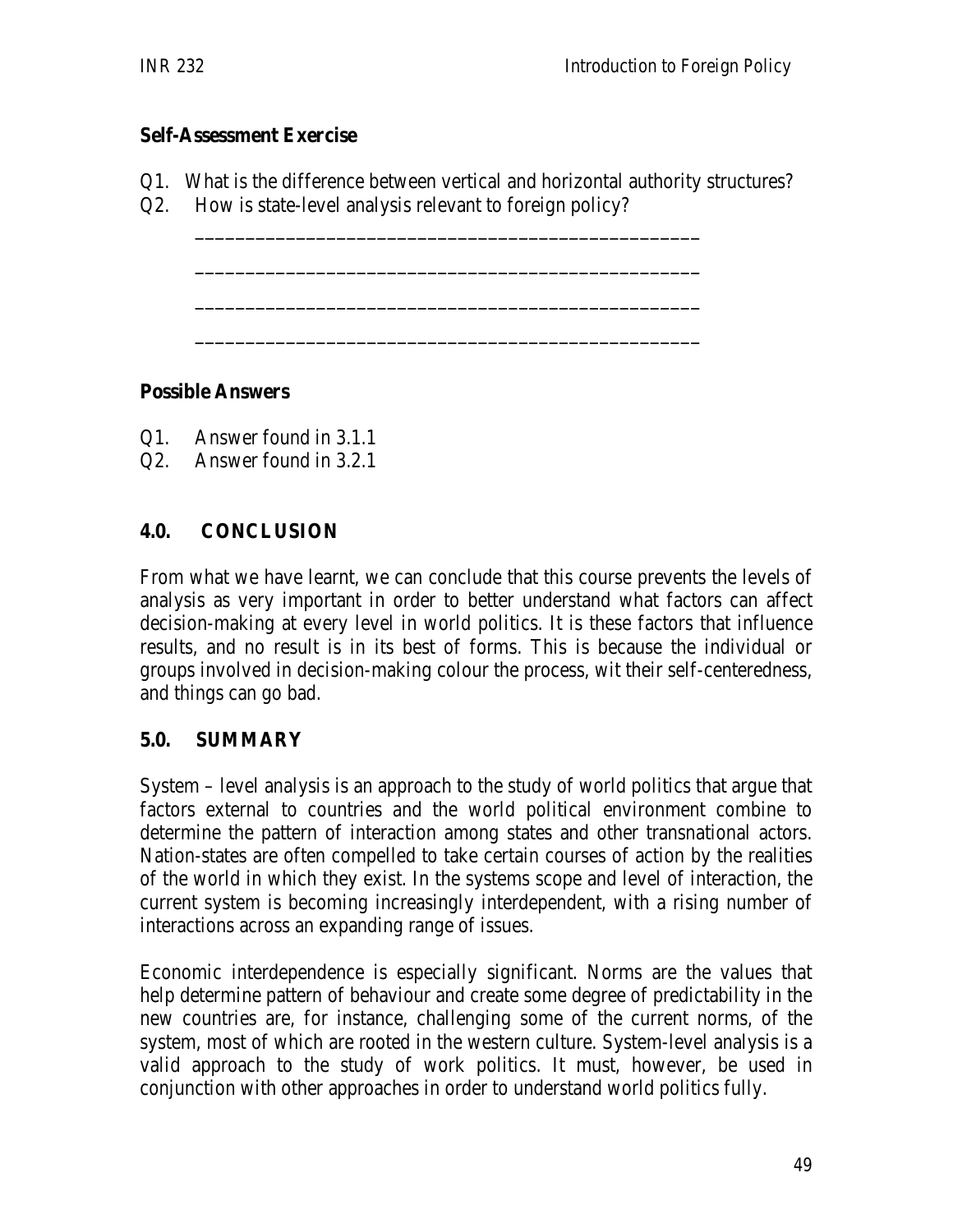States are traditionally the most important political actors. States are political organizations that enjoy at least some degree of sovereignty. Foreign policy is not formulated by a single decision-making process. Instead, the exact nature of that process changes according to the number of variables, including the type of political system, the type of

At the Individual-level analysis, we find that the human role in the world drama can be addressed from three different perspectives: human nature organizational behaviour, and idiosyncratic behaviour. Human nature involves the way in which fundamental human characteristics affect decisions. Organizational behaviour looks at how humans interact within organized settings, such as a decision-making group. Idiosyncratic behaviour explores how the peculiarities of individual decision makers affect foreign policy.

# **6.0 TUTOR MARKED ASSIGNMENT**

- Q1. What are norms of behaviour in the international system?
- Q2. What is the role of political culture in the making of foreign policy?
- Q3. Which actors are involved in the making of foreign policy?
- Q4. From what you have learnt, what do you understand by human element, organizational behaviour, and leaders and their idiosyncrasies?

Each answer carries 2 ½ marks. The total score is 10 marks.

# **7.0 REFERENCES/FURTHER READING**

Barber, James David, Presidential Character, 3<sup>rd</sup> ed, (Eaglewood Cliffs: N. J Prentice-Hall, 1985)

Breacher, Michael and Jonathan Wilkenfield, A Study of Crises (Ann Arbor: University of Michigan Press, 1997)

Cooper, Leo, Russia and the World: New State of Play on the International Stage (New York: St Martins, 1999)

Hagen, Joe D. Does Decision-Making Matter: Systemic Assumptions vs Historical Reality in International Theory? International Studies Review 3.2 Summer 2001.

Geva, Heheman, and Alex Mintz eds; Decision Making on war and peace: the Cognitive Rational Debate (Boulder, Co:Lynn Reiner, 1997)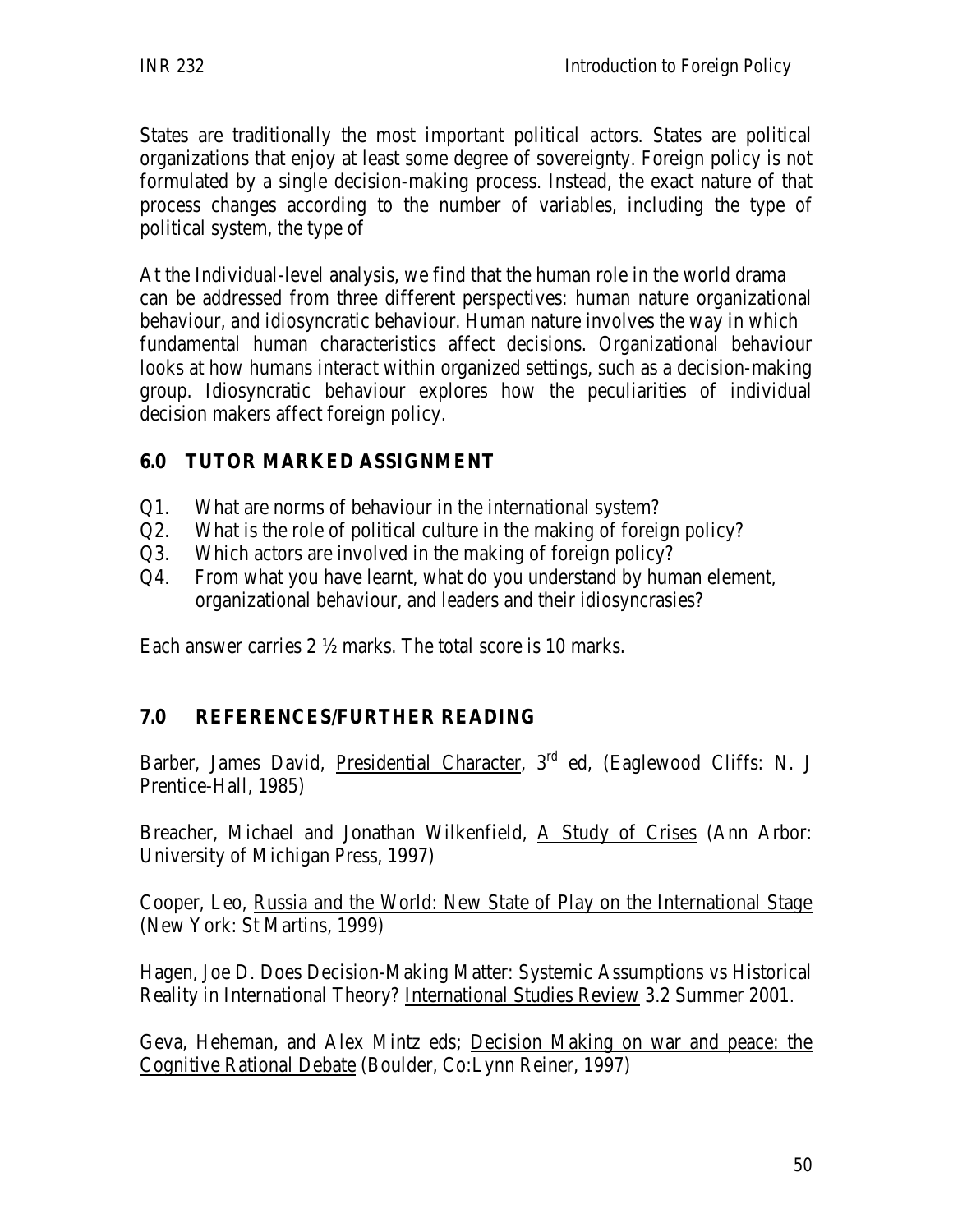Lensu, Maria, and Jan-Sefan Fritz ed Value: Pluralism, Normative Theory, and International Relations. (New York: St, Martins, 1999)

Rourke, John T. and Mark A. Boyer, International Polities on the World Stage (New York: Mc Graw Hill, 2004).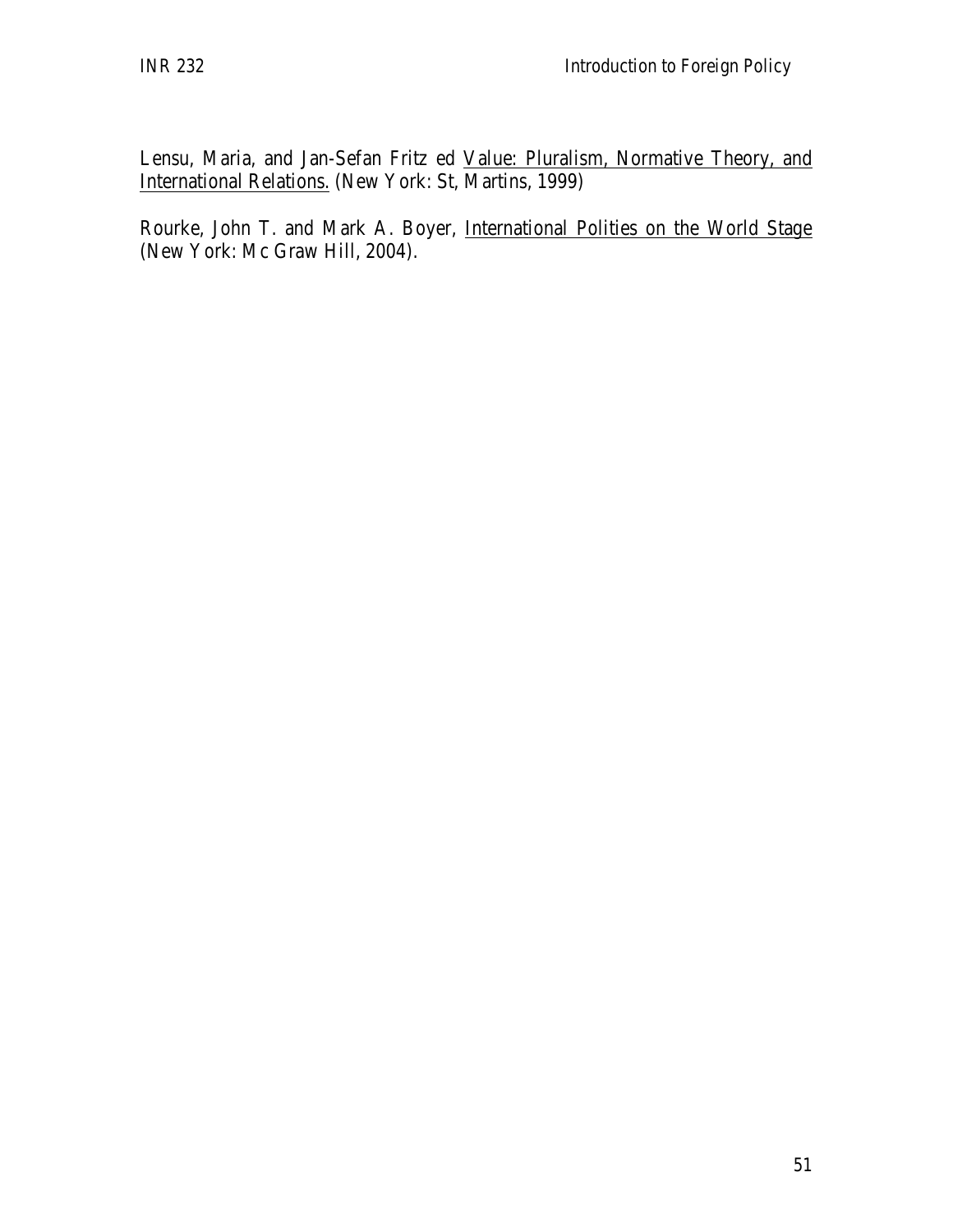# **MODULE 2**

# **UNIT 2 ACTORS IN INTERNATIONAL RELATIONS**

# **CONTENTS**

- 1.0 Introduction
- 2.0 Objective
- 3.0 Main Body
	- 3.1 State as Actors
	- 3.2 International Governmental Organizations
	- 3.3 Transnational Organization
		- 3.3.1 Non governmental Organizations
		- 3.3.2 Multinational Corporations
		- 3.3.3 Individuals/Terrorist Groups
	- 3.4 Level of Analysis
- 4.0 Conclusion
- 5.0 Summary
- 6.0 Tutor Marked Assignments
- 7.0 References/Further Reading

# **1.0 INTRODUCTION**

In international relations, actors refer to an individual or group whose goal is to ensure that the state or group of states follow(s) certain policies. Authority and actors are characteristics of any system. In the international system, the states are central participants plus the United Nations and its agencies. In addition to formal organizations, other kinds of new actors have joined, starting from the early 1970s, the number of nongovernmental international organizations have began to grow. This course would outline and introduce the students to the nature of the state and organizations as actors characteristic of the international system.

Some actors make bigger impact on policy decisions than others. However little the impact might be, an actor must have the following characteristics:

- i. It must be clearly identifiable.
- ii. It must have an appreciable degree of freedom of decision and action.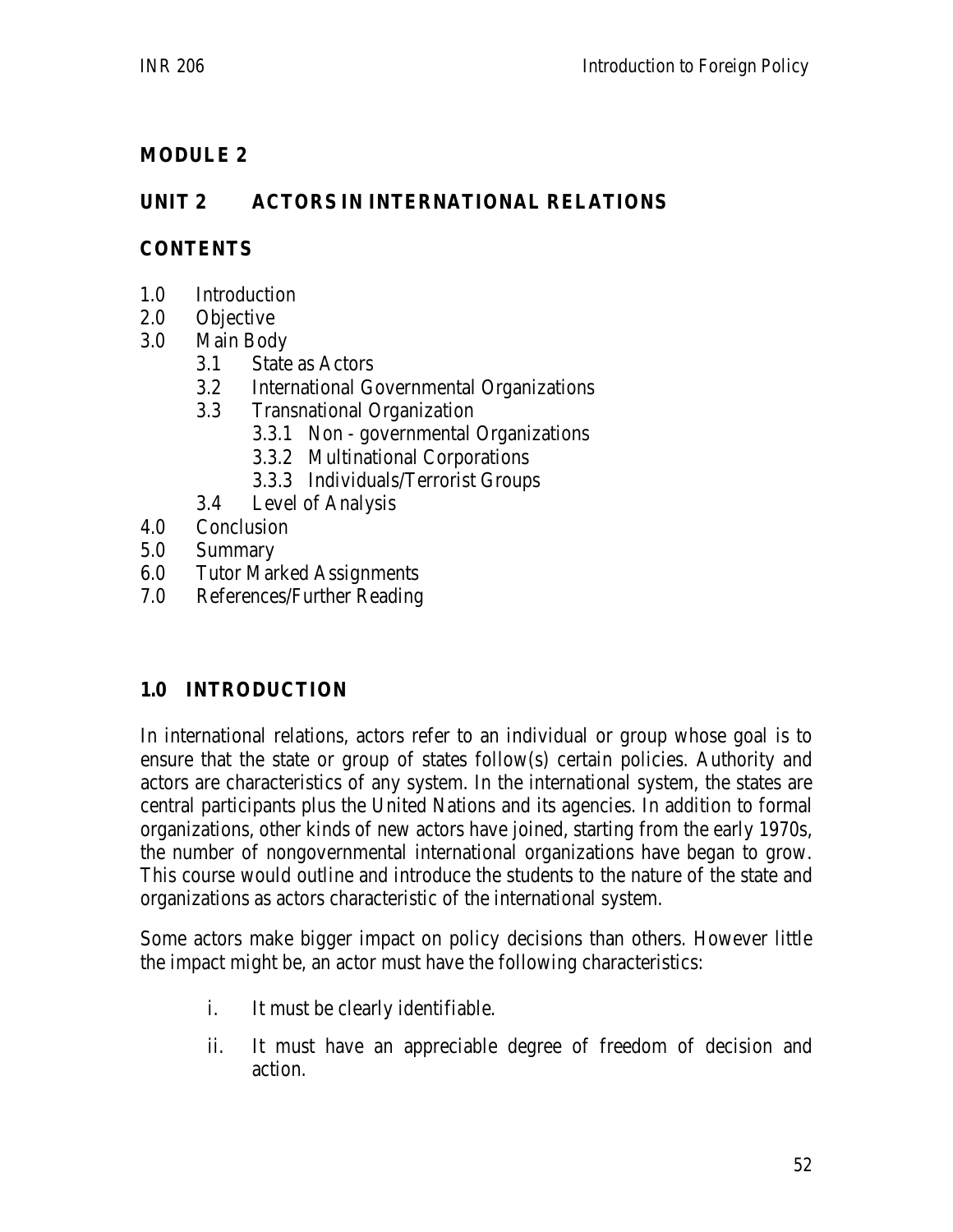- iii. It must have a capacity to interact with other actors and have a verifiable impact upon their behavior and calculations.
- iv. It must persist over a period of time. In other words, it must have a degree of performance and not just an ephemeral relation.

# **2.0 OBJECTIVE OF THE STUDY**

The objective of this unit is to introduce fresh students of international relations and foreign policy to a better understanding that a political change is obtained by analyzing the relations between governments and many other actors from each country. Students should understand that global politics also includes companies and non-governmental organizations. All of this actors are commonly categorized as state and non state. It will introduce students to these categories of actors as they impact on policy decisions in the international system.

# **3.0 MAIN BODY**

There are two major categories of actors. These are state actors and non-state actors.

#### **3.1 State as Actors**

The state is an entity that is recognized to exist when a government is in control of a community of people within a defined territory. A State is referred to as being a legal person. Countries (states) are the principal actors on the world stage. State actors include nation states and their agencies i.e. their governments and institutions and officials. Until recently, the international system was conceptualized in terms of its state system. In other worlds the states were regarded as the role actors in international relations. Only states were credit and presumed to have wills and minds of their own such as the will to survive, the will to power and also the fear of losing their possessions to others in the internationals system.

The orthodox position has been that knowledge of relations between states sufficiently explains behaviors in the international system as the name of the discipline refers - International Relations i.e. relations among states. And so it is with International Law and International Organizations. Internationals Law recognizes only states as the subject of international law as district from objects of the law. Besides membership on such international organizations like the UNO, AU, ECOWAS are still strictly restricted to states. Little wonder that it is the state that articulates the various interests in the foreign policy that it projects abroad.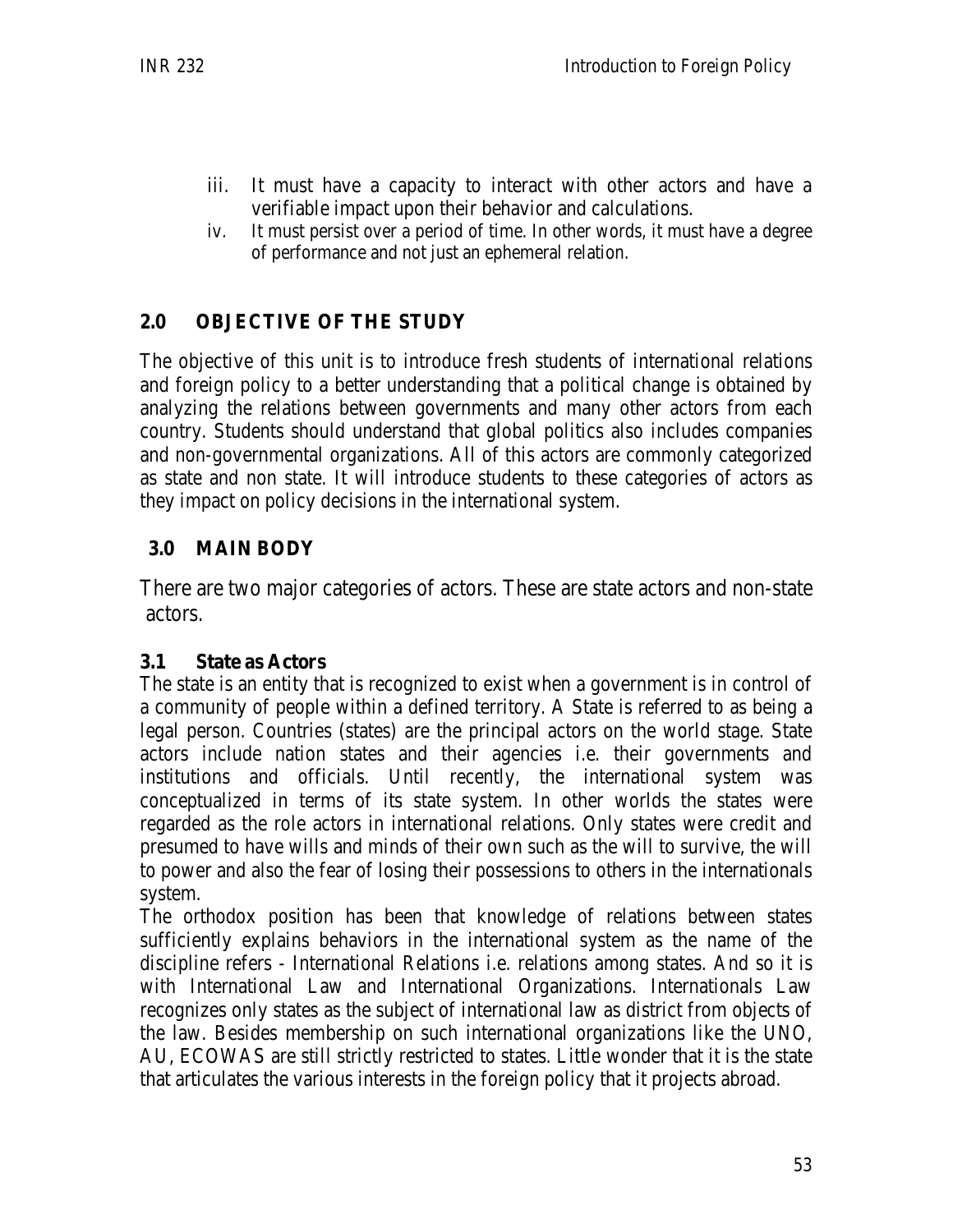Yet for all the talk about the pivotal role of sovereign states in the international system, it is also true that states are not the only system level actors. There are international social movements, multinational corporations, and other nongovernmental (non-state) actors which are involved as well.

# **3.2 International Governmental Organizations (IGOs)**

This is also known as Governmental non state actors or intergovernmental organizations. Almost all IGOs have a central administrative structure. The United Nations (UN) is headquartered in New York City and has an administrative staff headed by a secretary general. Other examples include: AU, OPEC, ECOWAS, SADC. IGOs refer to institutions that are set up by states for the achievement of certain goals which member states believe cannot be met by individual efforts. These institutions or organizations have developed large bureaucracies and possess substantial funds. They have gained the loyalties of civil servants and governments who rarely question the legitimacy of their actions as their role is usually clearly institutionalized.

Statements emanating from such organizations often carry more weight than similar statements by their individual members. Also these institutions affect the policy and behavior of their members and in certain respects even that of nonmembers. However, the above fact does not mean that these institutions have supplanted the role of states as actors in the international system. After all, membership of these institutions is still restricted to states and there is no clause in the instruments of these institutions which can stop any member from withdrawing its membership. Also, resolutions of the UN's General Assembly or AU's Assembly of Heads of State and Governments are still recommendations which states may or may not implement.

# **3.3 Transnational Organizations I Non-State Actors**

Transnational or non-state actors are not government. It means any civil society actor from one country that has relations with any actor from another country or with an international organization. Transnational organizations or corporations (TNCs) possess neither sovereignty nor territory. They are private, but nonetheless are able to affect the course of international events. When this happens, the entities become actors in the international arena and competitors to nation states. Their ability to operate as international or transnational actors may be traced to the tact that men identify themselves and their interests with corporate bodies other than the nation state. The most prominent among these actors are:

- i. Non-Governmental Organizations (NGOs)
- ii. Multinational Corporations (MNCs)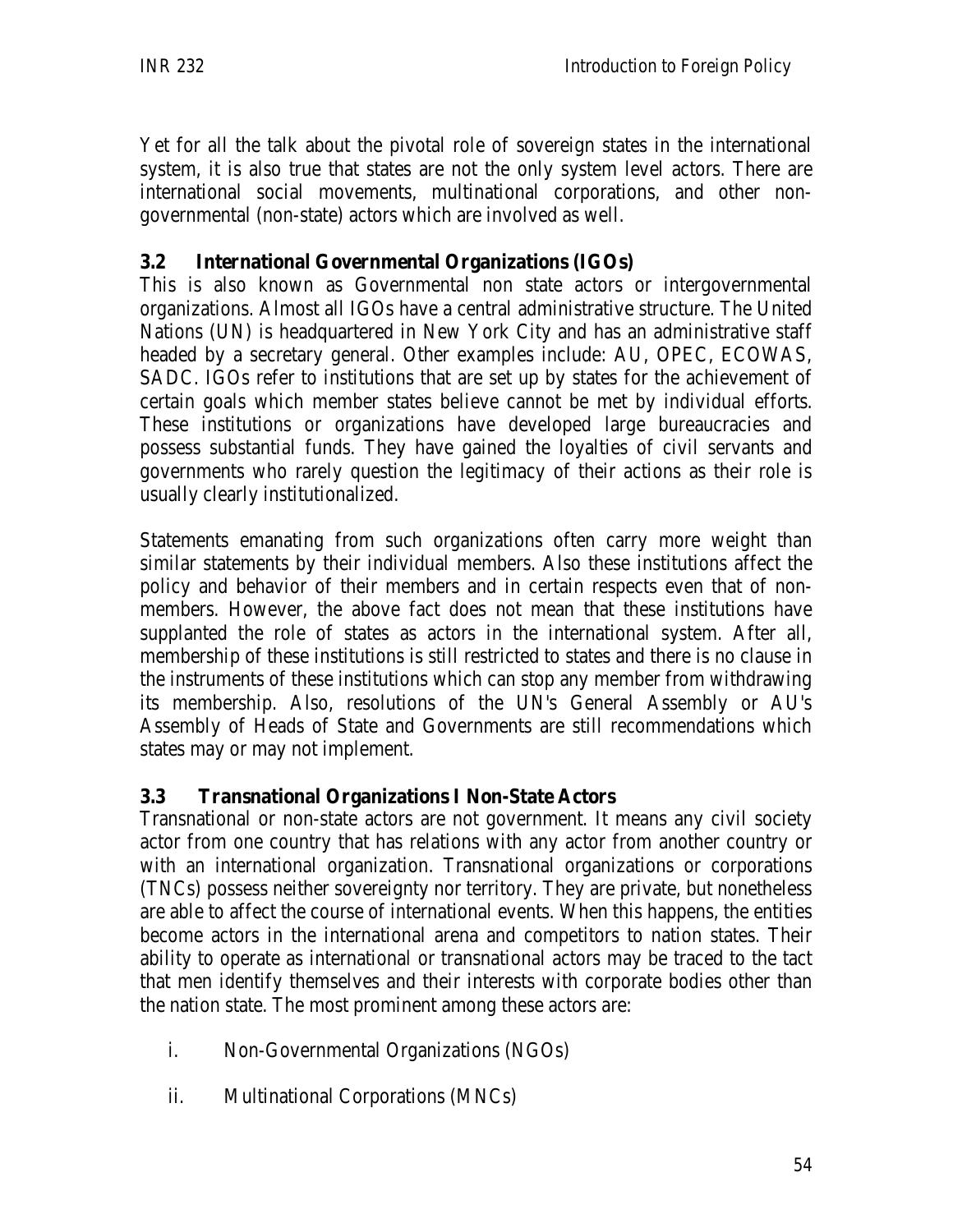iii. Individuals/Terror groups

#### **3.3.1 Non-Government Non-state Actors**

Non-governmental/Non-state actors are also known as Nongovernmental Organizations (NGOs) Unlike IGOs, NGO membership consist of private individuals or group from various countries who share common interests and concerns. They operate across borders with primary aim of advancing their particular interest. They include religious organizations and social welfare or humanitarian organizations. Although they are non-political, their activities have on occasions affected the political behavior of states and other actors in the system e.g. the activities of Amnesty International and other human rights bodies in exposing abuse of human rights by governments in many countries.

The most important aspect of NGOs is that their role in global negotiations and global governance has been emerging steadily and slowly over the last quarter century. This role commonly occurs when numerous NGOs have an interest in one aspect or another of global society link together with supportive national organizations, sympathetic government agencies and IGOs to form what can be called a transnational advocacy networks (TANs). The IGOs that constitute a TANs have shared values. They exchange information and services related to their mutual concern with human rights, the environment or some other subject. Another example of how important non-state actors have become in international politics is when in September, 1987, nearly one hundred states signed an international treaty in which they agreed not to use land mines and to destroy any they had already laid down. Land mines are a weapon that is especially dangerous to civilians. After a war is over, they usually remain hidden in the ground for years, so must of the victims they claim are farmers plowing fields or children at play.

# **3.3.2 Multinational Corporations (MNCs)**

Multinational corporations are also another form of transnational units who have had and continue to have a significant impact on the international system. These are organizations that operate internationally, but whose membership unlike IGOs are private. A note of caution - all companies that import or export are engaging in transnational economic activities, and if they lobby foreign governments about trade, they may become transnational political actors. However, they are not known as transnational companies (TNCs) until they have branches or subsidiaries outside their home country.

Multinational corporations are firms with foreign subsidiaries, which extend the production and marketing of their products beyond the boundaries of one single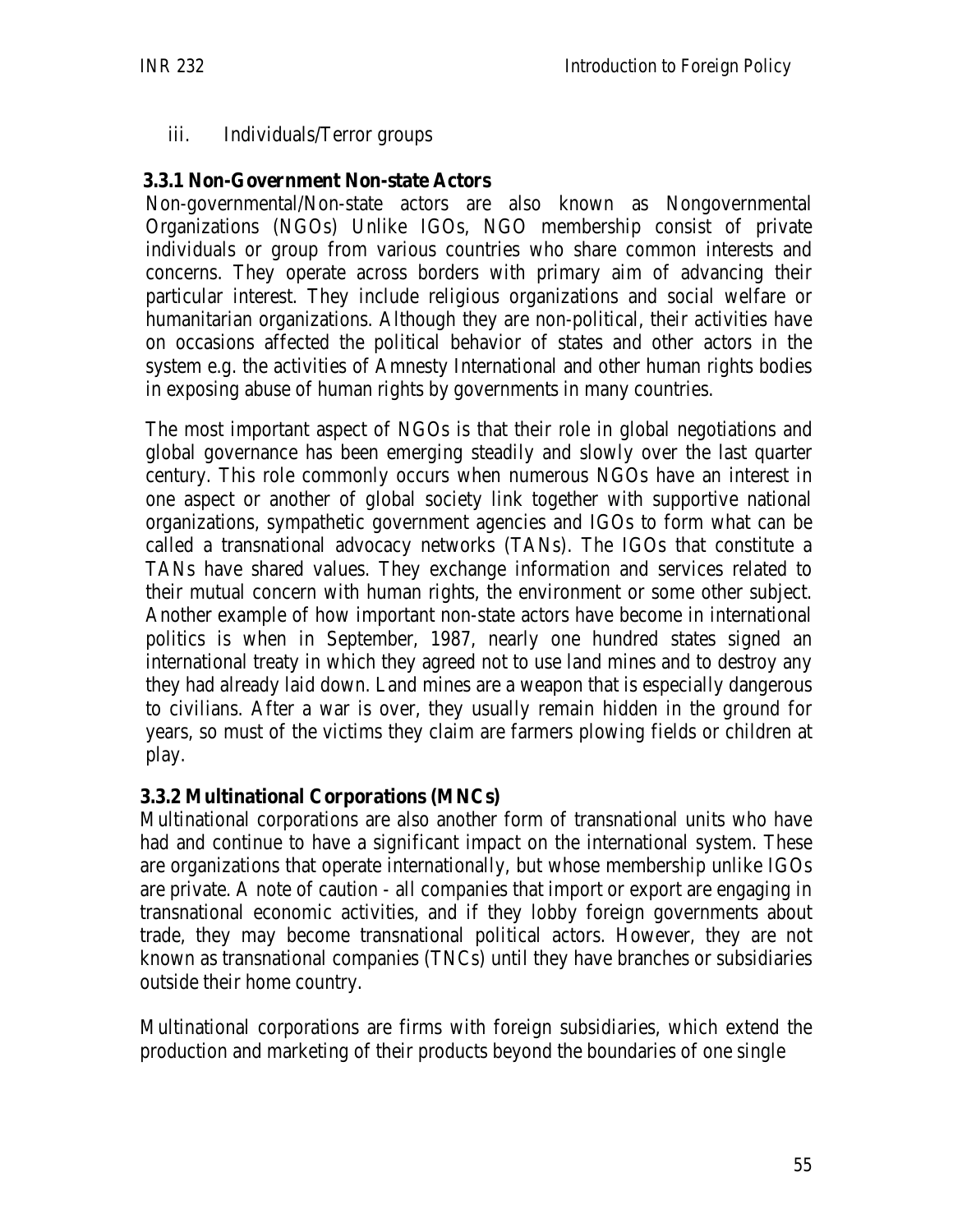country. MNCs do this in their quest for profit maximization from their transnational business activities. Infact, the expansion of international trade, investment and other financial interactions has brought in the rise of huge MNCs. The economic power of these corporate giants gives them a substantial role in international affairs. With their massive wealth, the magnitude of their operations and their near-monopoly of their very sensitive technology, they are capable of altering the economic and/or political structure(s) of weak states.

# **3.3.3 Individual /Terrorist Groups**

A third type of transnational actor is a terrorist group. There is no widely accepted definition of what constitutes terrorism for the simple fact that terrorism means different things to different people. Although their sympathizers view terrorists as freedom fighters, it is, however, important to establish how the word is used here. Terrorism is a form of political violence that is carried out by individuals, nongovernmental organizations or by relatively small groups of covert government agents that specifically target civilians and that use clandestine attack methods, such as car bombs and hijacked airliners. They even subject themselves to carrying out suicide missions abroad. Terrorist organizations bring together private individuals who attack civilians and use other methods to inflict pain on an opponent.

The goal of the terrorist to gain compliance with their wishes by undermining their opponent's morale and by making it seem better than opponents give in to the demands of the terrorist than risk further suffering. Through their networks (cells) scattered all over the globe, they are able to travel and communicate globally with ease. They can also readily move funds from one country to another, sometimes as easily as by using a recharge card or an ATM card.

These are two sources of political terrorism. For our concern here, one is state, the second is transnational terrorism. They are closely linked.

State terrorism is terrorism carried out directly by an established government's clandestine operations or by others who have been specifically encouraged and funded by a country. For example, questions have been raised about Washington's complicity in the alleged state terrorism practiced internally by some U.S client states especially during the anticommunist fever of the Cold War. On the other hand, the U.S Department of State (Foreign Ministry) has repeatedly listed Cuba, Iran, Iraq, Libya, North Korea, Sudan and Syria as countries guilty of state terrorism.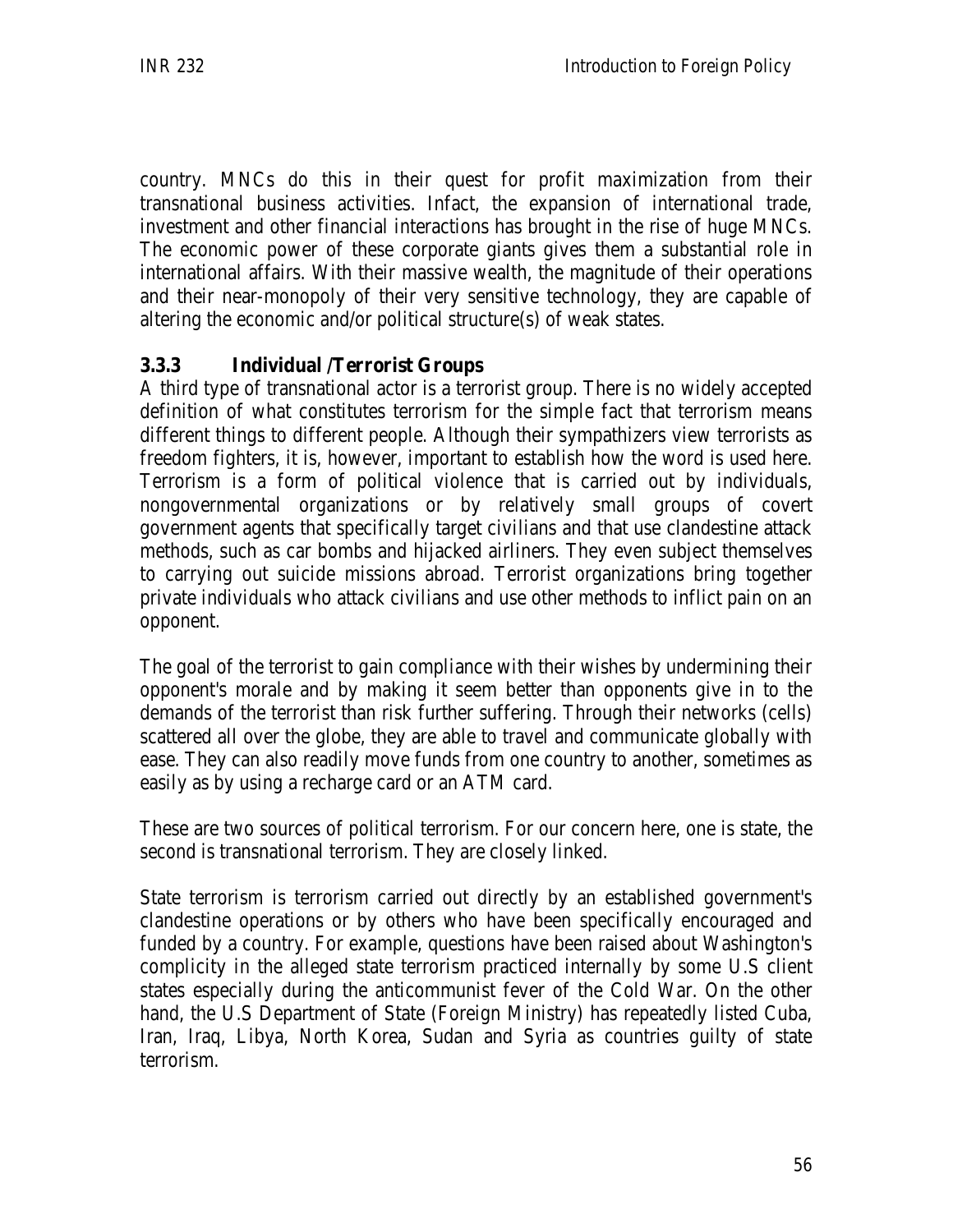Transnational terrorism is committed because the changes in the world that have given rise to a rapid increase in the number of international nongovernmental organizations have also expanded the number of terrorist groups that are organized and operate internationally. A lot of organizations including AI-Queda and about a dozen others have been labeled terrorist. AI-Queda is surely the most famous of these. AI-Queda was founded by Osama bn Laden from Saudi Arabia. It is charged that prior to the attacks on the World Trade center and the Pentagon in the U.S on 11 September 2001, bn Laden and his followers masterminded a number of other terrorist attacks. Among these were the bombings in August 1998 of the U.S embassies in Nairobi, Kenya, and Dar-esSalaam, Tanzania, that killed more than 300 people and injured thousands of others. Terror operatives continue to be active in many countries including Afghanistan, Iraq and recently in Somalia.

*Causes of terrorism:* State and transnational terrorism have certain commonalities and are closely linked. Perpetrators believe that terrorism like war is effective. It is necessary, proponents say, because it may be the only way for an oppressed group to prevail against a heavily armed government. In the end, terrorism, like most forms of violence, exist because terror tactics sometimes to accomplish their goals. Experts in terrorism believe that terrorism proves a low cost, low risk, costeffective and potentially high yield means of winning useful tactical objectives for its perpetrators. Such objective include: massive publicity, securing the release of a number of terrorist prisoners from jail, and the extortion of considerable sums to finance the purchase of more weapons and explosive and the launching of a wider campaign.

\_\_\_\_\_\_\_\_\_\_\_\_\_\_\_\_\_\_\_\_\_\_\_\_\_\_\_\_\_\_\_\_\_\_\_\_\_\_\_\_\_\_\_\_\_\_\_\_\_\_\_\_\_\_ \_\_\_\_\_\_\_\_\_\_\_\_\_\_\_\_\_\_\_\_\_\_\_\_\_\_\_\_\_\_\_\_\_\_\_\_\_\_\_\_\_\_\_\_\_\_\_\_\_\_\_\_\_\_ \_\_\_\_\_\_\_\_\_\_\_\_\_\_\_\_\_\_\_\_\_\_\_\_\_\_\_\_\_\_\_\_\_\_\_\_\_\_\_\_\_\_\_\_\_\_\_\_\_\_\_\_\_\_ \_\_\_\_\_\_\_\_\_\_\_\_\_\_\_\_\_\_\_\_\_\_\_\_\_\_\_\_\_\_\_\_\_\_\_\_\_\_\_\_\_\_\_\_\_\_\_\_\_\_\_\_\_\_

#### **Self Assessment Exercise**

- Q1 Who is an actor in the international system?
- Q2 How would you describe government non-state actors?

#### **Possible Answers**

- Q1 Answer found in 1.0
- Q2 Answer found in 3.2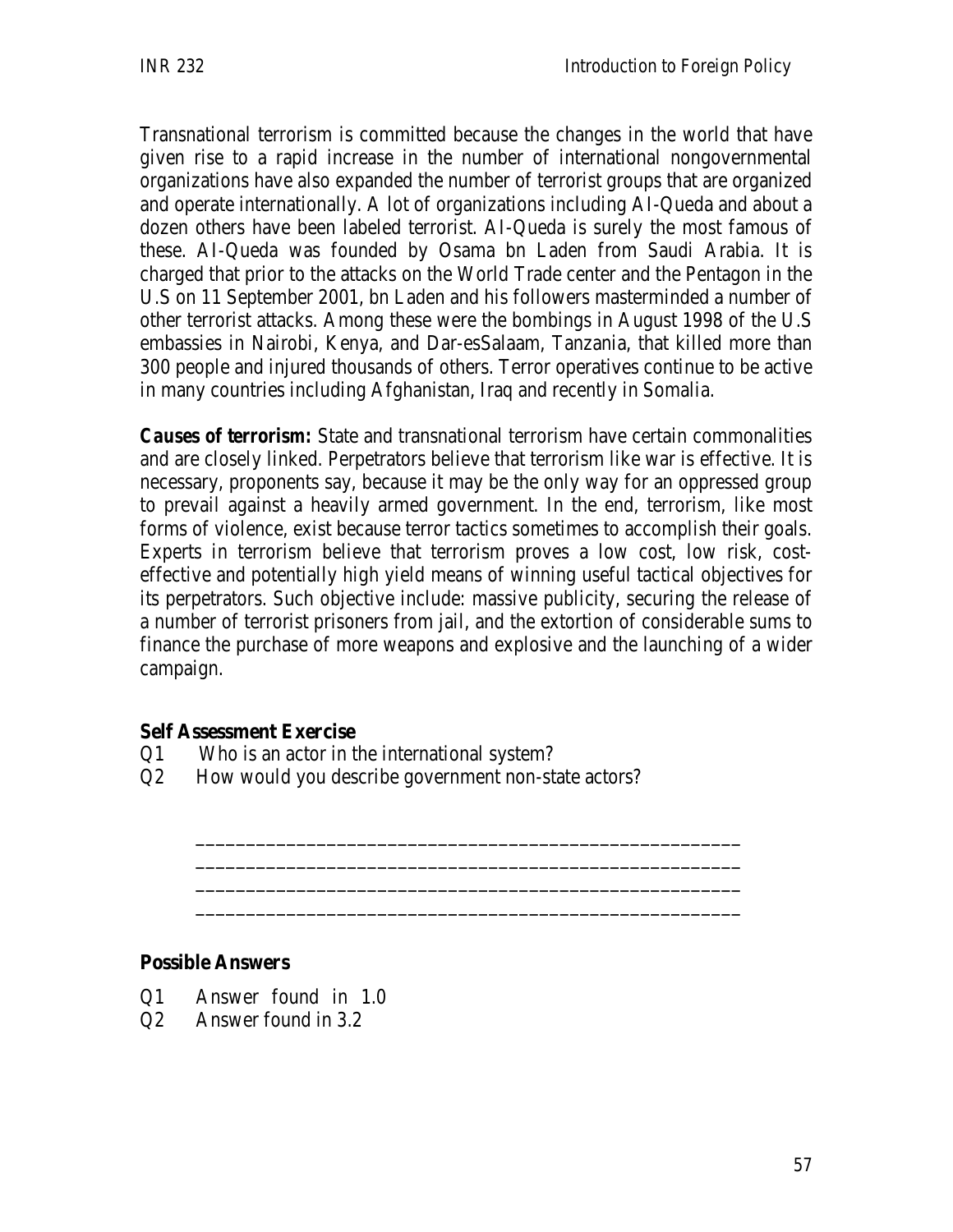# **3.4 Level of Analyses**

We have from the beginning of this course seen the international system and how it is shaped by its characteristics: global authority structure actors and power relationships. If we are to predict the future from the system level analysis, can it give us some idea about the world we would experience in future? More than this, we have look at issues and policy systems in global politics. It will include the high politics of peace and security, the UN, IGOs and TNCs. This may not be as simple. It is more useful to analyze global politics in terms of a variety of dimensions describing each policy domain and the actor within it.

If we move from a state centric to pluralist model, in which governments and transnational actors interact with each other bilaterally and multilaterally, then we would be rejecting a static unidimensional concept of power (i.e. only the state should have sole monopoly of power). Actors enter a political process possessing resources and seeking particular goals. To determine influence and explain outcomes requires whether the resources of actors are relevant to the goals being pursued. We then describe the degree of divergence between the goal of the different actors, and analyzing how they are changed by the interaction processes.

# **4.0 CONCLUSION**

From the beginning of this course unit to this point, we can conclude that the state is not the only player in the international arena. For all the strength of state as the principal actor in the international system the dominance of states as the focus of political authority is in decline. Some pressures are pushing the system toward greater corporation. This pressure or movement towards more global structure could be based on the building of political, economic and even ecological forces that demand cooperation and integrations. After all, no nation is an island.

Transnational organizations vying for the loyalty of individuals are in so doing undermining the state. But for now (in spite of the above), the state remains strong, integral unit and the internationals system will remain state-centric.

# **5.0 SUMMARY**

Authority problem is a characteristic of any system. In the international system, there is no central authority - authority is horizontal rather than vertical in structure. It is based on the sovereignty of states. Jackson, (1999), sovereignty means that countries are not legally answerable to any higher authority for their international or domestic conduct. States or groups that become involved in disputes must ultimately settle them themselves whether by negotiations or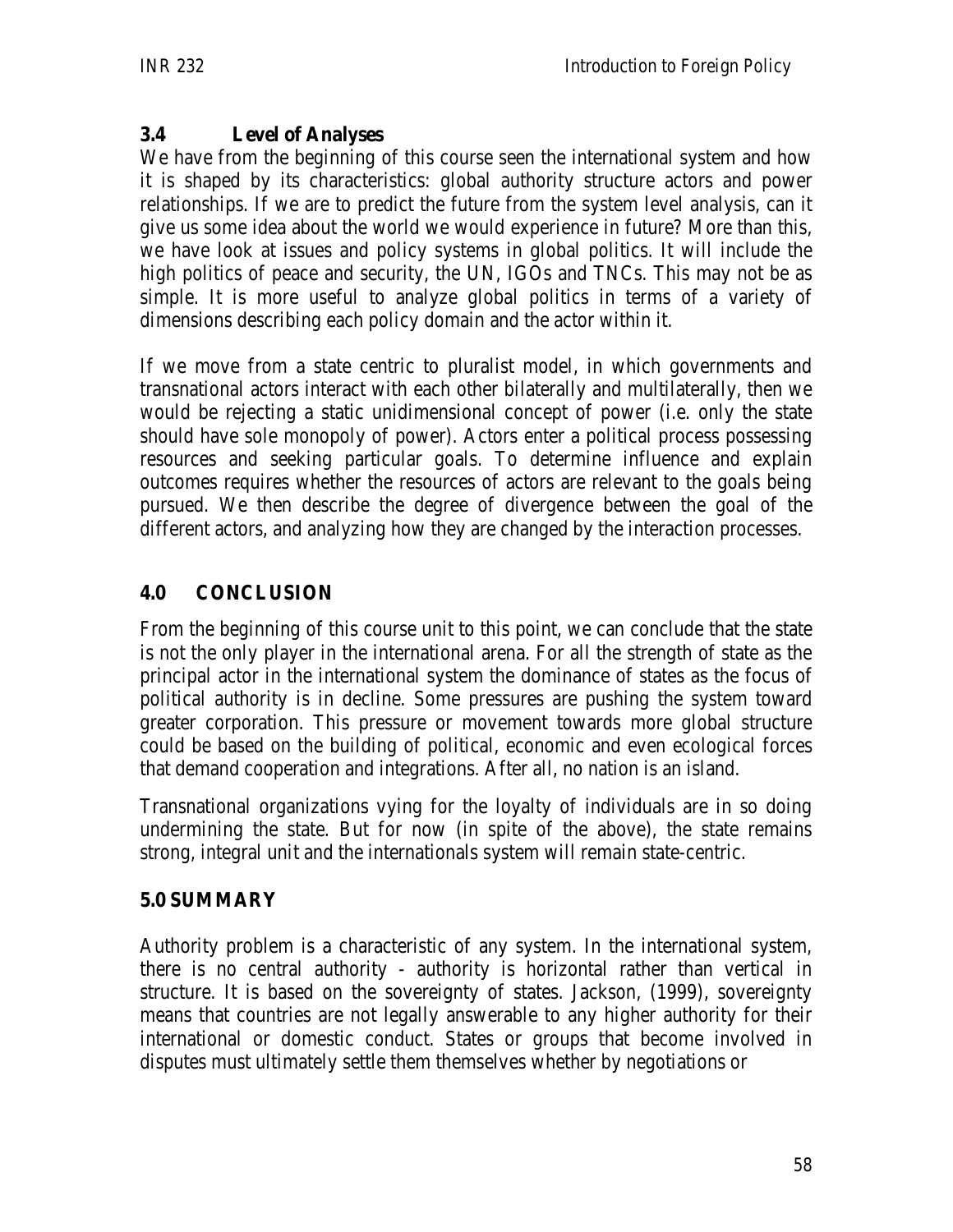through war. Other states may give helpful advise and exert pressure on the disputants, but there is no central body that can impose a settlement.

Actors are another characteristic of any system. This course is about the organizations that operate in the system, the reasons they operate and what impact they have on the course of intentional relations. In the absence of a central authority, actor, in the international system include: state and non state actors. Non state actors include the transnational organizations. This is further treated as: NGOs, MNCs and individuals/Terror groups. Actors in the international system have individual common goals of advancing their interest abroad such as to influence policy decisions.

### **6.0 TUTOR MARKED ASIGNMENT**

- Q1 Explain the implications of state for the study of international actors
- Q2 How could a local women's group have a significant effect upon global politics?
- Q3 What are the different types of transnational actors? Give example of each.
- Q4 How can you become a global actor?

Each correct answer 2 ½ marks. The total score is 10 marks.

#### **7.0 REFERENCES/FURTHER READINGS**

Baylis John and Steve Smith, The Globalization of World Politics (New York: Oxford University Press, 2006).

Brown, Seyom, International Relations in a Changing Global System (Boulder, Co: Westview Press, 1998).

Bull, Hedley and Adam Watson, The Expansion of International Society (London: Oxford University Press, 1982)

Keohane, Robert .0 and Joseph, S. Nye eds. Transnational Relations and World Politics (Cambridge, Mass: Harvard University Press, 1972).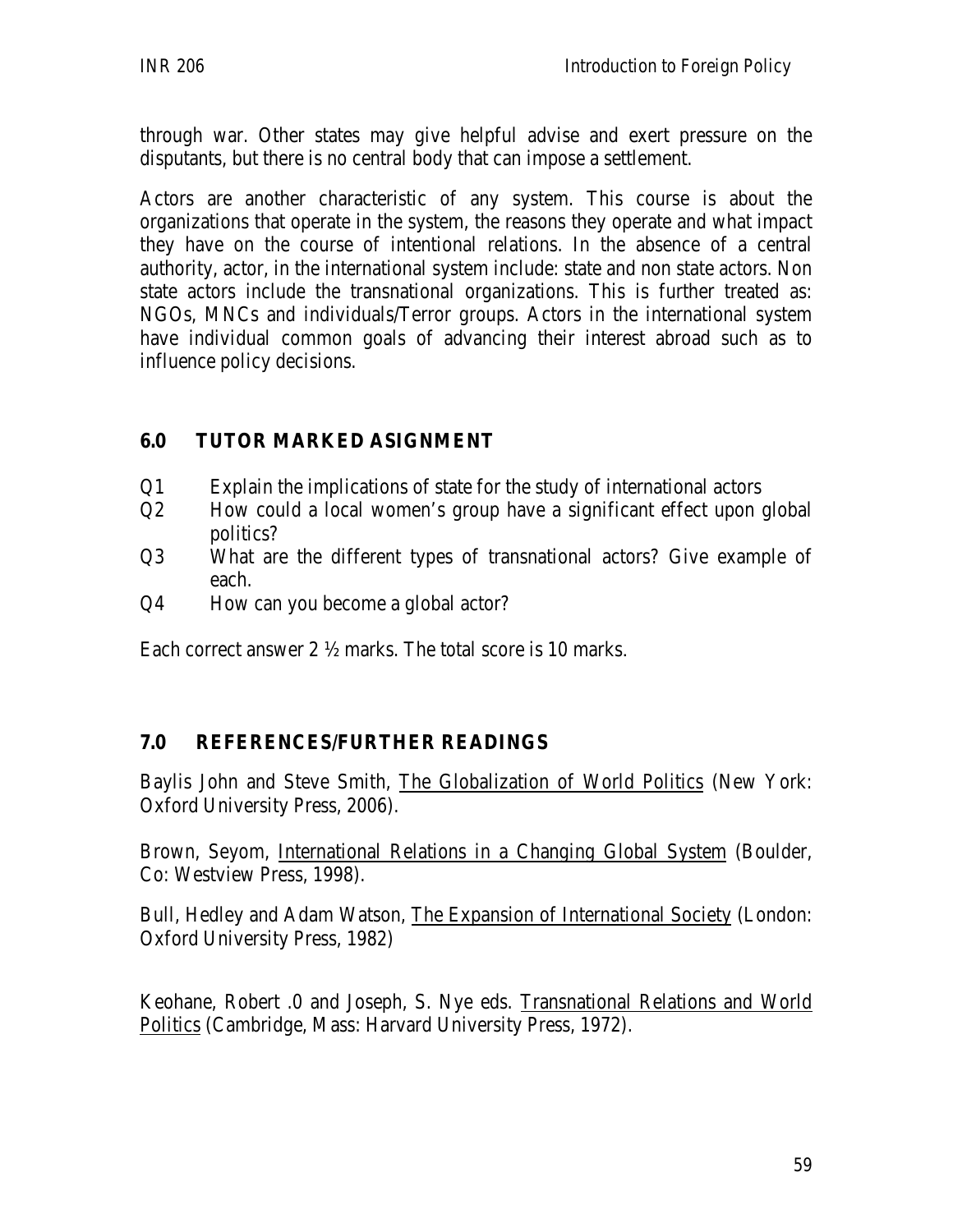Rourke, John and Mark, A. Boyer, International Politics on the World Stage (Boston, Mass: McGraw Hill, 2003)

Shivley, W. Philips Power and Choice: An Introduction to Political Science (New York: McGraw Hill 2005).

Weiss, T.G. and Gordenker, L. eds. NGOs, the UN and Global Governance (Boulder, Colorado: Lynne Rienner, 1996).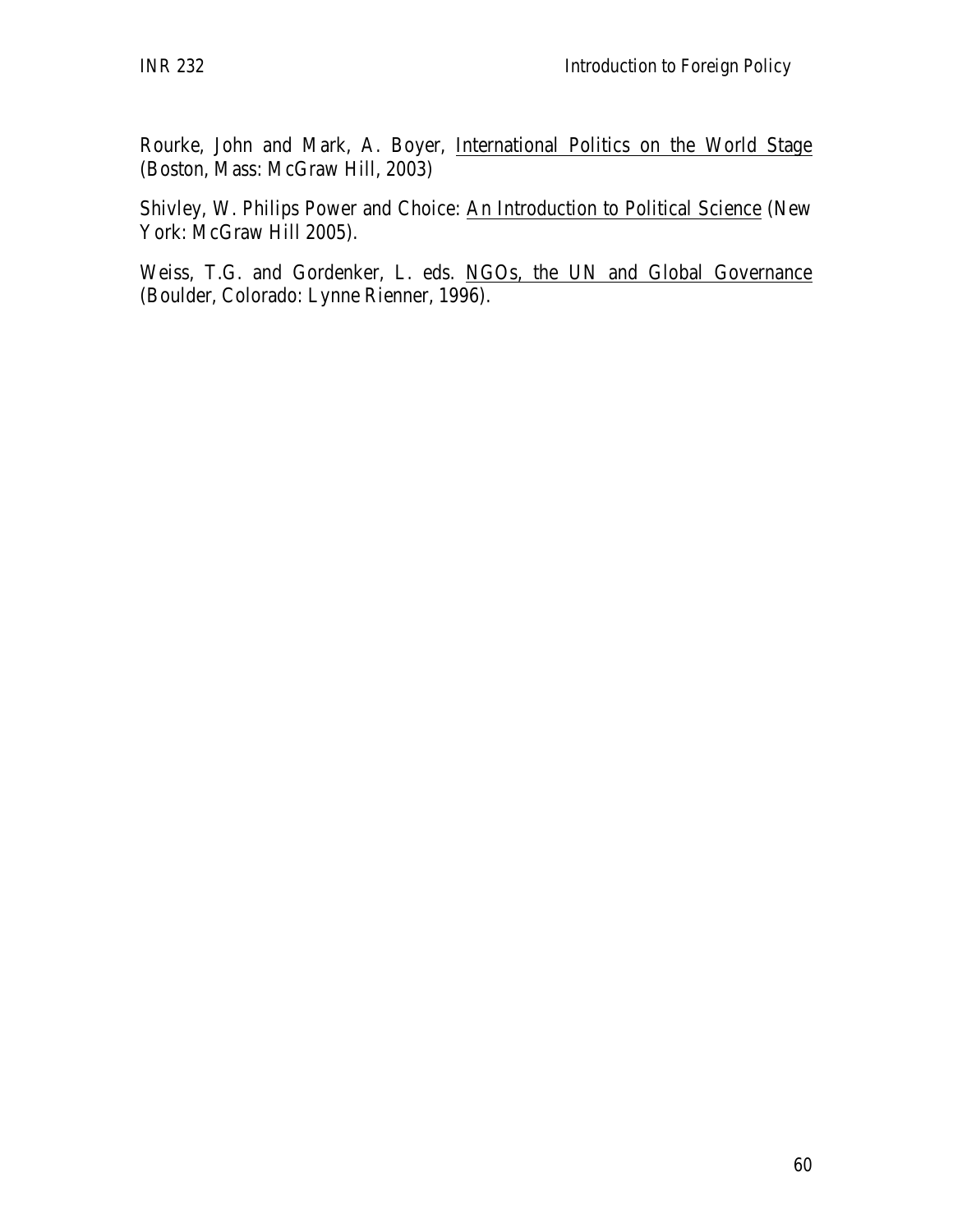# **MODULE** 2

# **UNIT 3 FORIEGN POLICY**

# **CONTENTS**

- 1.0 Introduction
- 2.0 Objective
- 3.0 Main body
	- 3.1 Level of Analysis
	- 3.2 International Relations and Foreign Policy
	- 3.3 Meaning of Foreign Policy
	- 3.4 Making of Foreign Policy 3.4.1 Type of Government 3.4.2 Type of Situation 3.4.3 Type of Policy
- 4.0 Conclusion
- 5.0 Summary
- 6.0 Tutor Marked Assignments
- 7.0 References/Further Reading

# **1.0 INTRODUCTION**

Generally speaking, most people neither think much about foreign policy, how it is made or how it affects their lives as individuals. Many imagine that president or prime ministers decide and it is done. In reality decision-making is usually a complex process. Sometime the national leaders may be pivotal, but more often, the leader does not play a decisive role. This course will move a little away from the international system level of analysis but without abandoning altogether the international system (of states) as both are inextricably linked. It will look at the relationship of international relations (as we have learnt in module 1) and foreign policy, the meaning of foreign policy and the making of foreign policy.

The self-assessment exercise is to be done by you. It is meant to test your understanding of what you have learnt in this course. The tutor-marked assignment is to be submitted together with form to your tutor for formal assessment. Reference and further reading will help improve your understanding of this course. Turn to the last page of this unit (which usually contain the references).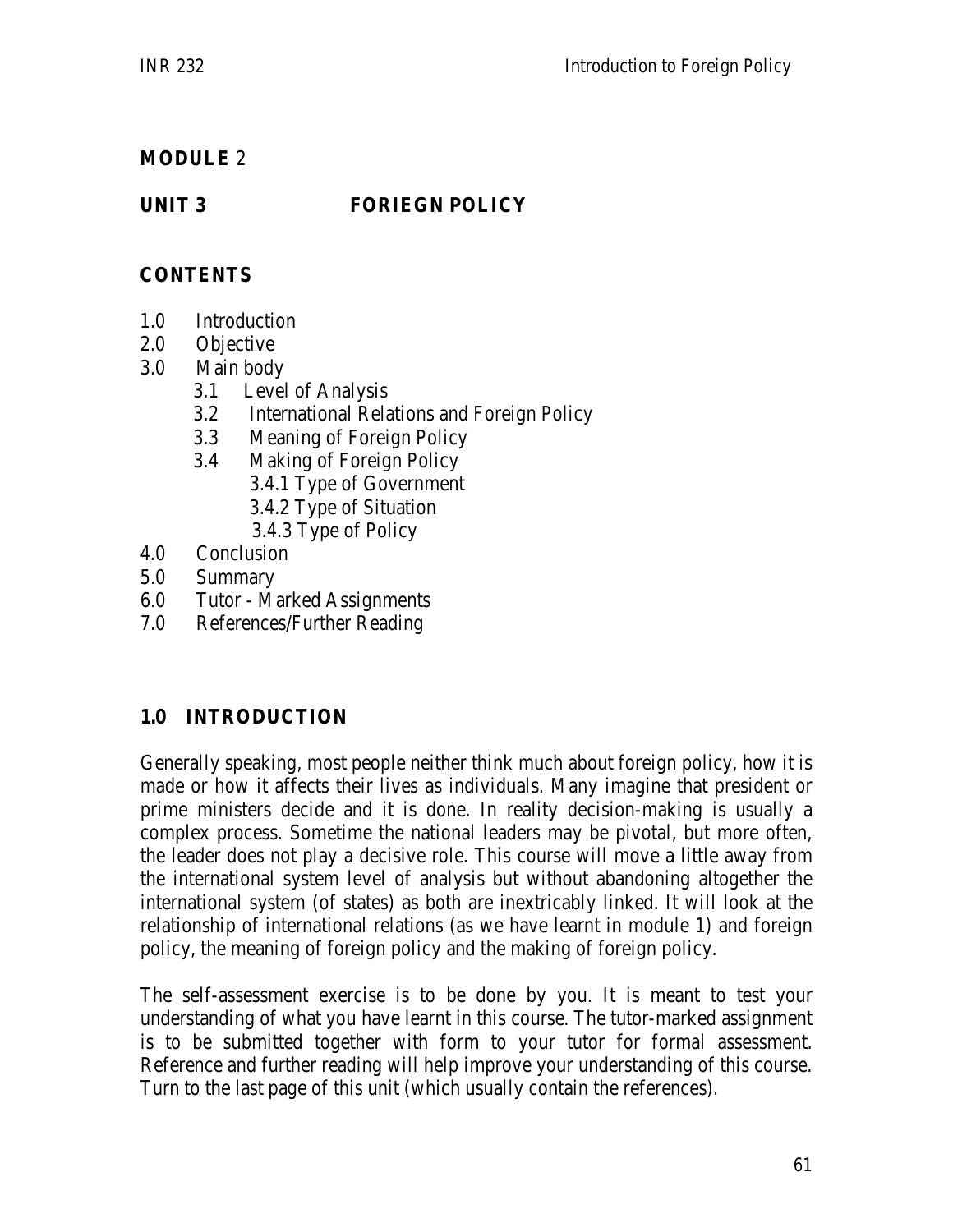# **2.0 OBJECTIVE**

The objective of this course is to bring the term of *Foreign Policy* closer to the fresh student. At the end of the course the student will be able to differentiate, establish similarities or relevance between international relations and foreign policy. They will learn that foreign policy by nature, is like a product "made" at home for consumption abroad. The student should fairly be able to analyze the factor that influence the making of foreign policy. These must include the type of government, situations and types of policy at stake, the linkage of domestic policy and foreign policy and the degree to which political leaders influence which policy.

# **3.0 MAIN BODY**

# **3.1 Level Of Analysis**

Like the system level analysis in unit 4, state level analysis believe that states are the most powerful actors on the world stage. However, both system and state level analyses differ on how much freedom of action states have. State level analysis contend that states are relatively free to decide what policies to follow. Understanding what countries do would be based on studying what goes on in world politics - this revolves around interactions between government - two or more states trying to gauge the rationales behind the other's actions and anticipate it next move. (Hermann and Hyan 1998).

These interactions are referred to as events. Events and subsequent events (reactions and counter reactions) are studied through event data analysis. This approach is useful for analyzing matters such as: reciprocity between countries. For example, if country A upgrades its military (event), how will country B respond (event)? Will an arms race occur? (Rourke and Boyer, 2004).

The second concern of state level analysis is the decision making analysis or investigating how countries make policy choices. This level of analysis would insist that to understand the foreign policy of a country, it is necessary to understand that a country's domestic factors and its foreign policy making processes. These factors combine to determine how state act and by extension, how the international system is a sum of these actions. Thus, while system level analysis is concerned with the international system events or international environment, state level analysis is interested in internal or domestic factors in foreign policy decisions and processes.

In any analysis of foreign policy, student should be mindful of two major limitations: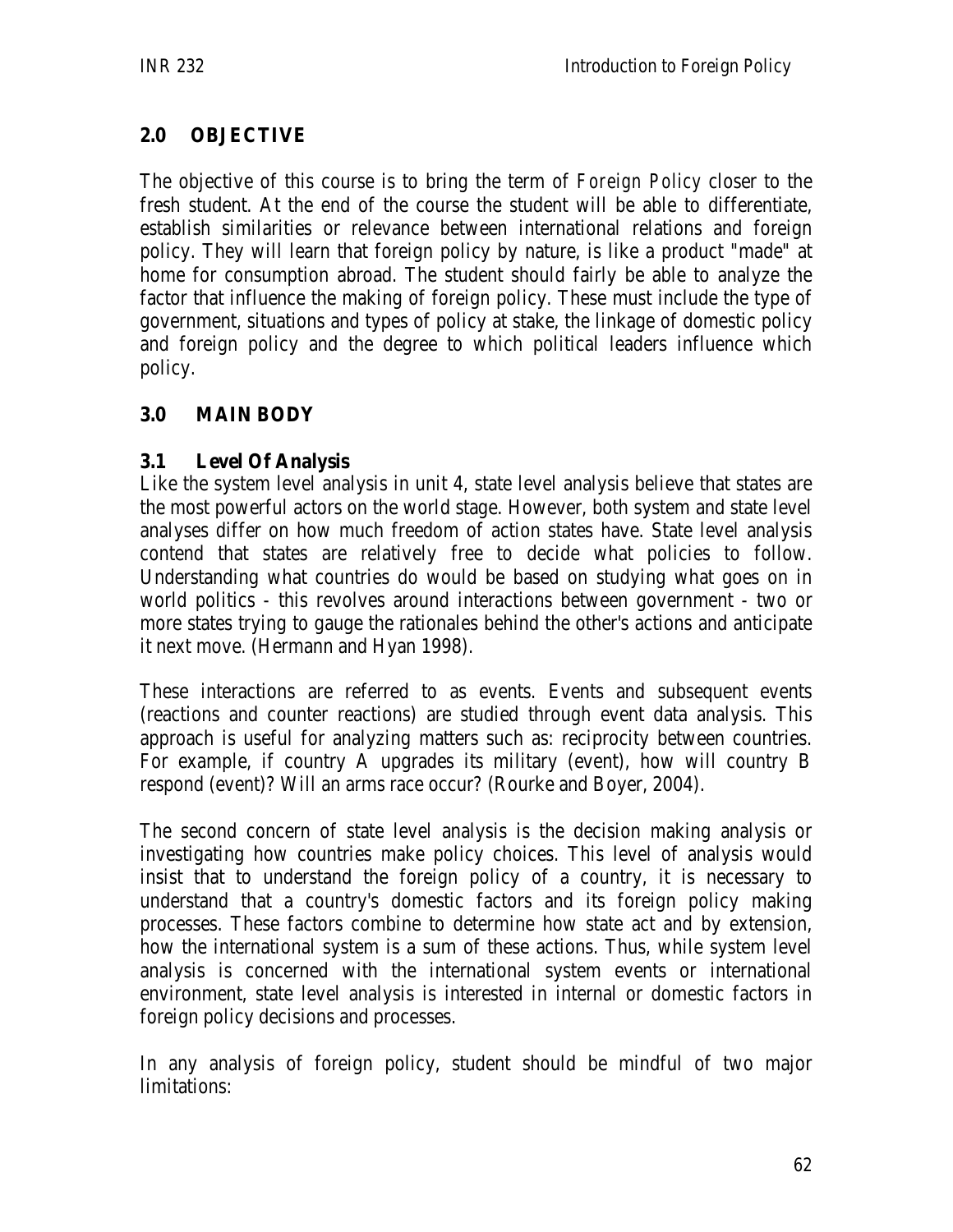First, is that there could be lack of reliable information. Even a casual perusal of the literature on foreign policy of some countries can reveal that on the whole the sources are very scanty and unreliable and that supporting evidence for many of the statements is quite unsatisfactory. This was especially so during the cold war period when Soviet foreign policy, for example, was a very guarded secret. Few important documents were available (there still are), the press is government controlled; public debate on foreign policy is practically non existent; the value of the report of the foreign correspondent is necessarily lessened by the fact that these correspondent have little assess to essential document, and are not free to move about at all. More over, the strict censorship of an earlier era has now been replaced by self-censorship, in some respect an even more restrictive policy since correspondents know that misjudgment will bring expulsion.

# **3.2 International Relation and Foreign Policy**

There are various definitions of these two terms: International Relations and Foreign Policy. It is not considered necessary here to run a repeat of the various definitions of international relations. Suffice it to say that there is little agreement as to where the distinction lie. How a writer defines them is influenced by what he intends to investigate with particularity on approach, model or theory. Generally, international relations and foreign policy are very interrelated. However, we need to understand that international relations is much more holistic in form. International relations is concerned with the conscious promotion of peace among nation - states and the study of enhancement of the mechanism of conflict prevention, management and resolution. International relations include consideration of foreign policies of nation - states, studies of international trade unions, tourism, transportation, communication and so forth. International relations cuts across all areas of human endeavor and could best be described conglomeration of all facets of relations between distinct societies.

# **3.3 Meaning of Foreign Policy**

There are as many definitions of foreign policy as there are interested scholars and writers. Though there is no universally satisfactory definition of the term, they have certain common views. Foreign policy of any country deals firstly with preservation of its independent and security, and second, with the pursuit and protection of it economic interest.

In the words of Professor F.S. Northedge (1968), foreign policy is viewed as "an interplay between the outside and inside". This definition suggests that foreign policy is a reaction to external stimuli while reflecting on domestic realities. Professor Charles Lerche and. Professor Abdul Aziz Zaid maintain that the foreign policy of a state usually refers to the general principles by which a state governs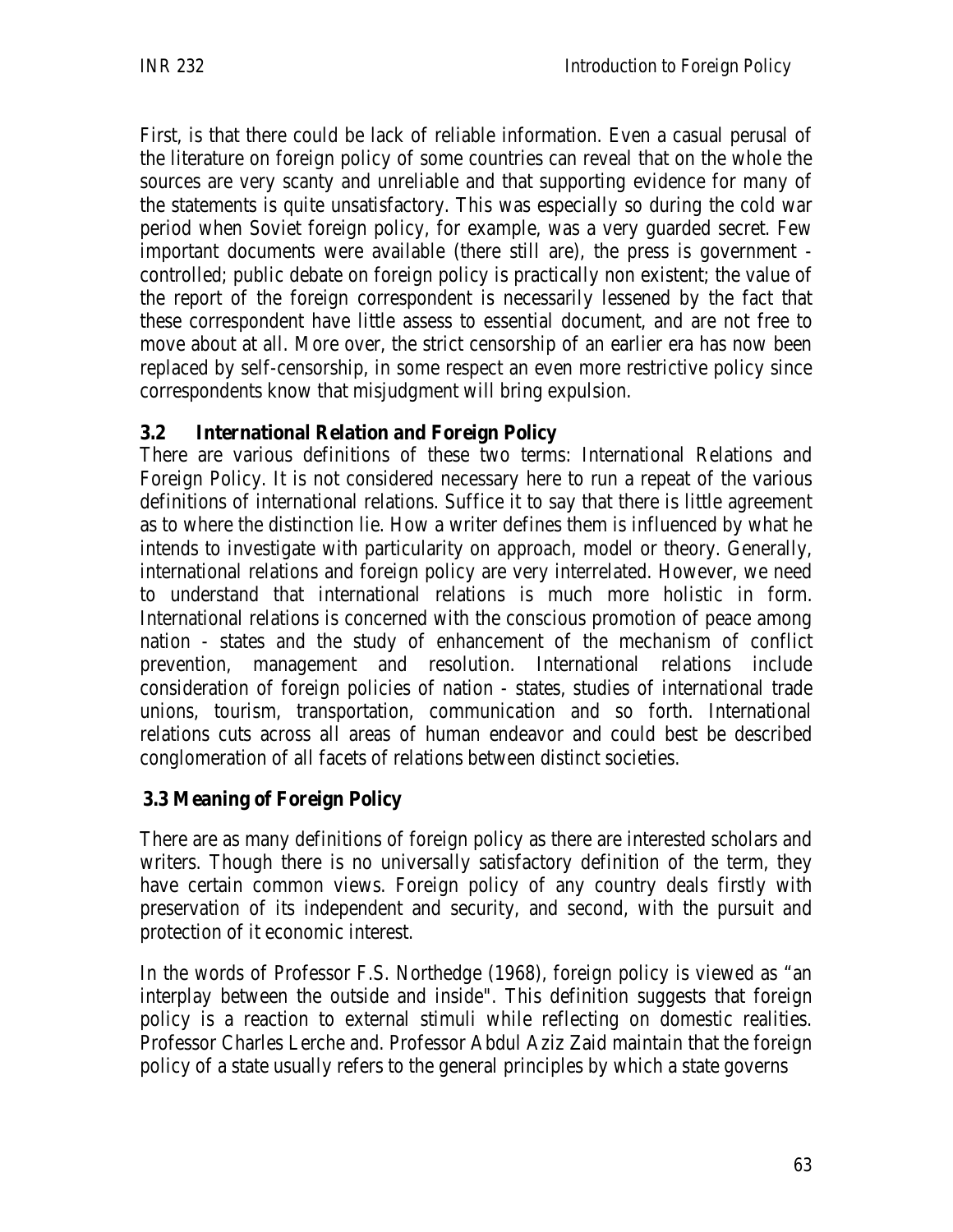its reactions to the international environment". Again Professor Joseph D. Frankel (1973) sees foreign policy as "a dynamic process of interaction between the changing domestic demands and the changing international environment". This definition sees foreign policy 4iV6 consisting of decisions and actions which involve, to some appreciable extent, relations between one state and other. It is a dynamic process involving interaction between the domestic and the external environment and in accordance with the national interest of the states concerned.

Thus, foreign policy is the analysis of the actions of a nation - state (motivated by its interest) toward the external environment and the domestic conditions under - which these actions are conceived and formulated. In sum, foreign policy is essentially the instrumentality by which states influence or seek to influence the external world and to attain objectives that are in conformity with their perceived national interest. One distinct factor about foreign policy is that it operate in an environment in which the actors do not have control whereas domestic policy has social control through the law.

One indispensable fact is that no nation is an Island - the objective, desires or goals of a nation cannot be achieved within the restricted boundaries of one nation. This means that it is as important as it is necessary that all nations harness their needs and resource within both their countries and outside their national boundaries. Thus every nation, as a matter of obligation, must have both internal and foreign policy. Foreign policy is all about formulating, designing and directing state's policy towards achieving its goals and objective realities that it cannot attain within its domestic domain. As for those desires that are achievable within its domestic sphere, it designs policies and strategies toward their fulfillment. This is referred to as internal or domestic policy.

A nation's level of involvement in various international issues is often the expression of its general orientation towards the rest of the world. Orientation here means a nation's general attitude and commitment towards the external environment. It is important to note that a country's foreign policy, in the past was designed to be weighed against certain ideological poles i.e. non - aligned, pro-West or pro-East until the East-West divide virtually disappeared with the crumbling of the Berlin wall in 1989. But it is also not that necessary for countries to formulate their foreign policies along power venture. Policy makers can decide to design foreign policy that is not necessarily in broad and comprehensive terms. States with such foreign policy orientation hope to be able to react to challenges from the external environment much more effectively should the need arise. In this manners, a country's foreign policy guides and shapes its behavioural tendencies in the international arena.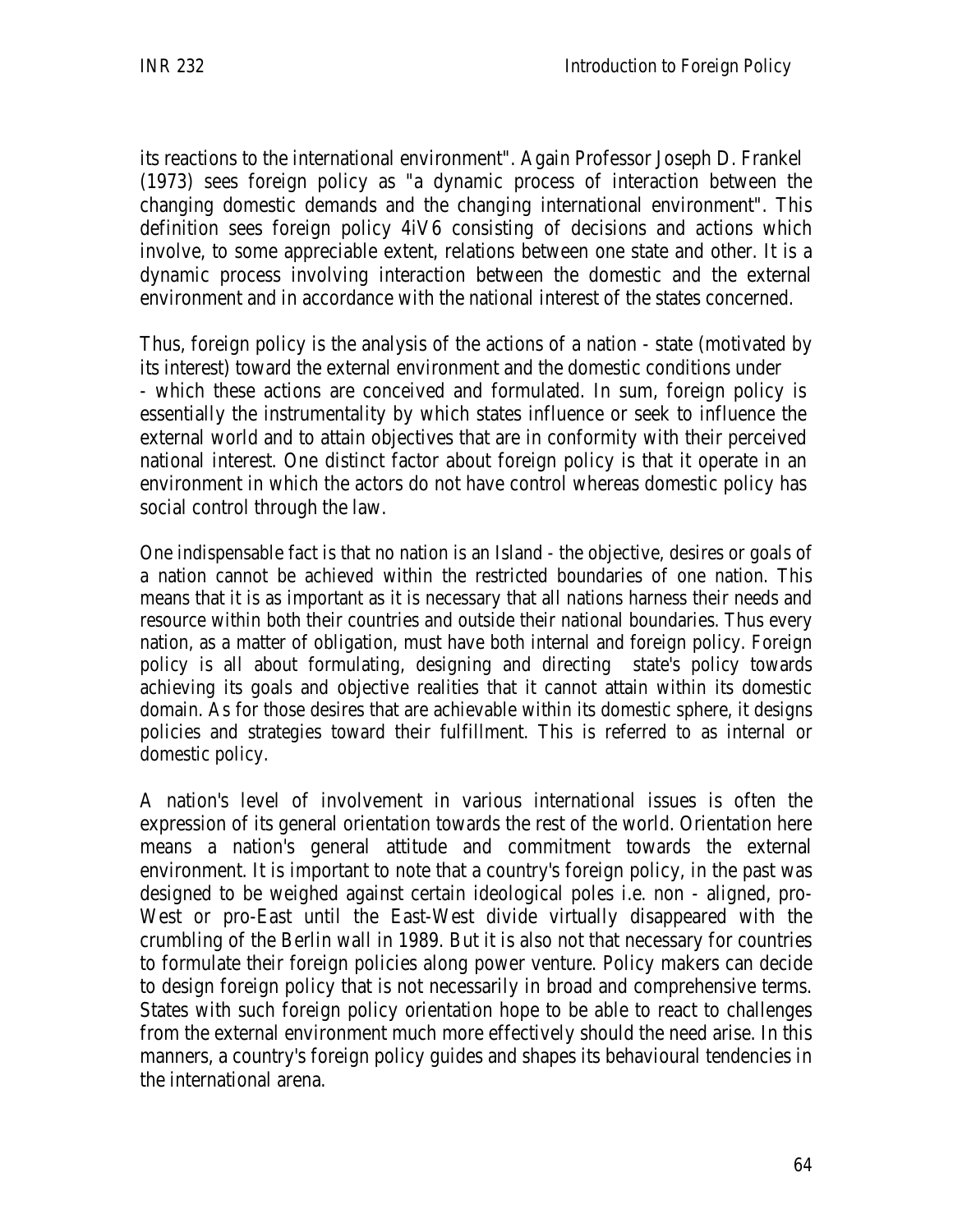# **3.4 Making of Foreign Policy**

Foreign policy decision -making whether in a democratic or dictational states, is limited by an intricate web of government and social restraints. In this course, we will understand this web in terms of three general aspects of foreign policy making. (1) types of government, (2) types situations and (3) policy

# **3.4.1 Type of Government**

One variable that affect the foreign policy process is a country's type of domestic political system. It is important that we classify political systems such as democratic and authoritarian governments as a preliminary step to studying their variance in policy and process. This is because differences in the process (how policy is decided) results in differences in policy substance (which policy is adopted.).

The differences between democratic governments and authoritarian government is not exact. However, the standard that differentiates the two is how many and what types of people can participate in making political decision(s). For example, in Canada, political participation is extensive, because only few adults are formally excluded from the political process. In other countries such as China and North Korea, participation is limited to an elite based on an individual's political party, economic standard and social or some other factor (Nathan 1998).

The second criterion for judging forms of government is how many forms of participation available: For example, in the United States, political dissent is public, frequent, often strident, and touches on issues ranging from the presidents foreign and domestic policies through his personal life. By contrast, China tolerates very little open disagreements with governments policy. Although the government in Beijing has tried to present a less authoritarian image in recent years, there are still instances of arrest of dissidents, the oppression of minorities (especially Muslims and Tibetans, the lack of democracy, and other restrictions on political and civil rights.

# **Democracy and Foreign Policy Choices**

Although democracies allow greater participation in the political process than do autocracies, their political influence is not equally shared in a democracy. The policies that are adopted in any form of government is influenced by how many and what types of people can participate effectively in making political decisions. But in reality, there is a gap between participation and the influence they exert on foreign policy decisions including in a democracy. There is a gap because who makes decisions do not necessarily have an important influence on what policy is adopted. The problem could border on gender gap, under representation of some group or some other factors.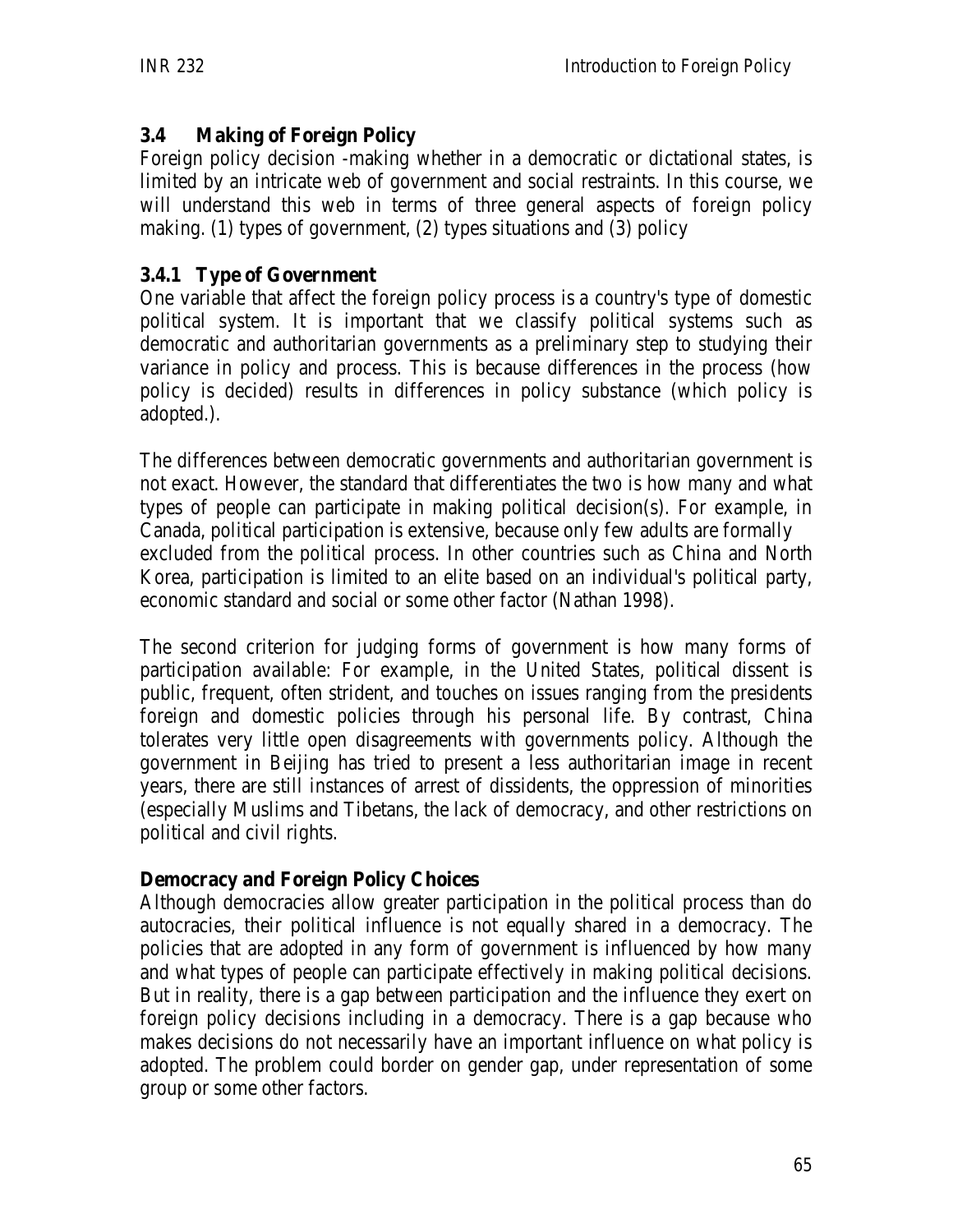# **3.4.2 Type of Situations**

Irrespective of the form of government, policy-making process in not always the same. Situation is one variable that determines the exact nature of the foreign policy process. For example, there are differences in policy making in crisis situations compared to non-crisis situations. A crisis is a circumstance in which decision makers are (1) surprised by an event (2) feel threatened (especially military), and (3) believe that they have only a short time in which to make a decision (Brecher and Wilkenfield 1997). The more intense each of the three factors is, the more acute the sense of crisis.

Decision makers usually strive during a crisis to make rational decisions, but their ability to gather and analyze information is hampered by the exigency of time. Anxiety or anger engendered by a crisis often increase the emotional content of decisions. Thus, with limited information, little time to think, and with heightened emotions, leaders rely heavily on preexisting images. The result of these is that only rarely does a coherent picture emerge. This means that decision- makers will respond to a situation according to the images they already have. If leaders, for example, perceive another country as aggressive and if that country mobilizes its forces during a crisis, then decision maker will probably see that act as preparing for attack rather than a preparation for defense.

# **3.4.3 Types Policy**

Policy are of various types. How foreign policy is decided also varies according to the nature of the issue area involved. Analyzing this depends on the idea that issues that address different subject areas will be decided by different decision makers and by different process. Arguably presidents and other lenders have greater power to decide foreign policy than they do to determine domestic policy. Domestic policy is an area in which legislatures, interest groups, and even public opinion play a greater role.

One explanation for this argument may be that many policies are neither purely domestic nor purely foreign. Instead they have elements of both policy types (foreign and domestic), and thus, constitute a third type called *intermestic policy.*  Foreign trade is a classic example of an *intermestic* issue because it affects both international relations and domestic economy in terms -of jobs, prices and other factors. The influence of political leaders is less on such *intermestic* issues because they, like domestic issues, directly impact and activate interest groups, legislators, and other sensational actors more than do foreign policy issues. It follows that presidential leadership is strongest on pure foreign/defense policy issues weaker on mixed *(intermestic)* issues, and weakest on pure domestic issues. (Rourke and Boyer, 2003).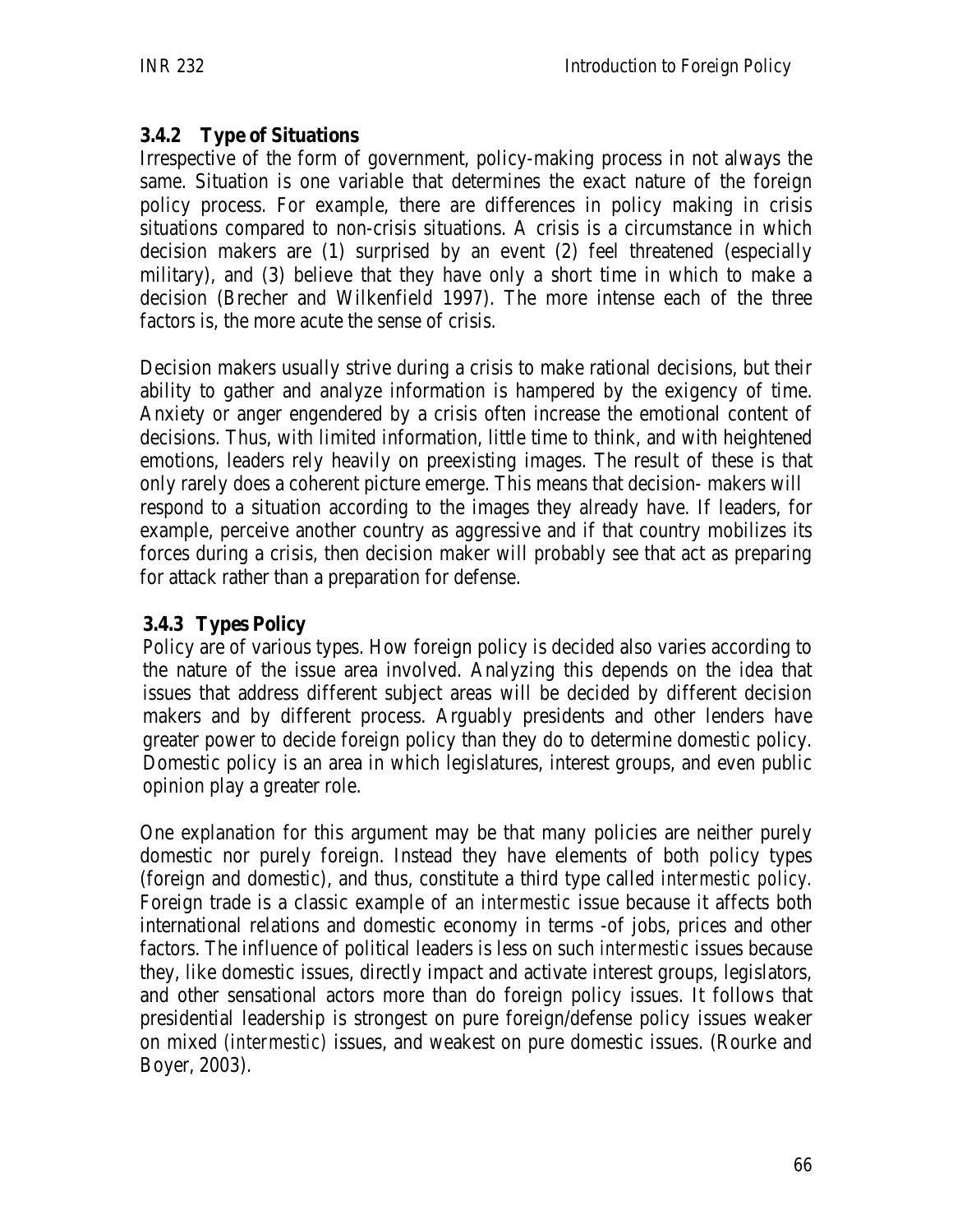#### **Self Assessment Exercise**

- Q1 What is the relationship of international relations and foreign policy?
- Q2 A country's foreign policy guides and shapes its behavioral tendencies in the international arena. Explain:

**\_\_\_\_\_\_\_\_\_\_\_\_\_\_\_\_\_\_\_\_\_\_\_\_\_\_\_\_\_\_\_\_\_\_\_\_\_\_\_\_\_\_\_\_\_\_\_\_\_\_\_\_\_\_\_\_\_\_\_\_\_ \_\_\_\_\_\_\_\_\_\_\_\_\_\_\_\_\_\_\_\_\_\_\_\_\_\_\_\_\_\_\_\_\_\_\_\_\_\_\_\_\_\_\_\_\_\_\_\_\_\_\_\_\_\_\_\_\_\_\_\_\_ \_\_\_\_\_\_\_\_\_\_\_\_\_\_\_\_\_\_\_\_\_\_\_\_\_\_\_\_\_\_\_\_\_\_\_\_\_\_\_\_\_\_\_\_\_\_\_\_\_\_\_\_\_\_\_\_\_\_\_\_\_ \_\_\_\_\_\_\_\_\_\_\_\_\_\_\_\_\_\_\_\_\_\_\_\_\_\_\_\_\_\_\_\_\_\_\_\_\_\_\_\_\_\_\_\_\_\_\_\_\_\_\_\_\_\_\_\_\_\_\_\_\_**

**Possible answer**

- Q1 Answer found in 3.2
- Q2 Answer found in 3.3 (Last paragraph)

# **4.0 CONCLUSION**

The foreign policy of any state is shaped by geographical and historical consideration, by her political and social system, her economic strength and military power, by her relative power position, by the policies of other states, and the world government. In foreign affairs nations cannot pursue static objectives. Diplomacy must therefore operate in a fluid medium. Some problem cannot ever be permanently solved, we must live with them. The important thing is motion toward objective.

The line of demarcation which hither has existed between domestic and foreign problems is disappearing. People are becoming more conscious of the interconnectedness between domestic and foreign affairs, and of the effects of the one upon the other. But people on occasions show an unwillingness to support wholeheartedly specific foreign policies advocated by their government. This could happen when the foreign policy requires a substantial `modifications of domestic policies, sometimes to the detriment of local or personal interest. The result is that the government often adopted domestic policies that are incompatible with its stated foreign policies. For example, the heavy burden in which the military budget impose upon the Nigerian economy due mostly to the peacekeeping around the world including Liberia and Dafur in Sudan would indicate that this is an age when foreign policies are of primary importance.

# **5.0 SUMMARY**

This unit is located within the rate level analysis. In this we see that states are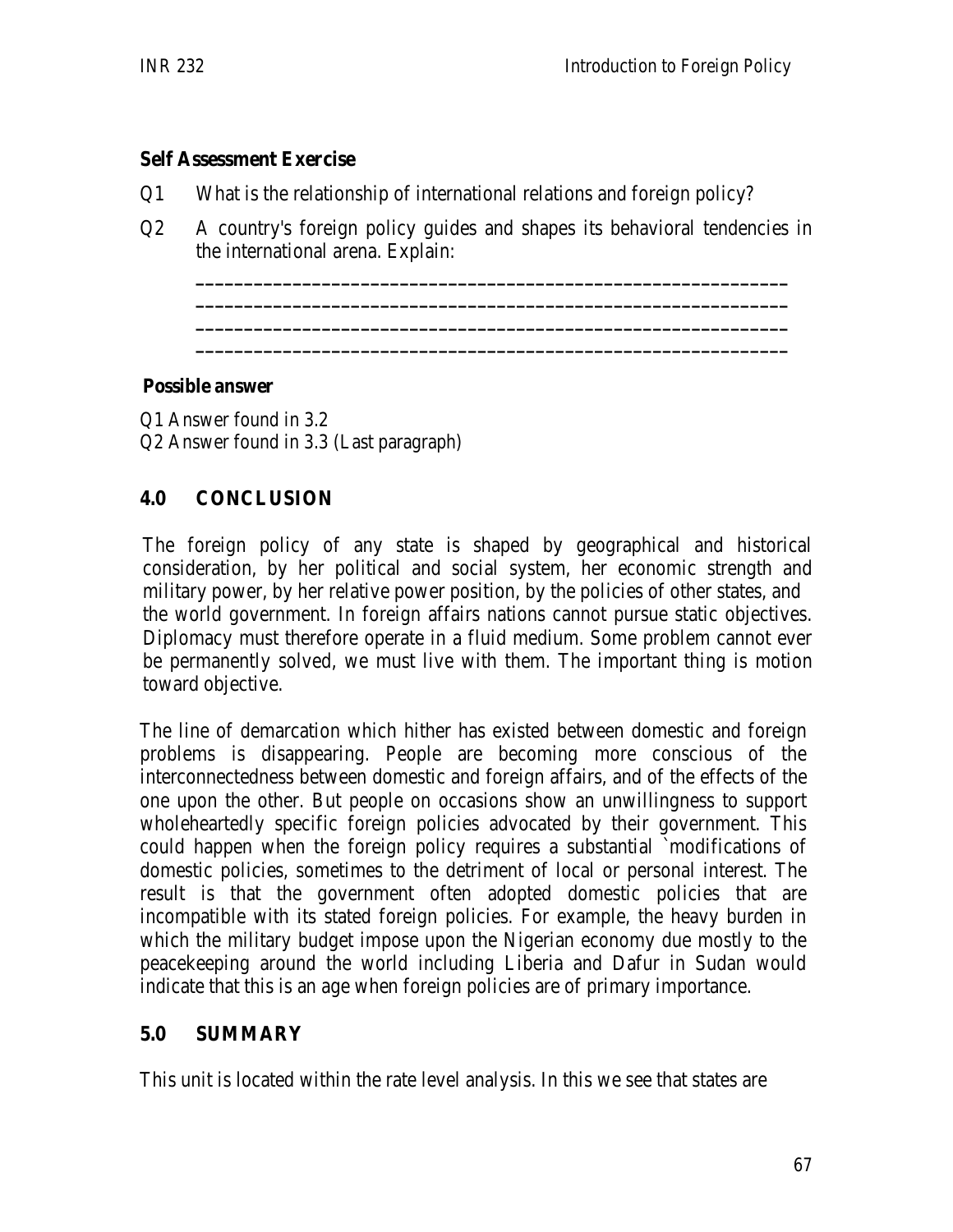traditionally the most important political actors. States are political organizations that enjoy at least some degree of sovereignty. The fact that many democracies include a greater diversity of sub-national actors in the foreign policy arena has an impact. States are complex organizations and their internal domestic dynamic influence their international actions.

One set of internal factor centers on the policy making impacting various sub national actors. These include political leaders, bureaucratic organizations, legislatures, political parties and opposition, interest groups and the public. Foreign policy is seen as the decisions of a nation-state concerned with defining goals, setting precedents, or laying down courses of actions and the actions taken to implement those decisions as dictated by its interest vis-a-vis other nationstates. Foreign policy is like a product manufactured at home but marketed abroad while preventing others from impinging on the country of manufacture. In other words, foreign policy is meant for consumption abroad while the originating state prevents or controls the consumption of others'. The influence of the country abroad depends primarily upon the strength of the internal political, economic and social structures.

# **6.0 TUTOR –MARKED ASSIGNMENT**

- Q1 How would you analyze foreign policy?
- Q2 What does foreign policy mean to you?
- Q3 In the aspects of foreign policy making that you have learnt, why it type of government considered?
- Q4 In the making of foreign policy, what do you understand by the following:
	- (a) Type of situation?
	- (b) Type of policy?

Each question carries 2 ½ marks. The total score is 10 marks.

# **7.0 REFERENCES/FURTHER READING**

Barry Buzan and Little Richard, International System in World History (Oxford: Oxford University Press, 2000).

Bellof, Max, New Dimensions in Foreign Policy (New York: the Macmillan Company, 1961).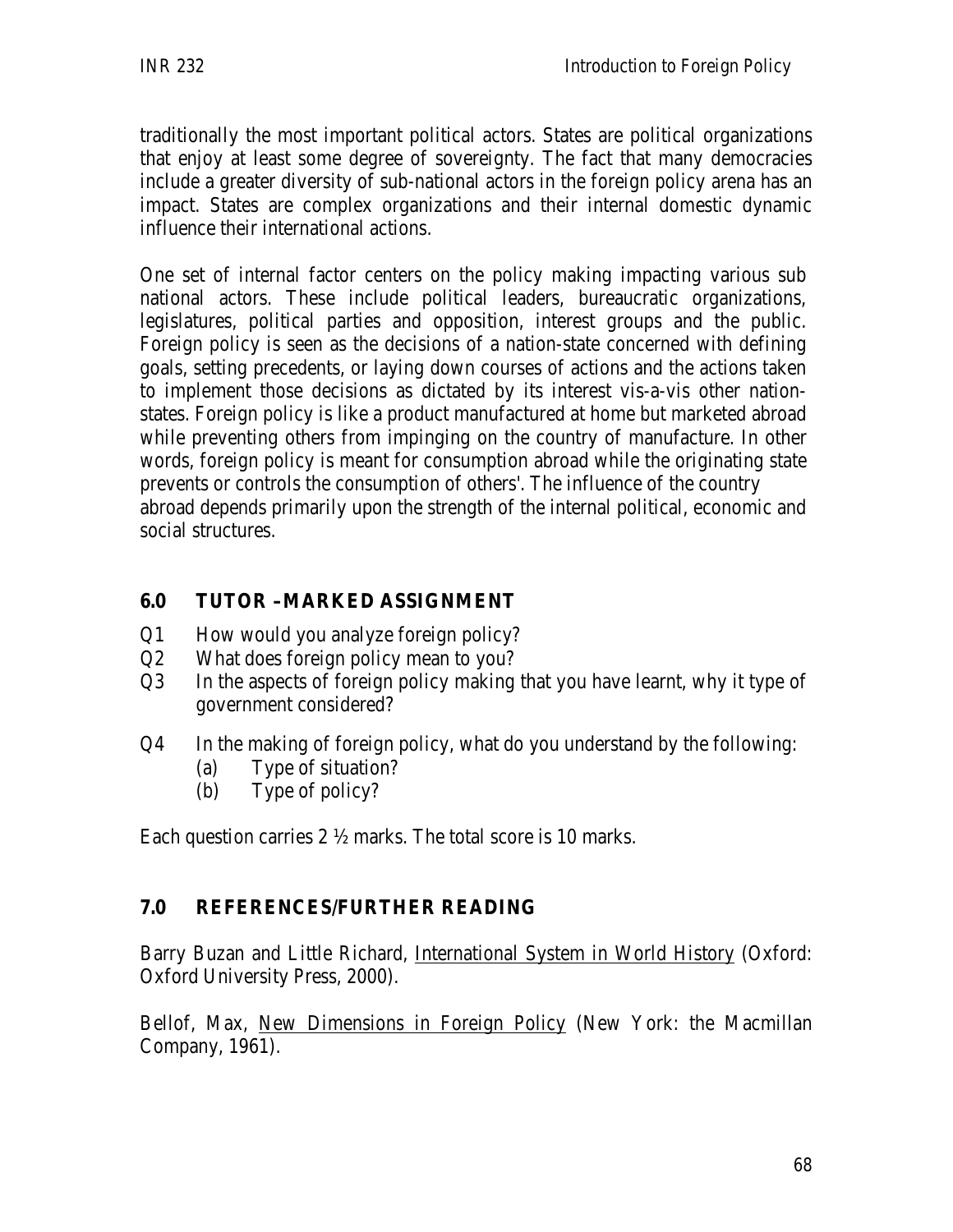Deutsch, Karl, The Analysis of International Relations (Eaglewood Cliffs, N.J. Prentice - Hall, 1967)

Gambari LA. Theory and Reality of Foreign Policy: Making (Lagos: Jersey Humanities Press, 1988)

Garba, Joseph N. "Towards Dynamic Foreign Policy" Nigeria: Bulletin on Foreign Affairs Vol. 6 No. 1, 1967

Rourke John T. and Mark A. Boyer, International Politics on the World Stage (New York: McGraw- Hill, 2004)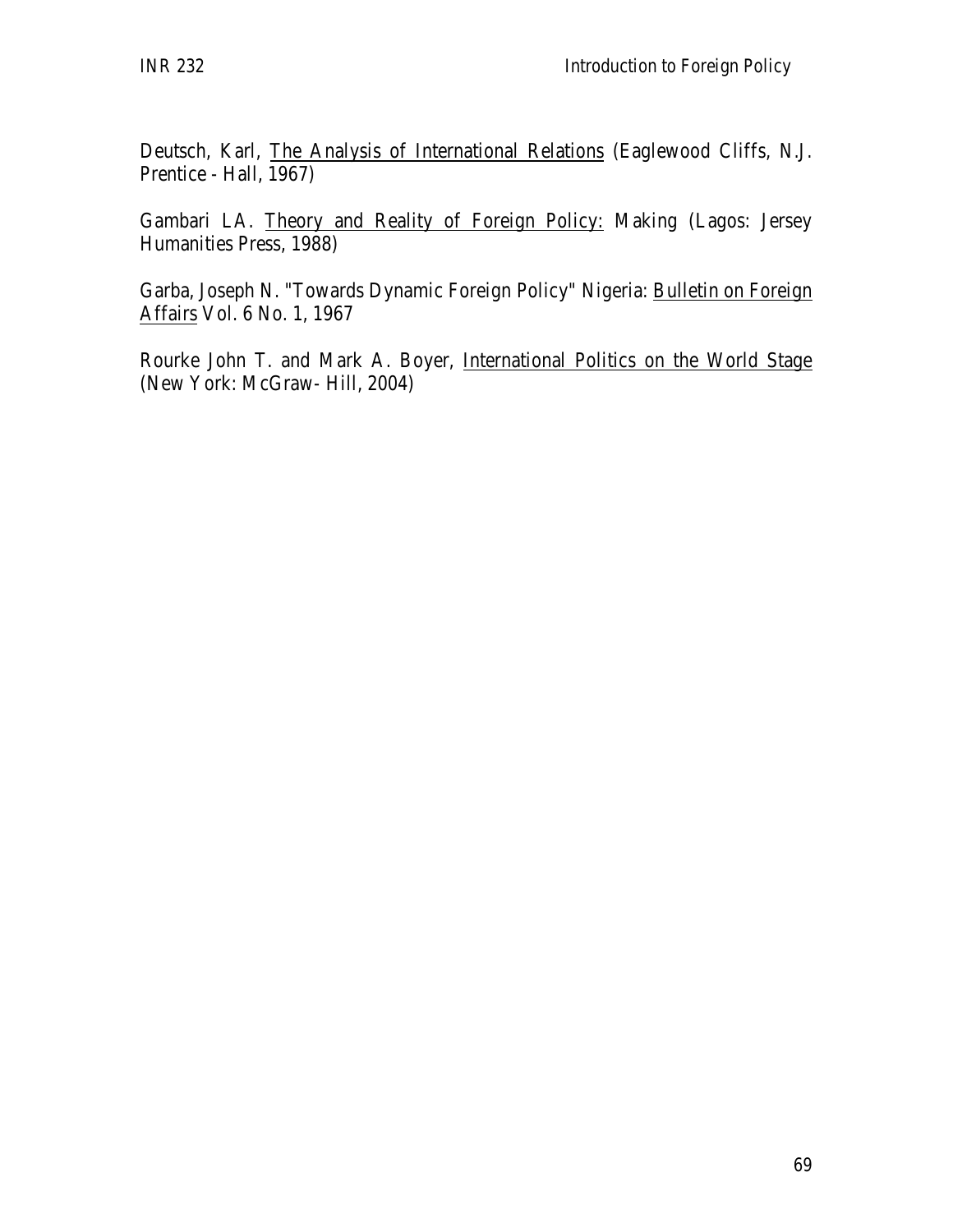### **MODULE** 2

# **UNIT 4 FOREIGN POLICY AND NATIONAL INTEREST**

#### **CONTENTS**

- 1.0 Introduction
- 2.0 Objective
- 3.0 Main body
	- 3.1 Vital or Core Interest
	- 3.2 Secondary or Variable Interest
	- 3.3 General Interest or Universal Interest
	- 3.4 Importance of National Interest
- 4.0 Conclusion
- 5.0 Summary
- 6.0 Tutor Marked Assignment
- 7.0 References/Further Reading

#### **1.0 INTRODUCTION**

This course is meant to introduce the fresh students to the relationship of foreign policy and national interest. National interest is an embodiment of the aggregation of a nation's interest as a sovereign political entity. Foreign policy is a vehicle for the projection and realization of the national interest as those interests are defined by politicians and keeping in view the external environment. This course will focus on the meaning of the two terms - foreign policy and national interest, the various aspects of the national interest, and how national interest is used whether for invoking popular support or for analyzing foreign policy. As usual, there is a self - assessment excises which is meant to help you assess yourself on what you have learnt. The Tutor-marked assignment at the end of the course must be submitted along with the form to your tutor for formal assessment. You are encouraged to refer to the list of materials on "Reference/Further Reading at the end of the course to broaden your understanding of the course.

#### **2.0 OBJECTIVE**

The objective of this course is to equip the student with the necessary tool that would translate into skill to identify how limited or unlimited national interest is and the beginning of foreign policy, although the temptation to confuse the two is high. At the end of the course, the student would have learnt about the different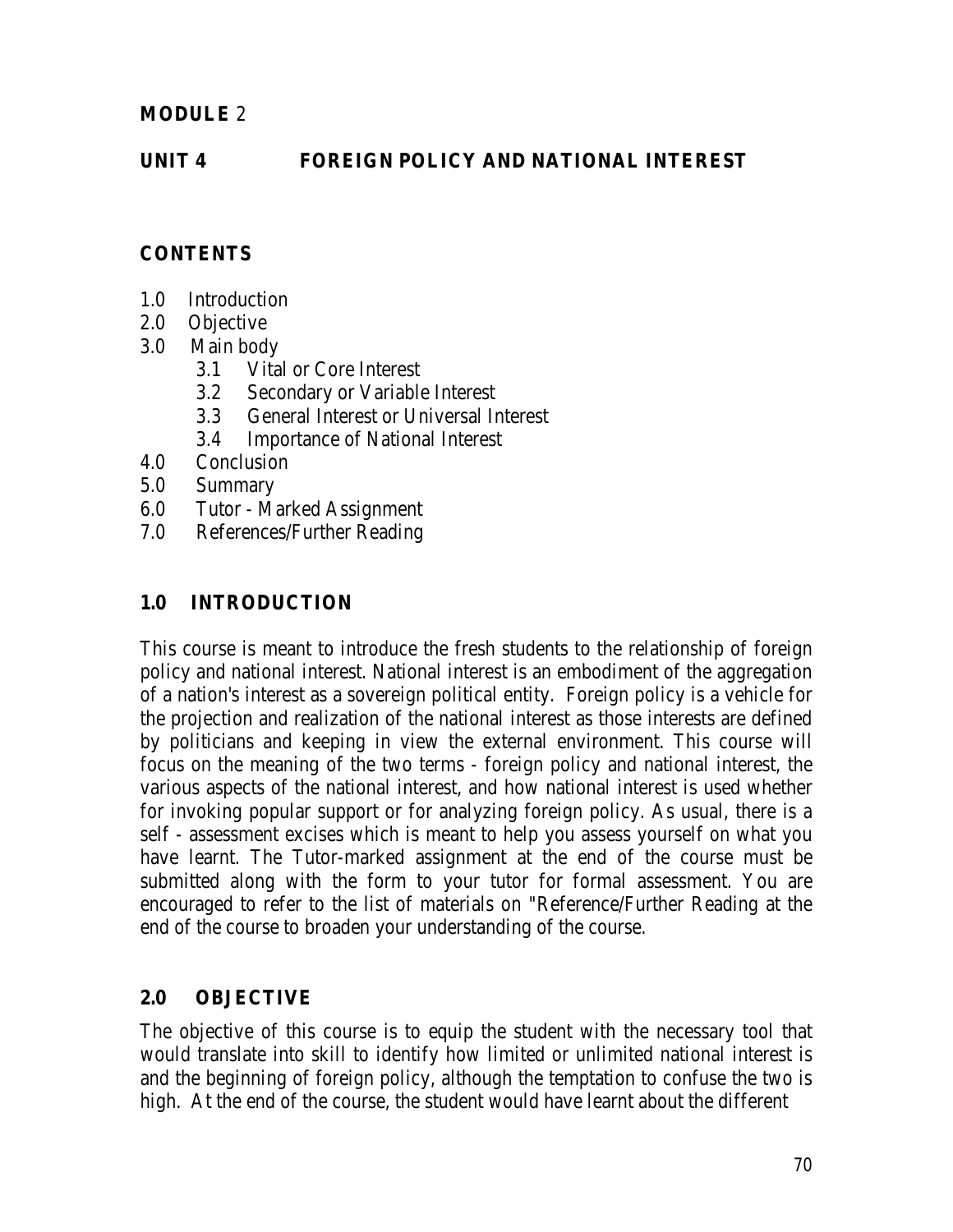categories of national interest: the vital, secondary and the general interest. He should be able to identify or establish the linkage of national interest to foreign policy, and how national interest is used either as rhetoric or in analysis of foreign policy.

# **3.0 MAIN BODY**

National interest is adopted as a means or device for analyzing fundamental objectives of foreign policy of a nation - state. It is regarded as those purposes which the nation, through its leadership pursues persistently through time. National interest is also some ideal set of purposes which a nation should seek to realize in the conduct of its foreign relations.

Foreign policy is predicated on the national interest of a nation state, and any foreign policy that fails to reflect the country's national interests is doomed to the general disenchantment of the populace. National interest covers three outstanding components of national security; protection and preservation of the welfare of the state, and national prestige. National security relates to the defense of a country's territory integrity and political independence. Foreign policy on the other hand is the aspect of national policy that pertains to the external environment and involves the enunciation of principles and also indicates a country's positions on major international issues thus foreign policy is concerned with the substance and conduct of external relations.

National interest is perhaps one of most controversial concepts in International Relations. The controversy is due to several factors. Firstly, the concept has been and continues to be the subject of different interpretation by both analysts and practitioners. Secondly, the concept has been a subject of abuse particularly by politicians and decision-makers all over the world. Thirdly, the concepts is not easily susceptible to analysis. Generally every nation has the foreign policy which -seeks to achieve its national interest..

In the opinion of Arnold Wolfers, when people say that a state's policy should reflect her national interest, what they have in min essentially is that they desired to see the makers of national policy rise about the narrow and special economic interests of parts of the nation and focus their attentions on the more inclusive interest of the whole nation. When statesmen and bureaucrats are expected or required to act in the national interest, it means that they are to take action on issues that improve the political situation, the economic and social well-being, the health and culture of the people as well as their political survival. They are urged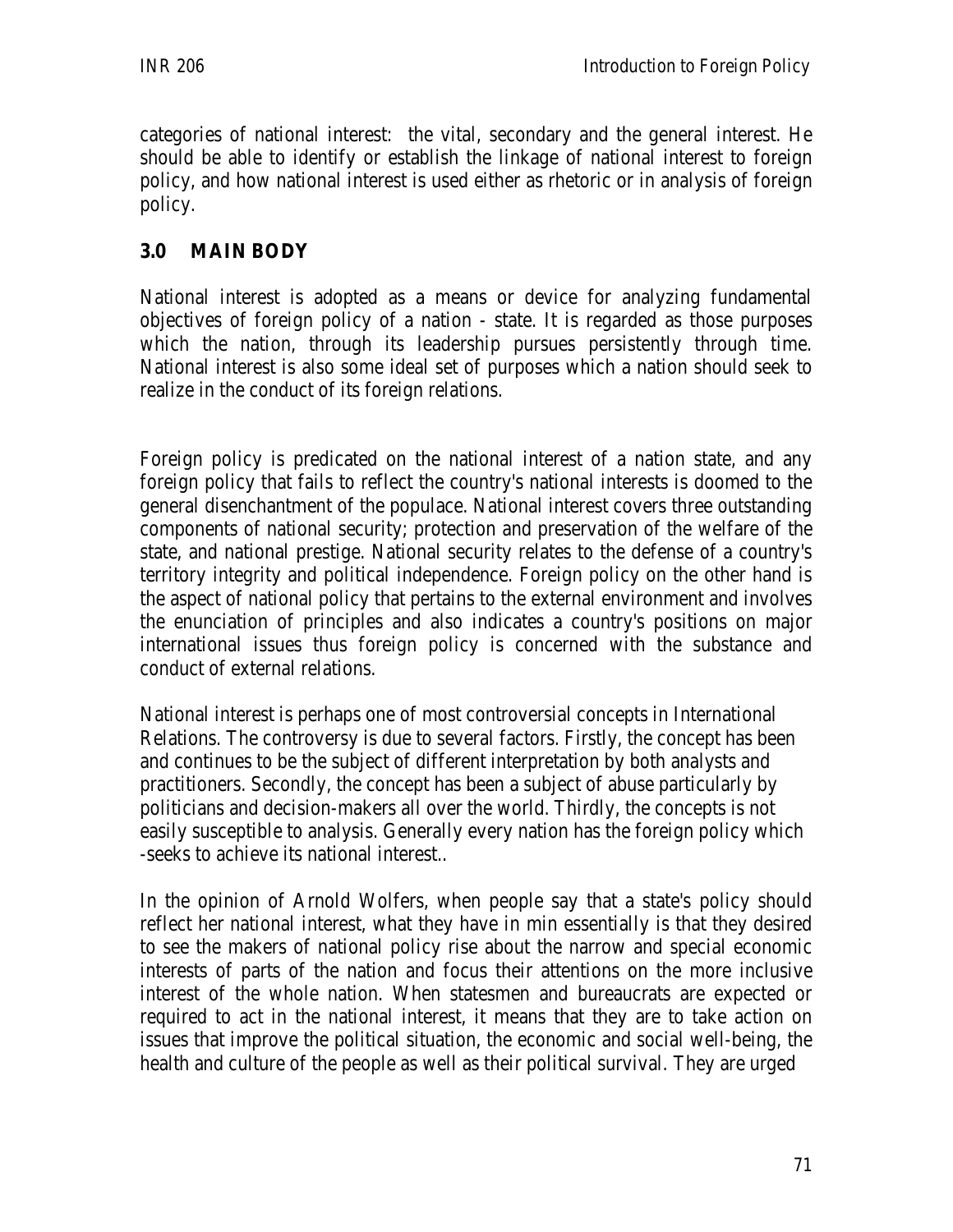to act on improving the lot of the people rather than pursue policies that will subject the people to domination by other countries.

Joseph Frankel attempted a definition of the national interest from three analytical perspectives i.e. aspirational, operational and polemic. At the aspirational level, the concept refers to the "vision of the good life, to some ideal set of goals which the states would like to realize if this were possible". However, the identifiable ideal goal of the state needs to be attainable immediately as it could be a long term objective. At the operational level, Frankel argues that national interest means the sum total of interests and policies actually pursued.. At the polemic level, the concept refers to "the use of the concept in political argument in real life to explain, evaluate, rationalize or criticize international behavior. It is used to prove one's self right and one's opponent wrong".

# **Types of Interest**

(According to K.J. Holsti) there are three broad categories of interests, namely:

- (i) Vital or Core interest
- (ii) Secondly or Variable interest
- (iii) General or Complementary interest

# **3.1 Vital or Core Interest**

Core value of national interest are those interests which are fundamental to the ability of the nation to play its role as a sovereign nation within the international system. Often these interests are tied to the survival preservation and continued existence of the state. The implication is that a nation must exist as an actor within the international system before it attempts pursuing or realizing any objective or interest in national terms. Thus, core interest is about the kind of interest or objective to which a nation is prepared to make all possible sacrifices, no matter the extent p achieve. The concern of core interest is the national survival i.e. protection of the territorial integrity of the state and the lives of all its citizens against external aggression as well as protection of its political, economic, religious or social institution. These are objective for which states are normally prepared to go was with others. This is why a considerable proportion of the national budget is often committed to national security and defense by all nations.

National welfare is also part of core interest. It is the responsibility of any nation to provide for the socio-economic welfare of its citizens. These necessities compel states to enter into economic intercourse with one another in order to advantageously harness resources to serve domestic needs. No nation, no matter how powerful and richly endowed has ever achieved economic prosperity and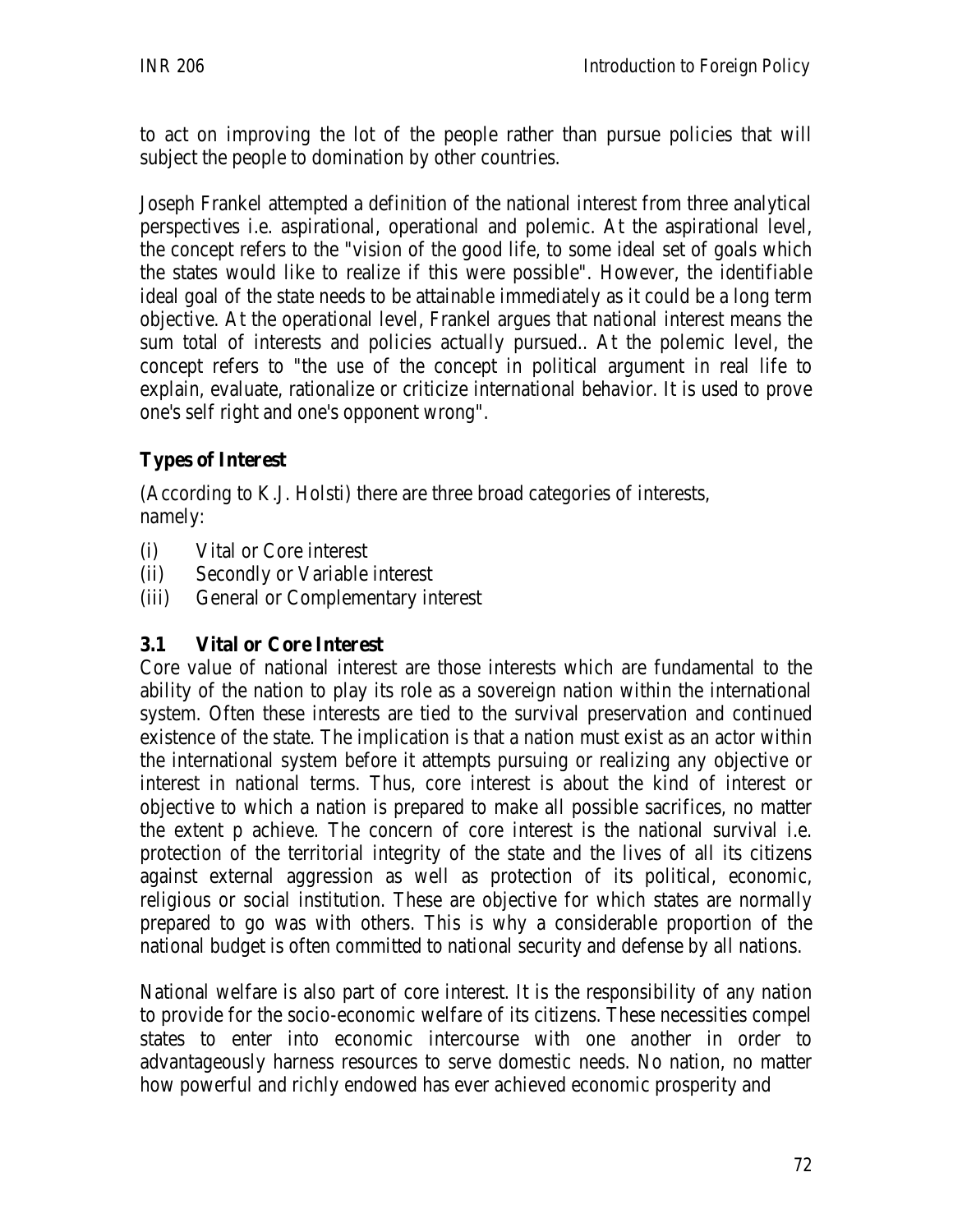ensures a high standard of living for its citizens without active involvement in the channel of international trade.

Another aspect of core interest is national prestige (e.g. national honor, respect and so forth). The degree of influence a nation can wield on others depend on the extent to which such a state is able to conduct its affairs consistent with a high sense of self - respect, process and national honor. - The implication here is that a state that fails to maintain a high degree of acceptable reputation in the international system risk disrespect and even isolation in the comity of nations.

#### **Secondary or Variable Interest**

Secondary or variable interest are less stable. They are not very permanent because interests change more frequently. However secondary interest do enhance or complement the achievement of core interest objective. The most easily identifiable secondary interest involve the task that is given to the Mission of the citizen concerned.

#### **3.3 General or Universal Interest**

In the opinion of Thomas Robinson, general interest are usually interest s "which a state can apply to a larger geographical area  $_1$  to a larger number of nations, or in several specified fields". General interest is in most cases, interests that cannot be achieved by any state alone and they are by their nature, long terms objectives. Example of a general interest is the foreign policy of Nigeria which seeks to influence the course of development within the international system.

#### **3.4 The Importance of National Interest**

The interest of a state usually are defined by its government. The term national interest has been subjected to two broad usages:

- (1) National interest is used by politicians when they seek support for a particular course of action especially in foreign policy. Given the widespread attachment to the nation as a social and political organization, national interest is a powerful device for invoking support. Politicians use the term to seek support for domestic policy objectives, but here it is less persuasive given the normal extent of difference on domestic policy and hence employed less. In foreign policy, in contrast, the term evoke anarchic international system where dangers abound and the interests of the nation are at risk.
- (2) National interest is used as tool for analyzing foreign policy, particularly by political realist (as we learnt in unit 2). Here, the national interest is used as a foreign policy version (in a way) of the term "public interest" - indicating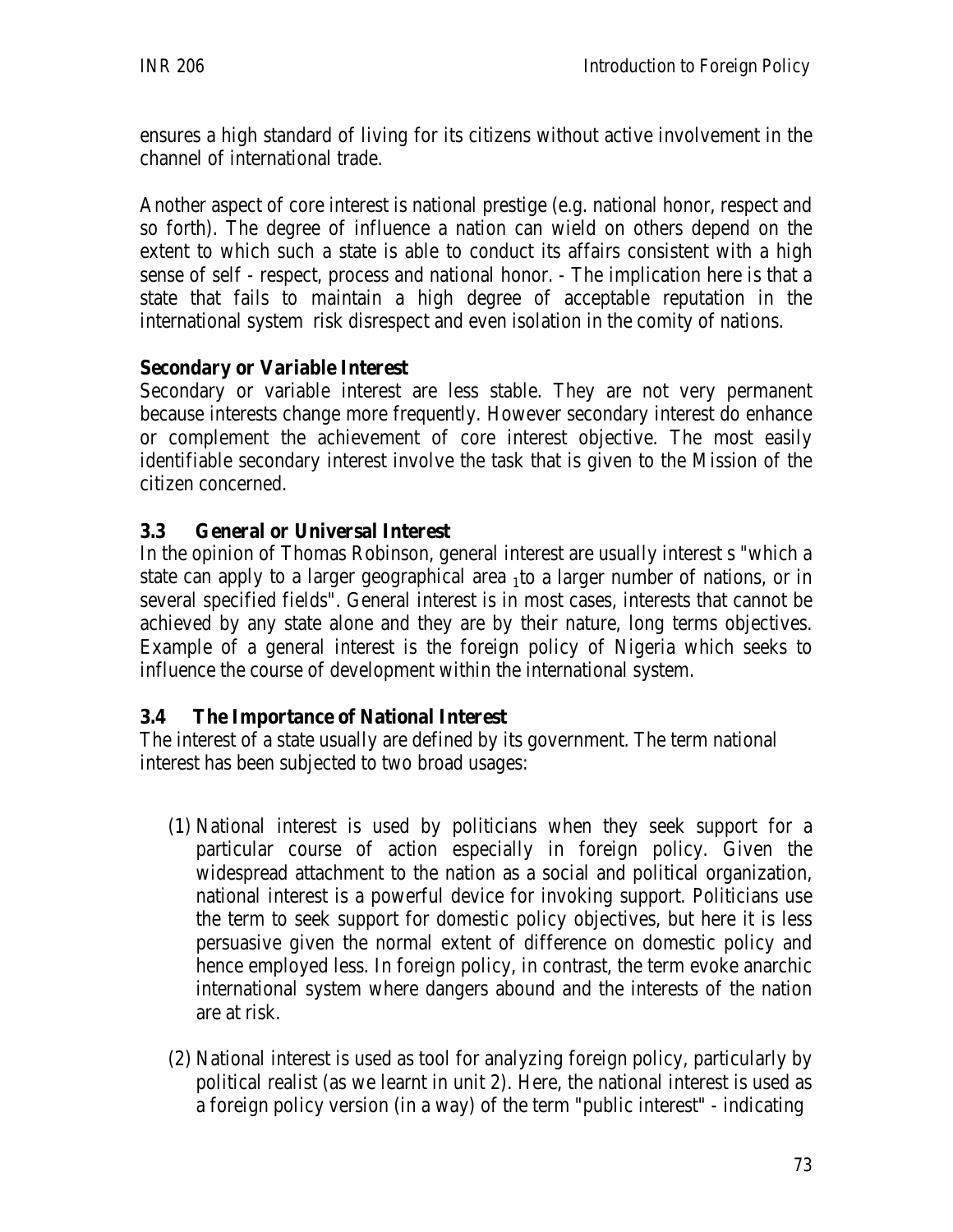what is best for the nation in its relation with other states. This use of the term emphasizes not merely the threat to the nation from the international anarchy but also the external constraints, on the freedom of the maneuver of the state from treaties, the interests and power of the states, and other factors beyond the control of the nation, such as geographical location and independence on foreign trade. The analytical usage of the term places much emphasis on the role of the state as the embodiment of the nations interest. The realist use of the term national interest in evaluating foreign policy has focused on national security as the core of national interest. "Interest of state" and "national security interest" are closely allied terms.

Again, the difficulty with the analytical usage of term is the absence of any agreed methodology by which the best interest of the nation can be tested. Some scholars have argued that the best interest are nevertheless objectively determined by the situation of the state in the international system and can be deduced from a study of history and the success/failure of policies. Other writers concede that national interest is subjectively interpreted by the government of the day. In this version, national interest is similar to the politician's rhetorical usage of the term - national interest is merely what politicians say the national interest is.

Here if we are to continue Morgenthau's analysis, his "vital objective" - that is, the "national interest sharpening to meet particular inter-national situations" - of state's foreign policy vis-a-vis opponents in "the restoration of the balance of power by means short or war". This kind of analysis by no means clearly defines national interest:; in fact , it illustrates rather the temptation to define it in terms of particular theories and of generalizations. National interest does not necessarily consist in abstraction. Indeed, in most cases, the question is not whether, but how, to serve the national interest.

That involves the question of what is the national interest in a particular situation. Moreover, there are many a national interest not just one. The difficulties arise in the conflict of one interest with another; for example, in the clash of one interest in peace with the interest in preserving national institutions.

Inspite of these difficulties, the concept of national interest is a very useful one which policy - makers should never forget. It helps to place foreign as well as domestic policy on the framework of a national policy, and it is a much needed antedote to political shortsightedness and partisanship. The concept of Nigerian national interest in the diplomatic field centers around security and development on three levels, namely: the West African sub-region, Africa and the World.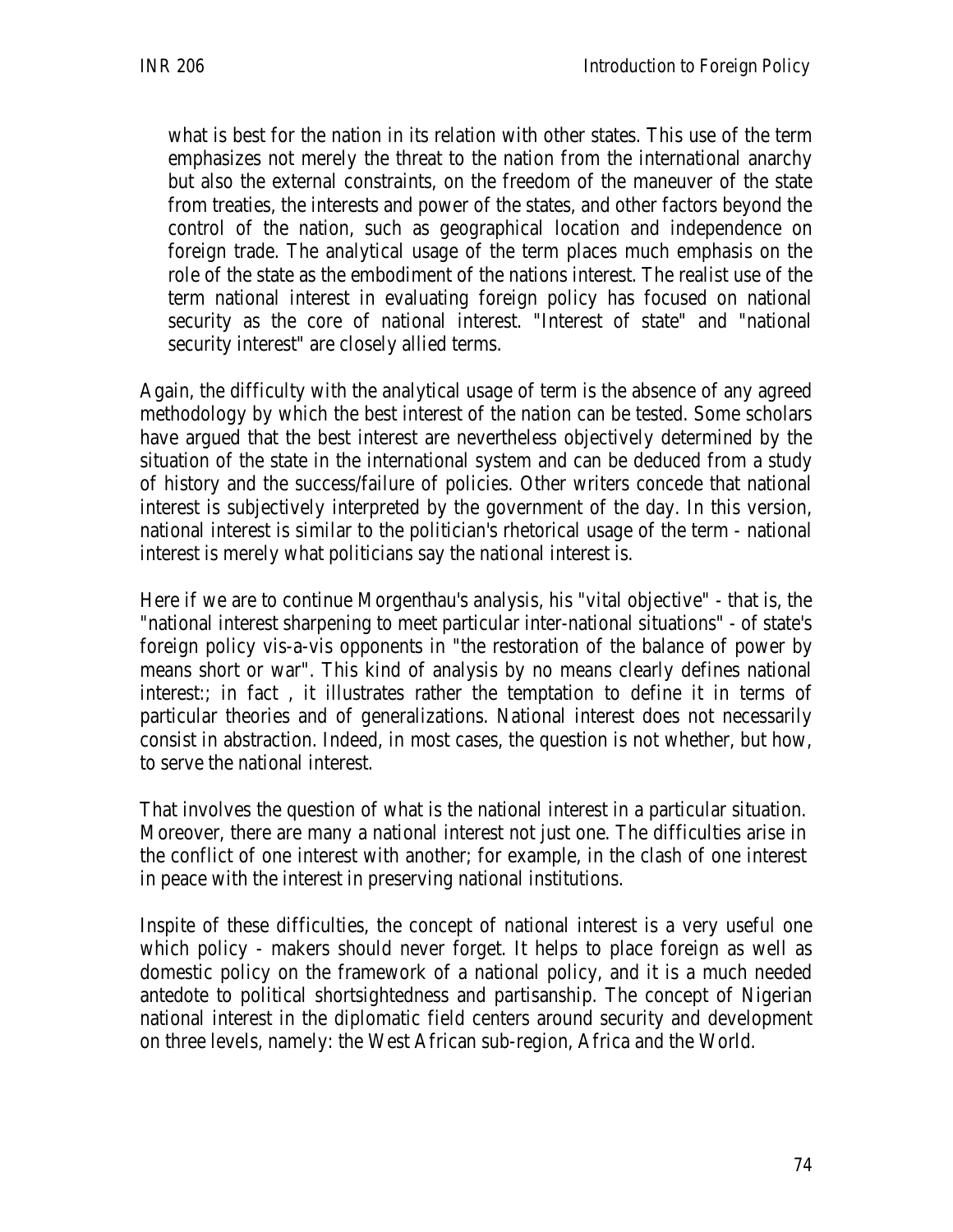However changed, the meaning can be national interest the constraints rather the variables of international relations. It is likewise true that development at home or abroad require a continual reassessment of those interests in order to keep pace with unfolding situations in the international system.

National will, have little meaning unless it represents a widespread consensus and unless it is applied to specific policies. It is also to be remembered that national interest involves not only military security and the nation's economy but also a defense of the nation's values. National security, conceived in military terms alone involves more than maintenance of a strong defense establishment, it also includes military assistance to other friendly nations and much more.

\_\_\_\_\_\_\_\_\_\_\_\_\_\_\_\_\_\_\_\_\_\_\_\_\_\_\_\_\_\_\_\_\_\_\_\_\_\_\_\_\_\_\_\_\_\_\_\_\_\_\_\_\_\_\_\_\_\_\_ \_\_\_\_\_\_\_\_\_\_\_\_\_\_\_\_\_\_\_\_\_\_\_\_\_\_\_\_\_\_\_\_\_\_\_\_\_\_\_\_\_\_\_\_\_\_\_\_\_\_\_\_\_\_\_\_\_\_\_ \_\_\_\_\_\_\_\_\_\_\_\_\_\_\_\_\_\_\_\_\_\_\_\_\_\_\_\_\_\_\_\_\_\_\_\_\_\_\_\_\_\_\_\_\_\_\_\_\_\_\_\_\_\_\_\_\_\_\_ \_\_\_\_\_\_\_\_\_\_\_\_\_\_\_\_\_\_\_\_\_\_\_\_\_\_\_\_\_\_\_\_\_\_\_\_\_\_\_\_\_\_\_\_\_\_\_\_\_\_\_\_\_\_\_\_\_\_\_

#### **Self Assessment Exercise**

- Q1 What do you understand by secondary and general interest?
- Q2 How is the concept of national interest useful to policy makers?

**Possible Answer**

Q1 Answer found in 3.2 and 3.3 Q2 Answer found in 3.4 (Sixth paragraph)

## **4.0 CONCLUSION**

From what you have learnt in this course, it is obvious that with a fairly hard work, you will be able to define and explain what national interest is all about. You will also be able to apply your understanding of national interest in the analysis of the fundamental objectives of foreign policy. It should by now clear to you that national interest and foreign policy are inextricably linked -one follows the other. And both of them affect our lives both as individuals or as a group and as such, we should be interested/in how our country is governed whether inside or outside.

## **5.0 SUMMARY**

In this course, we see that politicians acting on behalf other state are the one who define thee boundaries of national interest - national interest is such if the state (the politician) think it is. Core interest is the interest that is at the heart of the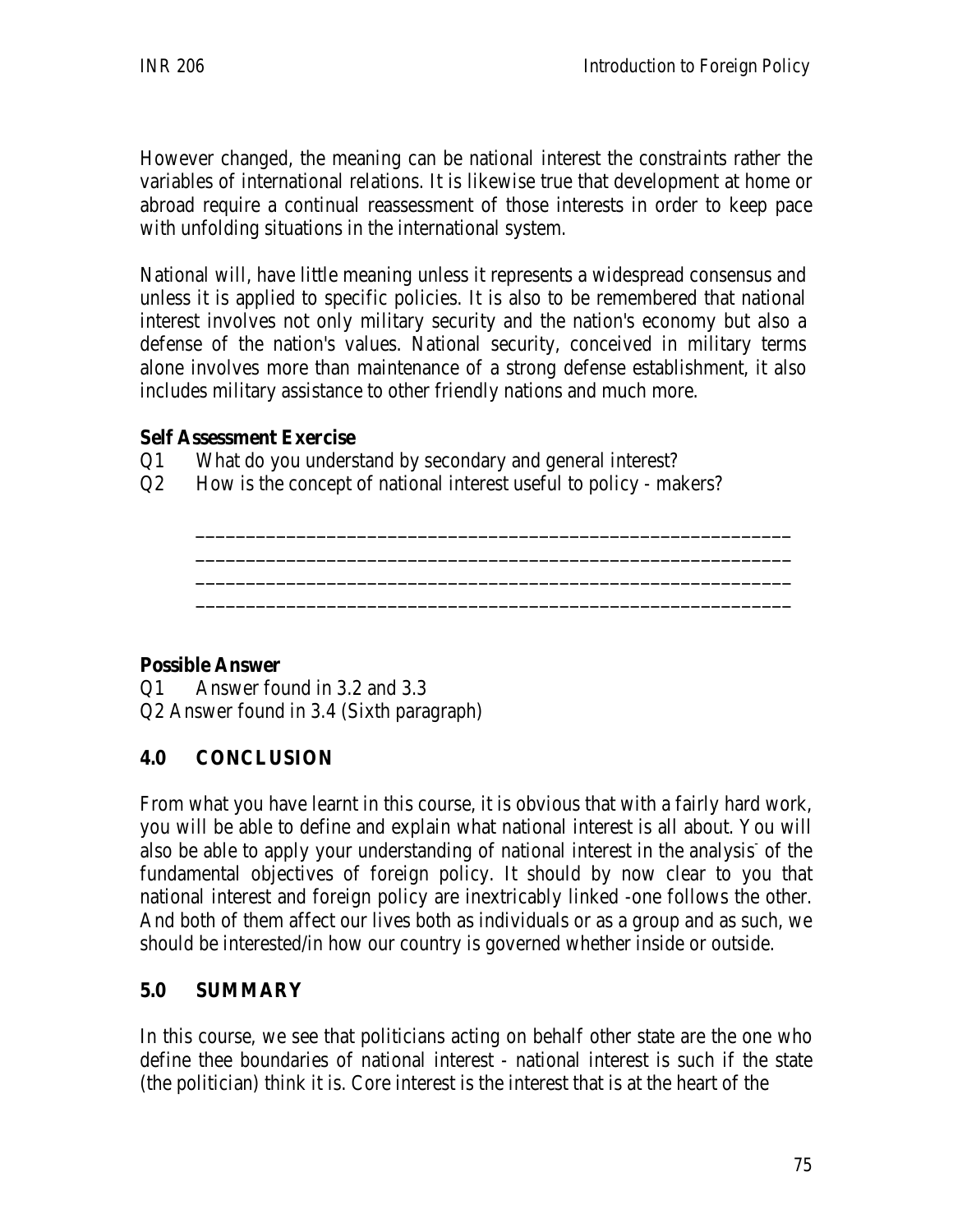nation and is sovereign. Yet national interest is subject to reassessment and together with a dynamic foreign policy, they are driven by domestic realities and the unfolding external events. Most important employment of national interest is national security. It is very important to guard its boundaries against external aggression. It is also important to note, however, that national interest does not shift in proportion to shift in alliance. In the international system, in other words, national interest is much more permanent than friendship.

#### **6.0 TUTOR - MARKED ASSIGNMENT**

- Q1 (a) Define national-interest according to Joseph Frankel. (b) What is core interest?
- Q2 How do politicians utilize the term `national interest'?
- Q3 National interest is used as a tool for analysis. Explain.
- Q4 How would you summarize what you have learnt in the course "Foreign Policy and National Interest"?

All question carry 2 ½ marks. The total score is 10 marks.

#### **70. REFERENCE/FURTHER READING**

Beard, Charles A. The Idea of National Interest (New York: The Macmillan Company, 1934)

Frankel, Joseph, The Making of Foreign Policy (London: Oxford University Press, 1963).

Gambari, L. A., Theory and. Reality of Foreign Policy Making (Lagos: Jersey Humanities Press, 1988).

Holsti, K.J. International Politics: A Framework For Analysis (Eaglewood, Cliffs, New Jersey, 1967).

Morgenthau, Hans J. In Defense of National Interest (New York: Alfred A. Knopf, 1951).

Palmer and Perkins, International Relations (New Delhi: C.B.S Publishers and Distributors,. 2001).

Spiro, Herbert J., World Politics: The Global System (Home - Wood, Illinois: The Dorsey Press, 1996).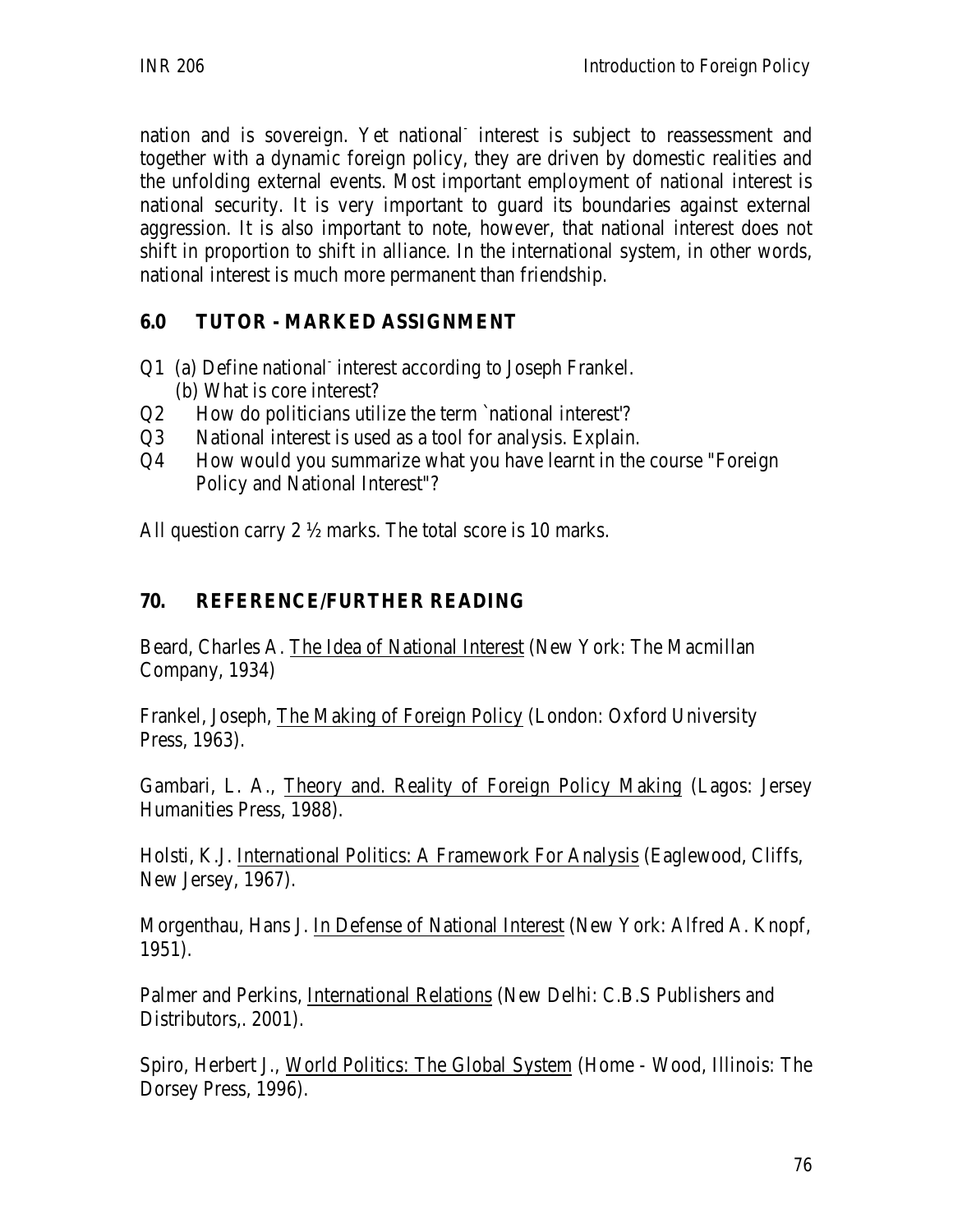# **MODULE 3**

# **UNIT 1 FUNDAMENTAL OBJECTIVES OF FOREIGN POLICY**

## **CONTENTS**

- 3.0 Introduction
- 4.0 Objective
- 3.0 Main body
	- 3.5 Importance of National Interest
	- 3.6 Vital or Core Interest
	- 3.7 Secondary or Variable Interest
	- 3.8 General Interest
- 4.0 Conclusion
- 8.0 Summary
- 9.0 Tutor Marked Assignment
- 10.0 References/Further Reading

# **1.0 INTRODUCTION**

The purpose of this course is to introduce students to the objectives principles of foreign policy. As policies are made and objectives set, it leaves the policy makers with the responsibility of ensuring that the objectives that they pursue progress in their desired direction. But in spite of the various forms of resources which are employed to make this work, not all foreign policy goals are achieved. In the same international system, every state projects its national interest with its foreign policy seeking to bring in result. Thus the ability of a state to control the behavior of other states to its own advantage involves certain degree of competence. It also involves the nature of the interest involved. Interest could be "core", middle range or general and the challenges they pose differ. Goal achievement could manifest in outright success or in collaboration, conflict or completion. This course would treat all of these.

You should by now know that the self-assessment exercise to be done by you to assess your understanding of what you have learnt. There are the usual tutor marked assignment which you must submit together with the form to your tutor for formal assessment. You are encouraged to refer to the last page of this course for further reading.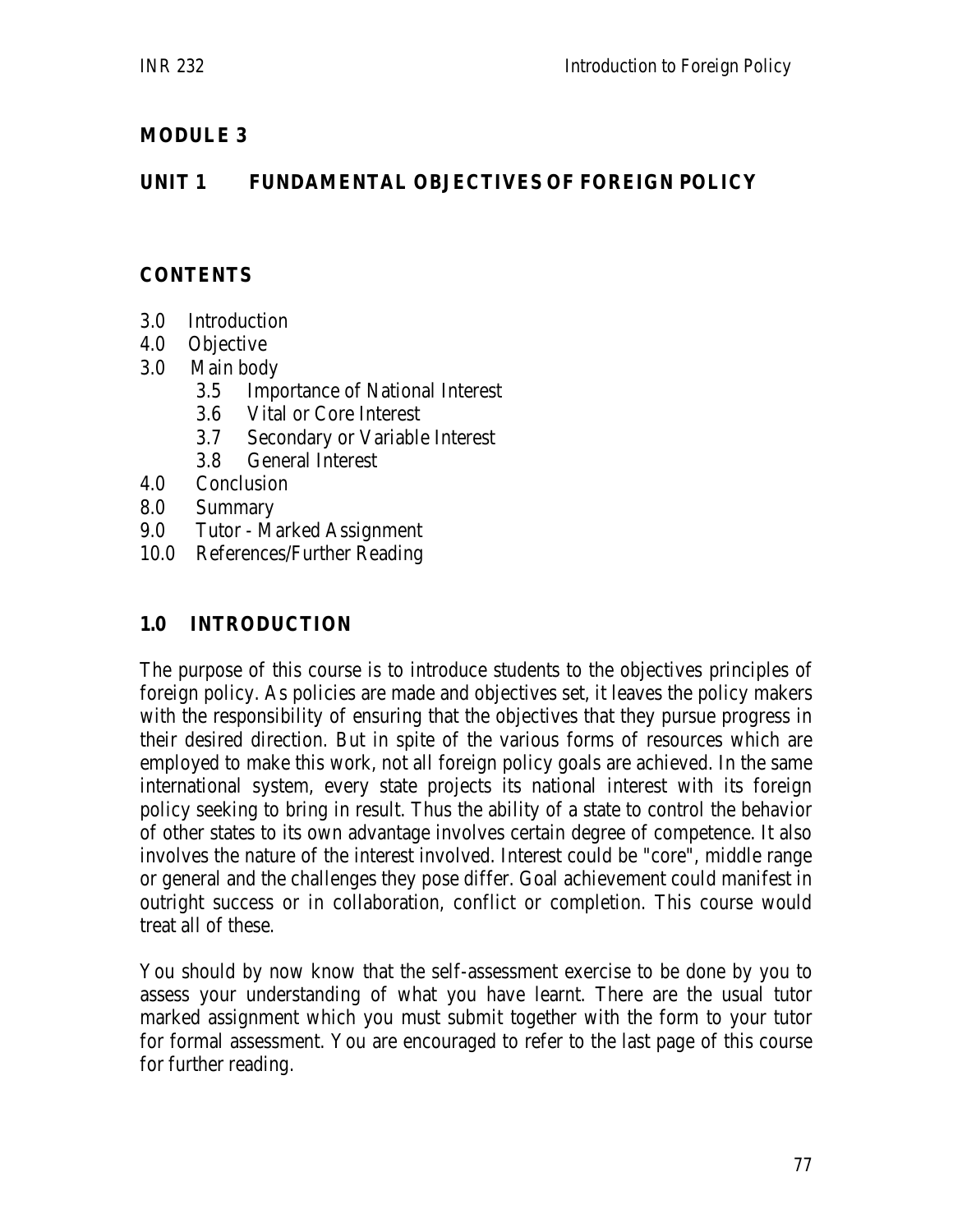## **2.0 OBJECTIVE OF THE COURSE**

This course is designed to equip the student with the analytical skill with which to grapple with the problem associated with interaction between nation states seeking to control or influence the behavior of others in the international system. After learning the different aspects of the objective principles of a states foreign policy, the student will be expected to begin to appreciate the reason states behave in the way they do at home or out there. It could even confer on him some sense of patriotism in a positive way as he can understand how important he is to his country so much so that when he is willing to shed blood in order to protect his life and property as a citizen from a foreign invasion.

## **5.0 MAIN BODY**

National interest is what foreign policy-makers say it is. And as such, no one can say with certainty what the goal of national interest is. There are even policy disagreement due to differences among the same policy-makers about conceptions about what governments or political units are, and what their roles should be. Against this backdrop, we shall in this course use term objective to refer to an image of a future state of affairs and future set of conditions- which governments or political units through individual policy-makers aspire to bring about by wielding influence abroad and by changing or sustaining the behavior of other states". Richard C. Sneider (1962).

The future state of affairs means solid conditions such as passing a resolution in the National Assembly, and so forth. Thus, the term objective is used in the sense of the types of collective interests and values governments seek to achieve in the international system. Scholars have maintained that all nation-states seek to increase their power at the expense of others. Hans J. Morgenthau (1973). Nation states are mufti-purpose entities, whose objectives are varied but which include a desire<sup>-</sup> for power, hence their behaviour in the international system is conditioned by a combination of environmental or systemic characteristics, actions by others both past and present which impugn on the interests of values of a particular state, and domestic social and economic needs.

Though objective is used to describe a collective interest and values that operate in international politics, it should not be assumed that foreign affairs ministers and diplomats spend all of their time carefully formulating logical and coherent sets of collective or private goals to pursue through the rational ordering of means to an end. All too often, policy is the product of random haphazard, or even irrational forces and events. Equally, it is the result of dead locked judgments, and uneasy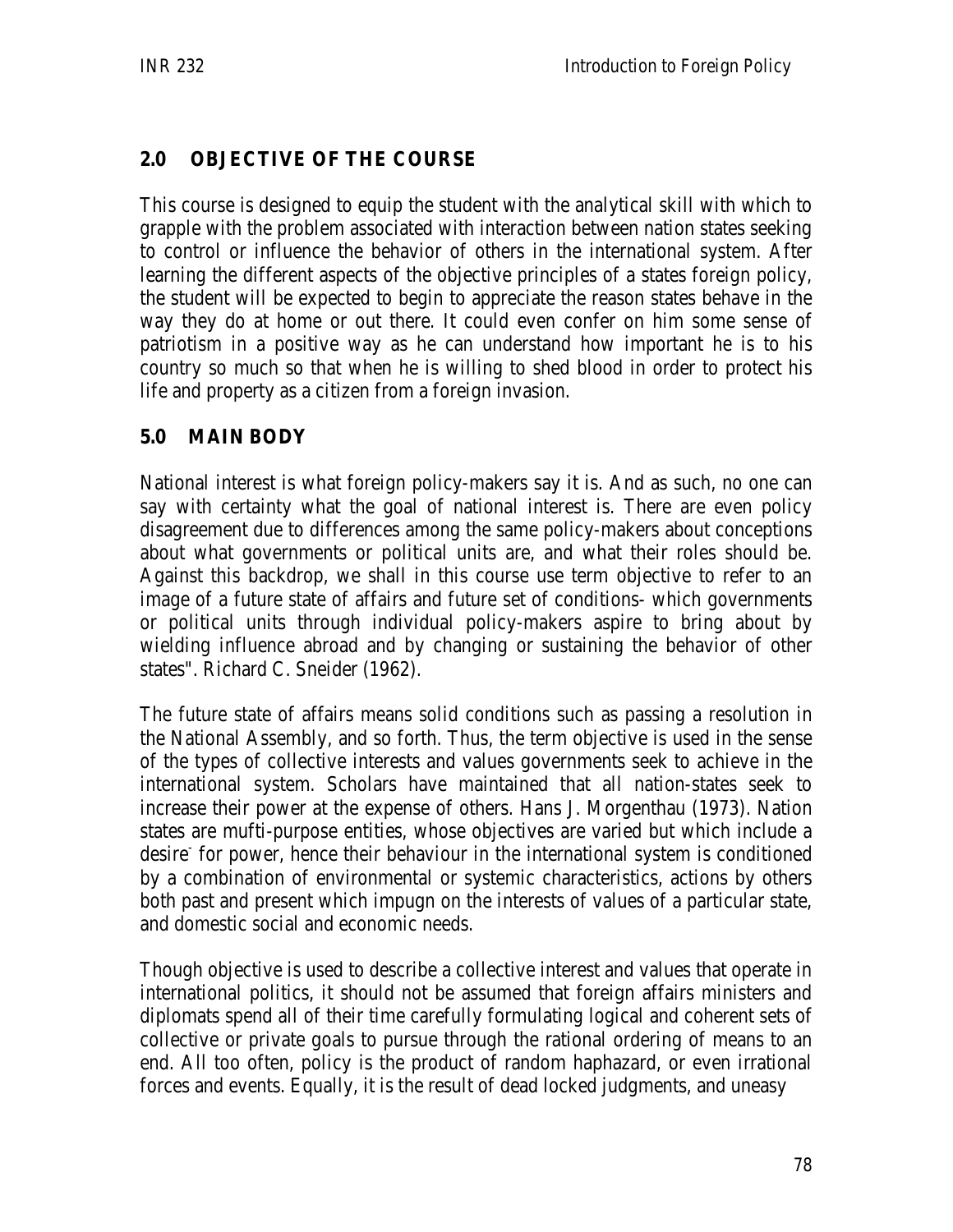compromise formula. Often what appears on the surface as a nations settled course of action may be due to indecision, unwillingness or inability to act. Sometimes foreign policies are the product of statesman's passive compliance with strong domestic political pressure-and this product of contending political pressure within the state itself. Finally, a policy may be due to statement's abdication of choice and rational judgment in the face of ruthless and strong external environment.

Thus, as far as the usage of the concept of objective is concerned, it should be of note that nation-states often pursue incompatible collective and private interest and value objectives simultaneously. It is hence the responsibility of policy-makers to choose among conflicting objectives, and determine which is at a point feasible.

## **3.1 Types of Objectives**

So far, we understand that governments seek to achieve a range of collective and private interest and value objectives. Generally, majority of modern states seek to achieve collective objectives of national security, welfare of citizens, access to trade routes, markets, and vital resources, and sometimes the territory of neighbours (through military adventurism or simply expansionist design). From here we distinguish between military, economic, political and ideological objectives. Objectives can also be classified according to geographic area and this would include the objectives of the state toward its neighbours (whether immediate or distant).

The objectives of Nigeria's foreign policy with regards to geographic area, according to section 19 of the 1979 constitution, states that:

"The State (Nigeria) shall promote African unity, as well as total political, economic, social and cultural liberation of Africa and all other forms of international cooperation conducive of the consolidation of universal peace and *mutual respect and friendship among all peoples and states, and shall combat racial discrimination in all its manifestation "*

This same objective is underlined in section 20 of the 1989 constitution of Nigeria. It is not intended here to make general description on action-by-nation policy objectives because it would be repetitive. Rather, we would locate the policy objectives of the diverse nations under three common criteria which include:

- a) The value placed on the objective, or the extent to which policy makers commit themselves and the nation's resources toward and achieving a specific objective.
- b) The time element placed on its achievement, and end result.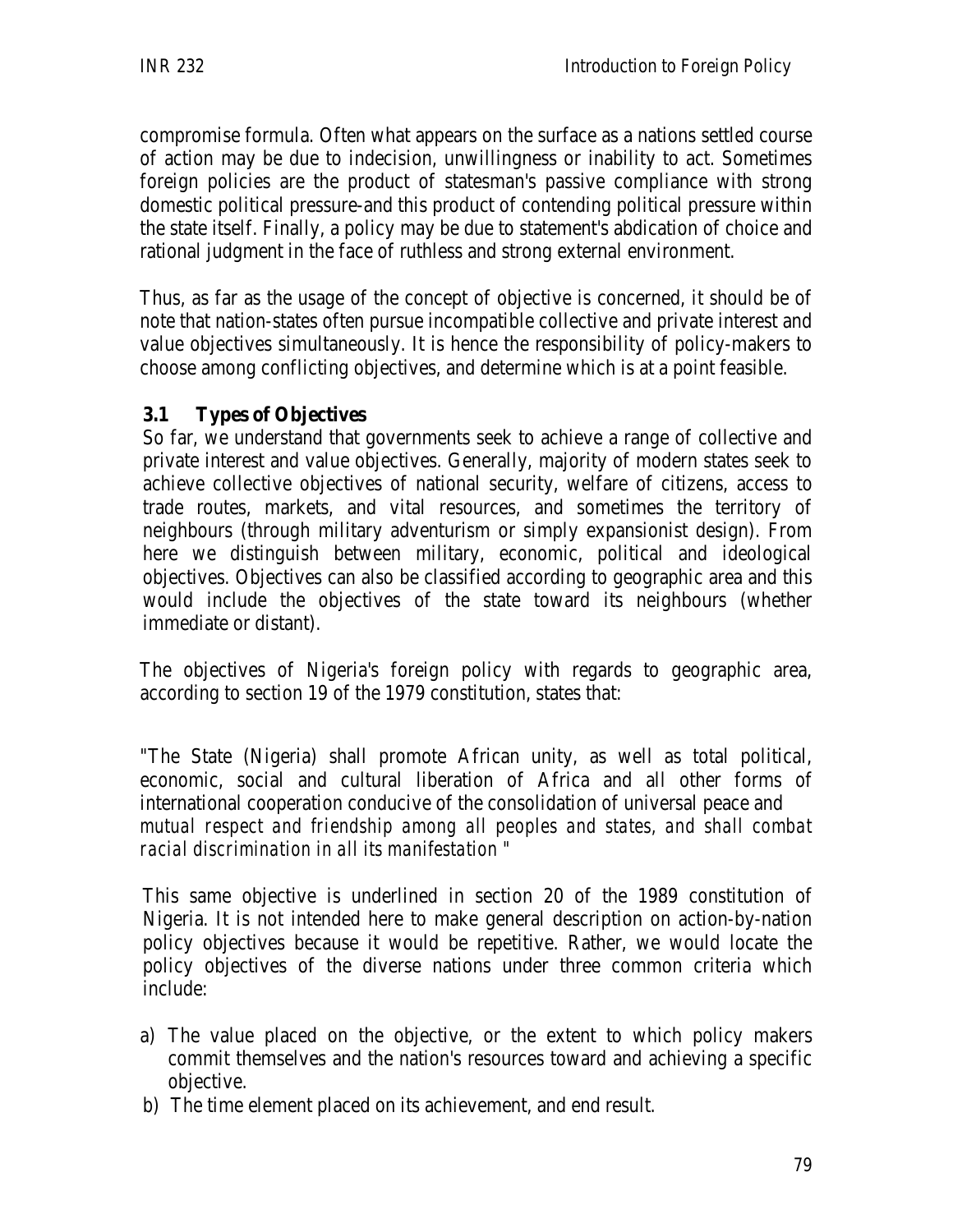c) The kinds of demands the objective imposes on other states in the international system.

From the above criteria, we derive three major types of objectives, and they include:

- a) Core or vital values and interests
- b) Middle-range goals
- c) Universal long-range goals

It should be noted that this segment has been treated in module 3 unit 1. The only difference is that in the current unit, we consider the same but in a way that is a little different.

#### **3.2 Core Value and Interests**

Core value and interests are goals to which nation states commit their very existence and which must be preserved or extended at all times or make ultimate sacrifice. Usually, they are stated in the form of basic "principles" of foreign policy and they become the articles of faith which a society accepts without question. For example, the core values and interest of Nigeria's foreign policy objectives, according to section 19 of the 1999 Constitution of the Federal Republic of Nigeria, include:

- a) Promotion and protection of national interest;
- b) Promotion of African integration and support for African unity;
- c) Promotion of International cooperation for the consolidation of universal peace and mutual respect among all nations and elimination of discrimination in all its manifestations;
- d) Respect for international law and treaty obligations as well as the seeking of settlement of international disputes by negotiation, mediation, conciliation, arbitration and adjudication;
- e) And promotion of just world economic order

Another core value and interest is ethnic, religious or linguistic unity of the state. Core values and interests are related to the self-preservation -of a political unit of a sovereign nation, because their goals are achieved subject to the political units pursuing them and their own existence. (see unit 2, 3.1).

#### **3.3 Middle-range Goals or Objectives**

These objectives usually impose particular demands on nation states. These demands are consequently upon the nation states interaction with others in order to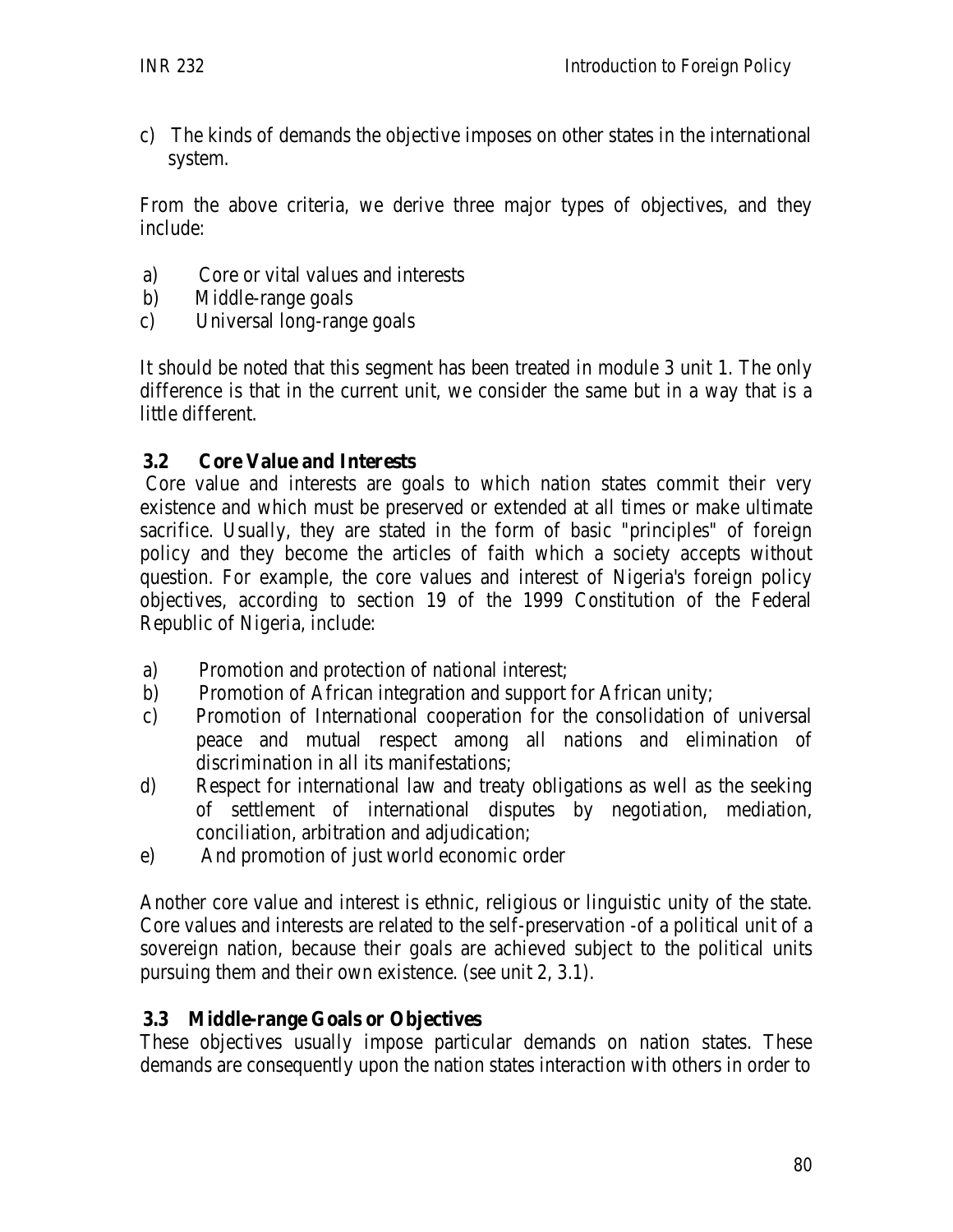satisfy both domestic needs and international aspiration. She needs and aspirations border on the socio-economic and political development and these are goals which nations cannot pursue through self-help alone. Example of these include: trade, communication, sources of supply, foreign aid, foreign markets and so forth. Middle range objective also include a state's desire to its prestige. This could be done through diplomatic ceremonies and display of military capabilities against the background of industrial development, scientific and technological skills. Development is a great national goal and it is sought with as much resources as are committed to "core' values and interests.

Other kinds of middle-range objectives include different forms of imperialism i.e. the extension of control by one country over another. This can take the form of colonialism - the attempt to establish over the political control and jurisdiction over another country; neocolonization - control exercised through economic dominance; or cultural imperialism; the destruction or weakening of an indigenous culture and the imposition of an alien one. In other words, imperialism can find expression in forms such as occupation of foreign territory, or seeking advantages, including access to raw materials, markets, trade routes, and eventually establishing spheres of influence. When agents promote their nation state's social, economic, political and cultural values abroad for influence, we say, ideological self-extension has taken place.

## **3.4 Universal-Long-Range Objectives**

Universal objectives are novel and futuristic. They have to do with plans, dreams, and visions concerning the ultimate political or ideological organization of the international system, the rules governing relations in that system, and the role of nations within the international system. The objectives are concerned with reconstitution and the establishment of an international order (see unit 2, 3.3). It is to be borne in mind that certain aspects of the core, middle-range and the universal objectives can overlap and try to interplay seeking to achieve international order. Thus, the conflict that can arise must be effectively managed lest it degenerates into consequential international concern.

# **3.5 Achievement of Objectives**

By now, it is clear that nation states attempt to influence the course of events in the international system through international politics or the game of "Power Politics" *(realpolitik* or self-help politics) in order to achieve, defend or extend their interest, values and *objectives.* In many circumstances, objectives pursued by nation states appear similar so that the success [achieved by](http://achieved.by/) one becomes advantageous to others, and as such can allow for international cooperation in the form of allowances, organizational cooperation in the form of alliances,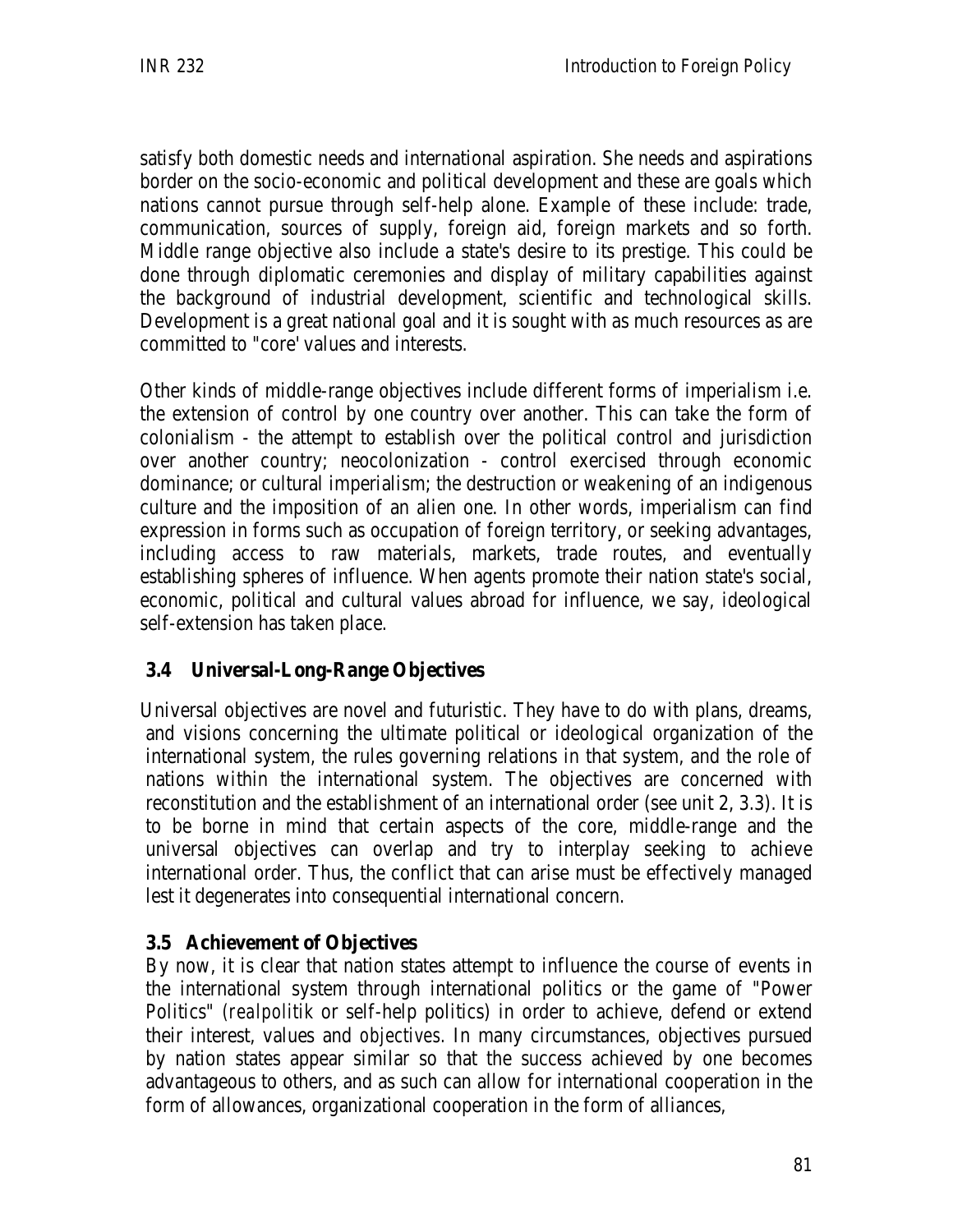organization of multilateral technical assistance programs to control international narcotic traffic, control of HIV and AIDS, international money laundering, cyber crime and so forth.

The interaction among nation states pursing their objectives can be expressed in international collaboration, conflict and even competition. When objectives are incompatible, a conflict situation can arise in which one state's gain is at the expense of the other(s). But, when objectives are compatible, one state's gain may bring outstanding advantages to others, and this can lead to cooperation or collaboration "good" types of relationship as in international technical organizations.

Thus, in a collaboration and conflict situation, nation states reasonably alter or maintain the interest and values of others because the degree of influence on other states' behaviour lies the achievement of its own objective.

Competition is different from collaboration and conflict because it doe not involve interaction of objectives. In a competitive situation, a country's gain or success does not necessarily lead to another's loss. But competition can give birth to conflict especially when there is scarcity e.g. the scramble for and therefore the partition of Africa by the Europeans as sanctioned by the Berlin Conference of 1885. Conflict can also lead to outright war. Clausewitz (1964) maintains that "war is a continuation of policy by other means".

What this means is that what a country cannot achieve by peaceful negotiation, may be got through war even with former friend. This is why in international politics, there is no permanent friend (or enemy), but permanent interests and objectives.

It is important to note that foreign policy is a dynamic process. It changes with time in response to changes in both the domestic and external environment. This is why foreign policy varies in nature and content from one country to another. Little wonder that some scholars argue that foreign policy is mainly "a reaction to external stimuli." Also, foreign policy does not only involve core, middle-range or universal interests, it can also be aggressive, submissive or economic and so forth. For example, Nigeria's foreign policy under Abubakar T. Balewa was conservative in approach but Muritala Mohammed radicalized it.

#### **Self-Assessment Exercise**

Q 1 What is the purpose of the course, module 2 unit 3

Q2 What is the objective of national interest in terms of geography?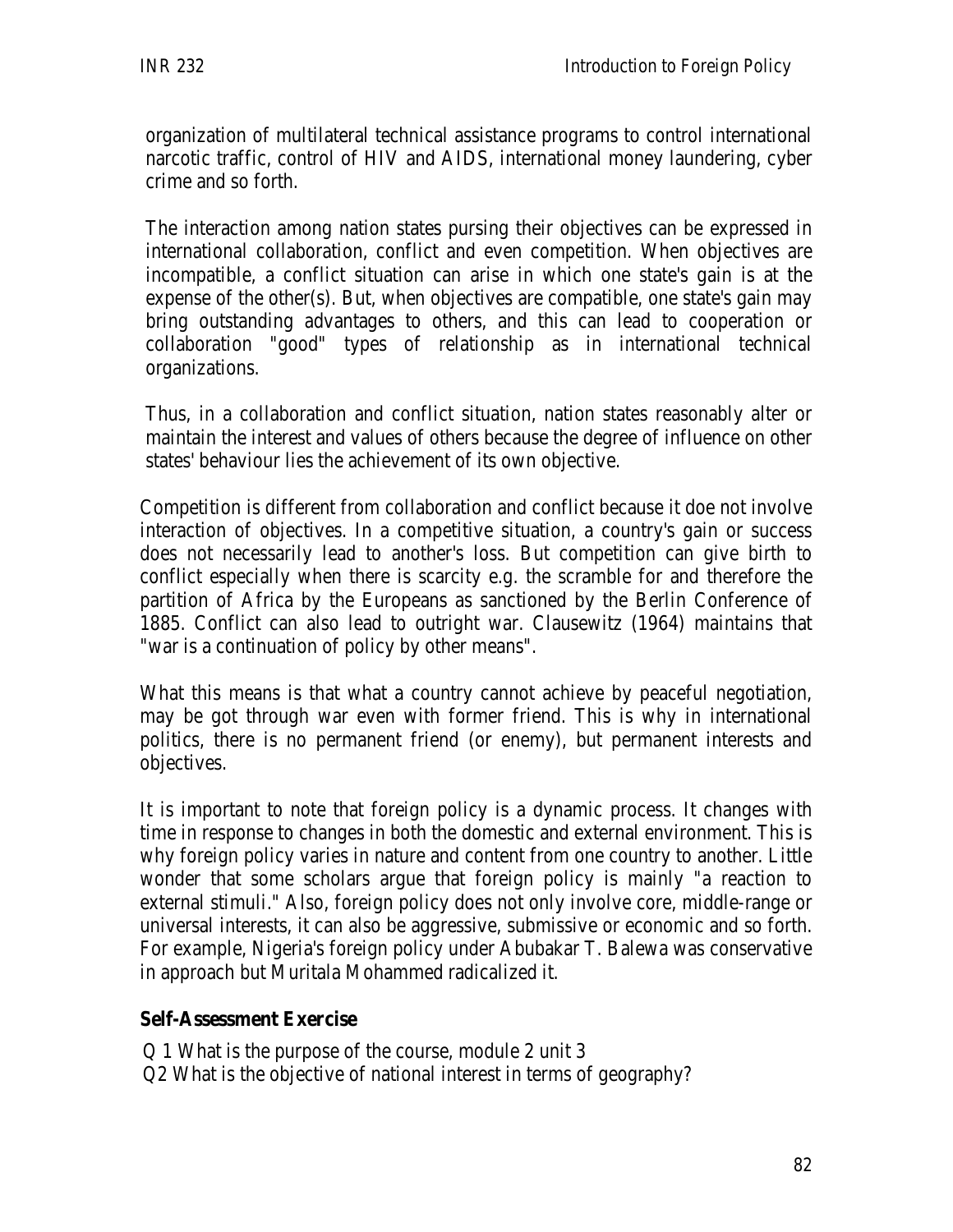#### **Possible Answers**

Q1 Answer found in 1.0. (Introduction) and (2.0 Objective). Q2 Answer found in

\_\_\_\_\_\_\_\_\_\_\_\_\_\_\_\_\_\_\_\_\_\_\_\_\_\_\_\_\_\_\_\_\_\_\_\_\_\_\_\_\_\_\_\_\_\_\_\_\_\_\_\_\_\_\_\_\_ \_\_\_\_\_\_\_\_\_\_\_\_\_\_\_\_\_\_\_\_\_\_\_\_\_\_\_\_\_\_\_\_\_\_\_\_\_\_\_\_\_\_\_\_\_\_\_\_\_\_\_\_\_\_\_\_\_ \_\_\_\_\_\_\_\_\_\_\_\_\_\_\_\_\_\_\_\_\_\_\_\_\_\_\_\_\_\_\_\_\_\_\_\_\_\_\_\_\_\_\_\_\_\_\_\_\_\_\_\_\_\_\_\_\_

3.1 (Second paragraph) \_\_\_\_\_\_\_\_\_\_\_\_\_\_\_\_\_\_\_\_\_\_\_\_\_\_\_\_\_\_\_\_\_\_\_\_\_\_\_\_\_\_\_\_\_\_\_\_\_\_\_\_\_\_\_\_\_

# **6.0 CONCLUSION**

In conclusion, we can state that foreign policy objectives are confronted by challenges that emanate from those of other states operating in the same playground called the international system. In the domestic environment rules

governing the social, economic and political "game" are defined, embodied in and presented in the form of constitution. The judiciary is the referee and the police, the custodian of the law. In the international system, the rules are not as largely defined as in the domestic environment. There, the rules are determined by the will of the stronger players in the uneven field of play called the international system.

For a nation to b able to dictate what the rules are, it is necessary to have the capability of "power". In the international system, power means being in credible position to un-authoritatively allocate values across the international political and economic chessboard. In so doing the states are able to control the behaviour of others in their own desired direction. Little wonder that every nation state is in the race to acquire or generate power - National power. From the realist point of view, this is an index of power, prestige and survival as a sovereign state in the international system.

# **7.0 SUMMARY**

A nation state's Foreign policy goal is about being able to control the behaviour of others by all necessary means. The direction and degree to which a target state moves is an index of success or failure of the foreign policy of the initiating state. National interest objectives are generally categorized by certain criteria but must traditionally induce national security interest with military underpinnings at the core. Other interests follow according to their importance to the state's survival as a sovereign nation. Thus, national power influences goal achievement, and goal achievement is linked to national power.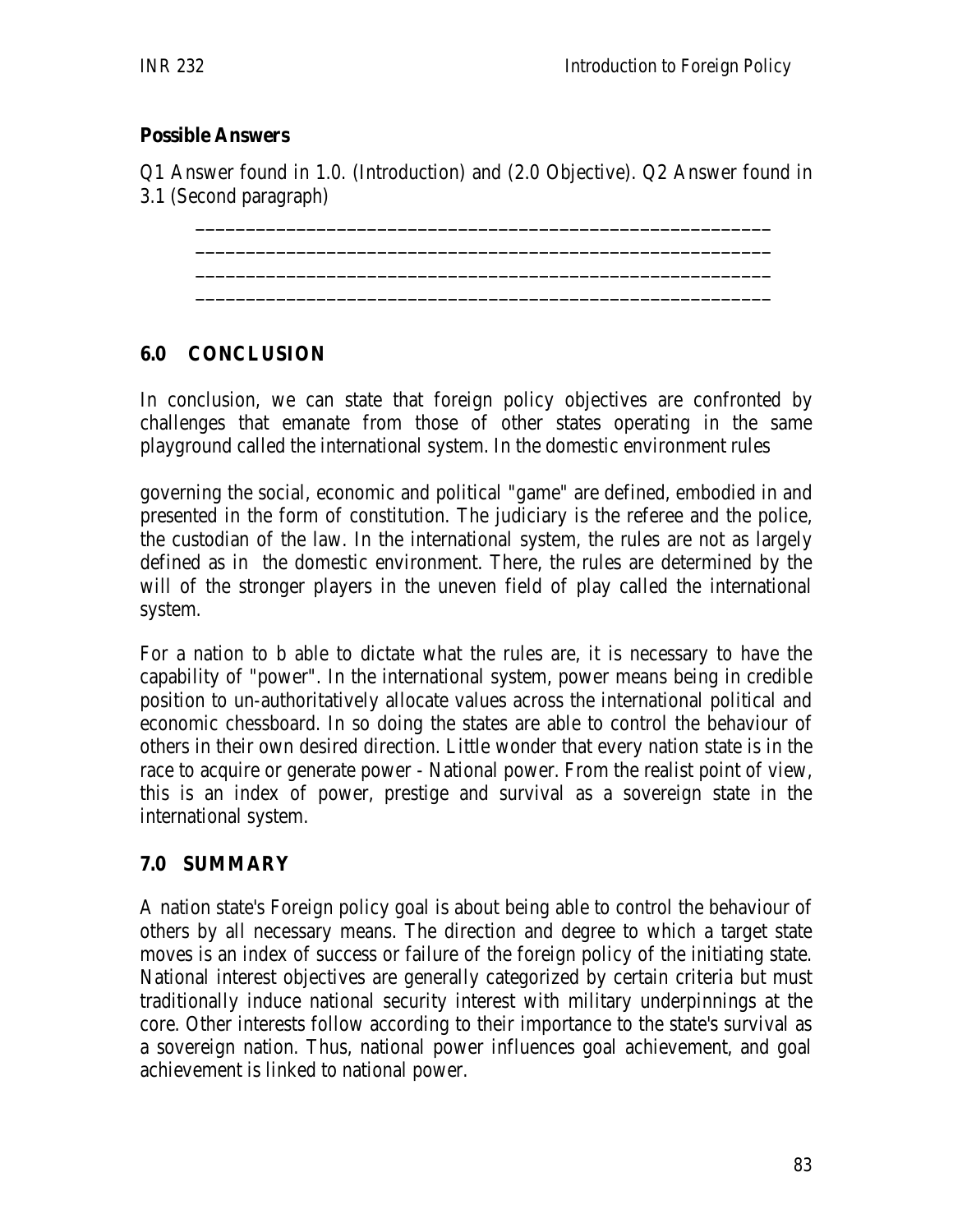## **8.0 TUTOR-MARKED ASSIGNMENT**

- Q1 From what you have been learnt in this course, who determines the rules in the international political "game"?
- Q2 What do you understand by achievement of objectives ?
- Q3 What do nation states seek power?
- Q4 In this course, how is the success or failure of foreign policy objective determined?

All question carry 2  $\frac{1}{2}$  marks. The total score is 10 marks.

# **7.0 REFERENCES/FURTHER READING**

Avon, Raymond, Peace and War (Garden City, NY: Dobbleday, 1966)

Beard Charles A., The Idea of National Interest (New York: The Macmillan Company, 1934)

Colby, C. C.ed. Geographic Aspect of International Relations (Chicago; University of Chicago Press, 1938).

Fairgrieve, James, Geography and World Power (London: University of London Press, 1931)

Morgenthau, Hans J., In Defense of National Interest (New York: Alfred Ag Knopf, Inc., 1967)

Spiro, Herbert J. World Politics: The Global System (Home Wood, Ill: The Dorsey Press, 1966)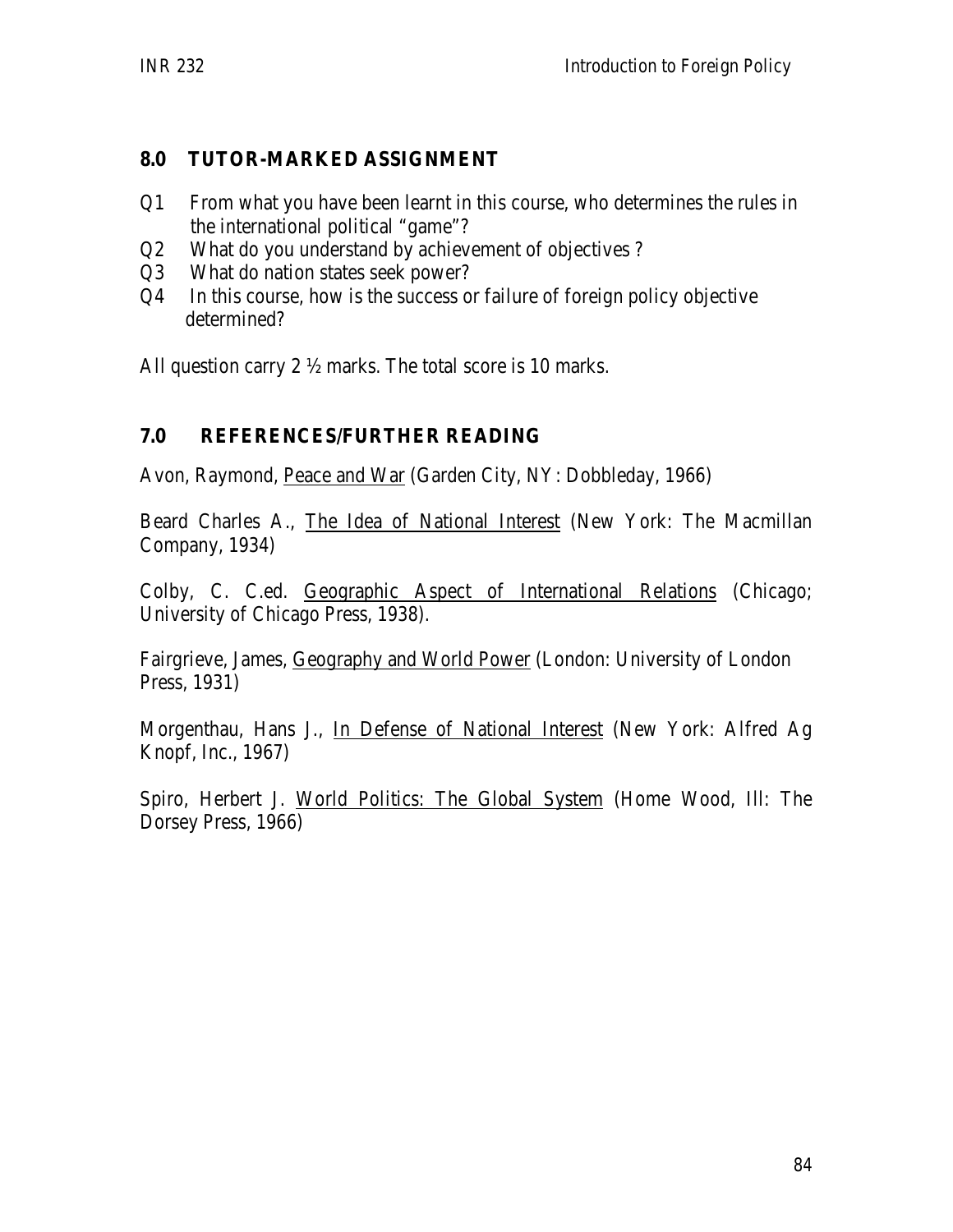# **MODULE 3**

# **UNIT 2 PROCESS OF FORMULATION OF FOREIGN POLICY**

## **CONTENTS**

- 1.0 Introduction
- 2.0 Objective
- 3.0 Main Body
	- 3.1 The Situation
		- 3.1.1 Images
		- 3.1.2 Attitudes
		- 3.1.3 Values
	- 3.2 The Structure and Condition
	- 3.3 Capabilities
	- 3.4 Prevailing Domestic Needs
	- 3.5 Public Opinion
	- 3.6 Organizational Structures
- 4.0 Conclusion
- 5.0 Summary
- 6.0 Tutor Marked Assignment
- 7.0 Reference/Further Reading

# **1.0 INTRODUCTION**

This course introduces students to the process of foreign policy formulation. The political leadership assisted by his foreign minister has always been at the center of the foreign policy domain. But there are other levels of structures through which information or intelligent gathering are analyzed and filtered. These information can sometimes be distorted because it is colored by the interests, preferences and values of the policy-makers themselves. Their perceptions which can be conflicting according to their self-interest can prove difficult to arrive at a common position. When they do, the difference between image and reality can begin to emerge. This course unit considers the elements that are involved in the process of information of foreign policy.

The self-assessment exercise is given for you to do and in so doing, you assess yourself on your understanding of what you have learnt. You will find at the end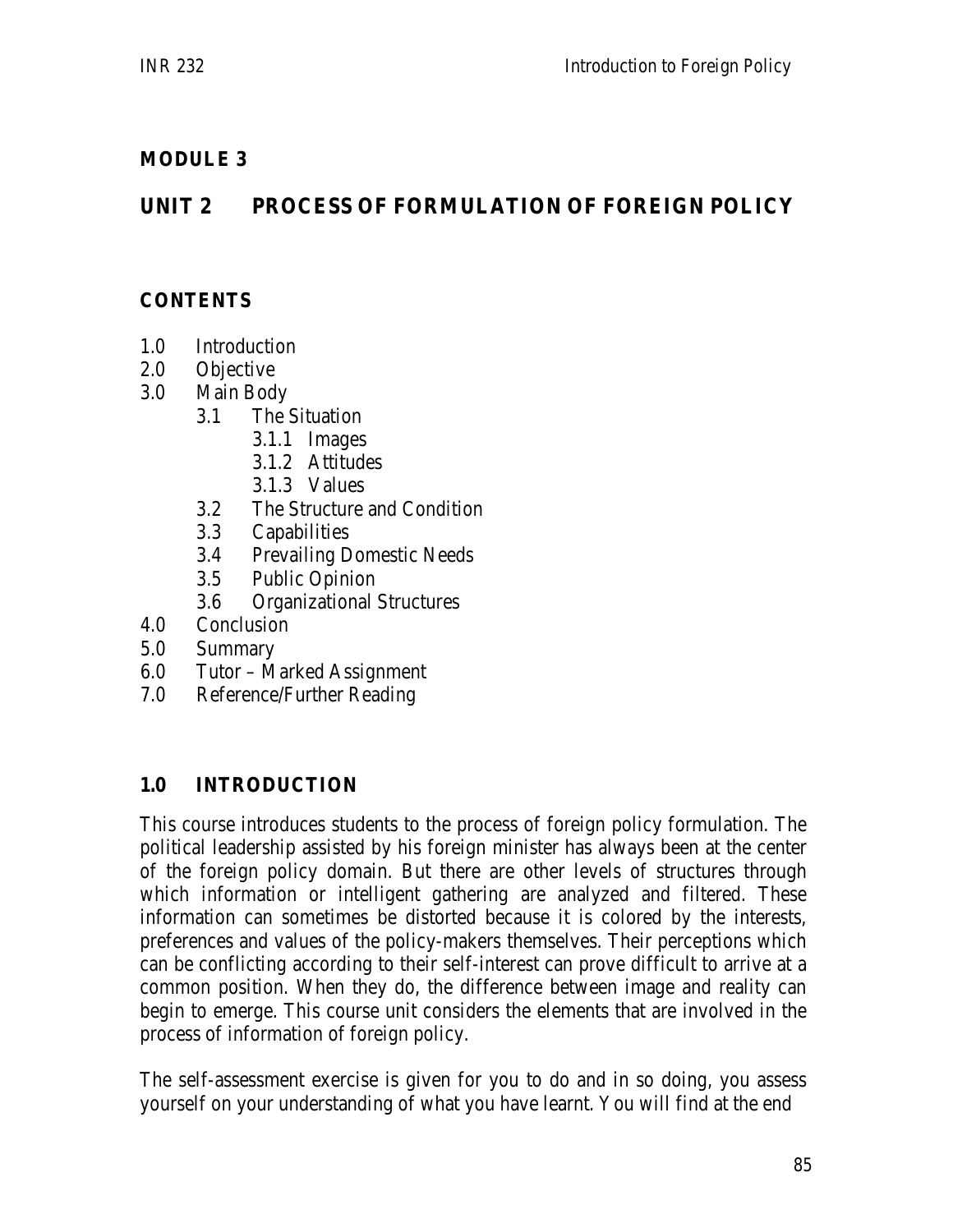of this course a Tutor- marked Assignment (6.0) which you must submit to your tutor together with your form, for formal assessment. You are encouraged to avail of the reference/further reading (7.0) found at the last page of this course unit.

# **2.0 OBJECTIVE**

The objective of this course unit for the students to know that notwithstanding the levels of impute in the process of foreign policy formulation, the final result has not always been fool proof as one would expect. By 'the end of the course, the student would be able to figure out what may have been a reason in an event of foreign policy failure - foreign policy can fail to bring in the result due to the problem of perception of the external environment among other factors. The student would understand that personal or group interest, the state or systemic forces are all at play in the process of formation of foreign policy. In any case, the final choice is regarded as the best out of the various alternatives.

# **3.0 MAIN BODY**

The process of formulating foreign policy is viewed in terms of the personalities and values of a few key statesmen. Foreign policy is the prerogative of the Head of State, and he is assisted or advised by the foreign affairs minister. Understanding foreign policy objectives and formulation is emphasizing the perceptions, images attitudes, values and beliefs of those responsible for formulation foreign policy of a nation state. There are diverse factors which affect the choice of policy goals and objectives. These factors are spelt out by Richard C. Sneider, H.W. Bruck and Burton Sapinn (1962), under the concept of "definition of the situation".

In foreign policy formulation, the definition of the situation includes all domestic and external, historical and contemporary conditions which relevant and vital to policy-makers in the face of foreign policy formulation challenges. Challenges can

emanate from events abroad, domestic political needs, degree of threat or opportunity perceived in a situation, social values and ideological imperatives, availability of capabilities, expected outcomes or costs - benefits of proposed courses of action and so forth.

It is important to define a situation in the process of formulation of foreign policy in which the following components should necessarily be considered: (a) The images, values, beliefs and personality or political needs of those responsible for establishing goals, and actions needed for them. (b) The structure and conditions in the international system, (c) Government types or national role, (d) Prevailing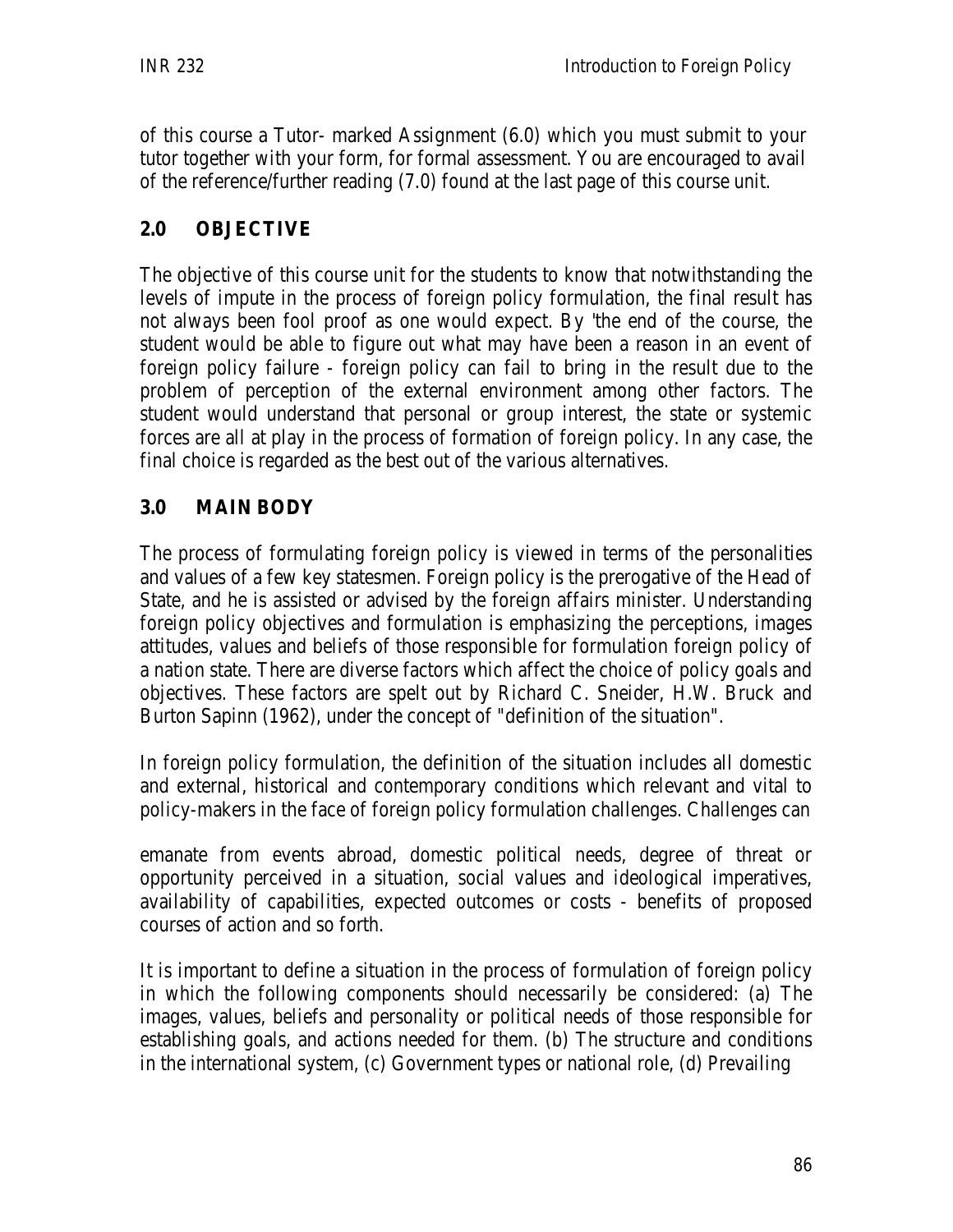domestic needs of the political system; types of regime, (e) Availability of capability, (f) Organizational needs, and traditions.

As important as these considerations are, they depend largely upon the attitudes, judgment and the needs of the individual policy-maker functioning within the policy-making organization constitutionally empowered for the purpose. It is for this reason that different policy-maker respond to the same conditions in different ways, and some statesmen, in spite of differences in ideological orientation and different national constituencies respond in a similar manner. For example, the leaders of Pakistan and India were neither unique in behavior not in common attitudes during the war over Kashmir in 1965, despite differences in historical circumstances, geography culture, and diplomatic situation, when compared with the behaviors and attitudes the European - leaders of the war in 1914. The onset of World War I can be traced in part to the series of mobilizations and counter mobilizations by Austria Hungary, Germany, Great Britain, France and Russia. Most of these calls for arms were arguably defensive, but they resulted in a spiral hostility based on misinterpretations. Each country steadily increased its readiness in the belief that it must mobilize to defend itself, while simultaneously, other countries were viewing the increased readiness as preparations to strike. We consider the factors in the situation in which these perception of the external environment operates.

## **3.1 The Situation**

#### **3.1.1 Images**

Often, statesmen act and react according to their perception (or misperception) of their political environment; and as far as foreign - policy makers are concerned, it is not the state of the environment that really counts, but what policy-makers believe the state to be. According to Holsti (1967);

*"image means an individual perceptions of an object, fact or condition, his evaluation of that object, tact or condition in terms of badness or goodness, friendliness or hostility, or value, and the meaning ascribed to, or deduced from, that object, fact or condition".*

Because even the most articulate expert in foreign policy making may not be aware of all the relevant factors in a situation, his image (of the situation) would be almost always different from reality. The discrepancy that exists between image and reality is due in part to physical impediment to the flow 'of information, arising from time, faulty communication, censorship, lack of competent advisors and intelligence source. It can also be as a result of distortion of reality caused by attitudes, beliefs and so forth. There have been instances where policy - makers twisted and disregard information that contradicted their preferences and values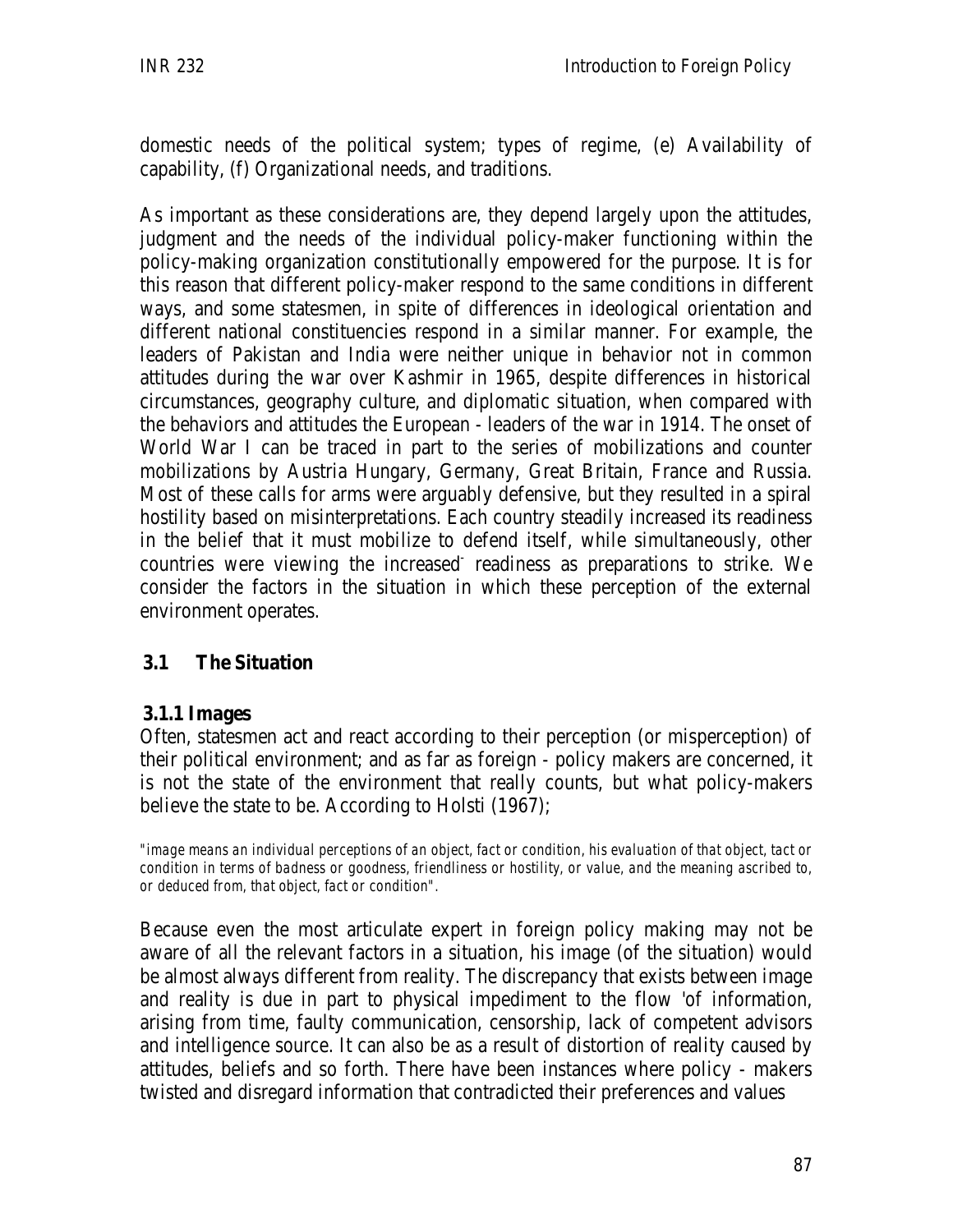thereby allowing their psychological environment to color the definition of the situation and physical environment. The foreign policy formulation in Nigeria between 1985 and 1999 was influenced by disregard to information which contradicted the values of those regimes. Hence Tom Ikimi, a foreign minister of one those regimes was described as being involved in "area-boy diplomacy."

## **3.1.2 Attitudes**

Hitler in his totalitarian system, backed by this foreign number relied on his images and attitudes to take all the decisions that eventually led to the second World War. Attitudes are viewed as general evaluative propositions about a particular object or situation, factor or condition, more or less friendly, desirable, dangerous or hostile. In international relations or politics, policy-makers operate or function with the framework of evaluation assumptions, or hostility or friendship, trust or distrust, fear or confidence toward other governments and people. Thus, attitudes are related to how policy makers react to external stimuli. - (i.e. others states' behavior, actions demands). This reaction is grounded in their perception of other states' intention and capability, and then define or formulate their own objectives vis-à-vis others.

# **3.1.3 Values**

The nature and manner of our family values, political socialization, indoctrination, and our personal experience shape our values because they form the standards against which our conducts and of others are weighed. In the process of formulation of foreign policy, therefore, values serves justification for actions and goals for policy-makers. Belief could be viewed as propositions which policymakers hold to be true, even if they cannot be verified. In a foreign-policy-making context, such beliefs are valuable because they become the unexamined assumptions upon which numerous policy choices are made.

## **3.2 Structure And Conditions In The International Political System**

Policy-makers of different nations perceive major structural changes in the international political system in almost the same way, and through a series of gathered information tend to at attune their states foreign policies to fit that structure. For instance in a "polar" structure, policy-makers of some newly independent countries have calculated that heir security can best be achieved by alliance with one military bloc leader or other, without an option of neutrality. Thus they are compelled by conditions in the international political system to either on the united states or Russia to safeguard their national security interest in order to survive as nations.

Thus, the structure and conditions in the international political system have manifest significant influence on the newly independent states that they adjust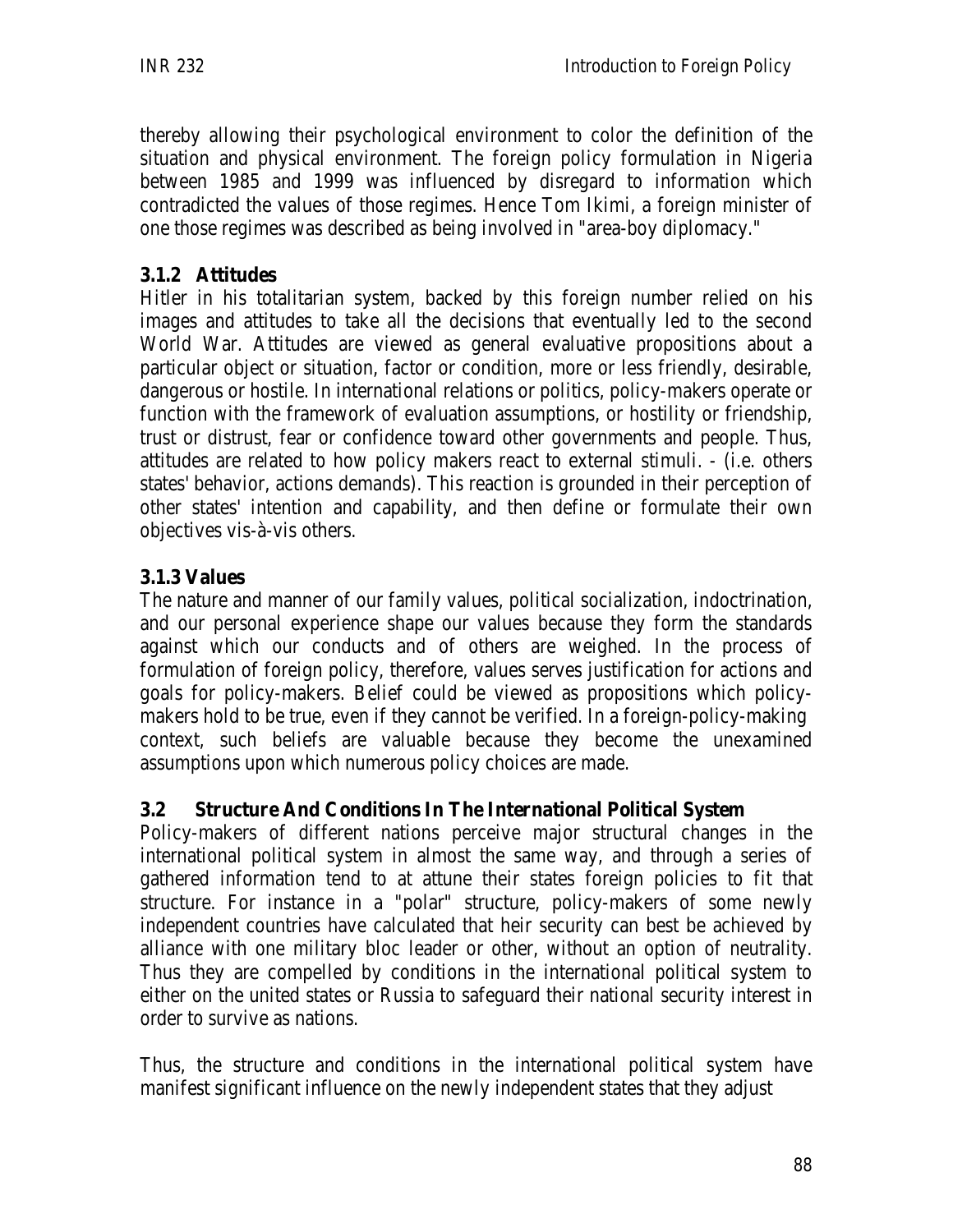their foreign policies in conformity with the rules and obligations of the alliance. This in effect does establish the limits of what general foreign policy orientations of the new states are. A major shift in international politics can bring in new power configuration that create new opportunities for many states to recover their freedom from old limitations imposed by unfavorable balance of power in favour of constructing countervailing balance to deter new threats. Here we once again confirm that in international politics, there are no permanent friend (or enemy) but permanent interest.

In the contemporary time, development in the external environment can also influence a states foreign policy because the international system possess some doctrine which transcend national doctrine. The predominant international doctrine and value has come in the form of economic development. The prestige of a nation -state is closely related to the level of its military capability, technology and industrialization. Based on successes of the Western world, nation -states place high value on influence their behavior in the international system.

## **3.3 Capabilities**

The ability of a nation-state to significantly achieve its foreign policy objective greatly influence foreign policy decision-making. Most significant capabilities available include: diplomatic personnel and quality of diplomacy, military capability, technology communication, level of industrialization and so forth. These strongly determine the policy to be formulated within a time frame. Indeed, it is for this reason that developing countries are encouraged to define their interest and objective in terms of nation-building and economic development, and be content with neutrality (non-aligned). It is reasoned that the development of political and economic infrastructure would form a better base for the take off of other elements of power and capability. These are believed to underpin the process of formulation of foreign policy which in turn projects a nations interest abroad.

The above suggest that a country's size, population, distribution of natural resources, climate and topography (geopolitics) do influence socio-Political and economic development, including access to other areas of the world. Also these have military and defense policy implications. The nature of the topography can be particularly attractive for military adventure or outright invasion by predator states. It can also suggest the best line of defense. Economic characteristics and distribution of natural resources determine a nation's autarchy or dependence in wartime as well as during peace. Climate imposes restrictions on the types of warfare that can be conducted in a particular area or kind of farming that can be engage in. determine to improve quality of life, some policy objectives can proceed from the economic and geographic situation to trade expansion. A country with a relatively larger quality population can more easily mobilize and can more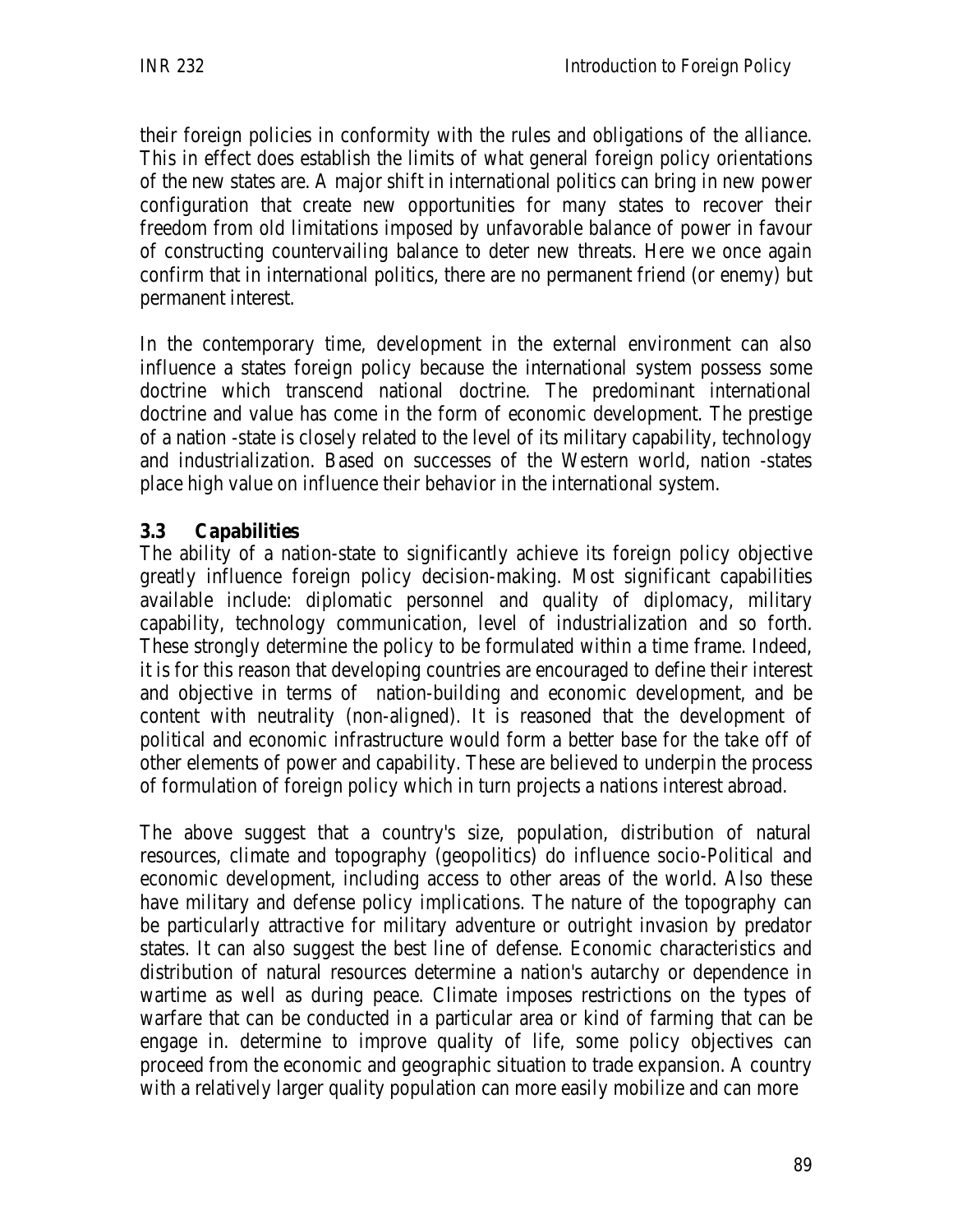confidently project its foreign policy across the international system with higher expectation of a fairer degree of success. On the other hand, a country whose population is uneducated in modern skills may not easily mobilize to achieve national security and survival goals in a reasonable time frame. Such as state can only be said to possess potential capability.

# **3.4 Prevailing Domestic Needs**

Foreign policy formulation focuses on general social needs and specific interest of domestic groups, political parties and economic organizations because demands and expectations are placed upon the government (state) in its interaction with others. Examples are when a government negotiates a tariff agreement (bilateral or multilateral) to protect its domestic industries, or intervene diplomatically or militarily in another country to protect the lives and properties of its own citizens. Another is when country A establishes trade links with country B to create an avenue for a steady supply of a natural resource (from country B) population can influence (from process of formulation of foreign policy.

# **3.5 Public Opinion**

In a political system where fundamental human rights and freedom of expression from part of the national life, the role of public opinion in the process of formulation of foreign policy is formidable. There have been instances where public opinion has influenced foreign policy-making. In Nigeria, the Tafawa Balewa government abrogated, in 1962, the Anglo-Nigeria Defense pact entered into in 1958,as a result of the anti-pact demonstration led by the university students at Ibadan. But, it is important to say that the rate at which domestic pressure group influence decision-making is highly dependent on the type of government, such as democratic or authoritarian, informed public opinion about the external environment, and political institutions that enjoy popular political support.

# **3.6 Organizational Structures**

Highly structured and developed bureaucracies do play a role in the process of foreign policy formulation. Traditionally, information cone from and must have already been debated by officials of the relevant agencies that reflect all shades of views. In other words, factors that define a situation are usually complex and diverse because the involves a myriad of rival and competing institutions and interests. Example of such government agencies include: the Ministry of Foreign Affairs, the Nigeria Institute of International Affairs (NIIA), the National Advisory Committee on Foreign Affairs or Policy (NACFP).

# **Self - Assessment Exercise**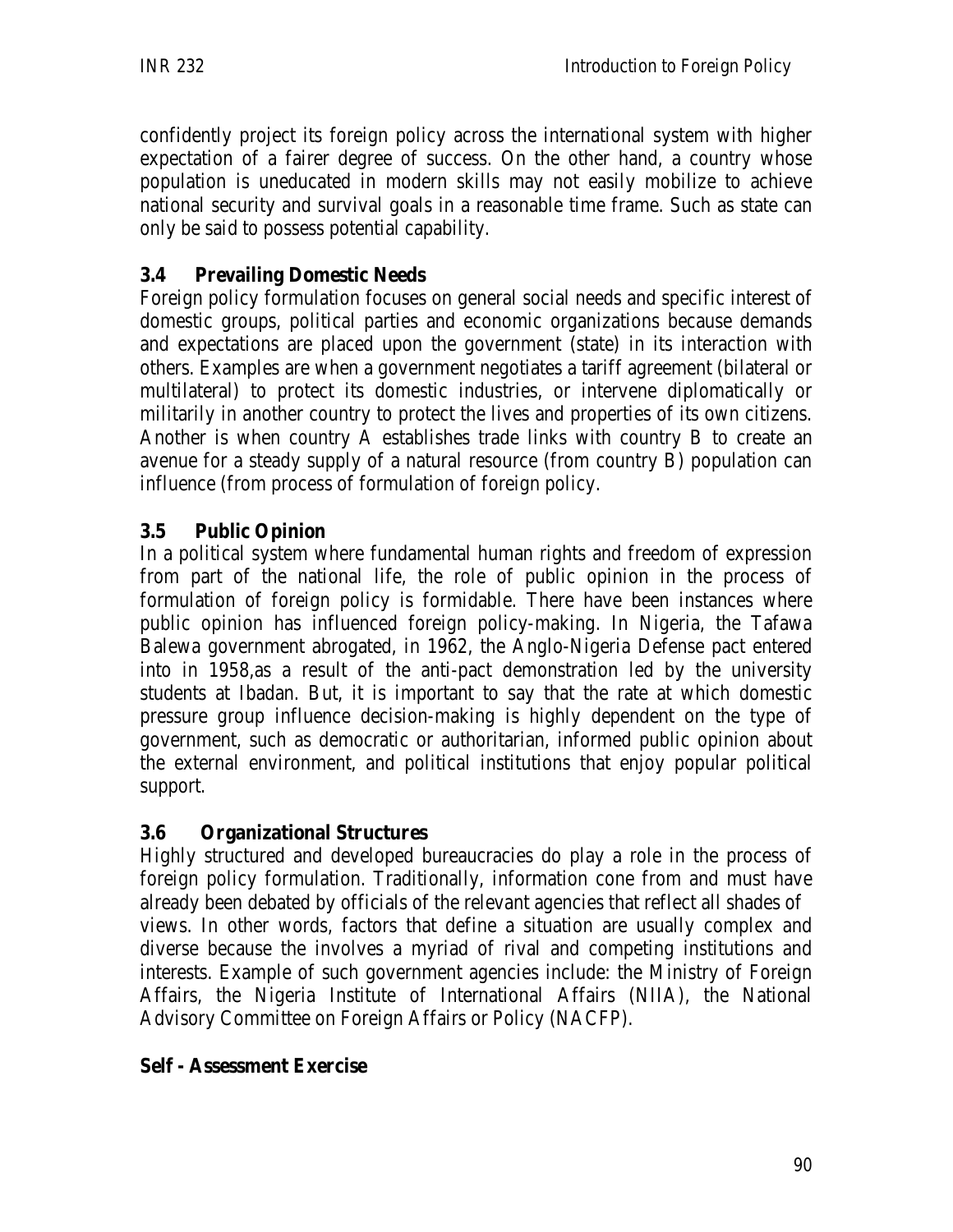- Q1 From what you have learnt, outline any five points that are central to the definitions of situation in the process of formulation of foreign policy.
- Q2 How has public opinion influenced the process of foreign policy formulation in Nigeria?

\_\_\_\_\_\_\_\_\_\_\_\_\_\_\_\_\_\_\_\_\_\_\_\_\_\_\_\_\_\_\_\_\_\_\_\_\_\_\_\_\_\_\_\_\_\_\_\_\_\_\_\_\_\_\_\_\_ \_\_\_\_\_\_\_\_\_\_\_\_\_\_\_\_\_\_\_\_\_\_\_\_\_\_\_\_\_\_\_\_\_\_\_\_\_\_\_\_\_\_\_\_\_\_\_\_\_\_\_\_\_\_\_\_\_ \_\_\_\_\_\_\_\_\_\_\_\_\_\_\_\_\_\_\_\_\_\_\_\_\_\_\_\_\_\_\_\_\_\_\_\_\_\_\_\_\_\_\_\_\_\_\_\_\_\_\_\_\_\_\_\_\_

## **Possible Answers**

Q1 Answers found in 3.0 (second paragraph)

Q2 Answer found in 3.5

# **4.0 CONCLUSION**

In this course, it is clear that the process of foreign policy formulation is never as pure and simple as was previously thought. On the contrary, it involves a myriad of processes laden with conflicting interests and values those involved in the

process. Up to this point, we have learnt what those processes are, and how factors impacts on them either individually or collectively. Because irrespective of the direction of the pull, conflict managers including the political leadership have always had to consider the widest possible choice to arrive at commonly accepted policy interest.

## **5.0 SUMMARY**

The political executives, bureaucracies, legislatures political opposition, interest groups and the people are all involved in the process of foreign policy formulation. But irrespective of who is involved, human nature and characteristic factors have always come to the fore. These influence the groupthink, and groups are innumerous. Depending on the type of government and the issue at stake. The overall purpose is to get the best of foreign policy process.

Simplistically, as mentioned in this course, foreign policy is the prerogative of the political leadership and his advisers. The first activity in the process of formulation of foreign policy is to reconcile articulate conflicting domestic interest such that aggregate national objective can emerge. For, example, one issue was when Nigeria joined the organization of Islamic countries in 1987 Amid nationwide outcry by Christians that the leadership (himself a moslem) was systemically disregarding the secular constitution and was systematically changing the face of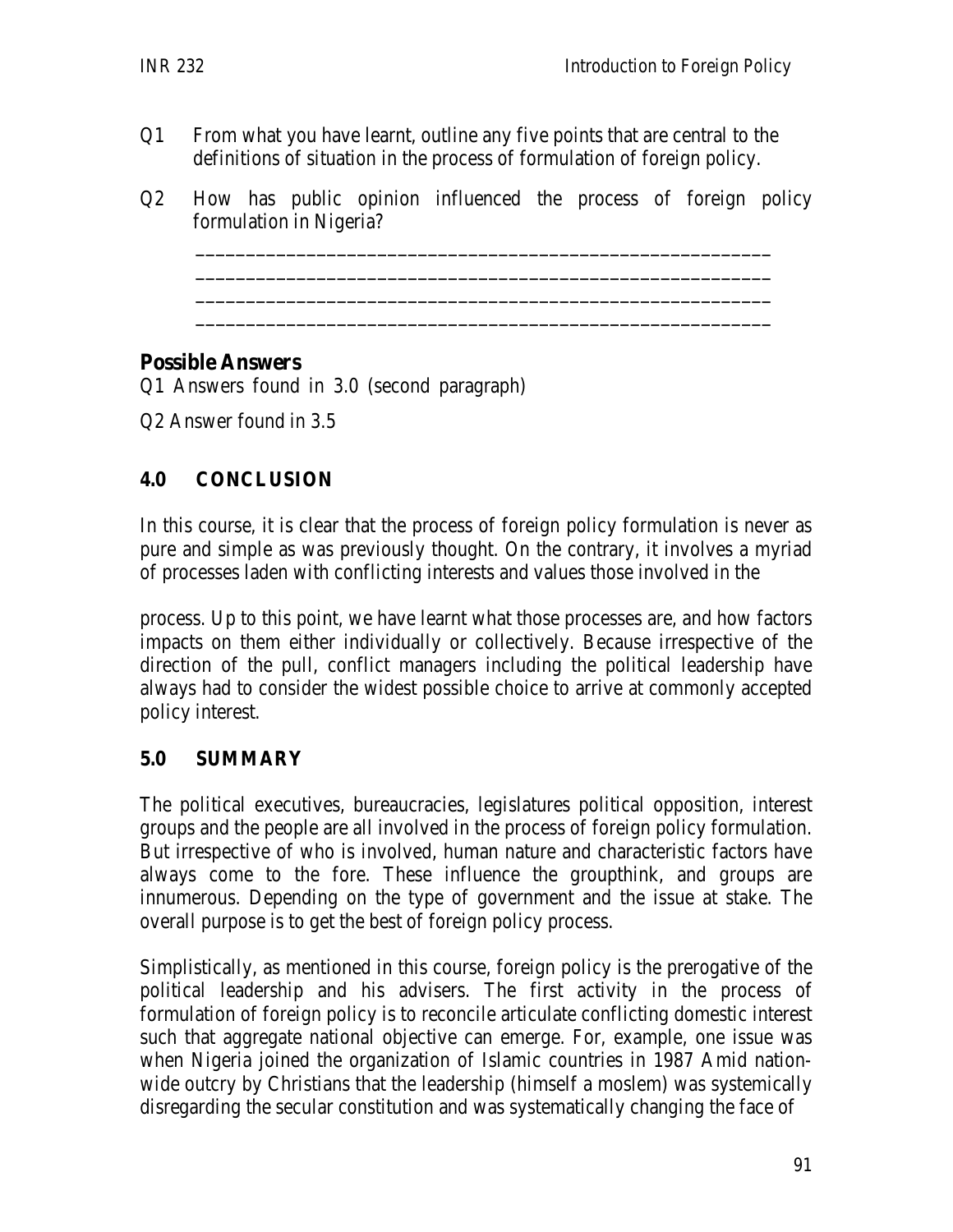the Nigerian state with Islamism, the military regime of Babangida claimed that the move would enable Nigeria to borrow interest free loans from the organization. Another example is Nigeria's participation and financing of the Economic Community Peace Monitoring Group (ECOMOG) across West Africa, amid unpaid salaries at home.

The second activity, is that you must understand the international policies and attentions of other states and their implications (3) on your aggregate national interest. An example is the Bakassi peninsula crises between Cameroon and Nigeria. Another is the Saddan Hussain's invasion and annexation of Kuwait in his politics of revanchism claiming Kuwait as a renegade province (of Iraq). This led to the Allied intervention that liberated Kuwait in 1991. The interventionists claimed that Iraq had to legitimate reason under international law to involve a sovereign and independent Kuwait. It was also perceived that if Saddam Hussain got away with his action, he would stiffen the flow of oil from the Gulf region that service the Western industries.

The third, is that you proceed to bargain - a process of give and take in which you are expected to bring into operation the repertoire of are resources, incentives and inducements that are at your disposal. You give people (the other state) something they cannot refuse they will give you what you want.

The next activity is to formulate the course of action which has the chance of achieving result. In other to achieve result, course(s) of action(s) must be properly implemented.

Fifth is to wait for international reaction, and you modify as and when appropriate. This implies that foreign policy process is not a one-way affair. There is always a feedback or response to a states action from the international environment. This feedback with determine the future course of action.

# **6.0 TUTOR-MARKED ASSIGNMENT**

- Q1 What do you understand by images, attitudes and values that influence the perception of event in the external environment by foreign policy decision makers?
- Q2 In the international political system, structural conditions do influence the process of formulation of foreign policy. Discuss.
- Q3 What is capacity? How is a nations state's population relevant and it's capability?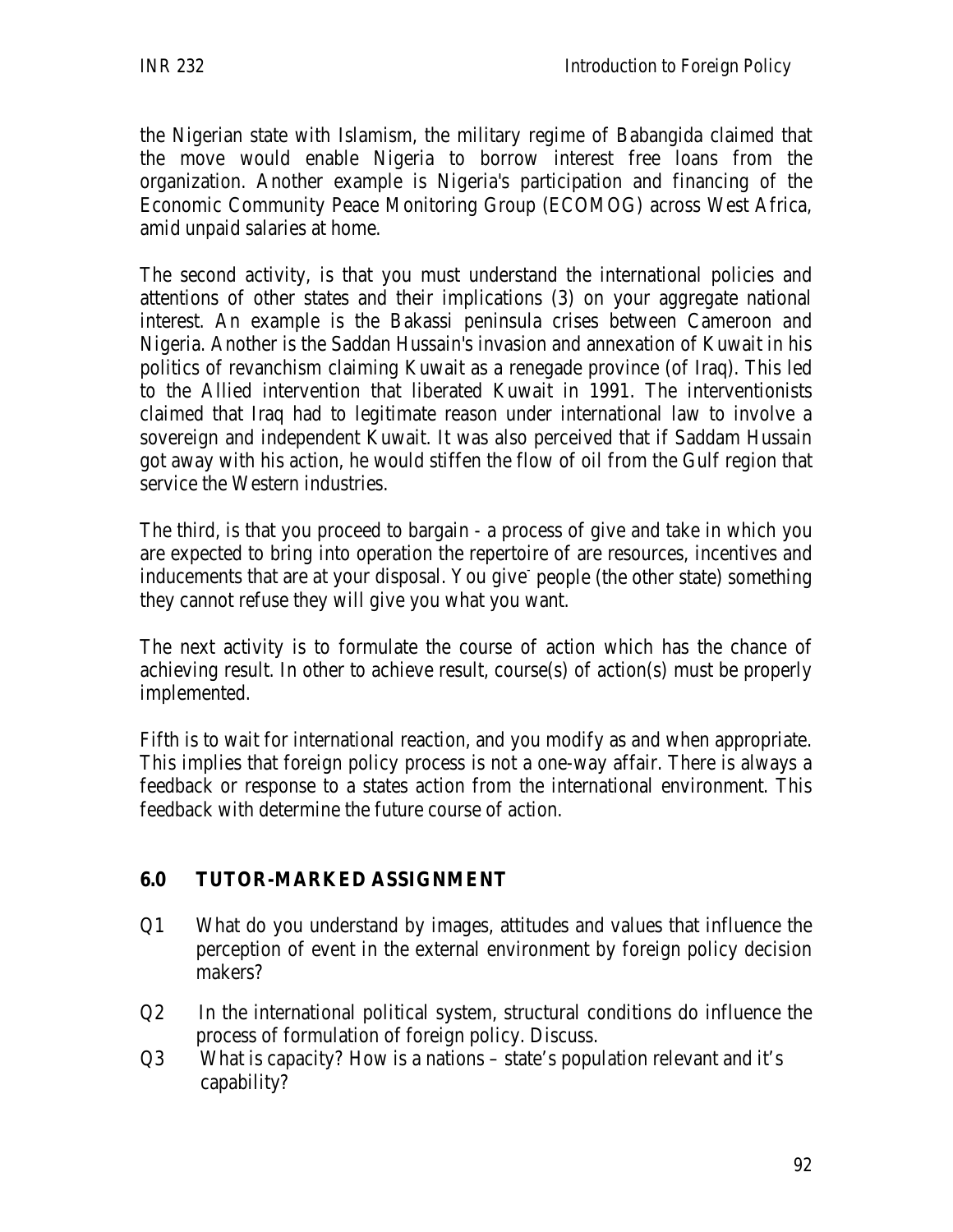Q4 Explain in simple terms, your understanding of the following: reconciling, understanding, bargaining, formulating, waiting for international reaction, as used in the course.

All question carry 2  $\frac{1}{2}$  marks. The total score is 10 marks.

#### **7.0 REFERENCE/FURTHER READING**

Amadife, Emanuel N., Pre- Theories and Theories of Foreign Policy –Making (Lanbam, MD: University Press of America, 1999)

Colby, C. C. ed., Geographic Aspects of International Relations (Chicago, Ill: University of Chicago Press, 1938)

Deutsch, Karl, The Analysis of International Relations (Eaglewood Cliffs, N. J.: Prentice – Hall, 1967)

Fargrieve, James, Geography and World Power 8<sup>th</sup> Edition (London: University of London Press, 1941)

Fred, A.S. International Politics and Foreign Policy: "The Linkage between Foreign Policy and International Politics" A reader in Research and Theory. ed (James, New York: Free Press, 1977)

Gambari I. A. Theory and Reality of Foreign Policy-Making (Lagos: Jersey Humanities Press, 1988)

Lasswell, Harold D., World Politics and Personal Insecurity (New York: Mc Graw Hill Book Company, Inc., 1935)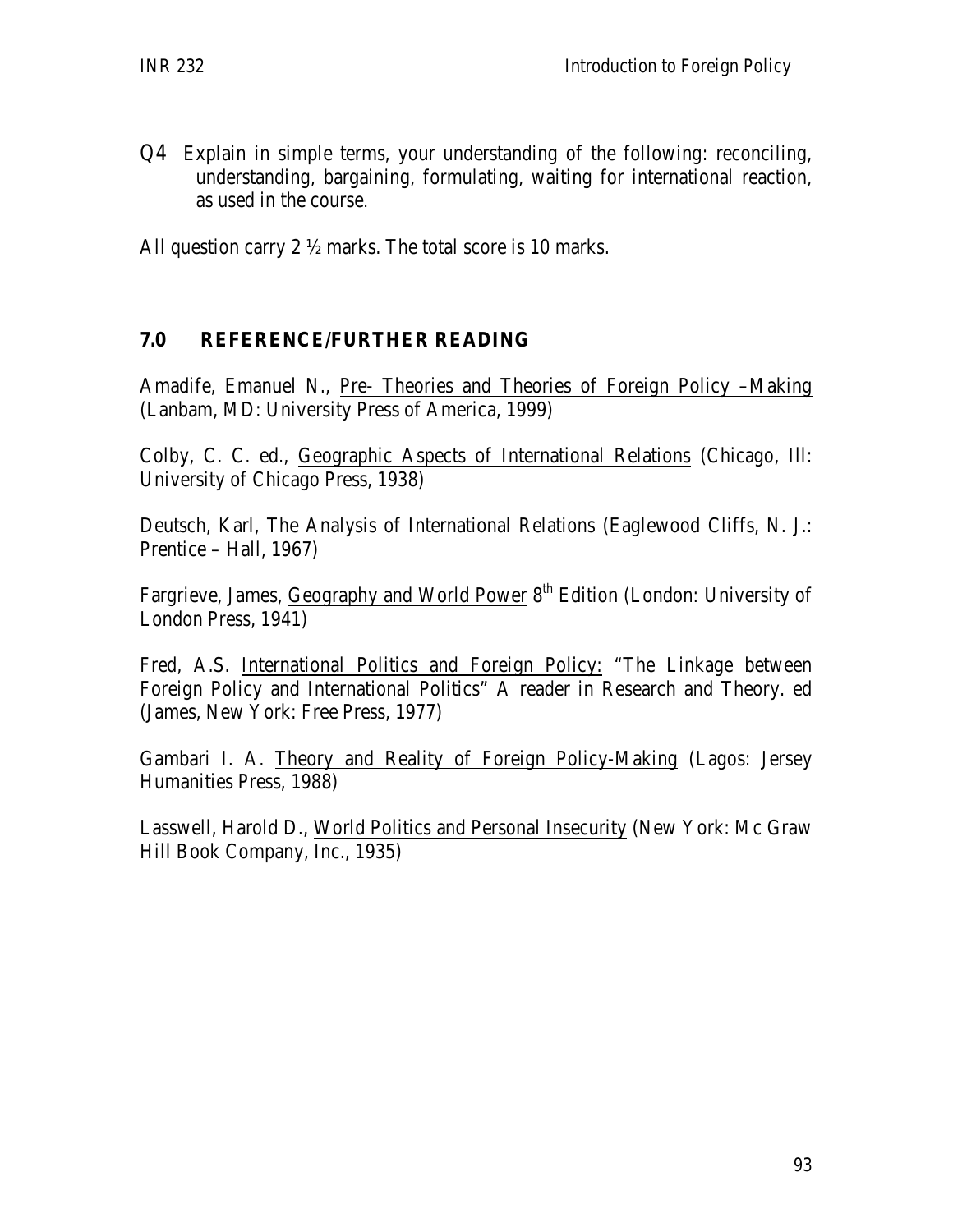# **MODULE 3**

# **UNIT 3 INSTRUMENTS FOR CONDUCTING FOREIGN POLICY**

# **CONTENTS**

- 1.0 Introduction
- 2.0 Objective
- 3.0 Main Body
	- 3.1 Diplomacy
	- 3.2 Economic Instrument
	- 3.3 Psychological Instrument Propaganda
	- 3.4 Military Weapon Instrument
	- 3.5 Cultural Instrument
	- 3.6 Imperialism and Colonialism
	- 3.7 War
- 8.0 Conclusion
- 9.0 Summary
- 10.0 Tutor-Marked Assignment
- 11.0 Reference/further Reading

# **1.0 INTRODUCTION**

This course unit, Instrument for Conducting Foreign Policy, is an introductory course for fresh students. After foreign policy is designed and objectives are set, the foreign policy so designed need to be conducted with instruments suited for the purpose. The choice of instruments are made because they have, through history, proven to be most effective for the peaceful conduct of interstate relations. If a war situation occurs in the process, it is because on or more of the instruments put at the disposal of the state for the achievement of peace situation have failed. In this course unit, we shall consider these instruments under the following subhead: Diplomacy, Economic Instrument, Psychological Instrument, Techniques of Propaganda, Military Weapon & Instrument, Cultural Instrument.

Later in this course, you will find a self -assessment exercise meant for you to assess yourself on what you have learnt. The Tutor-marked assignment should be submitted to your tutor along with the form for formal assessment. You are encouraged to avail of references/further reading so you can broaden your horizon in this course.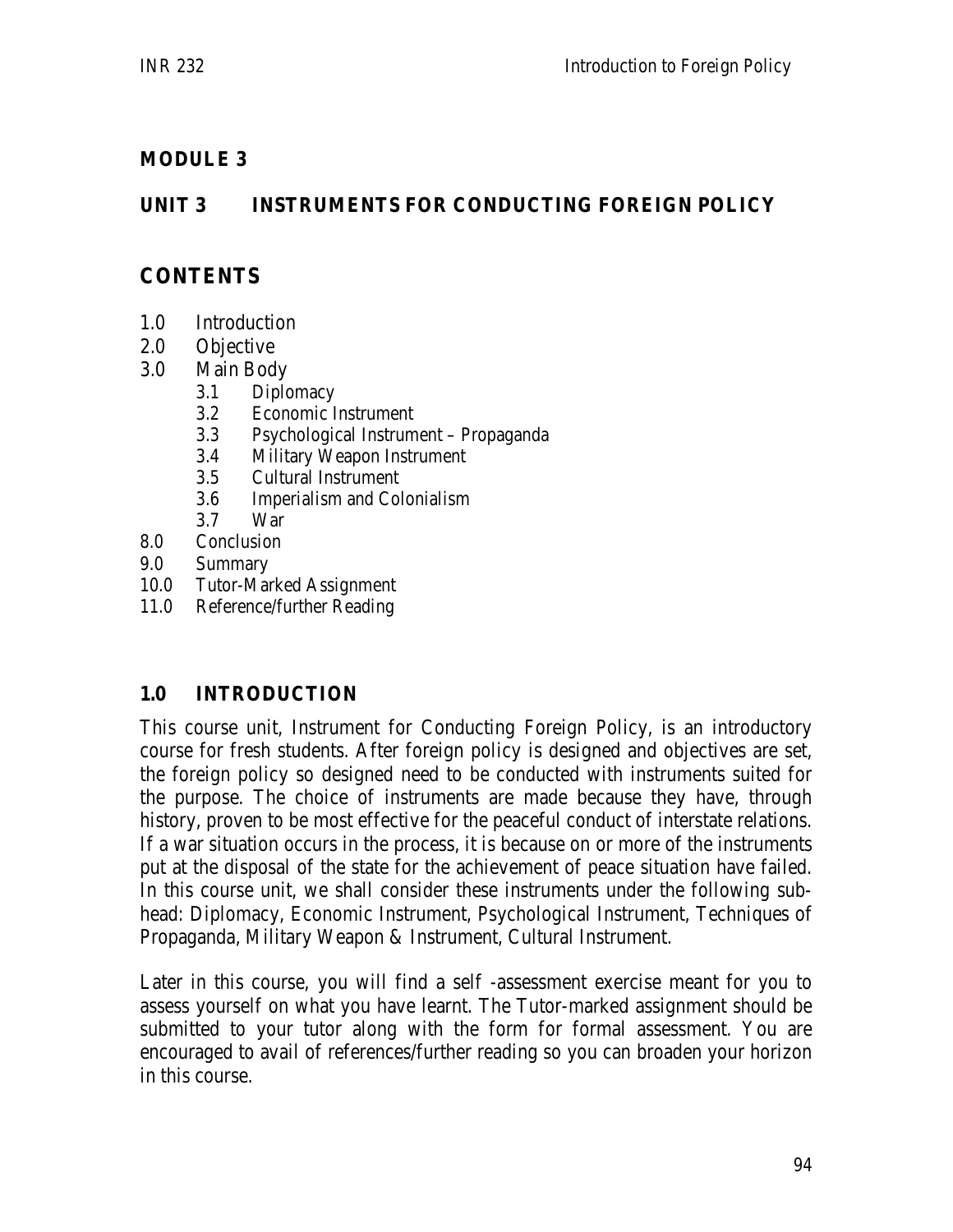# **2.0 OBJECTIVE**

At the end of this course, the student would be able to familiarize himself with the instruments for conducting foreign policy and to match them with the objective of the state. No event in inter-state relations in exactly the same with the other - every event is unique and require different sort of foreign policy instruments, in the first instance. In each of the events, the student would be able to `allocate' an instrument to a particular event even if he is not decision - maker or a player in the event and even be able to predict the likely outcomes.

# **3.0 MAIN BODY**

The instrument for conducting foreign policy generally refer to the means or mechanism used by states in conducting their relation with other states. These instruments include: diplomacy, economic instrument, military instrument, psychological instrument and cultural mechanisms. They constitute thin body of this course unit as we consider them as below:

# **3.1 Diplomacy**

Of all the means of conduction inter-state relations, diplomacy is of primacy importance in international relations. The term diplomacy has many definitions and different perception by scholars and practitioners alike. Some have used it as synonym for foreign policy while others often interchange it for negotiation. There is also the popular usage of the word to mean a special skill or tact, care or politeness, or in an unsavory sense to mean duplicity or guise. In the opinion of Ernest Satow, diplomacy is "the application of intelligence and tact to the conduct of official relations between government states, extending sometime also to their business with vassal states or more briefly put, the conduct of business between states by peaceful means". River describes diplomacy as "the science and art of representing states and negotiations. For example, Nigeria has long been engaged in negotiation with Cameroon over ownership of the Bakassi Peninsula. Because the method of establishing the pre-conditions for permanent peace and call permanent peace through accommodation is referred to as diplomacy - and so diplomacy is an instrument of foreign policy. Diplomacy means the promotion of national interest by peaceful means. War occurs because of the failure of diplomacy to achieve its primary objectives.

Diplomacy must employ the means suited to the pursuit of its objectives. It is the task of an intelligent diplomacy, intent upon preserving peace to choose the appropriate means at the disposal of diplomacy are three:

- (a) Persuasion
- (b) Compromise
- (c) Threat of force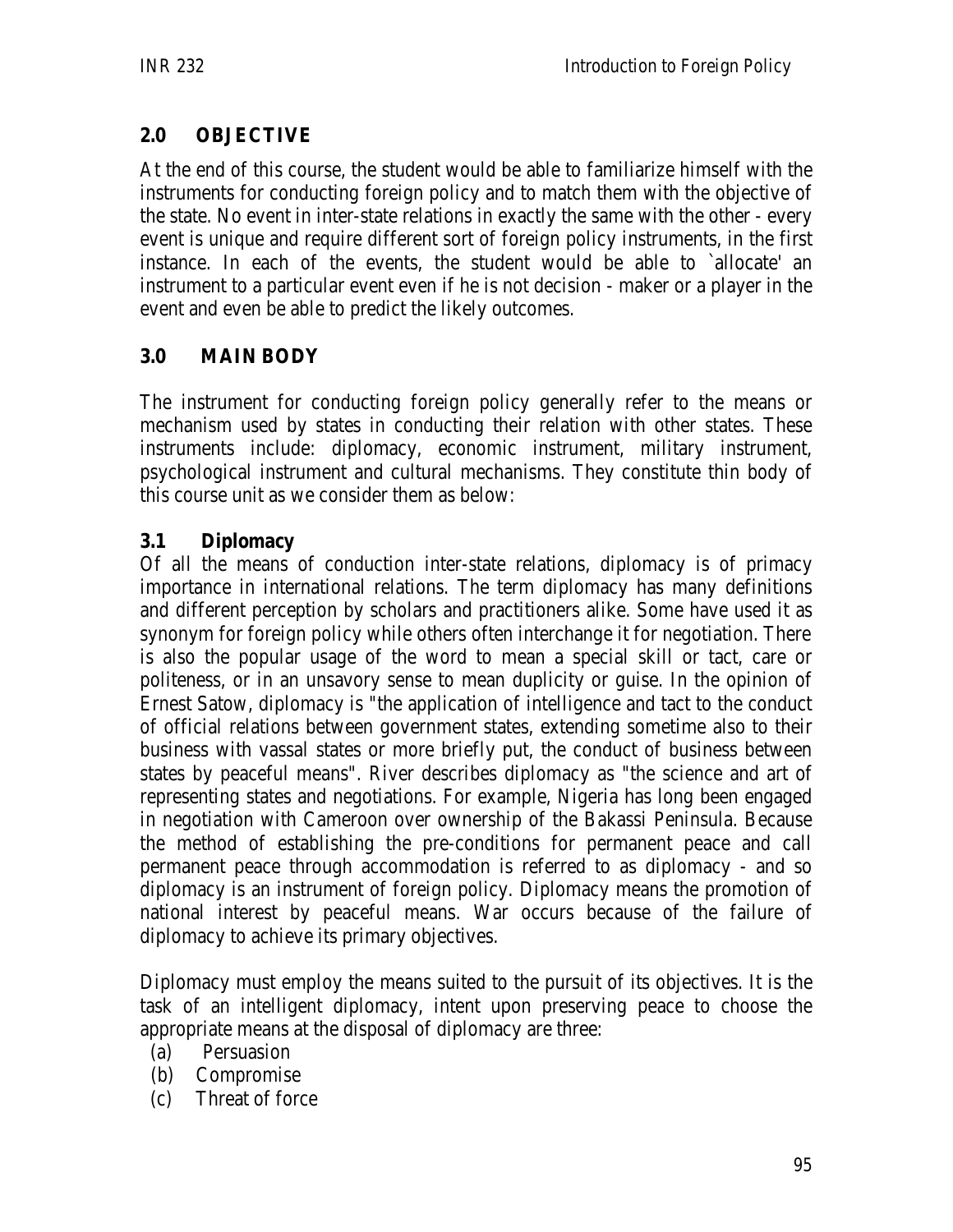No diplomacy relying upon the threat of force can claim to be both intelligent and peaceful. No diplomacy that would stake everything on persuasion and compromise deserves to be called intelligent. Generally, the diplomatic representative of a great power in order to be serve both the interests of his country and the interests of the peace, must at the same time used persuasion, hold out the advantages of a compromise and impress the other side the military strength of his country.

# **Functions of a Diplomat**

- *1. Representation:* The ambassador represents both the person and the power of his head of state. He is accorded almost the same courtesy; privileges and immunities as are normally accorded visiting heads of state. He does not speak for himself, but he is expected to carry out faithfully the instruction given him by his government. However, there are legal representation and political representation.
- *(a) Legal Representation:* He is the legal agent of his country in the same sense in which a domestic corporation is represented by legal agents in other states. Nigeria Ambassador in the United States of America, for instance, performs in the name of the government of Nigeria the legal functions that the constitution of Nigeria and thee orders of the government allow him to perform. He can sign treaties if directed and protects legally Nigerian citizens in his host country.
- *(b) Political Representation:* The diplomat, together with the foreign office, shape the foreign policy of his country. This is by far the most important function. Upon the diplomats shoulders lies the main burden of discharging at least one of the four main tasks of diplomacy i.e. assessing objectives of his country and those of other nations, getting themselves informed about the government to which they are accredited, evaluate potential influence upon government policies and always keeping his home government informed. He should be able to judge so as to avoid the worse consequences of bad foreign policy and obtain the good ones.
- *2. Protection:* Diplomat are expected to protect their national interests and the interests of their citizens in their country of accreditation. This may involve making representations to their host governments or local authorities on behalf of their nationals or firms who have been denied their contractual or international agreement.
- *3. Negotiation:* The subject of negotiation can range from treaty to other important agreements such as politics, economy, dispute resolution etc.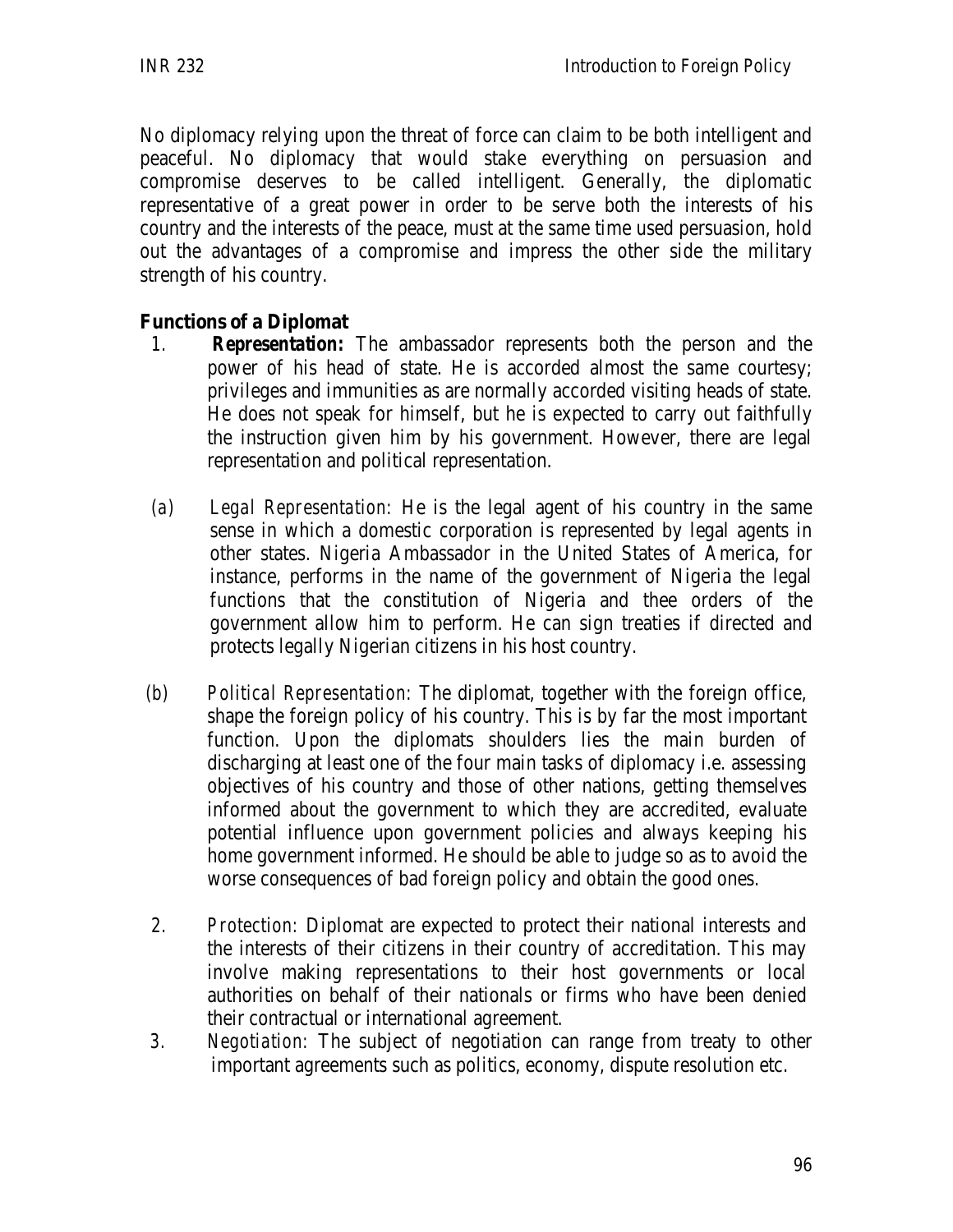*4. Information:* It is a primary task of diplomas to keep their government informed about the conditions at their posts, as well as the policies information to ensure that there will be minimum discrepancies between the objective environment and the policy-makers' image of the environment.

#### **Instruments of Diplomacy**

In any state, the machinery of diplomacy is made up of two components. First, there is the home government ministry called various names in many countries. For instance, in Nigeria, it is called the Ministry of External Affairs; in Britain, it is called the Foreign Office and in the U.S.A., it is called Department of State. The second is the numerous diplomatic missions abroad i.e. the embassies, high commissions and consulates.

The Minister of External Affairs is the Chief Executive of the Ministry and he has the basic responsibility for the conduct of foreign policy. However, it should be noted that foreign policy does not emanate from the Ministry of External Affairs alone, rather, other ministries such as Defense, immigration, Internal Affairs etc. Play key roles. The diplomatic mission, which is the center of all diplomat activity headed by an Ambassador, has been described as the eyes, the ears and the mouth of the Ministry of External Affairs. It is the organ responsible for the executing of foreign policy and its day-to-day conduct. It - is also responsible for gathering necessary information about the country in which it is located and for supplying this information to the Ministry of External Affairs.

#### **3.2 Economic Instrument**

This constitutes another instrument for conducting inter-state relations. Rather than resorting to war in order to resolve a conflict situation. Certain economic devices could be used. It is an instrument that is widely employed as it is capable of being used in both peace and war, which means that it can be used symbolically as a double-edged sword. It can be used to reward and it can be used to punish. The main basis of a country's product can be manipulated by the suppliers for the purpose of attaining the latter policy objectives. The former also can manipulate the latter where the former has alternative sources of supply. The former can therefore get the latter to adopt policies. Which are beneficial to the former policy objectives.

Trade is the most noticeable and the most widely used instrument of an economic nature. The world toady is a network of exchange of goods and services and it is valid to say that we live today in an interdependent world in which hardly any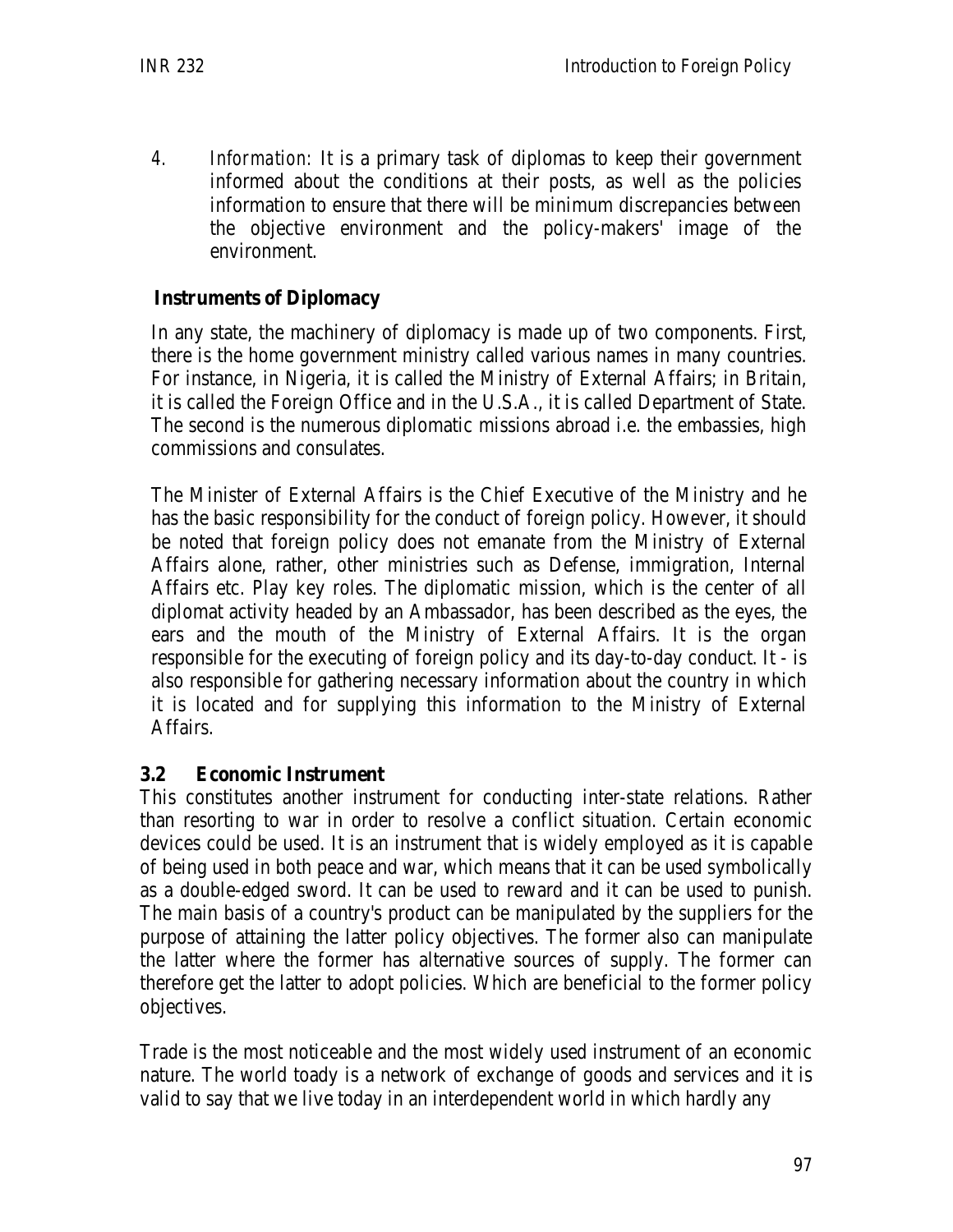nation can be said to be totally independent of others in respect to its national needs. The inter-dependence puts in the hands of state a major weapon with which they can manipulate other states to attain desired policy objectives. The normal processes of trade encourage friendship among states, hence states are perpetually involved in promoting trade and sorting out motions arising from such exchanges.

Apart from trade, the other forms of economic instruments are tariff, currency manipulation, Quota, Boycott, Embargo, Blockage, Sabotage, Aid and loans. For instance. Nigeria and other ECOWAS members imposed economic sanctions against the Koromah - led military government in Sierra-Leone for illegally seizing power from a democratically elected government of President Tejan Kabbah. In the same token, economic sanctions were imposed on Nigeria during Sanni Abacha regime by the European Union, Commonwealth of nations and the United States, following the country's poor human rights record, particularly the killing of the activist playwright - Ken Saro Wiwa and his eight other kinsmen.

One unique feature of the economic instrument of foreign policy is its flexibility or maneuverability. It can be used almost simultaneously to reward one state and punish another. A state may be given preferential trade terms by another state in order to encourage friendship and support while other may be deliberately excluded from such suppliers of preferential treatments in order to create problems for their economy and domestic interest capable of altering the policies of states or in fact bringing about a change of government.

The economic instrument is also useful and used in war situation as states at war known to engage in activities which are intended to undermine the economic capacities of their enemies and hence reduce the enemy's ability to fight back. Example is Iraq war, where each country targeted areas such as oil field and petroleum refinery tanks, was intended to undermine the economic base of military power.

## **3.3 Psychological Instrument-Propaganda**

Psychological instrument comprises the various attempts and means by which government agitate the minds and emotions of people in other states. Basically, the psychological instruments are used to appeal to people rather than to government. Although, the ultimate intent is to get image on policy on the part of government by using their people as the pressure point.

One of the most used psychological instruments is propaganda. Propaganda is basically a verbal instrument i.e. articulated in word and it is the systemic method of influencing the minds, emotions for a specific purpose.. In its simple term,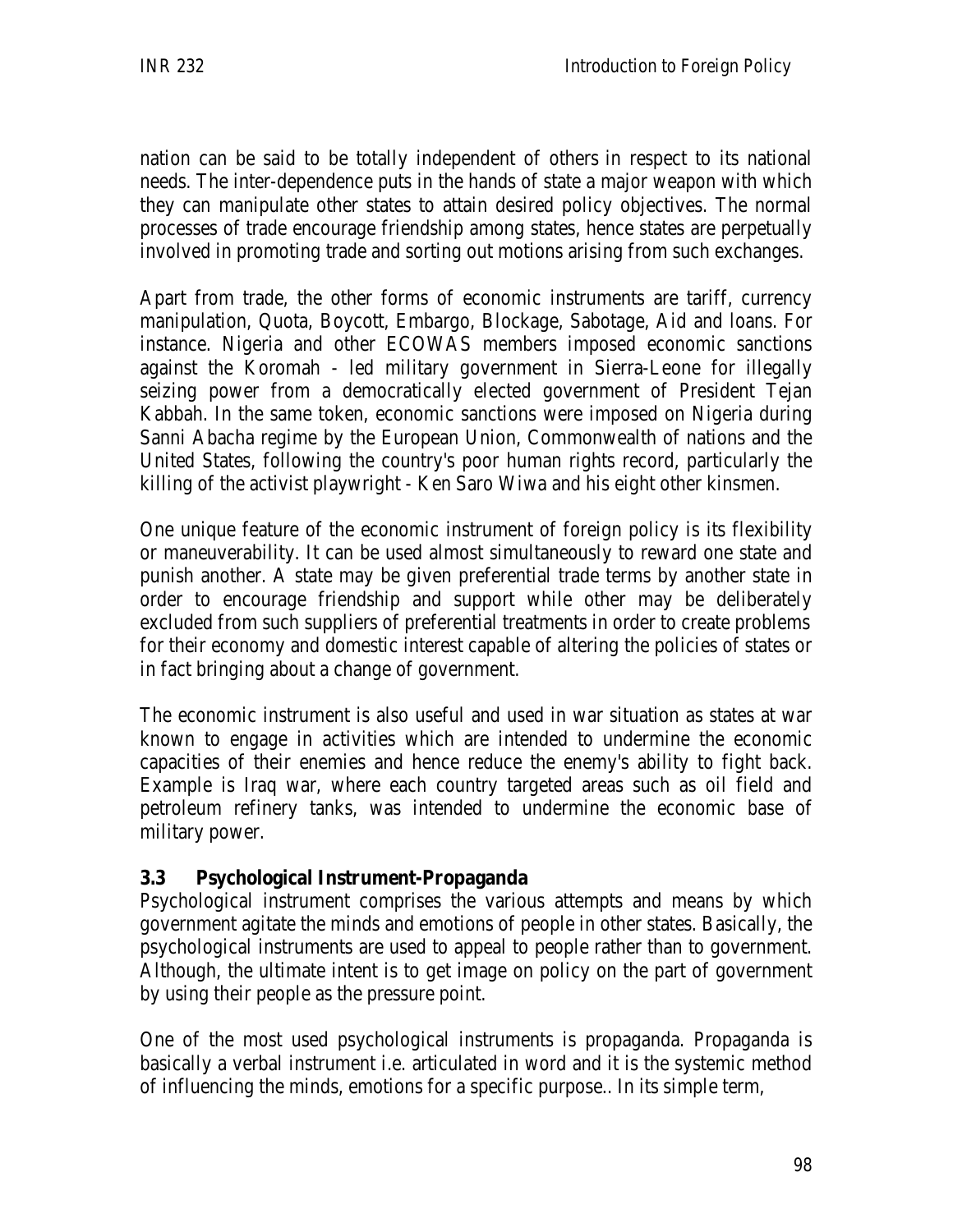propaganda refers to the manipulation and distortion of information in order to achieve one's interest and defeat the interest of an opponent. It is used to make favourable image of one self and unfavourable image of others. Some countries can be painted bad in the international milieu. Its is also used to persuade other to see things in one's way. Propaganda is often selfish to attain its policy objective.

This can be done through radio, film, pamphlets and other instruments for creating favorable image for a country's foreign policy objectives. It involves extensive use of mass media. Iraq used propaganda to project a bad image of U.S. in the hostage issue and Reagan also used it to damage the prestige of Libya. Also, past and present governments in Nigeria have often resorted to this means whenever they wanted to justify their actions on certain sensitive issues that have ramifying effects on other states or the international community.

Most states today, maintain external broadcasting services such as VOA. BBC external services. Some of these stations are less exploited in the propaganda function than others. For example, the BBC and the VOA appear to give detailed information on world events. But for the most parts such information can be so doctored and so detailed as to undermine the credibility of the information supplied by domestic radio stations within the existing constraints of governmental censorship.

Basically, there are two types of propaganda., namely; external propaganda and internal propaganda. External propaganda is one in which countries image could be projected badly or favourably outside and within the international realm. This is done with the intention of making such a country take a define course of action. Internal propaganda is done within a nation -state on issues that are domestic nature or an issue that deal with domestic policy and decisions. Propaganda techniques include:

- *1. Name Calling:* This is projecting individuals or individuals states bad names. For example, Gaddafi of Libya was once named the "mad man of Middle East" by U.S. States can be given such names so as to curb its excesses.
- *2. Glittering Generality:* This is done to describe policies and ideas. It is a way of putting across one's policies and ideas to the outside world in such a way to make them attractive. Acceptable and command both sympathy and respect.
- 3. *Systematic dismantling*, elimination or obstruction of rival sources of news and information through the process of condemning and banning publication from a rival group or actor.
- *4. Telling lies in the guise of truth:* It was used by Hitler.
- *5. Institutional advertising:* This is to make favorable and damaging in the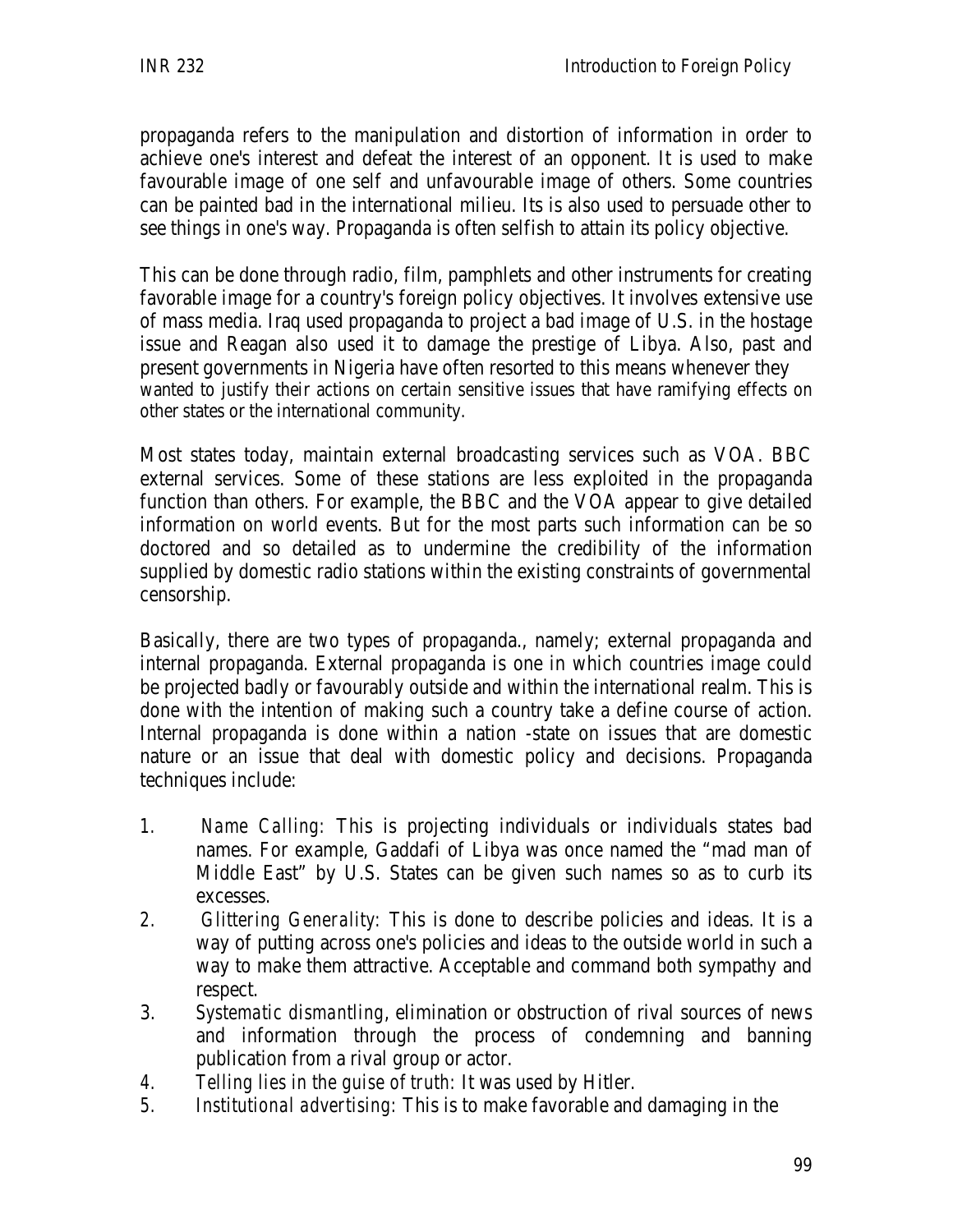newspaper, radio and television. It is a way of educating people to win them to one's side.

#### **3.4 Military Weapon/Instrument**

This is a major weapon or mechanism for conducting inter-state relations. It involves the use of force, terrorist attack and military coercion in conducting foreign policy objective of states. Because of its violent nature, it is often used as a last resort when, for instance, diplomacy and other mechanisms of achieving peaceful settlement of disputes failed.

Military instrument of policy can sometimes be classified under economic policy, because it aids or supplements the resources of states in their military programmes. For example, a state may receive a subsidized consignment of military hardware. This will free some of its resources for some of its. programmes of economic development. However, military instruments of policy have enough unique features for us to categorize them separately.

The most important role of military instrument is that of providing a background of assurance and stability for diplomacy. This means that military power is a major accompaniment of diplomacy or the ability to attain policy objectives. Military instrument can be used for or against. It can also be used a threat.

In 1991, the United Nations Allied forces led by the United States went to war against Iraq when series of negotiation failed to resolve the Gulf crises between Iraq and Kuwait.

## **The following is the list military instruments:**

- Military agreements either bilateral or multilateral, either loose or solid or in defence pact.
- Supply of military hardware at subsidies rate
- Supply of military technical assistance and advice.
- Supply of domestic military assistance such as military presence to a country in crisis or conflict with another.
- Direct participation as an alloy in other people's wars.
- Provision of military intelligence to other countries.
- Military subversions, coups d'etat, assassinations etc.
- War is also an instrument of policy as von Clauzewitz "is an admixture of Policy".

## **3.5 Cultural Instrument**

This is becoming increasingly useful in conducting inter-state relations. It is often used as a major political weapon in sports and other cultural activities. For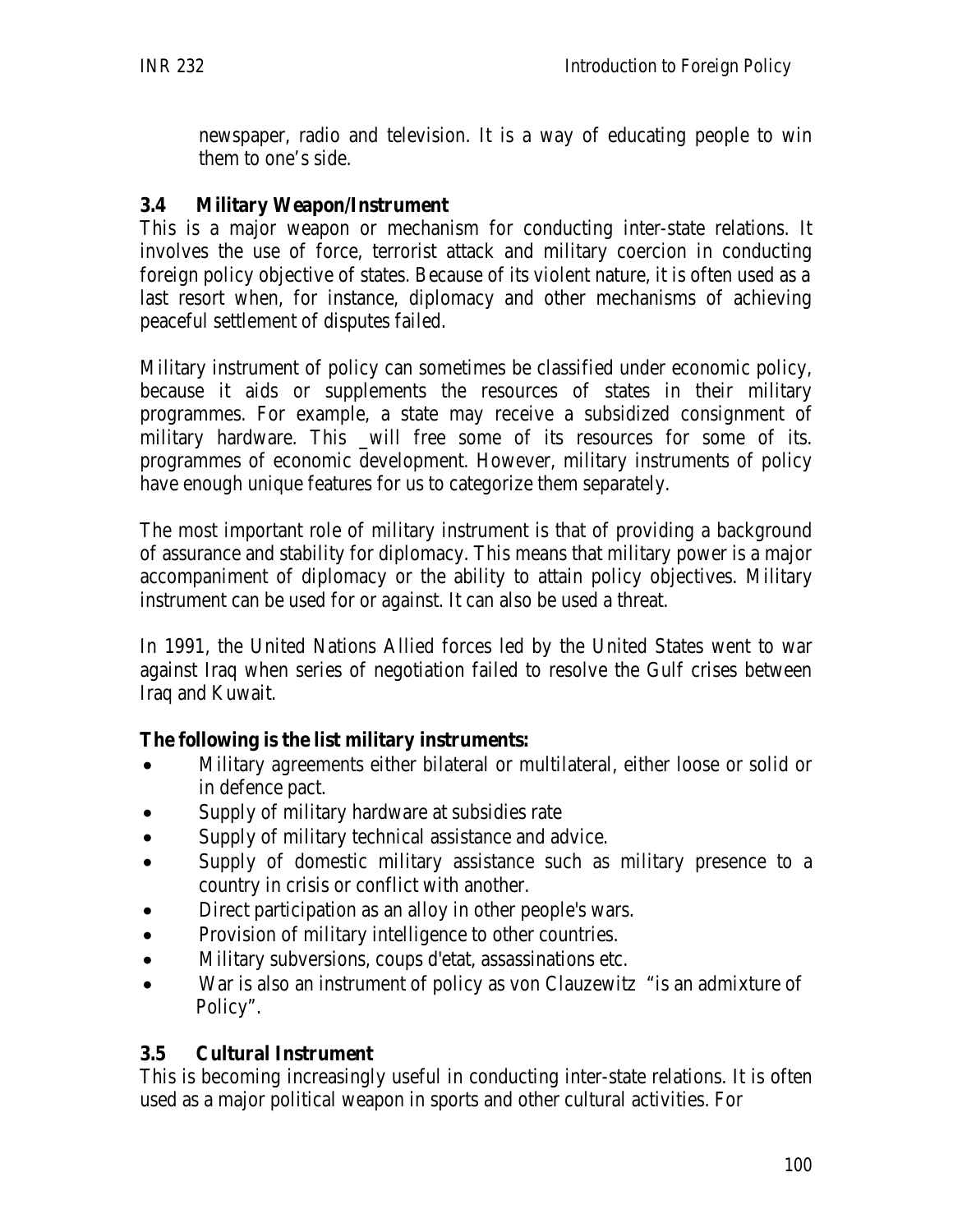instance, in 1976, Nigeria led other members of the Organisation of Africa Unity (OAU) to boycott the Montreal Olympic Games to protest the tour to apartheid South Africa by New-Zealand's Rugby players and the refusal of the International Olympic Committee (IOC) to excluded New Zealand. Similarly, in 1978, Nigeria led other African countries in the Commonwealth of Nations to boycott the Edmonton Commonwealth Games to protest New-Zealand sporting-links with apartheid South Africa, which contravened United Nations embargo on such links. Nigeria, in 1996 boycotted the African Nations. Cup competition held -in-:South Africa to protest that country's hard-line towards the killing of Saro-Wiwa and his other kinsmen. Imperialism and, colonialism and, war are also instruments for the conducting foreign policy.

## **3.6 Imperialism and Colonialism**

Imperialism can be seen as the domination or control by one country or group of people over others. Imperialism is "…employments of the engines of government and diplomacy to acquire territory, protectorates, and or spheres of influence occupied usually by other race or peoples, and to promote industrial trade, and investment opportunities". Charles A. Beard (1946). The precise nature and the causes of imperialism, its consequences, and the period, which exemplifies it, are all disputed.

Defenders of modern imperialism and colonialism long pleaded their case in terms of the White Man's Burden. They argue that it was the obligation of advanced nations to help the people of "Backward" nations – to "civilize" and "Christianize" them, to teach them the dignity of labour, and to impress upon them the beauties of their own (the metropoles) concepts of law and order. They added that colonialism was a necessary prelude to the emergence of most of the free and independent states of the world and to the twentieth – century awakening of Africa, Asia and Latin America. They talked about roads, medicine, schoolhouses, trade and self – government.

Critics view imperialism differently. Their indictment was filled with such words as war, brutality, exploitation, misery, hatred and degradation. The so-called new imperialism was the imposition of colonial rule by European countries especially in the "scramble for Africa" by about 1886,centuries after Arab conquest and domination of parts of Africa. In terms the motivating forces of imperialism, Vladimir Lenin focused on economic factors, the national pursuit of new markets and sources of raw materials. Lenin argues in Imperialism: The Highest Stage of Capitalism (1917), that imperialism is an economic necessity of the industrialized capitalist economies, seeking to offset the declining tendency of the rate of profit, by exporting capital. It is the monopoly stage of capitalism.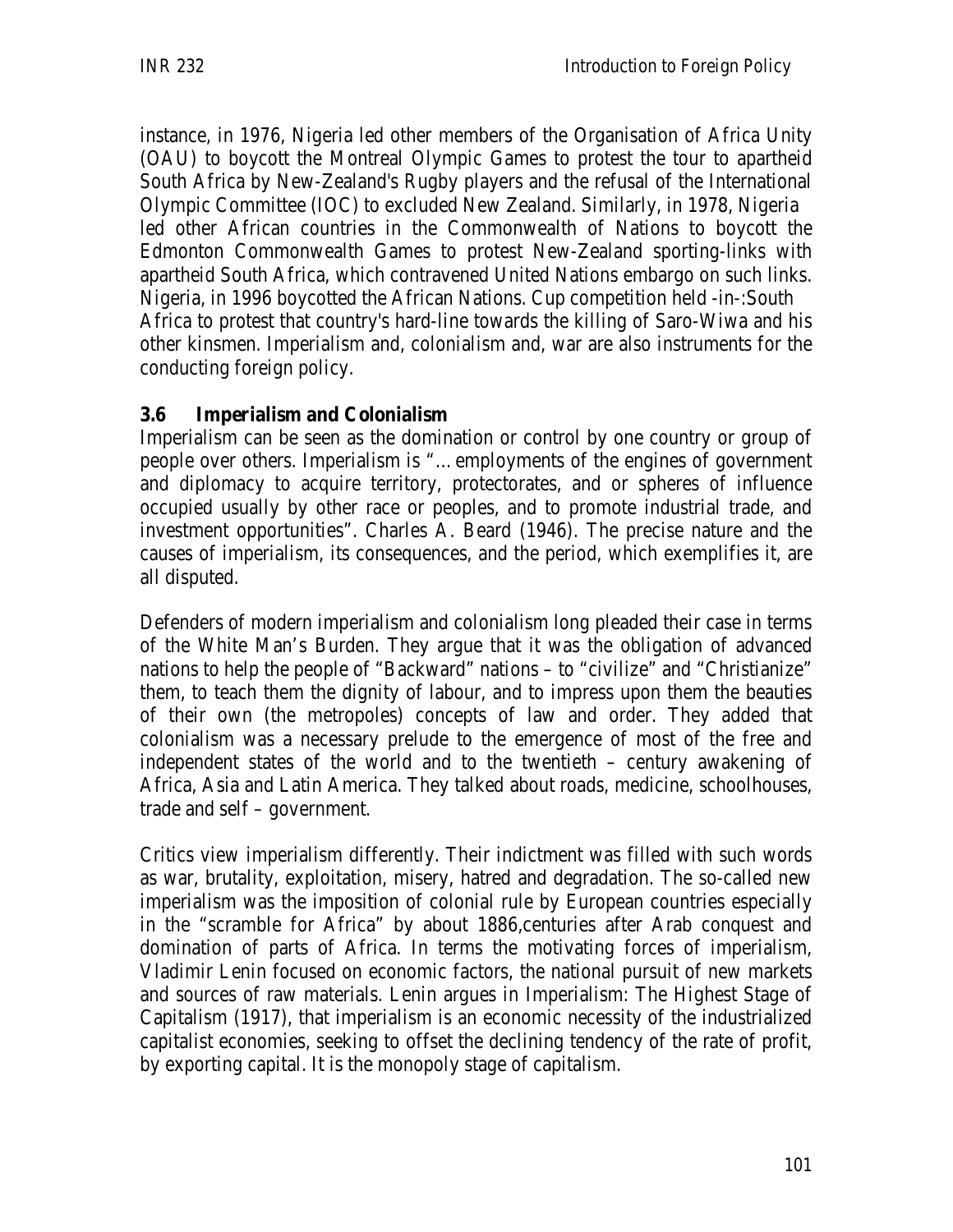Informal imperialism is said to render direct political control unnecessary, in the presence of other ways of exercising domination, for example, through technological superiority of the free trade imperialism of a leading economic power, and cultural imperialism.

"Economic imperialism" and "cultural imperialism" would appear to be special kinds of imperialism. Foreign trade, foreign investments, and transnational companies are everywhere, and some aspects of the cultures of many states have found their way into many other states. In Africa, particularly in Nigeria, the increasing demand for hamburgers and Chinese fried rice and noodles account for the penetrative cultural influence of America and Asia respectively. These influences on the economic and cultural lives of target state(s) form the policy instrument of the predator state(s).

Because of the fruit of imperialism - the subordinate areas variously called possessions, colonies, protectorates, semi-protectorates, and dependent states – have long been regarded as valuable to the controlling state – they have been eagerly sought. The motives and techniques of modern imperialism were enormously varied and complex. The leading motives appear to have been : economic gain, national prestige, "the White Man's Burden", national defence, surplus population, and in the Marxist – Leninist view, the expansion of capitalism.

Colonialism is the policy and practice of a strong power extending its control territorially over a weaker nation or people. Colonialism is more often thought of as an attribute of the made nineteenth – century imperialists who conquered large tracts of land around the globe (vast empire) and began projecting themselves as people with a "civilizing" mission. It is usually used pejoratively to denote an unwarranted sense of racial superiority and set of attitudes, beliefs and practices that sprang from this sense. It has been often argued that racism and xenophobia are colonialism brought home. Colonialism has also its modern dress in the form of economic control, intellectual control and actual physical control by a small but alien community within a nation.

The most significant thing about imperialism and colonialism (Palmer and Perkins, 2001) is not that they cannot be precisely defined or that they cannot always be distinguished from each other. It is that both terms refer to a superior – inferior relationship, and that hundred of millions of people, particularly in Africa and Asia, have resolved to abandon their historic role as inferiors and to assert their equality with the people of the erstwhile colonial powers. In the current practice, the two wars are used almost interchangeably. We shall not try to preserve the distinction in the present discussion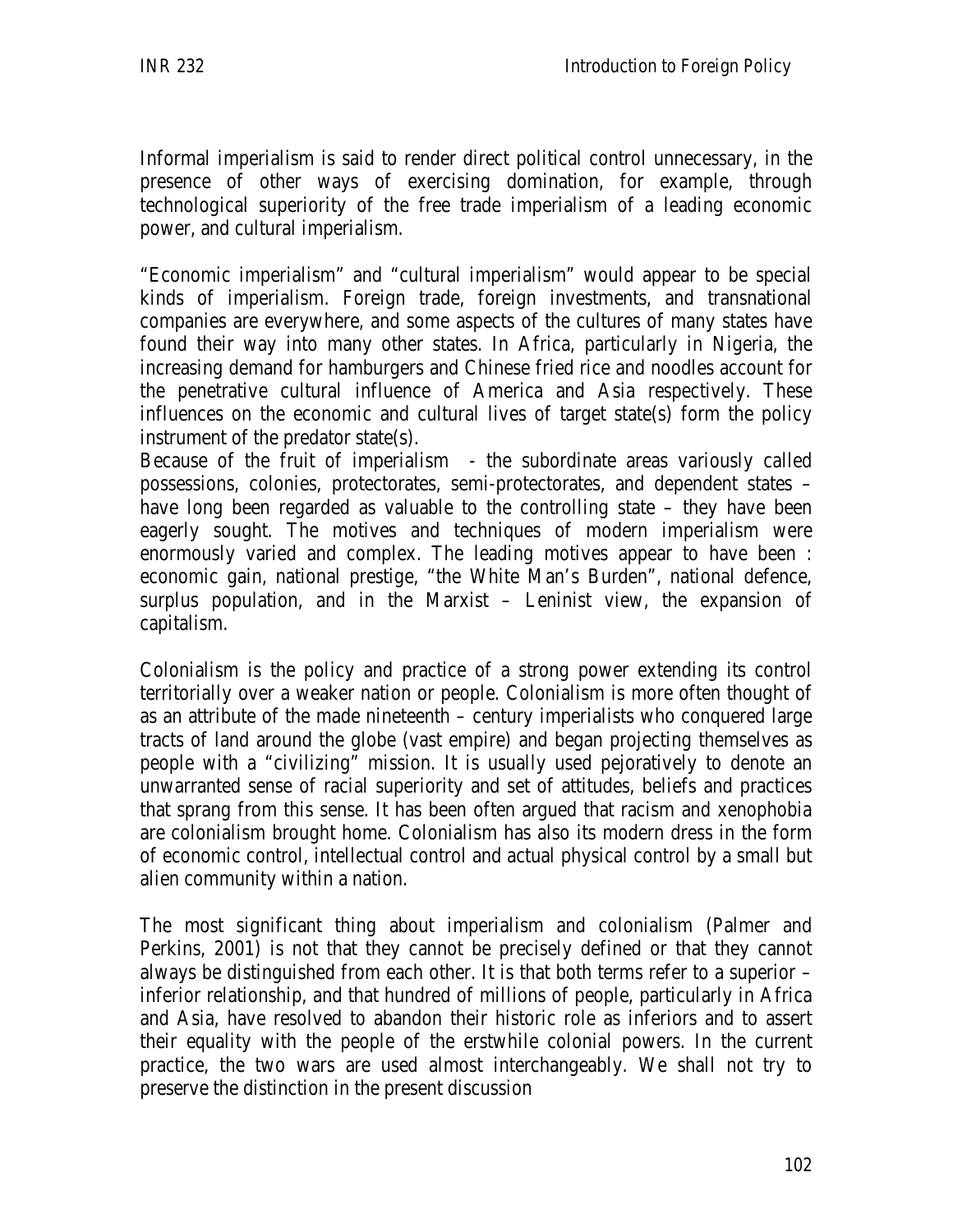Slavery and Colonialism are also of concern to us. Agwuncha Arthor Nwankwo (1995), in his vivid historical account writes that some forms of internal slavery existed in Africa at the very earliest times, but slavery as an organized trade, and as the causative factor in the large-scale depopulation, dislocation, and dispersal of entire peoples and civilization came to Africa from the Arabs. Nwankwo writes that from the end of the Eleventh Dynastic period in the greater Egyptian Empire to the revolt of the white slaves in 1250 AD, a large section of Africa came under Arab rule. Consequentially, the remnants of Black population in these arrears were enslaved as manual laborers. Similarly, occasional slave raides were conducted in the southern region, which were Black. Inevitably, slavery received a great boost with the ascendancy of Islam in the  $7<sup>th</sup>$  century AD.

Ultimately, Arab adventurism and Islamic expansionism created a slave-oriented imperialism that is today understood as the trans-Saharan slave trade. It may not be possible to quantify the exact African loss in material terms in all this periods of Arab domination wars and enslavement, but it is safe to say that millions of lives were lost, while billions of dollars worth of material, economic and natural resources were exploited, carted away or destroyed. Resent examples of the collapse of the ancient Ghana, Mali and Songhai empires, the dominant position of Islam in the subsequently conquered entities and its strategic foothold in various parts of the Western Sahara, Nigeria, Sudan, Somalia, Kenya, Uganda and Tanzania are legacies of Arab imperialism, enslavement and colonialism. In some of these states, systematic Arabization and Islamization of native African population have been a source of dissent and civil wars. Thus, the Arabs have humiliated Africans unwarrantedly several centuries before the arrival of the Europeans in Africa, and as such, any examination of conquest, imperialism and colonialism must necessarily begin with the Arabs and then the Europeans and the trans-Atlantic slave trade that eventually followed.

# **3.7 War**

War is thought to involve armed conflict between two or more parties usually fought for political ends. The main focus of the idea of war is on the use of force between large-scale political units such as states or empires, usually over control of territory- its all about power. War makes anything like normal existence impossible. It destroys and ruins lives, it imposes immense burden on national economies and imperils the freedom of everyone, it endangers man's very existence on this planet. It is the great cause of the international society, the endemic disease of the nation-state system. Today, the term "war" is used in many different ways, as for example, cold war, hot war, limited war, total war, conventional war, unconventional war, civil war, guerilla war, preventive war, political warfare, propaganda war, psychological war fare, race war, tribal war,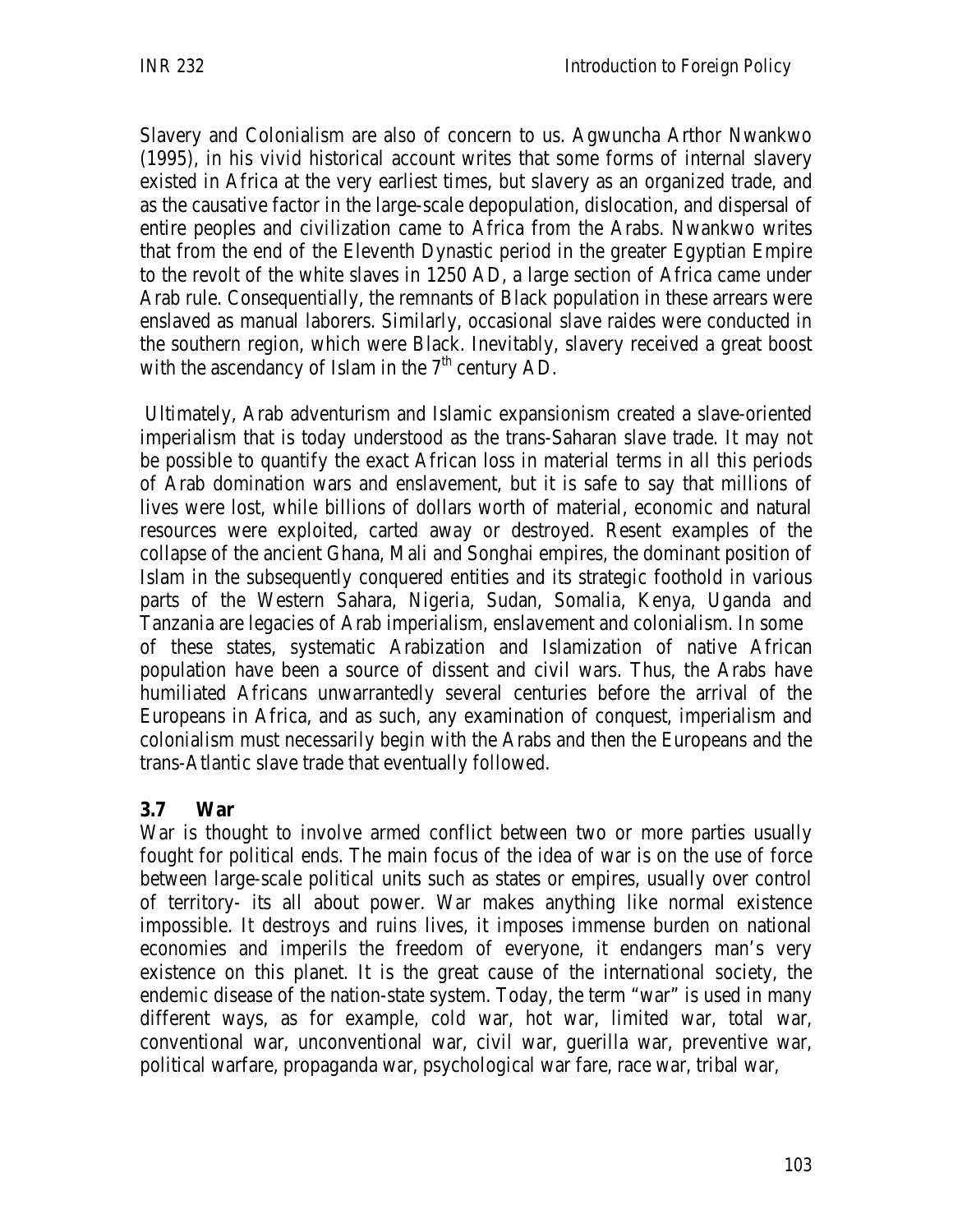gang war and so forth. The Communists often use such terms as "imperialist war", "economic war", "trade war" and "wars of national liberation".

Some of these are metaphors exploiting the image of ruthless and violent conflict over political ends taken from international relations and transferred to actors, other than states. In a legal sense, states can be at war without actually using force against each other, but merely by declaring themselves to be in a state of war (phoney war). Conversely, states can be using force against each other in quite a large-scale without actually making formal declaration that they are in a state of war. The political element in wars blurs messily between the international system and civil wars, preventing any clear location of the phenomenon at the inter-state level. At both levels, wars are often about dispute over sovereignty and territory. The other face of "war" could be seen in the fact that Arab and European imperialists and colonizers of Africa came armed with brutal force and thus, put the territories in a state of war, but without formally declaring it.

#### **Self - Assessment Exercise**

Q1 What are the three means at the disposal of diplomacy as an instrument of foreign policy?

\_\_\_\_\_\_\_\_\_\_\_\_\_\_\_\_\_\_\_\_\_\_\_\_\_\_\_\_\_\_\_\_\_\_\_\_\_\_\_\_\_\_\_\_\_\_\_\_\_\_\_\_\_\_\_\_\_ \_\_\_\_\_\_\_\_\_\_\_\_\_\_\_\_\_\_\_\_\_\_\_\_\_\_\_\_\_\_\_\_\_\_\_\_\_\_\_\_\_\_\_\_\_\_\_\_\_\_\_\_\_\_\_\_\_\_ \_\_\_\_\_\_\_\_\_\_\_\_\_\_\_\_\_\_\_\_\_\_\_\_\_\_\_\_\_\_\_\_\_\_\_\_\_\_\_\_\_\_\_\_\_\_\_\_\_\_\_\_\_\_\_\_\_\_ \_\_\_\_\_\_\_\_\_\_\_\_\_\_\_\_\_\_\_\_\_\_\_\_\_\_\_\_\_\_\_\_\_\_\_\_\_\_\_\_\_\_\_\_\_\_\_\_\_\_\_\_\_\_\_\_\_\_

Q2 What are the military instruments used for the implementation of foreign policy?

#### **Possible Answers**

Q1 Answers found in 3.1 Q2 Answer found in 3.5

## **4.0 CONCLUSION**

You have been introduced to the conduct instruments used for conducting foreign policy. It is the responsibility of the political executives to make effective use of the instruments because if they fail, a war as policy by other means, can occur. War is a costlier instrument of pursuing a national interest objective because enormous resources are brought to bear including ultimate sacrifices. It's even worse to lose a war. We also learnt about the importance of diplomacy among other instruments. All of this is located mostly within the framework of a democratic state vis-à-vis the international system. Authoritarian- governments are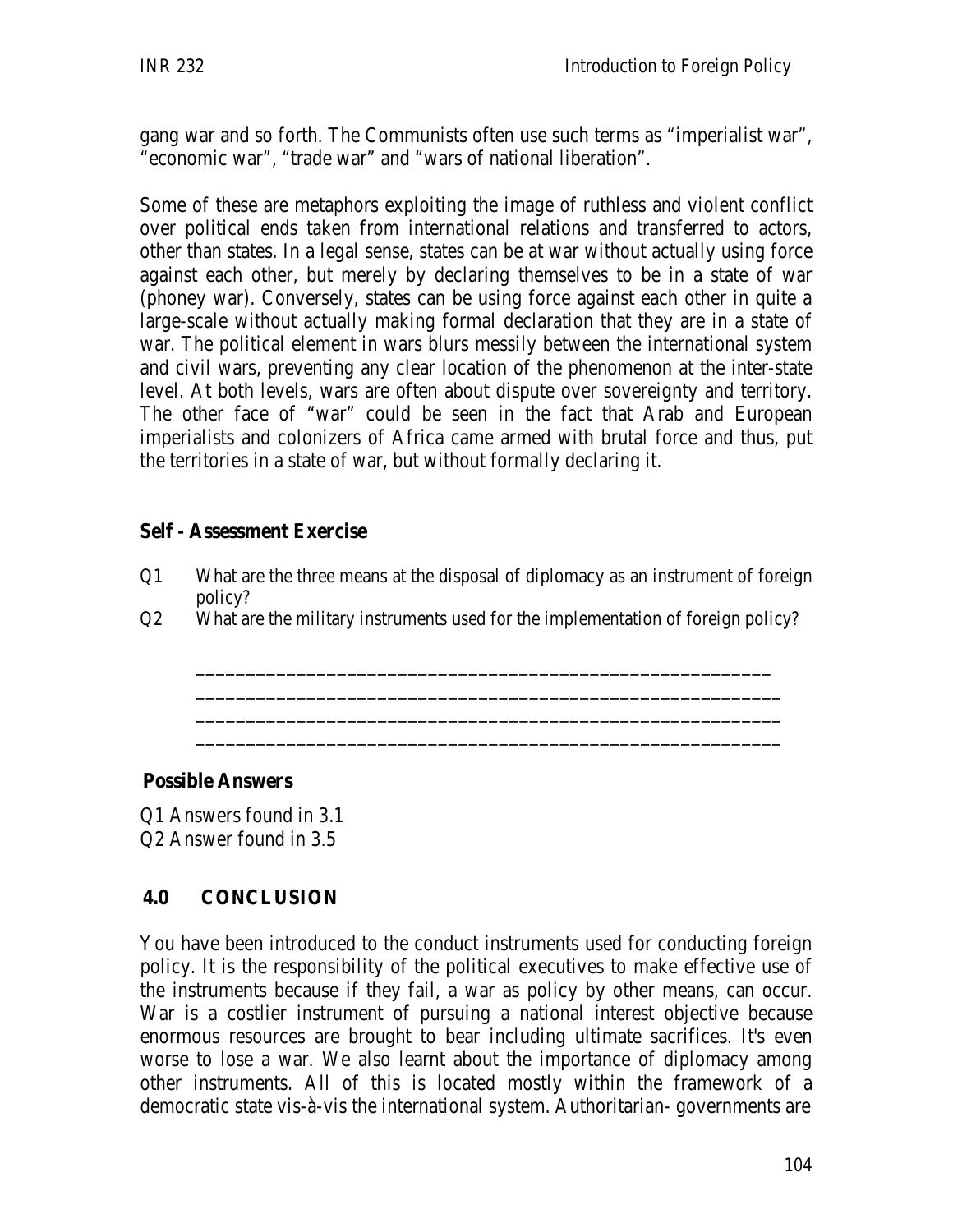likely to disregard the full stretch of diplomacy in favour of other options including coercion, force or threat of force.

## **5.0 SUMMARY**

There are various instruments for conducting foreign policy. Diplomacy is the most important peaceful means. Other means assume the nature of economic, psychological, propaganda, military, cultural and even imperialism and colonialism. Depending on the situation of the external environment, military means is almost always the last option.

# **6.0 TUTOR-MARKED ASSIGNMENT**

- Q1 Define diplomacy. What are the functions of a diplomat?
- Q2 In the implementation of foreign policy, economic instrument can be a double - edged sword. Explain.
- Q3 How is the psychological instrument used in the implementation of foreign policy that you have learnt?
- Q4 (a) What are the techniques of propaganda?
	- (b) Give an example of cultural instrument.

Each answer carries  $2\frac{1}{2}$  marks. The total score is 10 marks.

# **7.0 REFERENCE/FURTHER READING**

Balwin, David A., "The Sanctions Debate and the Logic of Choice" International Security 24 Vol. 3, 2000.

Eichengree, Barry, "Geography as Destiny" Foreign Affairs, 77/2, 1998

Elman, Colin, "Why Not Neorealist: Theories of Foreign Policy". Security Studies, 67, 1996.

Femon, James D., "Signaling Foreign Policy Interests" Journalist of Conflict Resolution 40, 1997.

Henry, Charles P.ed. Foreign Policy and the Black (Inter) National Interest Rosenau, James N., Along the Domestic-Foreign Frontier Exploring Governance (Albany NY: State University of New York Press, 2000). in a Turbulent World. (Cambridge, UK: Cambridge University Press, 1997).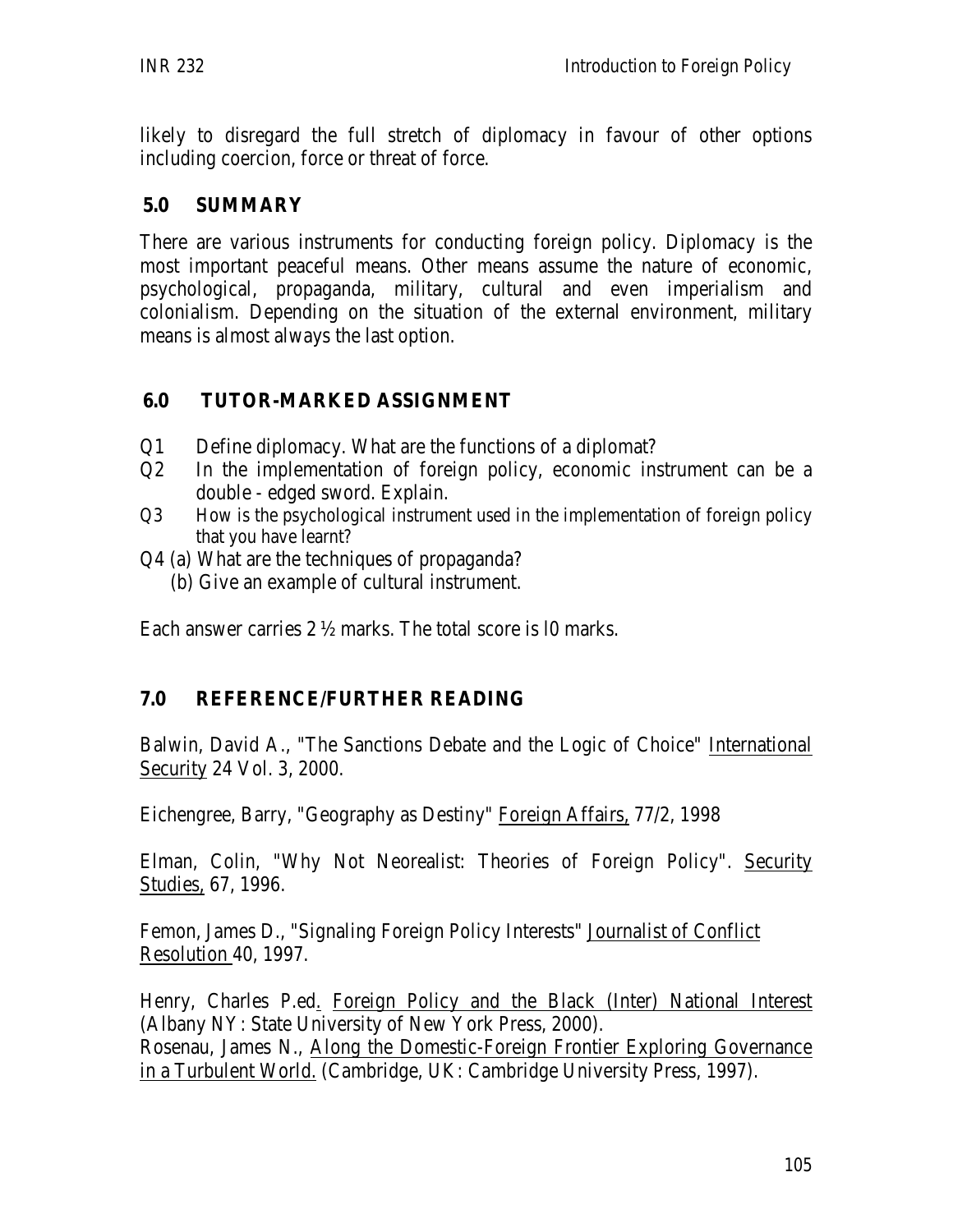## **MODULE 3**

## **UNIT 4 STRUCTURES AND INSTITUTIONS FOR FOREIGN POLICY IMPLEMENTATION**

#### **CONTENTS**

- 1.0 Introduction
- 2.0 Objective
- 3.0 Main Body
	- 3.1 Political Executives
	- 3.2 Ministries/Bureaucracy
	- 3.3 Legislatures
	- 3.4 Interest Groups
	- 3.5 Diplomatic Corps
	- 3.6 Law Enforcement Agents
	- 3.7 Armed forces
	- 3.8 Miscellaneous
	- 3.9 Requirements for successful Foreign Policy
- 4.0 Conclusion
- 5.0 Summary
- 6.0 Tutor Marked Assignment
- 7.0 7.0 References/Further Reading

#### **1.0 INTRODUCTION**

There are two major stages of the process of foreign policy-the making and the implementation (or the carrying out) of policy. As we have learnt, the making of foreign policy is the exclusive business of government. So important is foreign policy to the achievement of the national interest of the state, that most political executives will oversee and control the policy process. Having made the key decisions, they then hand them over to their foreign departments for implementation. In this course, we shall be concerned with the structures and institutions involved in foreign policy implementation - prominent among them are: the political executives, the ministries/Departments/relevant ones), the Diplomatic Corps, the law enforcement agents, the Armed Forces and the Miscellaneous factors. There is a self-assessment exercise for you to assess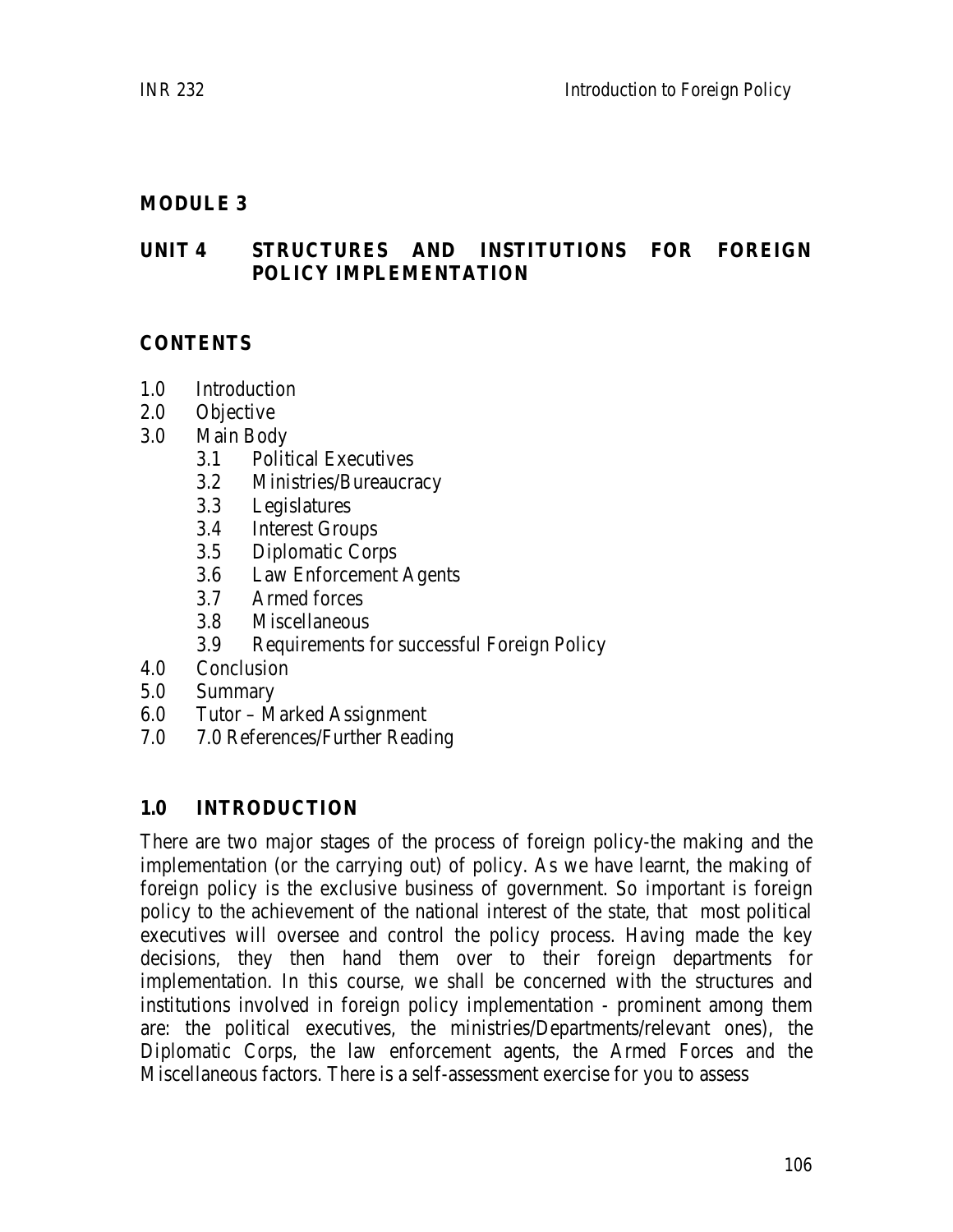yourself. You must do the Tutor-marked assignment and submit together with the form to your tutor for formal assessment.

# **2.0 OBJECTIVE**

The study is meant to inculcate to the student the idea that, it is not enough to initiate, and process foreign policy. Foreign policy has to be operationalized before it can bring in the expected results. For this to happen, there are structures and institutions that are specially involved. This study introduces the student to the established and informal inputs to the implementation of foreign policy. The student learns that implementation requires skillful employment of human, financial and other resources in other to achieve the desired objective.

# **3.0 MAIN BODY**

# **3.1 Political Executives**

These are the Hand of Government and his Ministers particularly the Foreign Affairs minister (who assists the leadership of his country in the process of foreign policy making) while other ministers assist mainly in ironing out foreign policy and balancing it with domestic policy. These executives perform the relevant clerical functions.

Most chief executives are for example, designated as the commanders in chief of their country's armed forces. This gives them important and often unilateral authority to use the military political executives also posses important informal powers. Their personal prestige is often immense, and skilled leaders can use their polices and can go ahead to implement them. As noted earlier, the informal standing of the chief executive as leader can be particularly powerful during times of crisis when other action leaders, legislatures and public opinion tend to rally in support of the chief executive and whatever policy that leader has chosen to respond to the crises.

Thus, while the chief executive in most democratic countries posses formal and informal foreign policy powers that are greater then their domestic authority, they are not absolute monarchs. The spread of democracy and the increasingly *intermestic* nature of policy mean that political leaders must often engage in a twolevel game in which each national leader plays both the international and domestic games simultaneously. (Thrumbore 1998: 546, and Boyer 1996). The strategy of a two-level game is based on the reality that to be successful, diplomats have to negotiate at the international level with the representatives of other countries and at the domestic level with the legislators, bureaucrats, interest groups and the public in the diplomat's- own country. The object is to produce- a "win-win"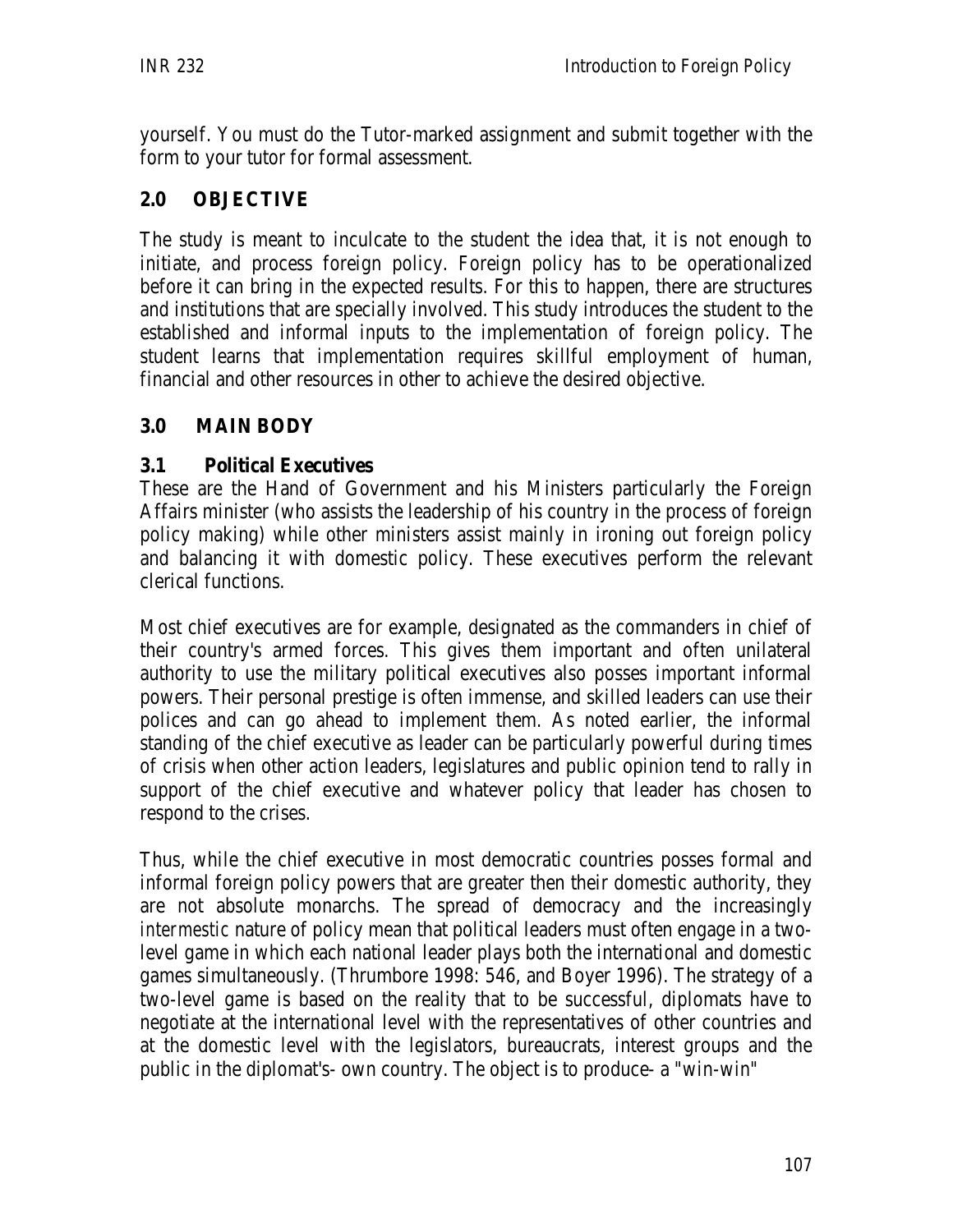agreement that satisfies both the international counterparts and the powerful domestic actors, such as to "capture" the willingness of both to support the accord.

## **3.2 Ministries/Bureaucracies**

The Ministry of Foreign Affairs (or the Department of State in the case of USA), or Foreign and Commonwealth Office in the case of UK), and similar institutions serve as the link between each country and the outside world. It provides the manpower and the relevant channels of communication for the implementation of foreign policy. Other ministries lend their support if and as at when due. For example, Ministry of Internal. Affairs will be involved in a policy relating to aliens whether legal or illegal. It also controls the Police Force and the immigration and customs, deportation of foreigner and so forth. As we already learnt, bureaucrats often favor one policy option over another based on their general sense of their unit's mission and how they should conduct themselves. How a policy will affect the organization is also an important factor in creating bureaucratic perspective. Often what a given bureaucracy will or will not favor makes intuitive sense. The military of any country will almost certainly oppose arms reduction or cuts in defense spending because such policies reduce the military bureaucracy's resources and influence. Yet it is important to state that the stereotypic view that the military is always happy to go to war is not accurate. Irrespective of where the flashpoint or troubled sport is in the world, the military has been a main center of opposition to intervention within the government, and especially to the use of ground forces. As former US chairman of the Joint Chiefs of Staff, General (and latter Secretary of State), Colin Powell puts it "politicians start wars, soldiers fight and die in them".

Implementation is a powerful bureaucratic tool. The bureaucracy influences policy through the manner in which they carry it out. To. a substantial degree, bureaucrats have discretion to carry out policy within broad parameters set down by decision-makers. When they have options, it is normal for an official to choose the one that fits with his or her policy outlook. That implementation may inadvertently vary from what policy makers might have wished. At times, bureaucrats can consciously attempt to delay, change, or ignore -a decision or try to seize the initiative and act on their own.

# **3.3 Legislatures**

It is known that the leadership has historically run foreign policy in virtually all countries, especially in, time of war and other crises. There is that axiom that "politics should stop at the water's edge". The belief is that a unified national voice is important to a successful foreign policy. Even more commonly, *intermestic*  issues are involved that directly affect constituents and interest groups in the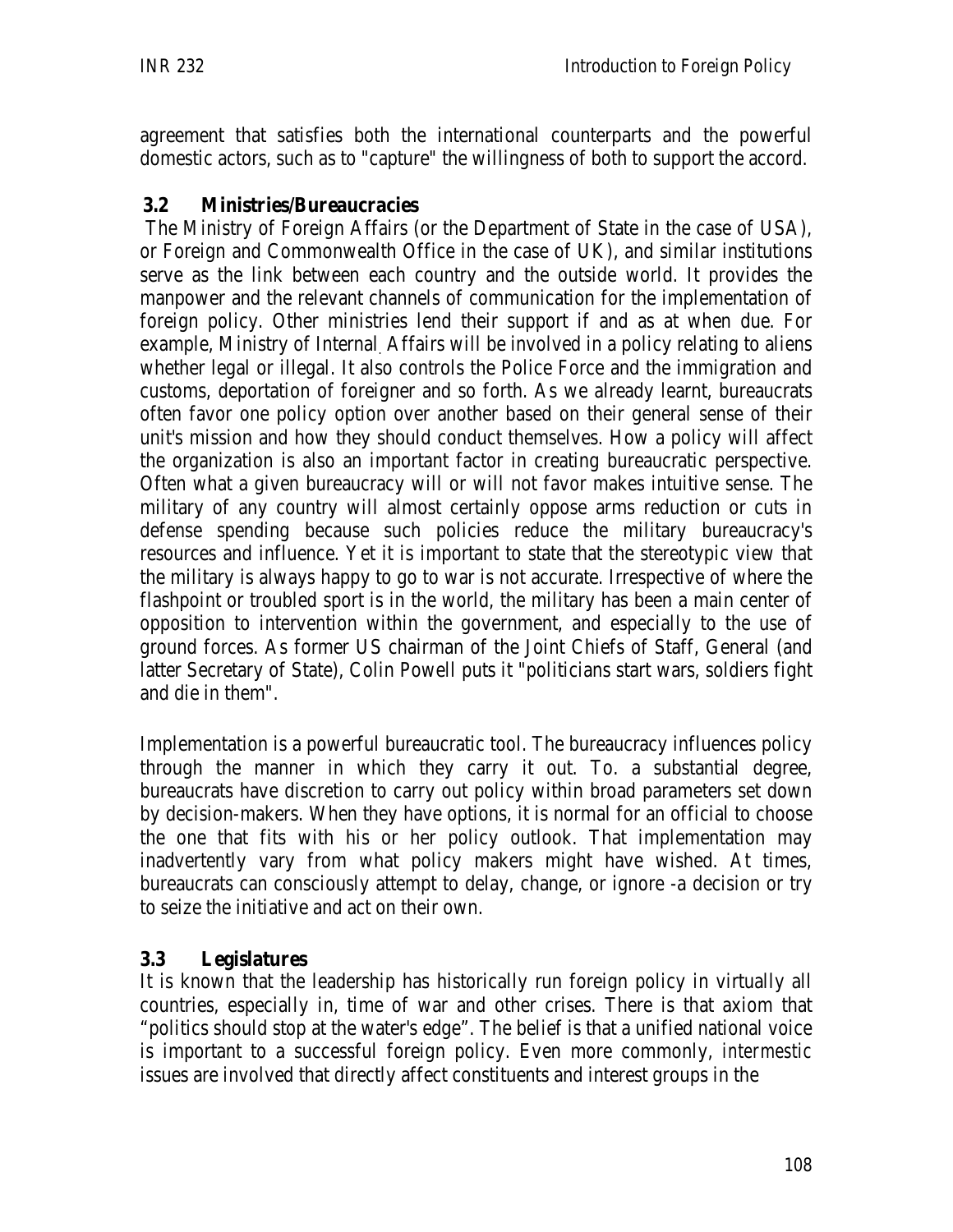legislator's electoral districts and spark legislative activity which include the manner in which the foreign policy issue at stake is implemented.

### **3.4. Interest Groups**

Interest groups are seen to be insignificant when it comes to implementation of foreign policy. The reality is that though they may not contribute as significantly as the formally established government structures and institutions, they do involve in the foreign policy implementation in various ways. Many countries have ethnic, racial, religious or other cultural groups that have emotional or political ties to another country. For instance, as a country made up of immigrants, the United States is populated by many who maintain a level of identification with their African, Cuban, Irish, Mexican, Jewish, Polish and other heritages and who are active on behalf of policies that favour their ancestral homes.

Economic group are another form of interest activity. They make demands though often contradictory for both protection from foreign competition and for pressure for other governments to open up their markets. As international trade increases, both sales overseas and competition from other countries are vital markets to many companies. They lobby their home governments for favorable domestic legislation and for support in conflict or dispute situations with the government of a host country in which it is operating.

Another category of interest groups is the issue-oriented group. These groups are not based on any narrow socio-economic category such as ethnicity or economics. Instead, they draw their membership from people who have a common policy goal. The concern of issue-oriented group run the gamut from the very general to the specific issues. For example, the United Nations Association of the United States brings together Americans who support the UN. At the general end of the spectrum, the Council on Foreign Relations draws together some 1,500 influential (elite) Americans who hold an internationalist point of view, and the council's journal, "Foreign Affairs" serves as a forum for circulating the views of the elite. During late 2001, the military campaign against the Taliban was not the only one waged by the Northern Alliance of Afghanistan. The coalition also hired a US lobbying firm, spending -at least. \$150,000 to have Philips Smith E. Associates help persuade officials in Washington to grant the Northern Alliance a strong role in the post -Taliban government of Afghanistan. Rourke E. Boyer (2003).

## **3.5 Diplomatic Corps**

These are made up of ambassadors, high commissioners, military advisers and their staff-the clerical. Their job is mainly to pass information from their home government to the host government and vice-versa as regards decisions taken at home that affect the host government and its citizens. It is important to state that a state's missions abroad do not just pass information from home to the host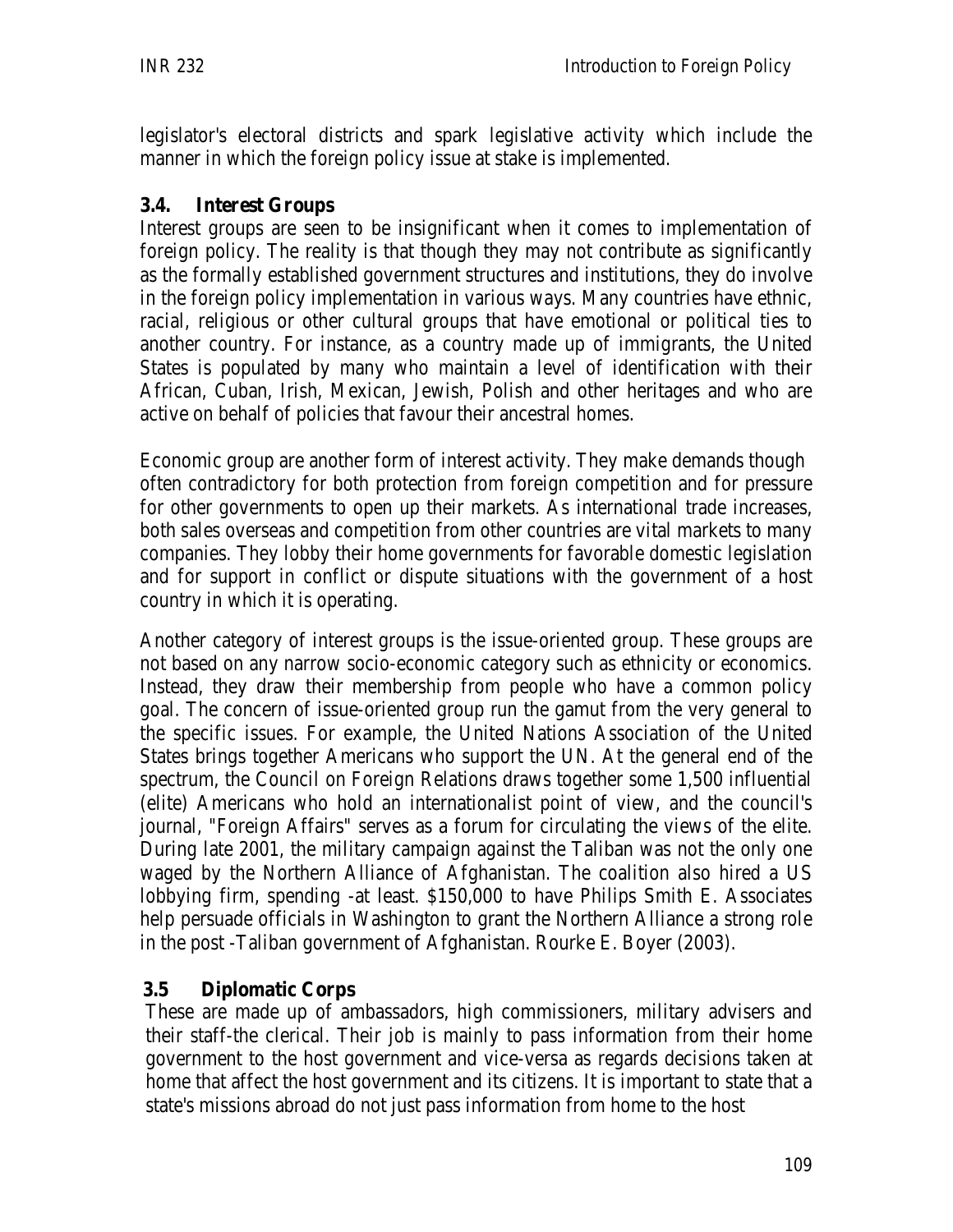country, but by and explain and educate the government and people of their host countries regarding the policies of their home government. They do this in many ways with the ultimate aim of projecting a positive image of their home governments. It can also be stated that some embassies and high commissioners do more than just exchange information between governments, some are fully involved in espionage activities. Functions of diplomats are treated in the earlier unit, and Diplomacy is treated later in this course (206).

## **3.6 Law Enforcement Agents**

They participate in foreign policy execution whether internal or external. The police, for example, will be involved in the expulsion of unwanted elements most of whom could be aliens. However, this policy can attract a retaliatory response from abroad. The international police (Interpol) are involved in the execution of orders of indictment of persons he circumstances of which are of international nature. There can be counter expulsion and confiscation of other nation's assets. When in Uganda, Idi Amin expelled the British citizens, Britain confiscated Ugandan properties as a counter measure

### **3.7 Armed Forces**

Armed forces constitute the power base for executing foreign policy. Nations that lack credible military power base do not have foreign policy in the real sense because when all else fail, the determinant of who stands is the military. The Arabic-Islamic factor in West African history involved military action of some sort. The military is also used in executing ideological policy. During the cold war, the USSR drive for areas of influence in areas in the world including Africa, and the United State's policy of containment of that ideology, all had military element in them. In Tanzania, the Nyerere's policy on Idi Amin's regime was finally executed by the military invasion of Uganda. The colonization and subjugation of African societies in the days of colonialism were effected by Military might. Africans were unable to match the European onslaught with superior firepower.

#### **3.8 Miscellaneous Factors**

The people are necessary in implementing foreign policy. This can be done in several ways including these two: First, giving government the necessary home base support and also in helping to execute foreign policy especially where it concerns war (enlist in armed forces) intelligence service - underground agents in foreign policy execution. People can identify foreign enemy and also help nations overthrow government they do not want.

## **3.9 Requirements for A Successful Foreign Policy**

A nation's foreign policy is said to be successful to the extent that it has achieved its objectives without sacrifices that outweigh their resources and surpass their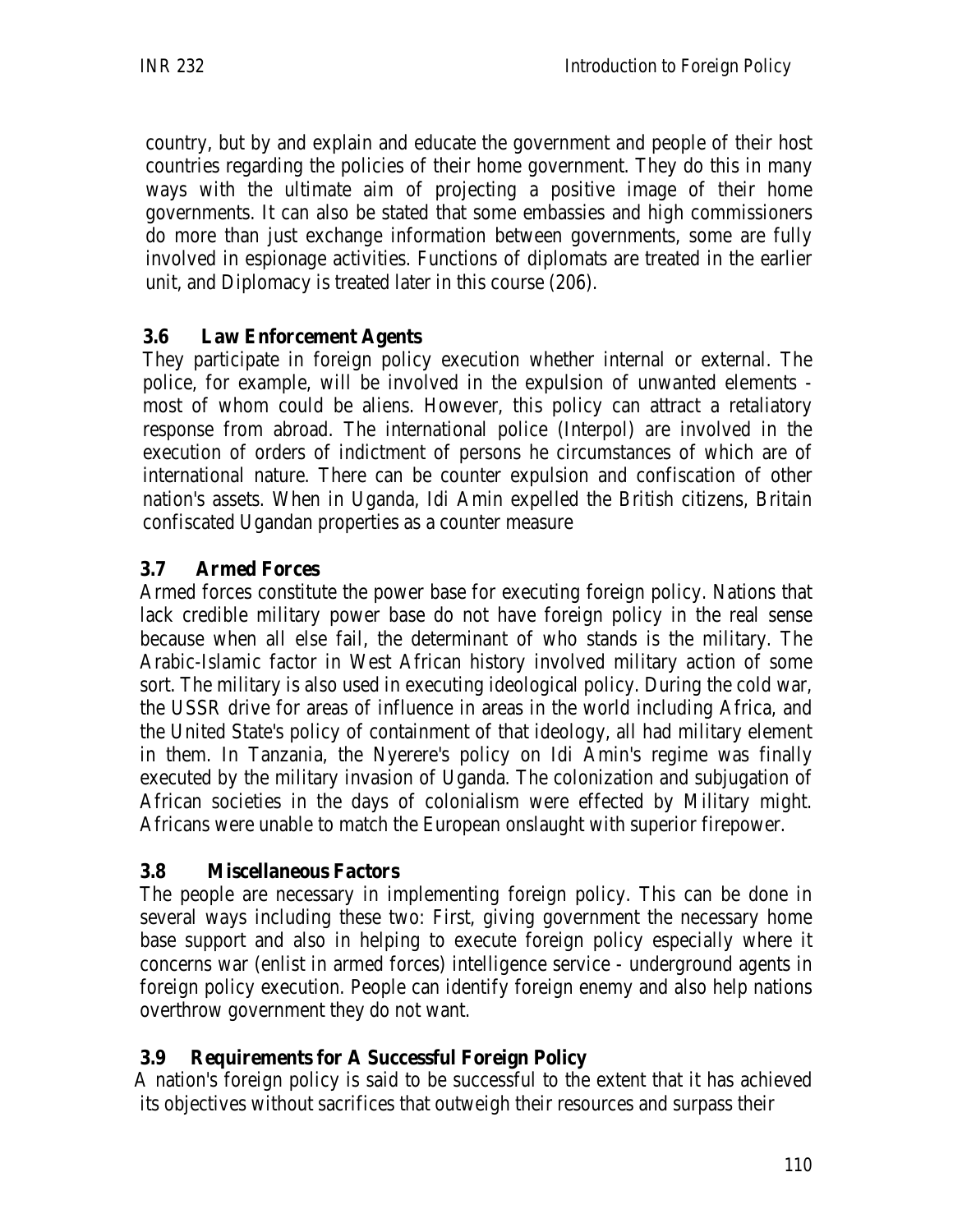objectives. As such, success in foreign policy depends on the nation or person viewing it. This said, the requirements for success include the following:

- a) Foreign policy must be based on accuracy for realistic assessment. In other words, to be able to assess whether a foreign policy succeeds or not, such policy must have been executed as accurately as possible with all diligence on the part the personnel concerned.
- b) It must be firmly anchored on public i.e. foreign policy must meet the appeal of the domestic public and leaders alike.
- c) Foreign policy must be backed by adequate resources. Financial resources and influence are the backbone of foreign policy. Therefore in order to maximize foreign policy success, it must be backed with substantial resources.
- d) Finally, fortune must "smile" on a state's foreign policy i.e. irrespective of the amount of resources committed, it still need good luck. This is very important in the sense that there are several instances whereby two or more states pursue similar objectives but while one was successful, the other was not, even though they both put the resources at their disposal towards the attainment of such objectives.

#### **Self-Assessment Exercise**

Q1 From what you have learnt, about foreign policy implementation, national leaders play *intermestic* game simultaneously comment.

\_\_\_\_\_\_\_\_\_\_\_\_\_\_\_\_\_\_\_\_\_\_\_\_\_\_\_\_\_\_\_\_\_\_\_\_\_\_\_\_\_\_\_\_\_\_\_\_\_\_\_\_\_\_\_\_\_\_\_ \_\_\_\_\_\_\_\_\_\_\_\_\_\_\_\_\_\_\_\_\_\_\_\_\_\_\_\_\_\_\_\_\_\_\_\_\_\_\_\_\_\_\_\_\_\_\_\_\_\_\_\_\_\_\_\_\_\_\_ \_\_\_\_\_\_\_\_\_\_\_\_\_\_\_\_\_\_\_\_\_\_\_\_\_\_\_\_\_\_\_\_\_\_\_\_\_\_\_\_\_\_\_\_\_\_\_\_\_\_\_\_\_\_\_\_\_\_\_ \_\_\_\_\_\_\_\_\_\_\_\_\_\_\_\_\_\_\_\_\_\_\_\_\_\_\_\_\_\_\_\_\_\_\_\_\_\_\_\_\_\_\_\_\_\_\_\_\_\_\_\_\_\_\_\_\_\_\_

Q2 What role do people play in the implementation of foreign policy?

#### **Possible Answers**

- Q1 Answer found in 3.1 (Third paragraph)
- Q2 Answer found in 3.8.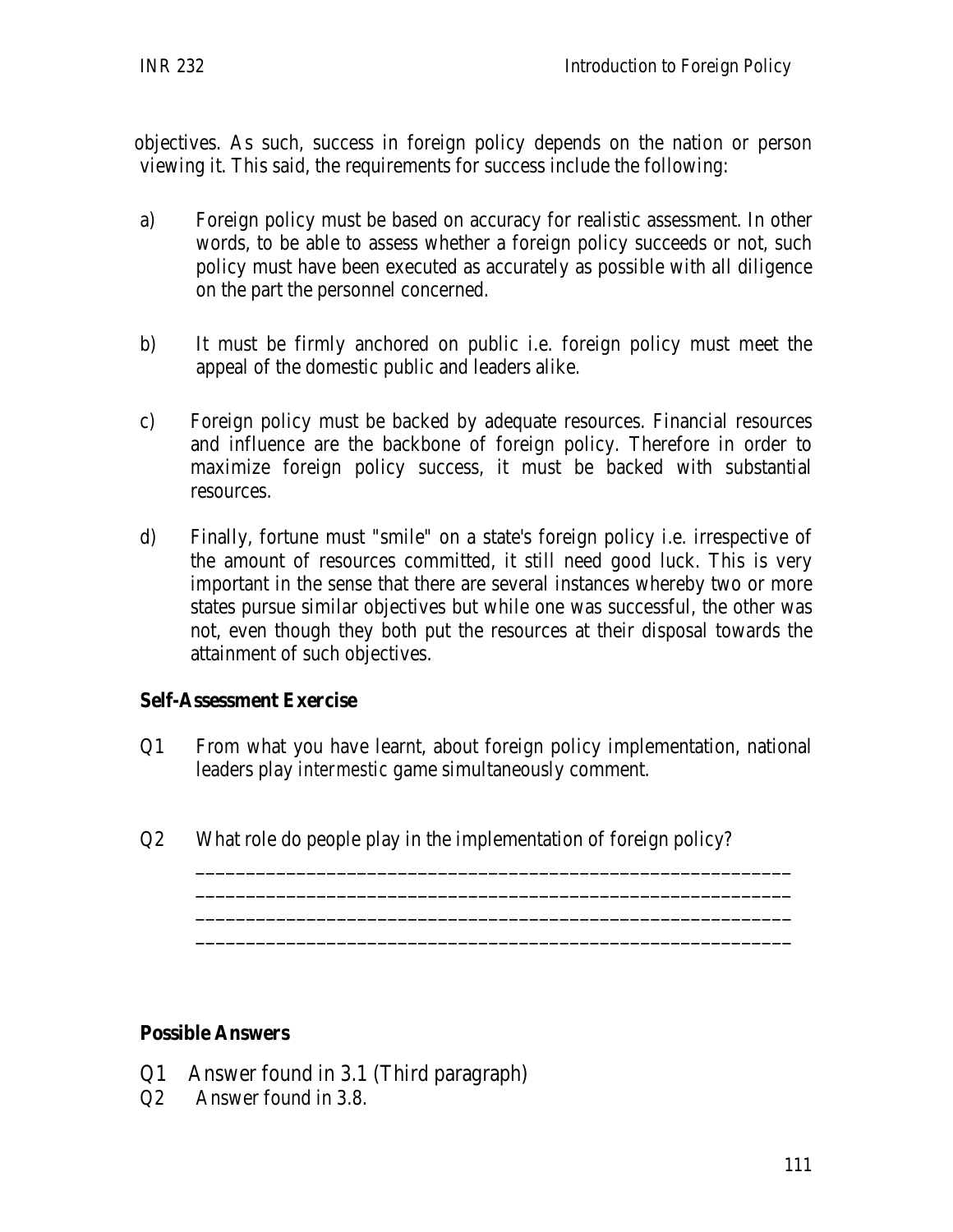## **4.0 CONCLUSION**

This unit has taken us through the making and the implementation of foreign policy. It also highlighted the various levels of authorities associated with the subject. It is now clear that it is one thing to process foreign policy, and implementing it is another. It is even equally important that responses from the external environment are taken into account because it is important to "test the water", and the adjust the policy so formulated before it can be projected. And, there are requirements for a successful foreign policy.

## **5.0 SUMMARY**

A set of structural and institutional factors are at the center of implementation of foreign policy both from within and from the outside. These include the political executives, bureaucratic organizations, interest groups, the diplomatic corps, law enforcement agents, armed forces, and miscellaneous factors. The study concludes by wading into the requirement of a successful foreign policy.

# **6.0 TUTOR MARKED ASSIGNMENT**

- Q1 How is foreign policy implementation is a powerful bureaucratic tool.?
- Q2 How do interest groups partake in the implementation of foreign policy?
- Q3 What is the role of armed forces in the implementation of foreign policy?
- Q4 What makes a successful foreign policy?

Each answer carries  $2\frac{1}{2}$  marks. The total score is 10 marks

# **7.0 REFERENCE/FURTHER READING**

Brown, Seyom International Relations in a Changing Global System (Boulder, C.O: Westview, 1992)

Bull, Hedley, and Adam Watson, The Expansion of International Society (London: Oxford University Press, 1982)

Foyle, Douglas, "Public Opinion and Foreign Policy: Elite Beliefs as a Mediating Variables," International Studies Quarterly 41, 141-170, 1997

Freedman, Lawrence, "Military Power and Political influence," International Affairs, 74, 36-49, 1998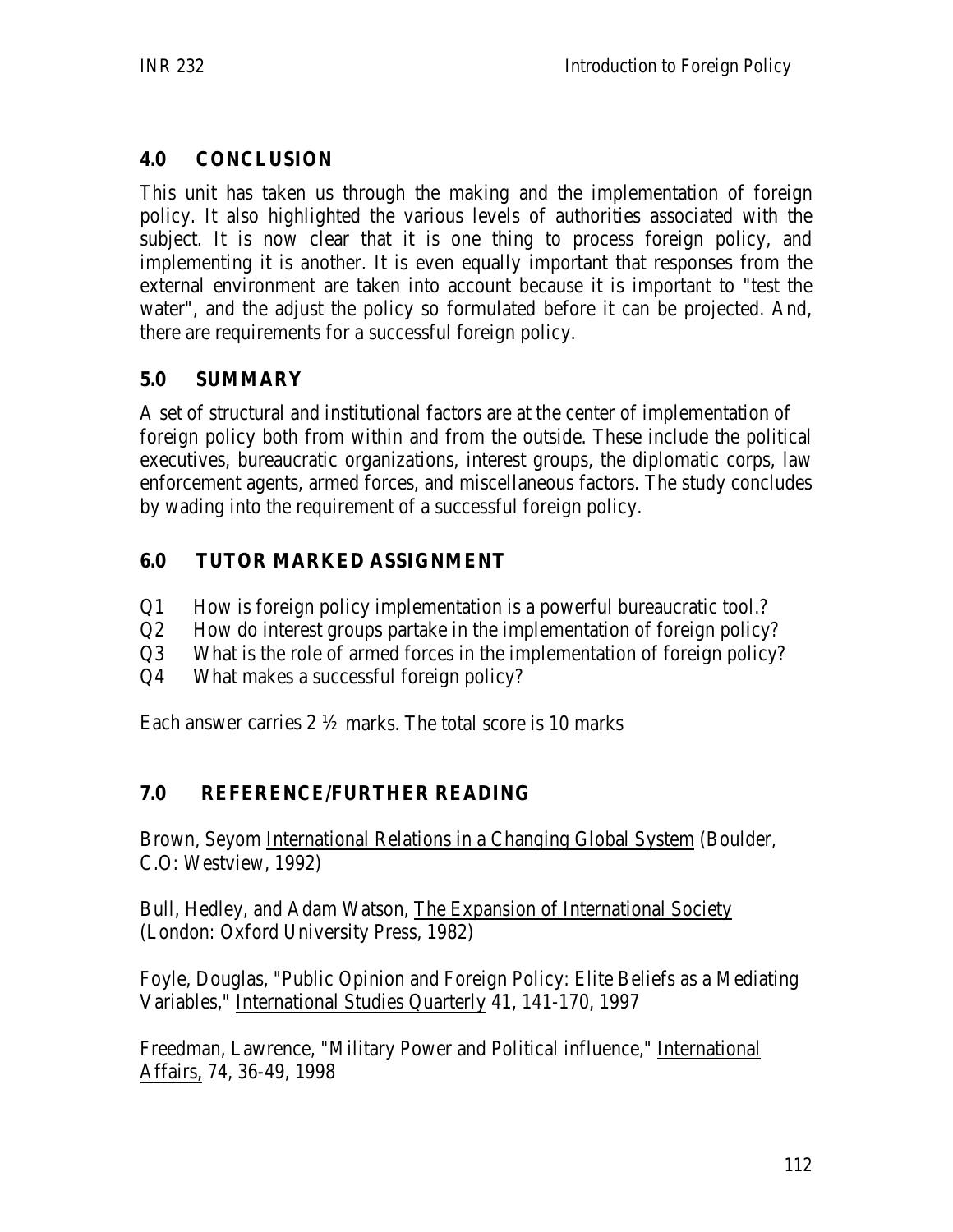Rourke, John T. and Mark A. Boyer International Politics on the World Stage (New Delhi: Mc Graw Hill, 2003)

Trumbore, Peter E "Public Opinion as a Domestic Constrain in International Negotiations. Two-level Games in the Anglo-Irish Peace Process" International Studies Quarterly, 42, 545-565, 1998.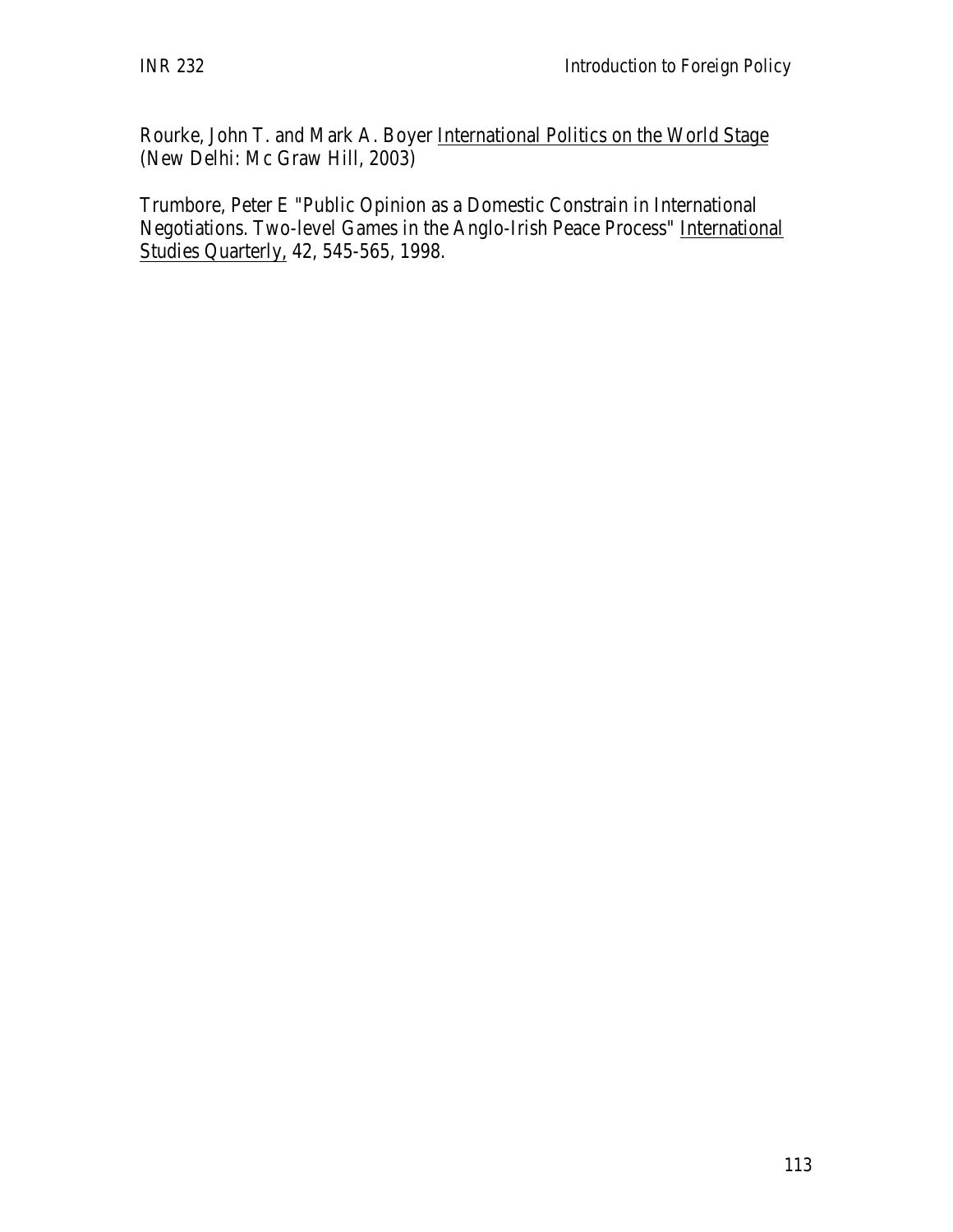# **MODULE 4**

# **UNIT 1 NIGERIA'S FOREIGN POLICY**

## **CONTENTS**

- 1.0 Introduction
- 2.0 Objective
- 3.0 Main Body
	- 3.1 Nature of Nigeria's Foreign Policy
	- 3.2 Objectives of Nigeria's foreign policy
	- 3.3 Principles of Nigeria's foreign police
	- 3.4 Determinants of Nigeria's foreign policy 3.4.1 Domestic determinants
		- 3.4.2 External determinants
- 4.0 Conclusion
- 5.0 Summary
- 6.0 Tutor-marked Assignments
- 7.0 References/Further Reading

# **1.0 INTRODUCTION**

Apart from the generalities of foreign policy interests and concerns, states both strong and weak all have foreign policy ingredients that are peculiar to his historical facts, ideology and geo-political circumstance. There are factor that states must consider in their response to external stimuli. This course introduces fresh students to the role of these factors in the determination of the objectives, principles and determinants of Nigeria's foreign policy.

#### **2.0 OBJECTIVE**

The objective of this course is to bring the study of foreign policy home. The student learns to compare (and perhaps contrast) what he has learnt earlier about foreign policy in general terms and what he is about to learn in particularistic terms. At the end of this course unit, he should be able to locate Nigeria from the standpoint of her foreign policy posture, in and among the comity of nations.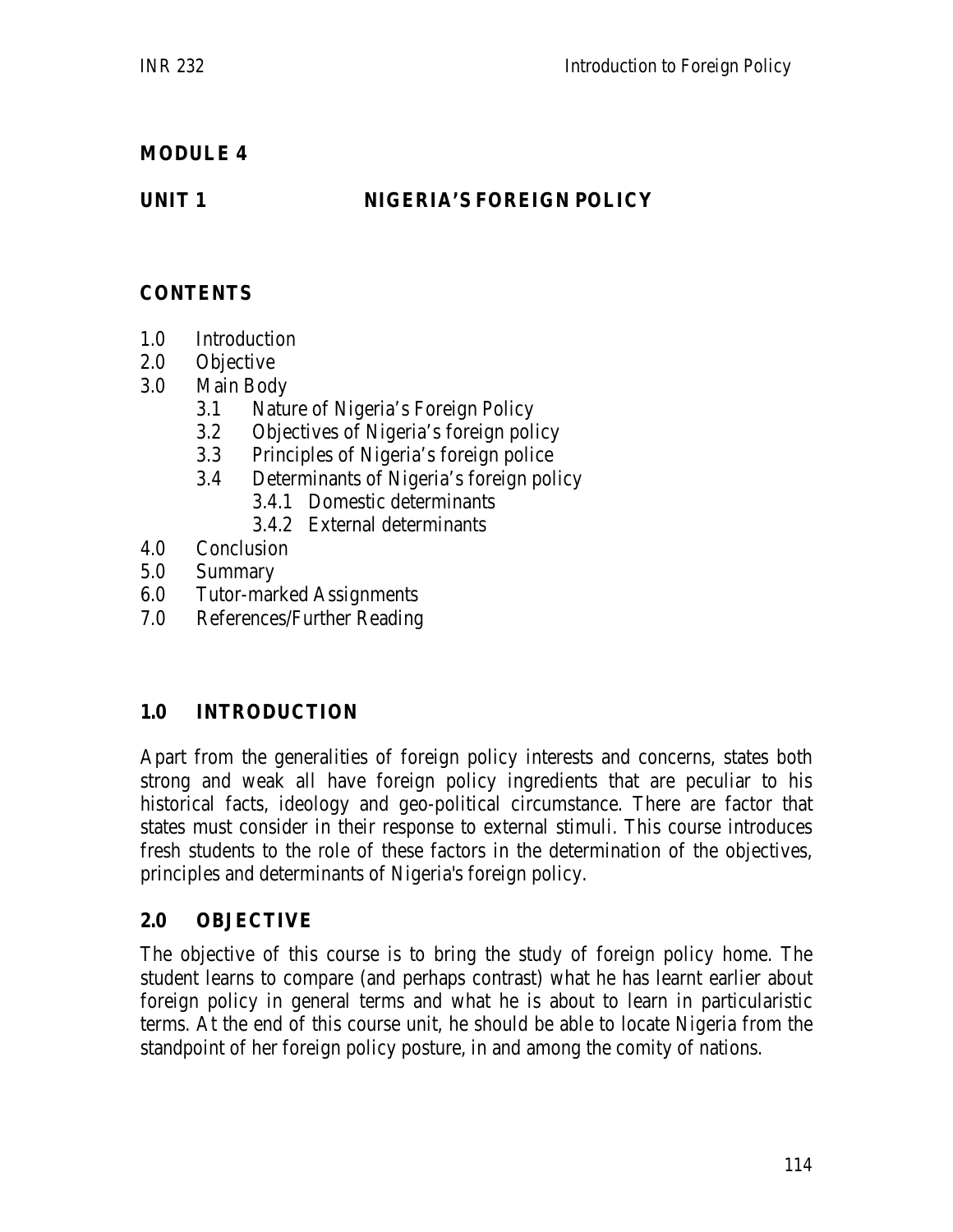# **3.0 MAIN BODY**

## **3.1 Nature of Nigeria's Foreign Policy**

From the dictates of the circumstances of Nigeria's geographic contiguity Nigeria's geopolitical and strategic situation, size and stature of her national power, Nigeria, is known for her Diplomatic option in the resolution (or at least in the management) of regional as also international conflict. On those occasions when Nigeria has picked up arms, they have been for peace-keeping or peace monitoring purposes - it has never been involved in armed conflict with any sovereign and independent country since her independence in 1960. Although prior to 1960, it was involved in other wars including the world war II, it did so under the British flag. In her conduct of foreign policy, Nigeria has always availed of functional vehicles in the nature of ECOWAS, OAU/AU, UNO, OPEC, Non-Alignment and so forth. Her advocate of good-neighborliness and peaceful resolution of conflict among other things has earned her a place of pride as opinion leader in regional African affairs, and to some extent, in the world. Consequently, Nigeria has and has never failed to use her capacity to influence outcomes positively at least at the regional level.

It can also be stated that so long as Nigeria remains on track with her magnanimity towards her neighbors and does not abandon her belief in peaceful settlement of disputes as well as operate a foreign policy that is not perceived to be antagonistic to the big powers lurking around her borders, Nigeria could enjoy a period of relative peace. However, a non-antagonistic policy towards the big powers presupposes that Nigeria's national interest will, or do coincide with those of the big powers operating in and around Nigeria or out-rightly in the international system. This is certainly not so and it will be seen in the subsequent units.

# **3.2 Objective of Nigeria's foreign policy**

The main objective of Nigeria's foreign policy and on which others are anchored is the promotion of the national interest of the federation and of its citizens in its interaction with the outside world. This in essence means that Nigeria's foreign policy like that of any other country ought to b fundamentally guided by its national interest. There is a general agreement in Nigeria that these national interest include:

- The defense of our sovereignty, independence and territorial integrity.
- The creation of the necessary political and economic conditions in Africa and the rest of the world which will facilitate the defense of the independence and territorial integrity.
- The creation of the necessary political and economic conditions in Africa and the rest of the world which will facilitate the defense of the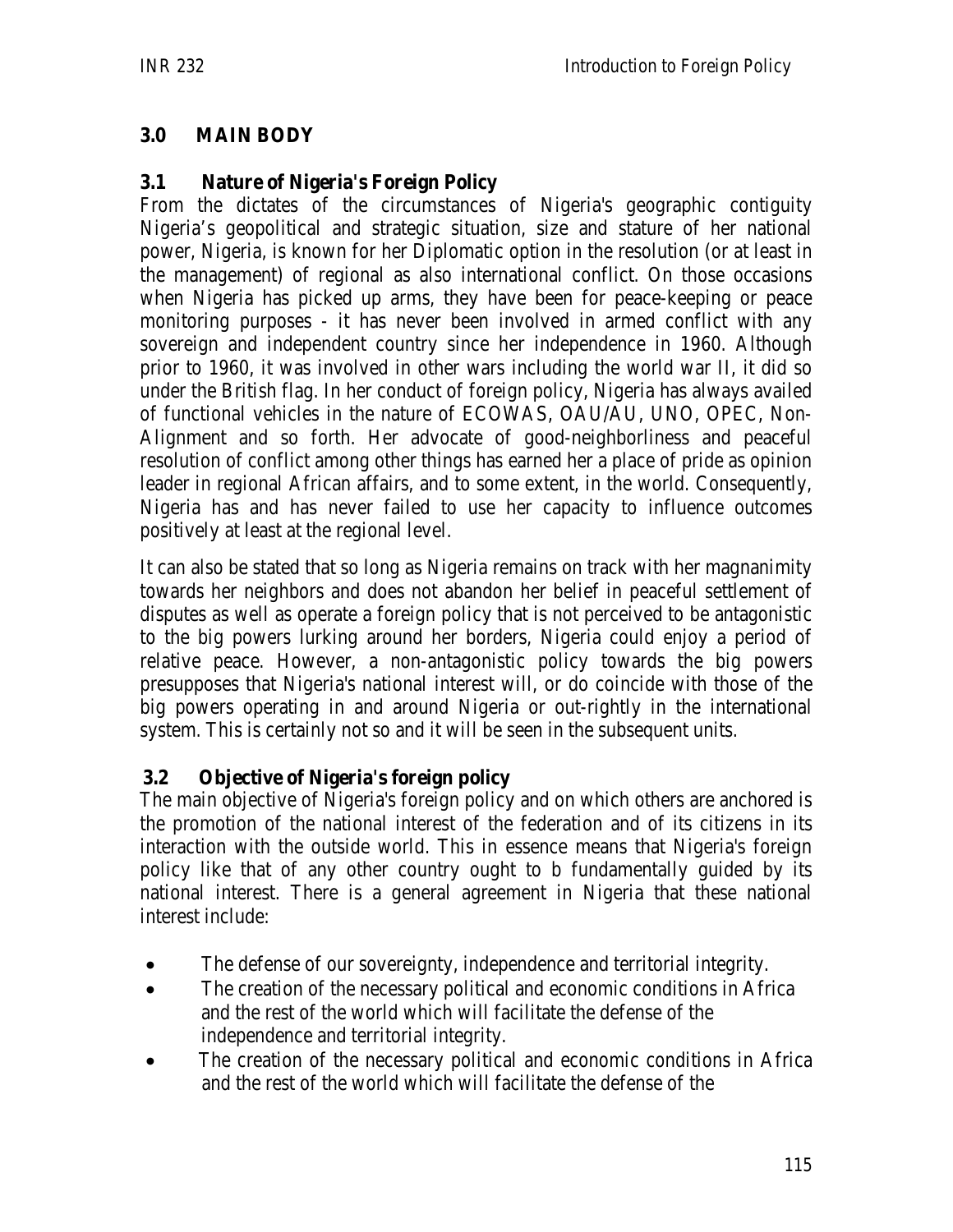- independence and territorial integrity of all African countries while at the same time, foster national self-reliance and rapid economic development.
- The promotion of equality and self-reliance in Africa and the rest of the developing world.
- The promotion and the defense and respect for human dignity especially the dignity of the blackmen, and
- The defense and promotion of world peace and security.

Nigeria's foreign policy operates within three concentric circles. The inner most circle consists of Nigeria's policy towards its neighbors in West Africa, the inner one is her policy towards the rest of Africa and the outer circle is policy toward the larger international system. Indeed, in practical terms and for security and political reasons, the federal government authorities consider the entire West Africa as Nigeria's security and political sphere, hence its policy towards and relations with its neighbors as of utmost priority. Driven by this and other reasons, for example, Nigeria initiated the establishment of the Chad Basin. Commission and the River Niger Commission in 1964 and the Economic Community of West African States in 1975.

African is regarded as the second area of priority chiefly because of Nigeria's geographic location in the continent, her vast natural including mineral resources and also partly out of Pan African sentiment. These reasons largely account for Nigeria's various attempts to promote unity, solidarity and, cooperation in both within and outside what was the Organization of African Unity OAU (now known and called the African Union (AU). The third area of priority is policy toward the rest of the world.

# **3.3 Principles of Nigeria's Foreign Policy**

Since independence, twelve different regimes have emerged in Nigeria: Balewa, Ironsi, Gowon, Muritala, Obasanjo, Shagari, Buhari, Babangida, Shonekan, Abacha, Abubakar and Obasanjo and now Yar' Adua. In spite of their different orientations and leadership styles, the conduct of Nigeria's foreign policy has been publicly proclaimed by them to be guided by the same principles which are also in conformity with the well-established principles of traditional law as well as the charter of the organization of African Unity OAU or AU). They are:

- Sovereign equality of all states
- Respect of territorial integrity and independence of other states
- Non-interference in the internal affairs of other states.
- Commitment to self-determination and independence of other states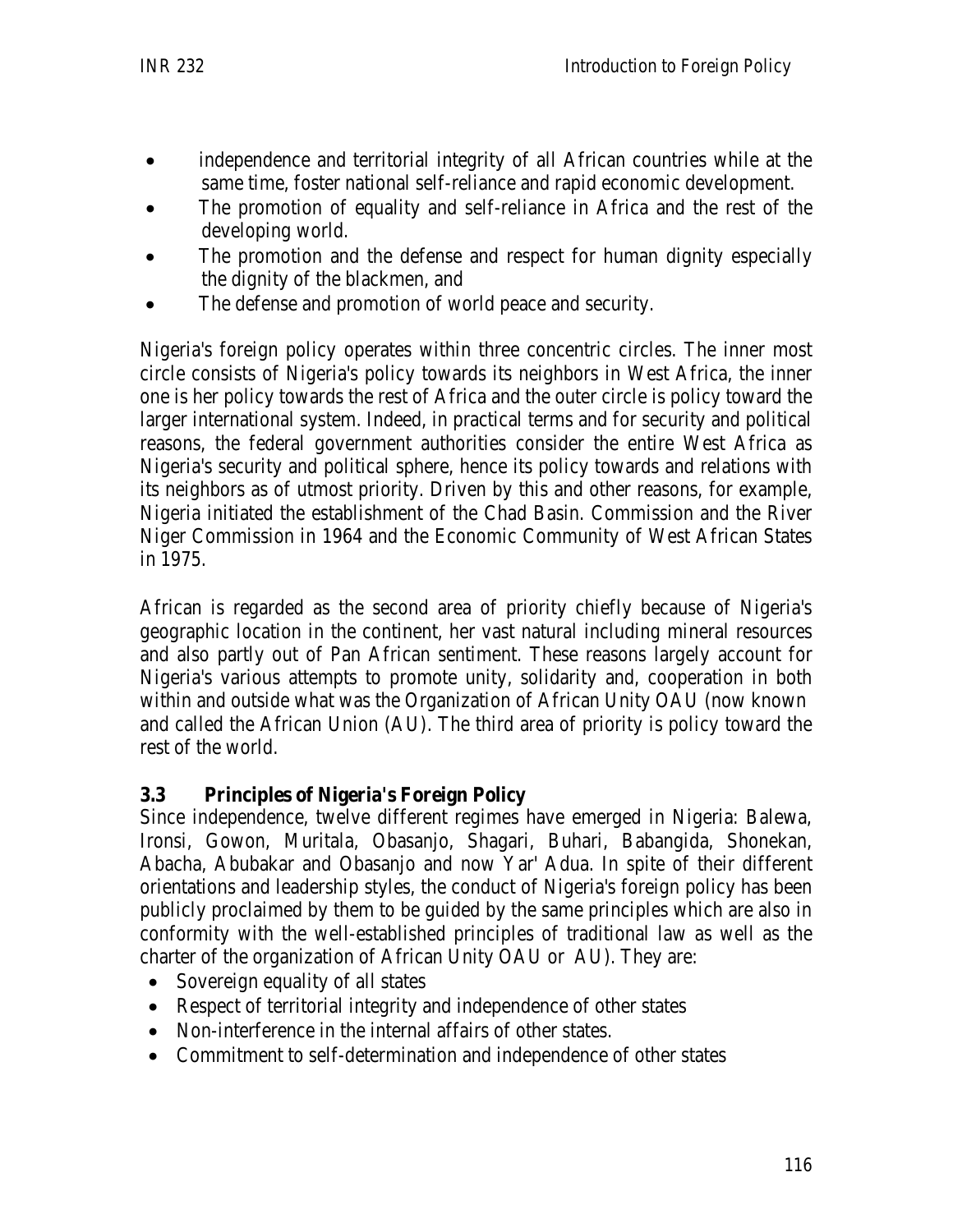- Commitment to functional approach as a means of promoting co-operation and peaceful co-existence in Africa and the whole world known as multilateralism.
- Non-alignment to any geopolitical power bloc. Commitment to Africa as the cornerstone and nerve-center of Nigeria's foreign policy.

### **We will highlight these as below:**

1*. Sovereign Equality of all States: As* an independent sovereign state, Nigeria has always emphasized the principle of legal equality of all states. This is in conformity with her conviction that a well-ordered and peaceful society requires mutual and reciprocal respect for the interests and opinions of most if not all the national actors. The principle is also to protect the small and or relatively weaker states like Nigeria, which are highly susceptible to control, dominance and coercion by the more powerful and industrialized states. Hence Nigeria, since the Balewa government in 1960 up to the present dispensation of Yar 'Adua in 2007, has through her foreign policy pronouncements and actions that in spite of comparative advantage in size, population and resources over many other countries in Africa, particularly in West Africa, she would neither seek to dominate, other countries nor carry out aggressive military action against them comparative advantage in size, population and resources over many other countries in Africa, particularly in West Africa, she would neither seek to dominate, other countries nor carry out aggressive military action against them. Rather, Nigeria prefers to play a leadership role. This has governed Nigeria's relation with Cameroun despite many provocations on Bakassi claim.

2. Respect of Territorial integrity and independence of other states. This is related to the sovereign quality of other states. It is in the belief of Nigeria that the independence of any sovereign state must be respected, and that the territorial integrity of any states must be jealously guarded and not jeopardized.

*3. Non-Interference in the Internal* Affairs *of other states:* This principle is perhaps one of those that have never been maintained by successive administrations in Nigeria. One of the reasons often cited for this is the protection of the nation's security interests. This accounted for Nigeria's intervention in the Chadian internal crisis involving Goukoni Wedeye and Hissain Habre in the *1980s.* It was the lunch of the Nigerian government that the conflict in a neighboring state posed security problem for her. On the other hand, Nigeria's intervention in the Liberian and Sierra Leonean domestic crises was essentially to justify her regional power stations and perception of her leadership role in the subregion.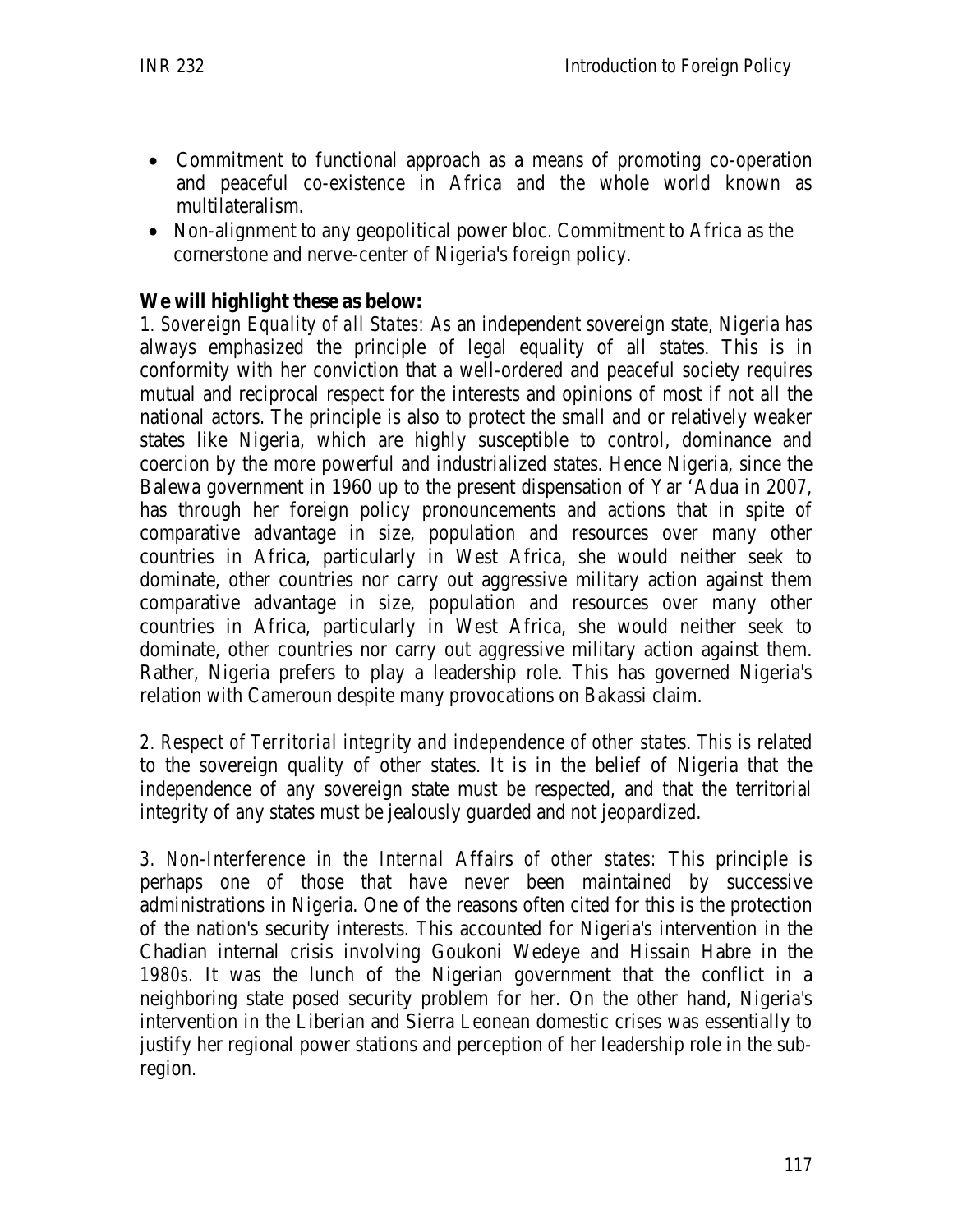*4. Commitment to Self-determination and Independence of other states:* This is a principle that Nigeria has always maintained since independence. It is for this reason that she has remained persistent in her commitment towards decolonization in Africa and her active role in support of Liberation struggle particularly in Southern Africa. It was indeed in recognition of this role in African liberation that Nigeria was consistently accorded the chairmanship of the United Nation's Committee on Anti-Apartheid for several years.

*5. Commitment to Functional Approach as a means of Promoting Cooperation and Peaceful Co-existence in Africa:* This is the principle of multilateralism. Driven by her strong belief and commitment to this principle, Nigeria has sought membership in various international organizations at both global and regional levels. Upon her attainment of independence in *1960,* the country instantly joined the United Nations Organization (UNO). Nigeria also played active role in the formation of OAU in *1963,* and propelled, in collaboration with Togo, the establishment of ECOWAS in *1975.* The country has been playing a front line role in these organizations. For instance, she has been both chairman of the UN General Assembly and a member of the Security Council on different occasions. Nigeria has also been chairman of both the OAU and ECOWAS on a number of occasions.

*6. Non-alignment to any Geopolitical Power Bloc:* It is a foreign policy principle when rejects formal military alliance with and routine political support for the west or the East in the post-world War II, Cold war international system. At independence, Nigeria under Balewa was perceived to behave in the principle of non-alignment. The belief was however, contradicted at the country was flagrantly allying with Britain, the erstwhile colonial power. The most practical manifestation of alignment and pro-western policy of the Balewa government was the Anglo-Nigeria Defence pact of 1961 which was only abrogated in 1962 as a direct result of criticisms and violent protest by student organization. However, the experience of the nations civil war in which the Western countries were not fourth coming to assist Nigeria in the way she wanted changed the country's perception about these countries and since 1968, up to the end of the civil war, Nigeria was playing an active role in the Non-aligned movement.

7. Another operating principle of Nigeria's foreign policy is that Africa is the corner-stone and nerve centre of Nigeria's foreign policy. In recognition the historical and geographical facts that Nigeria belongs to Africa and convinced of what Dr. Nnamdi Azikwe called "the historic mission and manifest destiny of Nigeria on African content", the various Nigerian governments have been consistent that Africa must and would claim first attention in Nigeria external relations and occupation.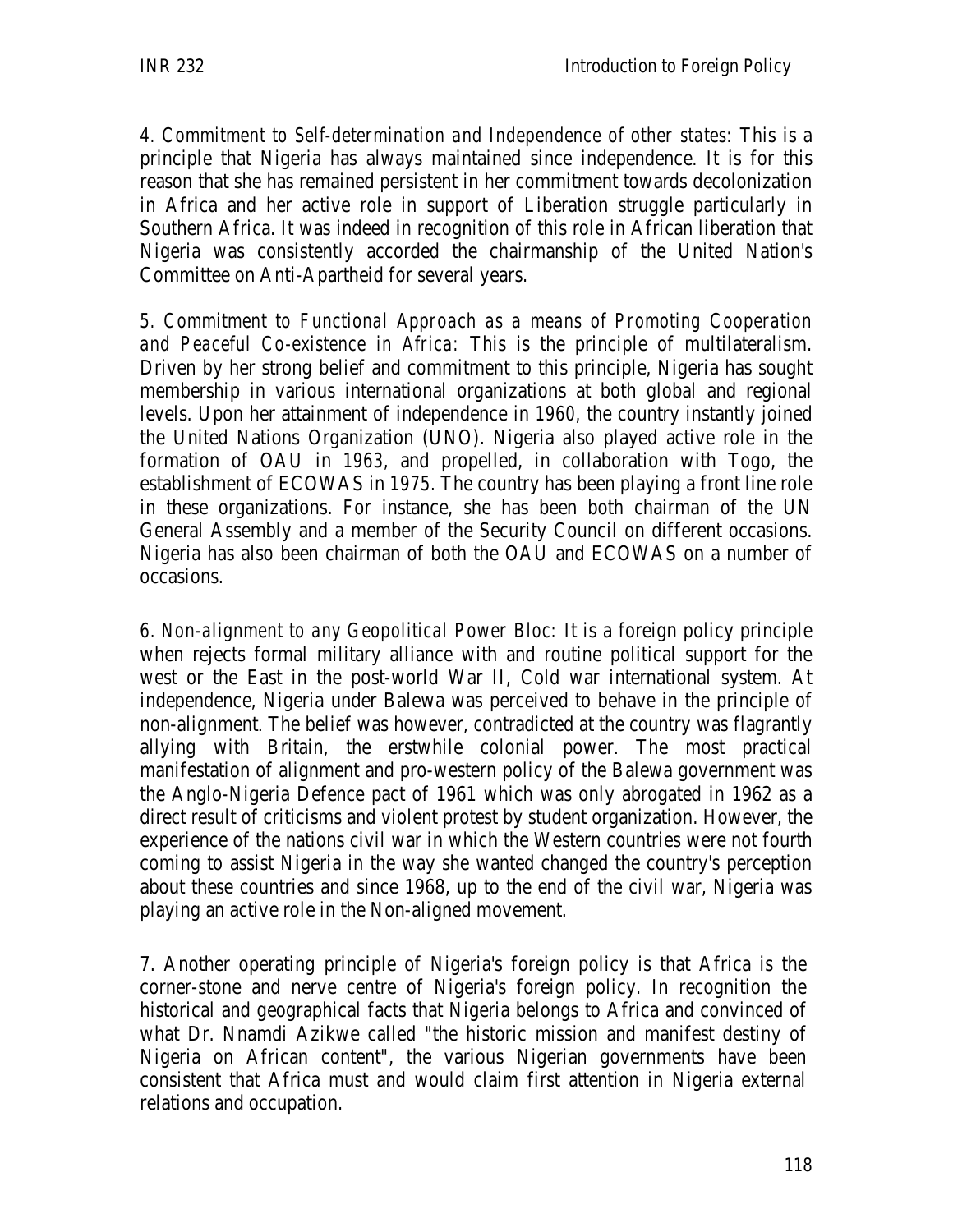## **3.4 Determinants of Nigeria's Foreign Policy**

Certain basic factors influence a state's foreign policy. As F. S. Northedge has already demonstrated earlier in module 2 of this course, "The foreign policy of a country is a product of environmental factors - both internal and external to it".

## **3.4.1 Domestic Environment**

Under the domestic environment, the factors are as follows:

*1. Political Structure of the Country:* This is an important determinant of Nigeria's foreign policy. Nigeria's federal structure reflects a multi-ethnic, cultural, linguistic and religious setting. The political elites who have virtually unrestricted influence on the country foreign policy are products of the multiethnic and traditional forces. Their perception of foreign policy is this a reflection of these domestic realities. This among others was exemplified during the debate on Nigeria's membership of the Organization of Islamic Conference (OIC) and the resumption of diplomatic relations with Israel.

*2. Economic Factor:* The structure of a state's economy is a major determinant of its behaviour vis-a-vis the external environment. In general terms, economic development has been one of the principal objectives of the various Nigeria administrations. The result is that Nigeria's foreign policy has been conditioned by economic considerations. Strong economic base underpins the foreign policy of any country. It is a strong potential in pursuing virile and vibrant foreign policy. Economic independence and self-reliance matter much in foreign relationships. If one depends on others, then they will determine one's decision, policies and therefore one's destiny.

Nigeria's economy is largely neo-colonial in structure, depending on export of primary products and imports of finished goods. This has located the economy within the international division of labour frame-work and as such has remained under developed and has in turn stalled a dynamic foreign policy.

However, the Mohammed/Obasanjo administration of the 1980s was able to maximize the opportunities presented by the oil boom period of the 1970s to pursue actively a dynamic foreign policy. Thereafter, Nigeria has suffered economic down turn beginning 1985. Although Nigeria is richly endowed with human, natural and material resources, the problem has been one of transforming these potential power into actual power. The point is that by the reason of weak economic base, she looks to Europe and America for financial and developmental assistance. Hence, a dependent economy such as Nigerian would almost always be challenged in its conduct of self-based vigorous and dynamic foreign policy abroad.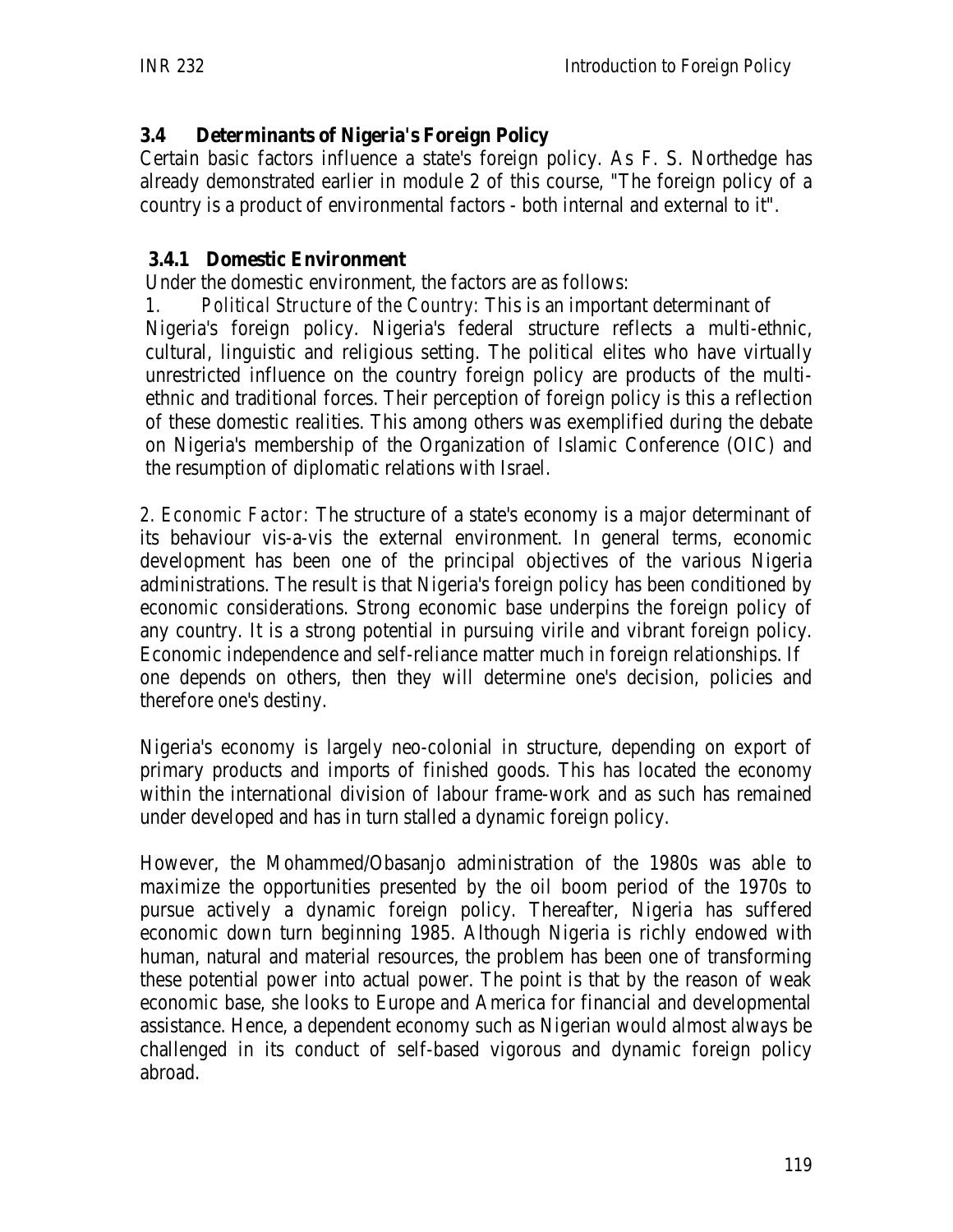*3. Military Factor:* The ultimate arbitrator in cases of interactions and disputes between states is military force. States that are more militarily powerful usually hold the day. The possession of seaports and aircrafts for the purpose of war can be used for adventurous foreign policy. A well-trained, well-equipped and well fed military personnel are much effective in decisive military action. More importantly, intelligent people should be in change of military decisions.

In the absence of a reasonably credible military, Nigeria is challenged to pursue a dynamic, revolutionary or radically progressive foreign policy. Due to lack of national military industrial complex, the Nigerian military ahs had to rely on institutions for its inventory. Because the Nigerian military relies on the West Countries.

*3. Geopolitical Location of the Country:* The position and location also influences the foreign policy of a state. The physical resources of such countries can also determine their behaviour in the external world. A country that has access to the Sea is more endowed and advantageous than a land locked one. In this context Nigeria has access to the sea and as such, it has a geo-political advantage. This can be a reason that land-locked states like Chad and Nigeria would not afford a hostile foreign policy posture vis-à-vis. Nigeria, on the other hand, a combination of national power including geo-political location afford Nigeria to position itself as a rallying point in African regional affairs.

*4. Biographic Factors:* This refers to the character and culture of the governing elite. A major determinant of Nigeria's foreign policy is the character of the political leadership whether in a democratic or authoritarian rule. The dynamism or otherwise, the ideology or self-interest of the rulers all influence a country's foreign policy in varying degrees. For instance, during the first republic, Balewa's foreign policy was largely conservative and pro-Western, whereas the Mohammed/Obasanjo government had a dynamic, active and aggressive foreign policy posture in the late 1970s.

*5. Public Opinion and Pressure Groups:* Governments whether socialist, communist, capitalist, democratic or military do not take decisions which are largely at variance with the wishes of the generality of the people including the civil society, the press, civil servants, trade unions, academics and so forth. In a democratic society, the position of the opponent is also taken into account. Again the abrogation of the Anglo-Nigerian Defense Pact of 1962 represented government's response to group pressure. However, as a practical matter, Nigerian decision makers have often formulated on an exclusive basis, relying mainly on the kitchen cabinet.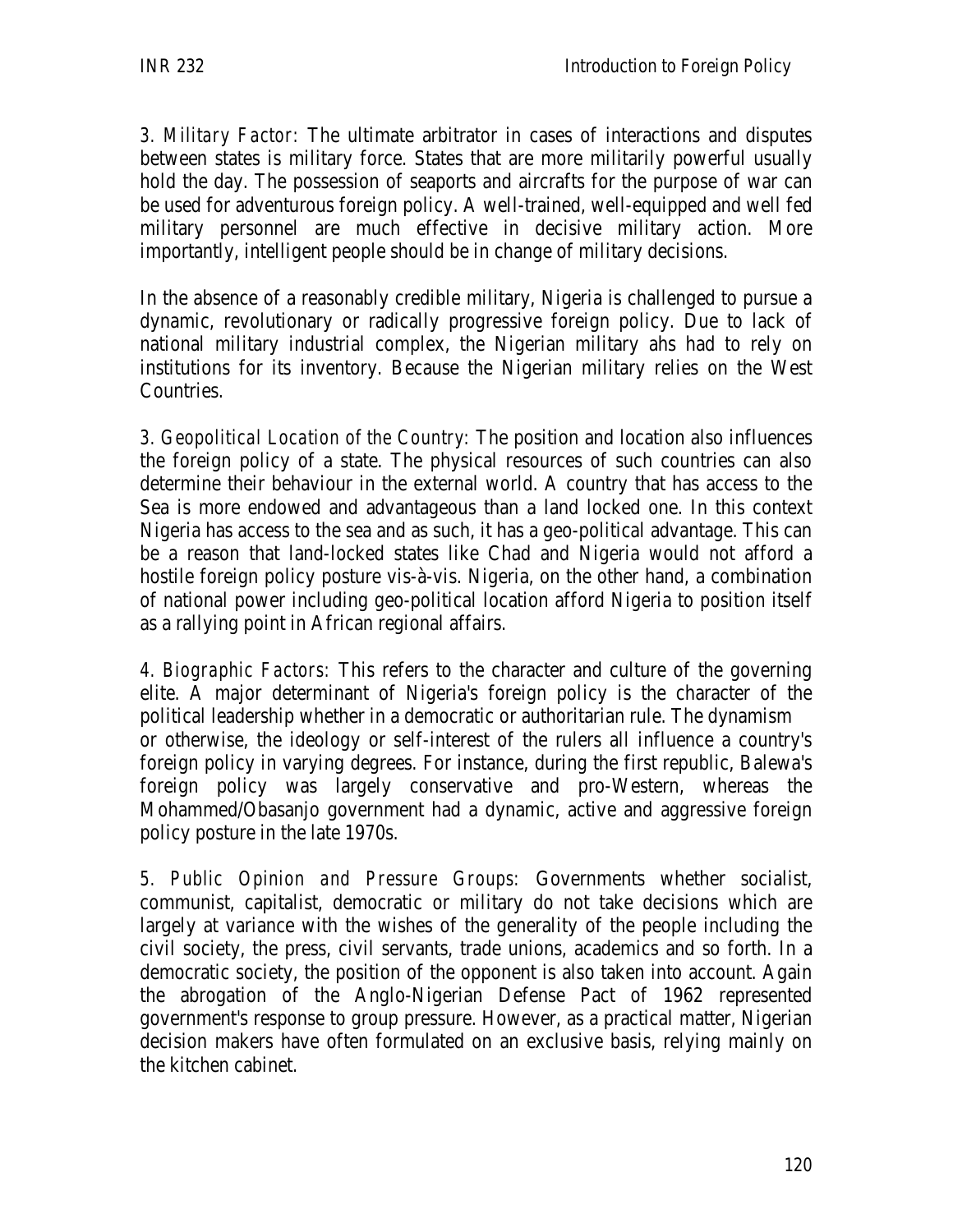*6. Demographic Factor:* Population constitutes an important indicator of a country's power potential and thus influences its foreign policy. The human resources and even more important, the quality of the population all influence a country's foreign policy. The articulate nature of the citizenry, for instance, influences the foreign policy decisions that are taken on certain sensitive issues. The more enlightened the citizens, the higher their level of understanding of foreign issues and the greater their willingness to influence government decisions on those issues. The International Monetary Fund (IMF) loan was rejected by Nigeria in 1986 following intensive debate by intellectuals and other pressure groups of whom the implications of the loan for the country was understood.

*7. Domestic Political Situation: A* stable political system is necessary for pursing a dynamic and coherent foreign policy. The political instability of the 1960s marred Nigeria intention to play actively in global politics, and again between 1985 and 1999, the same was the case by the same reason.

## **3.4.2 External Environment**

*1. International Law:* International Laws have implications for external behaviour of countries. There are laid down rules, and regulations that guide interaction between and among states in the international arena. Sanctions can be applied to erring states. Hence, foreign policy of Nigeria is guided by International law.

*2. The Cold War and New Understanding:* Nigeria achieved independence at the height of the Cold War between the East and the West. As a result, Nigeria opted for the non-aligned posture to guide her foreign policy the cold war seem to have ended. We are witnessing a new era of understanding between the East and the West, as they are now talking of co-operation and collaboration and away from confrontation. In a world dominated by one country often through the instrumentalities of the United Nations, the non-aligned movement would have to define its future.

*3. The United Nations:* The principles and objectives of United Nations influence the foreign policy of Nigeria. The character for example, recommend peaceful settlement of disputes, collective security, friendly relations among nations, respect of territorial integrity and non-interference to all member nations.

*4. Foreign Aid:* Foreign aid is often used to influence the foreign policies of stakeholders. Thus, the instrumentalities of economic aid does dilute the foreign policies of African counties including Nigeria in relation to the Aid donors.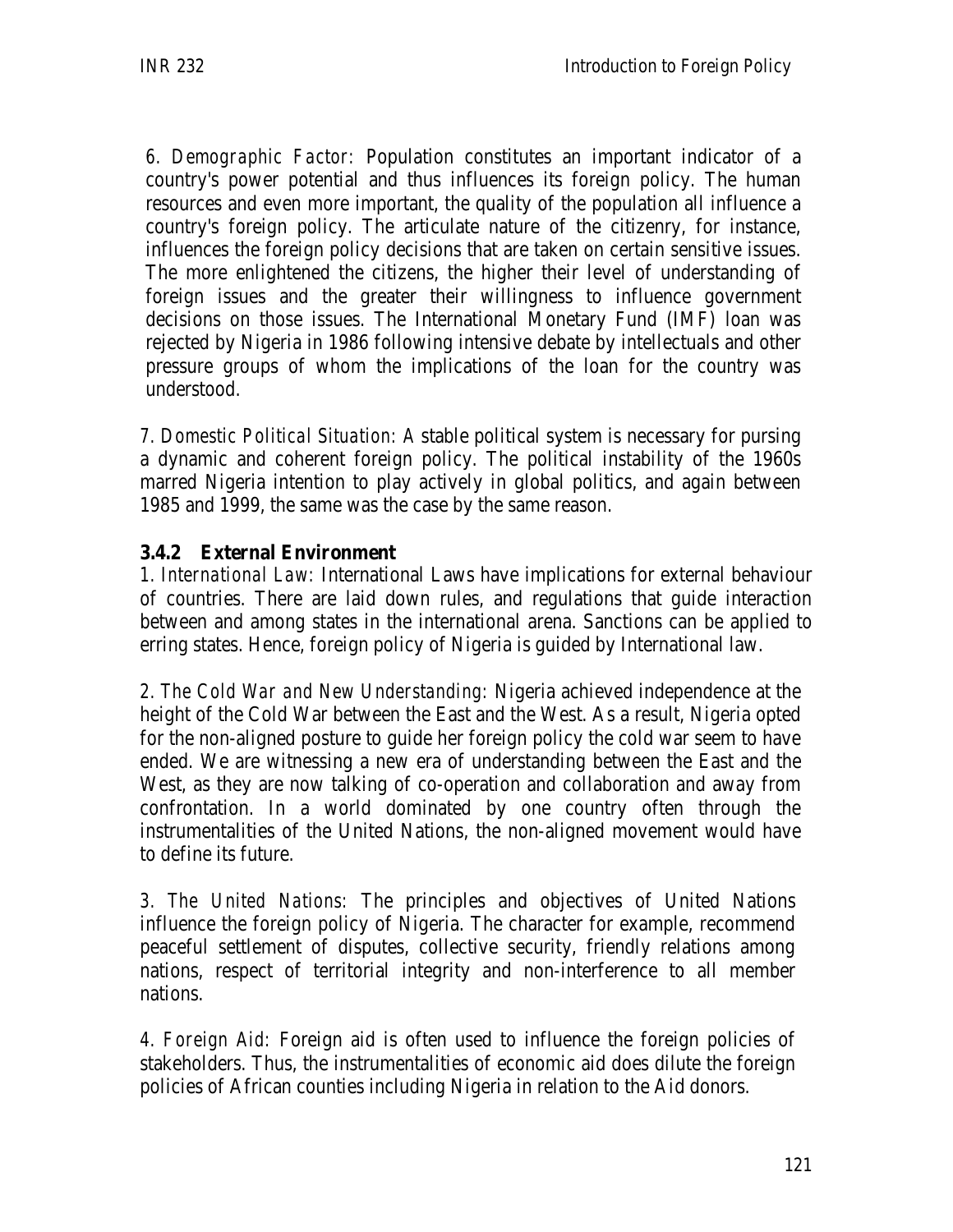#### **Self-Assessment Exercise**

- Q1 How would you describe the nature of Nigeria's foreign policy?
- Q2 What is the role of Non-alignment in the conduct of Nigeria's foreign policy.

\_\_\_\_\_\_\_\_\_\_\_\_\_\_\_\_\_\_\_\_\_\_\_\_\_\_\_\_\_\_\_\_\_\_\_\_\_\_\_\_\_\_\_\_\_\_\_\_\_\_\_\_\_\_\_ \_\_\_\_\_\_\_\_\_\_\_\_\_\_\_\_\_\_\_\_\_\_\_\_\_\_\_\_\_\_\_\_\_\_\_\_\_\_\_\_\_\_\_\_\_\_\_\_\_\_\_\_\_\_\_ \_\_\_\_\_\_\_\_\_\_\_\_\_\_\_\_\_\_\_\_\_\_\_\_\_\_\_\_\_\_\_\_\_\_\_\_\_\_\_\_\_\_\_\_\_\_\_\_\_\_\_\_\_\_\_ \_\_\_\_\_\_\_\_\_\_\_\_\_\_\_\_\_\_\_\_\_\_\_\_\_\_\_\_\_\_\_\_\_\_\_\_\_\_\_\_\_\_\_\_\_\_\_\_\_\_\_\_\_\_\_

#### **Possible Answers**

- Q1 Answer found in 3.1
- Q2 Answer found in 3.3

#### **4.0 CONCLUSION**

This course is limited to the Nigerian foreign policy posture in response to the nature and character of the external environment at any given time. This is underpinned by all the factors whether Natural or human which are at her disposal. It tries to reconcile these resources with her needs, values and preferences in foreign policy conduct.

#### **5.0. SUMMARY**

The unit focuses on Nigeria's foreign policy, the factors and influences that are considered in shaping the instruments. It focuses on the country's foreign policy objectives, principles and determinants keeping in view its natural location and manifest destiny both at the sub-regional, and level and also in the world.

#### **6.0 TUTOR-MARKED ASSIGNMENT**

- Q1 What are the objectives of Nigeria's foreign Policy?
- Q2 Write on any five principles of Nigeria's foreign policy?
- Q3 Write any four domestic determinant of Nigeria's foreign policy
- Q4 Policy that you have learnt, what do your understand by Domestic Environment?

Each answer carries 2 ½ marks. The total score is 10 marks.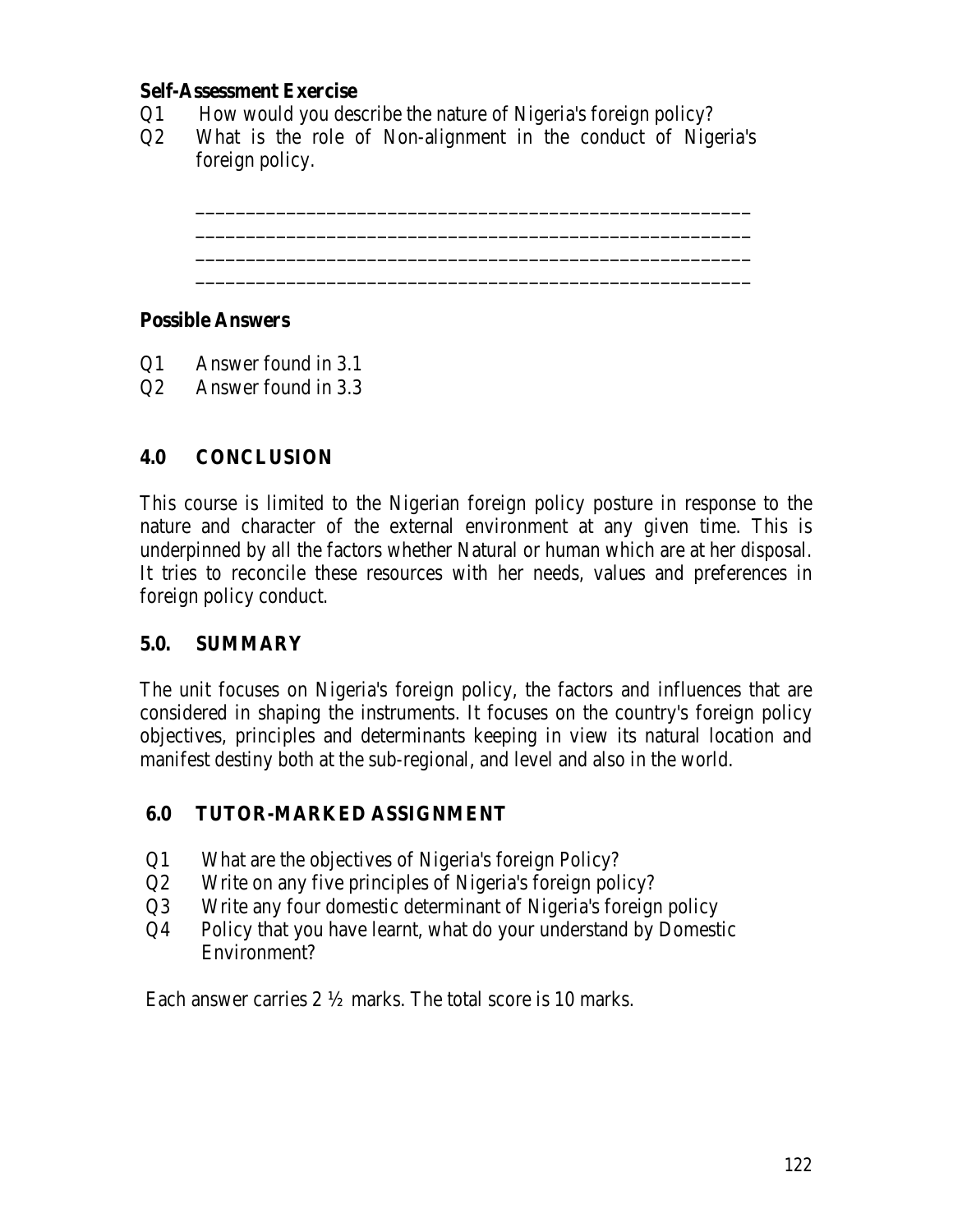### **7.0 REFERENCES/FURTHER READING**

Imobinghe, T. A. "African Defense and Security: An Overview". Nigerian Forum (April 1981: 88-71, and A. Bolaji Akinyemi, "Foreign Policy, Defense and the New Consciousness." Ibid. pp. 73-76.

Knorr, Klaus, Power and Wealth: The Political Economy of International Power (New York: Basic Books, 1973).

Legun, Colin, Pan-Africanism: A Short Political Guide, 2<sup>nd</sup> Rev.ed. (New York: Praeger, 1965).

Mazrui, Ali A. Towards A Pax Africana: A study in Ideology and Ambition (London: Weidenfield and Nicolson, 1967).

Ogwu, J. Nigerian Foreign Policy: Alterative Future (Lagos: Macmillan Publishers, 1986).

Olajide, A. Essays in Nigerian Foreign Policy (London: George, Allen and Union, 1981).

Report on the situation of Nigeria/Chad Territorial Dispute over Islam of Lake Chad by M. A. Kurfi, Ag. CP (B) Admin. FHQ. The Nigeria Police Force Headquarters, Lagos, 30, December, 1983.

The OAU Lagos Plan for Action for the Economic Development of Africa 1980 2000 (Geneva International Institute for labour studies 1981)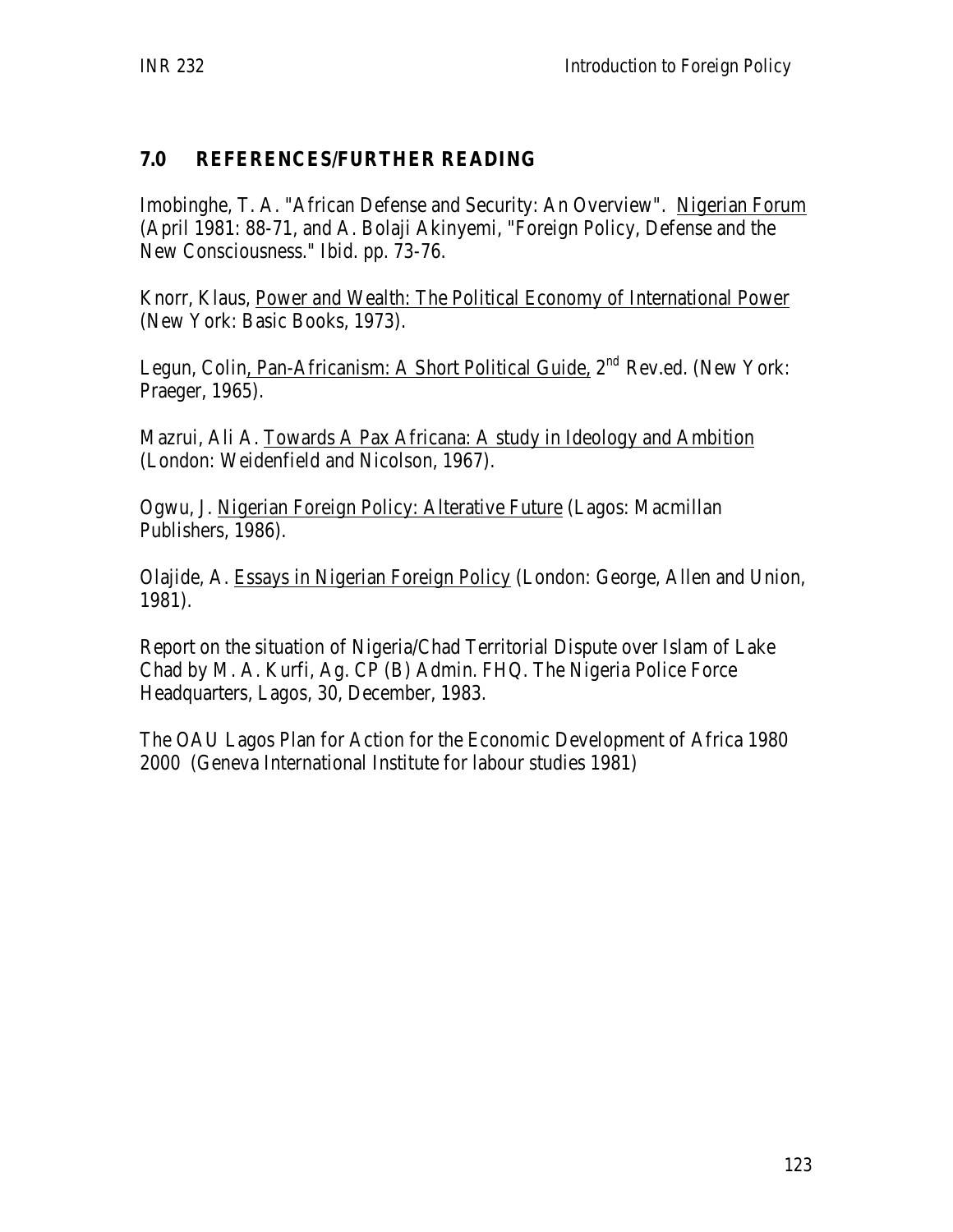## **MODULE 4**

#### **UNIT 2 AFRICA AS THE CENTRE-PIECE OF NIGERIA'S FOREIGN POLICY**

## **CONTENTS**

- 1.0 Introduction
- 2.0 Objective
- 3.0 Main Body
	- 3.1 Policy of Good-Neighborliness
	- 3.2 Support for OAU
	- 3.3 Nigeria's Commitment to Peaceful Settlement of Inter-State Disputes
	- 3.4 Anti-Colonial Pre-Occupation
	- 3.5 Total Identification with Anti –Apartheid Front
	- 3.6 Promotion of Inter-African Economic Development
- 4.0 Conclusion
- 5.0 Summary
- 6.0 Tutor Marked Assignments
- 7.0 References/Further Reading

#### **1.0 INTRODUCTION**

As we already learnt, Nigeria's foreign policy is couched on three concentric circles beginning with the West African sub-region, the African region and the rest of the world.. As the foreign policy posture is Afro-centric, this course unit focuses on those elements in Nigeria's foreign policy on the main bases of which Africa is known as the center-piece of Nigeria's foreign policy.

As with the others, this course unit a self - Assessment Exercise for you which is meant to assess yourself on your understanding of what you have learnt.. You will also find a Tutor-Marked Assignment which you must submit to your tutor at the end of the course along with the form for formal assessment.

#### **2.0 OBJECTIVE**

This course is meant to introduce the fresh student to the fact of Africa as a region being the centrepiece of Nigeria's foreign policy. At the end of the course, the student would be able to identify and substantiate the points on which Nigeria's efforts and initiatives have helped African states attain freedom and independence. How Nigeria's beliefs and African peoples' aspirations meet to pursue a common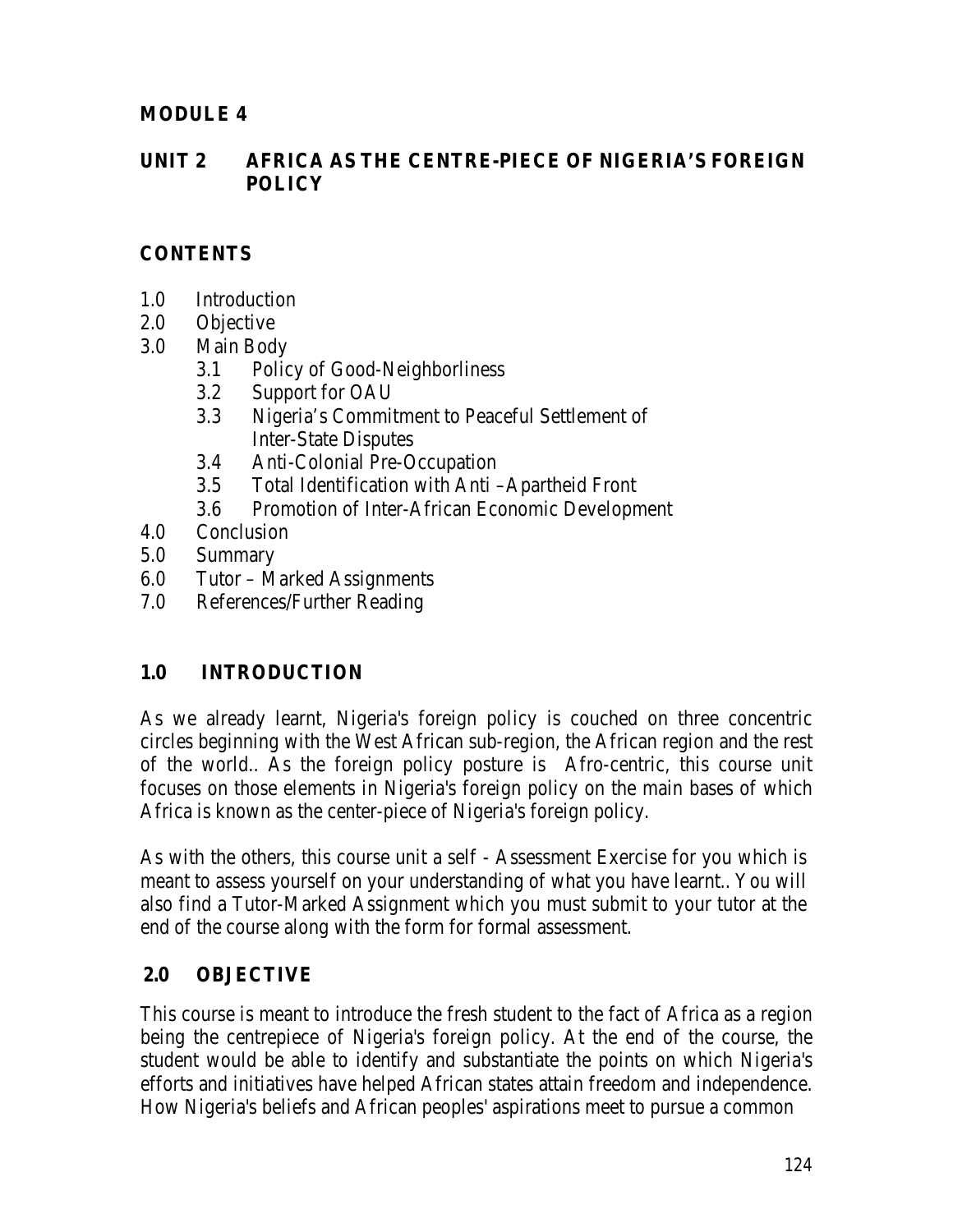African regional unity, strategy for emancipation and collective response to the intra and extra-regional environments. In the end, the student would determine how and why Nigeria has influenced outcomes in African affairs.

# **3.0 MAIN BODY**

From a global perspective, Nigeria could be seen as a regional power. But it is within Africa that her influence is much more pervasive particularly affecting the cause of events in the region. Of course beyond the African region, Nigeria's influence in global affairs is quite considerable. It is a prominent member of the movement of the Non-aligned States and to a reasonable degree of the United Nations. It has chairmaned the OPEC, and for more than a decade, Nigeria served as the chairman of United Nation's Anti-apartheid Committee. Hence the main focus of this study is on her African policy and the way this policy affects her security and survival as a state.

The focus on Nigeria's Africa policy has another justification. Nigeria, has since Yakubu Gowon military government, regarded Africa as the pivot of her foreign policy. The Afro-centric foreign policy is further strengthened by the 1979 President Constitution. In the relevant section, the Constitution enjoins Nigeria "to promote African unity, total political, economic, social and cultural liberation of Africa", as well as "combat racial discrimination in all its manifestations".

The Afro-centric orientation of Nigeria's foreign policy can be explained within the context of a move toward making African affairs the bed rock of its foreign policy. This places Africa very high value and this of primary of importance in Nigeria's conduct of relations with her immediate neighbors in West African subregion and African region. Among several efforts made by Nigeria to demonstrate her Afro-centric foreign policy orientation are as follows:

## **3.1 Policy of Good Neighborliness**

Good neighborliness - friendly and cordial relationship with its neighbors became part of the core value of the Nigerian foreign policy especially when sequel to the Nigerian civil war, it realized that its continued existence as a united strong sovereign state lingers on its ability to cultivate and maintain health relationship with her immediate neighbours. This is intended to help check destabilizing factors that can emanate directly or indirectly from immediate neighbors against Nigeria. These factors can manifest in the form of whipping up of anti Nigeria sentiments by Nigeria's neighbors or creating a situation of internal political squabble within the country by foreign countries resentful of Nigeria's foreign policy on Africa with the cooperation of her immediate neighbors. Furthermore, a relationship of mutual understanding and cooperation between Nigeria and its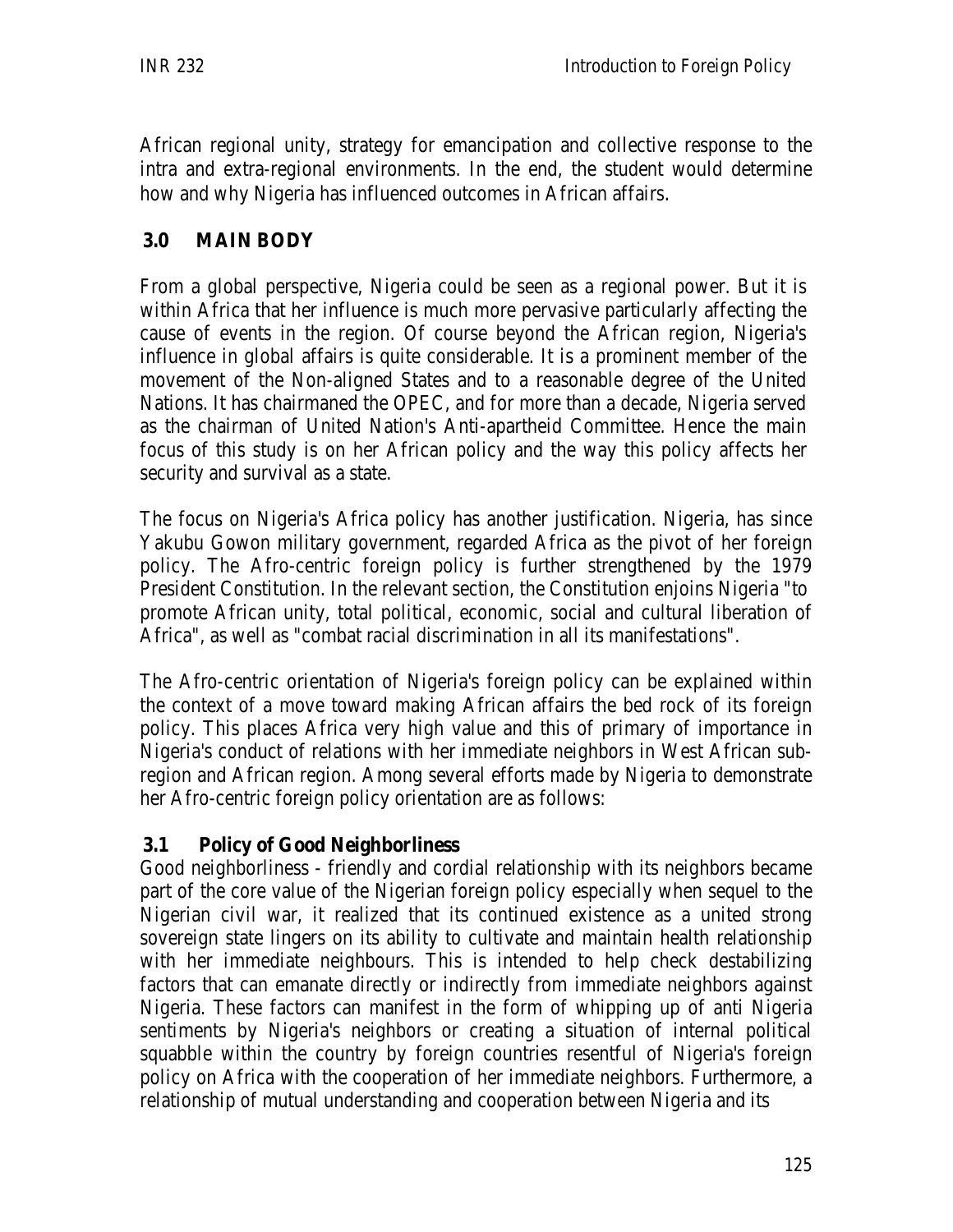immediate neighbours is so important as to diffuse the fear of smaller neighbour who view Nigeria as having imperialist designs.

The principle of good neigborliness has been one in which Nigeria tries to encourage throughout Africa. To lead the way, it has developed cooperative ventures with a number of African States. Apart from her immense contribution to the activities of the OAU, she has a record of bringing succor, in the form of financial and material aid where they are needed in Africa. For instance, during the Sahelian drought which also hit northern Nigeria itself, Nigeria found herself giving considerable financial support to the other states affected.

### **3.2 Support for the OAU/AU**

Arising from the conception of the Organization as the foremost continental machinery for articulation and aggregation of African interests and demands, harmonization of African interest and demands harmonization of African policies and the conduct of African diplomacy Vis-à-vis the rest of the world. Successive Nigeria governments have given political, financial and diplomatic support to the OAU. Nigeria has been consistent and has always uphold the view that resolutions to interstate and intrastate problems in Africa should be sought within the framework of the established principles, processes and machinery of the OAU before such problems are referred to the United Nations. Thus, the main feature of Nigeria's Africa policy includes, in part, increased attention to Africa's problems.

If the international system is based on equity and justice we see that Nigeria's Africa policy posture is in tune with genuine Africa aspiration. It tends towards Africa's self realization, freedom and dignity apart from Nigeria's demonstrated commitment to Africa's independence and integration, it foreign policy touches on the issue of the liberation struggle in Southern Africa. The policy was designed to restore democracy, human dignity and the principle of the equality of all races to which the international community subscribes. But, the Nigeria's foreign policy does not operate in a perfect world system. As we learnt earlier in this course, the international system (of states) is replete with *realpolitik* or power politics. In it, every state is involved in a characteristic survival of the fittest - no equity and no justice in a zero sum political game. Thus, every scholar should be watchful because what might seem innocuous or Africa-friendly foreign policy posture, from our perspective, might represent the exact opposite for other countries. States that prospered from the apartheid system in Southern Africa would certainly have perceived Nigeria's Africa policy antagonistic in posture and will have designed counter-measures to it.

### **3.3. Nigeria's Commitment to Peaceful Settlement of Inter-State Disputes and Conflicts**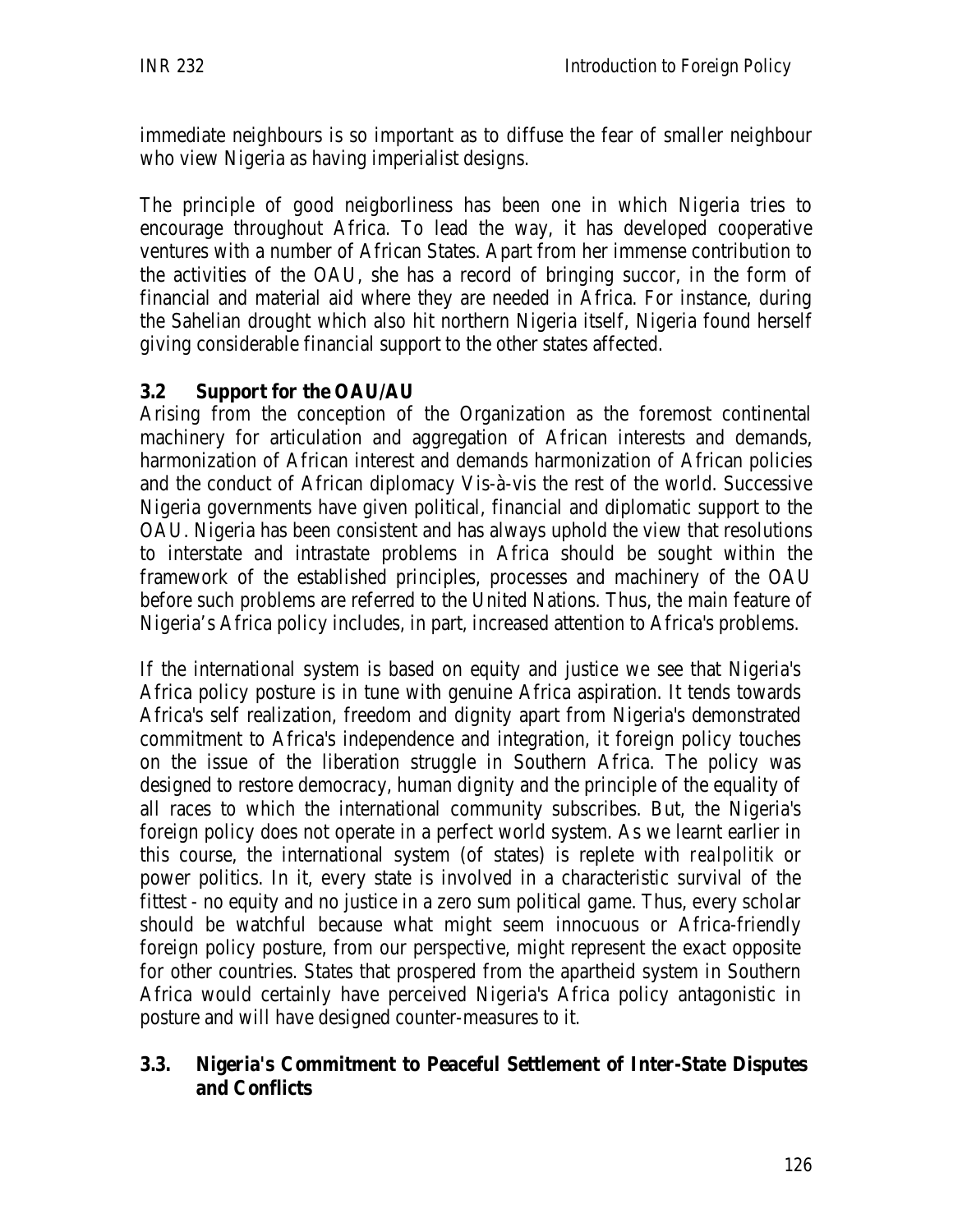This commitment is consistent with the obligation of the United Nations Charter and that of the OAU. Nigeria has urged the adoption of preventive approach to any type of conflict arising from the territorial boundaries imposed by the departing colonial powers. Though they are artificial, Nigeria has emphasized the need for their acceptance and respect for their sanctity as international frontiers. Nigeria has been involved within the machinery and conflict resolution process of the OAU and ECOWAS in a number of disputes in Africa. For example, Nigeria participated in the search for peace in the Democratic Republic of Congo, Chad, Liberia, Sierra Leone and Guinea. Nigeria was the first country in the world to commit peace - keeping troops in Darfur in Sudan, during their internal crises. Nigeria is also currently involved in seeking solution to Zimbabwean internal crisis under Robert Mugabe.

## **3.4 Nigeria's Anti-colonial Pre-occupation.**

Colonialism is the policy and practice of a strong power, extending its control territorially over a weaker nation or people while neo-colonialism refers to the domination or control of one country or group of people over others. This is synonymous with imperialism. Inspired by the UN resolution on granting independence to colonial countries and the anti-colonial obligation of the OAU, Nigeria committed itself frantically to ridding Africa of all forms of colonialism and neo-colonialism.

Since the early 1970s, Nigeria sent aid and material assistance directly to the freedom fighters notably the frontline states of Southern Africa, in addition to that sent through the OAU Liberation Committee. Nigeria adopted two main strategies to achieve rapid decolonization in Africa. One has been to work through the UN and other global agencies for collective international action. This action features in particular the mobilization of global pressures on the colonial powers and the call for economic sanctions, trade boycotts and termination of foreign investments against South Africa. The second strategy, was the endorsement of an total support for armed confrontation by liberation movements against the colonial and white racist regimes with political, economic, and material assistance from African countries.

Nigeria's anti-colonial pre-occupation of African states would be a common ideological basis for the advancement both of African independence and of collective security in all it's form. The primary goal is the unity of all African peoples in one independent political community. It would embrace all ethnic groups and all national groups and free from political, economic and racial domination. The Charter of the OAU itself states that the founding fathers of the organization are "inspired by a common determination to promote understanding among our and cooperation among our States in response to the aspirations of our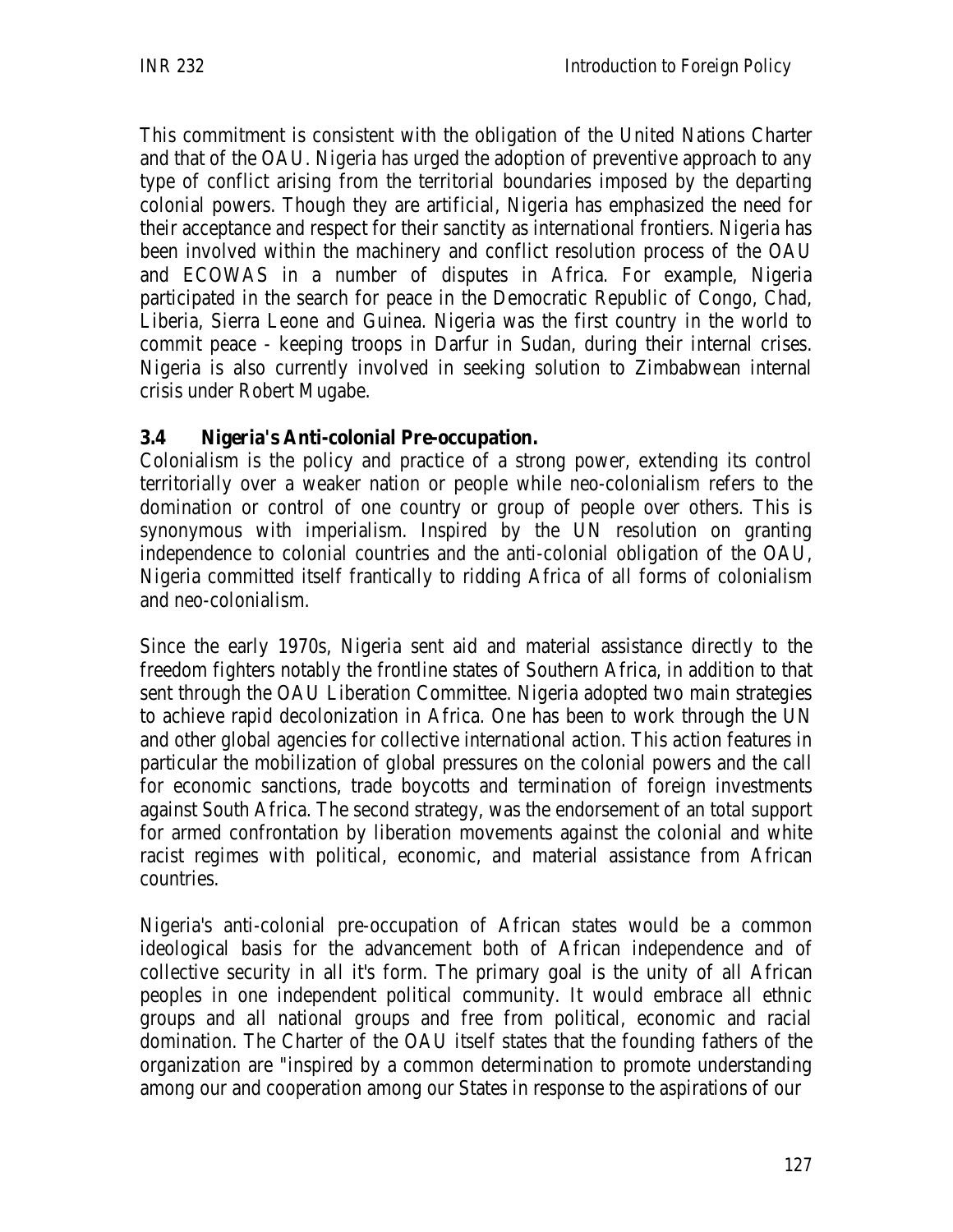peoples for brotherhood and solidarity, in a larger unity transcending ethnic and national differences". Despite differences in political, economic, and cultural outlook, this emphasis on collective action and unity has remained- the core of African strategy in world politics.

African security cannot be separated from independent development. It is in this context that the relationship between neo-colonialism and the policy of nonalignment must be understood. African conception of neo-colonialism is couched in a broad theoretical framework that incorporates the policy of non-alignment. The essence of the theory is that since neo-colonialism represents the worst form of imperialism, the policy of non-alignment provides the African states with the opportunity to control their own destiny, resources, development options and security plans. African states would break out of the viscous circle of poverty and dependence. Whereas neo-colonialism means exploitation and domination of Africa by the hegemonic economies of the predator world, the policy of nonalignment would impose on her the obligation to `shop around', since it is based on cooperation with all states whether they be capitalist, socialist or have mixed economy. In this sense, the policy of non-alignment is at the root of African strategy for political and economic development.

Self-reliance is the basis of Africa's survival. The argument is not that of African isolation from political and economic entanglement with Europe as an approach to security. This argument is rather of the need for self-reliance as the most appropriate strategy for linking domestic and foreign policies both to meet the challenges of African development and to maximize the benefits of African participation in international politics dominated by great powers.

From this pragmatic pedestal, self-reliance has emerged as an important doctrine of African security and development. In other words, the doctrine of self reliance appears as a theory development and a strategy of conflict. As a theory of development, it synonymous with a with a world in which (a) there is complete absence of exploitation (b) the major means of production and exchange are under the control of the Africans (c) democratic government chosen and led by the Africans, and (d) the principle of self-reliance is practiced as a way of life by the people.

As a strategy of conflict, self-reliance aims at strengthening national power and independence as opposed to uncritical acceptance of monetarist economics and external aid, which jeopardize national independence. Self-reliance, it is believed, can be achieved through commitment to national values, policies and African-led non violent revolution in socio-economic, political, and military spheres so as to bring to end the state of dependence, exploitation, oppression and humiliation.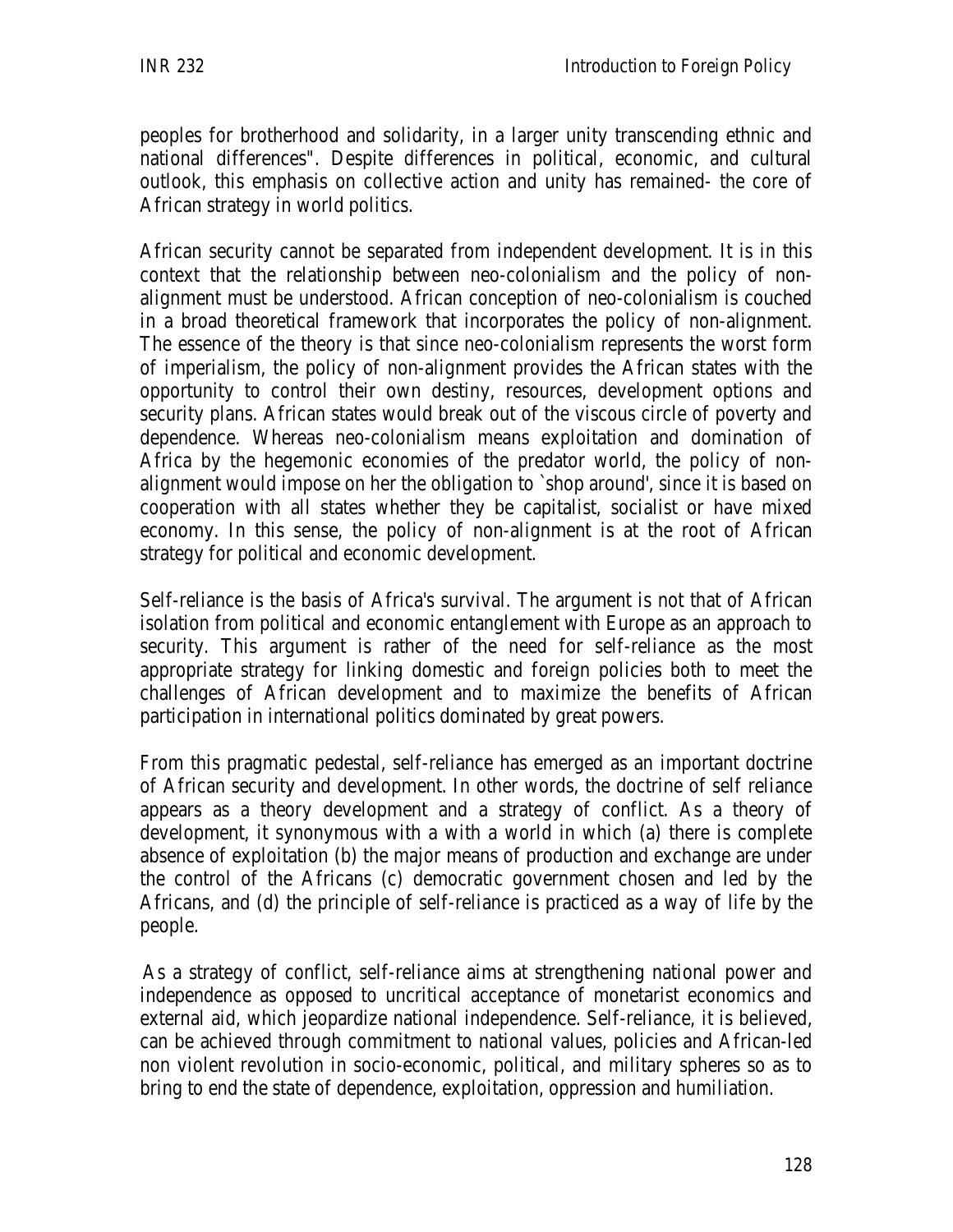## **3.5 Total Identification with Anti- Apartheid Front**

This involves a moral and political commitment to the restoration of human dignity, particularly black man's dignity in southern Africa. Series of efforts were made to discredit the supporters of apartheid South Africa which reduced, in particular, the confidence of the British and American governments of Margaret Thatcher and Ronald Reagan, respectively Three ramifications of Nigeria's anti apartheid policy are discernible. Firstly, Nigeria's foreign economic policy prohibited trade and economic relations with South Africa. Secondly, Nigeria's was in the forefront of the anti-dialogue debaters who dialogued with South Africa as a complete betrayal of the black African people. Thirdly, Nigeria's antiapartheid policy manifested itself openly in the country's moral, political, financial, material and diplomatic support, and assistance to the main Liberation Movements in South Africa especially the African National Congress (ANC), and majority rule was achieved in 1991.

Nigeria has made considerable effort at promoting African integration at both the economic and security levels. Nigeria's enthusiasm in Pan-African pursuit started under the military government of General Yakubu Gowon. It has sustained this pursuit though with fluctuations in the tempo that are due to the style and dynamism of the leadership of the time. For example, Generals Mohammed/Obasanjo regime pursuit of the (Monrovian version of ) Pan-Africanism was vigorous while it was moderate during the Second Republic under Shehu Shagari.

## **3.6 The Promotion of Intra-African Economic Co-operation**

This is the sixth major pre-occupation of Nigeria's Africa policy. This came about from the lessons of the civil war. Nigeria realized the need to give serious attention to the issue of economic co-operation in her commitment to strengthen the principle of good neighborliness. Probably, the best demonstration of Nigeria's new commitment to inter-state economic co-operation were the role he Gowon Government in the creation of ECOWAS in 1975, and Obasanjo's role in the transformation of the OAU to African Union in 2001. The promotion and even the hosting of the first OAU Economic Summit in Lagos in Aprai1,1980, that produced the African development document generally referred to as the Lagos Plan of Action, was of President Shagari's initiative. Babangida's military regime's successful establishment of Africa Economic Community in Abuja, in June, 1991, further underlines the position of inter-state economic co-operation and the development of Africa in Nigeria's foreign policy orientation.

## **Self-Assessment Exercise**

- Q1 Since when has Nigeria made Africa the bedrock of her foreign policy?
- Q2 What do you understand by the policy of good neighborliness?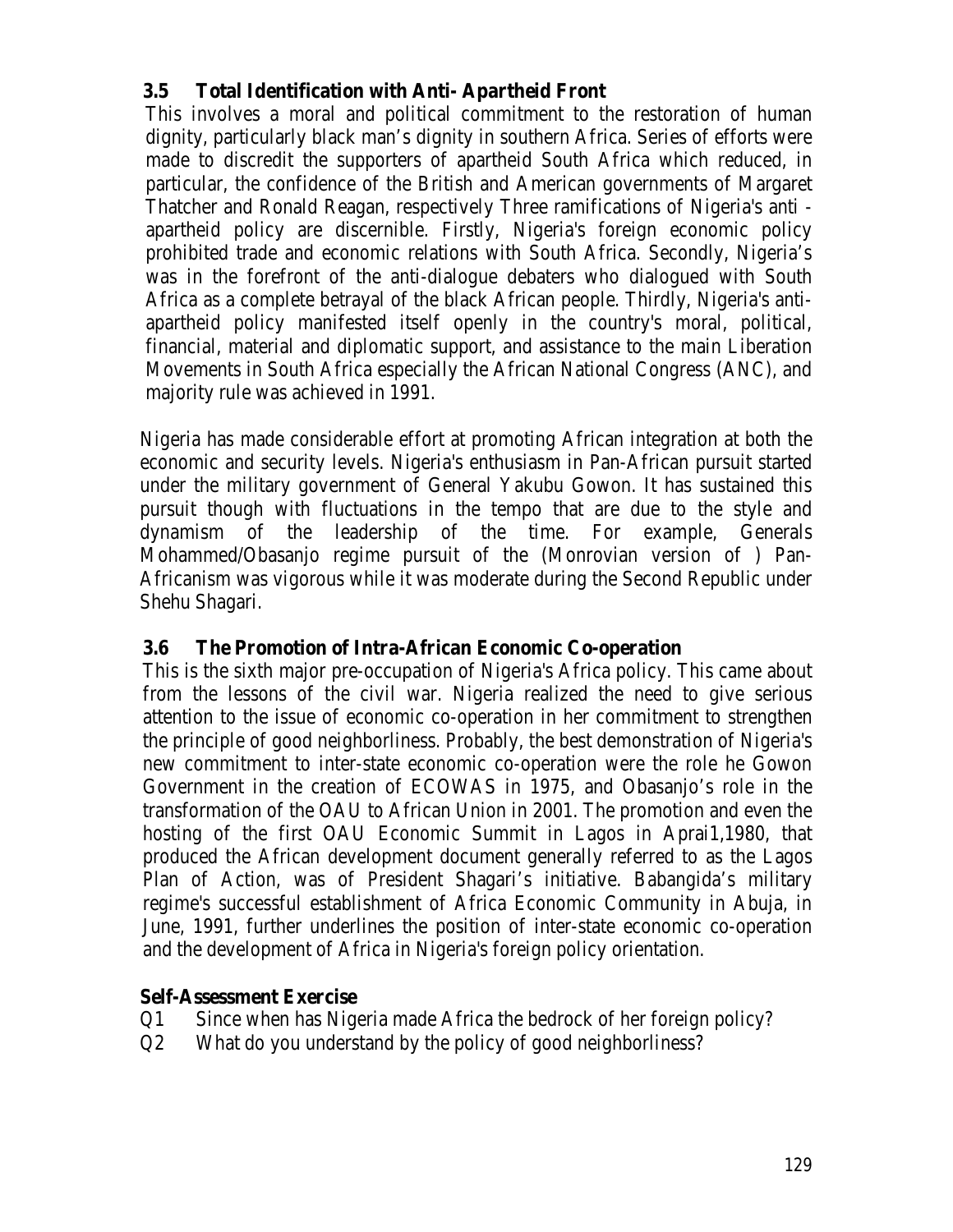**Possible answers Q** 1 Answer found in 3.0 Q2 Answer found in 3.1 last paragraph, 3.3

## **4.0 CONCLUSION**

This course has located Africa as the bedrock of Nigeria's foreign policy, and has traced it's genesis to it's experience, and a clearer understanding of the international environment. Guided by these and it's enormous natural and other recourses, it generated the power and strength to assume a position of leadership in various manifestations in African affairs. From the position of political, economic and diplomatic strengths, Nigeria has continued to enjoy commanding heights in African international relations.

\_\_\_\_\_\_\_\_\_\_\_\_\_\_\_\_\_\_\_\_\_\_\_\_\_\_\_\_\_\_\_\_\_\_\_\_\_\_\_\_\_\_\_\_\_\_\_\_\_\_\_\_\_\_\_\_\_\_ \_\_\_\_\_\_\_\_\_\_\_\_\_\_\_\_\_\_\_\_\_\_\_\_\_\_\_\_\_\_\_\_\_\_\_\_\_\_\_\_\_\_\_\_\_\_\_\_\_\_\_\_\_\_\_\_\_\_ \_\_\_\_\_\_\_\_\_\_\_\_\_\_\_\_\_\_\_\_\_\_\_\_\_\_\_\_\_\_\_\_\_\_\_\_\_\_\_\_\_\_\_\_\_\_\_\_\_\_\_\_\_\_\_\_\_\_ \_\_\_\_\_\_\_\_\_\_\_\_\_\_\_\_\_\_\_\_\_\_\_\_\_\_\_\_\_\_\_\_\_\_\_\_\_\_\_\_\_\_\_\_\_\_\_\_\_\_\_\_\_\_\_\_\_\_

## **5.0 SUMMARY**

The summary of this course unit would include the main features of Nigeria's Africa policy such as: increased attention to African problem, greater initiative in matters affecting rather than leaving it to others as was the case during in the First Republic. There was substantial increase in financial and technical assistance to needy African states. The Afro centric policy showed total involvement in the liberation struggle but short of sending Nigerian troops to participate in the actual fighting, and promotion of African integration. Categories that are fundamental to an understanding of Nigerian Africa policy which is linked to African security includes Pan-Africanism and its concomitants of independence and self-reliance, neo-colonialism and nonalignment as well as freedom, equality, justice and the legitimacy of force vis-à-vis negotiation.

## **6.0 TUTOR MARKED ASSIGNMENT**

- Q1 How did Nigeria support OAU now All?
- Q2 How did Nigeria pre-occupy herself with anti-colonialism?
- Q3 How does self-reliance serve Africa's interest?
- Q4 Nigeria has been engaged in the promotion of African economic cooperation especially since 1975. Explain

All answer earnings  $2\frac{1}{2}$  marks each. The total score is 10 marks.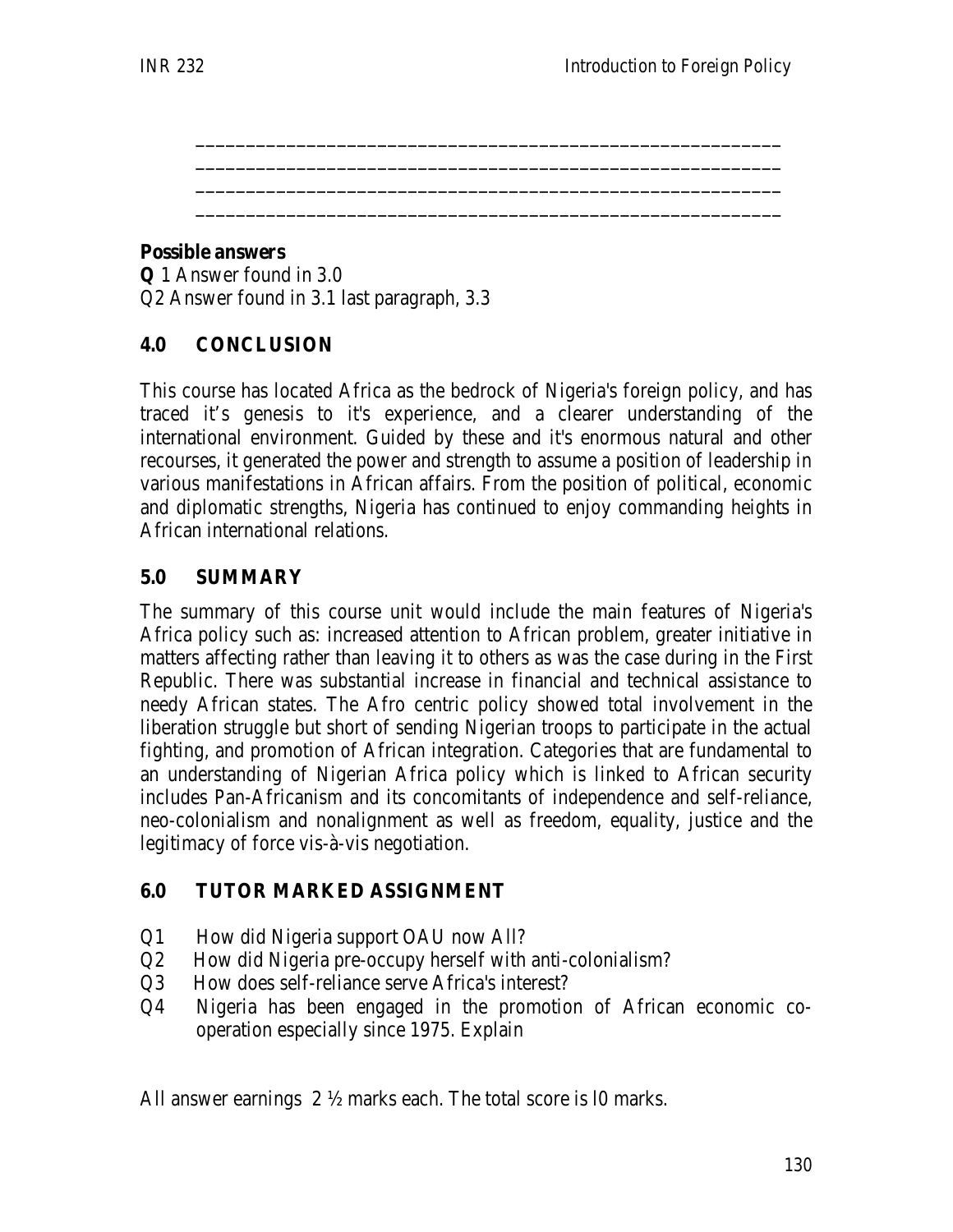## **7.0 REFERENCES/FURTHER READING**

Aboyade, O. Issues in the Development of Tropical Africa (Ibadan: I.U.O., 1976)

Andre Gunder Frank, Crisis in the Third World (New York: Holmes and Meier, 1981)

Dluchacek, No D. Nations and Men: An Introduction to International Policies (Hinsdale, Illinois: The Dryden Press, 1975)

Nweke, Aforka G, African Security in the Nuclear Age (Enugu: Fourth Dimension Publishing, 1986)

Russel, Bertrand, Political Idea Paperback (London: Allen and Unwin, 1997)

The OAU, Lagos Plan for Action for the Economic Development of Africa 1980 2000 (Geneva: International Institute for Labor Studies, 1981)

UNCTAD Report on African Development Vol. 11, No.2, 1977.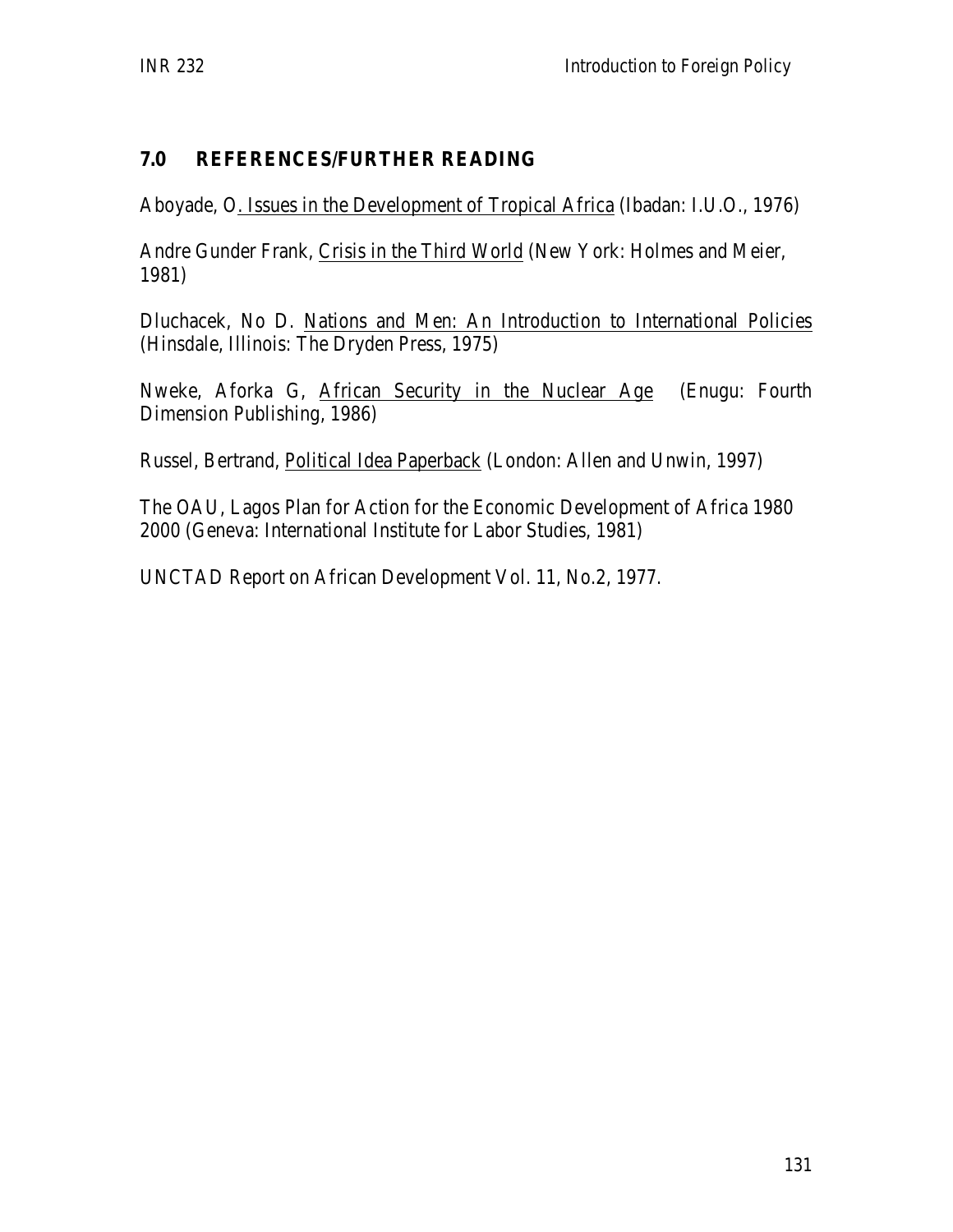# **MODULE 4**

# **UNIT 3 NIGERIA AND ECOWAS**

## **CONTENT**

- 1.0 Introduction
- 2.0 Objective
- 3.0 Main Body
	- 3.1 Nigeria and The formation of ECOWAS
	- 3.2 Main objectives of ECOWAS
	- 3.3 Nigeria's Interest in ECOWAS
	- 3.4 Nigeria and Developments in ECOWAS
	- 3.5 Main challenges of ECOWAS
- 4.0 Conclusion
- 5.0 Summary
- 6.0 Tutor-Marked Assignment
- 7.0 References/Further Reading

## **1.0 INTRODUCTION**

One of the most important developments in the field of International Relations since World War II has been the proliferation of regional organizations. A region is broadly defined as a group of countries linked together by historical, geographical, cultural economic and other ties. It could also be thought in terms of eco geographical region defined as "a unit made of living and non-living components that interact to form a life-support system". Regional organizations, systems or doctrines are indications of the existing reality global interdependence. An indispensable common feature of any regional organization is the exercise of sovereignty in setting up of a co-operative association. In West Africa, regional association has come to be expressed in the formation of ECOWAS in May, 1975. The success of ECOWAS has always hinged on the degree of the determination and commitment of the stronger .members.. Nigeria is manifestly the strongest member.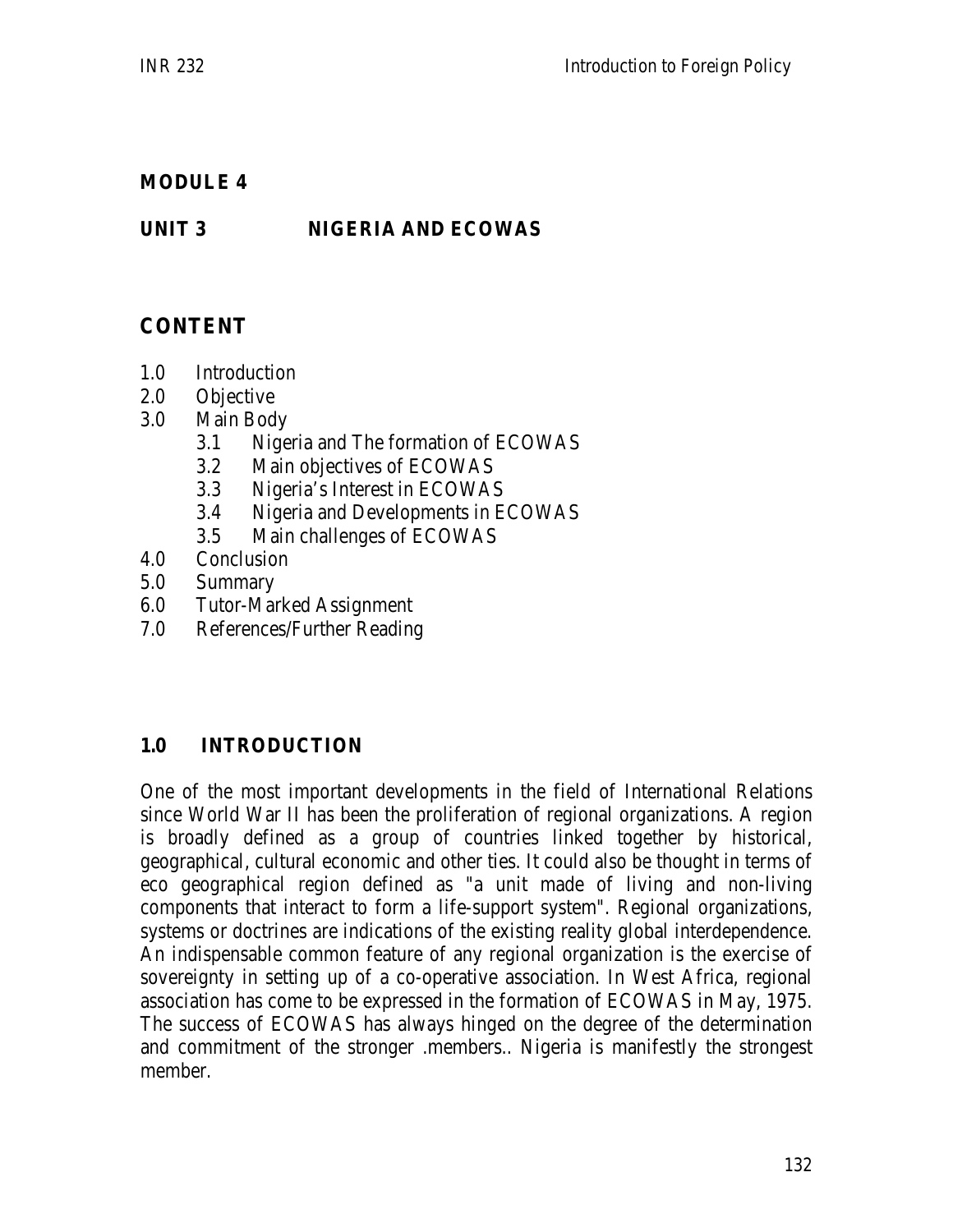This course unit takes students through the role played by Nigeria in the formation and operation of the regional arrangement. There is a self-Assessment Exercise at the end of this unit. It is meant to assess your understanding of what you have learnt by yourself. The Tutor-Marked Assignment should be submitted along with the form to your tutor for formal assessment. You can avail of the References/Further Reading to broaden your horizon on the course.

# **2.0 OBJECTIVE**

Students may have known ECOWAS merely as a West African regional organization under which citizens can traverse ordinarily without restrictions. At the end of the course unit, the fresh student would learn about the formative years of ECOWAS. The student would learn about the role the founding fathers played and are still playing for ECOWAS to remain afloat. He would be able to identify the place of Nigeria as the most leading member and his place as a citizen of that regional leader among others. He would be educated on the aims, progress, direction and the challenges of West Africans as a community and that all of this point to the concept of regional development and collective security and deterrence policy.

## **3.0 MAIN BODY**

## **3.1 Nigeria and the Formation of ECOWAS**

It is a fact of history that Nigeria played a prominent role in the formation of the Economic community of West African States (ECOWAS). Balewa government had talked of formation of an Economic community of West Africa in 1964. Nigeria actively involved itself in the series of conferences sponsored by the Economic Commission for Africa (ECA) between 1966 and 1968 for economic cooperation in Africa. Nigeria and Guinea were chosen by the Monrovia summit of 1968 for economic co-operation in Africa. Nigeria and Guinea were chosen by the Monrovia summit of 1968 to study on priority areas for cooperation between the members. There report which was submitted<sup>--</sup>in 1969, was not considered partly because of the weak leadership of Pan West Africa of that time.

Soon after the civil war, Nigeria rekindled the enthusiasm for a West African Economic Community. First, Gowon administration rent letters to the other West African governments seeking for their co-operation to form the Economic Community and to start with a consideration of Nigeria-Guinea Report of 1969. With little result even with Gowon's personal diplomatic follow-up, Nigeria<sub>l</sub> and Togo settled for a modest and realistic approach in a treaty in 1972 establishing what president Eyadema called "Embryo of West African Economic Community". Second, Nigerian government began chocking out areas of cooperative development while not abandoning an earlier interest in the abolition of tariff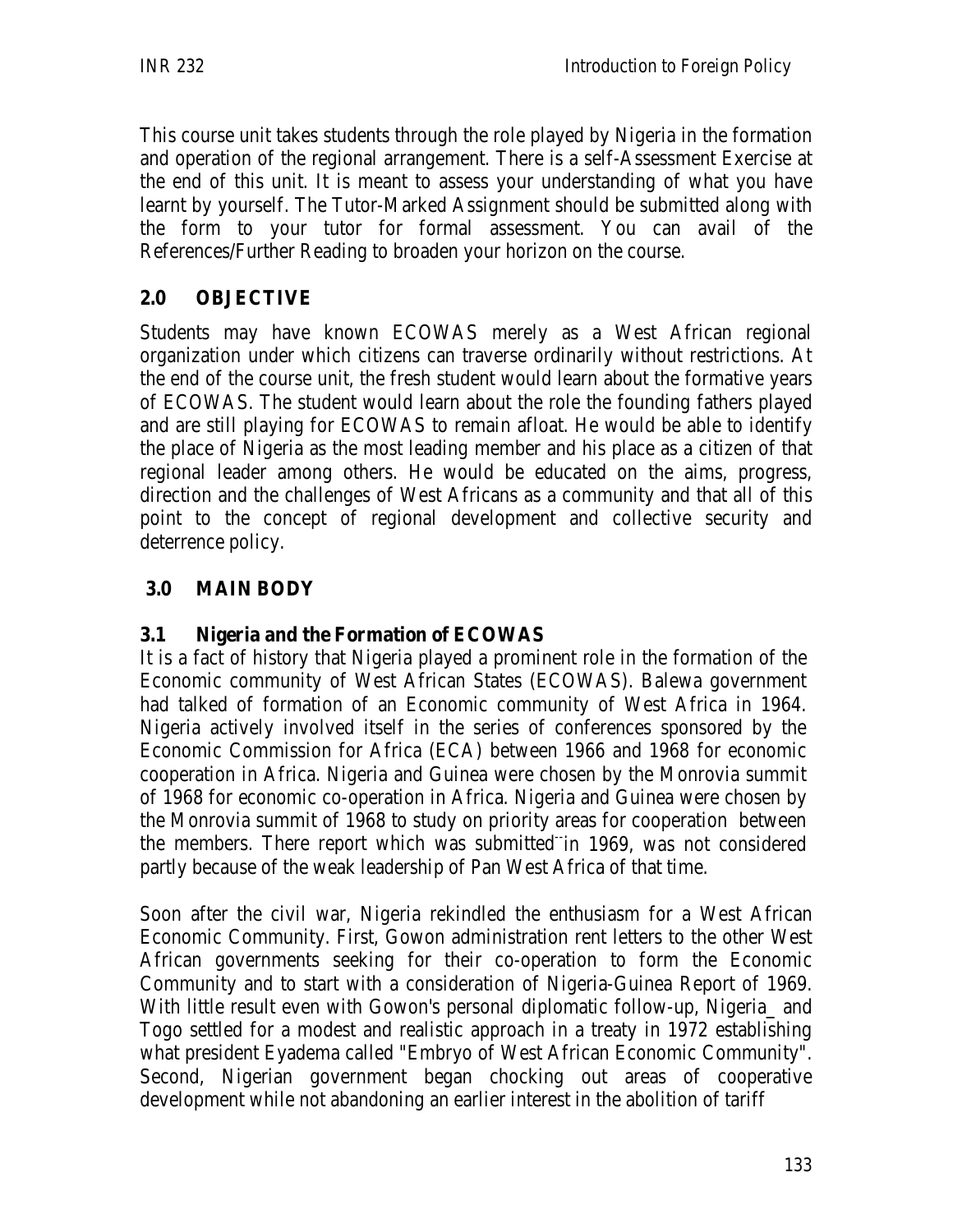barriers between states. Third a ministerial level .meeting was to convene in Lome in November 1973 to discuss these areas of co-operation but it was aborted following president Pompidou of France's meeting with Francophone West African leaders. Nigeria's fourth strategy was increased bilateral trade pacts with many West African States. To these, a fifth may be added. Nigeria employed unofficial tactics in the formation of an Economic Community when Gowon government, encouraged the Nigerian Chamber of Commerce and Industry. The federation's meeting in Accra in October, 1972 passed a resolution on the creation of Economic Community.

## **3.2 The Main Objectives of ECOWAS**

The climax of the series of efforts particularly of Nigeria and Togo in a creation of a regional economic unit, was the signing of the Economic Community of West African states (ECOWAS) Treaty in Lagos on May 28, 1875. It comprised 15 states in West Africa. Cape Verde Islands later joined after it became independent. The main objectives of ECOWAS are:

To promote co-operation and development in fields of economic activity including industry, transport, communication, energy, ..agriculture,, natural resources, commerce, monetary, financial, social and cultural matters, with a view to

- (1) raising the standard of living of West African citizens
- (2) increasing and maintaining economic stability of member countries
- (3) fostering closer relationship among members
- (4) contributing to the progress and development of African continent in general.

The establishment of ECOWAS is purposed to primarily provide a forum for joint economic and industrial planning by West African States. Should Nigeria's present commitment to strength ECOWAS succeed, many salutary outcomes could be expected including these three; First, it will make the small economies within the region collectively viable. Secondly, it will enhance the spirit of collective self-reliance among the member states and reduce the level of external dependence. Thirdly, the success of ECOWAS could encourage other African states to engage in similar regional economic groupings which will have the cumulative effect of reducing Africa's external dependence. Fourth, it would control or prevent both the internal and external forces of destabilization in the sub region. ECOWAS would then leverage in wider room for confidence in the success of West African regionalism.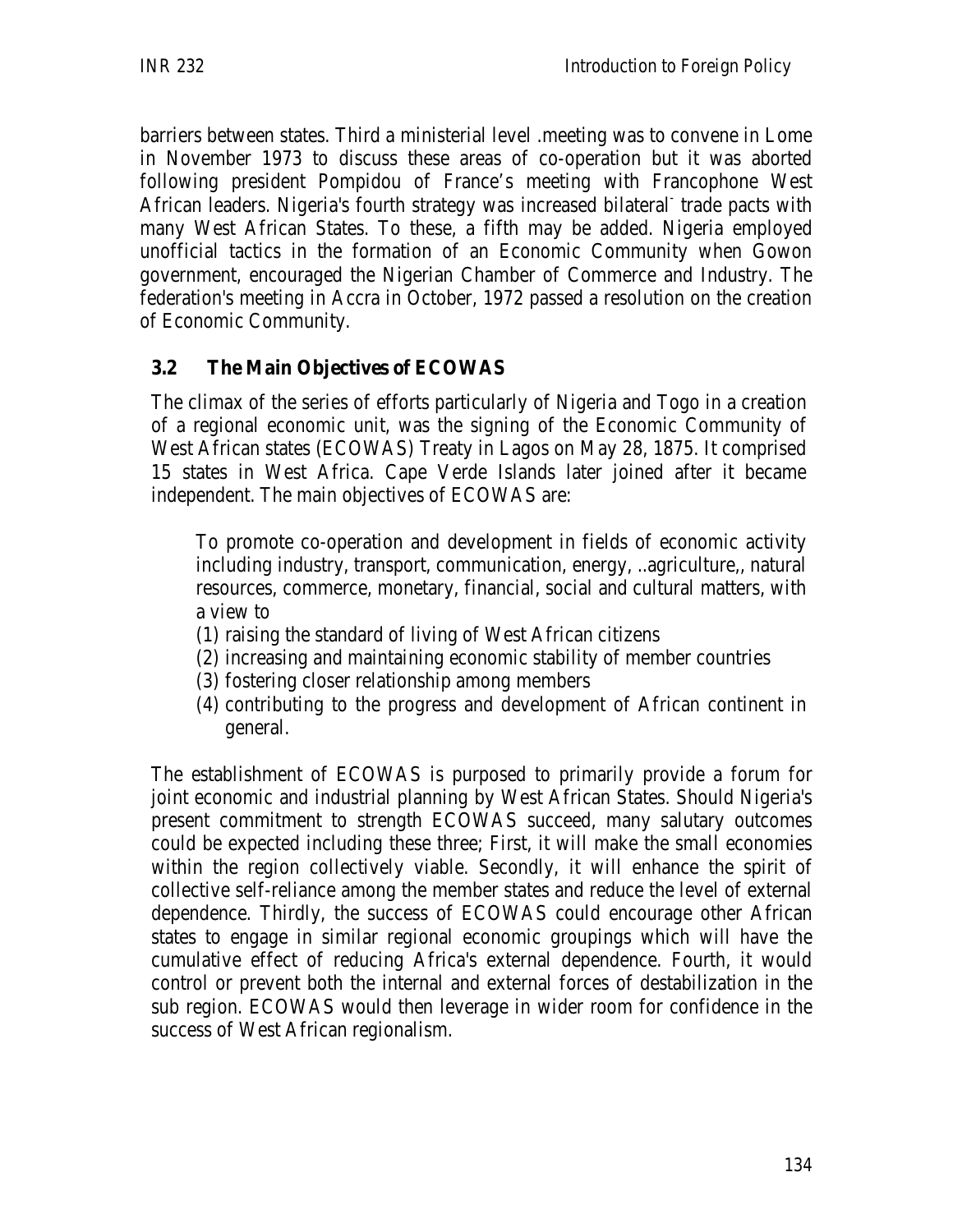### **3.3 Nigeria's Interest In ECOWAS**

Nigeria's interest in the formation of ECOWAS are based on political, military and economic considerations. For political reason's Nigeria wanted an arrangement that will put an end to colonial division in West Africa. It was Nigeria's belief that such a step would reduce border disputes and will contribute to African unity; among other interest that are political in nature.. On the security front, Nigeria also realized that good neighborliness was basic to Nigeria's national security because they (the neighbours) are not likely to serve as platforms for the promotion of political instability. Most West African neighbours are non-viable relatively weak and heavily dependent on extra-African powers, including France for their Military, political and economic survivals. They can be manipulated against Nigeria - hence one of the forces driving Nigeria's intense campaign for ECOWAS was to reduce dependence on extra-African countries.

Also in Nigeria's view, ECOWAS bargaining position vis-à-vis the EEC now EU could be strengthened if the sub-region speaks with one voice. But the economic justification has been a subject of controversy. As critics argue, Nigeria's economic interest in ECOWAS would yield little gain. The economic situation of West Africa provides validity for this opinion. Firstly, all the 16 member states are underdeveloped secondly, only Nigeria and Ghana have a population of over six million. And all of them have slow growth rate. Thirdly, they have common trade partners in Europe and North America. Some have therefore argued that in view of the Economic size of Nigeria, its energies should be directed in her internal market potential.

On the other hand, those who laud the economic campaign under ECOWAS expect economic benefits that Nigeria could derive in the regional arrangement if only in the long run. For example, ECOWAS could give Nigeria access to some raw materials which are either not available or available in poor quality. Savings in foreign exchange could be made in joint industrial projects involving Nigeria and its, sub-regional neighbours. Such projects would make it unnecessary and unwise to import certain good from elsewhere. As the pace of industrialization increase Nigerian political leaders see the necessity to make the country the industrial centre for Africa.

The establishment of ECOWAS was perceived as part of the politic-economic restructuring needed to enhance co-operation and collective self-reliance basic to redressing the problems of regional underdevelopment. With large revenue from Nigeria's crude oil, it emerged as a regional power, and had no difficulty in becoming the architect of the formation of ECOWAS.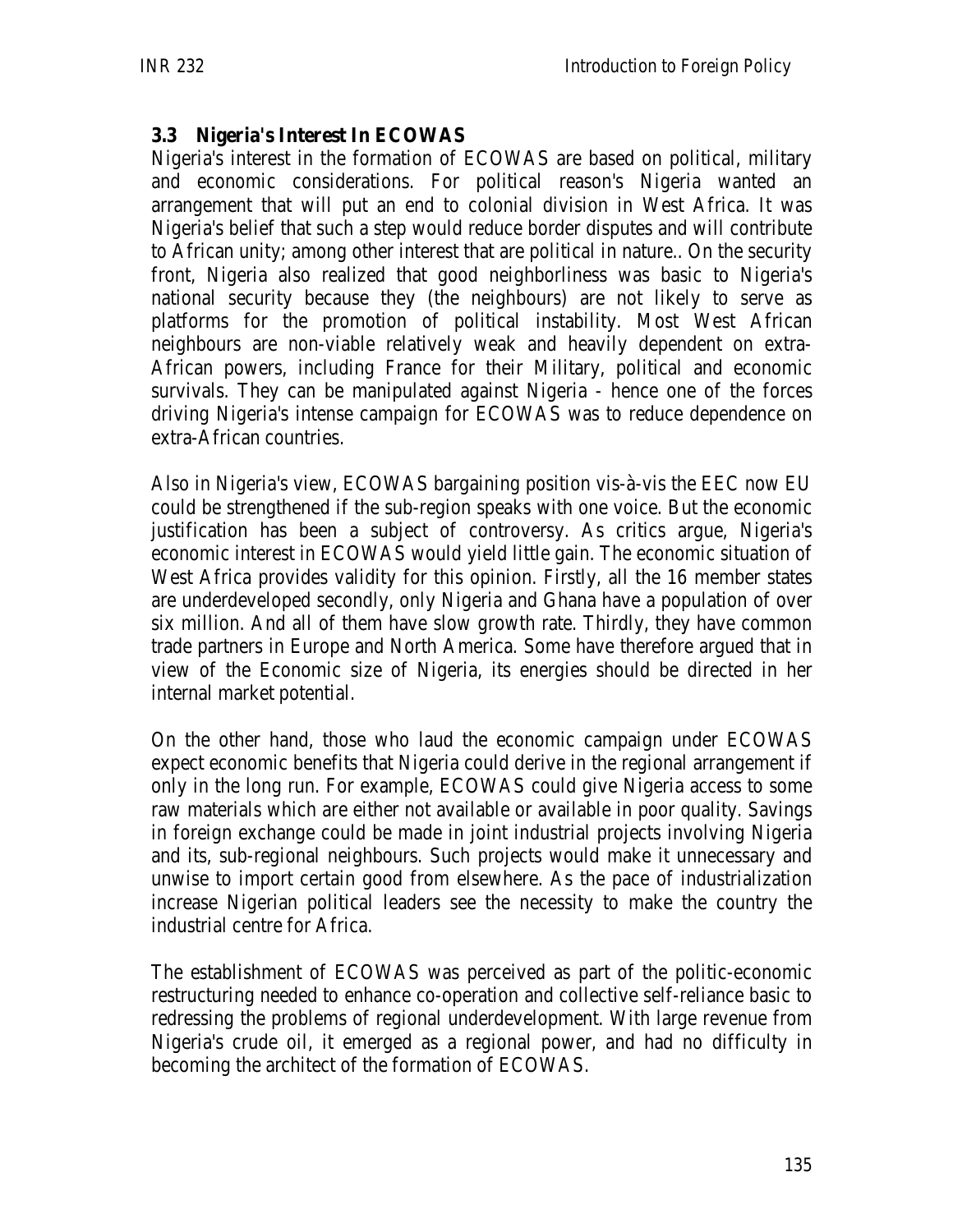# **3.4 Nigeria and Development in ECOWAS**

Developments in ECOWAS have been to a large extent dictated by developments in Nigeria. The ECOWAS Treaty arrangements was signed when Nigeria's economy was booming. But the ECOWAS then became characterized by lack of protocol implementation when the Nigerian economy stagnated especially from 1979. A development blamed on world economic recession but mostly due to domestic economic mismanagement.

However, initiatives began again in a number of areas in 1999. As a first step towards the abolition of obstacles to movement of persons, services and capitals, travel visas for short time stay have been abolished. At the  $24<sup>th</sup>$  ECOWAS Summit in Bamako, Mali in December 2000, the ECOWAS passport was launched. A special fund for telecommunication has been established and annexed to the ECOWAS Fund. Its purpose is to guarantee loans and make subversions for the improvement of telecommunications. A voluntary fund has similarly been established for energy resources development. Two bodies, a West African Clearing House and the Committee of West African Central Banks perform for ECOWAS several of its functions in respect of monetary cooperation envisaged in Article 17 and 39 of the ECOWAS Treaty.

The economic interest of Nigeria is unique in the region. Its population accounts for 75% of the region. However, inspite of the massive earnings from the oil sector, Nigeria is still within the bottom category of developing countries. Although Nigeria may not have been seen to engage in dramatic diplomatic activity, it is no doubt one of the most leading actors in the region. The Gowon government had sensitized the nation to the relevance of integration in the region and the continuous role which the country must play if the regional arrangement is to survive. Nigeria actively support the formulation of such regional institutions as West African Clearing House and ECOWAS Bank. In addition, bilateral steps have been taken to invest in some economic ventures of some member states.

Nigerian investments in iron-mining, cement and sugar projects in Benin, Uranium in the Republic of Niger and petrochemicals are some examples. Also a number of joint economic commission have been set up between Nigeria and several member states of ECOWAS. ECOWAS peace monitoring group (ECOMOG) was sent to Liberia from 1989 to 1991 and later to Sierra Leone up till 2001.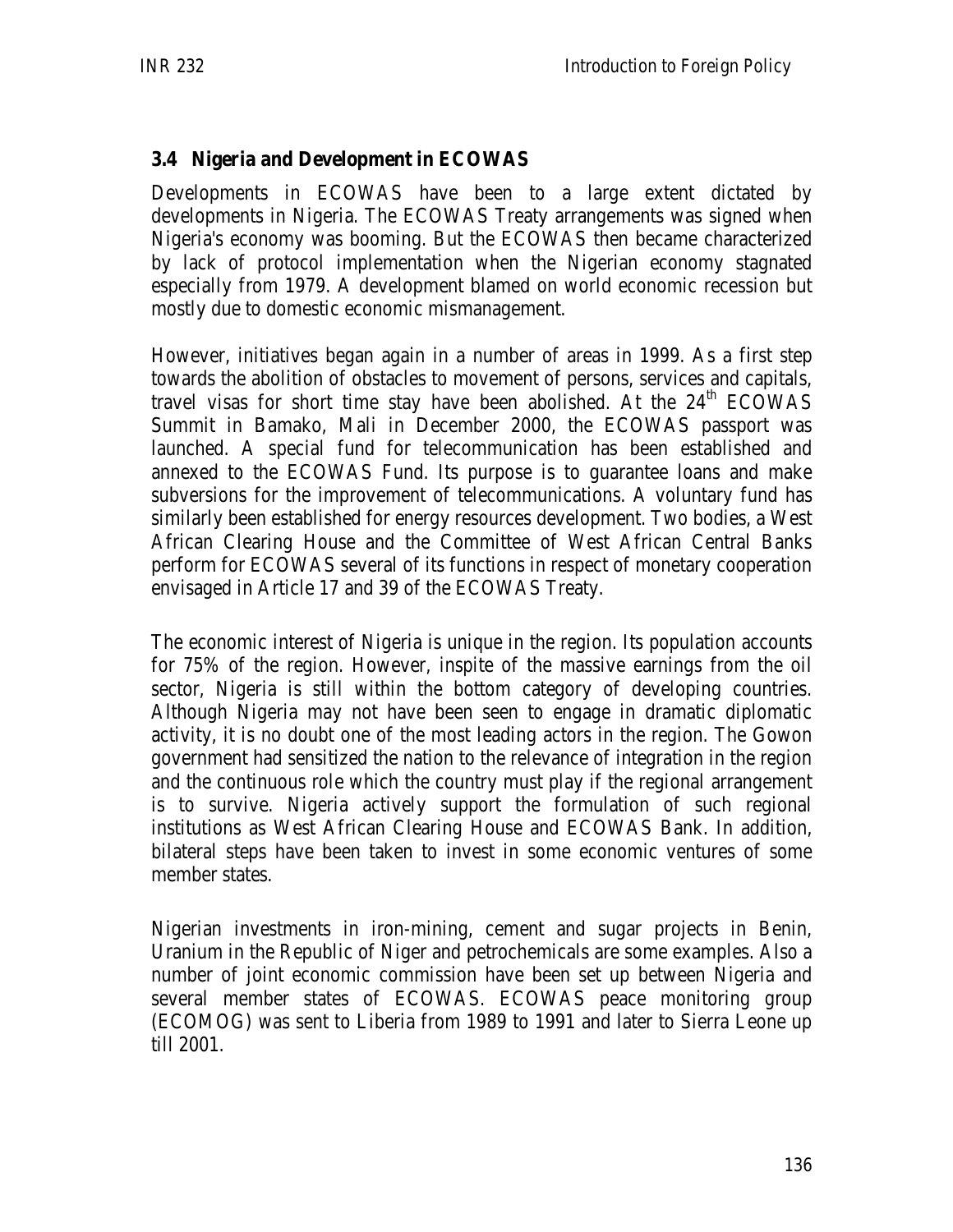The ECOWAS-ECOMOG intervention in the Liberian crises progressed from mediation to arms embargo, economic sanctions, humanitarian missions, selected air strikes by the planes of ECOWAS- anything short of the use of armed force of the kind that might risks substantial casualties.

The ECOWAS initiative in creating ECOMOG, whose operations did give the people of flash points in West Africa, including Liberia, some respite. This has shown what organized intervention force can do. The ECOWAS –ECOMOG resolved to achieve peace and stability in the West African region has the best result the world has ever witnessed in modern history.

The ECOWAS peace plan for Liberia was unique in many ways. First, it was the first ever regional organization to dispatch a peacekeeping force (ECOMOG), to help restore peace and stability in a member country devastated by a civil war that also threatened regional security and development. Second, it represented the first ever peace enforcement of any international organization of the UN – ECOWAS kind. In this respect, ECOWAS has come to be viewed as Africa's flag ship in international peace keeping and peace enforcement. It is, perhaps, the finest demonstration of Africa's initiative, Africa's responsibility and Africa's capacity in resolving an African problem. Third, it has been acclaimed by the UN Security Council as the best possible framework for resolving the Liberian crisis peacefully.

The ECOWAS – ECOMOG approach was a legal safety measure to conflict resolution. It was later formalized by the adoption of the two Community Protocols on Non Aggression and Mutual Assistance in Defence Matters in 1981. ECOMOG was, thus, created and funded by ECOWAS to restore and defend peace in the region. It is noteworthy that the Nigerian military has produced peace mission commanders with distinction including: General Joshua Dogonyaro, General Victor Malu, to mention a few.

To maintain Nigeria's position as the dynamo of West African regionalism, Nigeria has had to confront challenges which include: Both Cote de Noire and Senegal have on occasions express discontent over Nigeria's increasing influence in the region. There is fear of Nigeria's domination by reason of its population and wealth. Secondly, Nigeria's support for the less developed member states diminished with rising expectations and the effects of the world economic recession and drought. Third, the mass expulsion of illegal aliens from Nigeria in 1981 and 1985 as well as the closure of Nigerian borders in 1984 to bring smuggling under control all took their toll on the spirit of integration. Nigeria was portrayed as a country which put self before regional interest. Fourth renewed French influence in the region was crippling the coordination of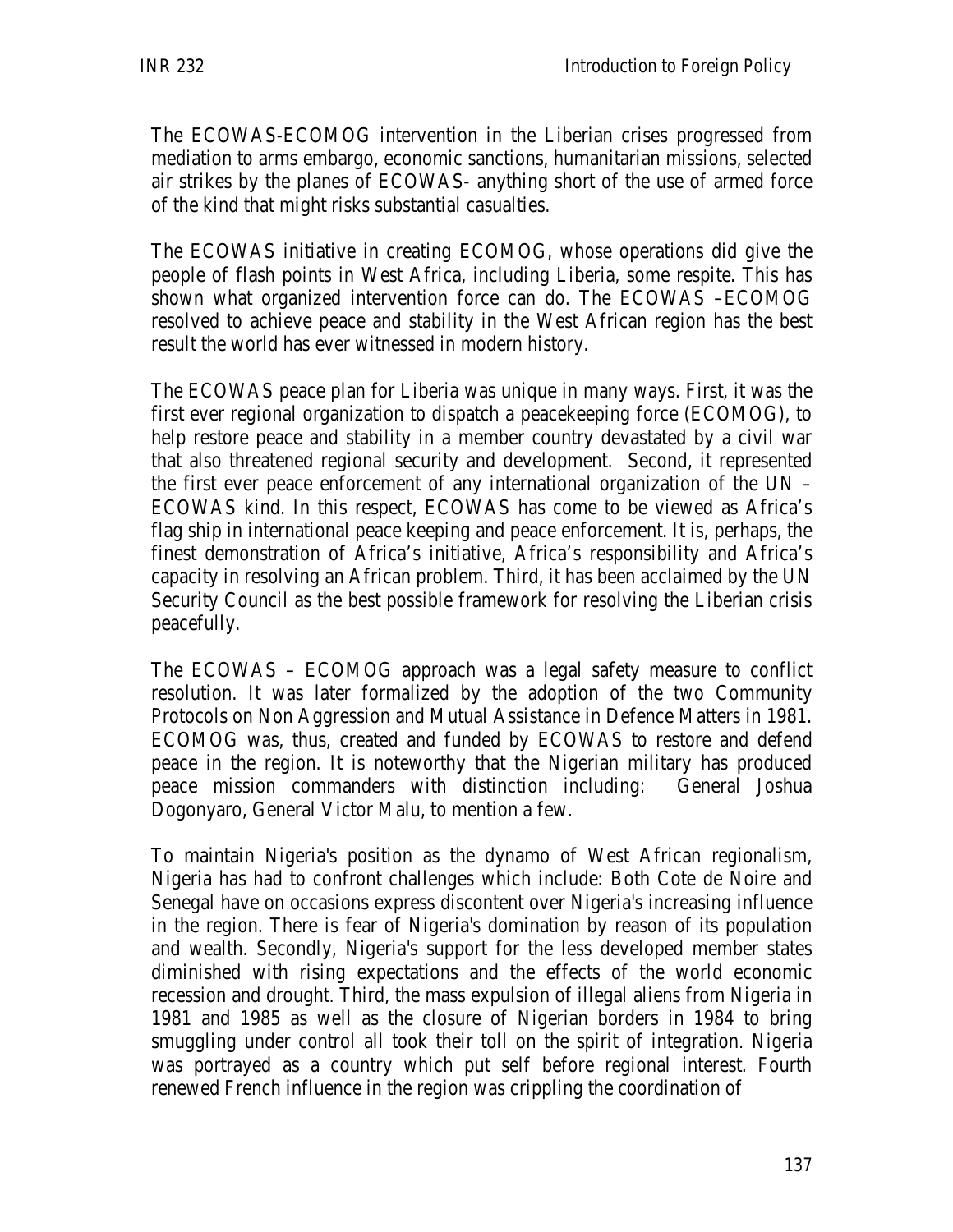strategies of regional integration. ECOWAS transforms into a Commission at its  $32<sup>nd</sup>$  Summit in Abuja on  $15<sup>th</sup>$  June, 2007, common currency is slated for 2009.

### **3.5 Main Challenges of ECOWAS**

For the success of ECOWAS, both ECOWAS and Nigeria would have to confront common problems including:

- i. ECOMOG was established to address a specific crisis and was neither structured nor equipped for the maintenance of regional security.
- ii. Underdeveloped infrastructure especially in the areas of transport, communication and energy.
- iii. Disparities in development between member states and the problem of commitment and equity.
- iv. Problem of littoral and land-locked states
- v. Limited supply of exportable surplus.
- vi. Lack of fiscal and monetary integration.
- vii. Difference in fiscal structure and fiscal policies and incentives.
- viii. Problem of language and culture.
- ix. Poor mass support. The nationals of Anglophone and Francophone divide still nurse mutual suspicion.
- x. Weak political will and weak political support from social groups such as industrialists.
- xi. Fear of domination of weak members by the strong.

In West Africa, the problem of ethnicity, for example, in Liberia, Mauritania and Nigeria, socio-cultural concerns, the rift between Ghana and Togo over the Ewes and the dispute between Cameroon and Nigeria over the Bakassi Peninsula have not diminished even with ECOWAS in place. West African super-ordinate goals are not comprehensive enough. There is the problem of cross-cutting loyalties on the part of local political units to ECOWAS central authority. West Africa is still regulated by a threat system. Threat to regional stability emanate from internal and external sources. It must be addressed with the instrumentality of credible ECOWAS.

\_\_\_\_\_\_\_\_\_\_\_\_\_\_\_\_\_\_\_\_\_\_\_\_\_\_\_\_\_\_\_\_\_\_\_\_\_\_\_\_\_\_\_\_\_\_\_\_\_\_\_\_\_\_\_\_ \_\_\_\_\_\_\_\_\_\_\_\_\_\_\_\_\_\_\_\_\_\_\_\_\_\_\_\_\_\_\_\_\_\_\_\_\_\_\_\_\_\_\_\_\_\_\_\_\_\_\_\_\_\_\_\_ \_\_\_\_\_\_\_\_\_\_\_\_\_\_\_\_\_\_\_\_\_\_\_\_\_\_\_\_\_\_\_\_\_\_\_\_\_\_\_\_\_\_\_\_\_\_\_\_\_\_\_\_\_\_\_\_ \_\_\_\_\_\_\_\_\_\_\_\_\_\_\_\_\_\_\_\_\_\_\_\_\_\_\_\_\_\_\_\_\_\_\_\_\_\_\_\_\_\_\_\_\_\_\_\_\_\_\_\_\_\_\_\_

#### **Self - Assessment Exercise**

- Q 1 What did you learn at the end of this course unit?
- Q2 What are the objectives of ECOWAS?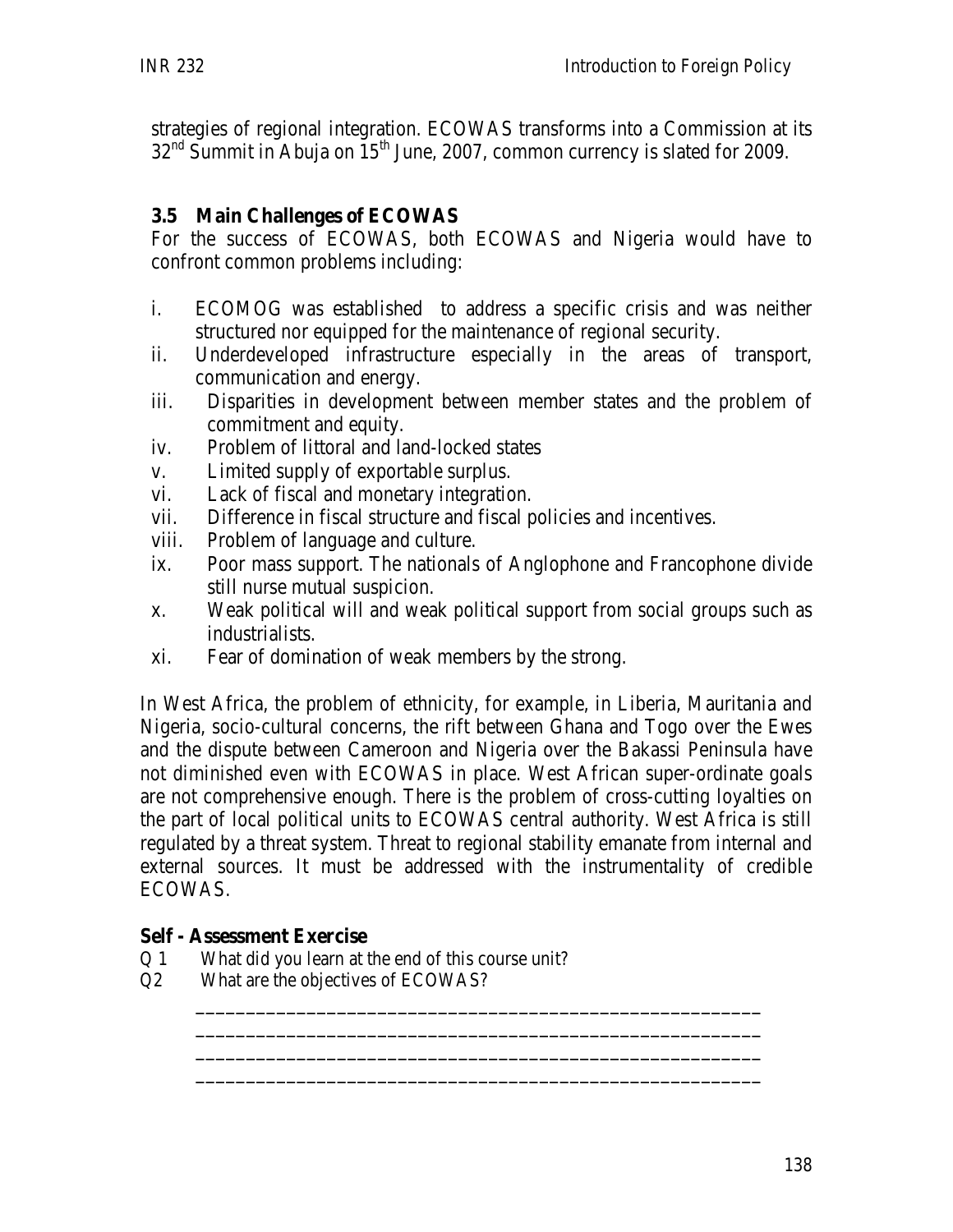Possible Answers

- Q1 Answer found in 2.0
- Q2 Answer found in 3.2

### **4.0 CONCLUSION**

ECOWAS is an organized and structured regional institution with a Secretariat at Abuja, Nigeria. This course unit has given fresh students a historical background of ECOWAS and the formation thereafter. It has showed the degree of commitment and the direction that it is headed. If the member-slates, particularly the founding fathers show diligence in ECOWAS, the community arrangement would emerge as a role model, in a way, that other regional organizations can emulate. Notwithstanding the challenges confronting the individual members" or collectively of them.

### **5.0 SUMMARY**

ECOWAS is the brain child of Nigeria and Togo. Nigeria has remained the driving force of the regional organization aimed as regional self-reliance, self-preservation and all round security. Regionalism with a defined entity and shared interest is believed to be an effective way of tackling economic problems, inter-state conflicts and hegemonic pressures of the stronger slates within or without the region. The proliferation of regional doctrines has a risen from the need to engage in community-building across national boundaries in an. age of rapid communication, technology and pluralism.

#### **6.0. TUTOR-MARKED ASSIGNMENT**

- Q l From what you have learnt, How did Nigeria rekindle its interest in the formation of ECOWAS after the civil war?
- Q2 In the formation of ECOWAS, what constitute Nigeria's political, military and economic considerations?
- Q3 What problems has Nigeria had to confront to maintain its leadership position in West African regionalism?
- Q4 What are the main challenges to ECOWAS?

Each answer carries 2 ½ marks. The total score is 10 marks.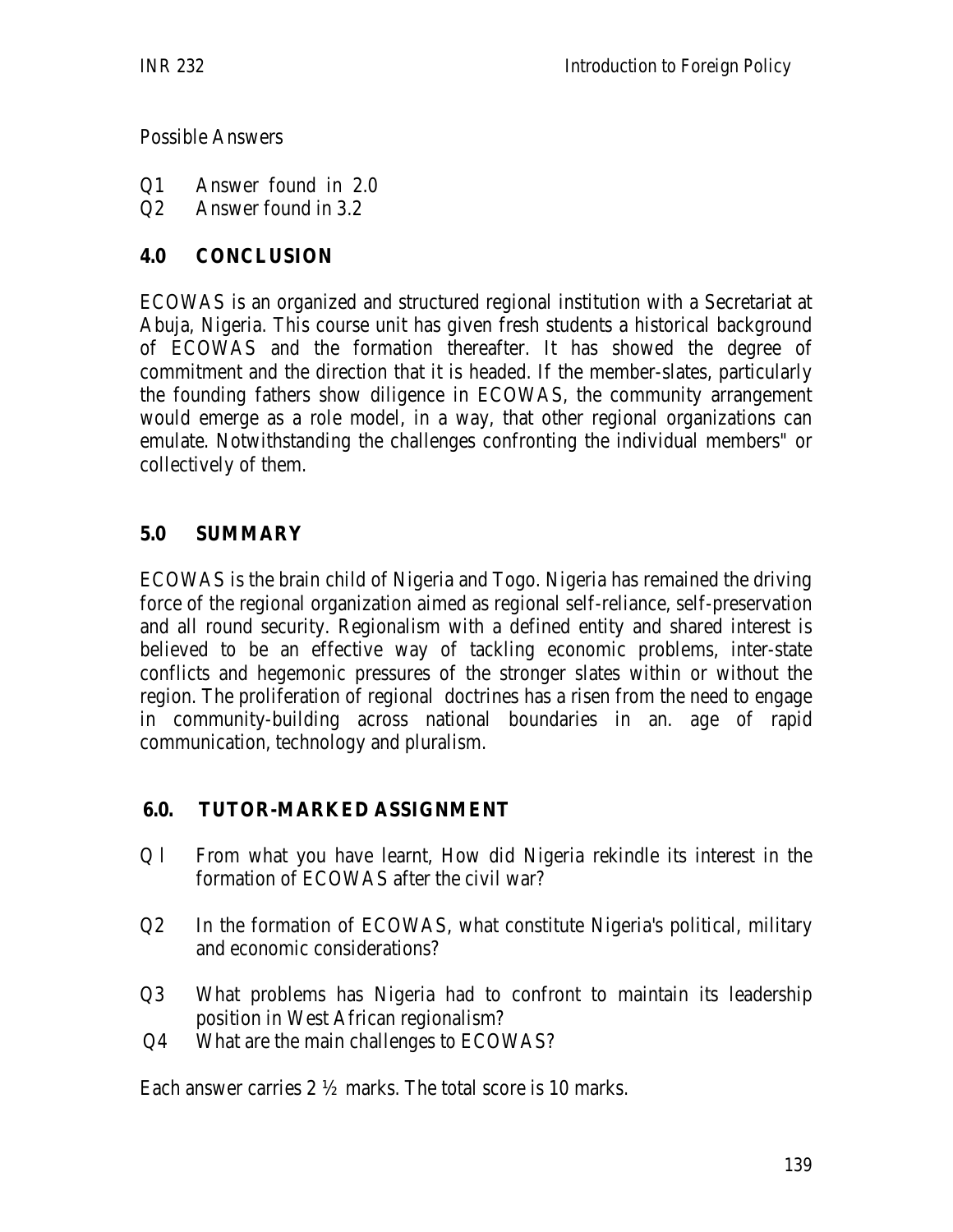#### **7.0 REFERENCES/FURTHER READING**

Arthur H. Westling, ed., Comprehensive Security for the Baltic: An Environmental Approach (London: Sage, 1969).

Asante, S.K.B. African Development: Adebayo Adedeji's Alternative Strategies (London: Han Zell Publishers, 1991).

Buzan, Barry, People, State and Fear: The National Security \_Problems in International Relations (New Delhi: Transmania Publishers, 1987). Joseph S. Nye, Jr. Peace in Parts: Integration and Conflict in Regional Organization (Boston, Mass: Little Brown and Company, 1971)

Nina Graeger, "Environmental Security" The Journal of Peace Studies, Vo1.33, No. 1, 1996:

Organization of African Unity, Lagos Plan of Action for the Economic Emancipation of Africa 1980-2000 (Geneva: Institute of Labour Studies, 1981).

Resolution of the First Organization of Africa Unity (OAU) Assembly on Border Disputes Among African States (OAU Secretariat, Addis Ababa, Ethopia, 1964).

ECOWAS Regional Economic Policy Framework (Abuja: ECOWAS Secretariat, 1999).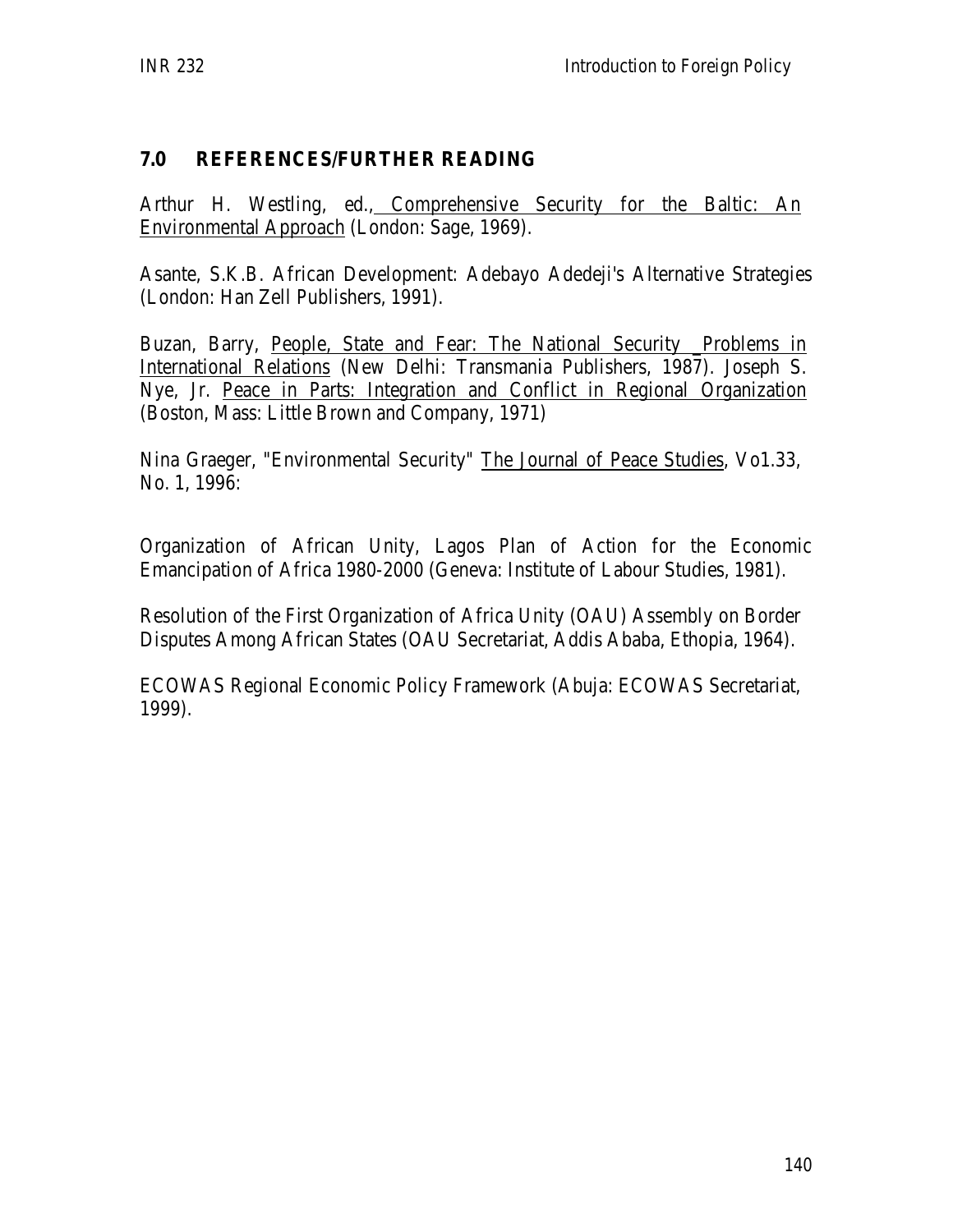## **MODULE 4**

# **UNIT 4 CONCEPT OF COLLECTIVE SECURITY**

### **CONTENTS**

- 1.0 Introduction
- 2.0 Objective
- 3.0 Main Body
	- 3.1 Regional Infrastructural Security
	- 3.2 Economic Security
	- 3.3 Environmental Security
	- 3.4 Political Military Security
- 4.0 Conclusion
- 5.0 Summary
- 6.0 Tutor Marked Assignment
- 7.0 Reference/Further Reading

## **1.0 INTRODUCTION**

The concept of foreign policy in International Relations has its ramifications in the pursuit of peace, security and the survival of the state as sovereign within the dictates of the international system. When nations mostly of a common geographical space perceive threats that are common to their national survival, they are compelled to collectively strategize a threat warding-off or control mechanism often threat to security is understood with military connotations alone. In West Africa (as elsewhere in Africa), threats range from problem of economy in its manifestations, environment, ethnic and border conflict, to military security.

## **2.0 OBJECTIVE**

At the end of the course, the student would be better able to establish, (1) the relevance of regionalism as an approach to the regional security of West Africa. (2) that security encompasses military and includes areas such as infrastructure, economic, environmental, socio cultural and so forth (3) that security and survival underpins the concepts national interest, foreign policy and the relation of nations within the international system.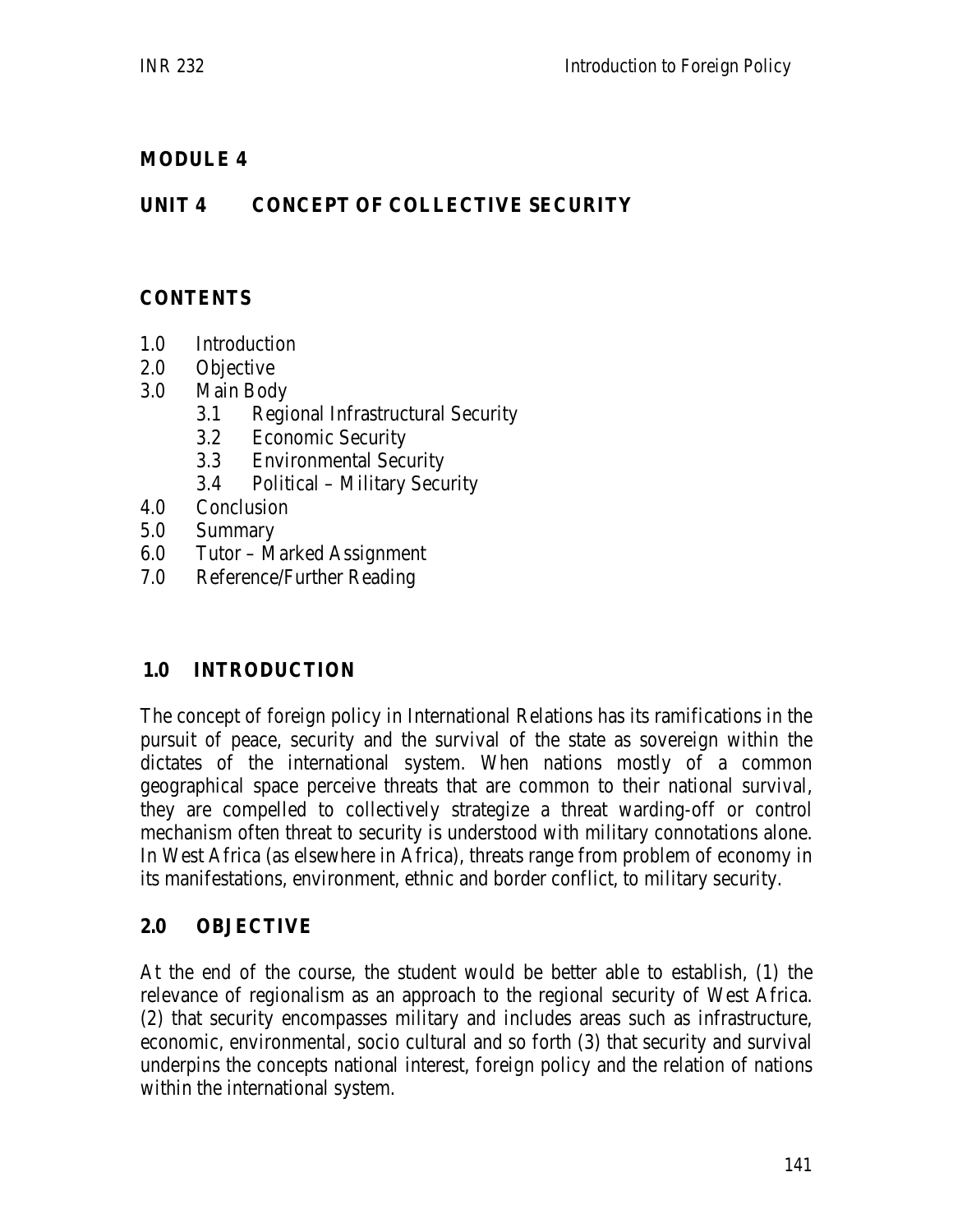# **3.0 MAIN BODY**

Security is a contested concept. But there is a consensus that it implies freedom from threats to core values (for both individuals and groups). Most writings on the concept are dominated by the idea of national security and tended to keep the individual and international security at bay. Most recently, however, this idea of security has been criticized for being ethnocentric (culturally based) and too narrowly defined. It is arguable for an expanded conception of security outward from the limits of parochial national security to include a range of other considerations. (Barry Buzan). A view of security would include political, economic, societal, environmental as well as military aspects, and which is also defined in broader international terms. This involves states overcoming excessively self-referred security policies and thinking instead, about the security interests of their neighbors. Regional arrangements for collective defense and for other purposes establish a collective security system. But the arrangement could conceivably be an important part of a broader collective security system (could be under the UN flag).

The concept of collective security, though appear to be simple and almost selfexplanatory, is in reality, a complex and. elusive one. It has been defined by Georg Schwarzenberger as "machinery for joint action in order to prevent or counter any attack against an established international order". It implies collective measures for dealing with threats to peace. But not all collective action is collective security. Again whereas collective action may mean the limited collaboration of a few states on an ad hoc basis, collective security implies far reaching commitments and obligation on the part of the majority of the states of the world including all or at least most of the great powers.

The concept of collective security is a bye-product of WW II experience. It is a responsibility conferred on combined efforts in the direction of checking a crisis situation, so as to avoid a degeneration into an uncontrollable proportion.

Collective security is a concept premised on the contention that a crisis or war situation, which is not promptly stemmed would possibly escalate and or exacerbate to engulf the entire international system. The main objective of collective security is to save mankind from thee brink of another World War. It is believed that if the would-be aggressors are aware that they are likely to face the collective forces of international community they would retract their conduct consistent with the norms of international system.

Collective security and selective security also known as alliance are two crucial but different concepts in international relations. Selective security, as different from collective security, is an arrangement within some state to join their forces,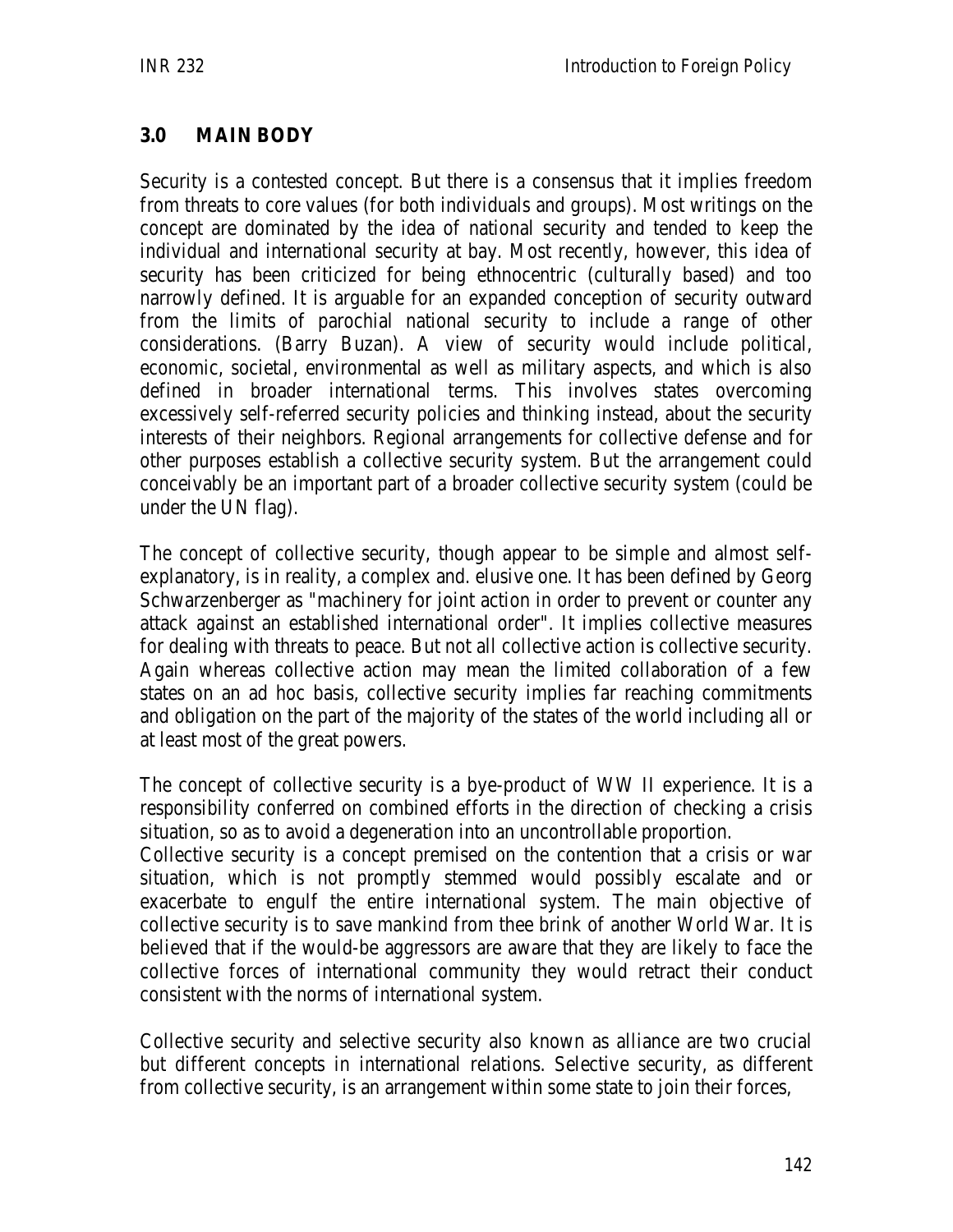when the need arises, to ensure the protection or security of every member of the alliance. Usually, selective security takes the posture of a "gang up" by nations with common interest and ideological orientation, in readiness for any eventual attack. The selective arrangement is implicitly based on the principle that an attack on any of the member of the selective security, is deemed an attack on the entire members, hence, all are obliged to resist. The North Atlantic Treaty Organization (NATO), the Warsaw Pact, formed by the United States and the Soviet Union, respectively, are examples of selective security. Others include the Central Treaty Organization (CTO) comprising members like, Britain, Iran, Pakistan and Turkey with the United States as an associate.

The West African collective security arrangement came to be expressed in the from of the Economic Community of West African States (ECOWAS). A view of the elements of the ECOWAS concept of security will. encompass the conventional militarized term to include security in infrastructure at the West African regional level, economic, environment, ethnic and border dispute, and military aspects security. These are equally significant because they complement each other as they interdependently provide what can be conceived of as security.

## **3.1 Regional Infrastructural Security**

Infrastructure here is in the sense of institutional capacity, that is the extent or level to which common institutions have been developing for a region. Institutions are sought usually for the effect they are likely to have on social and economic conditions through governmental policies or the critical outcomes that affect peoples' lives.

The ECOWAS Treaty also known as the Treaty of Lagos, begins with a preamble, which stresses its aim in prompting co-operation and development leading to establishment of an economic union in West Africa.. This, it is believed would raise the living standards of the people, maintain and enhance economic stability foster closer relations among member states and contribute to the progress and development of the African continent and of the globe. The treaty seeks to harmonize and coordinate national policies and promote integrative programs and projects for collective self-reliance, understanding and appreciation of their common as well as individual problems.

The institutional framework today consists of a multi-tier structure, with a permanent secretariat at Abuja, Nigeria. The tiers include: the Head of State or Government (at the summit), the Council of Ministers the Community Parliament, the Economic and Social Council, the Community Court of Justice, the Executive Secretariat, the Fund for Cooperation, Compensation and Development,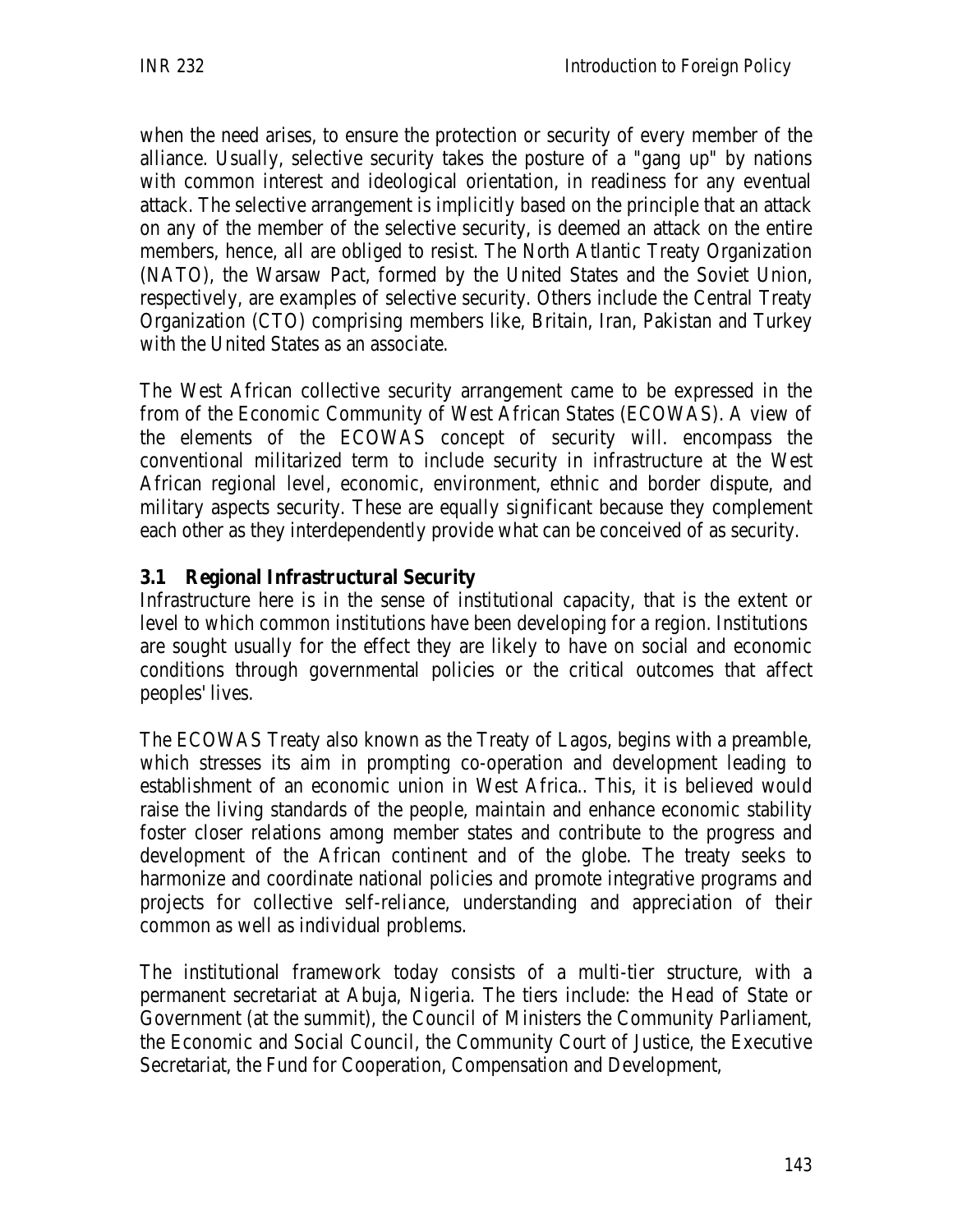Specialized (technical) Commissions, and any other institution that may be established by the authority of community.

Apart from the secretariat and functional organs ECOWAS has projects such as the West African Monetary Agency (WAMA), Transport and Telecommunications Network, the Energy sector, Regional Floating Weeds Control, Regional Interaction, ECOWAS Rural Water Supply, Democracy and Human Rights, West African Women's Association (WAWA), West African Clearing House (WACH) and many more.

Most of the problems one interlinked and do not respect sovereign boundary informs the quest for the collective solution to the collective problems. The institutions are thus programmed to see the problems and the solutions as much. In all of these, the interdependent nature of the global system has underpinned the progress and direction of political and economic institutions employed to serve a people.

## **3.2 Economic Security Problem**

Insofar as contemporary international relations is characterized by degrees of interdependence and involving certain reductions in state autonomy, governments face trade-off between their objectives of welfare and autonomy. Thus economic security interdependence like a two edge sword, involves costs as well as benefits. If it is to reduce cost and increase benefits, a certain measure of cross-national regulation becomes essential as the basis for the regional with focus on economic security.

This security will hinge on the following: (1) growth - the ability to produce increasing amount of goods and services, (2) distribution - broadening patterns of consumption of goods and services. (3) efficiency the ability to produce more goods with fewer inputs of factors of production, (4) price stability - some sense of predictability and protection of future consumption, (5) employment - assurance of ability to earn and participate in the economic system (6) environmental quality some assurance against the debasement of the quality of one's surroundings and (7) the capacity of an authority to effectively pursue these goals.

## **3.3 Environmental Security Problem**

Parallel to increasing economic interdependence is the planet's growing environmental interdependence. The link among the Earth's natural systems of land, water, air and living nature are often global. Disturbance in any one of them affects the other in complex and unexpected ways that can be distant in both space and time. Emission of industrial chemicals deplete the Earth's protective ozone layer, and fossil full use damage even distant forest, land degradation and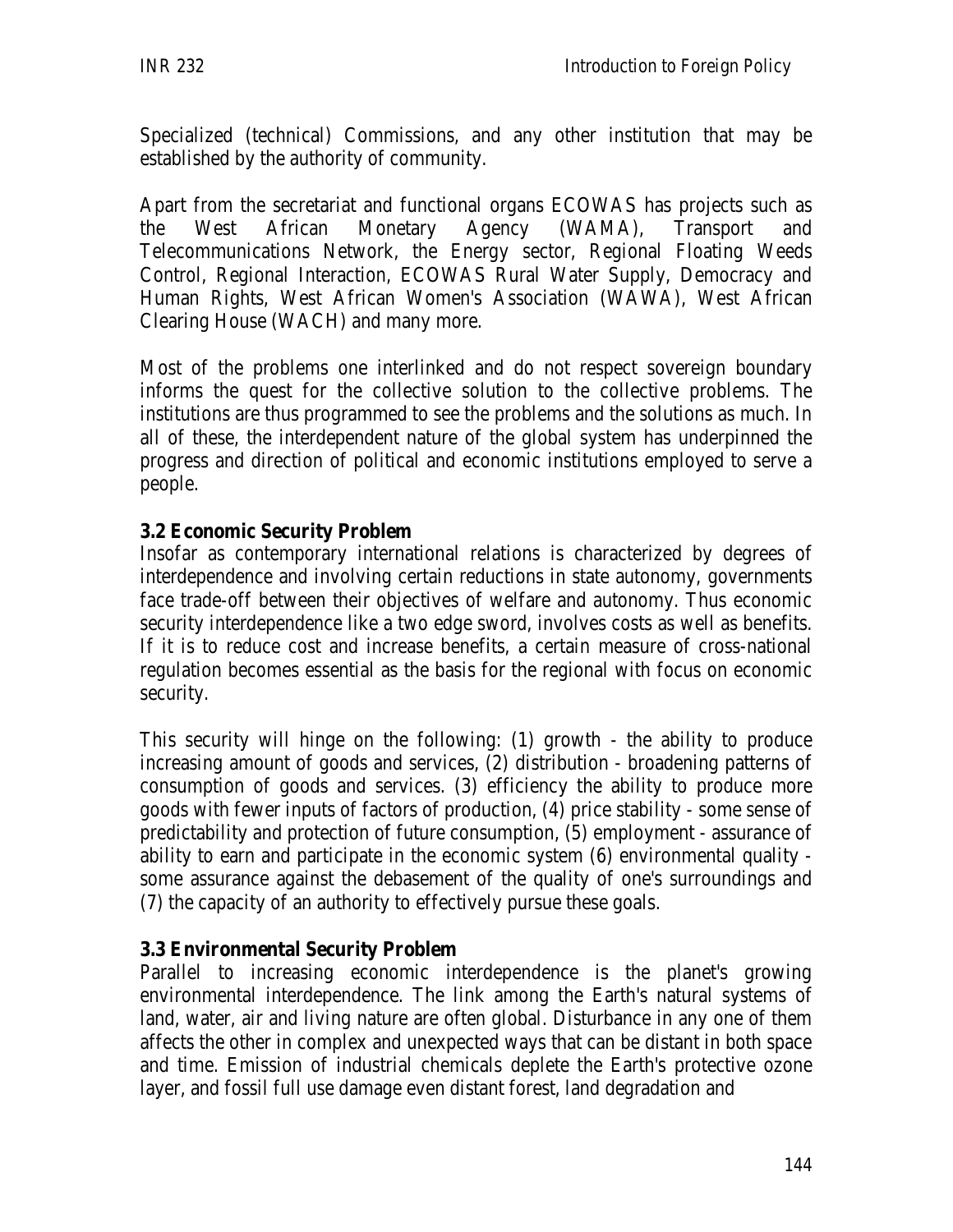desertification and multifarious pollutants contribute to climate change and have become sources of insecurity. These problems threaten our security in ways that many current policies and structures of governance become less and less tenable.

Thus, the state is no longer the subject of security, even with the application of military force. Despite the fact the industrial countries are the world's primary environmental offenders, we also need to focus proportionate attention on the developing countries. Thus, environmental concerns can. hardly ever be detached from the demands of regional security interests. It is as well all-inclusive in any holistic studies of interconnectedness and integration propelled by the desire for security.

The fact is that some environmental security problems are global, and this best death with at the highest possible level of governance. But the state level may be too restricted for solving problems, which require international action. Because in most developing regions, ecological needs are at mercy -of haphazard development, poor economic growth, managerial incompetence and bureaucratic rigidities, these problems may be wide to require a sub national approach. Regionalist environmental coalition becomes imperative therefore for a high moral ground solution - seeking.

### **3.4 Political - Military Security**

Although security is a concept with universal application, it cannot be usefully encompassed by a single universal definition. Instead definitions must derive from sets of interests particular to the actors concerned. In this course security will be regarded as a matter of safeguarding the primary values of a state (or states) against foreign or domestic military and non military threats or aggression. These values could include: the territory and natural resources, population, regarded as an adverse geopolitical environmental condition, which extracts a price and penalty from the Target State or region that fails to build it own warding-off mechanism.

Threat can emanate from within the state, from the region of West Africa and or from extra regional sources. There exists in West Africa a perception or misperception of both internal and external threats to national security most of which have had some spillover effects on neighbors while others threatened to engulf the whole region.

The threats include: colonial overload, shift to new power centers, foreign military assistance to member states contradiction of organizing principle between two or more states, matters of language, culture, military intervention by extra-regional forces outside functional organization, political/military meddling among others.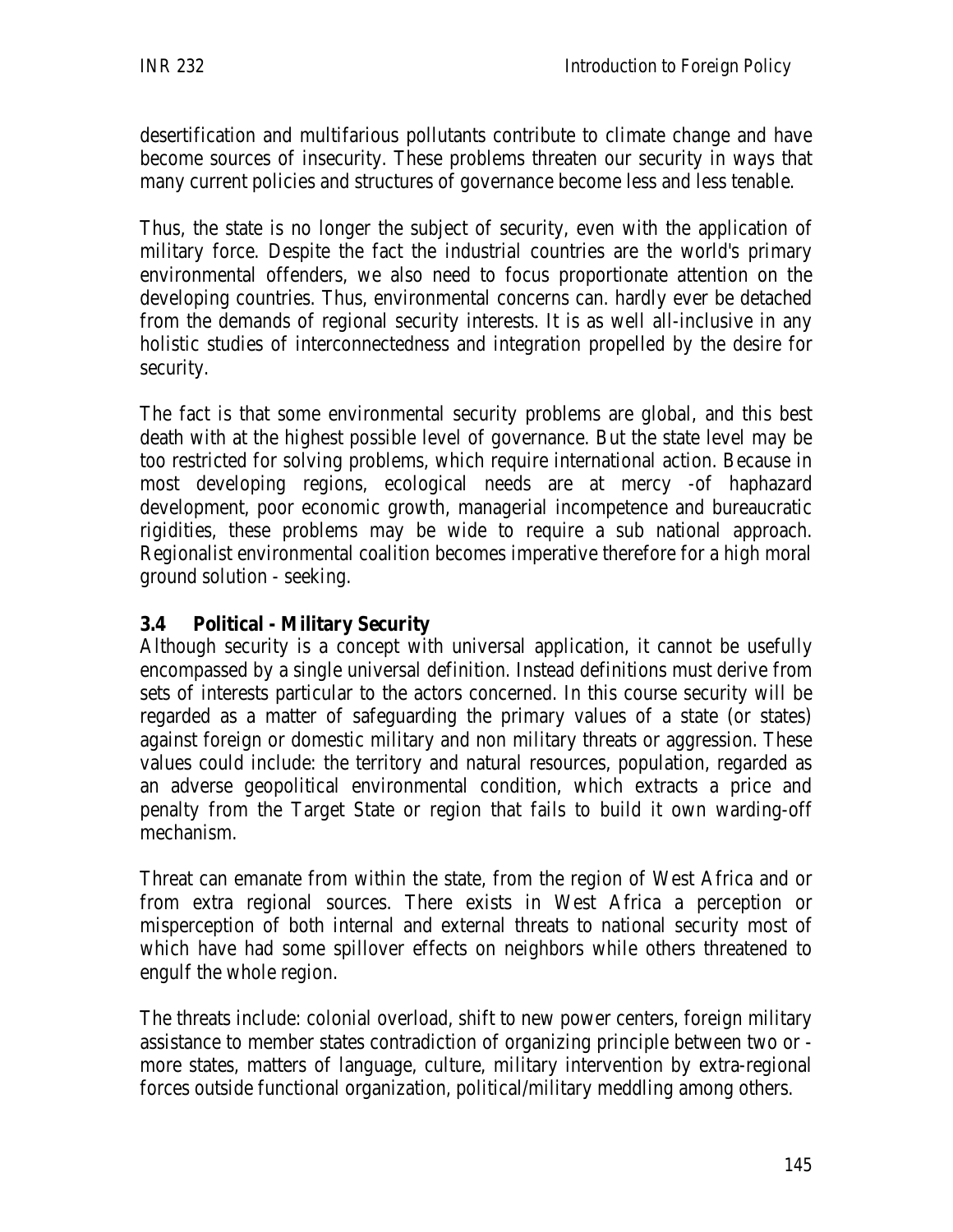In part, the practical application of collective security is limited by problem such as:

- 1. The nature of power as provided in Chapter VII, Article 27 (3) of the United Nations Charter grants the right of veto to each of the permanent members of the Security Council -The United States, Britain, Frances, Russia and China.
- 2. This veto vote arrangement only makes small and medium powers direct victims of the collective security system more so that they are also not permanent members of the Security Council.
- 3. Definition of aggression is ambiguous. All nation are oblige to take collective steps to resist and frustrate acts of aggressive be any state within the international system, in the absence of a laid down standards for measuring aggressor from the victim.
- 4. The more important reason that collective security fails, is the unwillingness of countries to subordinate their sovereign interests to collective action. Thus, governments have generally maintained their rights to view conflict in terms of their national interest and to support or oppose UN action based on their nationalist points of view collective security therefore exists as a goal, not as a general practice. A point of note is that only the Un authorized intervention in Korea (1950 -1953) and in the Persian Gulf (1990 -1991) came close to fulfilling the idea of collective security.

#### **Self - Assessment Exercise**

- Q1 What is the concept of collective security?
- Q2 What is the West African collective security arrangement?

 \_\_\_\_\_\_\_\_\_\_\_\_\_\_\_\_\_\_\_\_\_\_\_\_\_\_\_\_\_\_\_\_\_\_\_\_\_\_\_\_\_\_\_\_\_\_\_\_\_\_\_\_\_\_\_\_ \_\_\_\_\_\_\_\_\_\_\_\_\_\_\_\_\_\_\_\_\_\_\_\_\_\_\_\_\_\_\_\_\_\_\_\_\_\_\_\_\_\_\_\_\_\_\_\_\_\_\_\_\_\_\_\_ \_\_\_\_\_\_\_\_\_\_\_\_\_\_\_\_\_\_\_\_\_\_\_\_\_\_\_\_\_\_\_\_\_\_\_\_\_\_\_\_\_\_\_\_\_\_\_\_\_\_\_\_\_\_\_\_ \_\_\_\_\_\_\_\_\_\_\_\_\_\_\_\_\_\_\_\_\_\_\_\_\_\_\_\_\_\_\_\_\_\_\_\_\_\_\_\_\_\_\_\_\_\_\_\_\_\_\_\_\_\_\_\_

**Possible Answers**

Q1 Answers found in 3.0 Q2 Answer found in 3.0

INR 232 Introduction to Foreign Policy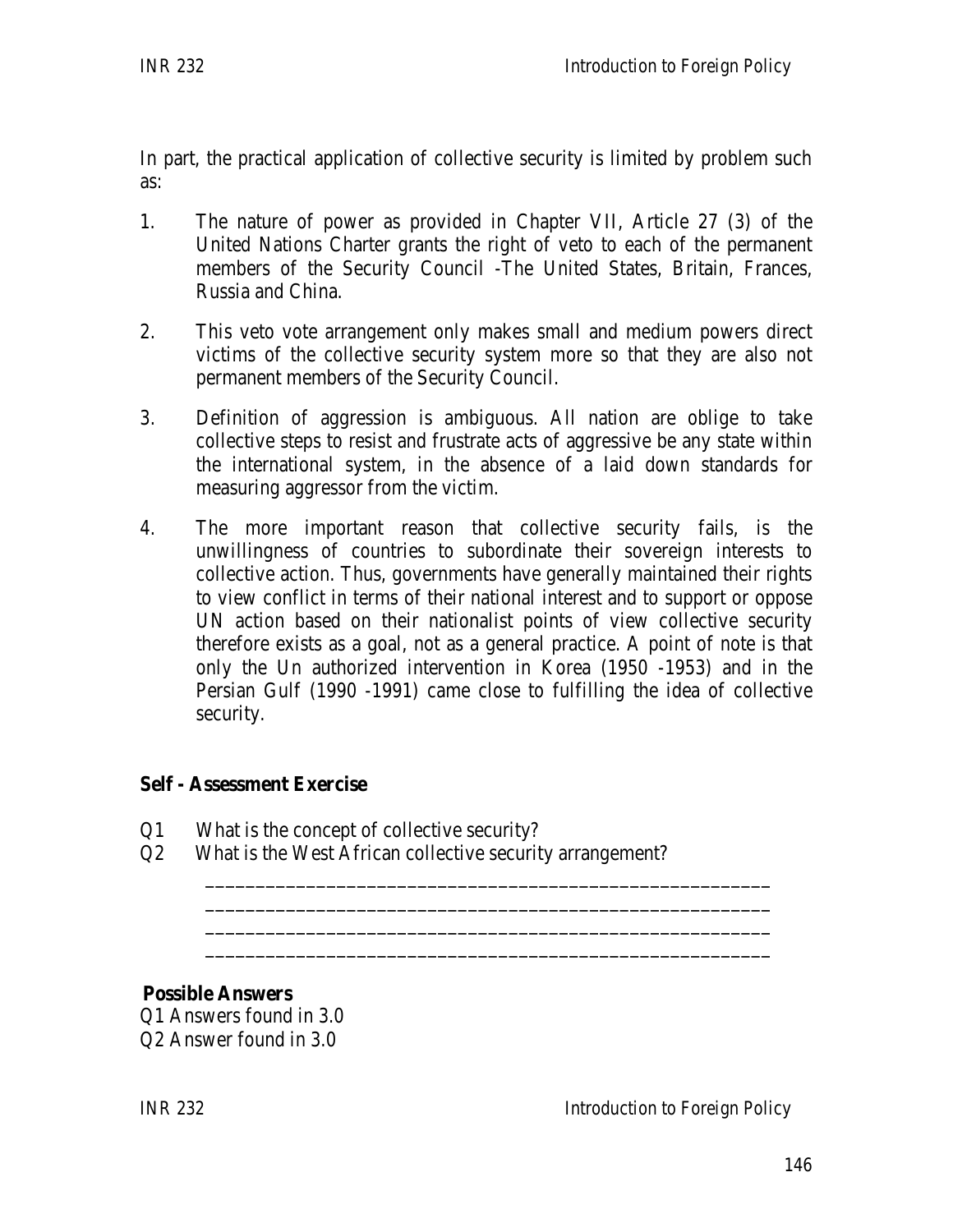# **4.0 CONCLUSION**

This erase has made case for regionalism as an approach to a measure of order and stability in West Africa. It has highlighted some of the main standard sources of threat to the security collectivity of the West African states and their survival as sovereign political entities. The course stimulates the question as to whether regional security arrangements are more preferable to global or national ones even within the contexts of the New International Economic Order (NIEO).

### **5.0 SUMMARY**

A combination of states each relating harmless itself might have a serious power threat migrated by the perception (or misperception) of the actions, intentions and the credibility of an adversary. The situational and circumstantial compulsion to build an effective prevention or control mechanism and/or be part of a coalition warfare becomes the inventible outcome.

ECOWAS is an expression of the need for a West African regional development and security arrangement. It as an arrangement that is believed to better grapple with the range of threat problem that do cut across international boundaries.

### **6.0 TUTOR-MARKED ASSIGNMENT**

- Q1 Why collective security?
- Q2 In which way are collective security and alliances deferent?
- Q3 From what you have learnt, what are the factors that contribute to instability in the case of West African?
- Q4 What are the various dimensions of threats to the regional security of West Africa?

Each answer carries  $2^{1}/2$  marks. The total score is 10 marks.

### **7.0 REFERENCE/FURTHER READING**

Adedeji, Adebayo The African Development Problematique or The Paralysis of Multiple Debilitating Crises (Washington DC, 24 March, 1995).

ECOWAS: The New Frontier Begins, West Africa July 01, 1981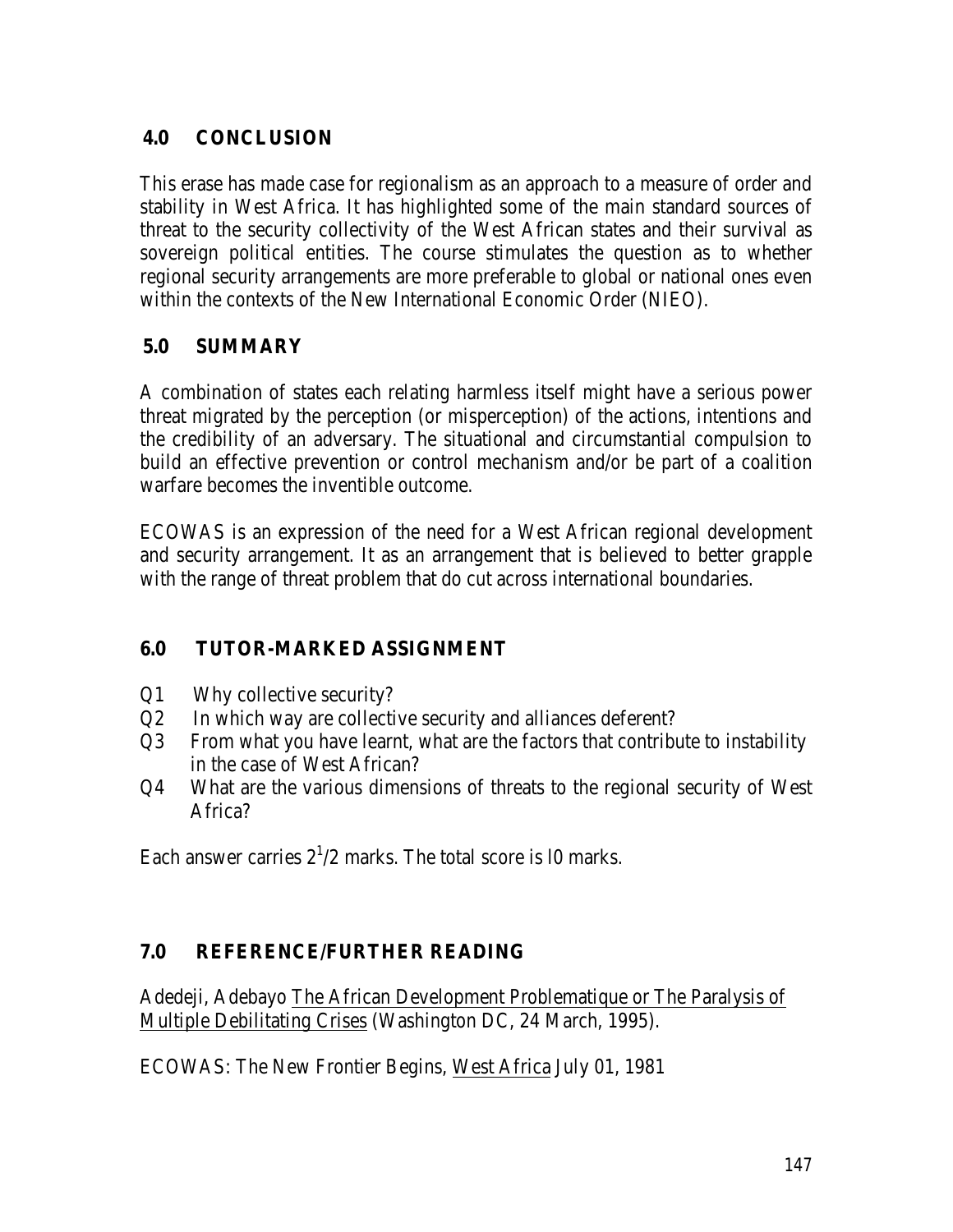Makisa, Richard S. "Toward a Peaceful Resolution of African Colonial Boundaries" in Africa Today Vol.44, No. 1, 1997.

Milbraith, Lester, Environmentalists (Albany, NY: Sunny Press, 1984)

Olorunshola, Victor A. and Dan Muhwezi "Security and Stability Implications of Ethnicity and Factors" in Bruce E. Arlinghause, ed., African Security Issues: Sovereignty Stability and Solidarity (Boulder, Colorado: Westview Press, 1984).

Orwa, Katete D. `National Security: Africa Perspective" in Bruce E. Arlinghaus

ed., (1984).

Robinson, Pearl T. "Playing the Arab Card: Niger and Chad's Ambivalent Relations with Libya" in Bruce E. Arlinghaus (1984).

Singh, Daleep "The Economic Community of West Africa States " in Malcolm Adiseshiah, Regional Economic Arrangements (New Delhi: India International Center/Lancer, 1980).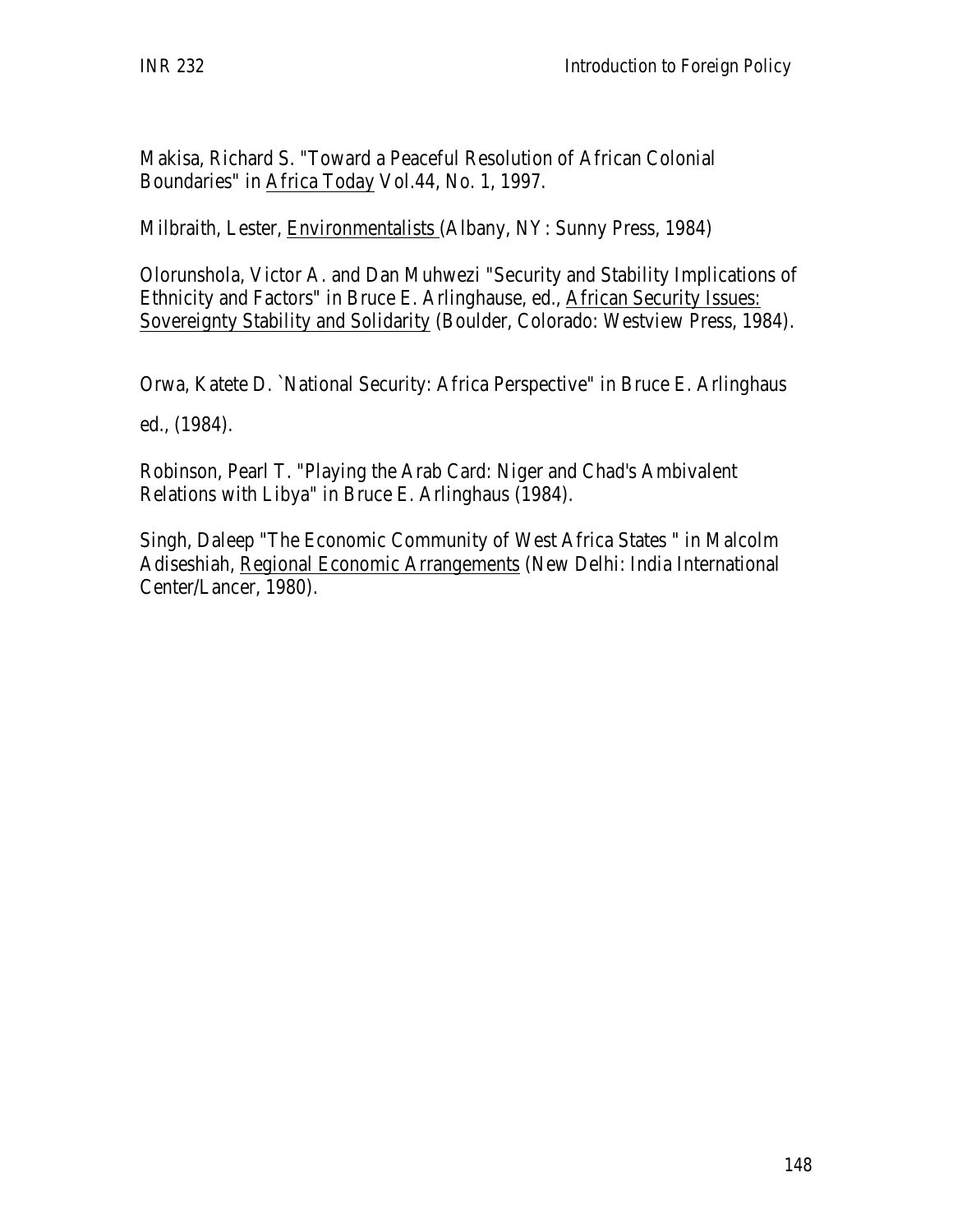### **MODULE 5**

### **UNIT 1 GLOBAL AND INTERNATIONAL SECURITY: TRADITIONAL ROAD**

#### **CONTENTS**

- 1.0 Introduction
- 2.0 Objective
- 3.0 Main Body
	- 3.1 Unconventional Warfare
		- 3.1.1 Arms Transfers
		- 3.1.2 Special Operations
		- 3.1.3 Terrorism
	- 3.2 Conventional Warfare
	- 3.3 Weapons of Mass Destruction
	- 3.4 Nuclear Weapons Deterrence, Strategy and Arms Control
- 4.0 Conclusion
- 5.0 Summary
- 6.0 Tutor-Marked Assignment
- 7.0 References/Further Reading

### **1.0 INTRODUCTION**

Traditionally, security or thought of security has always been underpinned by thought of war or winning wars. And war itself is as ancient as humanity. There can be little doubt that many have occurred throughout history. Till date war is seen to constitute violence, whether it is authorized or not. In Realist views, the decisive means for politics whether domestic or international, is violence. Anyone who fails to see this is ... a political infant (Porter, 1994:303).

They also agree that war is in an inherent part of politics. Liberals would rejoin that human can learn to leave without war. Whoever is right, the fact for now is that countries continue to rely on themselves for protection and sometimes use threats and violence to further their interests. Thus, it becomes important in this unit to discuss military power and to grasp the role that force plays in foreign policy decisions and the conduct of international politics. It also discusses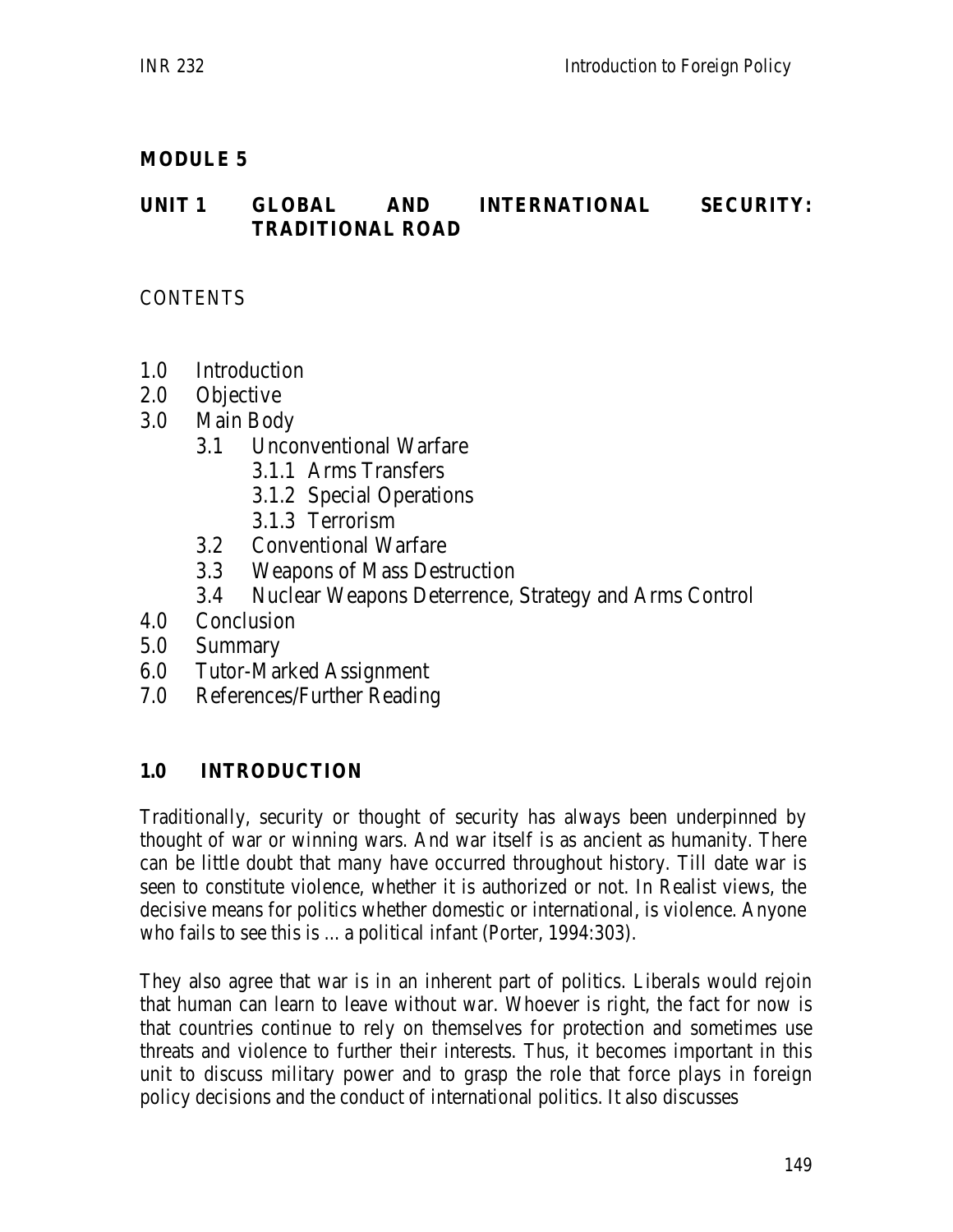deterrence, disarmament and arms control as means of achieving international peace and security.

# **2.0 OBJECTIVE**

At the end of this course, the student would learn how traditionally the thinking about security is underpinned by military force and strategy. And it is security that drives foreign policy. A successful foreign policy implicates the guest for the survival of state and sovereignty in the international system - the anarchic society.

# **3.0 MAIN BODY**

It should be recognized that conflict is a fact of international politics. Conflict if not managed effective breads war. For a successful execution of a war, adequate level of forces is required. It is to be recalled at this point that war is politics by other means and force is a political instrument. Force in brought to bear according to the level of violence. Levels can range from intimidation to attack. Thus, a country's military power may be used in several escalating ways. These range from serving as a diplomatic backdrop that creates perceived power to direct use of military forces to defeat and opponent. It also should be noted that the options provided by the five levels of violence (as below) from a multiple mend. That is, they are often exercised concurrently.

- *Diplomatic backdrop:* Military power does not have to be used or overt threatened to be effective. Its very existence established a diplomatic backdrop that influences other countries (Freedman, 1998). "Diplomacy without force is like baseball without a bat, "one U.S. diplomat has commented. One obvious role of military strength is to persuade potential opponents not to risk confrontation. Military power also influences friends and neutrals. One reason why the United States has been, and remains, a leader of the West is because massive U.S. conventional and nuclear military power creates a psychological assumption by both holder and beholder that the country with dominant military power will play a strong role. This reality is what led the U.S. ambassador to China to put a photograph of a U.S. aircraft carrier on his office wall with the caption. "90,000 tons of diplomacy."
- *Overt threats: A step up the escalation ladder is overtly threatening an* opponent. That is what President Bush did in his address to Congress on September 20, 2001, when he declared, "The Taliban must act and act immediately. They will hand over the terrorists, or they will share in their fate." The Taliban refused and, as Bush predicted, they shared a similar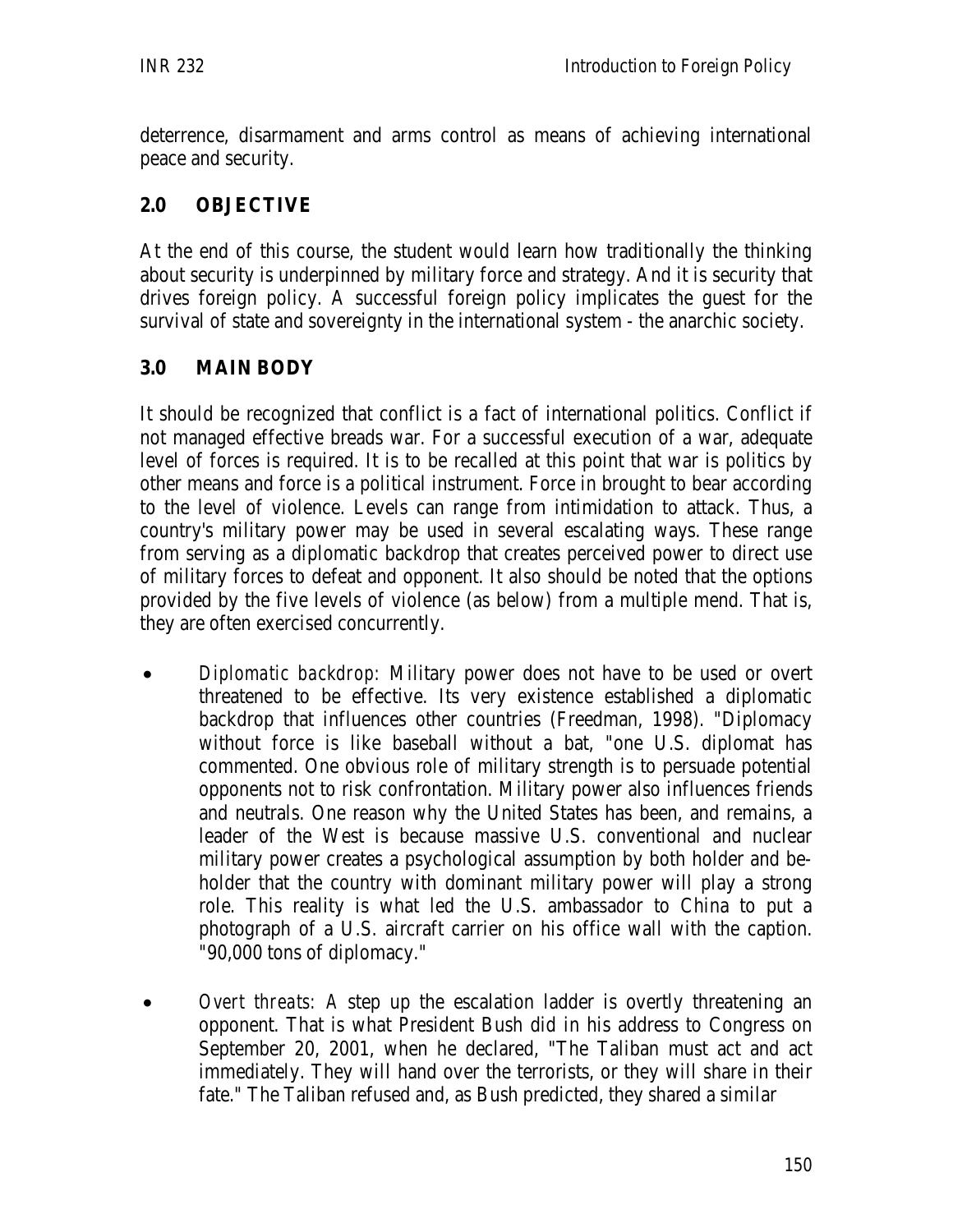- fate. The president also, if a bit less precisely, threatened other countries when he vowed, "From this day forward, any nation that continues to harbor or support terrorism will be regarded by the United States as a hostile regime"
- *Indirect intervention:* There are a number of techniques that can be used to apply military power while avoiding a commitment of your armed forces to direct combat. One approach is supplying arms and other military material or training and advisers to another government or to dissident forces. A second form of indirect intervention is sending military forces or non uniformed operatives into another country secretly to conduct clandestine operations. Such operations can involve terrorism when the weapons supplied or the operatives sent in are involved in attacking targets beyond those that are of clear military utility.
- *Limited demonstration: A* further escalation involves overtly wielding restrained conventional force to intimidate or harass rather than defeat an opponent. In 1996, for example, the United States attacked Iraqi military installations with about 30 cruise missiles in an effort to persuade Baghdad to end its military operations against Kurdish areas in the northern part of Iraq.
- *Direct action:* The most violent option involves using full-scale force to attempt to defeat an opponent. Within this context, the level of violence can range from highly constrained conventional conflict to unrestricted nuclear war. (Rourke and Boyer, 2004)

**Conditions for Success:** The next question, then, is, when does force succeed and when does it fail to accomplish its goals? There is no precise answer, but it is possible to synthesize the findings of a variety of studies and the views of military practitioners to arrive at some rudimentary rules for the successful use of military force, especially in cases of intervention when a country has not been directly attacked. In cases of intervention, success is most likely when a country's use of military force is:

- I. Taken in areas where it has a clearly defined, preferably long-standing, and previously demonstrated commitment.
- 2. Supported firmly and publicly by the country's leaders.
- 3. Supported strongly by public opinion
- 4. Used to counter other military force, not to try to control political events.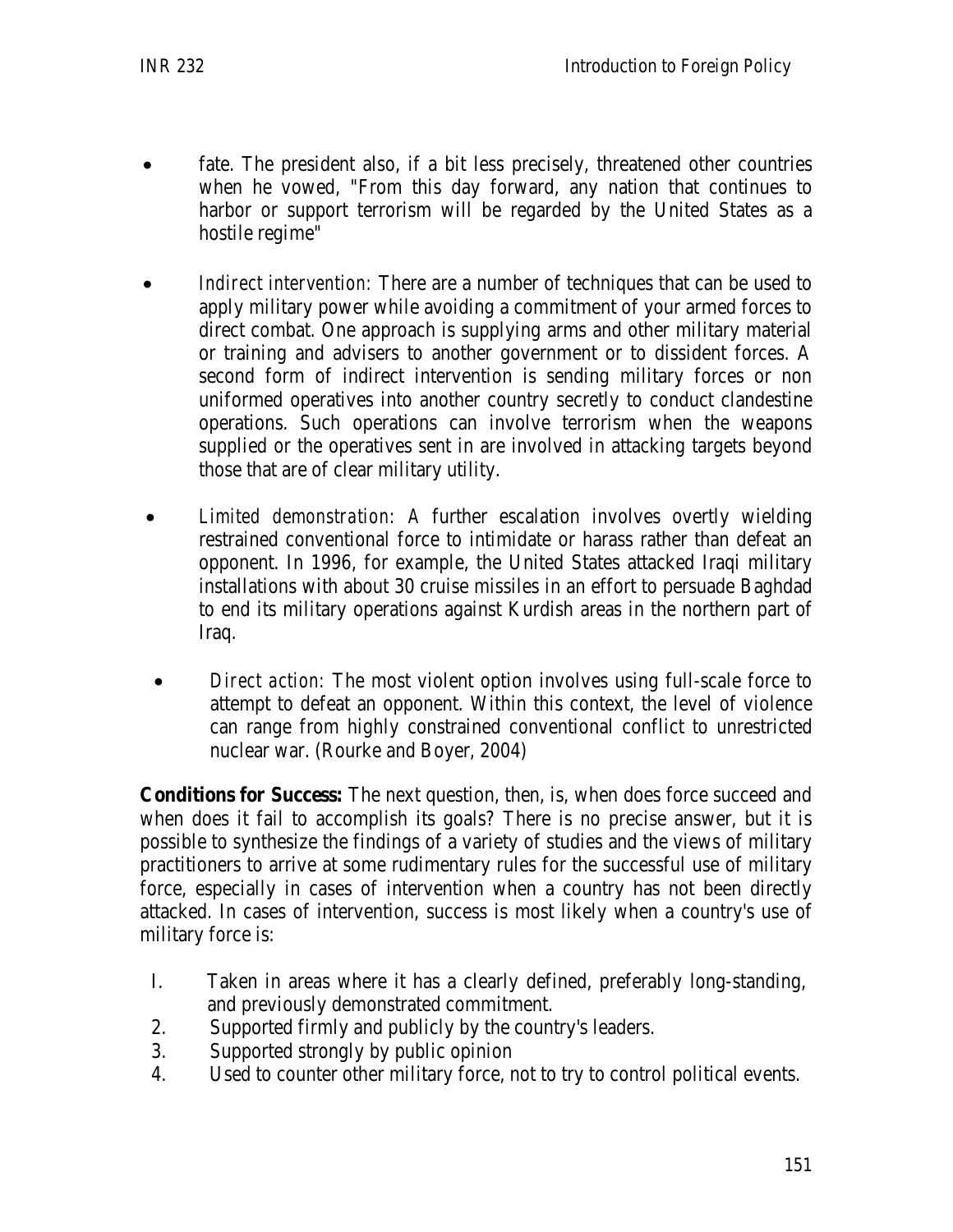- 5. Applied early and decisively, rather than by extended threatening and slow escalation.
- 6. Meant to achieve clear goals and does not change or try to exceed them.

These correlations between military action, political circumstances, and success are only preliminary and do not guarantee success. They do, however, indicate some of the factors that contribute to successful use of the military instrument.

#### *The Changing Nature of War:*

Warfare has changed greatly over the centuries (Lawrence, 1998). Three factors are responsible: technology, nationalism, and strategy.

Technology has rapidly escalated the ability to kill. Successive "advances" in the ability to deliver weapons at increasing distances and in the ability to kill ever more people with a single weapon have resulted in mounting casualties, both absolutely and as a percentage of soldiers and civilians of the countries at war.

As a result of technology and nationalism, the scope of war has expanded. Entire nations have become increasingly involved in wars. Before 1800, no more than 3 of 1,000 people of a country participated in a war. By World War J, the European powers called 1 of 7 people to arms. Technology increased the need to mobilize the population for industrial production and also increased the capacity for, and the rationality of, striking at civilians. Nationalism made war a movement of the masses, increasing their stake and also giving justification for attacking the enemy nation. Thus, the lines between military and civilian targets have blurred.

Strategy has also changed. Two concepts, the power to defeat and the power to hurt, are key here. The power to defeat is the ability to seize territory or overcome enemy military forces and is the classic goal of war. The power to hurt, or coercive violence, is the ability to inflict pain outside the immediate military sphere. It means hurting some so that the resistance of others will crumble. The power to hurt has become increasingly important to all aspects of warfare because the war effort depends on a country's economic effort and, often, the morale of its citizens.

In the modern era, the power to defeat has declined in importance relative to the power to hurt. Terrorism, guerrilla warfare, and nuclear warfare all rely extensively on the power to hurt to accomplish their ends. Even conventional warfare sometimes uses terror tactics to sap an opponent's morale. The use of strategic bombing to blast German cities during World War II is an example.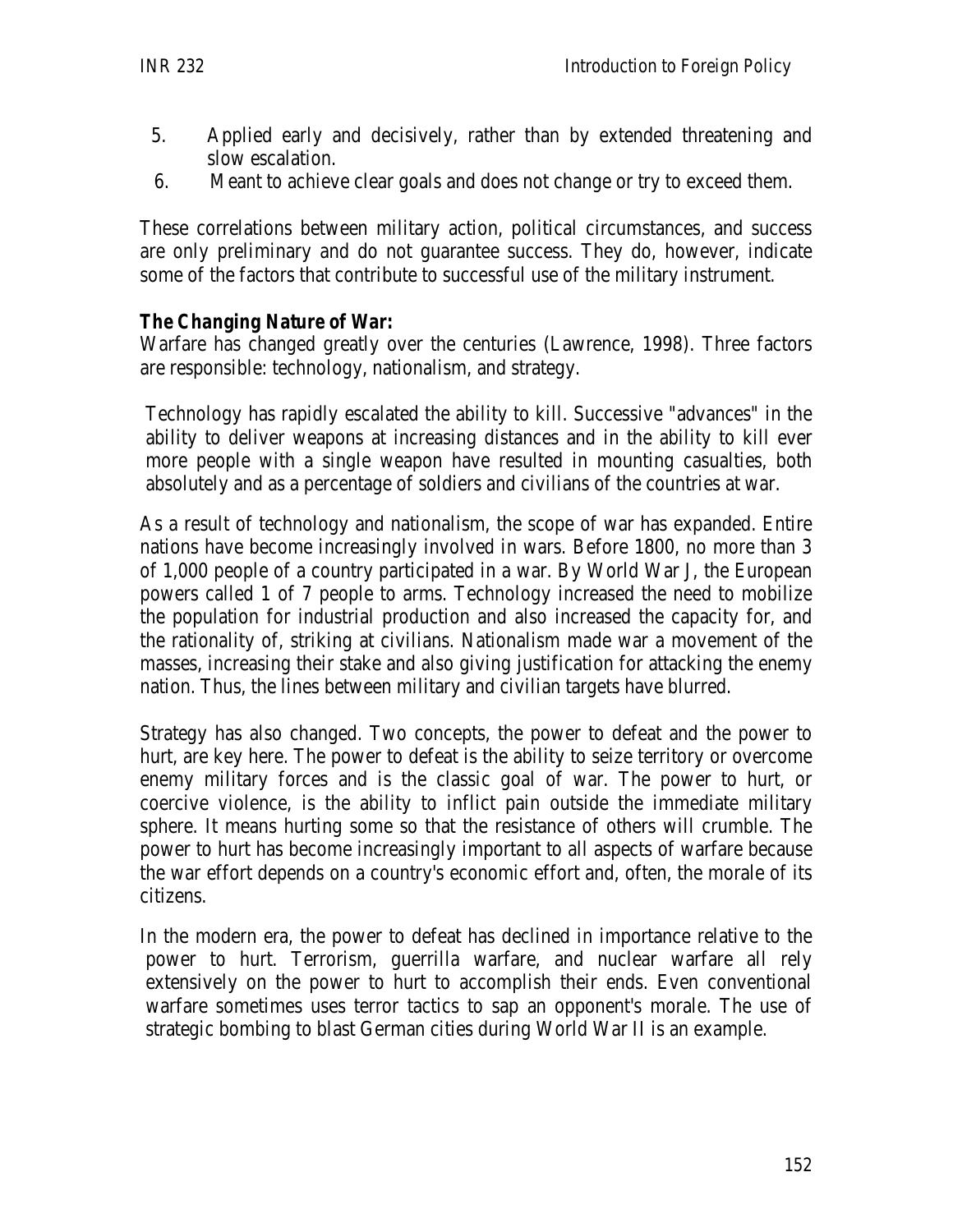The changing nature of war, the increased power of weapons, and the shifts in tactics have all made classifying warfare more difficult. Studies of war and other uses of political violence divide these acts into a variety of categories. The exact boundaries between various types of wars or other political phenomena are imprecise. Therefore, you should be concerned mostly with the issues involved in planning for and fighting wars. This segment divides international conflict into three categories: unconventional warfare, conventional warfare, and weapons of mass destruction warfare.

# **3.1 Unconventional Warfare**

Of our three categories of force, unconventional force is the one that usually has the most limited geographical scope and involves the least powerful weapons. It is possible to use a variety of the instruments of violence at this level. Three ways for an outside country to apply its military power in local conflict are through (1) arms transfers, (2) special operations, and (3) terrorism.

### **3.1.1 Arms Transfers**

The international supply of arms is big business involving huge sums of money annually. There are several motivations. Whatever the cause, however, the global flow of arms can be properly considered as a form of intervention because, whether intended or not, it has an impact on events within countries and between countries (other than the supplier). Moreover, arms transfers frequently either supply dissidents using unconventional warfare to battle a government, or they supply a government battling dissidents. In such scenarios, the international flow of weapons is an indirect way to intervene abroad, and it also promotes unconventional military action.

### **3.1.2 Special Operations**

Not all military action involves the use of large numbers of uniformed troops against other organized military forces in classic battle scenarios. In addition to this type of force, there are approaches to violence that fall under the heading of special operations.

Special operations include overtly or covertly sending one's own special operations forces, intelligence operatives, or paramilitary agents into another country to conduct such small-unit activities as commando operations and intelligence gathering. When these actions are aimed at an opponent's armed forces or other or other military targets, then the activity falls under the general heading of special operations warfare.

The use of special operations forces and techniques as a form of military intervention has increased in recent decades for several reasons. First, there has been an increase in civil strife within countries. Second, attempts to topple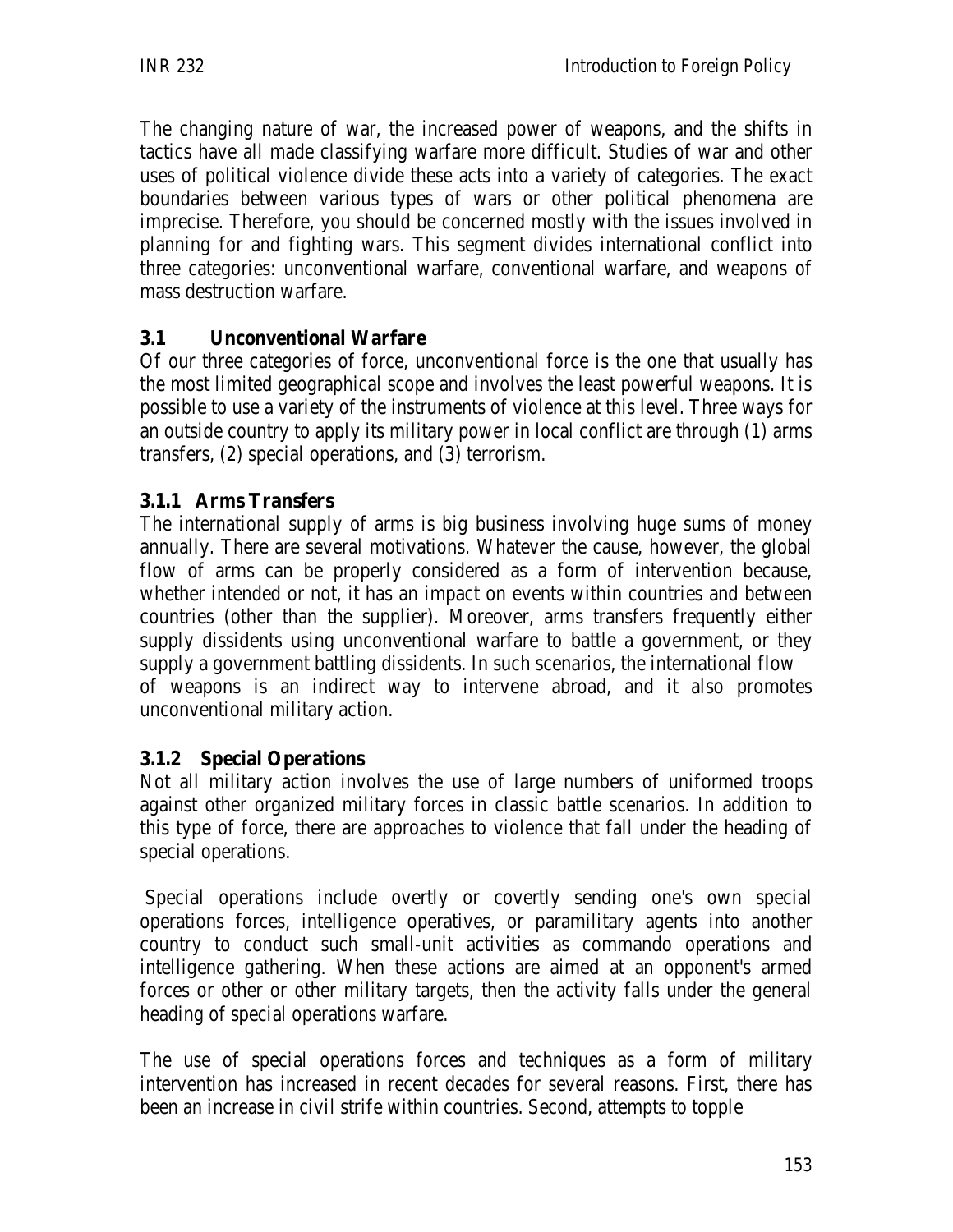governments or to create separatist states are now usually waged using guerrilla tactics, rather than the conventional tactics that were usually used in the past. More than any single reason, this change in tactics has occurred because the preponderance of high-tech weapons available to government forces makes it nearly suicidal for opposition forces to fight conventionally. Third, covert intervention avoids the avalanche of international and, often, domestic criticism that overt interventions set off. Fourth, clandestine operations allow the initiating country to disengage more easily, if it wishes, than would be possible if it overtly committed regular military forces.

Covert operations also have drawbacks. Escalating involvement can be a major problem interventions can begin with supplying weapons. If the arms flow does not bring victory, then the next step may be to send in advisers and special operations forces. Even if the supplier country has its doubts about wanting to commit its own armed forces, the process of intervention often causes that country's prestige to become associated with the fate of the recipient country or rebel group that is being supported. Therefore, if things continue to go badly for the recipient country or rebel group that is being supported. Therefore, if things continue to go badly for the recipient, then the supplier may be tempted to engage in limited combat support, and, finally, to commit to a full-scale military intervention with its own troops. This is how the United States wades ever deeper into the quagmire in Vietnam and how the Soviet Union fell into the abyss in Afghanistan in 1979.

### **3.1.3 Terrorism**

One of the challenges of examining terrorism is that there is no widely accepted definition. The difficulty of coming to a common understanding of what is and is not terrorism has been underlined by the inability of the United Nations in the aftermath of the 9-11 attacks to move forward with a proposed Comprehensive Convention Against Terrorism. "The simple fact is that terrorism means different things to different people." The world could not find common political ground on several issues despite the fact that the entire world is preoccupied with international terrorism.

Therefore, it is important to establish how the word is used here. To that end, terrorism is defined as: (1) a form of political violence that (2) is carried out by individuals, by nongovernmental organizations, or by relatively small groups of covert government agents that (3) specifically targets civilians and that (4) uses clandestine attack methods, such as car bombs and hijacked airliners. (See module 2 unit 2).

In determining what constitutes terrorism, intent is important. The terrorist intends to kill noncombatants. With rare exception, uniformed personnel attack military or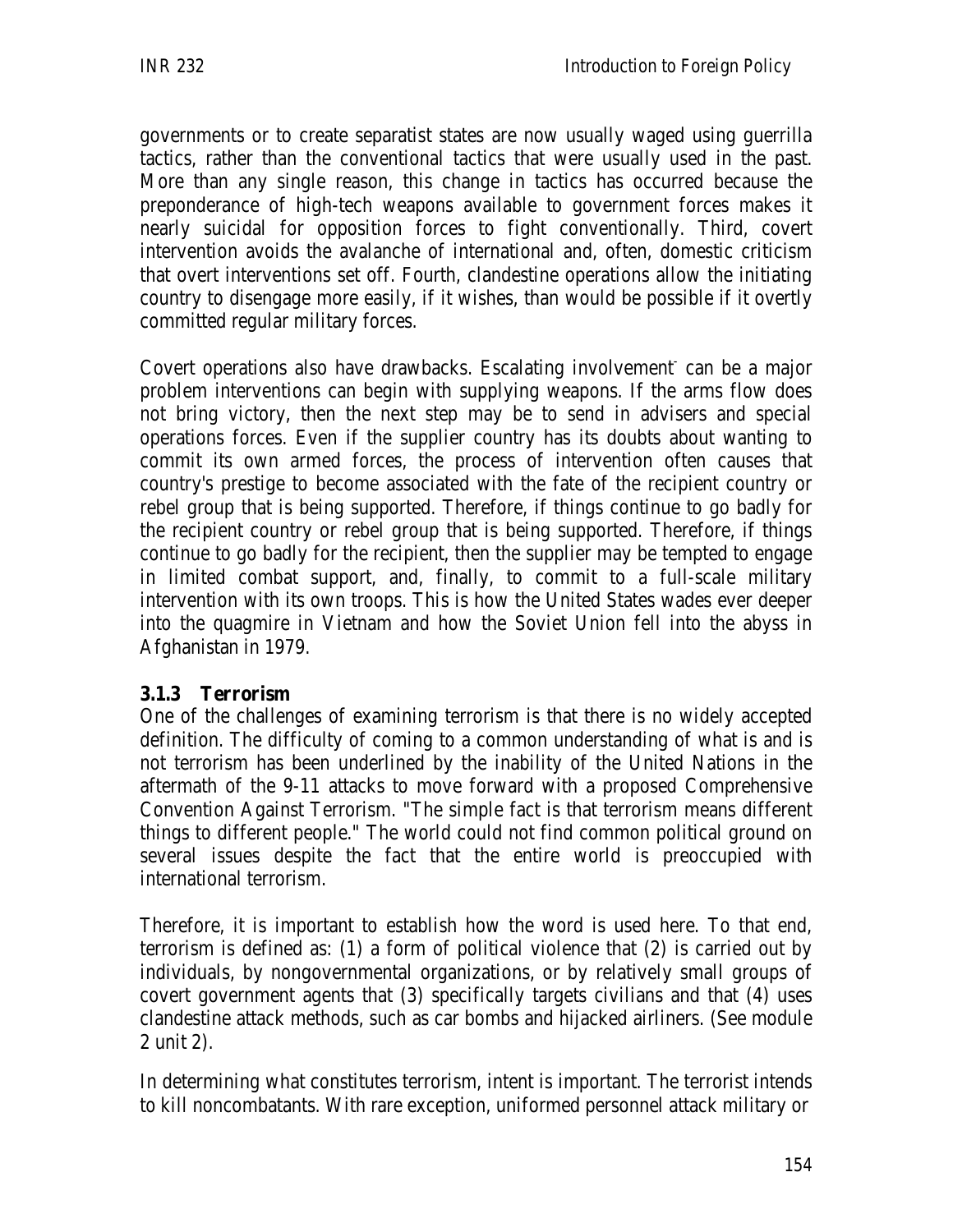hostile targets. Noncombatant casualties may occur, but they are not the object of the attack.

### *Sources of Terrorism:*

There are two sources of political terrorism that concern us here. One is state terrorism. The second is transnational terrorism. As we shall see, they are closely linked. Transnational terrorism is again already discussed in module 2 unit 2.

### *State Terrorism:*

*To* argue that most acts, even if horrific, committed by uniformed military tactics are not properly regarded as terrorism does not mean that countries cannot engage in terrorism. They can through state terrorism. This is terrorism carried out directly be an established government's clandestine operators or by others who have been specifically encouraged and funded by a country. From the U.S. perspective, the State Department has repeatedly listed Cuba, Iran, Iraq, Libya, North Korea, Sudan, and Syria as countries guilty of state terrorism. Each of these countries vehemently denies 'Ping involved in terrorism.

### **3.2 Conventional Warfare**

The most overt form of coercive intervention is for a country to dispatch its own forces to another country. That intervention can range from such limited demonstrations of power as the numerous. U.S. aerial and cruise attacks on Iraq since 1991 to the global warfare seen during World War I and World War II. With the exceptions of the U.S. atomic attacks on Hiroshima and Nagasaki in 1945 and some use of chemical weapons, wars have been waged using conventional weapons.

The conventional warfare that has been the norm throughout most of history is distinguished from other types of warfare by the tactics and weapons used. The overt use of uniformed military personnel, usually in large numbers, is what separates conventional tactics from special operations and terrorism. As for weapons. It is easier to indicate what conventional weapons are not than what they are. Generally, conventional weapons are those that rely on explosives or impact but are not nuclear / radiological, biological, or chemical weapons.

The classic statement on the proper goal of war was made by German strategist Carl von Clausewitz in on War (1833). He argued that "war is not merely a political act, but also a political instrument, a continuation of political relations, a carrying out of the same by other means." Thus, given the dangers of escalation and the prudence of keeping limited wars limited, it is very important to understand how to avoid unchecked escalation. At this point we look at the UNs authorized armed intervention to prevent or control violent conflicts. This comes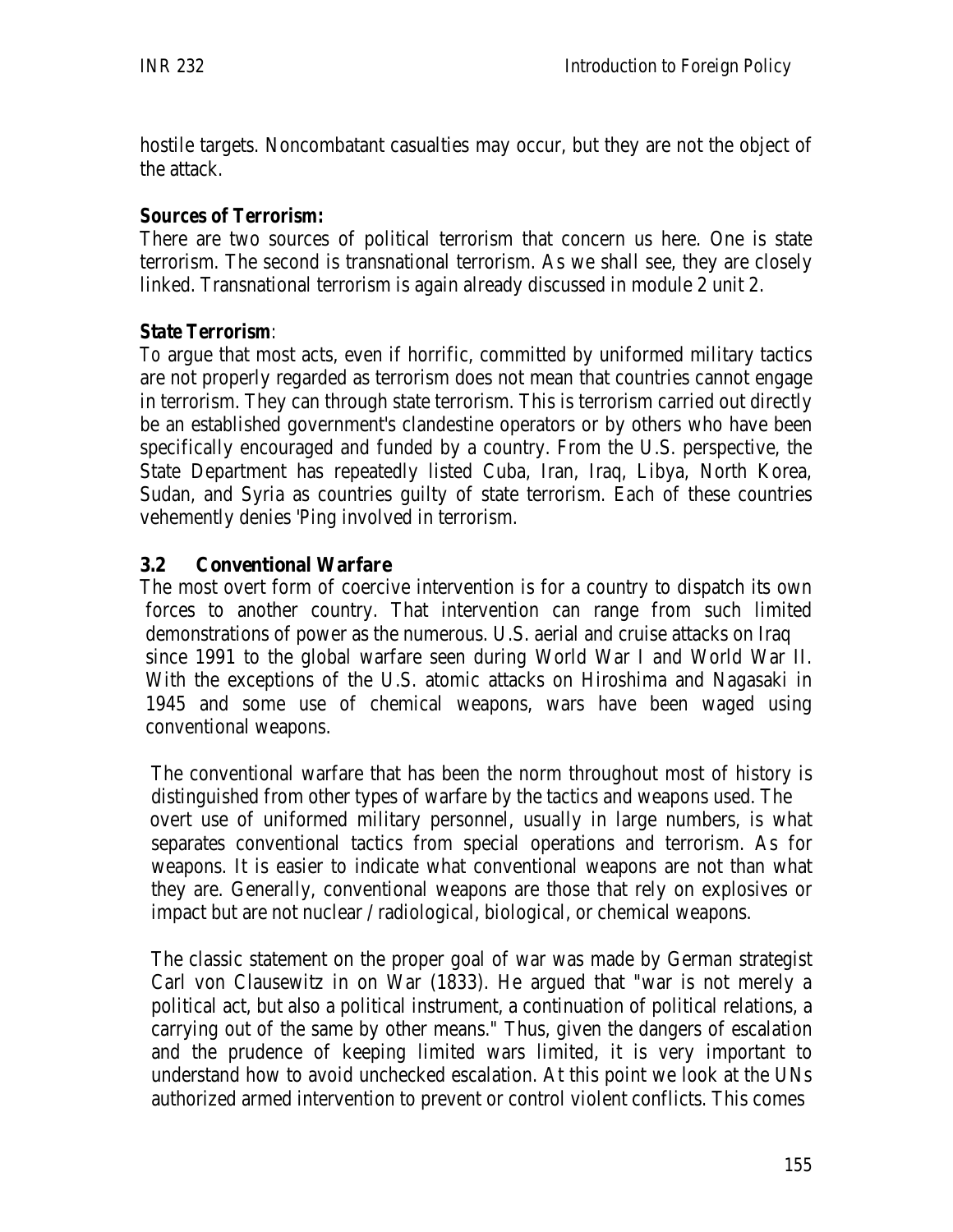traditionally in the form of peacekeeping and peace-making. This is usually possible in conventional wars.

*Peacekeeping:* What the United Nations has been able to do more often is implement a process commonly called peacekeeping. Apart from using military force, peacekeeping is quite different from collective security. The latter identifies an aggressor and employs military force to defeat the attacker. Peacekeeping takes another approach and deploys an international military force under the aegis of an international organization such as the UN to prevent fighting. Usually by acting as a buffer between combatants. The international force is neutral between the combatants and must have been invited to be present by at least one of the combatants.

Some of the data regarding the use of UN peacekeeping forces and observer groups to help restore and maintain the peace can be found in the UN area offices. Suffice it to state here that during its first 55 years (1945 through mid-2000), the United Nations sent over 8,9000,000 soldiers, police officers, and unarmed observers from more than 120 countries to conduct 54 peacekeeping or truce observation missions. Over 1,760 of these individuals have died in UN service.

#### **3.3 Weapons of Mass Destruction Warfare**

The world's history of waging war primarily with conventional weapons does not guarantee a continuation of that restraint. Science and technology have rapidly increased the ability of countries to build, deploy, and potentially employ weapons of mass destruction. These nuclear, biological, and chemical weapons in the amounts and potencies that are available to national militaries can cause horrific levels of death and injury to enemy forces or civilian targets.

#### *How a Nuclear War Might Start:*

For all its potential horror, nuclear war is within the realm of possibility. Strategic analysts envision many possible scenarios, including (1) an accident, (2) an irrational leader, (3) an unprovoked attack, (4) a last-gasp defense, (5) an inadvertent error in judgment, and (6) an escalation. Two preliminary points should be made here. One is that these scenarios are not equally likely. Inadvertent war and escalation, for instance, are much more likely than an accident. Second, the six are not necessarily mutually exclusive. They may combine into multipath scenarios. For example, a crisis on the China-Russia border with the possibility of escalation to war could lead to partial release of nuclear weapons safety controls, thereby increasing the chances of accident war.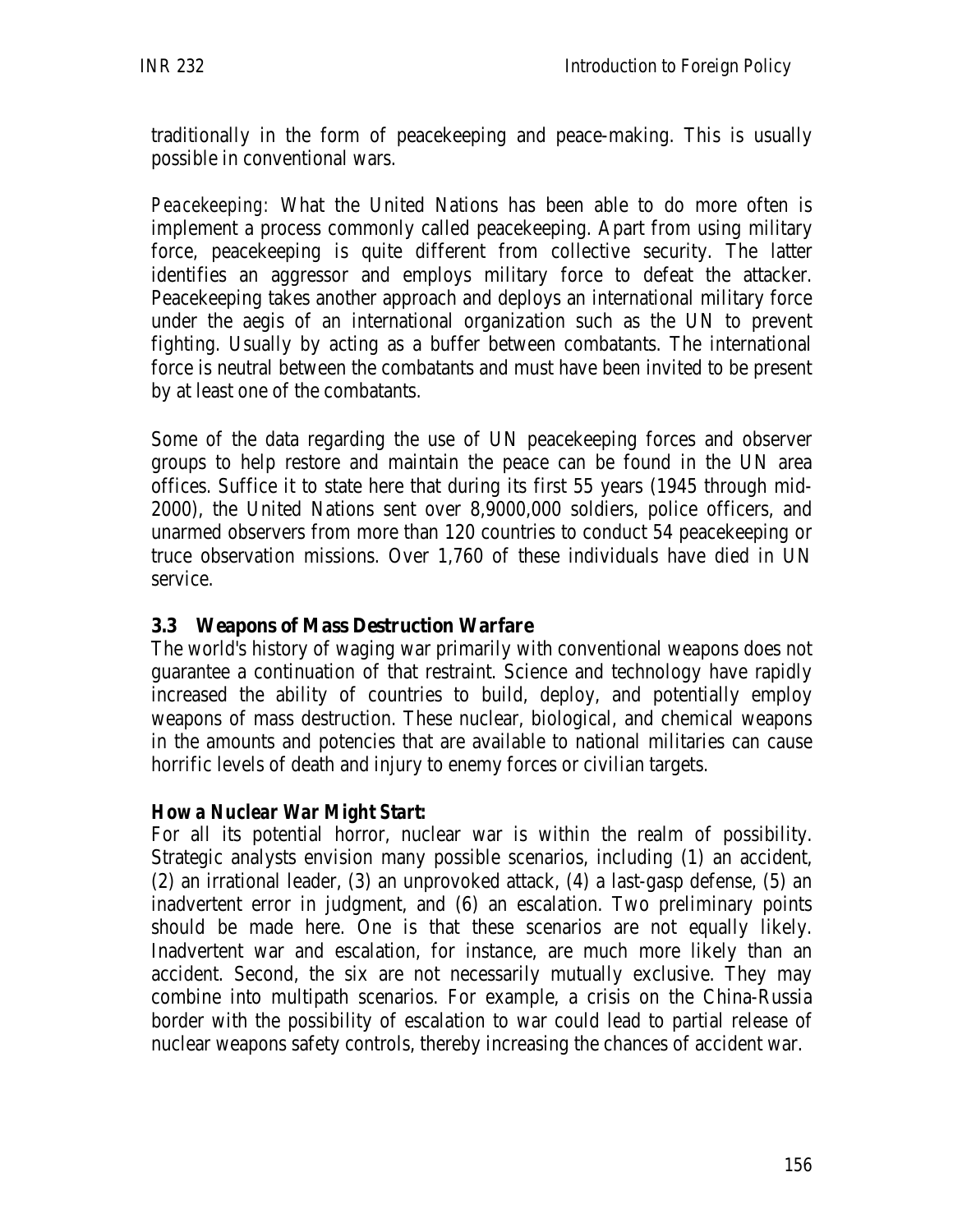#### **3.4 Nuclear Weapons, Deterrence Strategy And Arms Control**

Deterrence is derived from the literary word "deter" meaning making an individual action less attractive or preventing an individual or enemy from taking particular line of action. Deterrence would be defined as an attempt to dissuade rental action from resorting to an open arm conflict.

The reality that nuclear weapons exist and could be used makes it important that we discuss their deterrence, disarmament and arms control in the pursuit of global and international peace and security. In trying to avert nuclear conflict, the concept of deterrence has been and remains at the center of the strategy of all the nuclear powers. Deterrence is persuading an enemy that attacking you will not be worth any potential gain. Deterrence is based on two factors: capability and credibility.

*Capability:* Effective deterrence requires that you be able to respond to an attack or impending attack on your forces. This capability is what India claimed it was seeking when it openly tested nuclear weapons in 1998. "Our problem is China," said an Indian official. "We are not seeking (nuclear) parity with China ... what we are seeking is a minimum deterrent. Just having weapons, however, is not enough. Since there is no way to defend against a missile attack once it is launched, deterrence requires that you have enough weapons that are relatively invulnerable to enemy destruction so that you can be assured that some will survive for a counterattack. Of all the strategic delivery systems, SLBMs are the least vulnerable: ICBMs in silos are the most vulnerable.

*Credibility:* It is also necessary for other states to believe that you will actually use your weapons. Perception is a key factor. The operational reality will be determined by what the other side believes rather than by what you intend. We well see, for example, that some analysis believe that some analysts believe that relying on a second-strike capability may not always be credible.

### **Arms Control**

Apparently, arms control and disarmament are identical but are actually, two different concepts. Hence, disarmament is a clarions call to nations to avoid the complete production or acquisition of arms. Arms control, on the other hand is a request that nations should limit, minimize and constrain the degree of arms acquired or produced. Arm control is meant to direct the resource of international system more to the maintenance of the citizen's welfare than a constant production of arms, which could have negative consequence on the amount of the national income accruing to the people. This idea implies that if war cannot be completely avoided in the human society, then there should be a maximum standard of arms a nation can possess.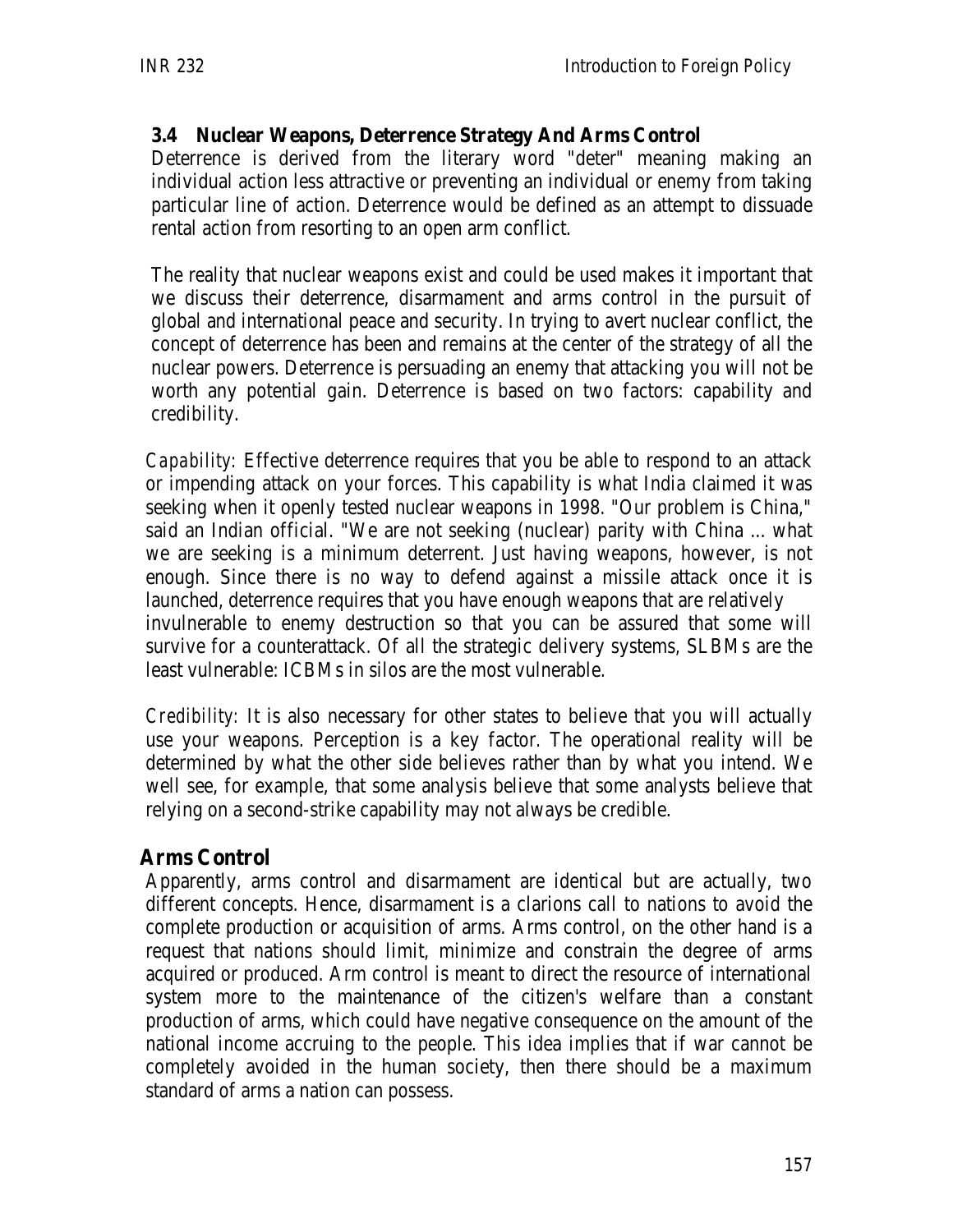The idea is that in the event of war, the enormity of damage will be minimized. There are ideally three conditions under which arms reduction has worked in human history. Where none of these conditions are available arms control will never be consented to, to the letter by nations.

- 1. That the nations consenting to the agreement are not engaged in competition for power with other nations.
- 2. Arms control is possible where both nations possess a clear-cut advantage in terms of military strength over the other.
- 3. Arms control can be successful where some nations are convinced that it is more in their interest to regulate the extent of their arms race rather than engage in an immitigable scramble to increase their military strength.

#### **Self - Assessment Exercise**

Q1. What factors are responsible for the changing nature of war.

\_\_\_\_\_\_\_\_\_\_\_\_\_\_\_\_\_\_\_\_\_\_\_\_\_\_\_\_\_\_\_\_\_\_\_\_\_\_\_\_\_\_\_\_\_\_\_\_\_\_\_\_ \_\_\_\_\_\_\_\_\_\_\_\_\_\_\_\_\_\_\_\_\_\_\_\_\_\_\_\_\_\_\_\_\_\_\_\_\_\_\_\_\_\_\_\_\_\_\_\_\_\_\_\_ \_\_\_\_\_\_\_\_\_\_\_\_\_\_\_\_\_\_\_\_\_\_\_\_\_\_\_\_\_\_\_\_\_\_\_\_\_\_\_\_\_\_\_\_\_\_\_\_\_\_\_\_ \_\_\_\_\_\_\_\_\_\_\_\_\_\_\_\_\_\_\_\_\_\_\_\_\_\_\_\_\_\_\_\_\_\_\_\_\_\_\_\_\_\_\_\_\_\_\_\_\_\_\_\_

Q2. What is Arms Transfers?

#### **Possible Answers**

- Q 1: Answer found in 3.0
- Q2: Answer found in 3.1.1.

### **4.0 CONCLUSION**

It can be concluded that most of the measures to bring about peace and security at the global and the international levels are based on the Realist tradition i.e the will of the nation-state to co-operate. This will is governed by the self-interest of the nations. Results have been dismal. For example, that nation states resort to war in the pursuit of security has not ended wars. The UN authorized peacekeeping mechanism has not been very attractive to many nation-states, who feet-drag to commit troops for the purpose or even pay up their assessments. Inspite of the deterrence strategy and arms control, the global peace is still threatened by the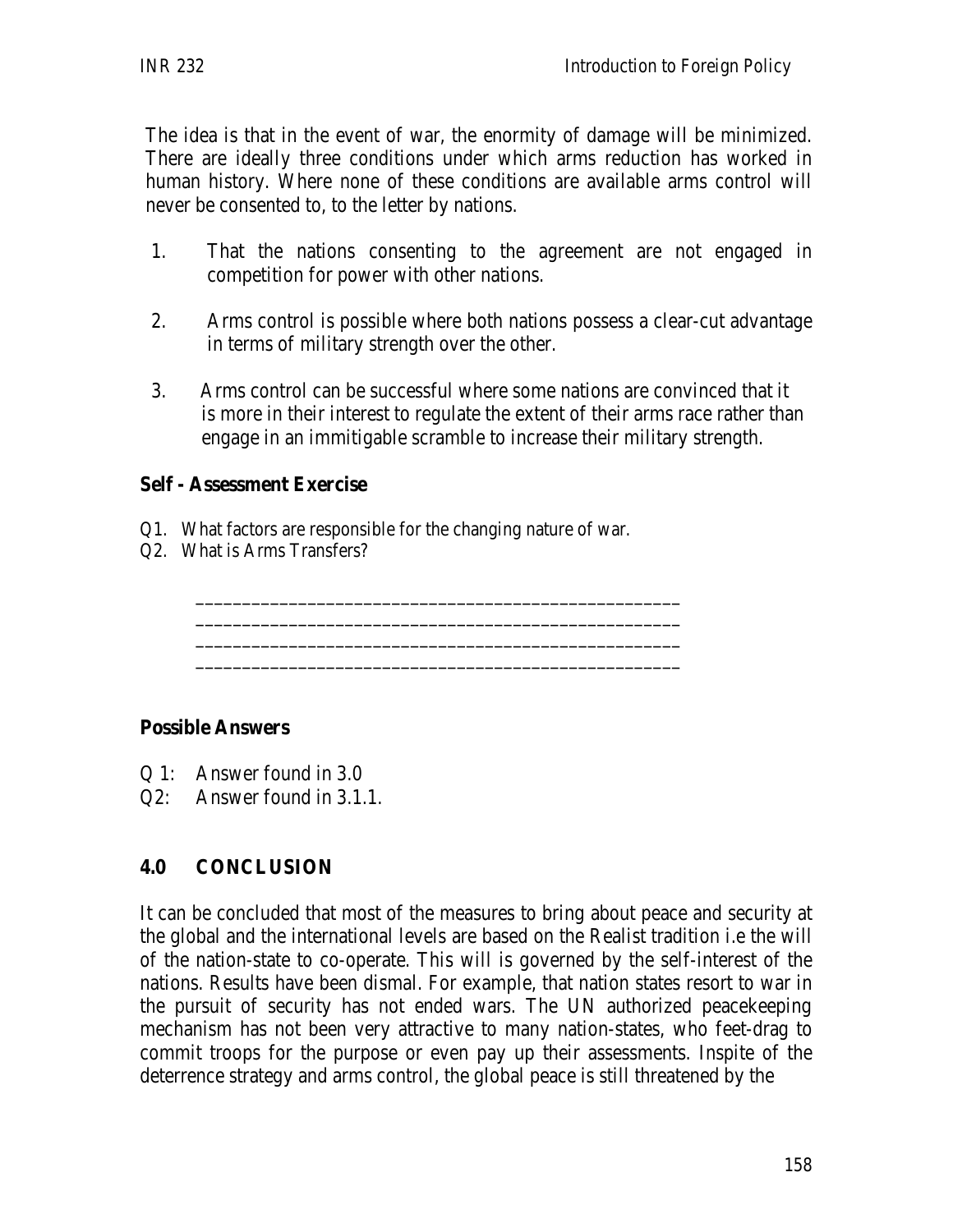availability of nuclear weapons in the first place. This, thus, suggests a rethinking about the way we strategize global and international peace and security objective.

# **5.0 SUMMARY**

War is organized killing of other human beings. The study of force involves several major questions: when and why does war occur? How effective is it? What conditions govern success or failure? And what options exist in structuring the use of force?

### **6.0 TUTOR-MARKED ASSIGNMENT**

- Q1 From what you have learnt, discuss any three levels of violence.
- Q2 In unconditional warfare, what do you understand by special operations?
- Q3 How might a nuclear war start?
- Q4 What is Deterrence Strategy and Arms Control?

Each answer carries 2 ½ marks. The total score is 10 marks.

# **7.0 REFERENCES**/**FURTHER READING**

Bull, Hedley, and Adam Watson, The Expansion of International Society London: Oxford University Press, 1982).

Huntinglon, Samuel, "The Lonely Superpower" Foreign Affairs 782 (March -April, 1999) 35-49.

Kelley, Williams W. The Political Economy of the Global Arms Trade (New York: Basic Books, 1995).

Klare, Michael T. and Lora Lampe, "Fanning the Flame of War: Conventional Arms Transfers in the 1990s "in World Security: Challenge for a New Century  $3<sup>rd</sup>$ ed. Eds., Michael Klare and Yogesh Chandrani (New York: St. Martins, 1998)

Lawrence Philip K., Modernity and War: The Creed of Absolute Violence (New York: St. Martins, 1998).

Rourke, John T. and Mark A. Boyer International Politics on the World Stage (New York: McGraw Hill, 2004).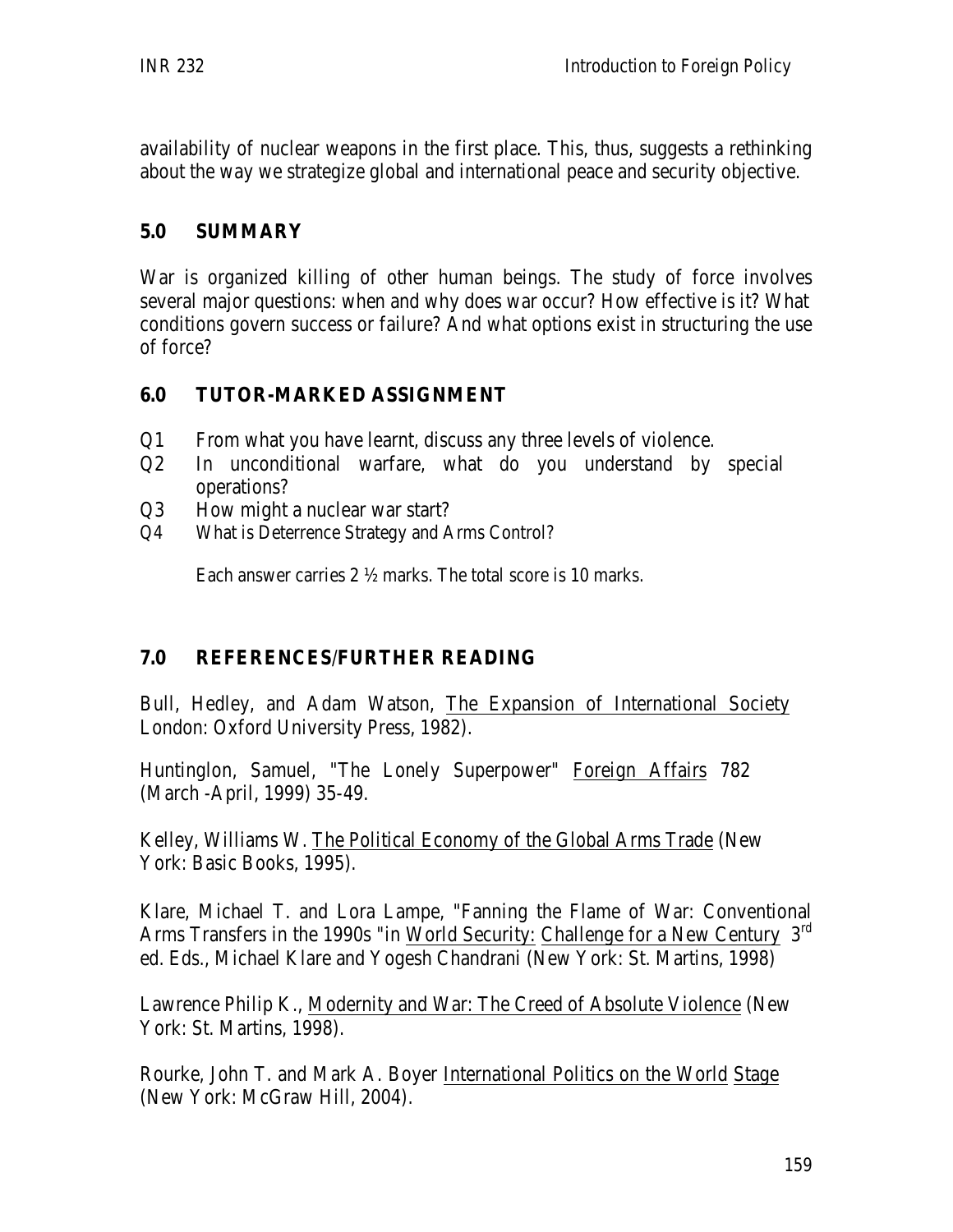# **MODULE 5**

# **UNIT 2 GLOBAL AND INTERNATIONAL SECURITY: ALTERNATIVE VIEWS**

# **CONTENTS**

- 1.0 Introduction
- 2.0 Objective
- 3.0 Main Body
	- 3.1 Social Constructivist Theorists
	- 3.2 Critical Security Studies
		- 3.2.1 Critical Theory and Emancipation
		- 3.2.2 Feminist Approaches
		- 3.2.3 Post-Modernist Views
	- 3.3 Globalist Views of International Security
- 4.0 Conclusion
- 5.0 Summary
- 6.0 Tutor-marked Assignment
- 7.0 References/Further Reading

### **1.0 INTRODUCTION**

To feel safe with safety should be guaranteed by the political dispensation in such a way that war may be less likely and normal conditions among states may prevail. International security also envisages preparation for all sorts of defense which may appear as preparedness for war or arms race. Security is not just the absence of war; it is about the pursuit of freedom from threat. "In the context of the international system, security is about the ability of states and societies to maintain their independent identity and their functional integrity". This unit focuses on three main alternative views about international security, These would include: The social constructivist theories, critical security theories and the globalist views.

At the end of this course unit, you will find a self-assessment exercise meant for you to assess yourself on what you have learnt. The Tutor -marked assignment is to be done and submitted including the form to your tutor for formal assessment. This unit is by no means exhaustive. The references/further reading are for you to expand your horizon on the subject.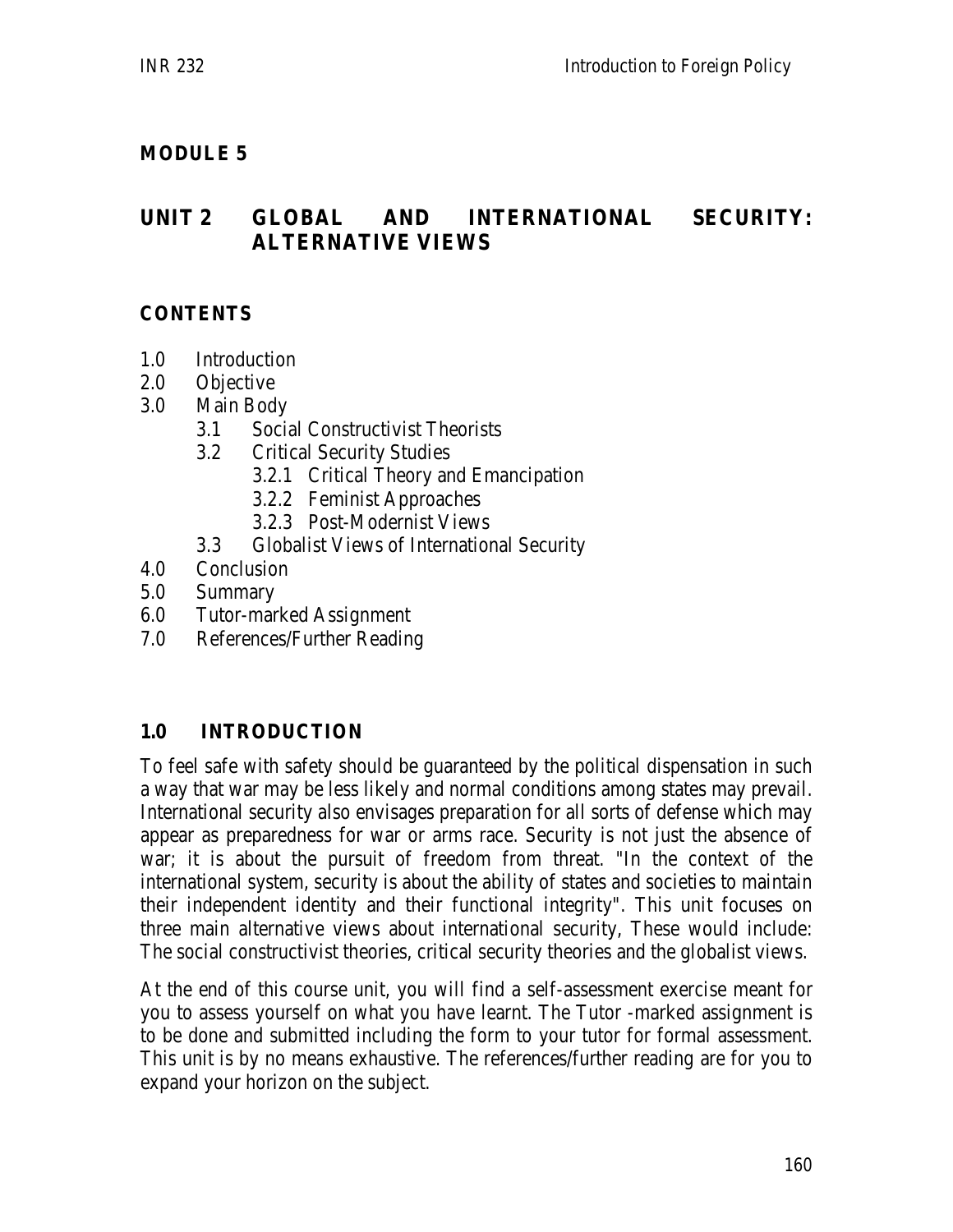# **2.0 OBJECTIVE**

The objective of this course is to expose fresh students to the fact that views about international politics and international security are variegated. The course takes the student beyond the traditional view of the role of the state as the center of the studies about international security to other unfolding events at the global stage. A combination of the events cripple the state's ability to grapple with the problem of national security. At the end of the course, the student would understand the need to move from the standpoint of *realpolitik* to a globalist approach to security, and to what a scholar envisions as "utopian Realism".

# **3.0 MAIN BODY**

# **3.1 Social Constructivist Theorists**

The notion that international relations are affected not only by power politics or real politic or "self-help" because states are distrust in each other but also by ideas is also shared by writers who describe themselves as "Social Constructivist Theorists'. According to them, the international structures of international politics are social rather than material. This leads social constructivist to argue that changing the way we think about international relations can bring a fundamental shift towards greater international security.

Social constructivists like Alexander Wendt (1992) accept many of the major Realist assumptions about international politics i.e. that states are the key element in the study of international politics and international security; that stats often have offensive capabilities; that states cannot be absolutely certain of the intentions of other states; that states have a fundamental wish to survive; and that states attempt to behave rationally. Realists also tend to view structure in terms of the distribution of material capabilities.

On the other hand, social constructivists think that structure is the product of social relationship. Social structures, they argue, are made up of elements, such as shared knowledge, material resources, and practices. This means that social structures are defined, in part, by shared understandings, expectations, or knowledge (Baylis and Smith, 2006 Ch. 13). A regional security arrangement can be seen as a security community. A security community structure from the material capability structure of the realists. It is composed of shared knowledge in which states trust one another to resolve disputes without war.

Social constructivists emphasize on structures. Structures would include material things like tanks and economic resources, but these acquire meaning in a structure where knowledge is shared. The idea of `self-help" politics does affect the way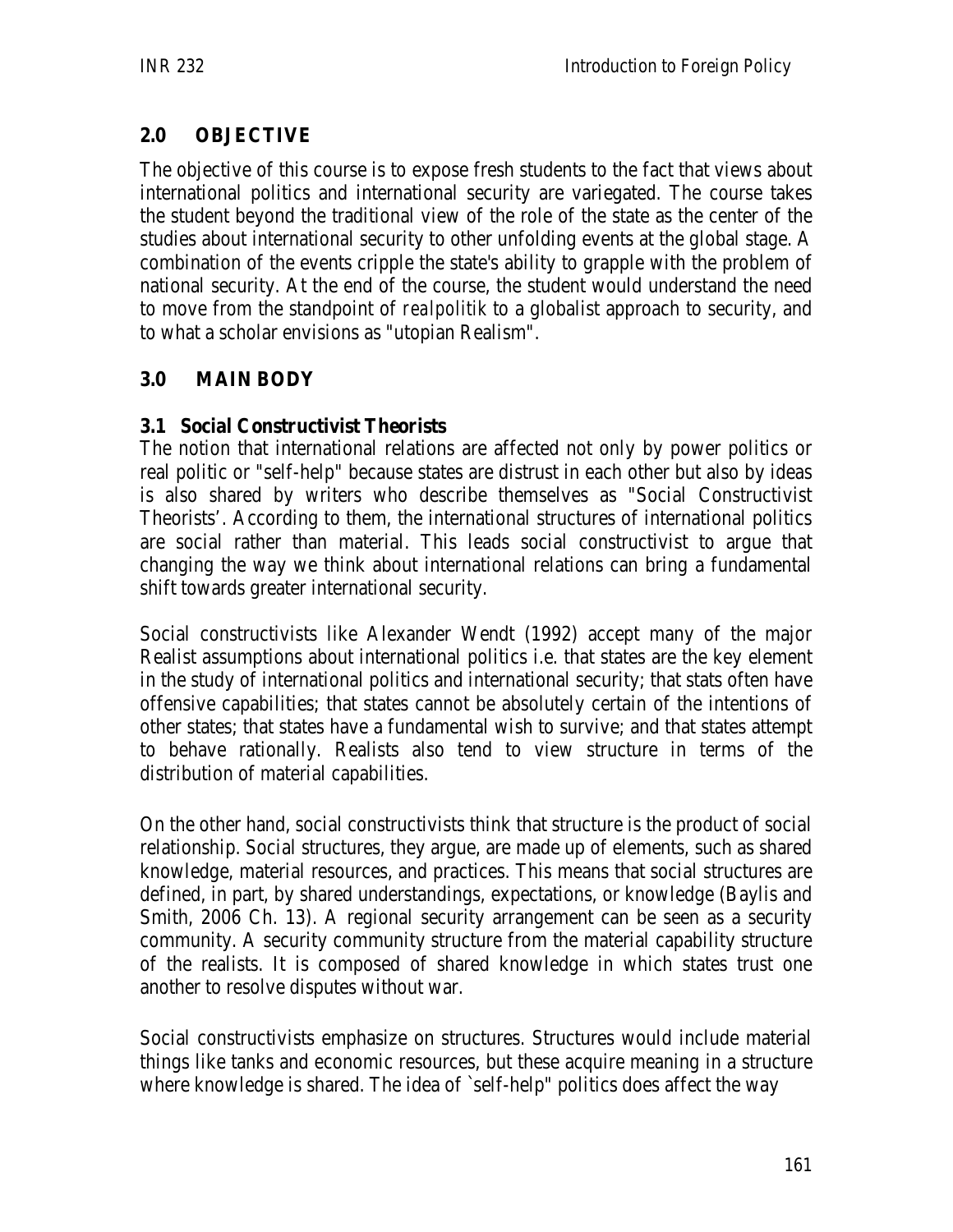states behave, but does not describe all inter-state behavior. Because states are also influenced by other ideas, such as the rule of the law and the importance of institutional cooperation and restraint. The idea of *realpolitk* has meaning to the extent that states except the idea of a basic rule of international politics.

The "logic of reciprocity" means that states acquire a shared knowledge about the meaning of power and act accordingly. Policies of reassurance can also help to bring about a structure of shared knowledge which can help to move states forwards a more peaceful security community.

Social Constructivists agree on the central role of the state in debates about international security. They also argue that security dilemmas are not acts of God, but they differ over whether they can be escaped. For some, even though structures are socially constructed, it does not mean that they ca be changed. (Wendt 1995: 80).

Others are more optimistic. They point to the changes in idea introduced by Gurbachev during the second half of the 1980s which led to a shared knowledge about the end of the cold war. Once both sides accepted the cold war was over, it really was over. According to this view, understanding the crucial role of social structures is important in developing policies and processes' of interaction which will lead towards cooperation rather than conflict (Baylis and Smith, 2006).

### **3.2 Critical Security Studies**

Apart from the social constructionist theorist, there are other theorists who, however, believe that the state has been given too much prominence. (Krause and Williams 1997). These theorists also share the wish to de-emphasize the role of the state and reconceptualize security in a different way. Their "alternative" security studies includes a number of different approaches such as; critical theory and emancipation; feminist approaches, and post-modernist approaches.

### **3.2.1 Critical Theory and Emancipation**

Critical theory is used here not necessarily as defined by the early crop of theorist bike Adorno, Frank Honkheimer, Marcuse, Jurgen Habermas and Marx who were associated with the Frankfurt School founded in 1923. The theory is discussed here as it relates to international security studies. In this Robert Cox draws a distinction between Problem solving and critical 'Theories. Problem solving theorists work within the prevailing system. They take the existing social and political relations and institutions as starting point for analysis and then see how the problem rising from these can be served and ameliorated. (Smith 2000). In contrast, critical security Theorists focus their attention on the way these existing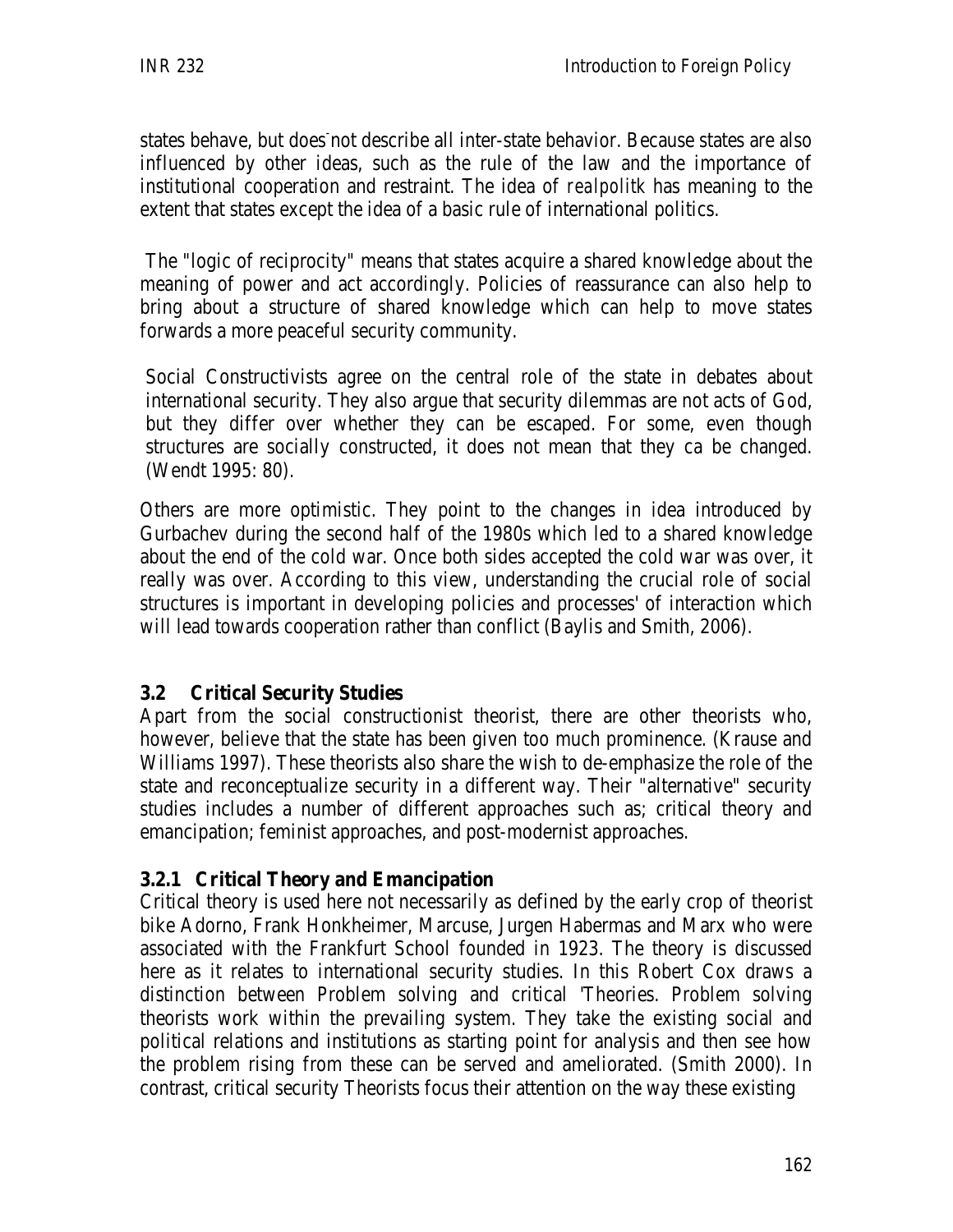relationships and institutions emerged, and what might be done to change them. They say that the state should not be the center of analysis because they are not only extremely diverse in character but also often part• of the problem of insecurity to the international system (Baylis and Smith). They can be providers of security, but they can also be a source of threat to their own people. In their view, therefore, attention should be focused on the individual rather than the state.

With this as their main standpoint, writers like Booth and Wynn Jones argue that security can best be assured through "human emancipation" defined in terms of freeing people as individuals and groups, from the social, physical, economic, political and other constrains to their carrying out what they would freely choose to do. This focus on emancipation is designed to provide a theory of progress, a politics of hope and a guide to a resistance (Booth 1999). Critics fault the concept of emancipation as vague because of the difficulty of individual based theories to analyze international and global security (Rengger 2000).

#### **3.2.2 Feminist Approaches**

Feminist writers, among them Tickner (1992) also challenge the traditional emphasis on the central role of the state in the studies of international security. They also argue that works on international politics and international security have been written from a masculine point of view. Feminist writes argue that women have seldom been recognize by the security literature despite the fact that the vast majority of casualties and refugees in war are women and children more than men.

She points to the recent war in Bosnia and argues that the rape of women is often used as a tool of war. She also challenges the concept of "national security", arguing that the use of such terms is often designed to preserve the prevailing male-dominated order rather than to protect the state from external attack.

Feminist writers argue that if "gender" is given increased recognition in the study of security, new issues and alternative perspectives will be added to the security agenda, and, the result will be a fundamentally different view of the nature of international security. According to Jill Steams (1998), rethinking security would "Involve thinking about militarism and patriarchy, mal-development and environmental degradation". It also involves thinking about the relationship between poverty, debt and population growth, and about resources and how they are distributed. (Smith 2000).

### **3.2.3 Post-Modernist Views**

In recent years there have been the emergence of post-modernist approaches to international relations has produced a distinctive perspective towards international security (Baylic & Smith). Post-modernist writers are of the view that ideas,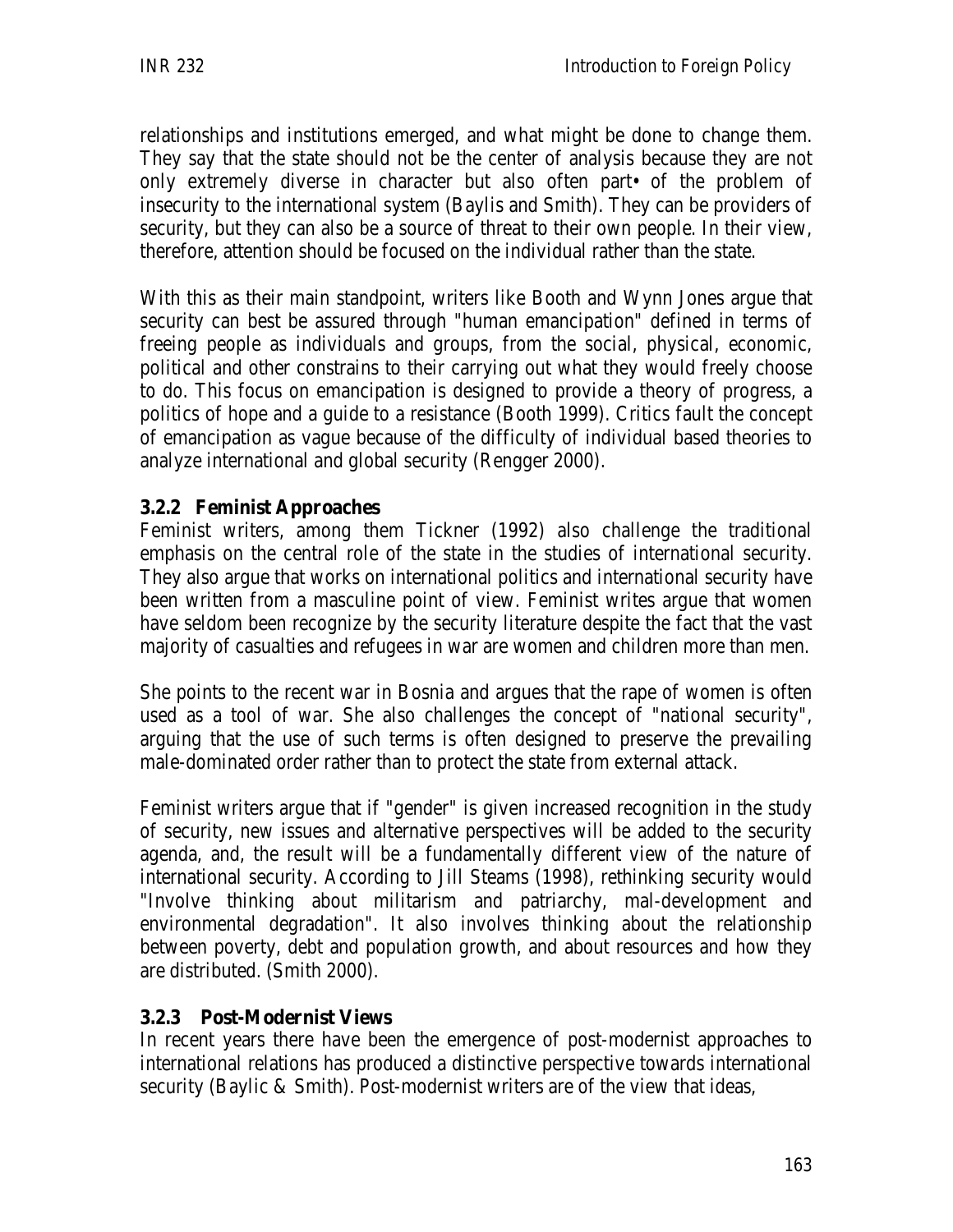discourse and the logic of interpretation are crucial to understanding of international politics and security. Post-modernists join other who adopt the critical security studies approach and see Realism as one of the central problems of international security. This is because Realism is a "discourse of power and rule" which has been dominant in international politics in the past and which has encouraged security competition between states. Power politics is seen as an image of the world that encourages behaviour that help bring about war. Also the attempt to balance power is itself part of the very behaviour that leads to war. According to this view, alliances do not produce peace, but lead to war. The aim of many post-modernists, therefore, is to replace the discourse of Realism or power with a different discourse, and an alternative interpretation of concepts such as "danger" and what counts as a threat to "national security".

Post-modernists argue that there are no secure, timeless and unconnected foundations for making choices about interpretation. Realism is viewed both as a statistic ideology, largely out of touch with the globalizing tendencies which are occurring in world politics, and also as a dangerous discourse which is against efforts to establish a new and more peaceful hegemonic discourse. The reason is because Realism purports to provide a universal view about how the world is organized and what states have to do if they wish to survive. Post modernists reject what they see as preposterous certainty or Realism. In their view, the enormous complexity and indeterminacy of human behaviour across cultural, religious, historical and linguistic diversities means that there can be no single interpretation of global reality (Baylis & Smith).

According to the post-modernist view, the problem with Realism is that if the complexities of world politics are reduced are reduced to a single rigidly (i.e. the character and nature of Realist discourse) ordered framework of understanding, alternative interpretation and approaches the international security are ruled out. As Jim George argues, in the post-cold war strategic discourse, attention has been focused on the growing sense of insecurity concerning state involvement in military-industrial affairs and the perilous state of the global economy.

Post-modernist writers believe that it is essential to replace Realism with a communitarian discourse, and that it is an achievable objective. Because experts and especially academic writers have an important role to play in influencing the flow of ideas about world politics, it vital for them to play their part in the process of transforming language and discourse about international polities (Baylis & Smith).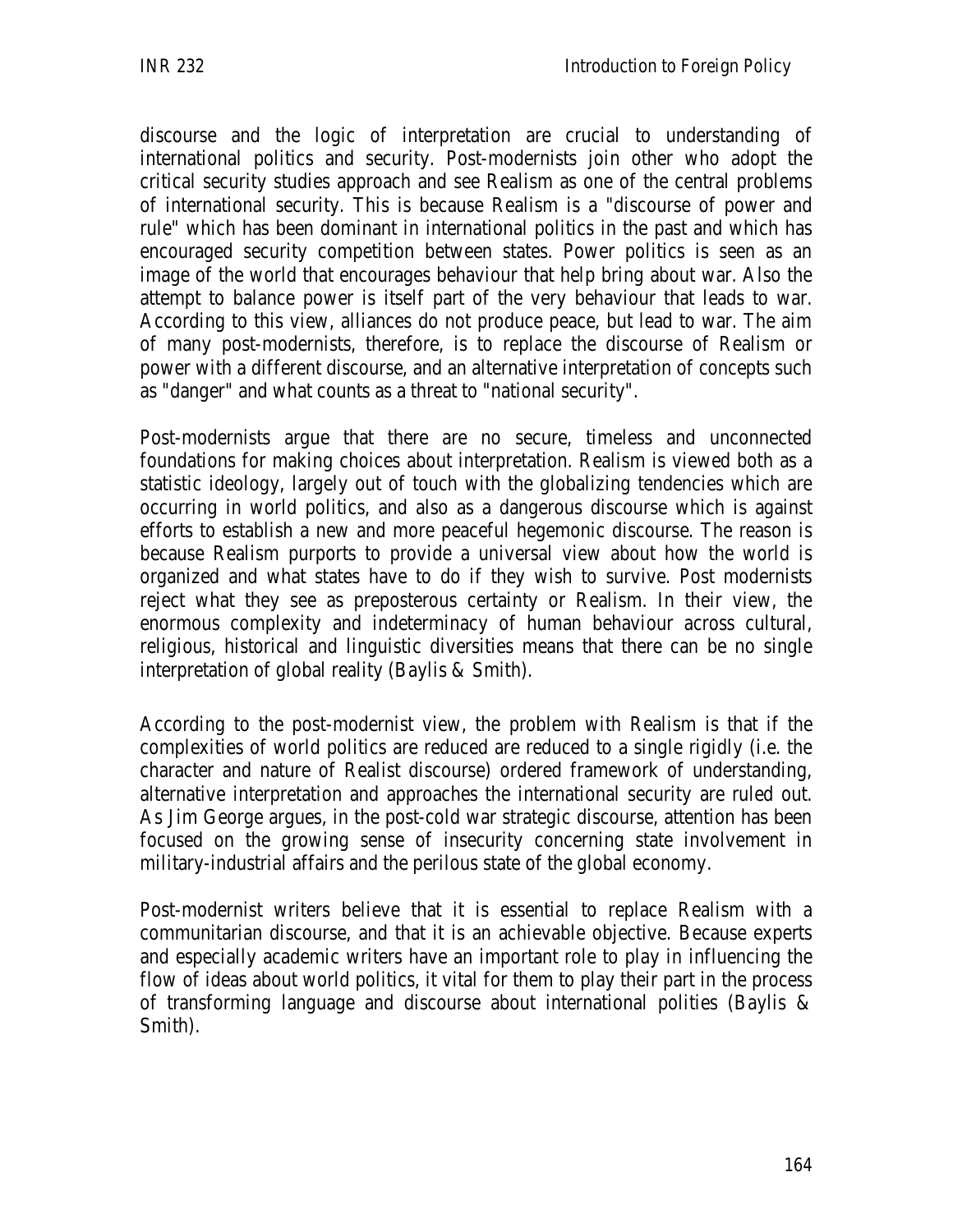#### **3.3 Globalist Views of International Security**

Writers from the global society school of thought have increasingly challenged the fact that in the part, the state has been the -center of thinking about international relations. The scholars argue that at the beginning of the twenty-first century, the process of globalization (which has been developing over the centuries) has accelerated to the point who the clear outlines of a global society is now evident. The emergence not only of global economic system but also of global communication and the elements of a global culture, have helped to provide a network of social relationship which "transcend state frontiers", and encompass people all over the world. This has led to the obsolescence of territorial wars between the Great Powers. This is happening at a time when new risks associated with the environment, poverty, and weapons of mass destruction are facing humanity, and when the nation-states are in crises. (Baylis & Smith).

The "global society" school accept that globalization is an uneven and contradictory. They point to the end of the cold war as been characterized not by an increasingly global awareness and the creation of a range of global "social movements" but also by the fragmentation of nation-states. This has been more so amongst the former communist states such as the Soviet Union, Yugoslavia and (Czechoslovakia). Much of the pressures have also been felt in Western democratic societies with key institutions like the monarchy, the churches and the family. This has been what Martin Shaw (1994) has described as "a crisis of Western civil society." (Baylis & Smith). As Shaw argues, "the ideological cement of the Western civil society has dissolved". As a result, communities including villages and towns, ethnic groupings and their ways of life, traditions and their forms of social organizations - are threatened along with the lives and well-being individuals. With these, the statehood cant somewhat be characterized as fractured.

The result of this "fracture" has been a movement away from conflict between the Great Powers to new form of insecurity caused by nationalistic ethnic and religious rivalries within states and across state boundaries - as in Bosnia, Russia, Somalia, Rwanda, Yemen and Kosovo during the 1990s. Mary Kalidor (1999) has described these conflicts as "new wars" which can only be understood in the context of globalization. She argues that the intensification of interconnectedness has meant that ideological and/or territorial cleavages of an earlier era have increasingly been supplanted by an emerging political cleavage between "cosmopolitanism" based on inclusive multicultural values and the politics of particularist identities. The cleavage between those who are part of the global processes and those who are excluded gives rise to wars which are characterized by population explosion caused by means such as mass killings, forcible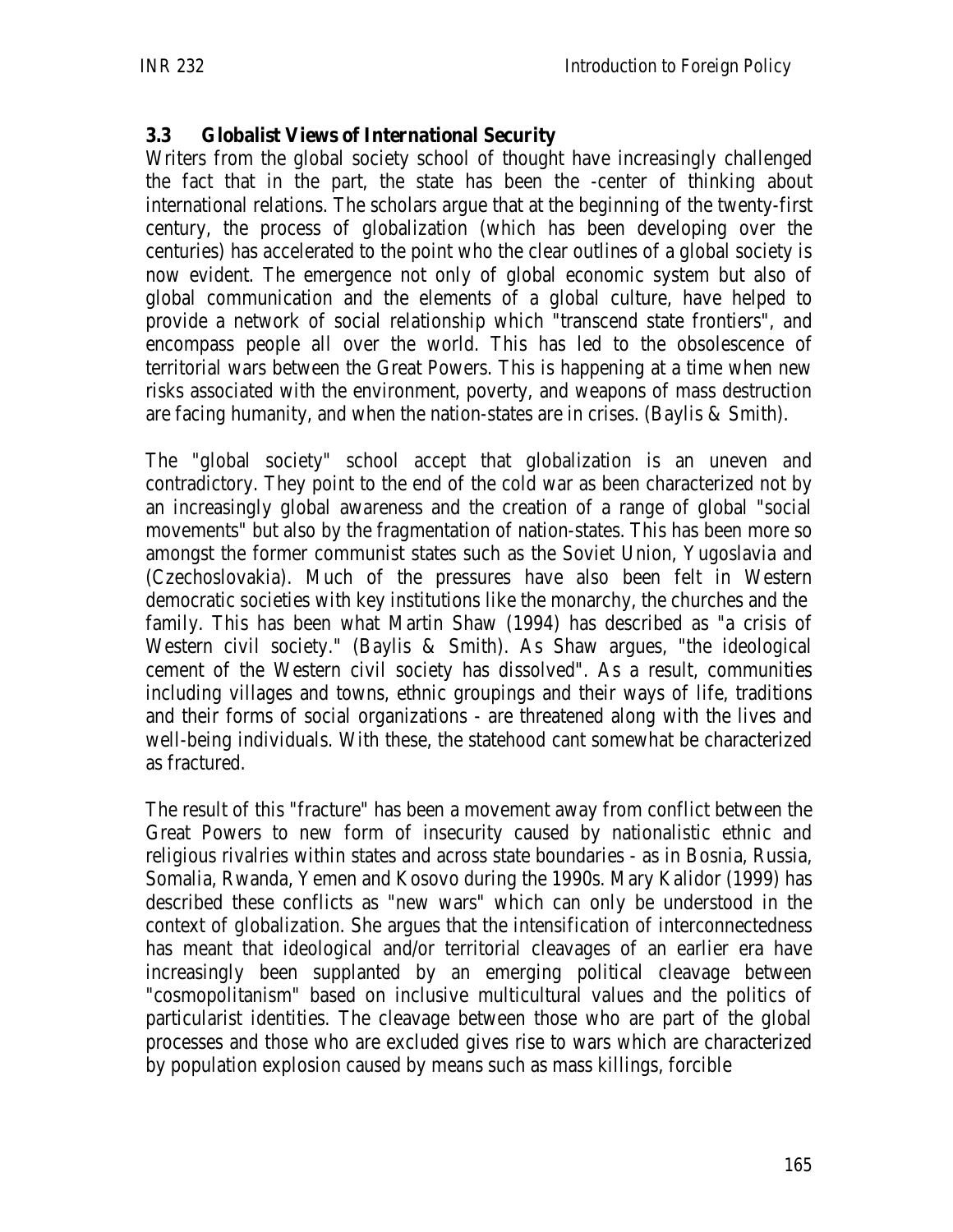resettlement and refugees, as well as a range of political, psychological and economic techniques of intimidation. (Baylis & Smith).

Such conflicts can be critically problematic for the international community as to whether to intervene in the domestic affairs of a sovereign state to safeguard minority rights and individual human rights protect democracies and address global inequalities. This dilemma reflects the historic transformation of human society which is taking place at the beginning of the twenty first century. Although states continue to limp along, it is now increasingly necessary to think of the security of individuals and of the groups within the emergent global society. This is not reflected by the traditional focus of national or state security and sovereignty. What is needed according to the Globalist school of thought is a new polities of global responsibility. Thinking in such globalist terms will lead to more effective action, including intervention where necessary to deal with the risks to security which exist in the world community at present.

The globalist approach to security has been referred to by Anthony Giddens (1990) as "utopian Realism". This view holds that it is realistic to envisage the radical transformation of the international polities, as we have known it in the past. Indeed, such a transformation, it is argued, is already taking place. Given the trend towards globalization, it is realistic to envisage the expansion of the regional security community. At the root of such a vision, it is a process of

#### **Self - Assessment Exercise**

- Q1 From what you have learnt, what are the major Realist assumptions about international politics as accepted by Social Constructionists?
- Q2. Why is Realism viewed as a statist ideology and a dangerous discourse?

\_\_\_\_\_\_\_\_\_\_\_\_\_\_\_\_\_\_\_\_\_\_\_\_\_\_\_\_\_\_\_\_\_\_\_\_\_\_\_\_\_\_\_\_\_\_\_\_\_\_\_\_\_\_\_\_\_\_ \_\_\_\_\_\_\_\_\_\_\_\_\_\_\_\_\_\_\_\_\_\_\_\_\_\_\_\_\_\_\_\_\_\_\_\_\_\_\_\_\_\_\_\_\_\_\_\_\_\_\_\_\_\_\_\_\_\_ \_\_\_\_\_\_\_\_\_\_\_\_\_\_\_\_\_\_\_\_\_\_\_\_\_\_\_\_\_\_\_\_\_\_\_\_\_\_\_\_\_\_\_\_\_\_\_\_\_\_\_\_\_\_\_\_\_\_ \_\_\_\_\_\_\_\_\_\_\_\_\_\_\_\_\_\_\_\_\_\_\_\_\_\_\_\_\_\_\_\_\_\_\_\_\_\_\_\_\_\_\_\_\_\_\_\_\_\_\_\_\_\_\_\_\_\_

#### **Possible Answers**

- Q1 Answer found in 3.1
- Q2 Answer found in 3.2.3.

### **4.0 CONCLUSION**

From the foregoing, the course has shown that the traditional view of the state as the center of international security thinking is shifting to a more globalist view.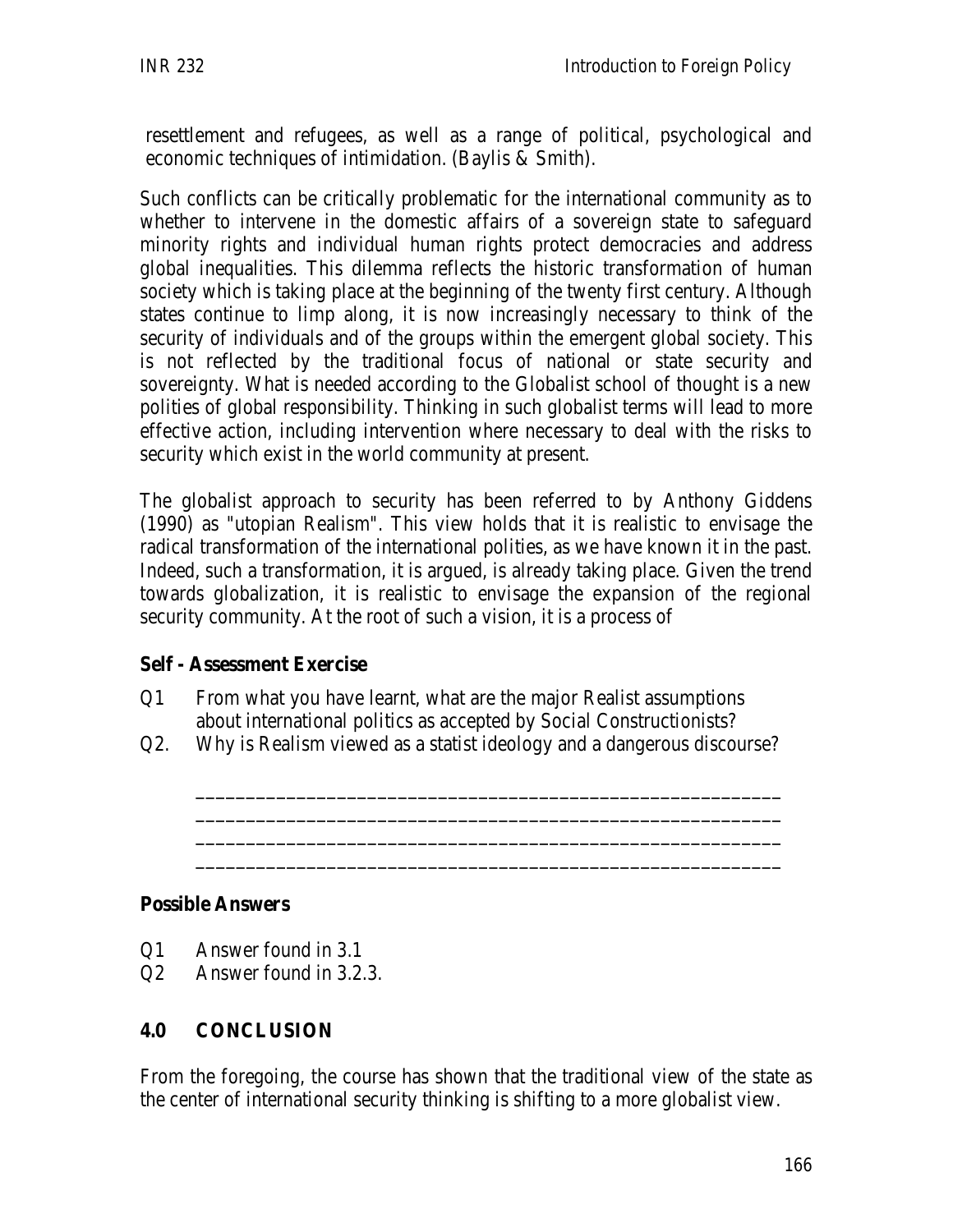The reason being that the state system and "its self-help" orientation is failing to deliver the individual and the groups embedded in it from insecurity. The failure of statehood is giving way to globalism. Globalist view of security is thought to b a more realistic and effective way of thinking about international relations and not in state-centric terms.

# **5.0 SUMMARY**

There are three main alternative views of international and global security. First is the "Social constructivist" theory. This thinkers base their arguments on two main assumptions (1) That the fundamental structures of international politics are socially constructed; and (2) that changing the way we think about international relations can help to bring about greater international security social constructivists can be pessimistic or optimistic, about changing international relations, and achieving international security.

The second, alternative view of international and global security is the critical security studies. This has three segments to it. The critical theory and emancipation - critical security theorists argue that too much emphasis is given by most approaches to the state, while neglecting approaches relevant to the emancipation of the individual. (2) Feminist approaches - Writers argue that gender tends to be left out of the literature on international security, despite the impact of war on women and children. (3) Post-modernists - They emphasize the importance of ideas and discourse in thinking about international security. They aim to replace the discourse of Realism with a "communities and the development of a growing consensus on norms and beliefs". These are disputes about whether globalization will contribute to the weakening of the state, or simply to its transformation, or over whether a global society can be created which will user in a new period of peace and security.

# **6.0 TUTOR-MARKED ASSIGNMENT**

- Q1 What do social constructivists mean by "structure"?
- Q2 How do constructivist critical security theory differ from the feminist views about international security?
- Q3 Has increasing globalization brought more or less global security?
- Q4 What will be the role of "gender" in the study of security?

Each answer carries  $_{21/2}$  marks. The total score is 10 marks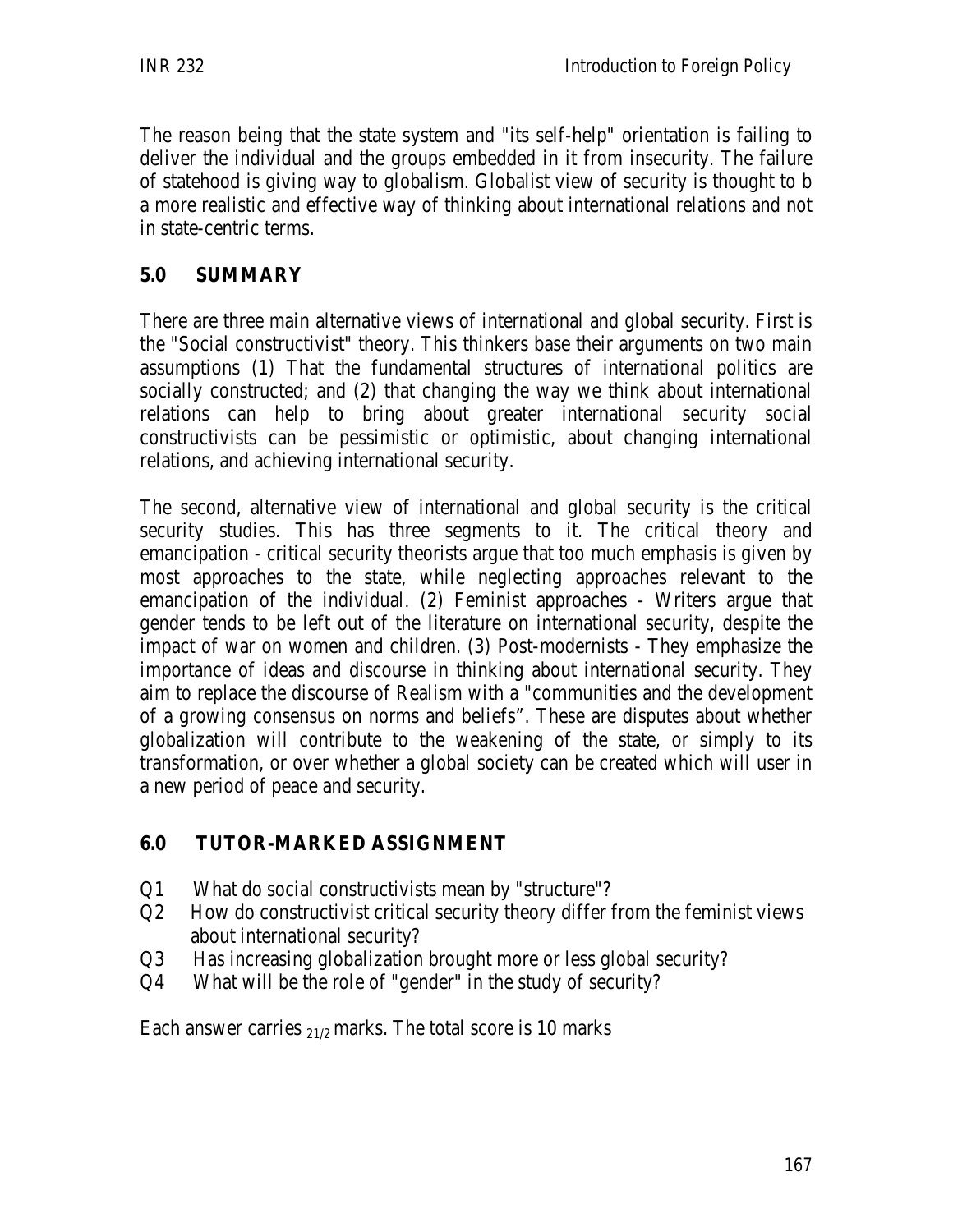#### **7.0 REFERENCES/FURTHER READING**

Barry Buzan, People, State and Fear (London, Harvester, 1983) Shaw Martin Global Society and International Relations 1994

Baylis John E. Steve Smith The Globalization of World Politics (Oxford, Oxford University Press, 2006).

J.C. Garnett, "The Causes of War and the Conditions of Peace", in J. Baylis, J. Witz, E. Cohen, and C.S. Gray (eds), Strategy in the Contemporary World (Oxford: Oxford University Press, 2002)

N. J. Rengger, International Relations, Political Theory and the Problem of Order: Beyond International Relations Theory? (London: Routledge, 2000)

Michael, Joseph Smith, Realist Thought from Weber to Kissinger (Baton Rouge: Louisiana State University Press, 1986)

Wendt, Alexander "Anarchy is What State Make of it: The Social Construction of Power Politics" International Organization, Vol. 46, No 2. (1992).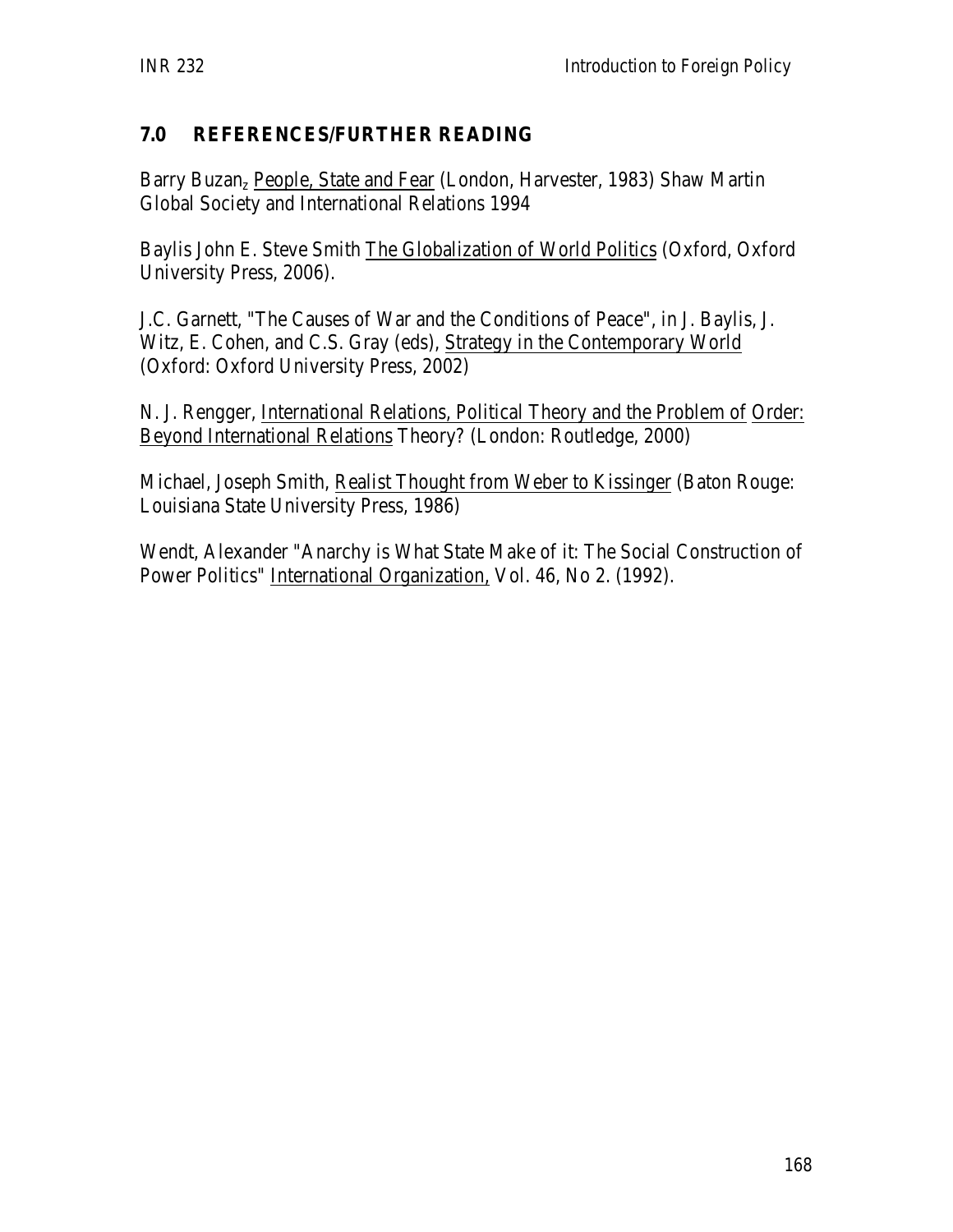# **MODULE 5**

# **UNIT 3 THE UNITED NATIONS: POLITICAL AND SECURITY ISSUES**

#### **CONTENT**

- 1.0 Introduction
- 2.0 Objective
- 3.0 Main Body
	- 3.1 Political Issues
	- 3.2 Security Issues
		- 3.2.1 Armed forces for the United Nations
		- 3.2.2 Disarmament and Arms Control
		- 3.2.3 Control of Atomic Energy
		- 3.2.4 UN Agenda for Peace
	- 3.3 An Appraisal
- 4.0 Conclusion
- 5.0 Summary
- 6.0 Tutor Marked Assignment
- 7.0 References/Further Reading

### **1.0 INTRODUCTION**

The United Nations has been charged with vast responsibilities for the maintenance of international peace and security. According to Article I of the Charter, it is expected "to take effective collective measures for the prevention and removal of threats to the peace, and for the suppression of acts of aggression or other breaches of the peace, and to bring about by lawful means, and in conformity with the principles of justice and international law, adjustment or settlement of international disputes or situations which might lead to a breach of the peace." The procedures available for the discharge of these stupendous obligations arc laid down in the Charter in elaborate detail, particularly in Articles 33-51. The chief responsibility rests with the Security Council, but the General Assembly has played an increasingly significant role in this field.

INR 232 Introduction to Foreign Policy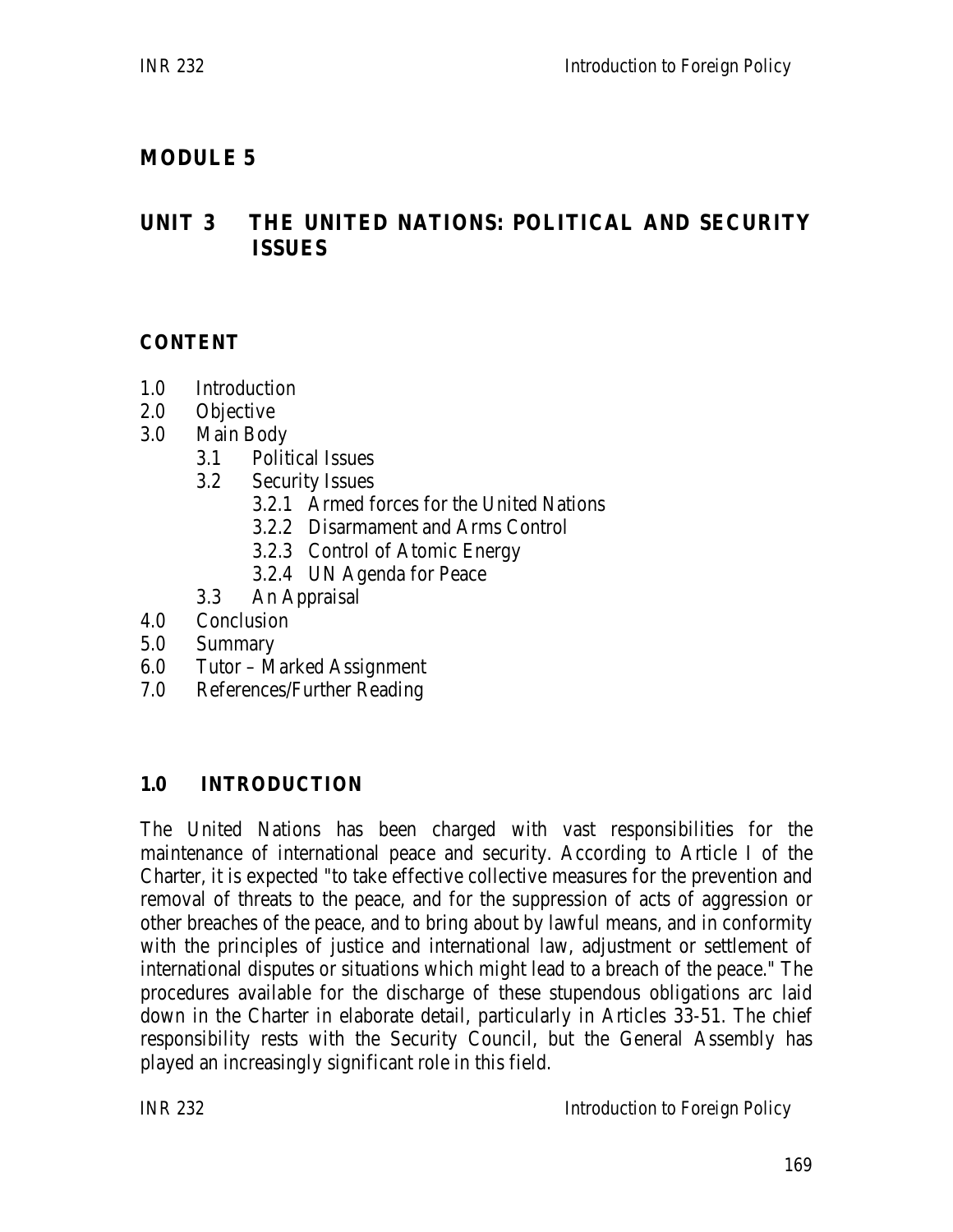The UN also has great responsibilities in dealing with what are called "security problems. These relate not to one state's charges of aggression or other misconduct against another state but to the UN's obligation to promote conditions of general security so that breaches of the peace by any state will become less likely, and so that effective sanctions can be invoked if breaches do occur. More particularly, its responsibilities pertain to the performances of three specifically as signed security duties: (1) the placing of military forces at its disposal, (2) the regulation of armaments, and (3) the international control of atomic energy. We shall examine in the next segment the UN's record in the handling of both political and security problems

### **2.0 OBJECTIVE**

The objective of this unit is to look at the changing role of the UN in addressing maters of peace and security. As it also focuses on how the UN's role has evolved in response to changes in the global political context, and on the problem it still faces. And then the appraisal. These are discussed here for the student to gain an insight of the state of the world government - the United Nations.

# **3.0 MAIN BODY**

#### **3.1 Political Issues**

The most difficult task of the United Nations has been the adjustment of political disputes. In evaluating its work in this field certain broad considerations should be borne in mind. In the first place, it should be recalled that the Charter imposes primary responsibility on the Security Council but that under certain conditions the General Assembly may take a hand. We shall observe this in a number of instances. Second, it should be remembered that the Security Council is bound to no specific procedure; it is authorized to use any or all of several indicated ways of reaching a settlement, or it may devise ways of its own. Its preference is to induce the disputing parties to settle their differences by direct negotiation. Third, the distinction between political disputes and legal disputes should be kept in mind, but it should not be disputes go to the Security Council and/or the General Assembly and legal disputes to the International Court of Justice, but any attempt to divide all disputes into these two categories would lead to confusion.

The peacekeeping operations have been perhaps the most dramatic and the most highly publicized of the multifarious activities of the United Nations. The "operations undertaken to date can be classified into four categories, although these are by no means clearly delineated: (1) observer groups to supervise ceasefires and truce lines, (2) military forces interposed between armies and used to patrol frontiers, (3) military forces with a mandate to curtail military conflict by all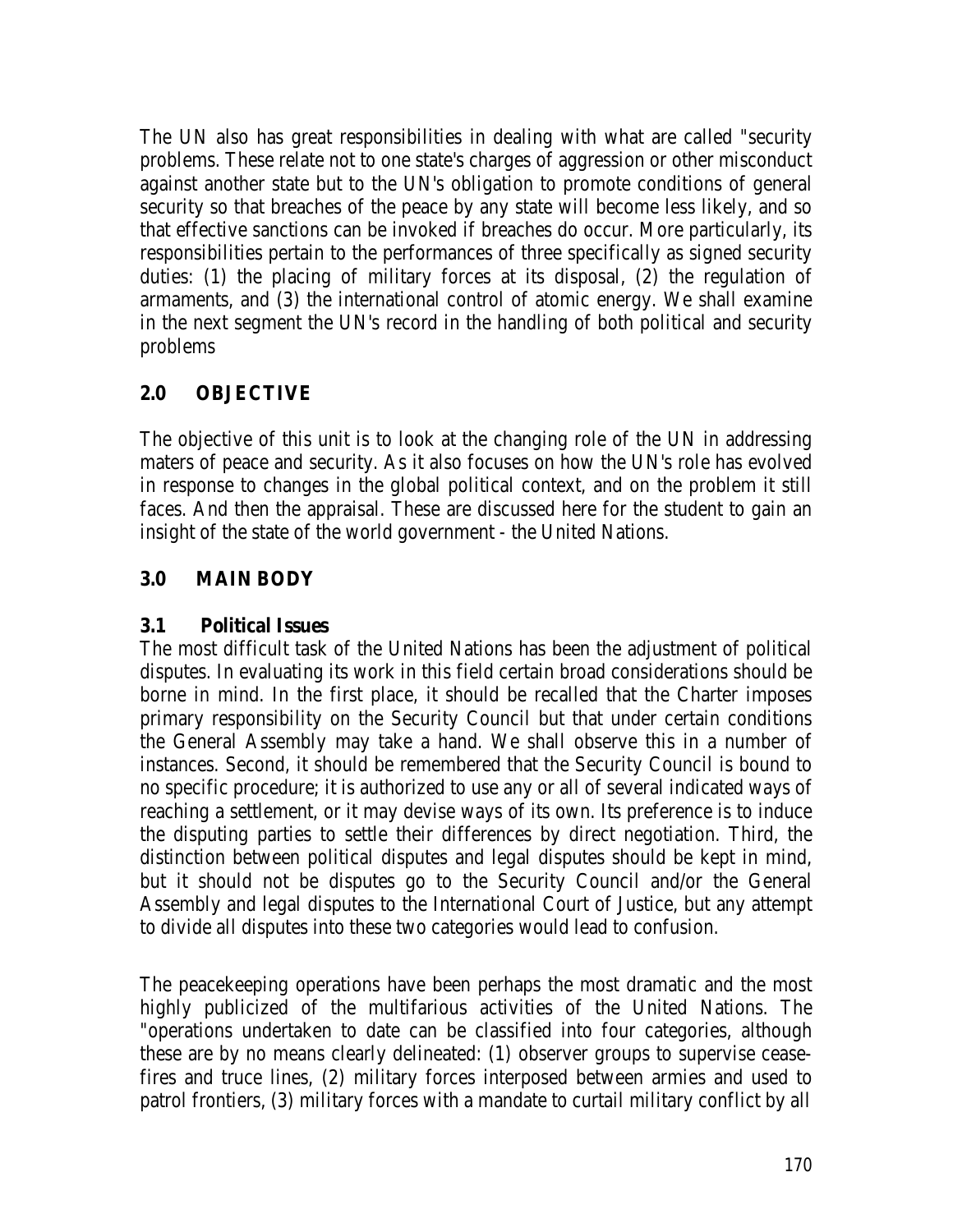necessary means, and to assist in maintaining internal order, and (4) a military presence to prevent the expansion communal conflict.

The record of the United Nations in dealing with the large number of political disputes brought before it has been varied. While no spectacular successes have been scored, the UN, as we shall see, has contributed, directly or indirectly, to -the settlement of several controversies which might otherwise have become serious threats to world peace.

### **Other Political Disputes**

Many other political issues have come before the Security Councilor the General Assembly, or both. In some cases, as in the Soviet blockade of Berlin in 1948-49 and the fighting in Yemen between "royalists" and "rebels" supported rather substantially by Saudi Arabia and the U.A.R respectively and UN's efforts to resolve the disputes have been quite ineffectual. In major crises, such as the disputes between Indonesia and the Netherlands over West Iranian and between Indonesia and Malaysia, the direct confrontation between the United States and the Soviet Union over Cuba in October, 1962, and the crisis in the Dominican Republic in May 1965, the UN has played a useful, but peripheral, role. On other delicate issues, such as the *apartheid* policies of the Republic of South Africa and Portuguese policies in Angola and Mozambique, the General Assembly has passed strong condemnatory resolutions and other UN agencies have gone on record in a similar vein, stronger action in the form of economic sanctions or military measures has not been attempted. Other important political questions have come before the Security Councilor General Assembly without effective UN action.

Among these have been the following: a complaint by Syria and Lebanon in 1946 about the slowness of Britain and France in withdrawing troops from their territories; measures against the Franco regime in Spain; charges by India that South Africa was discriminating against the sizable Indian population in that country; a request by Egypt for the assistance or the Security Council in forcing Britain to evacuate her troops from the Suez Canal area and to terminate the joint Anglo-Egyptian rule in the Sudan; a complaint of the Nizam of Hyderabad against India; the events leading to the Communist coup in Czechoslovakia in February, 1948; complaints of violations of human rights in Bulgaria, Hungary, Rumania, and the U.S.S.R.; a charge by Nationalist China that the Soviet Union was aiding the Chinese Communists; an allegation by Columnist China that the United States had committed "armed aggression" against her; British claims against Iran during the dispute over oil nationalization; and complaints by Arab-Asian countries against French policies in North Africa.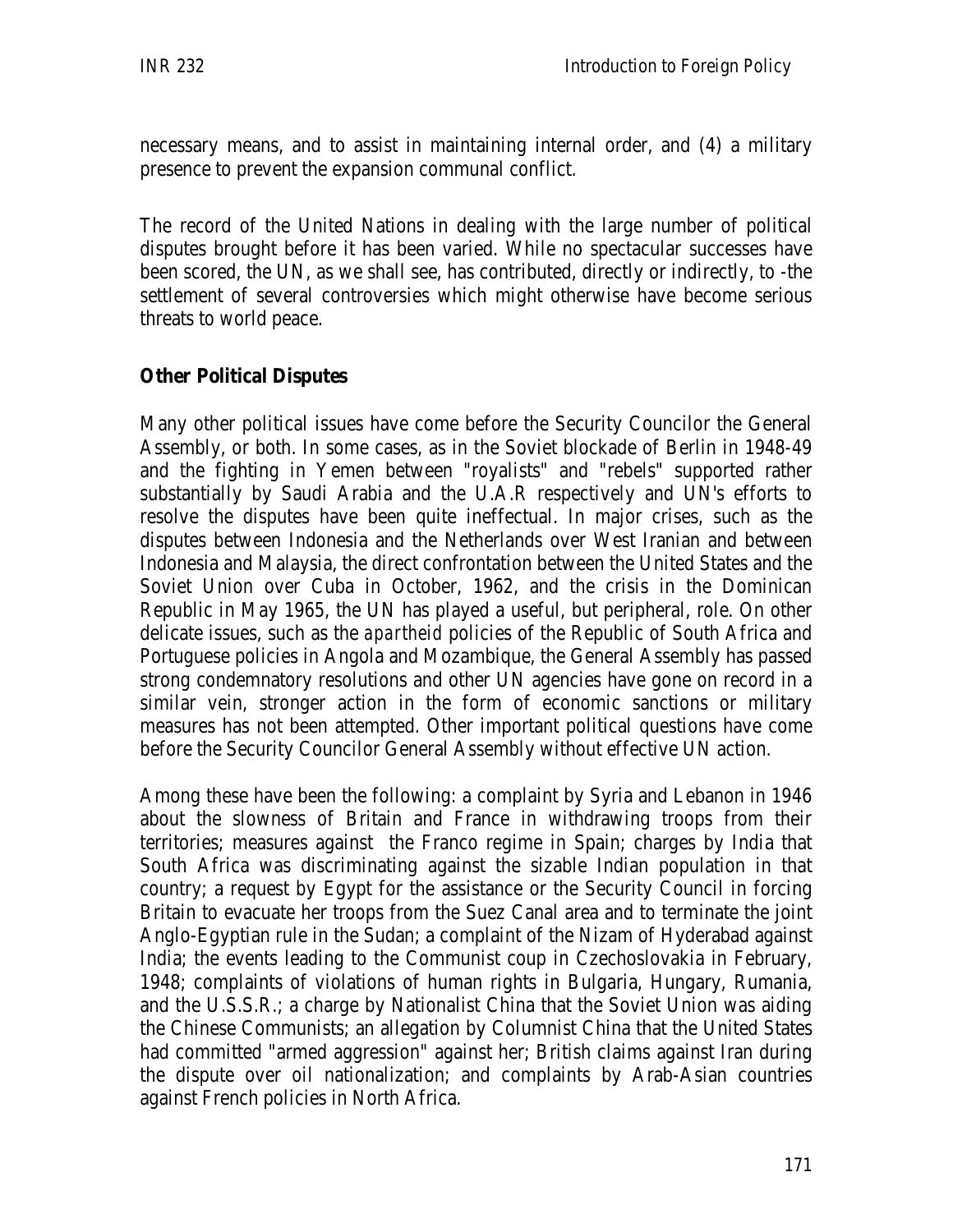# **3.2 Security Issues**

Chapter VII of the United Nations Charter defines the broad area of "security problems". There provisions, contained in two articles, relate particularly to military security. Article 47 provides for the setting up of a Military Staff Committee, to be composed of the chiefs of staff of the five permanent members of the Security Council (the Big Five) or their representatives, "to advise and assist the Security Council on all questions relating to the Security Council's military requirements for the maintenance of international peace and security, the employment and command of forces placed at its' disposal, the regulation of armaments, and possible disarmament' ; and Article 26 places upon the Security Council final responsibility on cumulating plans "for the establishment of a system for the regulation of armaments." for the regulation or armaments." We shall discuss the attempts to implement these provisions and to deal with the problems raised by the development of weapons of mass destruction under three heads: armed forces for the United Nations; the regulation and reduction of armaments; and the control of atomic energy.

### **3.2.1 Armed Forces for the United Nations**

The Military Staff Committee was established by the Security Council on January 25, 1946, in accordance with the provisions of the Charter. It was then specifically directed to undertake an examination of the military aspects and implications of Article 43, paragraph 1 of which reads as follows.

All members of -the United Nations, in order to contribute to the maintenance of international peace and security, undertake to make available to the' Security Council, on its call and in accordance with a special agreement or agreements, armed forces, assistance, and facilities, including the rights of passage, necessary for the purpose of maintaining international peace and security."

This was certainly a large order: it was designed to give "teeth" to the UN. While Article 43 did not call for a real international police force it did provide that strong national contingents should be made available to the Security Council.

Most of the twenty-five meetings held in 1946 were devoted to consideration of the basic principles which should govern the organization of the national contingents and to work on a standard form of agreement to be used in negotiations between the Security Council and member states of the UN for the provision of "armed forces, assistance, and facilities". On April 30, 1947, the committee submitted a lengthy report to the Security Council. It revealed that little progress had been made by the military experts of the Big Five and that serious differences of opinion had arisen between the representatives Soviet Union and the other members of the committee. The Soviet member insisted that under Article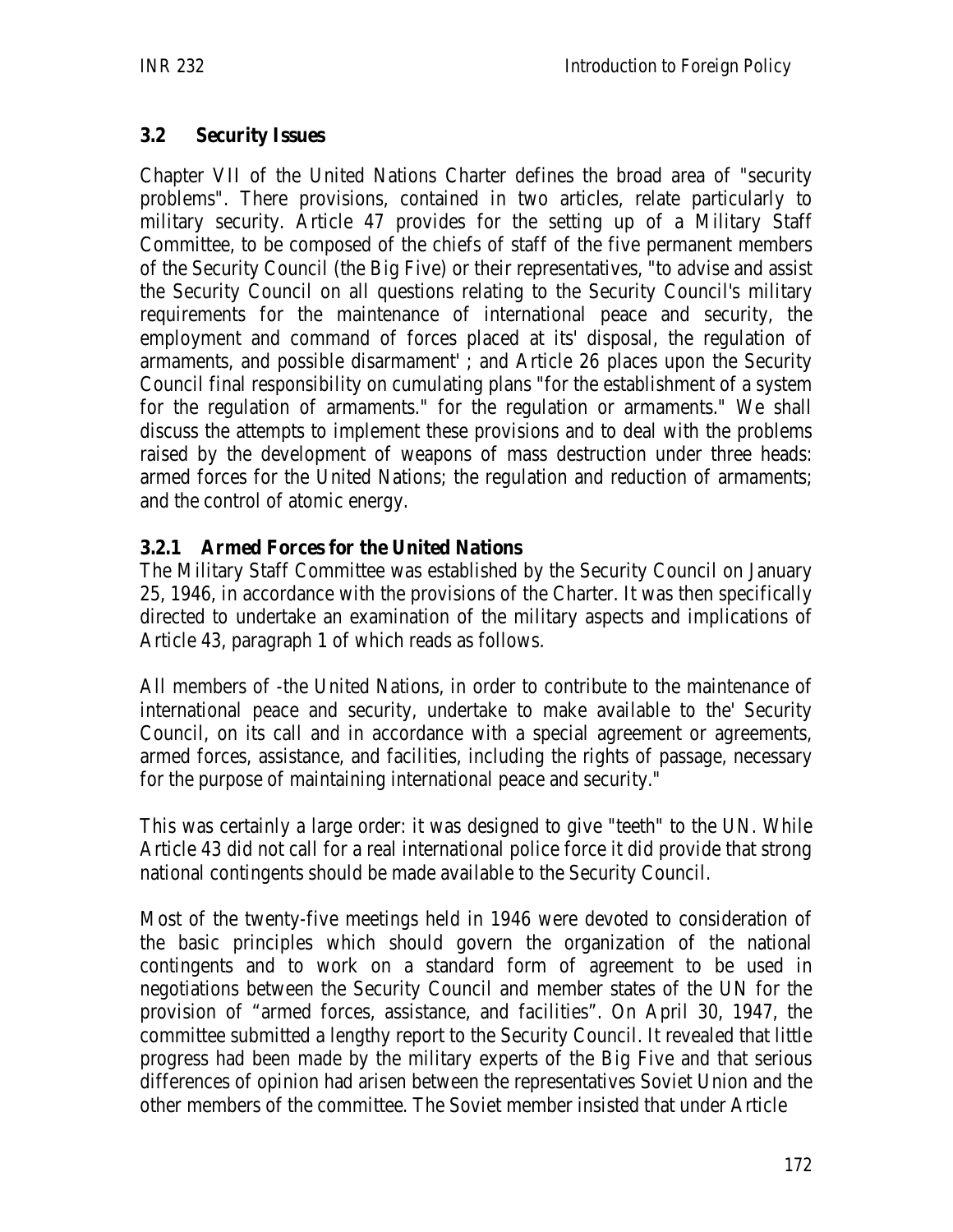43 each of the Big Five should make available to the Council armed forces of exactly the same strength and type. While the Western powers also favored a balanced force, with a comparable overall contribution by each of the Big Five, they favored different contributions in land, sea, and air components. Later various estimates showed the major powers to be far apart in their views of the strength and approximate composition of the armed forces which in their opinion should be made available by their nations to the Security Council Committee, rather than Security Council's Military Staff Committee, would prepare for the application of sanctions.

The military units to be at its disposal, however, would not be true United Nations forces but "national armed forces elements" made available by previous agreement -- in effect, a return to the League of Nations system of voluntary contributions. A few states, mostly small ones, have earmarked units of their armed forces for possible UN use, but the response of most UN members to the proposal was "characterized in the main by vague approval but polite refusal to undertake any specific commitments" The Collective Measures Committee produced three reports-in 1951, 1952, and 1954-but it has been largely inactive since these years. Beginning with the Korean action in 1950, military operations have been carried on under the UN flag on several dramatic occasions. The Korean case represented a departure, unlikely to be repeated, from the conception that the UN would not attempt to apply the principle of collective security to (crises involving great powers. In the Gaza Strip and in the Congo, the UN undertook its first peacekeeping operations - under Chapter VI and not Chapter VII of the Charter. In these instance it mobilized military units from several of its member states - with the great powers excluded from a major role - with results which were generally regarded as helpful in dealing with critical situation, hut which imposed such strains on the UN itself that the desirability or capacity of operating further peacekeeping operations was very much in question. In Cyprus the UN was also able to establish a peace keeping force at a critical stage of affairs on that troubled island; but this operation was limited, and most of the expenses. were met by the United States, the states which Provided troops, and voluntary contributions.

### **3.2.2 Disarmament and Arms Control**

Article 11 of the United Nations Charter authorizes the General Assembly to consider "the principles governing disarmament and the regulation of armaments"; Article 26 makes the Security Council, with the assistance of the Military Staff Committee, responsible for the formulation of "plans ... for the establishment of a system for the regulation of armaments"; and Article 47 provides for the creation of the Military Staff Committee, "to advise and assist the Security Council on all questions relating to," *inter alia, "*the regulation of armaments, and possible disarmament." In general, however, the Charter did not emphasize the functions or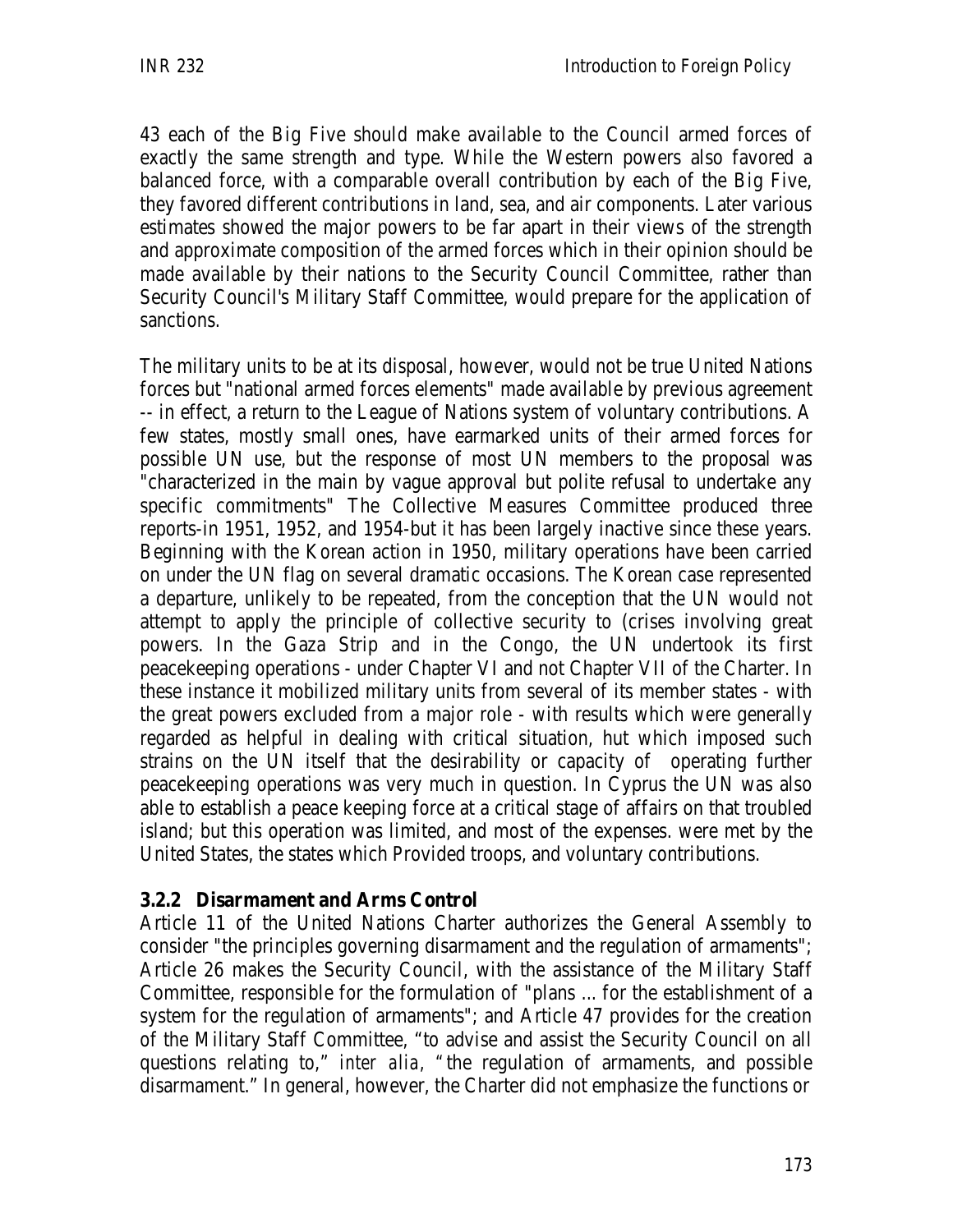responsibilities of the UN in the vital areas of disarmament and arms control. "The Charter's provisions may be interpreted as a sober recognition of the facts that disarmament is peculiarly dependent upon agreement among the major powers, and that the potential role of international agencies in bringing about such accord is sharply limited". But the UN could hardly ignore what has, been termed "the most urgent and vital issue confronting the world," and it has been almost continuously involved, either directly or peripherally, in disarmament negotiations. At its first session, in 1946, the General Assembly established, first, an Atomic Energy Commission, and then a Commission on Conventional Armaments, both directly responsible to the Security Council. In 1952 these two commissions were merged into a single Disarmament Commission, which has sometimes been the main theater of disarmament and arms control negotiations, and which at other times has been largely ignored.

#### **3.2.3 The Control of Atomic Energy**

We are here to make a choice between the quick and the dead. That is our business. Behind the black portent of the new atomic age lies a hope which, seized upon with faith, can work our salvation. If we fail, then we have damned every man to be the slave of Fear. Let us not deceive ourselves: We must elect World Peace or World Destruction.

With these vigorous words Bernard M. Baruch, United States representative on the Atomic Energy Commission of the United Nations, opened his address at the first session of the commission on June 14, 1946. A year before, when the final touches were being put on the United Nations Charter, the statesmen at San Francisco had been unaware that a new era was soon to be born. Less than two months later, however, the terrifying secret was disclosed when atomic bombs were dropped on the Japanese cities of Hiroshima (August 6) and Nagasaki (August 9), with devastating effect.

Realizing that atomic control could not be accomplished on the national level, the President of the United States and the Prime Ministers' of Great Britain and Canada, representing the governments which had collaborated during the war in the development of the atomic bomb, met in November, 1945, and issued an Agreed Declaration urging that international action for the control of atomic energy be taken under the auspices of the United Nations. The Soviet Union endorsed the declaration. In January, 1946, the General Assembly established the Atomic Energy Commission, composed of one representative of each of the stales on the Security Council and one from Canada. The Council was to issue directives to the AEC, approve its reports, recommendations, and rules of procedure, and transmit such of these as it chose to other UN agencies. In the same resolution the Council instructed the commission to proceed.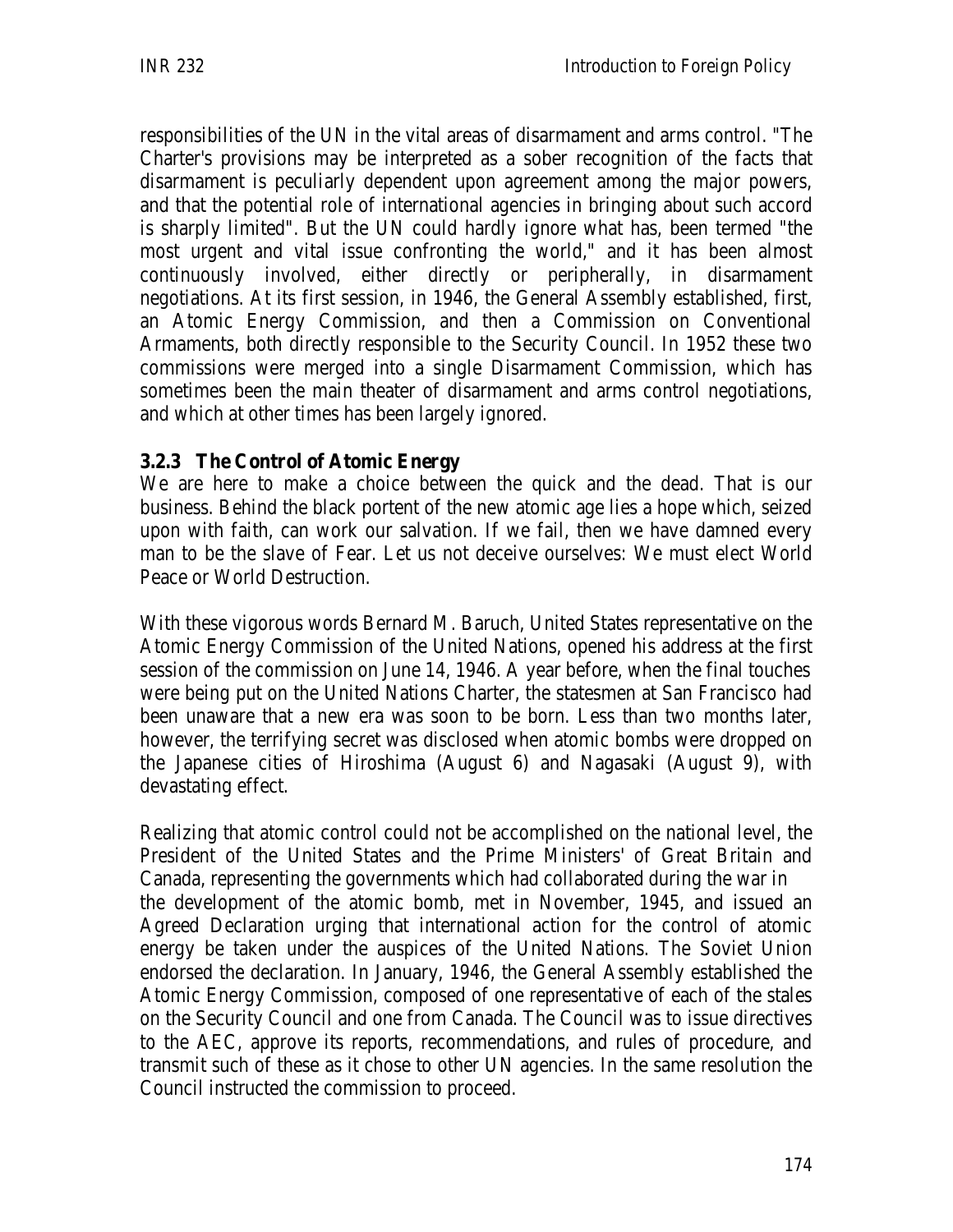#### **3.2.4 UN: Agenda For Peace**

In the early 1990s, after the end of the cold war, the UN agenda for peace security expanded quickly. Secretary-General Boutros Ghali, outlines the ambitious role of the UN in his seminal report: An agenda for peace. The report described interconnected roles for the UN to maintain peace and security in the post-cold war context race include:

- *Preventive diplomacy:* involving confidence-building measures, fact fording and preventive development of UN authorized forces.
- *Peacemaking:* designed to bring hostile parties to agreement, especially through peaceful means. However when all peaceful means have failed, peace enforcement authorized under chapter VII of the charter may be necessary. Peace enforcement may occur without the consent of the parties.
- *Peace-keeping:* the development of a UN presence in the field with the consent of all parties, this refers to classical peace-keeping.
- *Post-conflict peace building:* to develop the social political and economic infrastructure to prevent further violence and to consolidate peace.

#### **3.3 An Appraisal**

While one must admit that the United Nations has failed to "settle," definitively, a single dispute brought before it, this is not to say that it has not relieved tensions in many crucial situations. That it has failed to achieve any of the three major objectives of the security provisions admits of less qualification.

Two point should be mentioned in defense of the UN's record of limited success in dealing with political disputes. (1) Few in- territorial disputes are really "settled," but they may be compromised, postponed, or otherwise prevented from leading to serious international crises, and with the passage of time may lose much of their explosive character. UN can play, and has played, a useful role in "defusing" disputes that might otherwise lead to international explosions. (2) The United Nations encourages the parties to a dispute to "seek solution by negotiation, enquiry, mediation conciliation, arbitration, judicial settlement, resort to regional agencies or arrangements, or other peaceful means of their own choice "(Article 33 of the Charter). In other words, the role of the UN is an intermediary one, and only when all other procedures for peaceful settlement have been exhausted is the Security Council requested to invoke the more stringent provisions of Chapter VII of the Charter. Moreover, it is well to note again that the Council cannot act unless all the great powers are ready and willing to support its action.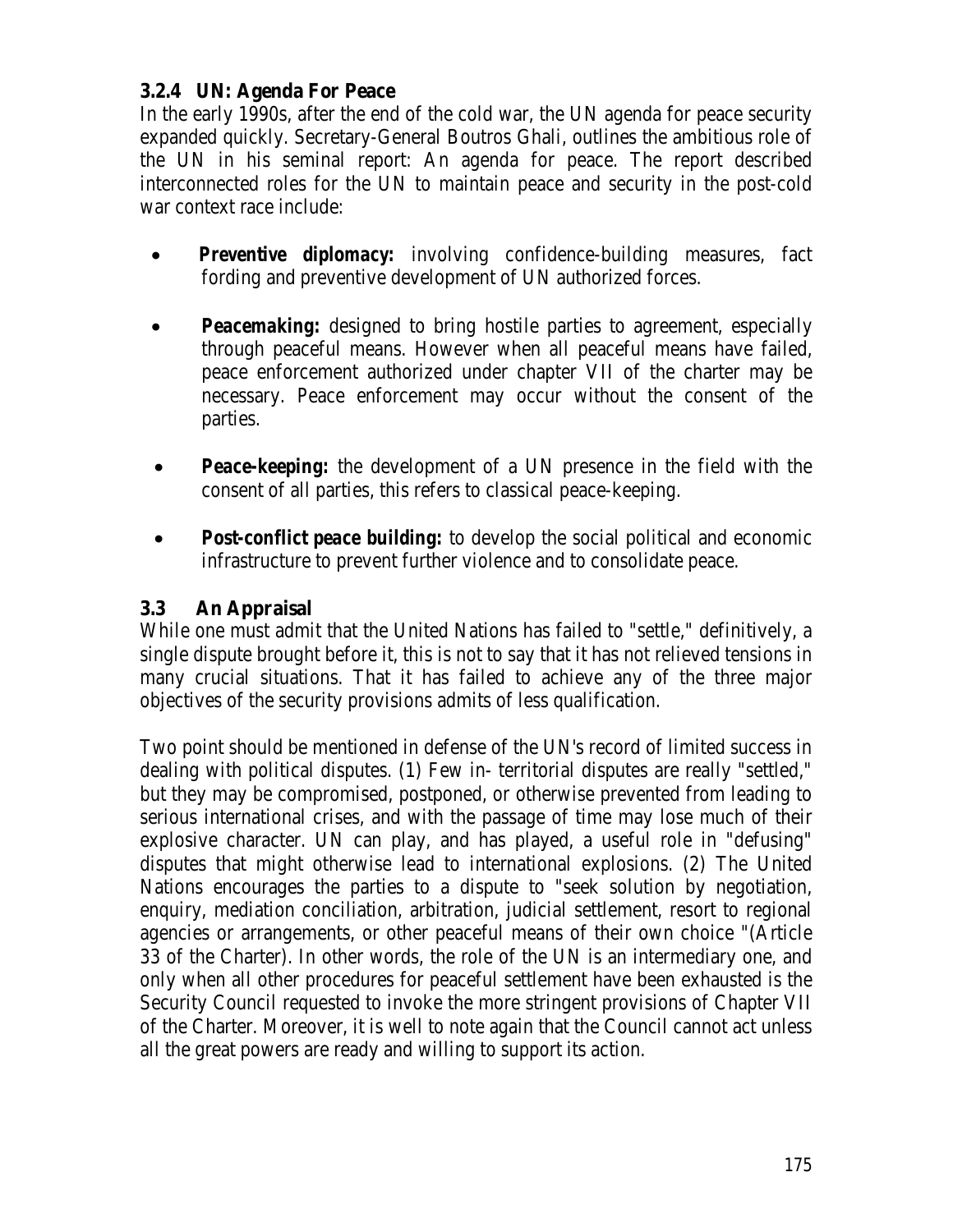Although the UN does not have many striking successes to its credit in the handling of political disputes, its services as a mediator have been valuable in several instances. The work of the UN Committee of Good Offices in Indonesia, the services of various UN commission;, dealing with Greek frontier incidents, India and Pakistan, and Palestine, and the indefatigable labors of Count Bernadotte and Dr. Ralph Bunche in the delicate negotiations between Jewish and Arab spokesmen - all these deserve high commendation, much more than has yet been accorded. Although the efforts of other commissions and committees, such as the UN Temporary Commission on Korea and the Technical Committee on Berlin Currency and Trade, were less fruitful, they were nonetheless conscientious and zealous, and their limited results were due to circumstances beyond their control. In all of the political disputes which have been discussed in this chapter, the UN played a useful and significant and sometimes a peripheral and limited role. The value of the UN presence in such crisis areas as Kashmir, Korea, the Gaza Strip, West Irian, the Congo, and Cyprus can hardly be denied, although it is sometimes overlooked or denigrated.

In dealing with security problems, however, the UN has run into obstructions just as real as, and even more serious than, those faced in political disputes. The main security agencies of the Security Council- the Military Staff Committee, the Commission for Conventional Armaments, the Atomic Energy Commission, and

the Disarmament Commission - prepared elaborate plans which the majority approved, but all of these plans encountered the great power deadlock that has frustrated every effort to implement the international cooperation everywhere in the postwar period. If the failure to provide armed forces for the United Nations and to regulate and reduce armaments is particularly serious - as it certainly is what shall be said of the complete impasse in the efforts to set up an effective system for the international control of atomic energy? Atomic control may well be the central problem in the international relations of our time. Even if the choice is not so inexorably between "one world or none," as many scientists tell us, or between "the quick and the dead," to use Bernard Baruch's phrase, the problem is still a crucial one Until some answer is found to the question of the control of the power of the atom, an answer which, we can be sure, must be sought on the international plane, insecurity and ever-present danger will be the lot of the people of the world.

It would be unfair to blame the United Nations for this most tragic of failures on the international scene. The roots of this failure lie deeply embedded in nationalism, sovereignty, and nation-state psychology, and also in the perversities of the human race. The United Nations has made a thorough study of the technical and political requirements for the effective control of atomic energy; beyond that it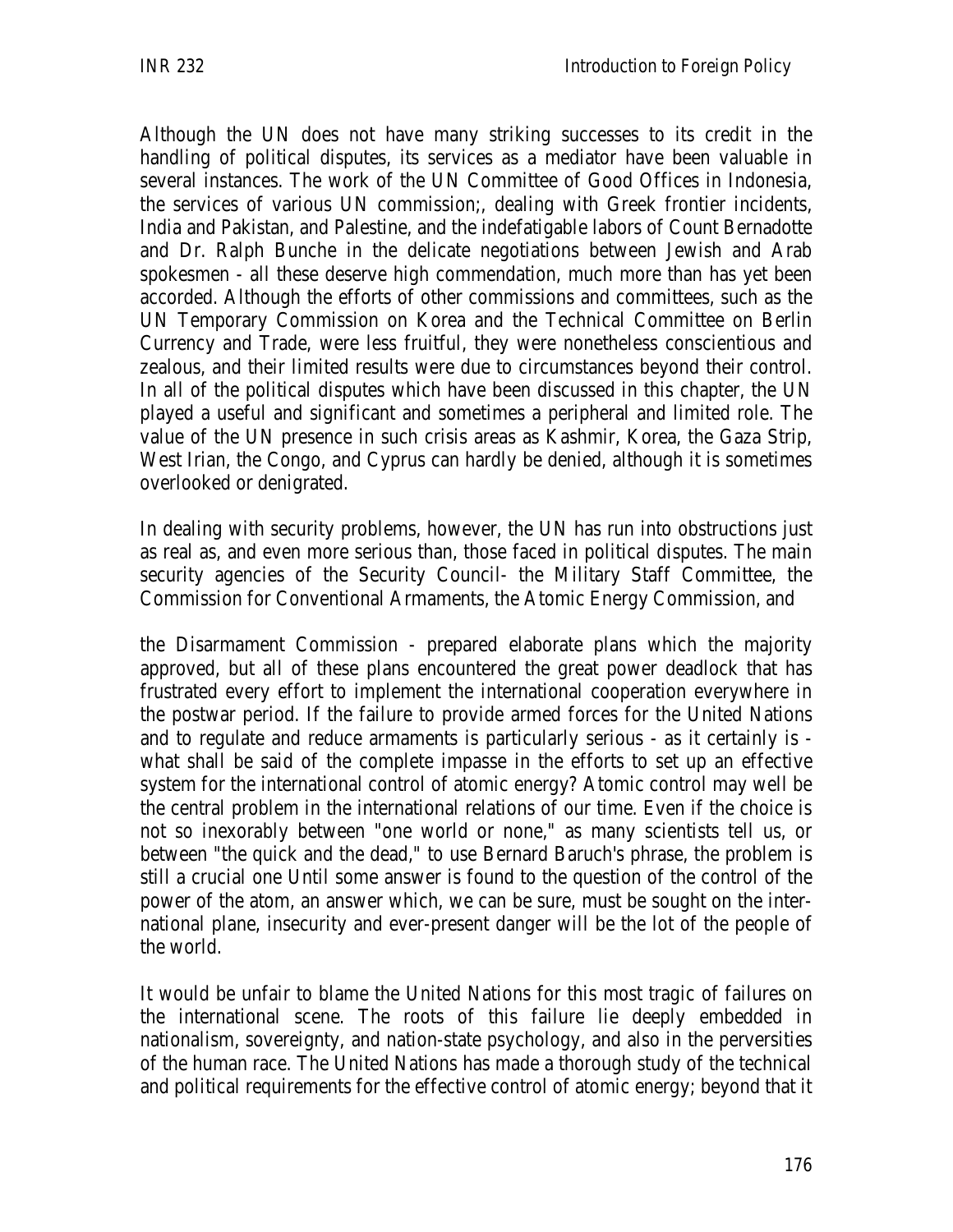cannot go unless the peoples of the world, or at least those of the great powers, are willing to support its efforts on their behalf.

\_\_\_\_\_\_\_\_\_\_\_\_\_\_\_\_\_\_\_\_\_\_\_\_\_\_\_\_\_\_\_\_\_\_\_\_\_\_\_\_\_\_\_\_\_\_\_\_\_\_\_\_\_\_\_\_\_ \_\_\_\_\_\_\_\_\_\_\_\_\_\_\_\_\_\_\_\_\_\_\_\_\_\_\_\_\_\_\_\_\_\_\_\_\_\_\_\_\_\_\_\_\_\_\_\_\_\_\_\_\_\_\_\_\_ \_\_\_\_\_\_\_\_\_\_\_\_\_\_\_\_\_\_\_\_\_\_\_\_\_\_\_\_\_\_\_\_\_\_\_\_\_\_\_\_\_\_\_\_\_\_\_\_\_\_\_\_\_\_\_\_\_

\_\_\_\_\_\_\_\_\_\_\_\_\_\_\_\_\_\_\_\_\_\_\_\_\_\_\_\_\_\_\_\_\_\_\_\_\_\_\_\_\_\_\_\_\_\_\_\_\_\_\_\_\_\_\_\_\_

#### **Self Assessment Exercise**

- Q l. What are the 4 main activities of peace keeping operation of the UN?
- Q2. What are the main points of the UN agenda for peace?

**Possible Answers**

- Q1 Answers found in 3.1
- Q2 Answer found in 3.2.4

#### **4.0 CONCLUSION**

The United Nations is the only global institution with the legitimacy that derives from universal membership, and a mandate that encompasses security, economies and social development, the protection of human rights, and the protection of environment. Yet the UN was created by states for states and the relationship between sovereignty and the limits of UN action has remained key issues.

Despite the growth in UN activities, however, there are some questions about the relevance and effectiveness of the UN. The failure, for instance, to get clear the UN Security Council authorization for the war in Iraq in 2003, led to well publicized criticism of the UN and a crises in international relations.

### **5.0 SUMMARY**

The United Nations reflects the hope for a just and peaceful global community. The UN is charged with the responsibilities for the maintenance of international peace and security.

One of the most difficult tasks of the UN has been the adjustment of political disputes. The Security Council is bound to no specific procedure, it is authorized to use any or all of several indicated ways of searching a settlement, or it may device ways of its own.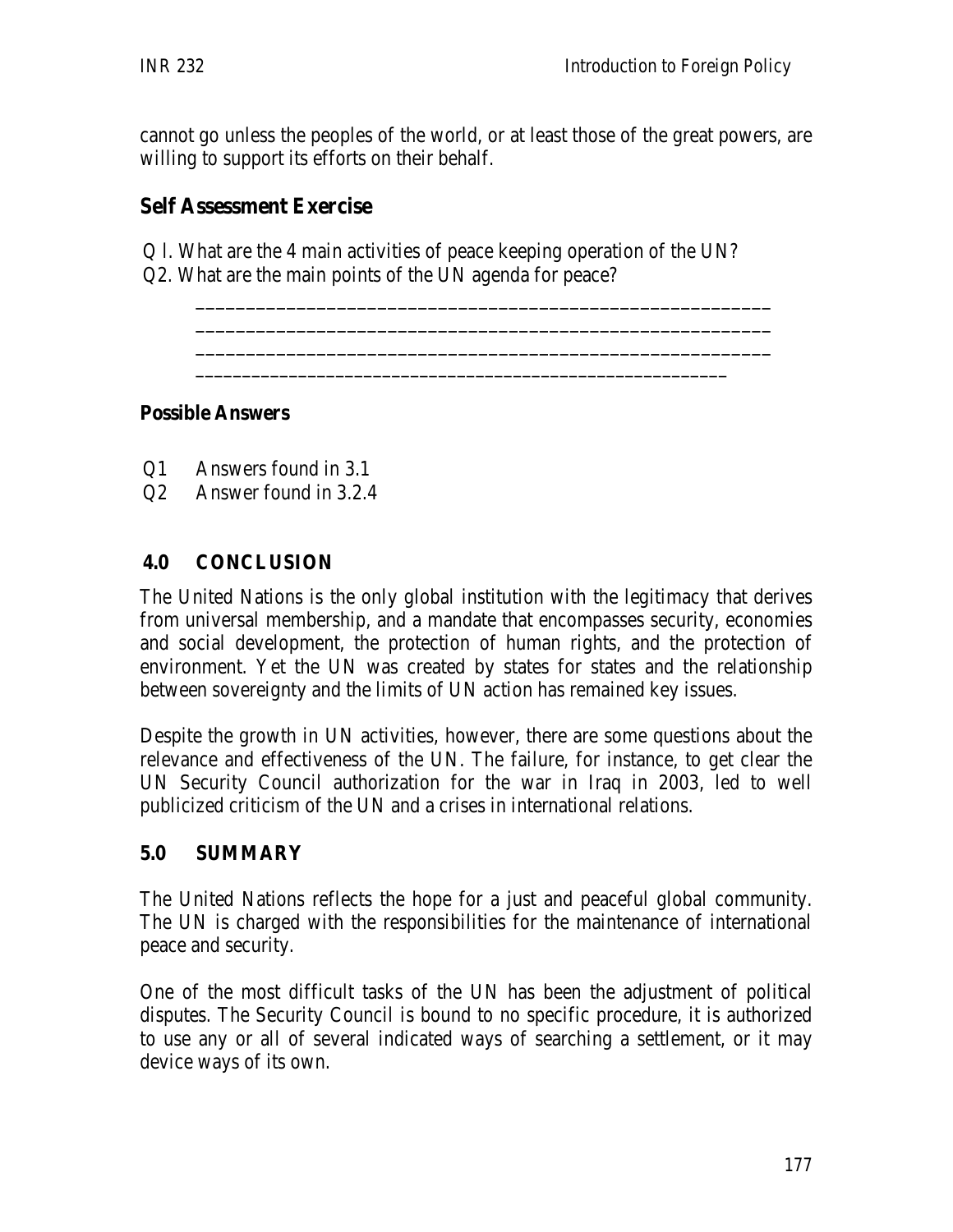Secretary-Generals have in their turns put forward their proposals or agenda for peace, but whether they are pursued, and or realized become another question.

All in all, UN has scored some successes in some areas of functional activity including in security, social, morals and so forth.

# **6.0 TUTOR - MARKED ASSIGNMENT**

- Q1. With reference to Article 1 of the UN Charter, what is expected of the United Nations?
- Q2. How does chapter VII of the United Nations define the broad area of "security problem."?

Each question carries 5 marks. The total score is 10 marks.

### **7.0 REFERENCES/FURTHER READING**

"Issues before the Nineteenth General Assembly" International Reconciliation, No. 550, November, 1964, 21 - 22.

Article "Peace" in the Americana Annual, 1965 (New York: America Corp, 1965) 555.

Claude, Inis L. Jr. Swords into Plowshares: the progress and problems of international organization, 4<sup>th</sup> edition (New York: Random House, 1971). A classic text on the history of international institutions. Covers all the major themes, but particularly concerned with their role in the war and peace useful for the history of the UN.

Inis L. Claude, Jr., "The United Nations: The Use of Force." International Concilia No. 532 (November, 1961):347.

The official records of the United Nations Atomic Energy Commission, the Disarmament Commission, the Security Council, and the General Assembly, and the Yearbook of the United Nations, contain detailed accounts of the consideration of question relating to the international control of atomic energy by the United Nations.

Palmer, Norman D. and Howard C. Perkins, International Relations. The World Community in Transition (New Delhi: C.B.S Publishers and Distributors, 2001)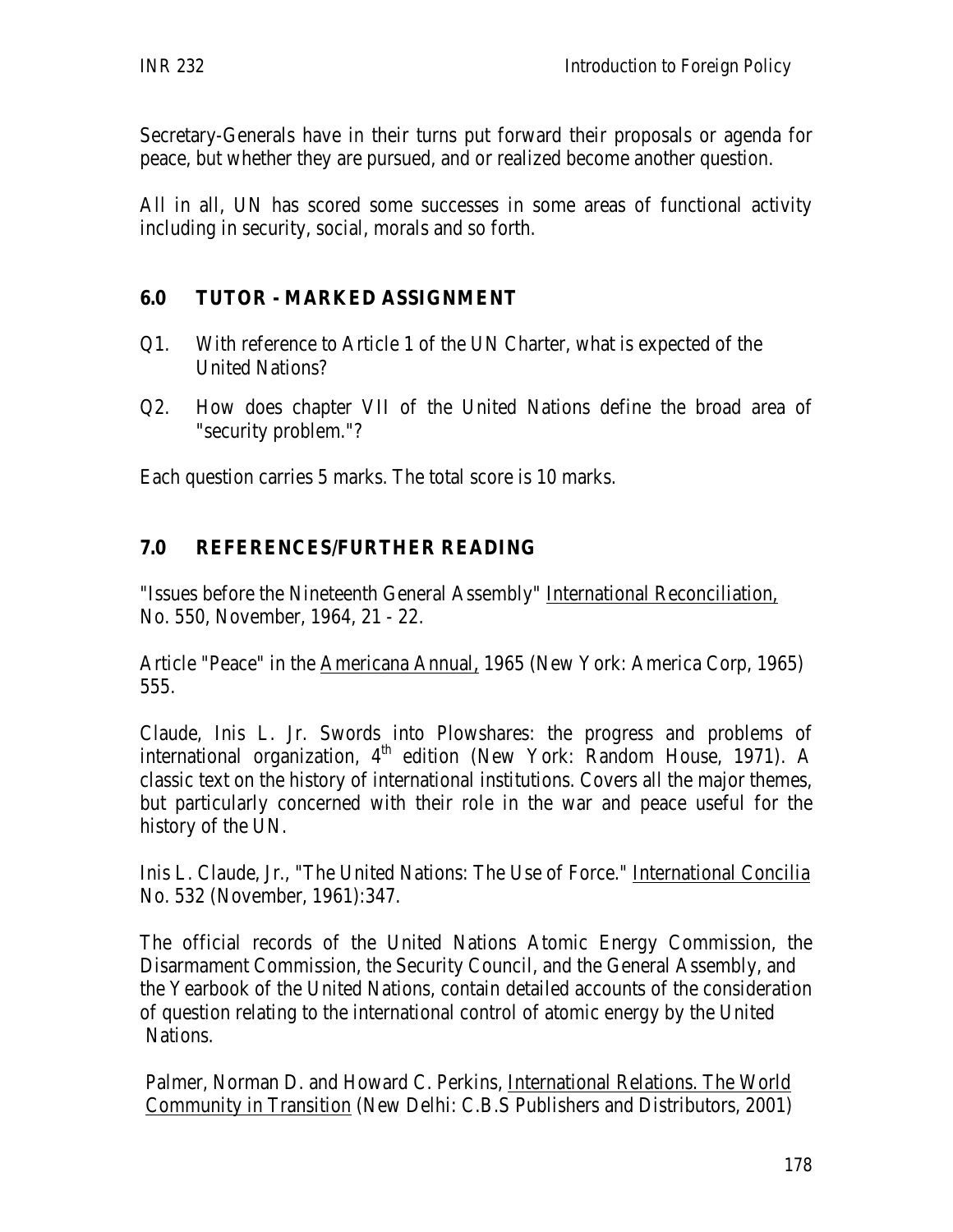# **MODULE 5**

# **UNIT 4 INTERNATIONAL REGIMES**

#### **CONTENTS**

- 1.0 Introduction
- 2.0 Objective
- 3.0 Main Body
	- 3.1 Defining Regimes
	- 3.2 Meaning of Regime
	- 3.3 Globalization and International Regimes
		- 3.3.1 Security Regime
		- 3.3.2 Environmental Regime
		- 3.3.3 Communication Regime
		- 3.3.4 Economic Regime
- 4.0 Conclusion
- 5.0 Summary
- 6.0 Tutor-Marked Assignment
- 7.0 References/Further Reading

#### **1.0 INTRODUCTION**

An important dimension of globalization has been the establishment of worldwide regimes to foster rule-governed activity within the international system. Although international rule-governed activity predates the emergence of the modem state it is only during the course of the twentieth century that regimes can be regarded as a global phenomenon, with states becoming enmeshed in increasingly complex sets of rules and institutions which regulate international relations around the world. There is now no area of international intercourse devoid of regimes, where states are not circumscribed, to some extent or other, by the existence of mutually accepted sets of rules. Indeed, many regimes are so firmly embedded in the system that they are almost taken for granted.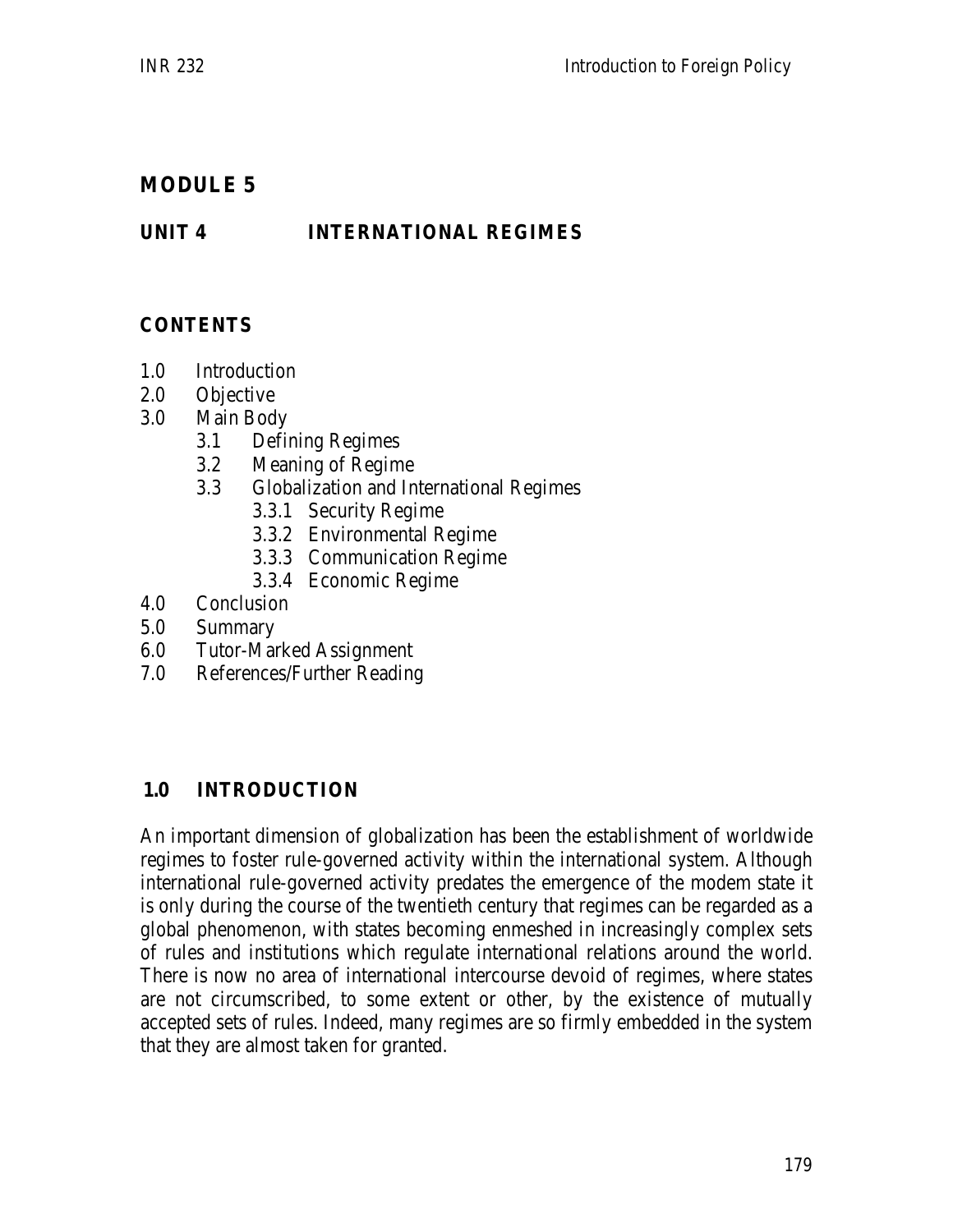Only when something goes drastically wrong, as, for example, in 1983, when the Soviet Defense Forces shot down the civilian South Korean airliner, KAL-007, killing all 269 persons on board, is our attention drawn to the fact that international relations are, in practice, extensively regulated by complex regimes negotiated and policed by states. International terrorism is, as a consequence, particularly disturbing because terrorists do not consider themselves bound by regimes. It is because the use of regimes to promote everything from arms control to the enhancement of global economic welfare seems to be so self evidentlybeneficial, that the difficulty of securing regimes requires some explanation. Sadly, there is no agreed answer.

The concept of a regime is relatively recent, coming into common parlance in the 1970s. From the 1970s onwards a series of global developments, to be discussed below, have encouraged theorists in International Relations to focus on the rapid expansion of regimes in the international system. The new breed of regime theorists have spawned an enormous literature. (Levy et al. 1995), with increasingly complex and diverse research now being conducted across the globe (Rittberger 1993).

In this unit, we learn about the benefits of regimes in international relations and global governance in an age of increasing globalization; and how they affect our lives as individual or groups or simple as citizens of the .world.

There are self-assessment exercise to test your understanding of this course unit. It is compulsory to do and submit the tutor-marked assignment which must be submitted together with the form to your tutor for formal assessment. You are encouraged to avail yourself of the list of references/further reading on the last page.

# **2.0 OBJECTIVE**

The objective of this unit is to familiarize fresh students with yet another phenomenon of global reality increasing making its way arguably as a sub field of international relations after international political economy (IPE). It is in fact reflecting the increasing globalization of myriad of international issues. By the end of this course, the student will have learnt about the various standpoints of the proponents and opponents of international regimes and how they seek to address the issues confronting mankind.

### **3.0 MAIN BODY**

### **3.1 Defining Regimes**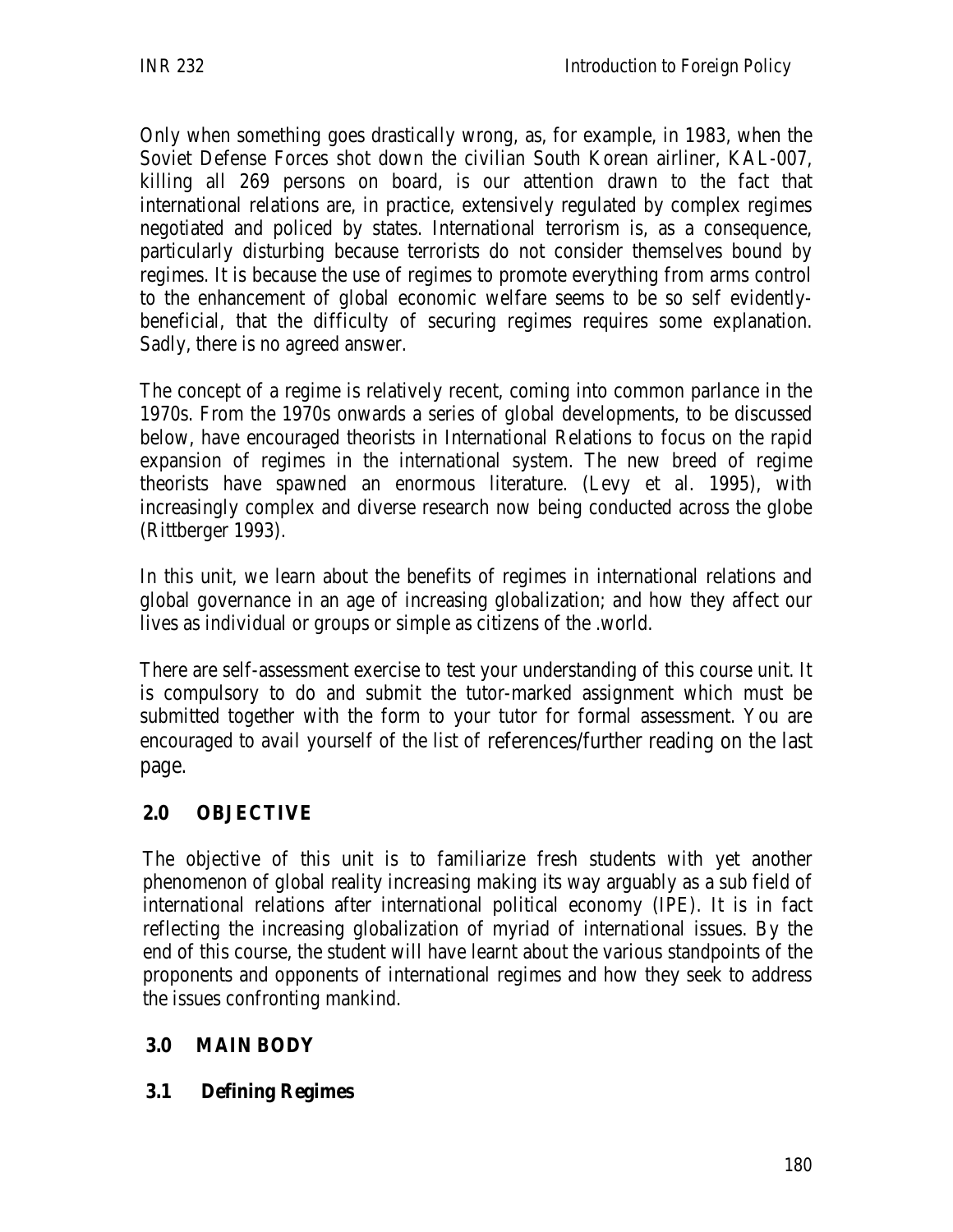Regimes are identified by Krasner (1983:2) as sets of implicit or explicit principles, norms, rules, and decision making procedures around which actors' expectations converge in a given area of international relations.'

The four defining elements of a regime

- *1. Principles* are represented by coherent bodies of theoretical statements about how the world works. The GATT operated on the basis of liberal principles which assert that global welfare will be maximized by free trade.
- *2. Norms* specify general standards of behaviour, and identify the rights and obligations of states. So, in the case of the GATT, the basic norm is that tariffs and non-tariff barriers should be reduced and eventually eliminated. Together, norms and principles define the essential character of a regime and these cannot be changed without transforming the nature of the regime.
- *3. Rules* operate at a lower level of generality than principles and norms, and they are often designed to reconcile conflicts which may exist between the principles and norms. Third World states, for example, wanted rules which differentiated between developed and underdeveloped countries.
- *4. Decision making procedures* identify specific prescriptions for behaviour, the system of voting, for example, which will regularly change as a regime is consolidated and extended. The rules and procedures governing the GATT (now WTO), for example, underwent substantial modification during its history. Indeed, the purpose of the successive conferences was to change the rules and decision making procedures (Krasner 1985: 4-5)

# **3.2 Meaning of regime**

Regime means a system of government administration. The most common use of this term in recent years has been in the phrase "military regime". So while any government may be termed a regime, be it monarchical, aristocratic, republican, or tyranic, the term unavoidably conjures memories of tanks in the streets of Latin America, Eastern Europe or in Africa, particularly Nigeria. This is to be regretted since the term regime has two more technical sense. First, when governments come and go with bewildering frequency as in the nineteenth century Spain or in the post 1945 Italy and elsewhere, in the twentieth century, there may still be an absence of fundamental or revolutionary change. In these circumstance, it may be possible to speak of regime continuity. Alternatively or more, rarely, a change of regime from constitutional monarch to tyranny or from federalism to unitary.

Secondly, in international relations, the difficulty of, accommodating the use of non-state actors such as NGO within state-centric realist models of explanation has led to the use of the term "regime" to cover norm-bound interactions relating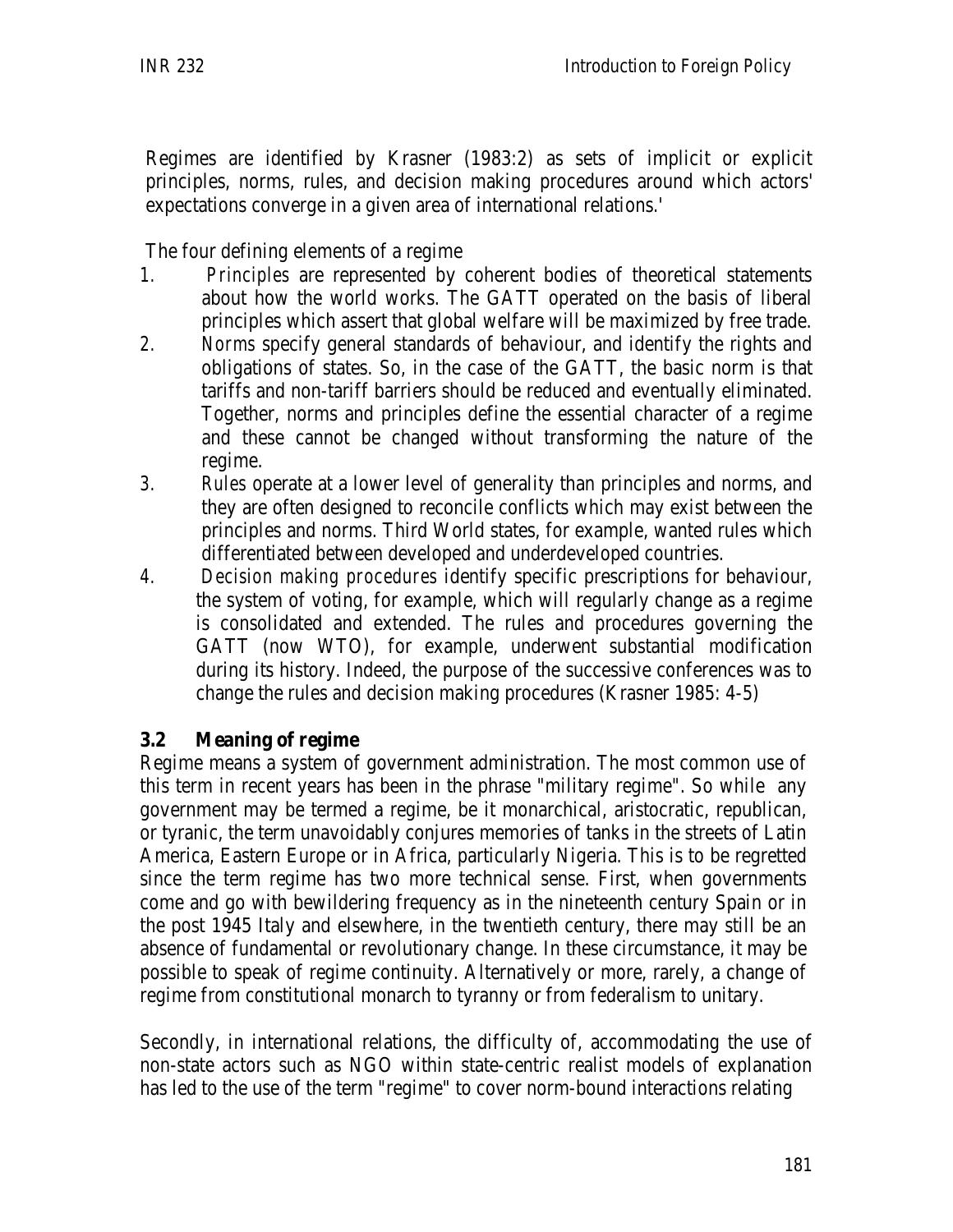to issues such as the global environment of human rights in which states, international organizations, transnational corporations, individuals and worldwide pressure groups like Greenpeace or Amnesty International all take part.

# **3.3 Globalization and International Regimes**

During the course of the last two centuries the advancement of technology made it possible for more and more people to come into increasingly close contact across the globe. Worldwide communication is now instantaneous in many areas of activity. As we move through the twenty-first century, however, it becomes increasingly clear that not every aspect of this globalization of world politics is beneficial.

Technology has made it possible to build weapons with the potential to wreak global devastation and to pollute the atmosphere with chemicals that could possibly have irreversible and certainly very dangerous global consequences. Our impact on the world we inhabit is both frightening and exciting. But either way it is becoming increasingly apparent that if we are all to benefit rather than suffer from globalization, it is becoming increasingly apparent that if we are all to benefit rather than suffer from globalization, it is essential to manage the process. No one thinks that this task will be easy; pessimists doubt that it is even possible. Regime theorists, on the other hand, see grounds for optimism. They believe that survival depends upon our capacity to regulate global activity by means of regimes; and, as we demonstrate in this section, although not in any comprehensive fashion, the evidence indicates that states can establish regimes across a wide range of activities. Some of the major range of activities is discussed here in the forms of security, environmental communication and economic regimes.

# **3.3.1 Security Regimes**

Although security regimes are primarily a twentieth-century phenomenon, permitting states to escape from the security dilemma it is possible to identify earlier examples. The Concert of Europe for instance, constitutes a regime formed by the conservative states of post-Napoleonic Europe to counter future revolution and conflict. At the same time, on the other side of the Atlantic, the British and Americans established the Rush-Bagot agreement in 1817 to demilitarize the Great Lakes. But whereas the tacit regional regime in Europe began to decay soon after it was formed, the full-blown bilateral regime in North America became steadily stronger until, eventually, the long border between Canada and the United States was permanently demilitarized.

Regular attempts to establish full-blown security regimes, however, only started to proliferate during the twentieth century, particularly after the onset of the cold war. But the effectiveness of these regimes has often been questioned. Jervis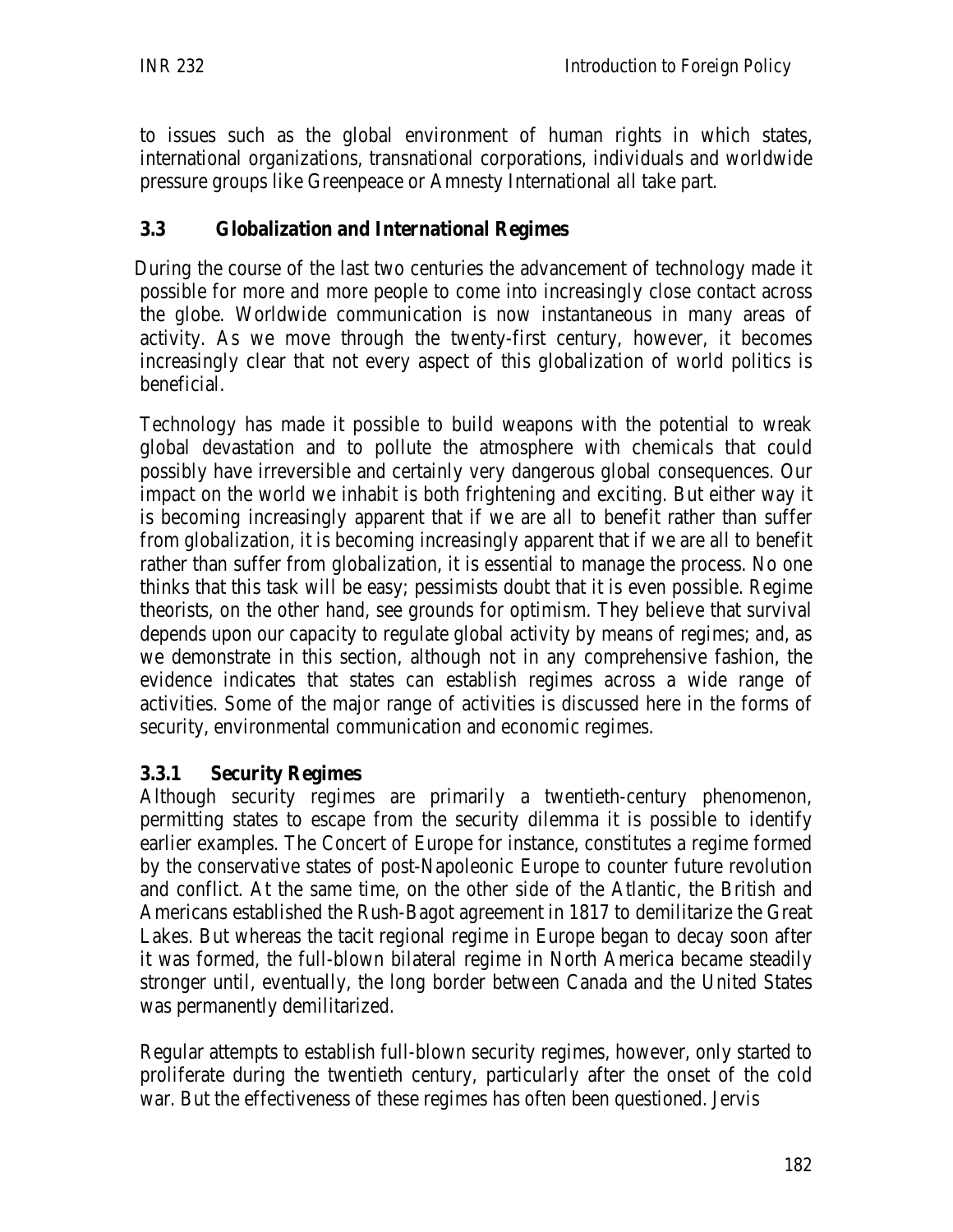(1983b), for example, argues that some of the major regimes, such as SALT 1 (1972) and SALT 2 (1979) designed to bring the arms race between the United States and the Soviet Union under control, were effectively dead-letter regimes. Despite the prolonged negotiations and detailed agreements, there was no evidence that they brought the arms race under control, because neither superpower expected the other to desist from developing new weapons technology.

Nevertheless, there are arms control agreements that do seem to have established fragile security regimes. The Partial Test Ban Agreement of 1963 has undoubtedly encouraged a prohibition of atmospheric testing. And the 1968 Nonproliferation Agreement continues to act as a restraint on any increase in the number of nuclear weapons states. The agreement had been signed by 187 states in 2004, the vast majority of states in the international system, with only India, Pakistan, Israel, and Cuba persisting as non-parties to the Agreement. Although fragile, the regime enjoys a very broad measure of support, so despite the fact that the regime has been breached, and further breaches are possible, the regime helps to reinforce the widespread expectation that nuclear weapons will not spread.

### **3.3.2 Environmental Regimes**

As scientists have become increasingly aware of the damage being done to the global environment, so the importance attached to environmental regimes has steadily risen. Oil pollution, global warming, and damage to the ozone layer are the issues that have attracted most public attention, but regimes have been established in a wide range of areas in the attempt to protect the global environment. For example, international conventions to save endangered plant and animal species can be traced back to the 1970s, and a comprehensive Convention on Biological Diversity came into force in December 1993. There have also been attempts since the mid-1980s to regulate the international movement of hazardous waste material, with the Basle Convention establishing a complete ban in March 1993 on the shipping of hazardous waste from countries in the developed world to countries in the under-developed world.

Despite the wide range of agreements intended to protect the global environment, it is unlikely that many will consolidate into full-blown regimes. Instead, there is a perennial danger that they will degenerate into dead-letter regimes. Even agreements that are effective may turn out not to have solved the original problem. For example, attempts to deal with the ozone layer can be traced back to 1977 when the United Nations Environment Programme established a Coordinating committee to deal with the ozone layer. With the accumulating pollution, concerned states eventually agreed to implement the Montreal protocol in 1989, which put forward a raft of measures to protect the ozone layer. Despite the rapid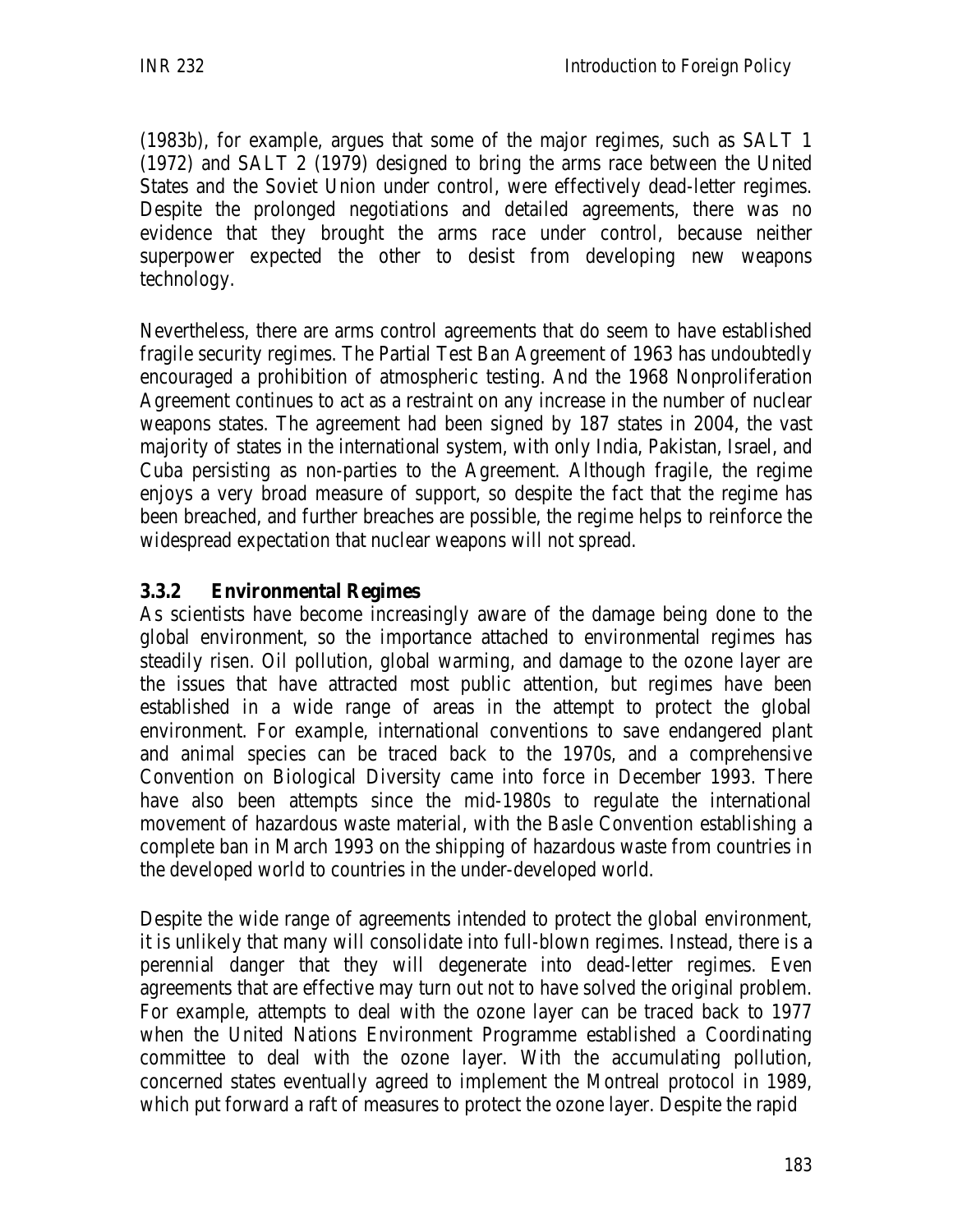implementation of these measures, scientific evidence in 1996 indicated that he situation was continuing to deteriorate. The initial measures were proving to be inadequate and it was clear that the rules established in the original regime would need to be reviewed.

# **3.3.3 Communication Regimes**

Prior to the nineteenth century, the most significant areas of international communication regulated by regimes were concerned with shipping and postal services. With further developments in technology, however, the need for regimes extended to the international regulation of aircraft and telecommunications. Collectively, the resulting network of regimes can be seen to provide an essential part of the infrastructure underpinning the modern international economy. Without this infrastructure, international trade, foreign investment, and the worldwide monetary system could not be sustained.

The need for a regime governing shipping can be traced back to the technological developments in shipbuilding in the sixteenth, century that permitted in subsequent centuries - an extraordinary expansion of international trade. This expansion could not have gone on, however, without the consolidation of a tacit regime ensuring, among other things, the freedom of movement for shipping on the high seas and the right of innocent passage through territorial waters under the sovereign jurisdiction of maritime states. The bulk of international trade continues to be transported by sea and these central norms remain in place. However, key rules operating under these norms have undergone change. In the third United Nations Conference on the Law of the Sea (UNCLOS), which went on from 1973 to 1982, for example, territorial waters were extended from three to twelve miles, but this new rule left the underlying norm about innocent passage undisturbed. During the nineteenth and twentieth centuries a range of organizations emerged to manage and strengthen the regimes that secure international communications. In 1863 the major industrial states came together to establish a standardized system for postal communication and this was formalized with the establishment of the Universal Postal Union in 1874. In 1865, the International Telegraph Union came into existence to regulate telegraphic communication and this evolved into the International Telecommunications Union in 1932 to cope with the increasingly complex technological developments in communications. Finally it is worth noting a range of organizations such as the International Maritime Organization and the International Civil Aviation Organization that have helped to maintain the regimes which operate in the areas of shipping and aircraft.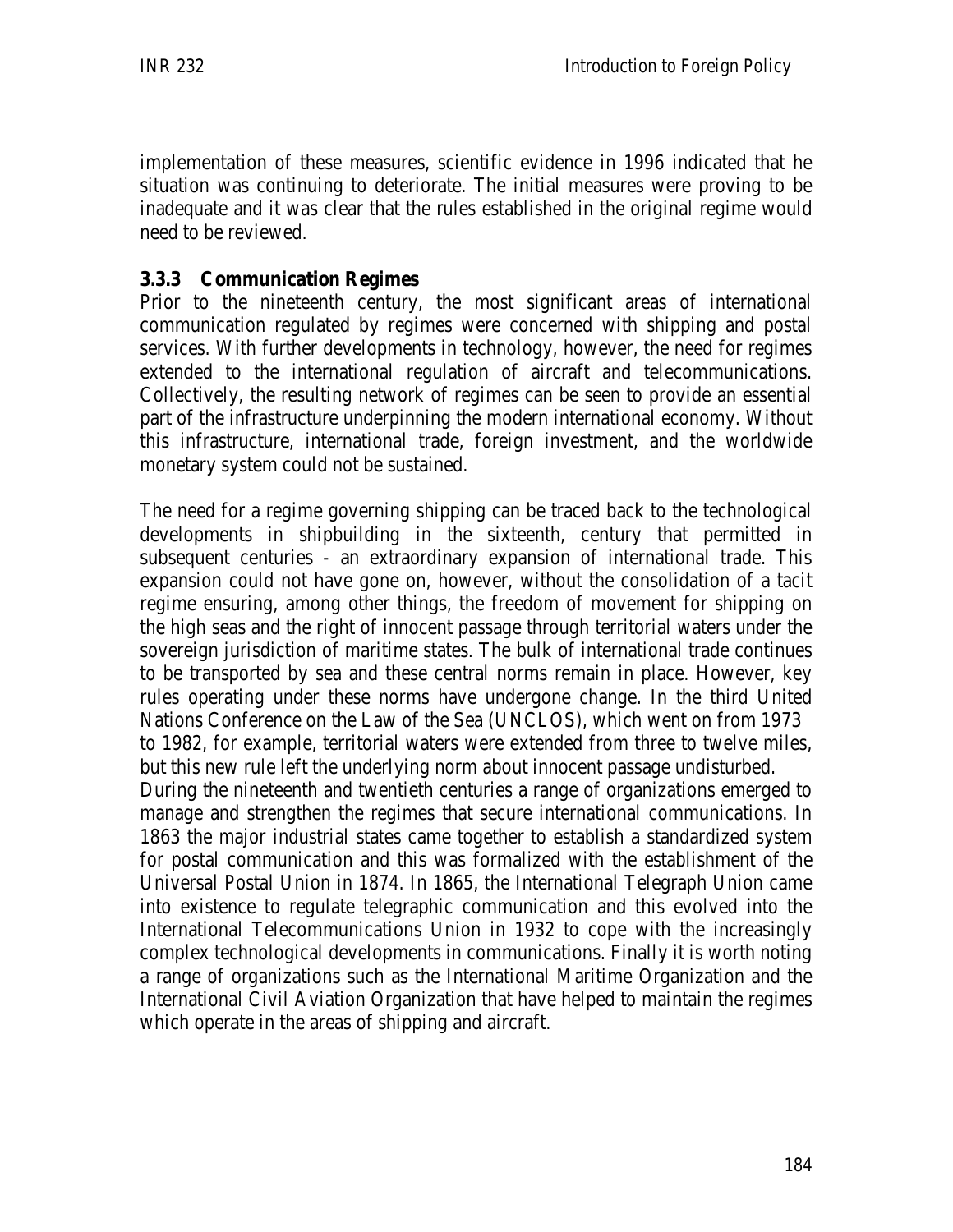### **3.3.4 Economic Regimes**

It is often argued that the regimes in the economic arena are firmly entrenched than those in any other. As already noted, however, the international economy could not function in the absence of the infrastructure provided by the communication regimes. The two sets of regimes are inextricably linked. Indeed, over the last decade, as the regimes governing the international economy have become ever more firmly established, the underlying liberal principles governing these regimes have started to impinge on the communication regimes. This development is reflected in the growing attempts to open postal services, telecommunications, and national airlines to greater competition. This development is leading to a modification of the basic principle underlying these regimes which in the past has always favoured state control over the rules regulating these activities.

It is not possible to provide even a brief survey of the complex economic regimes established in the era after the Second World War. But it is worth noting that they reflect the determined effort made by the United States, in particular, to consolidate a set of regimes built upon liberal principles. In particular, the United States wished to establish a trading regime established on free trade principles and, as we have seen, the GATT, now the World Trade Organization, was established to achieve this goal. At the same time, however, the United States also recognized that trade requires stable domestic economies and a stable monetary system to flourish. A range of international organizations, such as the International Monetary Fund and the International Bank of Reconstruction and Development were established after 1945 to promote an environment where trade could flourish. Although there were fears that the economic regimes established by the United States would collapse as weaknesses in its own economy became apparent in the late 1960s, the economic regimes brought into existence after 1945 have proved to be surprisingly resilient.

\_\_\_\_\_\_\_\_\_\_\_\_\_\_\_\_\_\_\_\_\_\_\_\_\_\_\_\_\_\_\_\_\_\_\_\_\_\_\_\_\_\_\_\_\_\_\_\_\_\_\_\_\_\_ \_\_\_\_\_\_\_\_\_\_\_\_\_\_\_\_\_\_\_\_\_\_\_\_\_\_\_\_\_\_\_\_\_\_\_\_\_\_\_\_\_\_\_\_\_\_\_\_\_\_\_\_\_\_ \_\_\_\_\_\_\_\_\_\_\_\_\_\_\_\_\_\_\_\_\_\_\_\_\_\_\_\_\_\_\_\_\_\_\_\_\_\_\_\_\_\_\_\_\_\_\_\_\_\_\_\_\_\_ \_\_\_\_\_\_\_\_\_\_\_\_\_\_\_\_\_\_\_\_\_\_\_\_\_\_\_\_\_\_\_\_\_\_\_\_\_\_\_\_\_\_\_\_\_\_\_\_\_\_\_\_\_\_

#### **Self Assessment Exercise**

- Q1 In defining a regime, what elements must be born in mind?
- Q2 What does International Regime mean to you?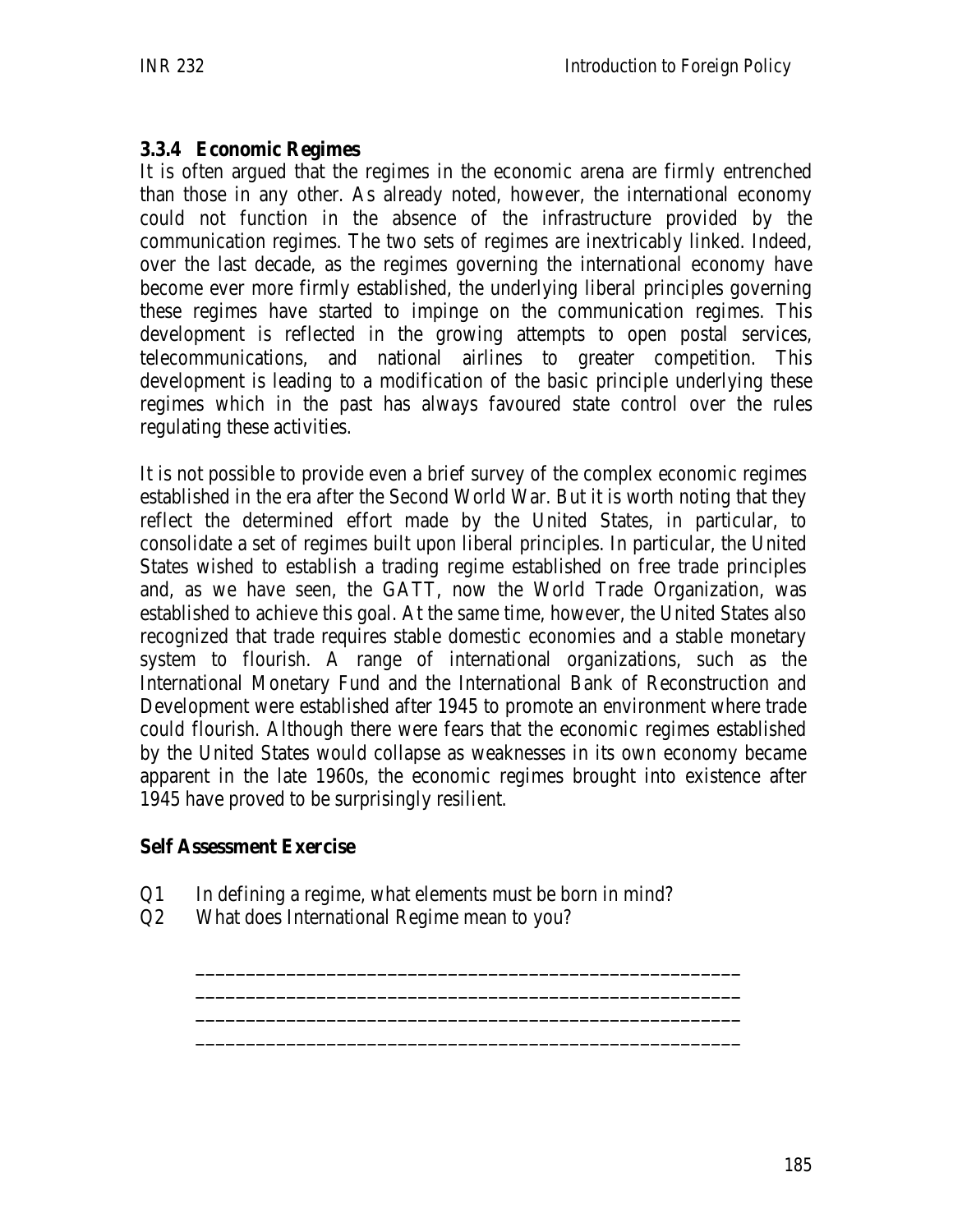Possible Answer

- Q1 Answer found in 3.1
- Q2 Answer found in 3.2

# **4.0 CONCLUSION**

It can be acknowledged that regimes are an important feature of the international system. The need for regime arises because there is always a danger in the anarchic international system that competitive strategies that are otherwise seen to be the national response within an anarchically structured system.

Realists link the emergence of regimes to situations were there is a mutual desire to cooperate, but where anarchy generates a problem of coordination. Even then, Realists assume that there is no incentive to defect once coordination has taken place.

The two approaches also adhere to divergent conceptions of power. For liberal institutionalists power may be used by a hegemon to pressure other states to collaborate and conform to a regime. But it is also acknowledge that states can establish and maintain regimes in the absence of hegemonic power. Collaborative strategies are pursued and maintained because of the "shadow of the future" - a mutual recognition if any state defects from a regime, it will result in mass defection on a "tit for tat" basis and states moving from an optimum to sub optimum outcomes. There is no doubt that "lead" states do establish regimes in the expectations that other states will follow. For example, in 1987, 22 states signed the Montreal-Protocol agreeing to reduce CFC gases - which erode the Ozone layer - by 50 percent by 1998. But in 1990, the timetable was accelerated, and the signatories expanded to 81, all agreeing to eliminate CFCs by 2000. But, how far they have succeeded can be located in a different research report.

# **5.0 SUMMARY**

Regimes represent an important feature of globalization. There is growing number of global regimes being formed. Liberal institutionalists have developed competing approaches to the analysis of regimes.

Regime is an attempt initiated in 1970s by social scientists to account for the existence of rule-governed behaviour in the anarchic international system. Regimes have been defined in principles, norms, rules and decision-making procedures. Regimes now-help to regulate international relations in many shares of activity.